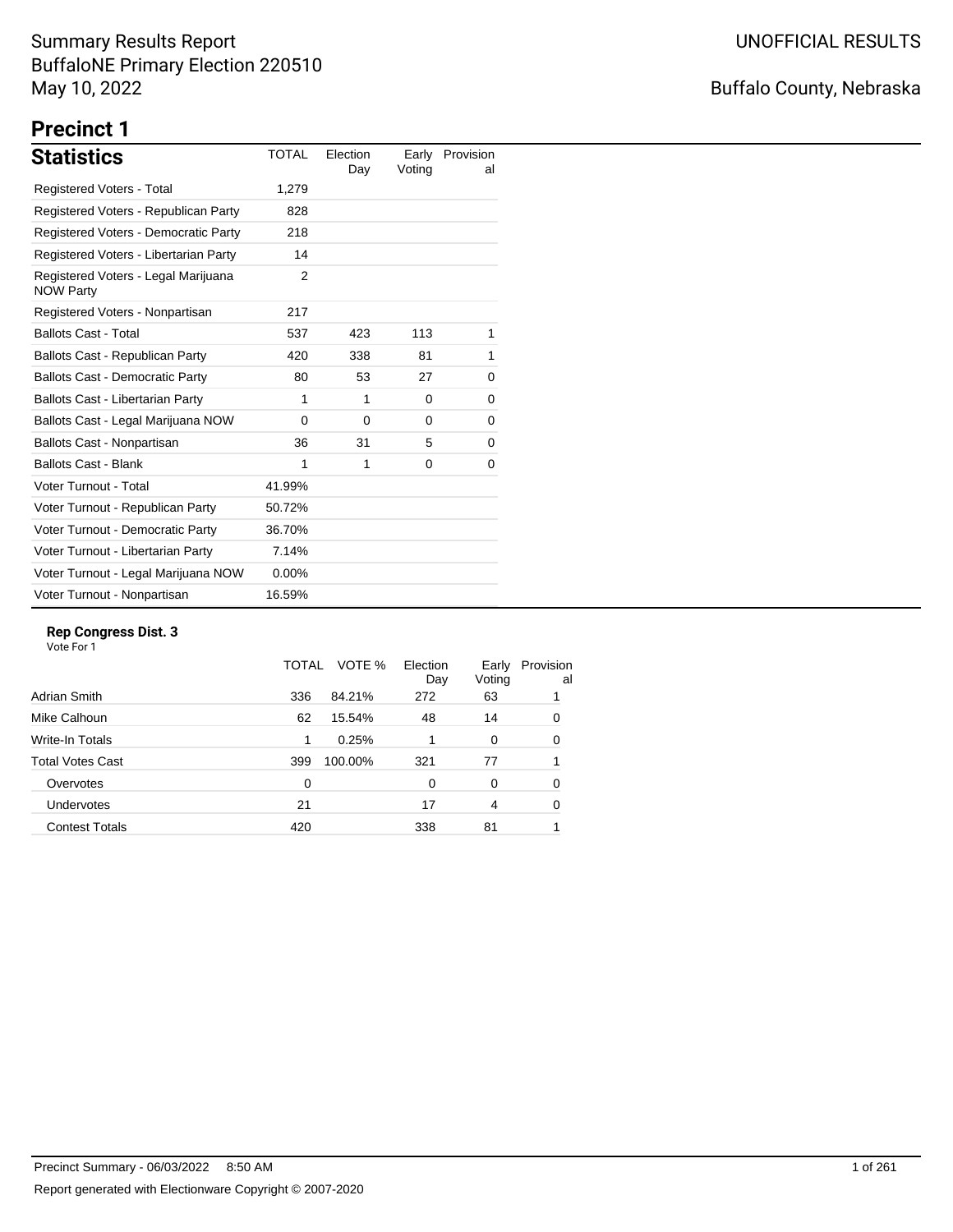### **Precinct 1**

#### **Rep Governor**

Vote For 1

|                         | <b>TOTAL</b> | VOTE %   | Election<br>Day | Early<br>Voting | Provision<br>al |
|-------------------------|--------------|----------|-----------------|-----------------|-----------------|
| <b>Michael Connely</b>  | 0            | $0.00\%$ | 0               | 0               | 0               |
| <b>Brett Lindstrom</b>  | 109          | 26.46%   | 76              | 33              | 0               |
| Donna Nicole Carpenter  | 2            | 0.49%    | 1               | 1               | 0               |
| Lela McNinch            | 2            | 0.49%    | 2               | 0               | 0               |
| Theresa Thibodeau       | 21           | 5.10%    | 18              | 3               | 0               |
| Jim Pillen              | 159          | 38.59%   | 125             | 33              | 1               |
| <b>Troy Wentz</b>       | 1            | 0.24%    | $\Omega$        | 1               | 0               |
| Charles W. Herbster     | 111          | 26.94%   | 104             | 7               | 0               |
| <b>Breland Ridenour</b> | 7            | 1.70%    | $\overline{7}$  | 0               | 0               |
| Write-In Totals         | 0            | $0.00\%$ | $\Omega$        | 0               | 0               |
| <b>Total Votes Cast</b> | 412          | 100.00%  | 333             | 78              | 1               |
| Overvotes               | 0            |          | $\Omega$        | 0               | 0               |
| <b>Undervotes</b>       | 8            |          | 5               | 3               | 0               |
| <b>Contest Totals</b>   | 420          |          | 338             | 81              | 1               |

### **Rep Sec. of State**

Vote For 1

|                       | TOTAL | VOTE %   | Election<br>Day | Early<br>Voting | Provision<br>al |
|-----------------------|-------|----------|-----------------|-----------------|-----------------|
| Bob Evnen             | 131   | 38.99%   | 97              | 33              |                 |
| Rex Schroder          | 51    | 15.18%   | 39              | 12              | 0               |
| Robert J. Borer       | 154   | 45.83%   | 131             | 23              | 0               |
| Write-In Totals       | 0     | $0.00\%$ | $\Omega$        | 0               | 0               |
| Total Votes Cast      | 336   | 100.00%  | 267             | 68              |                 |
| Overvotes             | 0     |          | $\Omega$        | 0               | 0               |
| <b>Undervotes</b>     | 84    |          | 71              | 13              | 0               |
| <b>Contest Totals</b> | 420   |          | 338             | 81              |                 |
|                       |       |          |                 |                 |                 |

#### **Rep State Treasurer** Vote For 1

|                       | TOTAL | VOTE %   | Election<br>Day | Early<br>Voting | Provision<br>al |
|-----------------------|-------|----------|-----------------|-----------------|-----------------|
| John Murante          | 220   | 70.29%   | 165             | 55              | 0               |
| Paul Anderson         | 93    | 29.71%   | 82              | 10              | 1               |
| Write-In Totals       | 0     | $0.00\%$ | $\Omega$        | 0               | $\Omega$        |
| Total Votes Cast      | 313   | 100.00%  | 247             | 65              | 1               |
| Overvotes             | 0     |          | $\Omega$        | 0               | 0               |
| <b>Undervotes</b>     | 107   |          | 91              | 16              | 0               |
| <b>Contest Totals</b> | 420   |          | 338             | 81              |                 |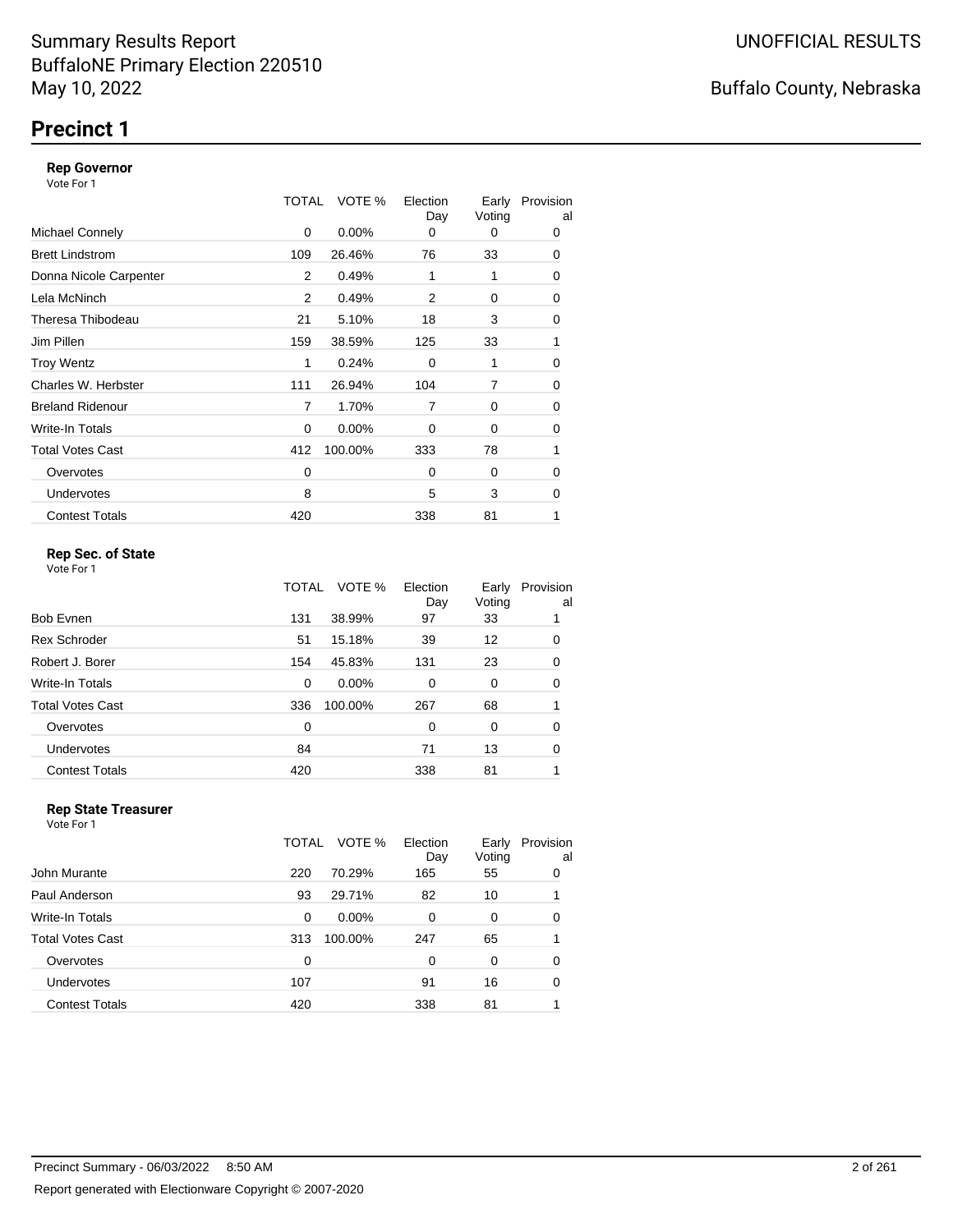#### **Rep Attorney General**

Vote For 1

|                       | TOTAL | Election<br>VOTE %<br>Day | Early<br>Voting | Provision<br>al |
|-----------------------|-------|---------------------------|-----------------|-----------------|
| Jennifer Hicks        | 75    | 23.89%<br>59              | 16              | 0               |
| Mike Hilgers          | 239   | 76.11%<br>190             | 48              | 1               |
| Write-In Totals       | 0     | $0.00\%$<br>0             | 0               | 0               |
| Total Votes Cast      | 314   | 100.00%<br>249            | 64              |                 |
| Overvotes             | 0     | $\Omega$                  | 0               | 0               |
| Undervotes            | 106   | 89                        | 17              | 0               |
| <b>Contest Totals</b> | 420   | 338                       | 81              |                 |
|                       |       |                           |                 |                 |

### **Rep State Auditor**

Vote For 1

|                         | TOTAL | VOTE %   | Election<br>Day | Early<br>Voting | Provision<br>al |
|-------------------------|-------|----------|-----------------|-----------------|-----------------|
| Mike Foley              | 269   | 81.76%   | 219             | 49              |                 |
| Larry Anderson          | 60    | 18.24%   | 44              | 16              | 0               |
| Write-In Totals         | 0     | $0.00\%$ | 0               | 0               | 0               |
| <b>Total Votes Cast</b> | 329   | 100.00%  | 263             | 65              |                 |
| Overvotes               | 0     |          | 0               | 0               | 0               |
| Undervotes              | 91    |          | 75              | 16              | 0               |
| <b>Contest Totals</b>   | 420   |          | 338             | 81              |                 |

#### **Rep Public Service Comm.**

Vote For 1

|                         | TOTAL | VOTE %   | Election<br>Day | Early<br>Voting | Provision<br>al |
|-------------------------|-------|----------|-----------------|-----------------|-----------------|
| Kevin Stocker           | 141   | 49.47%   | 119             | 22              | 0               |
| Mary Ridder             | 112   | 39.30%   | 74              | 37              |                 |
| Dakota Delka            | 32    | 11.23%   | 27              | 5               | 0               |
| Write-In Totals         | 0     | $0.00\%$ | 0               | 0               | 0               |
| <b>Total Votes Cast</b> | 285   | 100.00%  | 220             | 64              |                 |
| Overvotes               | 0     |          | 0               | 0               | 0               |
| <b>Undervotes</b>       | 135   |          | 118             | 17              | 0               |
| <b>Contest Totals</b>   | 420   |          | 338             | 81              |                 |
|                         |       |          |                 |                 |                 |

### **Rep County Board of Commissioners Dist. 5**

Vote For 1

|                       | TOTAL    | VOTE %   | Election<br>Day | Early<br>Voting | Provision<br>al |
|-----------------------|----------|----------|-----------------|-----------------|-----------------|
| <b>Sherry Morrow</b>  | 174      | 52.41%   | 147             | 27              | 0               |
| Shane Hatcher         | 158      | 47.59%   | 141             | 17              | 0               |
| Write-In Totals       | $\Omega$ | $0.00\%$ | 0               | 0               | 0               |
| Total Votes Cast      | 332      | 100.00%  | 288             | 44              | 0               |
| Overvotes             | 0        |          | 0               | 0               | 0               |
| <b>Undervotes</b>     | 30       |          | 27              | 3               | 0               |
| <b>Contest Totals</b> | 362      |          | 315             | 47              | 0               |

### Buffalo County, Nebraska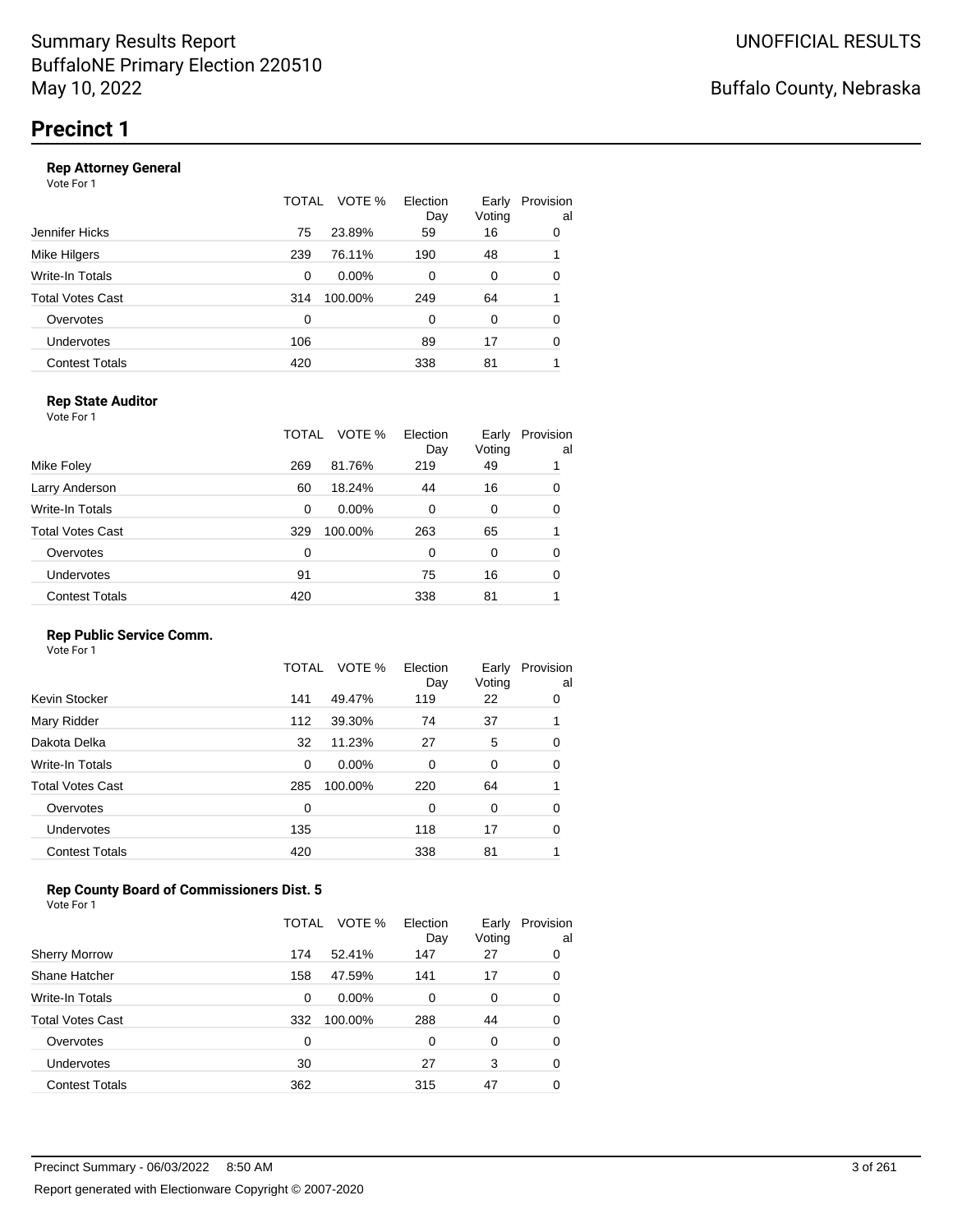#### **Rep County Assessor**

Vote For 1

|                       | TOTAL | VOTE %   | Election<br>Day | Early<br>Voting | Provision<br>al |
|-----------------------|-------|----------|-----------------|-----------------|-----------------|
| Nora Borer            | 142   | 37.77%   | 105             | 36              | 1               |
| Roy Meusch            | 234   | 62.23%   | 198             | 36              | 0               |
| Write-In Totals       | 0     | $0.00\%$ | $\Omega$        | 0               | 0               |
| Total Votes Cast      | 376   | 100.00%  | 303             | 72              |                 |
| Overvotes             | 1     |          | $\Omega$        | 1               | 0               |
| <b>Undervotes</b>     | 43    |          | 35              | 8               | 0               |
| <b>Contest Totals</b> | 420   |          | 338             | 81              |                 |
|                       |       |          |                 |                 |                 |

#### **Dem Congress Dist. 3**

Vote For 1

|                       | VOTE %<br>TOTAL | Election<br>Day | Early<br>Voting | Provision<br>al |
|-----------------------|-----------------|-----------------|-----------------|-----------------|
| David J. Else         | 33<br>53.23%    | 24              | 9               | 0               |
| Daniel M. Wik         | 43.55%<br>27    | 15              | 12              | 0               |
| Write-In Totals       | 3.23%<br>2      |                 |                 | 0               |
| Total Votes Cast      | 100.00%<br>62   | 40              | 22              | 0               |
| Overvotes             | $\Omega$        | $\Omega$        | 0               | 0               |
| <b>Undervotes</b>     | 18              | 13              | 5               | 0               |
| <b>Contest Totals</b> | 80              | 53              | 27              | 0               |
|                       |                 |                 |                 |                 |

### **Dem Governor**

Vote For 1

|                       | VOTE %<br>TOTAL | Election<br>Day | Early<br>Voting | Provision<br>al |
|-----------------------|-----------------|-----------------|-----------------|-----------------|
| Carol Blood           | 87.84%<br>65    | 45              | 20              | 0               |
| Roy A. Harris         | 12.16%<br>9     | 4               | 5               | 0               |
| Write-In Totals       | $0.00\%$<br>0   | $\Omega$        | 0               | 0               |
| Total Votes Cast      | 100.00%<br>74   | 49              | 25              | 0               |
| Overvotes             | 0               | 0               | 0               | 0               |
| <b>Undervotes</b>     | 6               | 4               | 2               | 0               |
| <b>Contest Totals</b> | 80              | 53              | 27              | 0               |

#### **Dem Sec. of State**

|                         | TOTAL VOTE % | Election<br>Day | Early<br>Voting | Provision<br>al |
|-------------------------|--------------|-----------------|-----------------|-----------------|
| <b>Write-In Totals</b>  | 100.00%<br>2 | 2               | 0               | 0               |
| <b>Total Votes Cast</b> | 100.00%<br>2 |                 |                 | 0               |
| Overvotes               | 0            | O               |                 | 0               |
| Undervotes              | 78           | 51              | 27              | 0               |
| <b>Contest Totals</b>   | 80           | 53              |                 | 0               |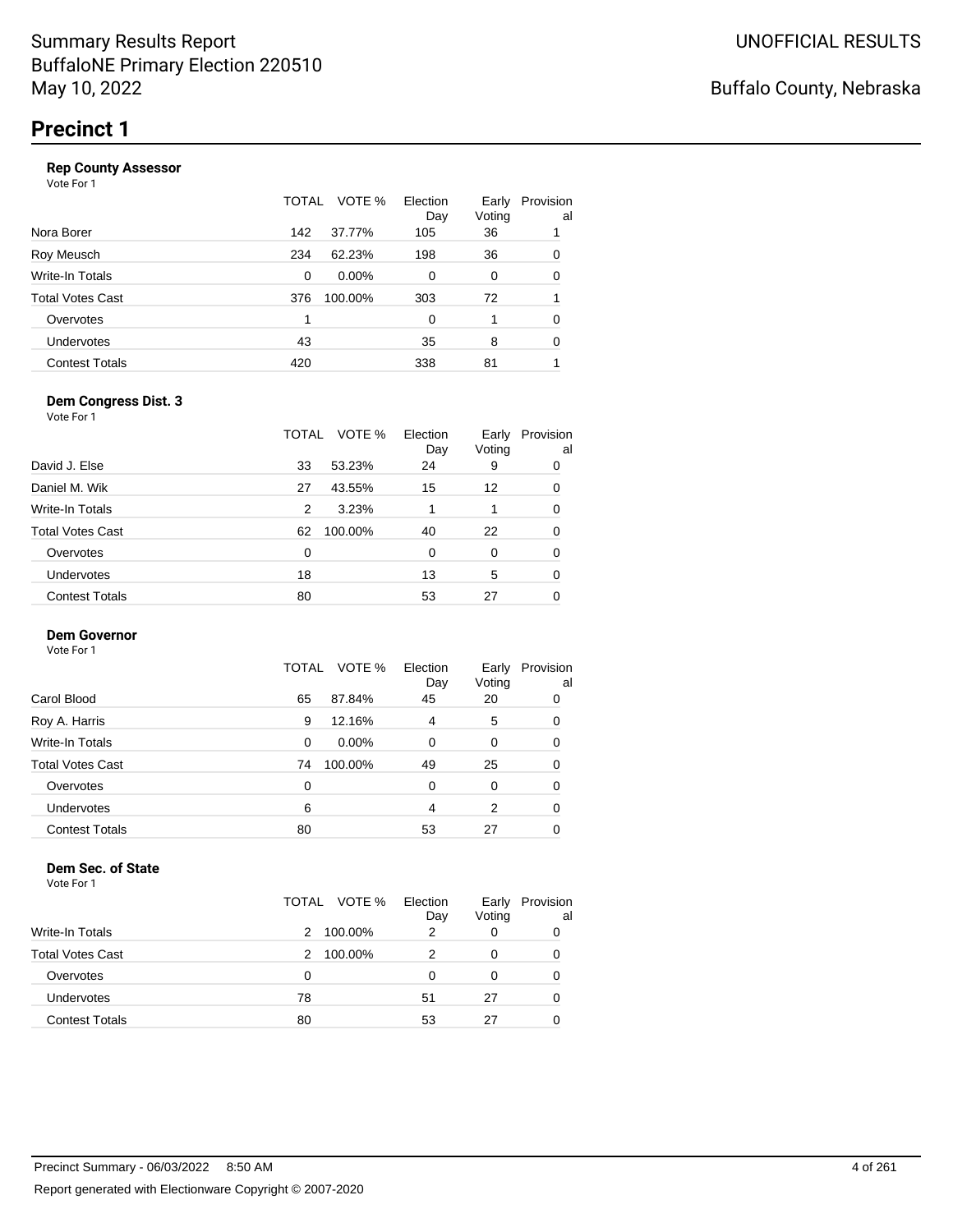#### **Dem State Treasurer**

Vote For 1

|                       |    | TOTAL VOTE % | Election<br>Day | Early<br>Voting | Provision<br>al |
|-----------------------|----|--------------|-----------------|-----------------|-----------------|
| Write-In Totals       |    | 100.00%      |                 | 0               | 0               |
| Total Votes Cast      |    | 100.00%      |                 | 0               | 0               |
| Overvotes             | O  |              |                 | 0               | 0               |
| Undervotes            | 79 |              | 52              | 27              | 0               |
| <b>Contest Totals</b> | 80 |              | 53              | 27              |                 |

#### **Dem Attorney General** Vote For 1

|                         | TOTAL VOTE % | Election<br>Day | Early<br>Voting | Provision<br>al |
|-------------------------|--------------|-----------------|-----------------|-----------------|
| <b>Write-In Totals</b>  | 100.00%<br>3 | 2               |                 | 0               |
| <b>Total Votes Cast</b> | 100.00%<br>3 |                 |                 | 0               |
| Overvotes               | 0            | 0               | O               | 0               |
| Undervotes              | 77           | 51              | 26              | 0               |
| <b>Contest Totals</b>   | 80           | 53              | 27              | 0               |

#### **Dem State Auditor**  $V_{\alpha+1}$

| VOLE FOL I              |              |                 |                 |                 |
|-------------------------|--------------|-----------------|-----------------|-----------------|
|                         | TOTAL VOTE % | Election<br>Day | Early<br>Voting | Provision<br>al |
| Write-In Totals         | 100.00%      |                 | 0               |                 |
| <b>Total Votes Cast</b> | 100.00%      |                 | 0               |                 |
| Overvotes               | 0            | 0               | 0               |                 |
| <b>Undervotes</b>       | 79           | 52              | 27              |                 |
| <b>Contest Totals</b>   | 80           | 53              | 27              |                 |

#### **Dem Public Service Comm.**

Vote For 1

|                         |    | TOTAL VOTE % | Election<br>Day | Early<br>Voting | Provision<br>al |
|-------------------------|----|--------------|-----------------|-----------------|-----------------|
| <b>Write-In Totals</b>  | 4  | 100.00%      | 2               | 2               |                 |
| <b>Total Votes Cast</b> | 4  | 100.00%      |                 | 2               | 0               |
| Overvotes               | 0  |              | O               |                 |                 |
| <b>Undervotes</b>       | 76 |              | 51              | 25              |                 |
| <b>Contest Totals</b>   | 80 |              | 53              | 27              |                 |

#### **Lib Congress Dist. 3**  $\ldots$   $\ldots$

| Vote For 1              | TOTAL VOTE % | Election<br>Day | Early<br>Voting | Provision<br>al |
|-------------------------|--------------|-----------------|-----------------|-----------------|
| Write-In Totals         | 100.00%      |                 | 0               |                 |
| <b>Total Votes Cast</b> | 100.00%      |                 | 0               | ი               |
| Overvotes               | 0            |                 | 0               |                 |
| <b>Undervotes</b>       | 0            | ი               | 0               |                 |
| <b>Contest Totals</b>   |              |                 | O               |                 |
|                         |              |                 |                 |                 |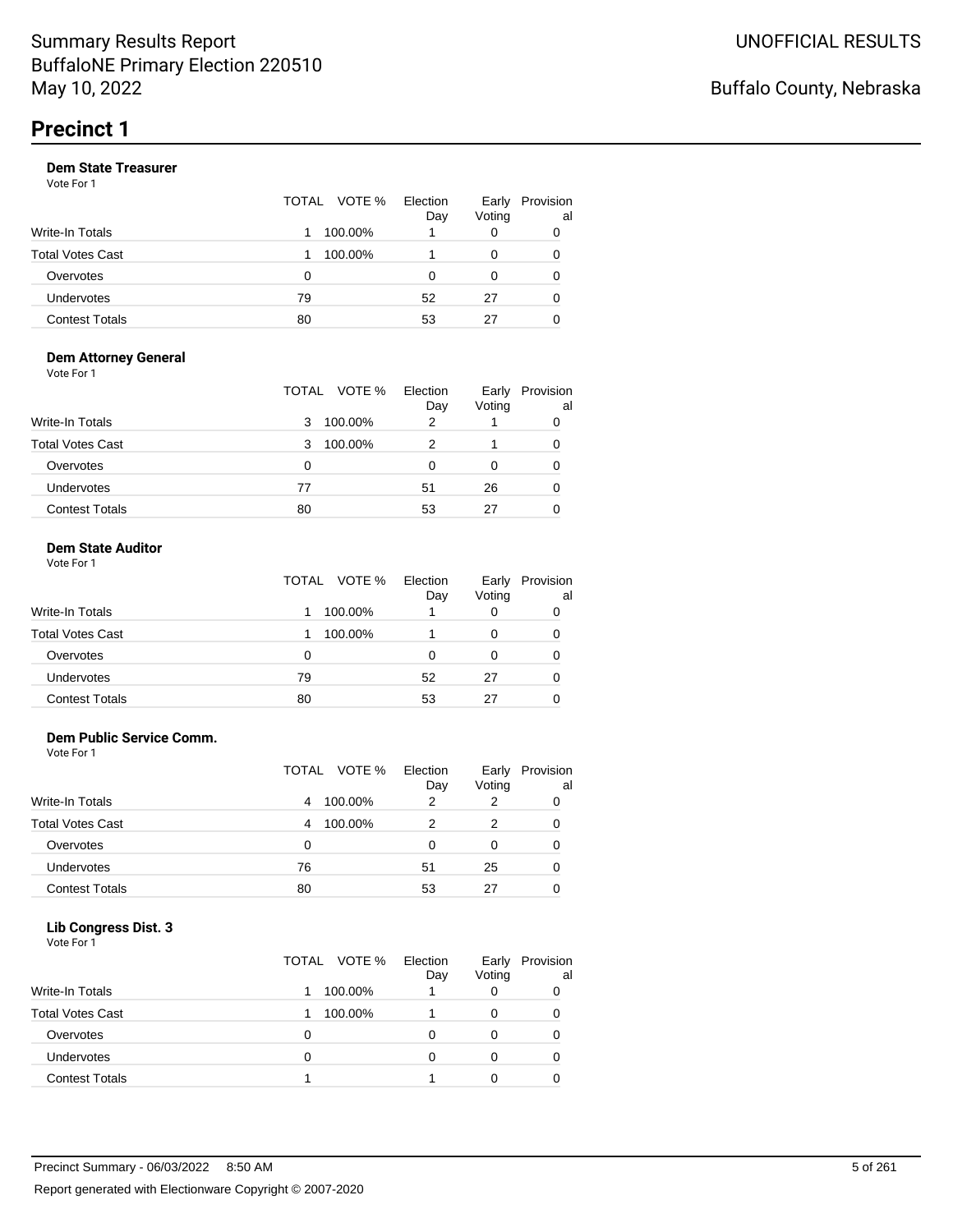#### **Lib Governor**

Vote For 1

|                       | TOTAL | VOTE %   | Election<br>Day | Early<br>Voting | Provision<br>al |
|-----------------------|-------|----------|-----------------|-----------------|-----------------|
| Scott Zimmerman       |       | 100.00%  |                 | 0               | 0               |
| Write-In Totals       | 0     | $0.00\%$ | O               | 0               | 0               |
| Total Votes Cast      |       | 100.00%  |                 | 0               |                 |
| Overvotes             | 0     |          |                 | 0               |                 |
| <b>Undervotes</b>     | 0     |          | ∩               | 0               | 0               |
| <b>Contest Totals</b> |       |          |                 | O               |                 |

#### **Lib Sec. of State**

Vote For 1

|                         | TOTAL<br>VOTE % | Election<br>Day | Early<br>Voting | Provision<br>al |
|-------------------------|-----------------|-----------------|-----------------|-----------------|
| <b>Write-In Totals</b>  | 100.00%         |                 |                 |                 |
| <b>Total Votes Cast</b> | 100.00%         |                 |                 |                 |
| Overvotes               | 0               |                 |                 |                 |
| Undervotes              | 0               |                 |                 |                 |
| <b>Contest Totals</b>   |                 |                 |                 |                 |

### **Lib State Treasurer**

Vote For 1

|                         | VOTE %<br>TOTAL | Election<br>Day | Early<br>Voting | Provision<br>al |
|-------------------------|-----------------|-----------------|-----------------|-----------------|
| Katrina Tomsen          | 100.00%         |                 | O               |                 |
| <b>Write-In Totals</b>  | $0.00\%$<br>0   | O               | Ω               | 0               |
| <b>Total Votes Cast</b> | 100.00%         |                 | 0               |                 |
| Overvotes               | 0               | 0               | 0               | 0               |
| Undervotes              | Ω               | O               |                 | 0               |
| <b>Contest Totals</b>   |                 |                 |                 |                 |

#### **Lib Attorney General**

|                         | TOTAL VOTE % | Election<br>Day | Early<br>Voting | Provision<br>al |
|-------------------------|--------------|-----------------|-----------------|-----------------|
| Write-In Totals         | 100.00%      |                 | 0               |                 |
| <b>Total Votes Cast</b> | 100.00%      |                 | 0               | 0               |
| Overvotes               | O            | Ω               | 0               | 0               |
| <b>Undervotes</b>       | Ω            | O               | 0               |                 |
| <b>Contest Totals</b>   |              |                 |                 |                 |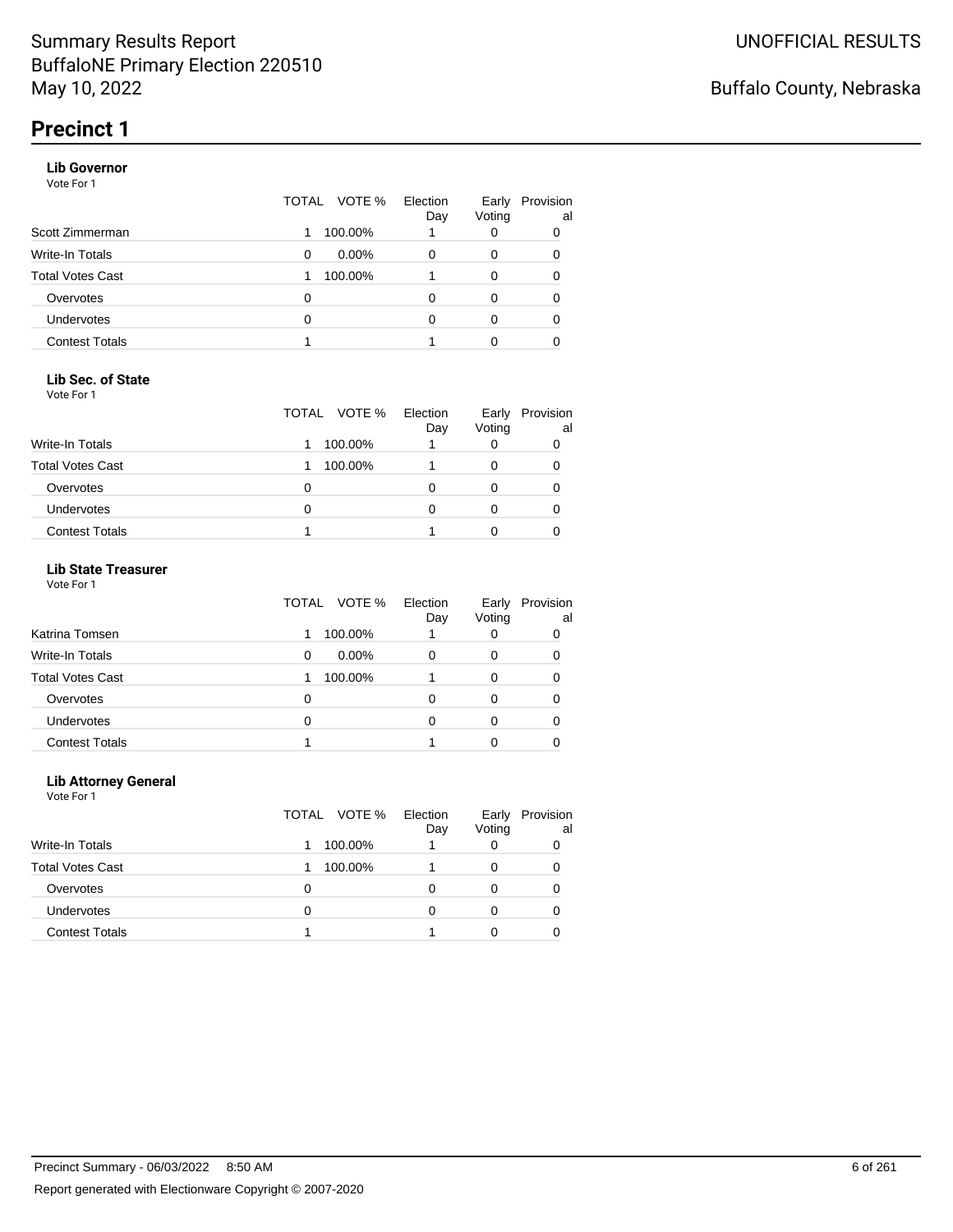#### **Lib State Auditor**

Vote For 1

|                       | TOTAL | VOTE %   | Election<br>Day | Early<br>Voting | Provision<br>al |
|-----------------------|-------|----------|-----------------|-----------------|-----------------|
| Gene Siadek           |       | 100.00%  |                 | 0               | 0               |
| Write-In Totals       | 0     | $0.00\%$ | O               | 0               | 0               |
| Total Votes Cast      |       | 100.00%  |                 | 0               | 0               |
| Overvotes             | 0     |          | O               | 0               | 0               |
| <b>Undervotes</b>     | 0     |          | O               | 0               | 0               |
| <b>Contest Totals</b> |       |          |                 | 0               |                 |

#### **Lib Public Service Comm.**

Vote For 1

|                         | TOTAL VOTE % | Election<br>Day | Early<br>Voting | Provision<br>al |
|-------------------------|--------------|-----------------|-----------------|-----------------|
| Write-In Totals         | 100.00%      |                 |                 |                 |
| <b>Total Votes Cast</b> | 100.00%      |                 |                 |                 |
| Overvotes               | 0            |                 |                 |                 |
| Undervotes              | 0            |                 |                 |                 |
| <b>Contest Totals</b>   |              |                 |                 |                 |

### **Lmn Congress Dist. 3**

Vote For 1

|                         | TOTAL<br>VOTE % | Election<br>Day | Early<br>Voting | Provision<br>al |
|-------------------------|-----------------|-----------------|-----------------|-----------------|
| Mark Elworth Jr.        |                 | 0               |                 |                 |
| Write-In Totals         |                 |                 |                 |                 |
| <b>Total Votes Cast</b> |                 |                 |                 |                 |
| Overvotes               |                 | Ω               |                 |                 |
| <b>Undervotes</b>       |                 |                 |                 |                 |
| <b>Contest Totals</b>   |                 |                 |                 |                 |

#### **Lmn Governor**

Vote For 1

|                         |   | TOTAL VOTE % | Election<br>Day | Early<br>Voting | Provision<br>al |
|-------------------------|---|--------------|-----------------|-----------------|-----------------|
| <b>Write-In Totals</b>  | O |              | O               |                 |                 |
| <b>Total Votes Cast</b> | O |              | Ω               | 0               |                 |
| Overvotes               | Ω |              |                 |                 |                 |
| <b>Undervotes</b>       | Ω |              |                 |                 |                 |
| <b>Contest Totals</b>   |   |              |                 |                 |                 |

#### **Lmn Sec. of State**

|                         |   | TOTAL VOTE % | Election<br>Day | Early<br>Voting | Provision<br>al |
|-------------------------|---|--------------|-----------------|-----------------|-----------------|
| <b>Write-In Totals</b>  |   |              |                 |                 |                 |
| <b>Total Votes Cast</b> |   |              |                 |                 |                 |
| Overvotes               |   |              |                 |                 |                 |
| Undervotes              | O |              |                 |                 |                 |
| <b>Contest Totals</b>   |   |              |                 |                 |                 |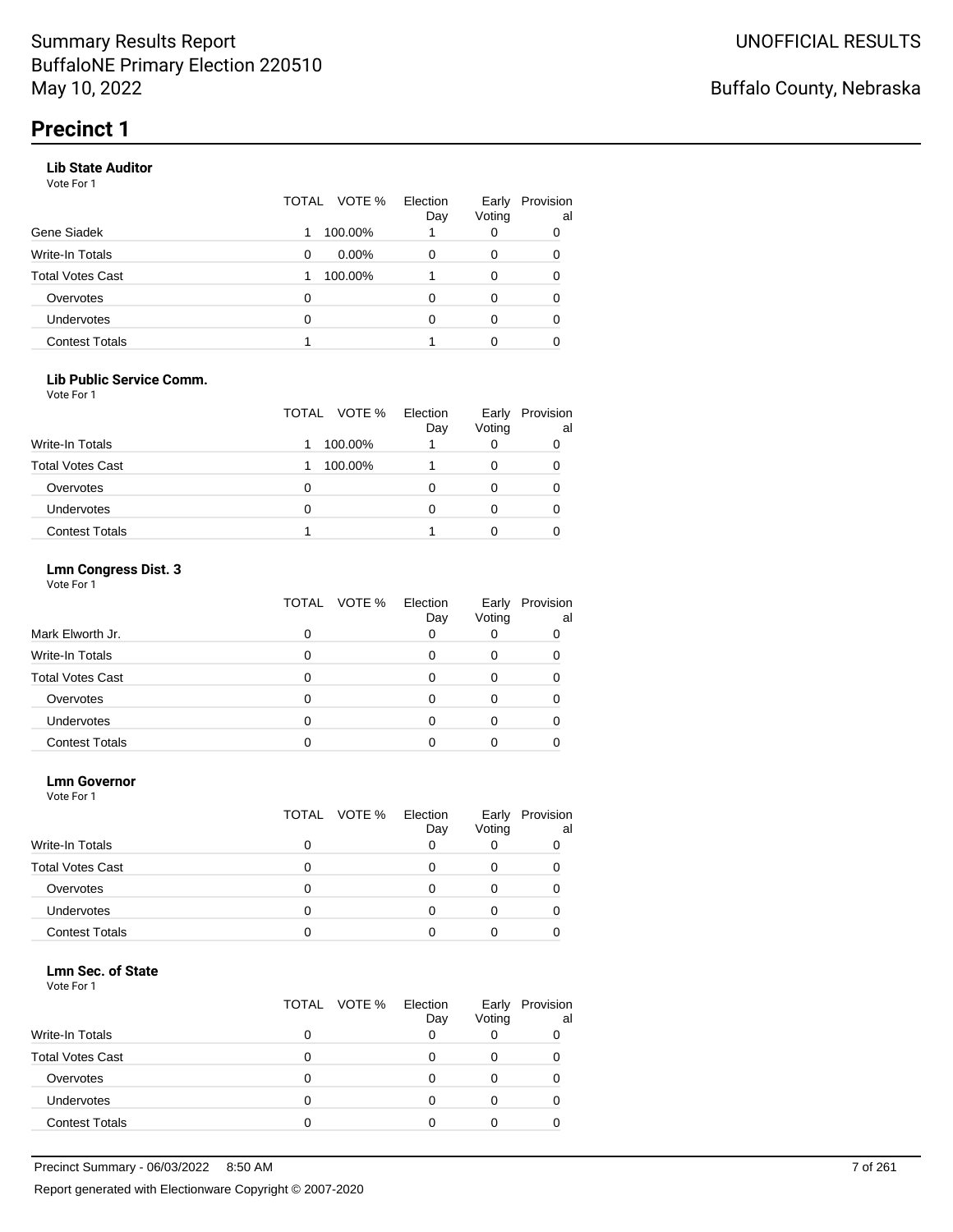|                       |   | TOTAL VOTE % | Election<br>Day | Voting | Early Provision<br>al |
|-----------------------|---|--------------|-----------------|--------|-----------------------|
| Write-In Totals       | 0 |              |                 |        |                       |
| Total Votes Cast      | 0 |              |                 |        |                       |
| Overvotes             | O |              |                 |        |                       |
| Undervotes            | 0 |              |                 |        |                       |
| <b>Contest Totals</b> | o |              |                 |        |                       |

#### **Lmn Attorney General** Vote For 1

|                         | VOTE %<br>TOTAL | Election<br>Day | Early<br>Voting | Provision<br>al |
|-------------------------|-----------------|-----------------|-----------------|-----------------|
| Larry Bolinger          | ი               |                 |                 |                 |
| Write-In Totals         |                 |                 |                 |                 |
| <b>Total Votes Cast</b> | 0               |                 |                 |                 |
| Overvotes               |                 |                 |                 |                 |
| <b>Undervotes</b>       |                 |                 |                 |                 |
| <b>Contest Totals</b>   |                 |                 |                 |                 |

### **Lmn State Auditor**

| Vote For 1 |  |  |
|------------|--|--|
|------------|--|--|

|                         | TOTAL VOTE % | Election<br>Day | Early<br>Voting | Provision<br>al |
|-------------------------|--------------|-----------------|-----------------|-----------------|
| L. Leroy Lopez          |              | 0               |                 |                 |
| Write-In Totals         |              |                 |                 |                 |
| <b>Total Votes Cast</b> |              |                 |                 |                 |
| Overvotes               |              |                 |                 |                 |
| Undervotes              |              |                 |                 |                 |
| <b>Contest Totals</b>   |              |                 |                 |                 |

#### **Lmn Public Service Comm.**

|                         |   | TOTAL VOTE % | Election<br>Day | Early<br>Voting | Provision<br>al |
|-------------------------|---|--------------|-----------------|-----------------|-----------------|
| Write-In Totals         | 0 |              |                 |                 |                 |
| <b>Total Votes Cast</b> |   |              |                 |                 |                 |
| Overvotes               | 0 |              |                 |                 |                 |
| <b>Undervotes</b>       |   |              |                 |                 |                 |
| <b>Contest Totals</b>   |   |              |                 |                 |                 |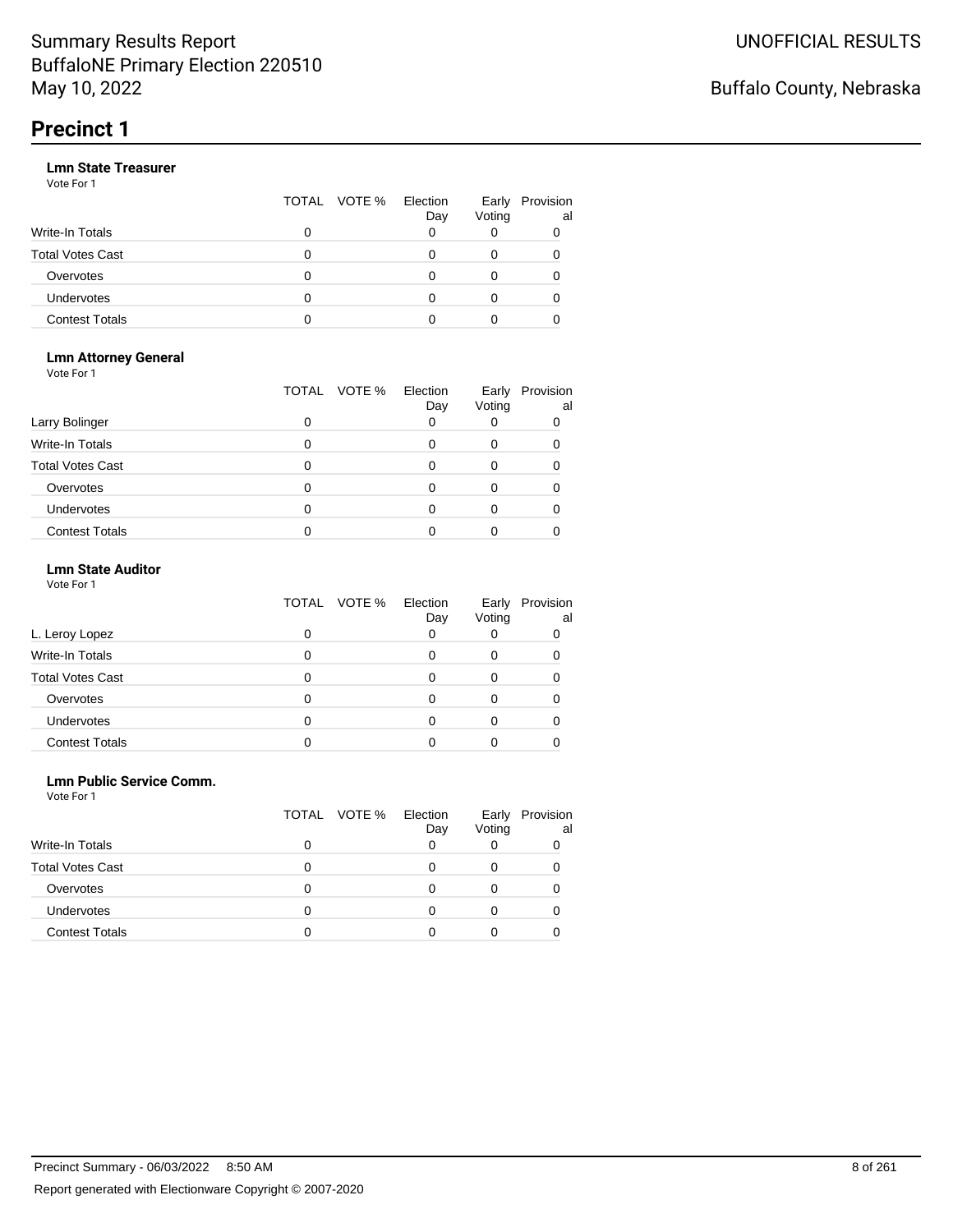#### **Member of the State Board of Education Dist. 6** Vote For 1

|                       | TOTAL | VOTE %<br>Election<br>Day | Early<br>Voting | Provision<br>al |  |
|-----------------------|-------|---------------------------|-----------------|-----------------|--|
| Sherry Jones          | 307   | 71.73%<br>250             | 56              | 1               |  |
| Danielle Helzer       | 120   | 28.04%<br>86              | 34              | 0               |  |
| Write-In Totals       | 1     | 0.23%                     | 0               | 0               |  |
| Total Votes Cast      | 428   | 100.00%<br>337            | 90              | 1               |  |
| Overvotes             | 0     | 0                         | 0               | 0               |  |
| <b>Undervotes</b>     | 109   | 86                        | 23              | 0               |  |
| <b>Contest Totals</b> | 537   | 423                       | 113             |                 |  |

#### **University of Nebraska Board of Regents Dist. 6**

Vote For 1

|                       | TOTAL | VOTE %<br>Election<br>Day | Early<br>Voting | Provision<br>al |
|-----------------------|-------|---------------------------|-----------------|-----------------|
| Paul R. Kenney        | 301   | 232<br>71.67%             | 68              |                 |
| Julie Hehnke          | 119   | 28.33%<br>87              | 32              | 0               |
| Write-In Totals       | 0     | $0.00\%$<br>0             | 0               | 0               |
| Total Votes Cast      | 420   | 100.00%<br>319            | 100             |                 |
| Overvotes             | 0     | $\Omega$                  | 0               | 0               |
| <b>Undervotes</b>     | 117   | 104                       | 13              | 0               |
| <b>Contest Totals</b> | 537   | 423                       | 113             |                 |
|                       |       |                           |                 |                 |

### **Kearney Public School Dist. 7**

|                         | TOTAL | VOTE %   | Election<br>Day | Early<br>Voting | Provision<br>al |
|-------------------------|-------|----------|-----------------|-----------------|-----------------|
| Wendy S. Kreis          | 215   | 15.66%   | 165             | 49              |                 |
| Drew Blessing           | 226   | 16.46%   | 169             | 56              | 1               |
| Derek Meyer             | 121   | 8.81%    | 103             | 17              | 1               |
| Will M. Kirkland        | 81    | 5.90%    | 67              | 14              | 0               |
| Dionne Moore            | 129   | 9.40%    | 104             | 25              | 0               |
| Paul Hazard             | 235   | 17.12%   | 203             | 32              | 0               |
| John D. Icenogle        | 249   | 18.14%   | 198             | 51              | 0               |
| Jacob L. Reiter         | 117   | 8.52%    | 97              | 20              | 0               |
| Write-In Totals         | 0     | $0.00\%$ | $\Omega$        | 0               | 0               |
| <b>Total Votes Cast</b> | 1,373 | 100.00%  | 1,106           | 264             | 3               |
| Overvotes               | 9     |          | 9               | 0               | 0               |
| <b>Undervotes</b>       | 229   |          | 154             | 75              | 0               |
| <b>Contest Totals</b>   | 1,611 |          | 1,269           | 339             | 3               |
|                         |       |          |                 |                 |                 |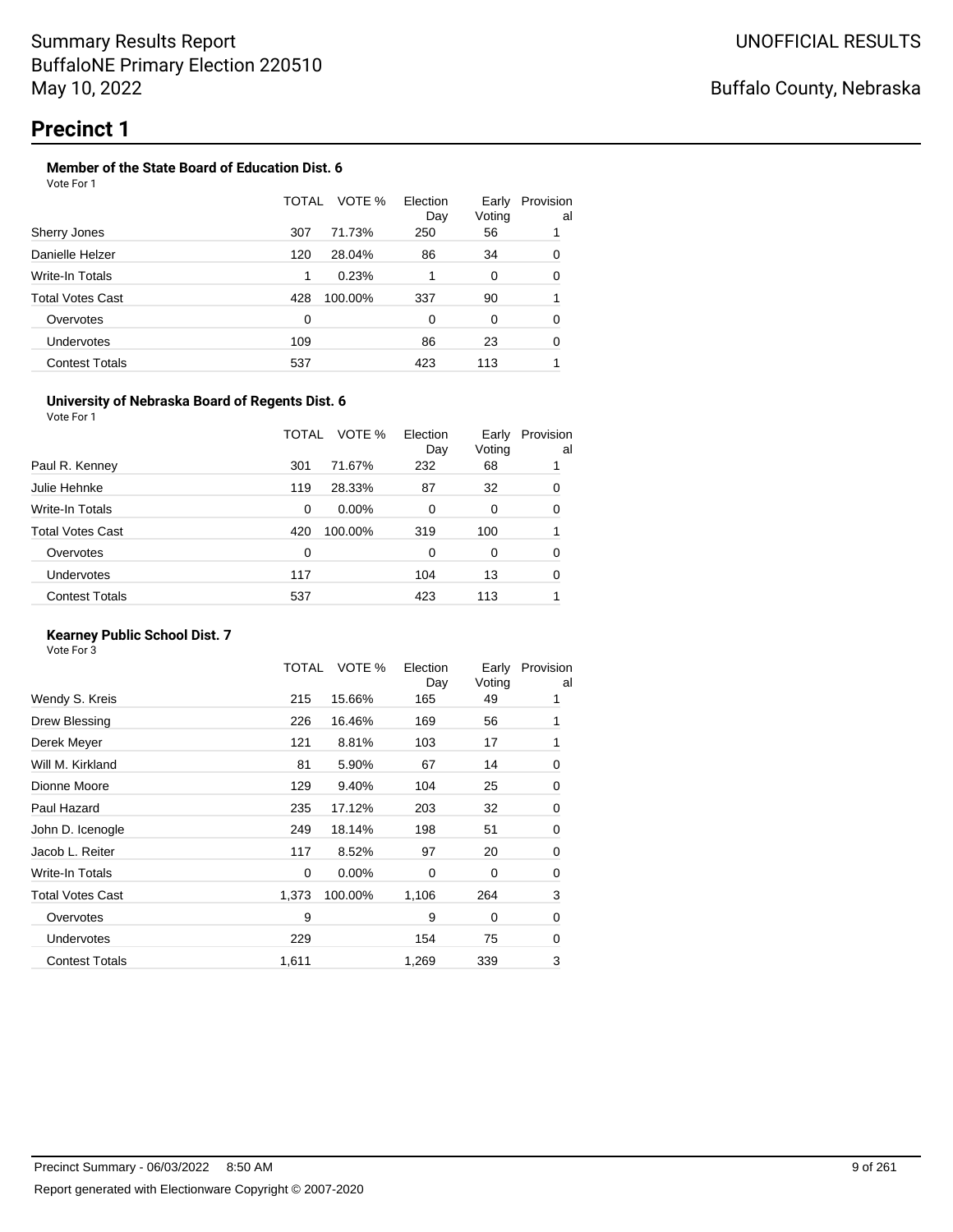# Buffalo County, Nebraska

# **Precinct 2**

| <b>Statistics</b>                                       | <b>TOTAL</b> | Election<br>Day | Early<br>Voting | Provision<br>al |
|---------------------------------------------------------|--------------|-----------------|-----------------|-----------------|
| Registered Voters - Total                               | 1,288        |                 |                 |                 |
| Registered Voters - Republican Party                    | 777          |                 |                 |                 |
| Registered Voters - Democratic Party                    | 261          |                 |                 |                 |
| Registered Voters - Libertarian Party                   | 16           |                 |                 |                 |
| Registered Voters - Legal Marijuana<br><b>NOW Party</b> | 1            |                 |                 |                 |
| Registered Voters - Nonpartisan                         | 233          |                 |                 |                 |
| <b>Ballots Cast - Total</b>                             | 488          | 415             | 71              | 2               |
| Ballots Cast - Republican Party                         | 353          | 314             | 39              | 0               |
| <b>Ballots Cast - Democratic Party</b>                  | 80           | 59              | 20              | 1               |
| Ballots Cast - Libertarian Party                        | 3            | 2               | 1               | 0               |
| Ballots Cast - Legal Marijuana NOW                      | $\Omega$     | $\Omega$        | $\Omega$        | 0               |
| Ballots Cast - Nonpartisan                              | 52           | 40              | 11              | 1               |
| <b>Ballots Cast - Blank</b>                             | $\Omega$     | 0               | 0               | 0               |
| Voter Turnout - Total                                   | 37.89%       |                 |                 |                 |
| Voter Turnout - Republican Party                        | 45.43%       |                 |                 |                 |
| Voter Turnout - Democratic Party                        | 30.65%       |                 |                 |                 |
| Voter Turnout - Libertarian Party                       | 18.75%       |                 |                 |                 |
| Voter Turnout - Legal Marijuana NOW                     | $0.00\%$     |                 |                 |                 |
| Voter Turnout - Nonpartisan                             | 22.32%       |                 |                 |                 |

#### **Rep Congress Dist. 3**

|                       | TOTAL | VOTE %   | Election<br>Day | Early<br>Voting | Provision<br>al |
|-----------------------|-------|----------|-----------------|-----------------|-----------------|
| Adrian Smith          | 266   | 79.88%   | 235             | 31              | 0               |
| Mike Calhoun          | 67    | 20.12%   | 62              | 5               | 0               |
| Write-In Totals       | 0     | $0.00\%$ | $\Omega$        | 0               | 0               |
| Total Votes Cast      | 333   | 100.00%  | 297             | 36              | 0               |
| Overvotes             |       |          |                 | 0               | 0               |
| <b>Undervotes</b>     | 19    |          | 16              | 3               | 0               |
| <b>Contest Totals</b> | 353   |          | 314             | 39              | 0               |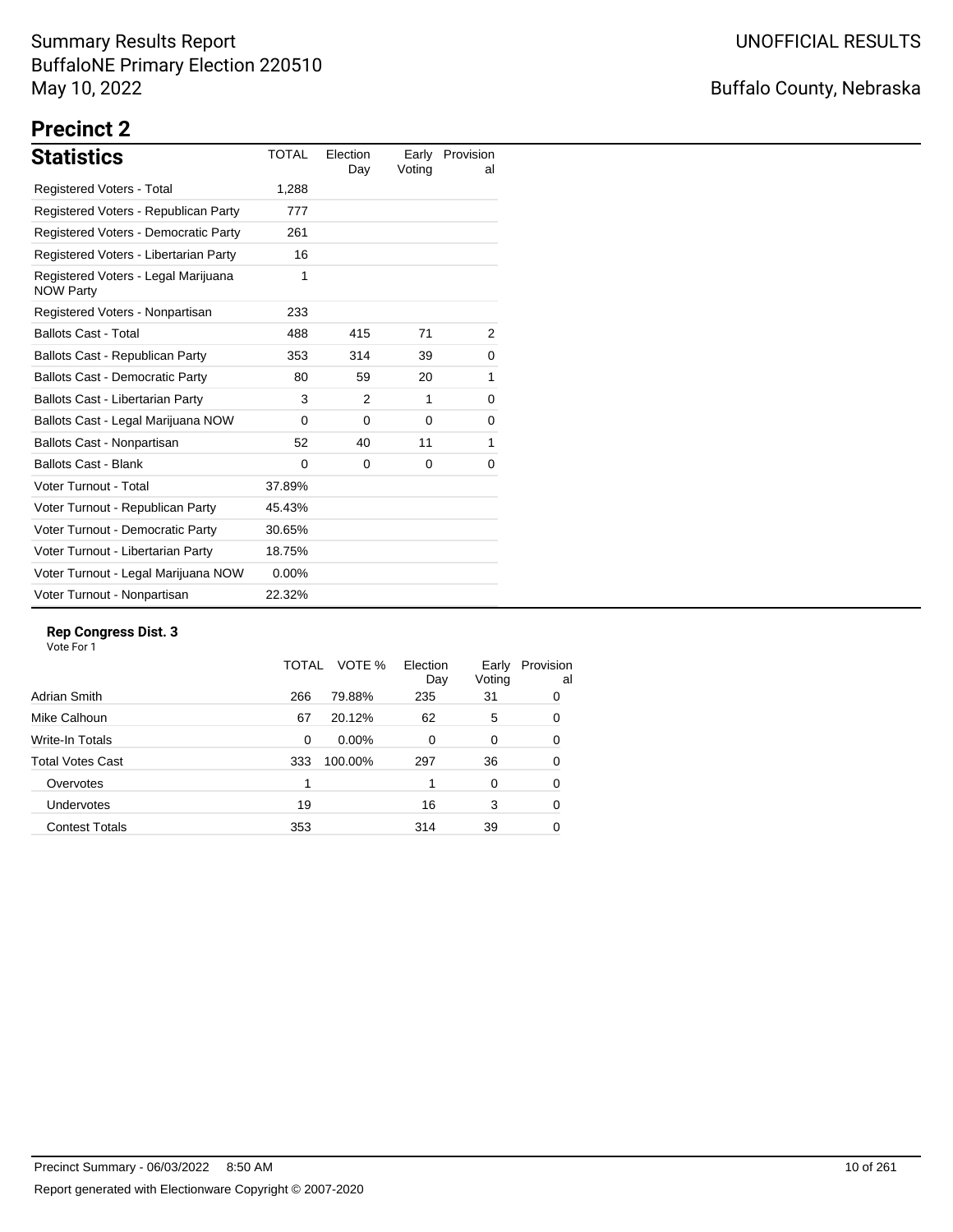# **Precinct 2**

#### **Rep Governor**

Vote For 1

|                         | TOTAL | VOTE %   | Election<br>Day | Early<br>Voting | Provision<br>al |
|-------------------------|-------|----------|-----------------|-----------------|-----------------|
| <b>Michael Connely</b>  | 2     | 0.58%    | 2               | 0               | 0               |
| <b>Brett Lindstrom</b>  | 92    | 26.74%   | 81              | 11              | 0               |
| Donna Nicole Carpenter  | 0     | $0.00\%$ | $\Omega$        | 0               | 0               |
| Lela McNinch            | 2     | 0.58%    | 2               | 0               | 0               |
| Theresa Thibodeau       | 19    | 5.52%    | 16              | 3               | 0               |
| Jim Pillen              | 134   | 38.95%   | 120             | 14              | 0               |
| <b>Troy Wentz</b>       | 0     | 0.00%    | $\Omega$        | 0               | 0               |
| Charles W. Herbster     | 86    | 25.00%   | 77              | 9               | 0               |
| <b>Breland Ridenour</b> | 9     | 2.62%    | 8               | 1               | 0               |
| Write-In Totals         | 0     | $0.00\%$ | 0               | 0               | 0               |
| <b>Total Votes Cast</b> | 344   | 100.00%  | 306             | 38              | 0               |
| Overvotes               | 1     |          | 1               | 0               | 0               |
| <b>Undervotes</b>       | 8     |          | 7               | 1               | 0               |
| <b>Contest Totals</b>   | 353   |          | 314             | 39              | 0               |

### **Rep Sec. of State**

Vote For 1

|                         | TOTAL | VOTE %  | Election<br>Day | Early<br>Voting | Provision<br>al |
|-------------------------|-------|---------|-----------------|-----------------|-----------------|
| <b>Bob Evnen</b>        | 101   | 37.69%  | 86              | 15              | 0               |
| <b>Rex Schroder</b>     | 48    | 17.91%  | 44              | 4               | 0               |
| Robert J. Borer         | 119   | 44.40%  | 111             | 8               | 0               |
| Write-In Totals         | 0     | 0.00%   | $\Omega$        | 0               | 0               |
| <b>Total Votes Cast</b> | 268   | 100.00% | 241             | 27              | 0               |
| Overvotes               | 1     |         |                 | 0               | 0               |
| Undervotes              | 84    |         | 72              | 12              | 0               |
| <b>Contest Totals</b>   | 353   |         | 314             | 39              | 0               |

#### **Rep State Treasurer** Vote For 1

|                       | TOTAL | VOTE %   | Election<br>Day | Early<br>Voting | Provision<br>al |
|-----------------------|-------|----------|-----------------|-----------------|-----------------|
| John Murante          | 169   | 66.54%   | 144             | 25              | 0               |
| Paul Anderson         | 85    | 33.46%   | 82              | 3               | 0               |
| Write-In Totals       | 0     | $0.00\%$ | 0               | 0               | 0               |
| Total Votes Cast      | 254   | 100.00%  | 226             | 28              | 0               |
| Overvotes             | 0     |          | 0               | 0               | 0               |
| <b>Undervotes</b>     | 99    |          | 88              | 11              | 0               |
| <b>Contest Totals</b> | 353   |          | 314             | 39              | 0               |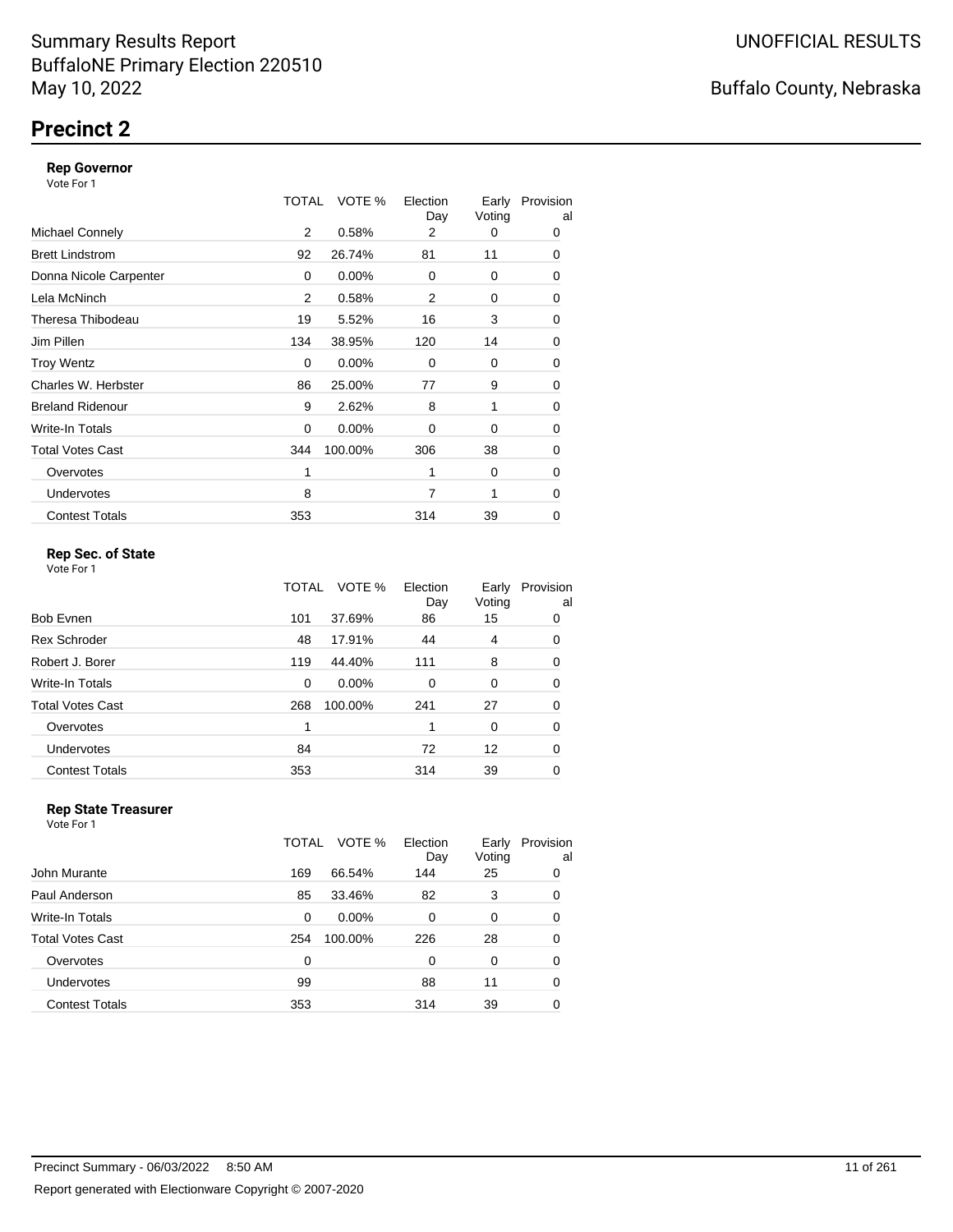#### **Rep Attorney General**

Vote For 1

|                       | VOTE %<br>TOTAL | Election<br>Day | Early<br>Voting | Provision<br>al |
|-----------------------|-----------------|-----------------|-----------------|-----------------|
| Jennifer Hicks        | 26.35%<br>73    | 69              | 4               | 0               |
| Mike Hilgers          | 73.65%<br>204   | 179             | 25              | 0               |
| Write-In Totals       | $0.00\%$<br>0   | 0               | 0               | 0               |
| Total Votes Cast      | 100.00%<br>277  | 248             | 29              | 0               |
| Overvotes             | 0               | $\Omega$        | 0               | 0               |
| <b>Undervotes</b>     | 76              | 66              | 10              | 0               |
| <b>Contest Totals</b> | 353             | 314             | 39              | 0               |
|                       |                 |                 |                 |                 |

### **Rep State Auditor**

Vote For 1

|                       | TOTAL | VOTE %   | Election<br>Day | Early<br>Voting | Provision<br>al |
|-----------------------|-------|----------|-----------------|-----------------|-----------------|
| Mike Foley            | 212   | 78.23%   | 192             | 20              | 0               |
| Larry Anderson        | 59    | 21.77%   | 53              | 6               | 0               |
| Write-In Totals       | 0     | $0.00\%$ | 0               | 0               | 0               |
| Total Votes Cast      | 271   | 100.00%  | 245             | 26              | 0               |
| Overvotes             | 0     |          | 0               | 0               | 0               |
| <b>Undervotes</b>     | 82    |          | 69              | 13              | 0               |
| <b>Contest Totals</b> | 353   |          | 314             | 39              | 0               |

#### **Rep Public Service Comm.**

Vote For 1

|                         | TOTAL | VOTE %  | Election<br>Day | Early<br>Voting | Provision<br>al |
|-------------------------|-------|---------|-----------------|-----------------|-----------------|
| Kevin Stocker           | 108   | 46.55%  | 98              | 10              | 0               |
| Mary Ridder             | 89    | 38.36%  | 78              | 11              | 0               |
| Dakota Delka            | 34    | 14.66%  | 34              | 0               | 0               |
| Write-In Totals         | 1     | 0.43%   | 1               | 0               | 0               |
| <b>Total Votes Cast</b> | 232   | 100.00% | 211             | 21              | 0               |
| Overvotes               | 0     |         | 0               | 0               | 0               |
| <b>Undervotes</b>       | 121   |         | 103             | 18              | 0               |
| <b>Contest Totals</b>   | 353   |         | 314             | 39              | 0               |
|                         |       |         |                 |                 |                 |

### **Rep County Board of Commissioners Dist. 5**

Vote For 1

|                       | TOTAL | VOTE %   | Election<br>Day | Early<br>Voting | Provision<br>al |
|-----------------------|-------|----------|-----------------|-----------------|-----------------|
| <b>Sherry Morrow</b>  | 95    | 63.76%   | 85              | 10              | 0               |
| Shane Hatcher         | 54    | 36.24%   | 50              | 4               | 0               |
| Write-In Totals       | 0     | $0.00\%$ | 0               | 0               | 0               |
| Total Votes Cast      | 149   | 100.00%  | 135             | 14              | 0               |
| Overvotes             | 0     |          | 0               | 0               | 0               |
| <b>Undervotes</b>     | 23    |          | 22              |                 | 0               |
| <b>Contest Totals</b> | 172   |          | 157             | 15              |                 |

### Buffalo County, Nebraska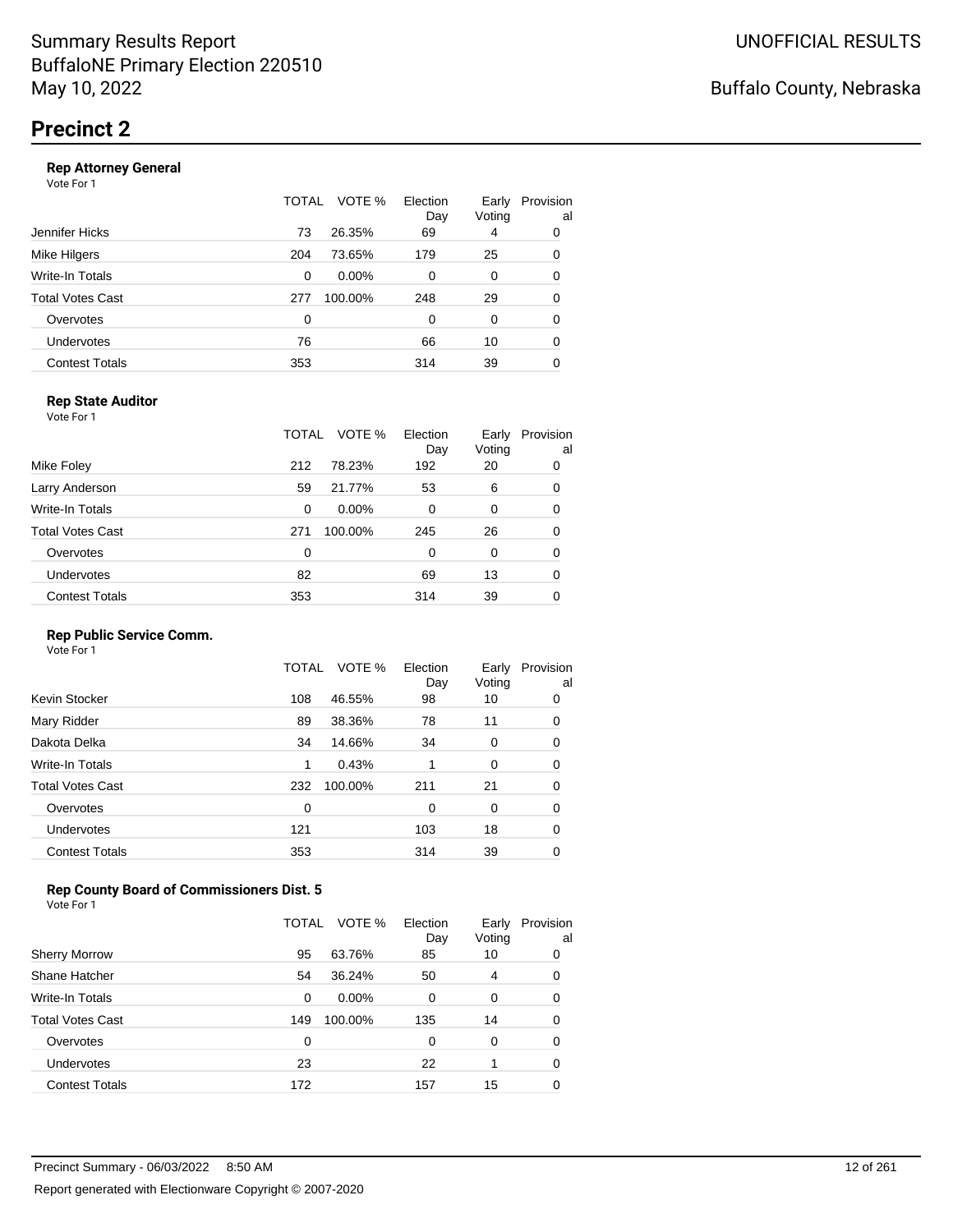|                       | TOTAL | VOTE %   | Election<br>Day | Early<br>Voting | Provision<br>al |
|-----------------------|-------|----------|-----------------|-----------------|-----------------|
| Nora Borer            | 111   | 34.69%   | 94              | 17              | 0               |
| Roy Meusch            | 209   | 65.31%   | 192             | 17              | 0               |
| Write-In Totals       | 0     | $0.00\%$ | 0               | 0               | 0               |
| Total Votes Cast      | 320   | 100.00%  | 286             | 34              | 0               |
| Overvotes             | 0     |          | 0               | 0               | 0               |
| Undervotes            | 33    |          | 28              | 5               | 0               |
| <b>Contest Totals</b> | 353   |          | 314             | 39              | 0               |
|                       |       |          |                 |                 |                 |

#### **Dem Congress Dist. 3**

Vote For 1

|                       | TOTAL         | VOTE %<br>Election<br>Day | Early<br>Voting | Provision<br>al |
|-----------------------|---------------|---------------------------|-----------------|-----------------|
| David J. Else         | 53.45%<br>31  | 24                        |                 | 0               |
| Daniel M. Wik         | 46.55%<br>27  | 22                        | 4               |                 |
| Write-In Totals       | 0             | $0.00\%$<br>0             | 0               | 0               |
| Total Votes Cast      | 100.00%<br>58 | 46                        | 11              |                 |
| Overvotes             | 0             | 0                         | 0               | 0               |
| Undervotes            | 22            | 13                        | 9               | 0               |
| <b>Contest Totals</b> | 80            | 59                        | 20              |                 |
|                       |               |                           |                 |                 |

### **Dem Governor**

Vote For 1

|                       | TOTAL VOTE %  | Election<br>Day | Early<br>Voting | Provision<br>al |
|-----------------------|---------------|-----------------|-----------------|-----------------|
| Carol Blood           | 85.53%<br>65  | 46              | 18              |                 |
| Roy A. Harris         | 13.16%<br>10  | 8               | 2               | 0               |
| Write-In Totals       | 1.32%         |                 | 0               | 0               |
| Total Votes Cast      | 100.00%<br>76 | 55              | 20              |                 |
| Overvotes             |               | 1               | 0               | 0               |
| <b>Undervotes</b>     | 3             | 3               | 0               | 0               |
| <b>Contest Totals</b> | 80            | 59              | 20              |                 |

#### **Dem Sec. of State**

|                         | TOTAL VOTE % | Election<br>Day | Early<br>Voting | Provision<br>al |
|-------------------------|--------------|-----------------|-----------------|-----------------|
| <b>Write-In Totals</b>  | 100.00%<br>2 | 2               |                 | 0               |
| <b>Total Votes Cast</b> | 100.00%<br>2 |                 |                 | 0               |
| Overvotes               | 0            | O               |                 | 0               |
| Undervotes              | 78           | 57              | 20              |                 |
| <b>Contest Totals</b>   | 80           | 59              | 20              |                 |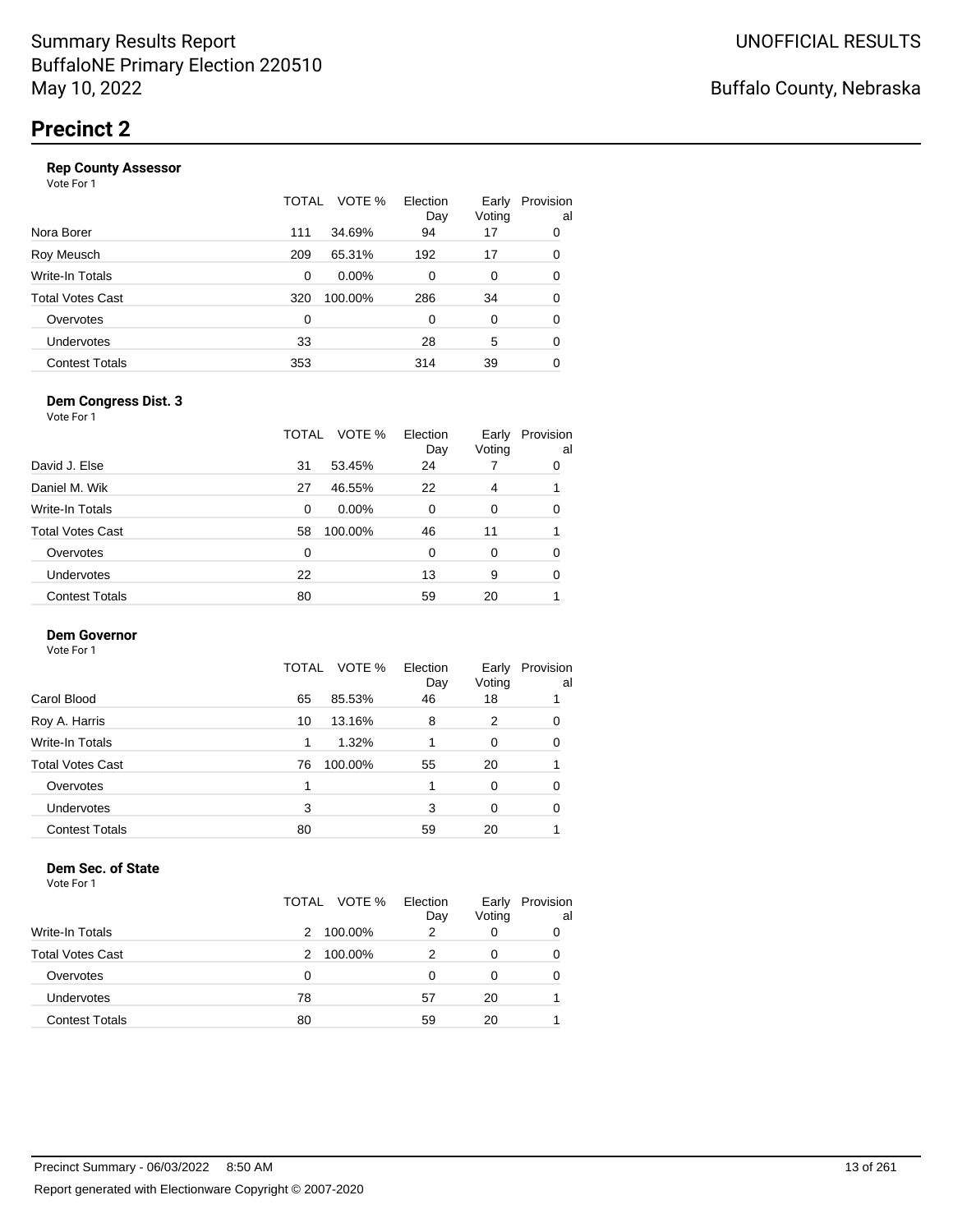|                       |    | TOTAL VOTE % | Election<br>Day | Early<br>Voting | Provision<br>al |
|-----------------------|----|--------------|-----------------|-----------------|-----------------|
| Write-In Totals       | 2  | 100.00%      | 2               |                 | 0               |
| Total Votes Cast      | 2  | 100.00%      | 2               | 0               | 0               |
| Overvotes             | 0  |              | O               | 0               | 0               |
| Undervotes            | 78 |              | 57              | 20              |                 |
| <b>Contest Totals</b> | 80 |              | 59              | 20              |                 |

#### **Dem Attorney General** Vote For 1

|                         | VOTE %<br>TOTAL | Election<br>Day | Early<br>Voting | Provision<br>al |
|-------------------------|-----------------|-----------------|-----------------|-----------------|
| <b>Write-In Totals</b>  | 100.00%<br>2    | 2               |                 |                 |
| <b>Total Votes Cast</b> | 100.00%<br>2    | 2               |                 |                 |
| Overvotes               | 0               | 0               | 0               |                 |
| Undervotes              | 78              | 57              | 20              |                 |
| <b>Contest Totals</b>   | 80              | 59              | 20              |                 |

#### **Dem State Auditor** Vote For 1

| VULE FUI I              |   | TOTAL VOTE % Election | Dav | Votina | Early Provisi |
|-------------------------|---|-----------------------|-----|--------|---------------|
| Write-In Totals         | 2 | 100.00%               |     |        |               |
| <b>Total Votes Cast</b> |   | 2 100.00%             |     |        |               |
|                         |   |                       |     |        |               |

| .                     | .  | -- | .  | . . |
|-----------------------|----|----|----|-----|
| Overvotes             |    |    |    |     |
| Undervotes            | 78 | 57 | 20 |     |
| <b>Contest Totals</b> | 80 | 59 | 20 |     |
|                       |    |    |    |     |

Early Provision

al

### **Dem Public Service Comm.**

Vote For 1

|                         |    | TOTAL VOTE % | Election<br>Day | Early<br>Voting | Provision<br>al |
|-------------------------|----|--------------|-----------------|-----------------|-----------------|
| Write-In Totals         |    | 100.00%      |                 | 0               |                 |
| <b>Total Votes Cast</b> |    | 100.00%      |                 | 0               | 0               |
| Overvotes               | 0  |              | 0               | 0               |                 |
| Undervotes              | 79 |              | 58              | 20              |                 |
| <b>Contest Totals</b>   | 80 |              | 59              | 20              |                 |

#### **Lib Congress Dist. 3** Vote For 1

| <u>vuurivii</u>         |              |          |        |           |
|-------------------------|--------------|----------|--------|-----------|
|                         | TOTAL VOTE % | Election | Early  | Provision |
|                         |              | Day      | Voting | al        |
| <b>Write-In Totals</b>  |              |          |        |           |
| <b>Total Votes Cast</b> |              |          |        |           |
| Overvotes               |              |          |        |           |
| Undervotes              | 3            | っ        |        |           |
| <b>Contest Totals</b>   |              |          |        |           |
|                         |              |          |        |           |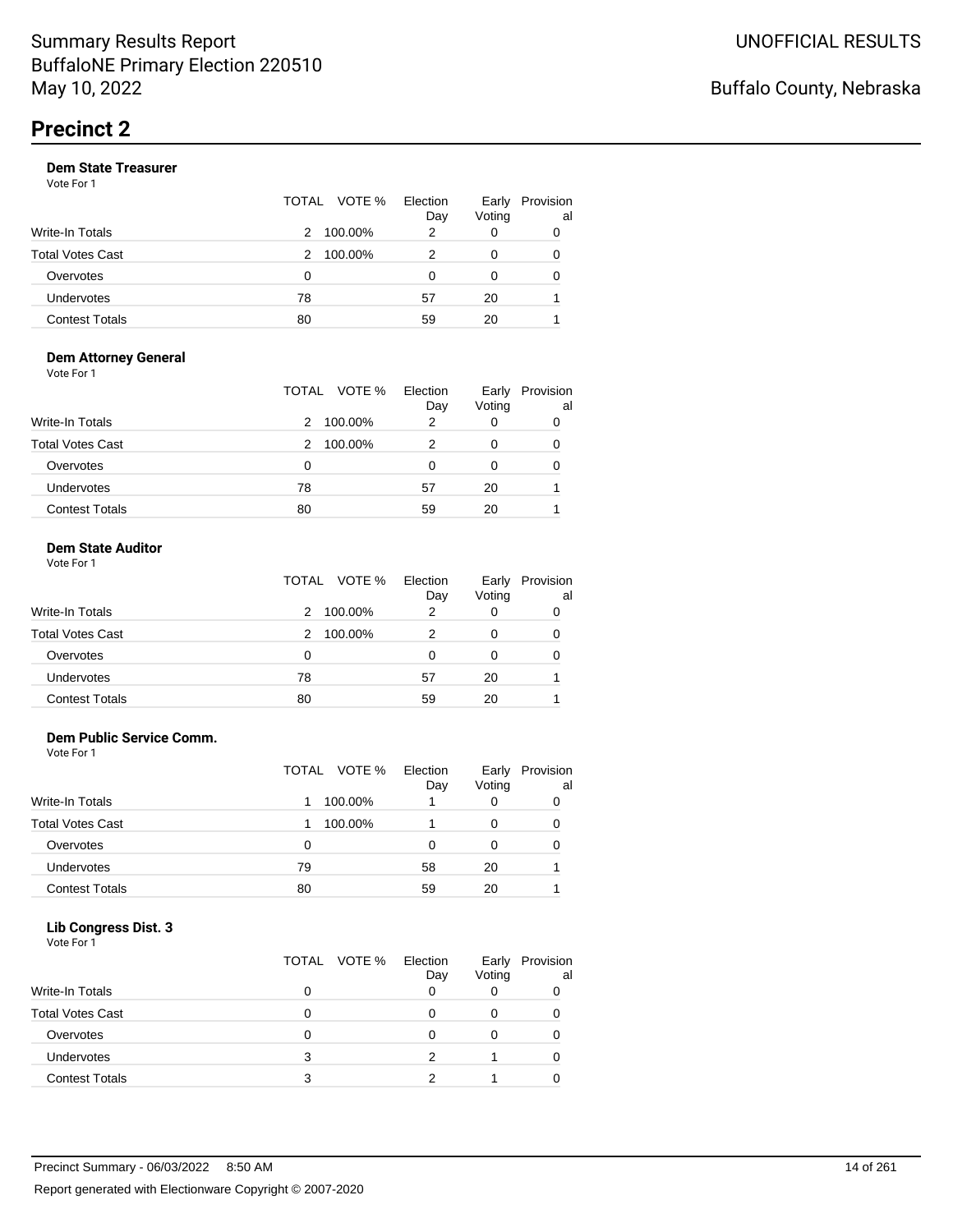#### **Lib Governor**

Vote For 1

|                       | TOTAL | VOTE %   | Election<br>Day | Early<br>Voting | Provision<br>al |
|-----------------------|-------|----------|-----------------|-----------------|-----------------|
| Scott Zimmerman       | 3     | 100.00%  | 2               |                 | 0               |
| Write-In Totals       | 0     | $0.00\%$ | 0               | 0               | 0               |
| Total Votes Cast      | 3     | 100.00%  | 2               |                 | 0               |
| Overvotes             | 0     |          | 0               | 0               | 0               |
| <b>Undervotes</b>     | 0     |          | O               | 0               | 0               |
| <b>Contest Totals</b> | 3     |          | 2               |                 | 0               |

#### **Lib Sec. of State**

Vote For 1

|                         |   | TOTAL VOTE % | Election<br>Day | Early<br>Voting | Provision<br>al |
|-------------------------|---|--------------|-----------------|-----------------|-----------------|
| Write-In Totals         |   |              |                 |                 |                 |
| <b>Total Votes Cast</b> |   |              |                 |                 |                 |
| Overvotes               |   |              |                 |                 |                 |
| <b>Undervotes</b>       | 3 |              |                 |                 |                 |
| <b>Contest Totals</b>   | 3 |              |                 |                 |                 |

### **Lib State Treasurer**

Vote For 1

|                         | VOTE %<br>TOTAL | Election<br>Day | Early<br>Voting | Provision<br>al |
|-------------------------|-----------------|-----------------|-----------------|-----------------|
| Katrina Tomsen          | 100.00%<br>3    | 2               |                 | 0               |
| <b>Write-In Totals</b>  | $0.00\%$<br>0   |                 | 0               |                 |
| <b>Total Votes Cast</b> | 100.00%<br>3    | 2               |                 | 0               |
| Overvotes               | 0               |                 |                 | 0               |
| Undervotes              | 0               |                 | 0               |                 |
| <b>Contest Totals</b>   | 3               |                 |                 |                 |

#### **Lib Attorney General**

|                         |   | TOTAL VOTE % | Election<br>Day | Early<br>Voting | Provision<br>al |
|-------------------------|---|--------------|-----------------|-----------------|-----------------|
| Write-In Totals         | 0 |              |                 |                 |                 |
| <b>Total Votes Cast</b> |   |              |                 | 0               |                 |
| Overvotes               | Ω |              | O               |                 |                 |
| <b>Undervotes</b>       | 3 |              |                 |                 |                 |
| <b>Contest Totals</b>   | з |              |                 |                 |                 |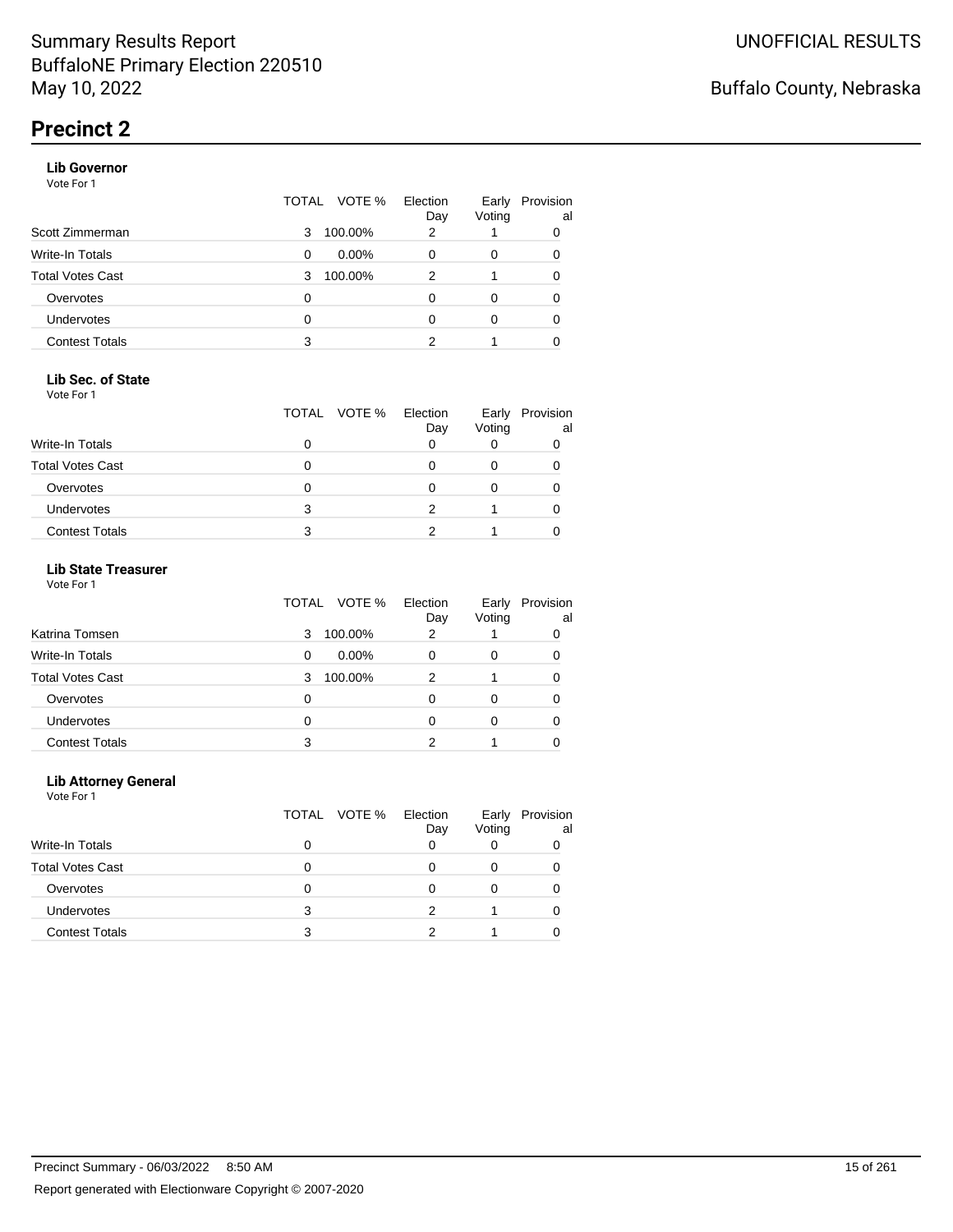#### **Lib State Auditor**

Vote For 1

|                       | VOTE %<br>TOTAL | Election<br>Day | Early<br>Voting | Provision<br>al |
|-----------------------|-----------------|-----------------|-----------------|-----------------|
| Gene Siadek           | 100.00%<br>3    | 2               |                 | 0               |
| Write-In Totals       | $0.00\%$<br>0   | O               | 0               | 0               |
| Total Votes Cast      | 100.00%<br>3    | 2               |                 |                 |
| Overvotes             | 0               |                 | 0               |                 |
| <b>Undervotes</b>     | 0               | O               | 0               | 0               |
| <b>Contest Totals</b> | 3               |                 |                 |                 |
|                       |                 |                 |                 |                 |

#### **Lib Public Service Comm.**

Vote For 1

|                         |   | TOTAL VOTE % | Election<br>Day | Early<br>Voting | Provision<br>al |
|-------------------------|---|--------------|-----------------|-----------------|-----------------|
| Write-In Totals         |   |              |                 |                 |                 |
| <b>Total Votes Cast</b> |   |              |                 |                 |                 |
| Overvotes               |   |              |                 |                 |                 |
| <b>Undervotes</b>       | 3 |              |                 |                 |                 |
| <b>Contest Totals</b>   | 3 |              |                 |                 |                 |

### **Lmn Congress Dist. 3**

Vote For 1

|                         | VOTE %<br>TOTAL | Election<br>Day | Early<br>Voting | Provision<br>al |
|-------------------------|-----------------|-----------------|-----------------|-----------------|
| Mark Elworth Jr.        | 0               |                 |                 |                 |
| Write-In Totals         |                 |                 |                 |                 |
| <b>Total Votes Cast</b> |                 |                 |                 |                 |
| Overvotes               |                 |                 |                 |                 |
| Undervotes              |                 |                 |                 |                 |
| <b>Contest Totals</b>   |                 |                 |                 |                 |

#### **Lmn Governor**

Vote For 1

|                         | TOTAL VOTE % | Election<br>Day | Early<br>Voting | Provision<br>al |
|-------------------------|--------------|-----------------|-----------------|-----------------|
| <b>Write-In Totals</b>  | 0            | Ω               | O               |                 |
| <b>Total Votes Cast</b> | 0            | $\mathbf{0}$    | 0               |                 |
| Overvotes               |              |                 |                 |                 |
| Undervotes              |              |                 |                 |                 |
| <b>Contest Totals</b>   |              |                 |                 |                 |

#### **Lmn Sec. of State**

|                         | TOTAL VOTE % Election | Day | Early<br>Voting | Provision<br>al |
|-------------------------|-----------------------|-----|-----------------|-----------------|
| <b>Write-In Totals</b>  |                       |     |                 |                 |
| <b>Total Votes Cast</b> |                       |     |                 |                 |
| Overvotes               |                       |     |                 |                 |
| <b>Undervotes</b>       |                       |     |                 |                 |
| <b>Contest Totals</b>   |                       |     |                 |                 |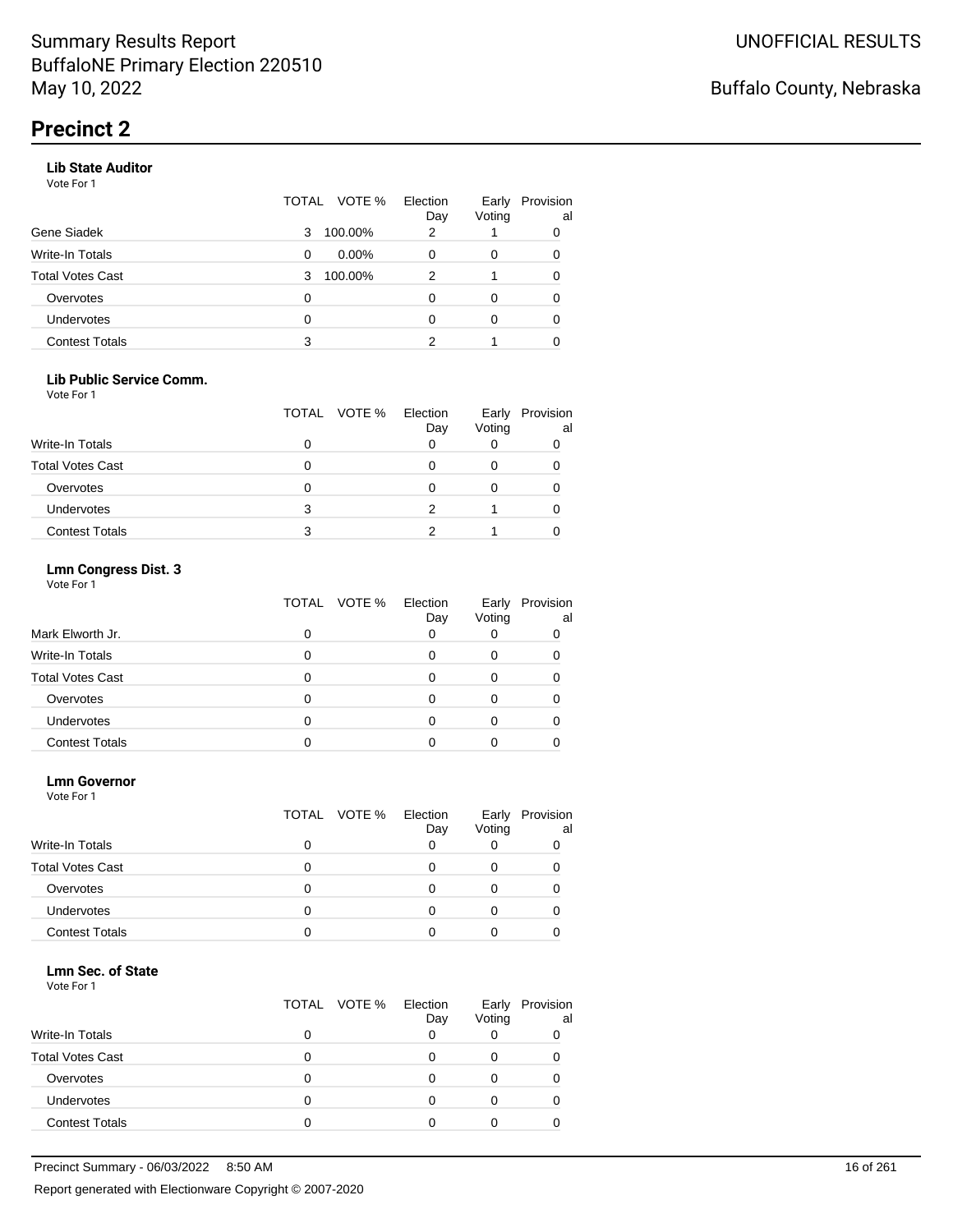|                       |   | TOTAL VOTE % | Election<br>Day | Early<br>Voting | Provision<br>al |
|-----------------------|---|--------------|-----------------|-----------------|-----------------|
| Write-In Totals       | 0 |              |                 |                 |                 |
| Total Votes Cast      | O |              |                 |                 |                 |
| Overvotes             | 0 |              |                 |                 |                 |
| Undervotes            | 0 |              |                 |                 |                 |
| <b>Contest Totals</b> |   |              |                 |                 |                 |

#### **Lmn Attorney General** Vote For 1

|                         | VOTE %<br>TOTAL | Election<br>Day | Early<br>Voting | Provision<br>al |
|-------------------------|-----------------|-----------------|-----------------|-----------------|
| Larry Bolinger          | 0               |                 |                 |                 |
| Write-In Totals         | 0               |                 |                 |                 |
| <b>Total Votes Cast</b> | 0               |                 |                 |                 |
| Overvotes               | 0               |                 |                 |                 |
| <b>Undervotes</b>       | 0               |                 |                 |                 |
| <b>Contest Totals</b>   |                 |                 |                 |                 |

### **Lmn State Auditor**

| Vote For 1 |  |  |
|------------|--|--|
|------------|--|--|

|                         | VOTE %<br>TOTAL | Election<br>Day | Early<br>Voting | Provision<br>al |
|-------------------------|-----------------|-----------------|-----------------|-----------------|
| L. Leroy Lopez          | 0               | 0               |                 |                 |
| Write-In Totals         |                 |                 | O               |                 |
| <b>Total Votes Cast</b> |                 |                 |                 |                 |
| Overvotes               |                 |                 |                 |                 |
| Undervotes              |                 |                 |                 |                 |
| <b>Contest Totals</b>   |                 |                 |                 |                 |

#### **Lmn Public Service Comm.**

| Vote For 1 |
|------------|
|------------|

|                         |   | TOTAL VOTE % | Election<br>Day | Early<br>Voting | Provision<br>al |
|-------------------------|---|--------------|-----------------|-----------------|-----------------|
| Write-In Totals         |   |              |                 |                 |                 |
| <b>Total Votes Cast</b> |   |              |                 | 0               |                 |
| Overvotes               | Ω |              | O               |                 |                 |
| <b>Undervotes</b>       |   |              |                 |                 |                 |
| <b>Contest Totals</b>   |   |              |                 |                 |                 |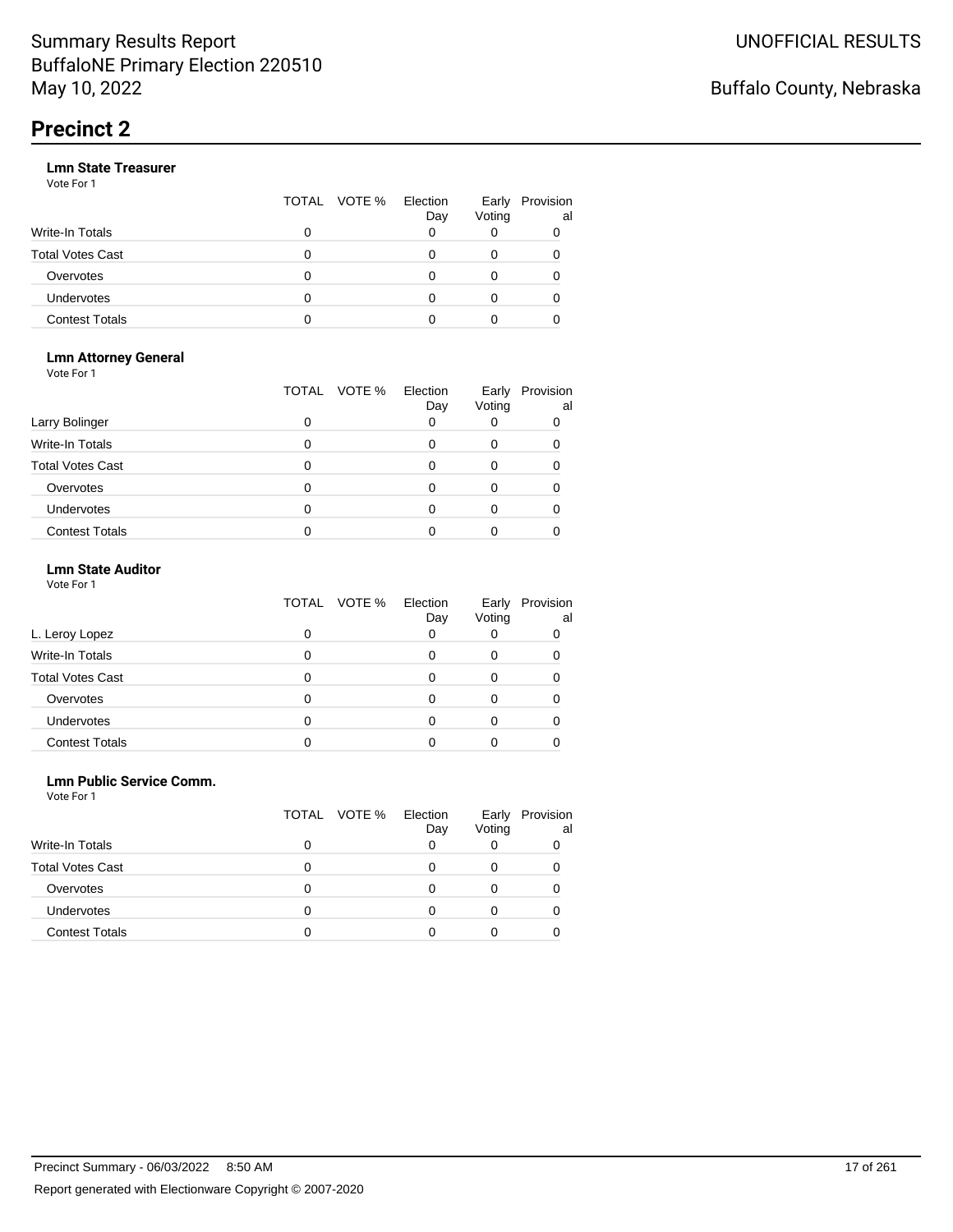#### **Member of the State Board of Education Dist. 6** Vote For 1

|                       | TOTAL | VOTE %  | Election<br>Day | Early<br>Voting | Provision<br>al |
|-----------------------|-------|---------|-----------------|-----------------|-----------------|
| Sherry Jones          | 238   | 61.66%  | 212             | 25              | 1               |
| Danielle Helzer       | 147   | 38.08%  | 116             | 30              | 1               |
| Write-In Totals       | 1     | 0.26%   |                 | 0               | 0               |
| Total Votes Cast      | 386   | 100.00% | 329             | 55              | $\overline{2}$  |
| Overvotes             | 0     |         | 0               | 0               | 0               |
| <b>Undervotes</b>     | 102   |         | 86              | 16              | 0               |
| <b>Contest Totals</b> | 488   |         | 415             | 71              | 2               |

#### **University of Nebraska Board of Regents Dist. 6**

Vote For 1

|                       | TOTAL | VOTE %  | Election<br>Day | Early<br>Voting | Provision<br>al |
|-----------------------|-------|---------|-----------------|-----------------|-----------------|
| Paul R. Kenney        | 237   | 62.20%  | 202             | 35              | 0               |
| Julie Hehnke          | 142   | 37.27%  | 121             | 19              | 2               |
| Write-In Totals       | 2     | 0.52%   | 2               | 0               | 0               |
| Total Votes Cast      | 381   | 100.00% | 325             | 54              | 2               |
| Overvotes             | 0     |         | 0               | $\Omega$        | 0               |
| <b>Undervotes</b>     | 107   |         | 90              | 17              | 0               |
| <b>Contest Totals</b> | 488   |         | 415             | 71              | 2               |
|                       |       |         |                 |                 |                 |

### **Kearney Public School Dist. 7**

|                         | TOTAL | VOTE %  | Election<br>Day | Early<br>Voting | Provision<br>al |
|-------------------------|-------|---------|-----------------|-----------------|-----------------|
| Wendy S. Kreis          | 226   | 17.94%  | 196             | 29              | 1               |
| Drew Blessing           | 216   | 17.14%  | 177             | 38              | 1               |
| Derek Meyer             | 94    | 7.46%   | 85              | 9               | 0               |
| Will M. Kirkland        | 116   | 9.21%   | 91              | 25              | 0               |
| Dionne Moore            | 111   | 8.81%   | 99              | 10              | 2               |
| Paul Hazard             | 173   | 13.73%  | 155             | 18              | 0               |
| John D. Icenogle        | 218   | 17.30%  | 179             | 39              | 0               |
| Jacob L. Reiter         | 105   | 8.33%   | 95              | 10              | 0               |
| Write-In Totals         | 1     | 0.08%   | 1               | 0               | 0               |
| <b>Total Votes Cast</b> | 1,260 | 100.00% | 1,078           | 178             | 4               |
| Overvotes               | 15    |         | 15              | 0               | 0               |
| <b>Undervotes</b>       | 189   |         | 152             | 35              | 2               |
| <b>Contest Totals</b>   | 1,464 |         | 1,245           | 213             | 6               |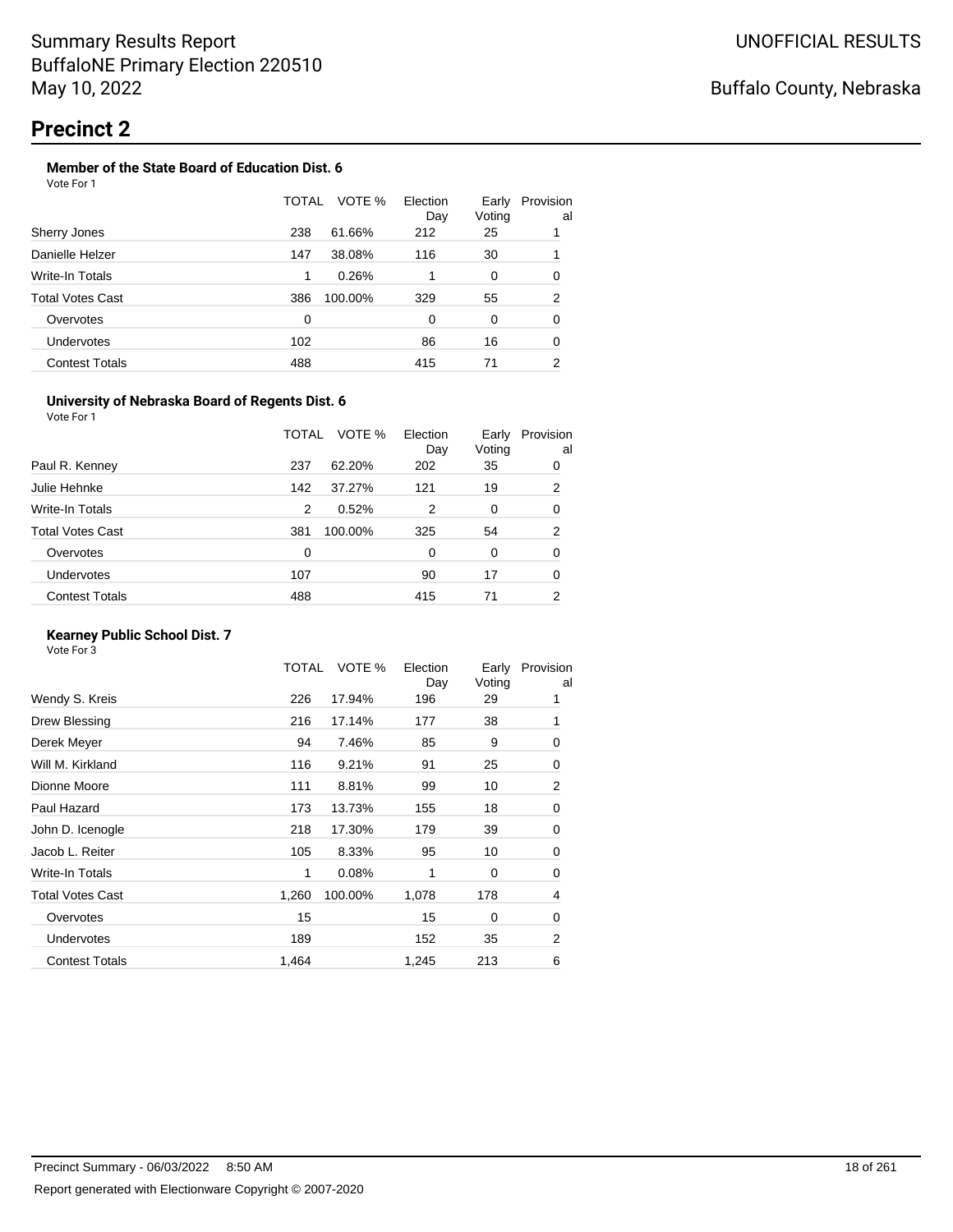# Buffalo County, Nebraska

# **Precinct 3**

| <b>Statistics</b>                                       | TOTAL    | Election<br>Day | Early<br>Voting | Provision<br>al |
|---------------------------------------------------------|----------|-----------------|-----------------|-----------------|
| Registered Voters - Total                               | 1,511    |                 |                 |                 |
| Registered Voters - Republican Party                    | 923      |                 |                 |                 |
| Registered Voters - Democratic Party                    | 322      |                 |                 |                 |
| Registered Voters - Libertarian Party                   | 15       |                 |                 |                 |
| Registered Voters - Legal Marijuana<br><b>NOW Party</b> | 2        |                 |                 |                 |
| Registered Voters - Nonpartisan                         | 249      |                 |                 |                 |
| <b>Ballots Cast - Total</b>                             | 614      | 515             | 94              | 5               |
| Ballots Cast - Republican Party                         | 462      | 389             | 69              | 4               |
| <b>Ballots Cast - Democratic Party</b>                  | 114      | 94              | 19              | 1               |
| Ballots Cast - Libertarian Party                        | 1        | 1               | 0               | 0               |
| Ballots Cast - Legal Marijuana NOW                      | 0        | $\Omega$        | 0               | 0               |
| Ballots Cast - Nonpartisan                              | 37       | 31              | 6               | 0               |
| <b>Ballots Cast - Blank</b>                             | $\Omega$ | $\Omega$        | 0               | 0               |
| Voter Turnout - Total                                   | 40.64%   |                 |                 |                 |
| Voter Turnout - Republican Party                        | 50.05%   |                 |                 |                 |
| Voter Turnout - Democratic Party                        | 35.40%   |                 |                 |                 |
| Voter Turnout - Libertarian Party                       | 6.67%    |                 |                 |                 |
| Voter Turnout - Legal Marijuana NOW                     | $0.00\%$ |                 |                 |                 |
| Voter Turnout - Nonpartisan                             | 14.86%   |                 |                 |                 |

#### **Rep Congress Dist. 3**

|                         | TOTAL | VOTE %   | Election<br>Day | Early<br>Voting | Provision<br>al |
|-------------------------|-------|----------|-----------------|-----------------|-----------------|
| Adrian Smith            | 365   | 82.95%   | 319             | 44              | 2               |
| Mike Calhoun            | 75    | 17.05%   | 55              | 18              | 2               |
| Write-In Totals         | 0     | $0.00\%$ | 0               | 0               | 0               |
| <b>Total Votes Cast</b> | 440   | 100.00%  | 374             | 62              | 4               |
| Overvotes               | 0     |          | 0               | 0               | 0               |
| Undervotes              | 22    |          | 15              | 7               | 0               |
| <b>Contest Totals</b>   | 462   |          | 389             | 69              | 4               |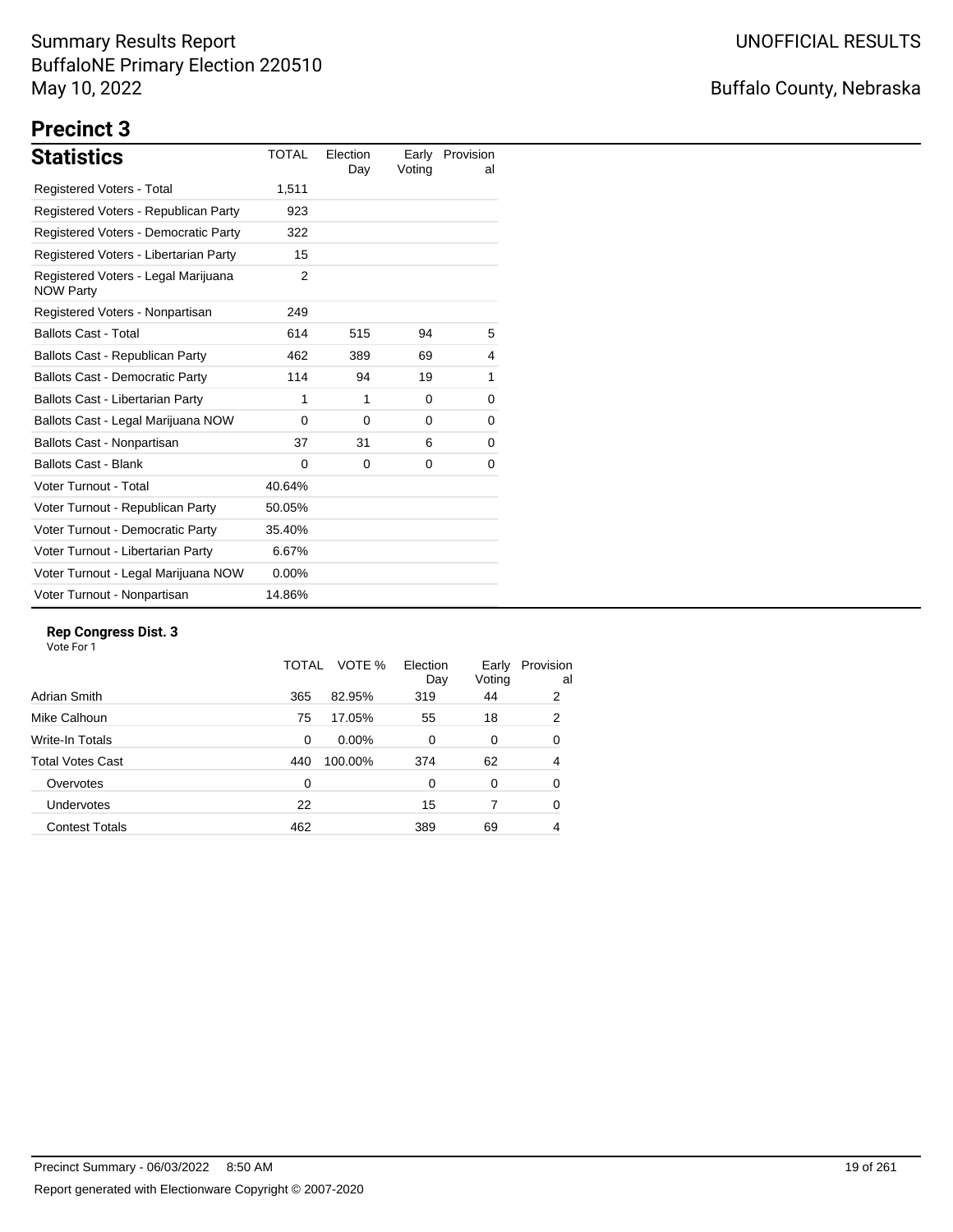# **Precinct 3**

#### **Rep Governor**

Vote For 1

|                         | TOTAL | VOTE %   | Election<br>Day | Early<br>Voting | Provision<br>al |
|-------------------------|-------|----------|-----------------|-----------------|-----------------|
| <b>Michael Connely</b>  | 5     | 1.09%    | 5               | 0               | 0               |
| <b>Brett Lindstrom</b>  | 109   | 23.75%   | 85              | 24              | 0               |
| Donna Nicole Carpenter  | 3     | 0.65%    | 2               | 1               | 0               |
| Lela McNinch            | 0     | $0.00\%$ | 0               | 0               | 0               |
| Theresa Thibodeau       | 28    | 6.10%    | 24              | 3               | 1               |
| Jim Pillen              | 173   | 37.69%   | 150             | 23              | 0               |
| <b>Troy Wentz</b>       | 0     | 0.00%    | $\Omega$        | 0               | 0               |
| Charles W. Herbster     | 134   | 29.19%   | 117             | 14              | 3               |
| <b>Breland Ridenour</b> | 7     | 1.53%    | 3               | 4               | 0               |
| Write-In Totals         | 0     | $0.00\%$ | 0               | 0               | 0               |
| <b>Total Votes Cast</b> | 459   | 100.00%  | 386             | 69              | 4               |
| Overvotes               | 0     |          | $\Omega$        | 0               | 0               |
| <b>Undervotes</b>       | 3     |          | 3               | 0               | 0               |
| <b>Contest Totals</b>   | 462   |          | 389             | 69              | 4               |

### **Rep Sec. of State**

Vote For 1

|                       | TOTAL | VOTE %   | Election<br>Day | Early<br>Voting | Provision<br>al |
|-----------------------|-------|----------|-----------------|-----------------|-----------------|
| Bob Evnen             | 157   | 40.99%   | 126             | 31              | 0               |
| <b>Rex Schroder</b>   | 44    | 11.49%   | 31              | 13              | 0               |
| Robert J. Borer       | 182   | 47.52%   | 164             | 15              | 3               |
| Write-In Totals       | 0     | $0.00\%$ | $\Omega$        | 0               | 0               |
| Total Votes Cast      | 383   | 100.00%  | 321             | 59              | 3               |
| Overvotes             | 0     |          | $\Omega$        | 0               | 0               |
| Undervotes            | 79    |          | 68              | 10              | 1               |
| <b>Contest Totals</b> | 462   |          | 389             | 69              | 4               |

#### **Rep State Treasurer** Vote For 1

|                       | TOTAL    | VOTE %   | Election<br>Day | Early<br>Voting | Provision<br>al |
|-----------------------|----------|----------|-----------------|-----------------|-----------------|
| John Murante          | 261      | 72.90%   | 217             | 42              | 2               |
| Paul Anderson         | 97       | 27.10%   | 82              | 14              |                 |
| Write-In Totals       | $\Omega$ | $0.00\%$ | 0               | 0               | 0               |
| Total Votes Cast      | 358      | 100.00%  | 299             | 56              | 3               |
| Overvotes             | 0        |          | $\Omega$        | 0               | 0               |
| <b>Undervotes</b>     | 104      |          | 90              | 13              |                 |
| <b>Contest Totals</b> | 462      |          | 389             | 69              |                 |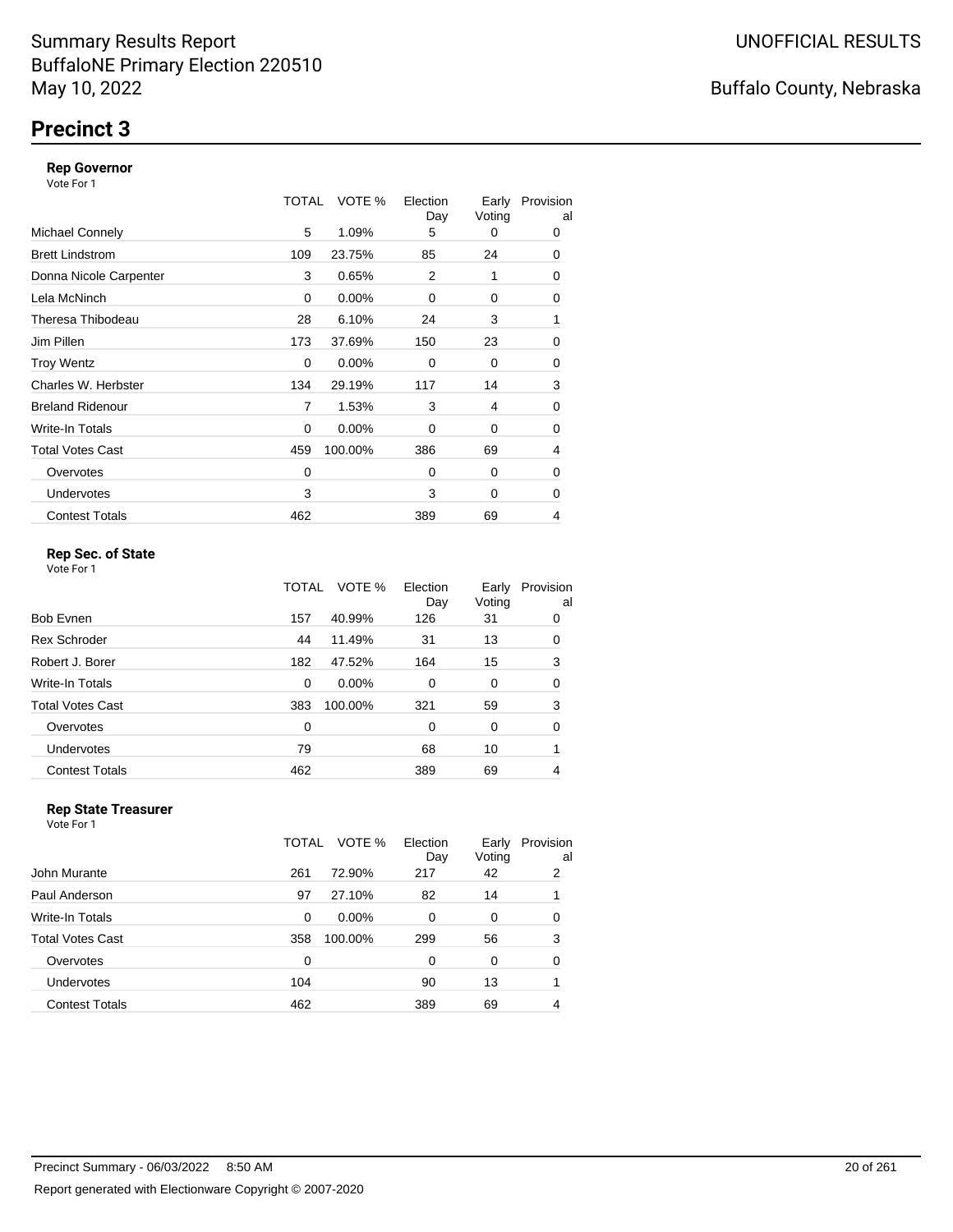|                       | TOTAL | VOTE %<br>Election | Early<br>Voting<br>Day | Provision<br>al |
|-----------------------|-------|--------------------|------------------------|-----------------|
| Jennifer Hicks        | 105   | 29.09%             | 86<br>17               | 2               |
| Mike Hilgers          | 256   | 70.91%<br>217      | 37                     | 2               |
| Write-In Totals       | 0     | $0.00\%$           | 0<br>0                 | 0               |
| Total Votes Cast      | 361   | 100.00%<br>303     | 54                     | 4               |
| Overvotes             | 0     |                    | 0<br>0                 | 0               |
| Undervotes            | 101   |                    | 86<br>15               | 0               |
| <b>Contest Totals</b> | 462   | 389                | 69                     | 4               |
|                       |       |                    |                        |                 |

### **Rep State Auditor**

Vote For 1

|                         | TOTAL | VOTE %   | Election<br>Day | Early<br>Voting | Provision<br>al |
|-------------------------|-------|----------|-----------------|-----------------|-----------------|
| Mike Foley              | 287   | 77.15%   | 249             | 36              | 2               |
| Larry Anderson          | 85    | 22.85%   | 64              | 20              |                 |
| Write-In Totals         | 0     | $0.00\%$ | 0               | 0               | 0               |
| <b>Total Votes Cast</b> | 372   | 100.00%  | 313             | 56              | 3               |
| Overvotes               | 0     |          | 0               | 0               | 0               |
| Undervotes              | 90    |          | 76              | 13              |                 |
| <b>Contest Totals</b>   | 462   |          | 389             | 69              |                 |

#### **Rep Public Service Comm.**

Vote For 1

|                         | TOTAL | VOTE %  | Election<br>Day | Early<br>Voting | Provision<br>al |
|-------------------------|-------|---------|-----------------|-----------------|-----------------|
| Kevin Stocker           | 141   | 45.48%  | 121             | 18              | 2               |
| Mary Ridder             | 127   | 40.97%  | 98              | 28              | 1               |
| Dakota Delka            | 41    | 13.23%  | 37              | 4               | 0               |
| Write-In Totals         | 1     | 0.32%   |                 | 0               | 0               |
| <b>Total Votes Cast</b> | 310   | 100.00% | 257             | 50              | 3               |
| Overvotes               | 0     |         | 0               | 0               | 0               |
| Undervotes              | 152   |         | 132             | 19              |                 |
| <b>Contest Totals</b>   | 462   |         | 389             | 69              | 4               |
|                         |       |         |                 |                 |                 |

### **Rep County Assessor**

Vote For 1

|                       | TOTAL | VOTE %   | Election<br>Day | Early<br>Voting | Provision<br>al |
|-----------------------|-------|----------|-----------------|-----------------|-----------------|
| Nora Borer            | 179   | 44.09%   | 147             | 30              | 2               |
| Roy Meusch            | 227   | 55.91%   | 199             | 26              | 2               |
| Write-In Totals       | 0     | $0.00\%$ | 0               | 0               | 0               |
| Total Votes Cast      | 406   | 100.00%  | 346             | 56              | 4               |
| Overvotes             | 0     |          | 0               | $\Omega$        | 0               |
| Undervotes            | 56    |          | 43              | 13              | 0               |
| <b>Contest Totals</b> | 462   |          | 389             | 69              | 4               |

Buffalo County, Nebraska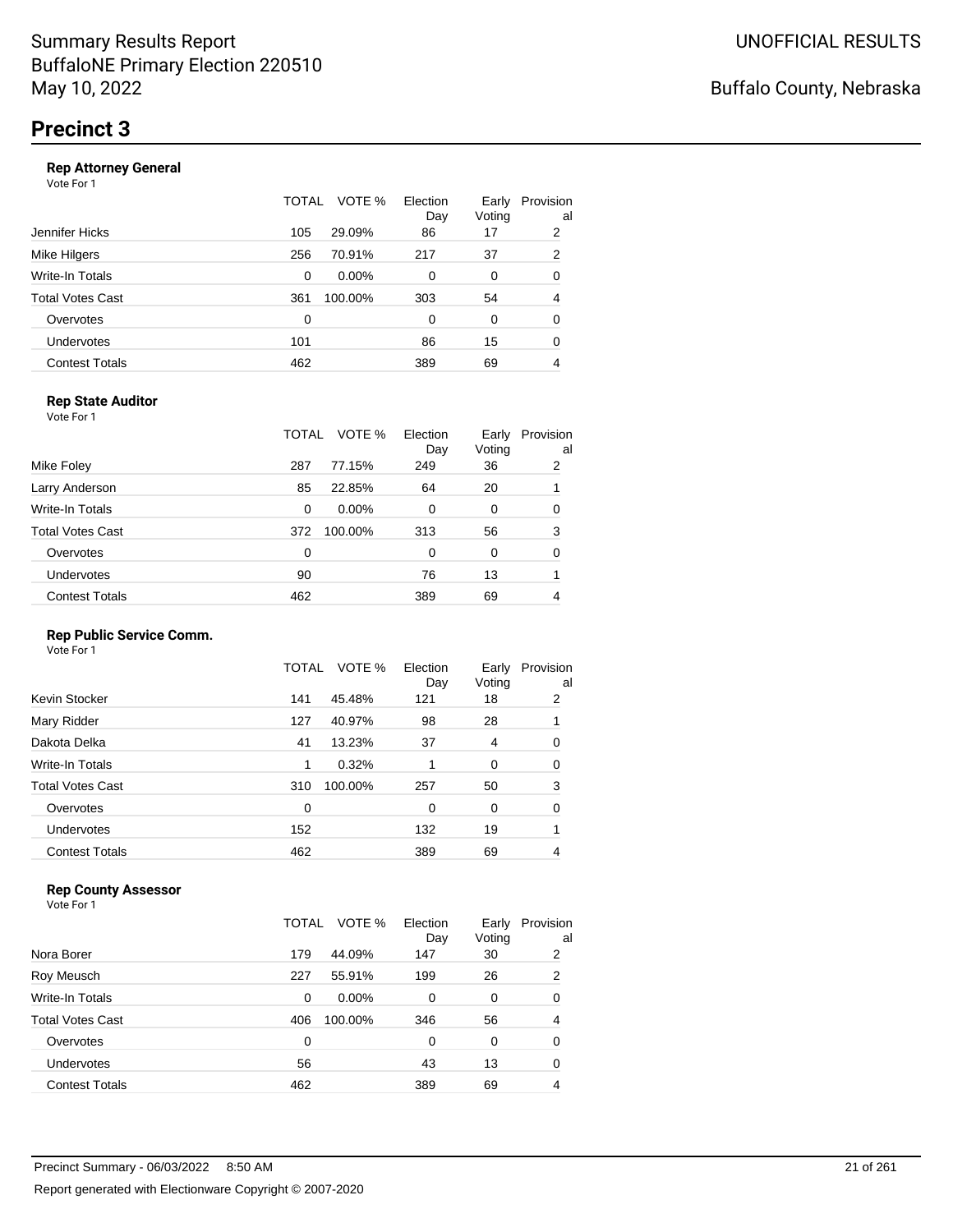| Vote For 1            |       |          |                 |                 |                 |
|-----------------------|-------|----------|-----------------|-----------------|-----------------|
|                       | TOTAL | VOTE %   | Election<br>Day | Early<br>Voting | Provision<br>al |
| David J. Else         | 49    | 59.04%   | 44              | 5               | 0               |
| Daniel M. Wik         | 34    | 40.96%   | 27              | 6               |                 |
| Write-In Totals       | 0     | $0.00\%$ | $\Omega$        | 0               | 0               |
| Total Votes Cast      | 83    | 100.00%  | 71              | 11              |                 |
| Overvotes             | 0     |          | 0               | $\Omega$        | 0               |
| <b>Undervotes</b>     | 31    |          | 23              | 8               | 0               |
| <b>Contest Totals</b> | 114   |          | 94              | 19              |                 |
|                       |       |          |                 |                 |                 |

#### **Dem Governor**

Vote For 1

|                         | TOTAL | VOTE %  | Election<br>Day | Early<br>Voting | Provision<br>al |
|-------------------------|-------|---------|-----------------|-----------------|-----------------|
| Carol Blood             | 92    | 88.46%  | 74              | 17              |                 |
| Roy A. Harris           | 10    | 9.62%   | 10              | 0               | 0               |
| Write-In Totals         | 2     | 1.92%   | 2               | 0               | 0               |
| <b>Total Votes Cast</b> | 104   | 100.00% | 86              | 17              |                 |
| Overvotes               | 0     |         | $\Omega$        | O               | 0               |
| Undervotes              | 10    |         | 8               | 2               | 0               |
| <b>Contest Totals</b>   | 114   |         | 94              | 19              |                 |

#### **Dem Sec. of State**

Vote For 1

|                         | VOTE %<br>TOTAL | Election<br>Day | Early<br>Voting | Provision<br>al |
|-------------------------|-----------------|-----------------|-----------------|-----------------|
| Write-In Totals         | 100.00%<br>2    |                 |                 |                 |
| <b>Total Votes Cast</b> | 100.00%<br>2    |                 |                 |                 |
| Overvotes               | 0               | O               |                 |                 |
| Undervotes              | 112             | 93              | 18              |                 |
| <b>Contest Totals</b>   | 114             | 94              | 19              |                 |

#### **Dem State Treasurer** Vote For 1

|                         | TOTAL VOTE % | Election<br>Day | Early<br>Voting | Provision<br>al |
|-------------------------|--------------|-----------------|-----------------|-----------------|
| <b>Write-In Totals</b>  | 100.00%<br>4 | 3               |                 | 0               |
| <b>Total Votes Cast</b> | 100.00%<br>4 | 3               |                 | 0               |
| Overvotes               | 0            | 0               | 0               | 0               |
| <b>Undervotes</b>       | 110          | 91              | 18              |                 |
| <b>Contest Totals</b>   | 114          | 94              | 19              |                 |
|                         |              |                 |                 |                 |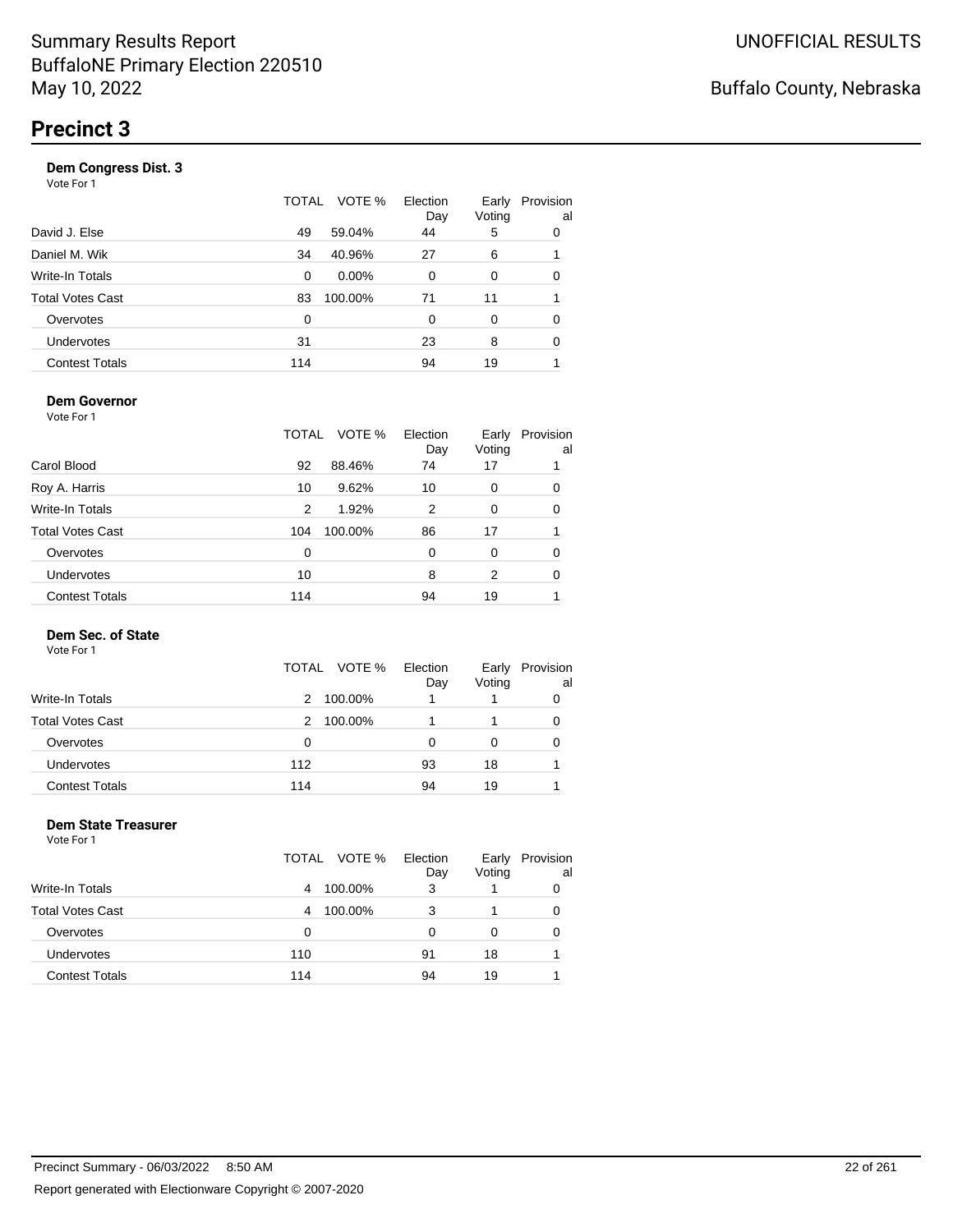|                       | TOTAL VOTE % | Election<br>Day | Early<br>Voting | Provision<br>al |
|-----------------------|--------------|-----------------|-----------------|-----------------|
| Write-In Totals       | 100.00%<br>4 | 2               |                 |                 |
| Total Votes Cast      | 100.00%<br>4 | 2               |                 |                 |
| Overvotes             | 0            | Ω               | O               |                 |
| Undervotes            | 110          | 92              | 18              | 0               |
| <b>Contest Totals</b> | 114          | 94              | 19              |                 |
|                       |              |                 |                 |                 |

#### **Dem State Auditor** Vote For 1

|                         | TOTAL VOTE % | Election<br>Day | Early<br>Voting | Provision<br>al |
|-------------------------|--------------|-----------------|-----------------|-----------------|
| <b>Write-In Totals</b>  | 100.00%<br>2 |                 |                 |                 |
| <b>Total Votes Cast</b> | 100.00%<br>2 |                 |                 |                 |
| Overvotes               | 0            | O               |                 |                 |
| <b>Undervotes</b>       | 112          | 93              | 19              |                 |
| <b>Contest Totals</b>   | 114          | 94              | 19              |                 |

#### **Dem Public Service Comm.** Vote For 1

|                         | TOTAL VOTE % | Election<br>Day | Early<br>Voting | Provision<br>al |
|-------------------------|--------------|-----------------|-----------------|-----------------|
| <b>Write-In Totals</b>  | 100.00%<br>2 | 2               | 0               | 0               |
| <b>Total Votes Cast</b> | 100.00%<br>2 | 2               | 0               | 0               |
| Overvotes               | 0            | 0               | 0               | 0               |
| Undervotes              | 112          | 92              | 19              |                 |
| <b>Contest Totals</b>   | 114          | 94              | 19              |                 |

### **Lib Congress Dist. 3**

Vote For 1

|                         | TOTAL VOTE % | Election<br>Day | Early<br>Voting | Provision<br>al |
|-------------------------|--------------|-----------------|-----------------|-----------------|
| <b>Write-In Totals</b>  |              |                 |                 |                 |
| <b>Total Votes Cast</b> |              |                 |                 |                 |
| Overvotes               |              |                 |                 |                 |
| <b>Undervotes</b>       |              |                 |                 |                 |
| <b>Contest Totals</b>   |              |                 |                 |                 |

#### **Lib Governor** Vote For 1

| 1 J J J J J J           |                 |                 |                 |                 |
|-------------------------|-----------------|-----------------|-----------------|-----------------|
|                         | VOTE %<br>TOTAL | Election<br>Day | Early<br>Voting | Provision<br>al |
| Scott Zimmerman         | ი               |                 |                 |                 |
| Write-In Totals         | 0               |                 |                 |                 |
| <b>Total Votes Cast</b> | O               |                 |                 |                 |
| Overvotes               | O               |                 |                 |                 |
| <b>Undervotes</b>       |                 |                 |                 |                 |
| <b>Contest Totals</b>   |                 |                 |                 |                 |
|                         |                 |                 |                 |                 |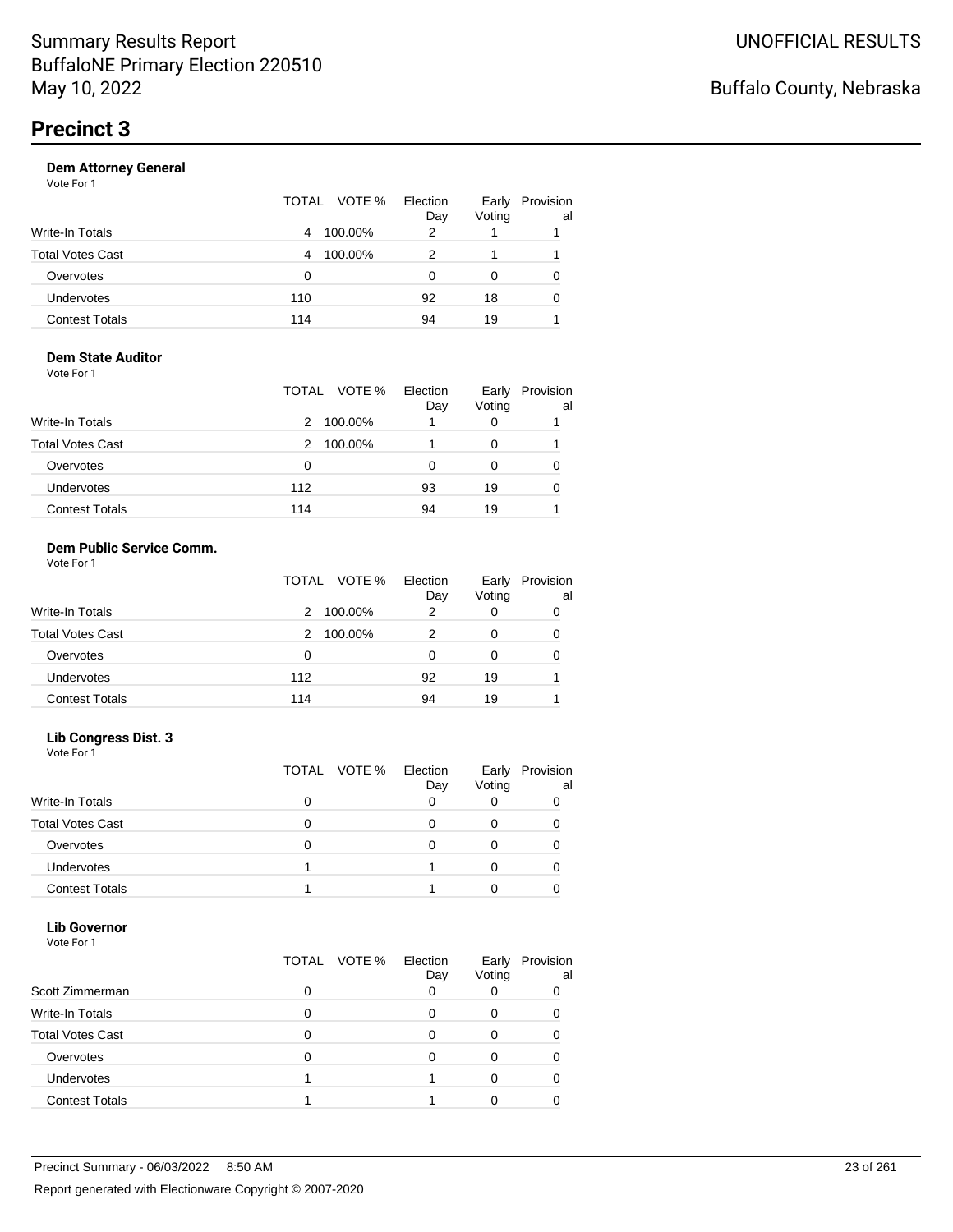#### **Lib Sec. of State**

Vote For 1

|                       |   | TOTAL VOTE % | Election<br>Day | Early<br>Voting | Provision<br>al |
|-----------------------|---|--------------|-----------------|-----------------|-----------------|
| Write-In Totals       |   |              |                 |                 |                 |
| Total Votes Cast      | 0 |              |                 |                 |                 |
| Overvotes             | O |              |                 |                 |                 |
| Undervotes            |   |              |                 |                 | 0               |
| <b>Contest Totals</b> |   |              |                 |                 |                 |
|                       |   |              |                 |                 |                 |

#### **Lib State Treasurer**

Vote For 1

|                         | VOTE %<br>TOTAL | Election<br>Day | Early<br>Voting | Provision<br>al |
|-------------------------|-----------------|-----------------|-----------------|-----------------|
| Katrina Tomsen          | 100.00%         |                 | 0               | 0               |
| <b>Write-In Totals</b>  | $0.00\%$<br>0   |                 | 0               | 0               |
| <b>Total Votes Cast</b> | 100.00%         |                 | O               | 0               |
| Overvotes               | O               |                 | Ω               | O               |
| Undervotes              | 0               |                 |                 |                 |
| <b>Contest Totals</b>   |                 |                 |                 |                 |

### **Lib Attorney General**

Vote For 1

|                         | TOTAL VOTE % | Election<br>Day | Early<br>Voting | Provision<br>al |
|-------------------------|--------------|-----------------|-----------------|-----------------|
| Write-In Totals         | 0            |                 |                 |                 |
| <b>Total Votes Cast</b> | 0            |                 |                 |                 |
| Overvotes               | 0            |                 |                 |                 |
| <b>Undervotes</b>       |              |                 |                 |                 |
| <b>Contest Totals</b>   |              |                 |                 |                 |

#### **Lib State Auditor**

Vote For 1

|                         | VOTE %<br>TOTAL | Election<br>Day | Early<br>Voting | Provision<br>al |
|-------------------------|-----------------|-----------------|-----------------|-----------------|
| Gene Siadek             | 100.00%         |                 |                 |                 |
| <b>Write-In Totals</b>  | $0.00\%$<br>0   | 0               | 0               | O               |
| <b>Total Votes Cast</b> | 100.00%         |                 | 0               |                 |
| Overvotes               | 0               | ი               | O               |                 |
| <b>Undervotes</b>       | 0               | 0               |                 |                 |
| <b>Contest Totals</b>   |                 |                 |                 |                 |

#### **Lib Public Service Comm.**

|                         | TOTAL VOTE % | Election<br>Day | Early<br>Voting | Provision<br>al |
|-------------------------|--------------|-----------------|-----------------|-----------------|
| <b>Write-In Totals</b>  |              |                 |                 |                 |
| <b>Total Votes Cast</b> |              |                 |                 |                 |
| Overvotes               |              |                 |                 |                 |
| <b>Undervotes</b>       |              |                 |                 |                 |
| <b>Contest Totals</b>   |              |                 |                 |                 |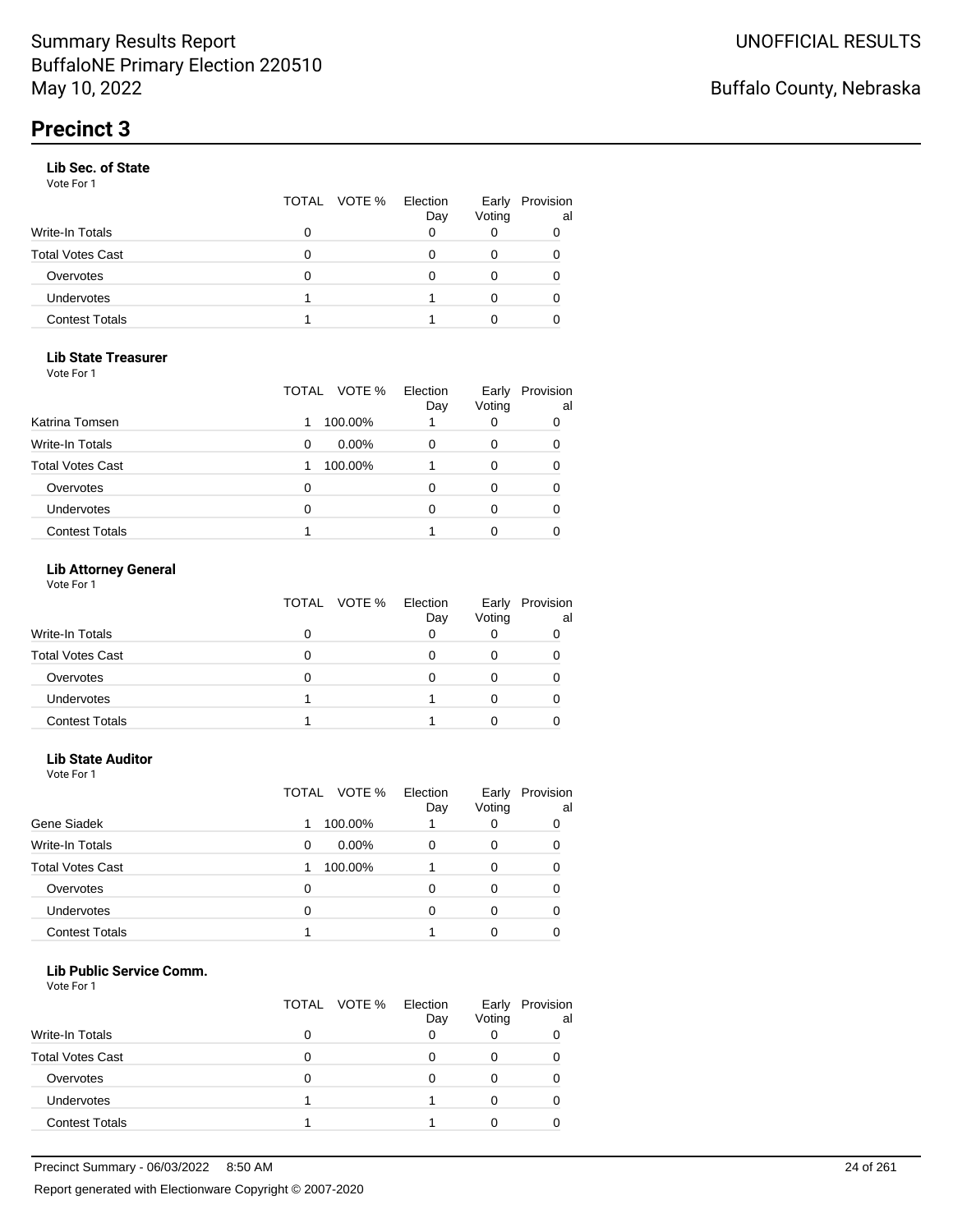|                       | VOTE %<br>TOTAL | Election<br>Day | Early<br>Voting | Provision<br>al |
|-----------------------|-----------------|-----------------|-----------------|-----------------|
| Mark Elworth Jr.      | 0               |                 |                 | 0               |
| Write-In Totals       | O               |                 | 0               | 0               |
| Total Votes Cast      | O               |                 | 0               |                 |
| Overvotes             | 0               |                 | 0               |                 |
| <b>Undervotes</b>     | O               |                 | Ω               |                 |
| <b>Contest Totals</b> |                 |                 |                 |                 |
|                       |                 |                 |                 |                 |

### **Lmn Governor**

Vote For 1

|                         | TOTAL VOTE % Election | Day | Early<br>Voting | Provision<br>al |
|-------------------------|-----------------------|-----|-----------------|-----------------|
| <b>Write-In Totals</b>  |                       |     |                 |                 |
| <b>Total Votes Cast</b> |                       |     |                 |                 |
| Overvotes               |                       |     |                 |                 |
| <b>Undervotes</b>       |                       |     |                 |                 |
| <b>Contest Totals</b>   |                       |     |                 |                 |

#### **Lmn Sec. of State** Vote For 1

|                         | TOTAL VOTE % | Election<br>Day | Early<br>Voting | Provision<br>al |
|-------------------------|--------------|-----------------|-----------------|-----------------|
| Write-In Totals         |              |                 |                 |                 |
| <b>Total Votes Cast</b> | Ω            |                 |                 |                 |
| Overvotes               | 0            |                 |                 |                 |
| <b>Undervotes</b>       | 0            | Ω               |                 |                 |
| <b>Contest Totals</b>   |              |                 |                 |                 |

#### **Lmn State Treasurer**

Vote For 1

|                         |   | TOTAL VOTE % | Election<br>Day | Early<br>Voting | Provision<br>al |
|-------------------------|---|--------------|-----------------|-----------------|-----------------|
| <b>Write-In Totals</b>  |   |              |                 |                 |                 |
| <b>Total Votes Cast</b> | O |              |                 |                 |                 |
| Overvotes               | 0 |              | Ω               | O               |                 |
| Undervotes              | O |              |                 |                 |                 |
| <b>Contest Totals</b>   |   |              |                 |                 |                 |

#### **Lmn Attorney General**

|                         |   | TOTAL VOTE % | Election<br>Day | Early<br>Voting | Provision<br>al |
|-------------------------|---|--------------|-----------------|-----------------|-----------------|
| Larry Bolinger          |   |              |                 |                 | 0               |
| Write-In Totals         |   |              |                 | O               |                 |
| <b>Total Votes Cast</b> |   |              |                 |                 |                 |
| Overvotes               |   |              |                 |                 |                 |
| <b>Undervotes</b>       | 0 |              |                 |                 |                 |
| <b>Contest Totals</b>   |   |              |                 |                 |                 |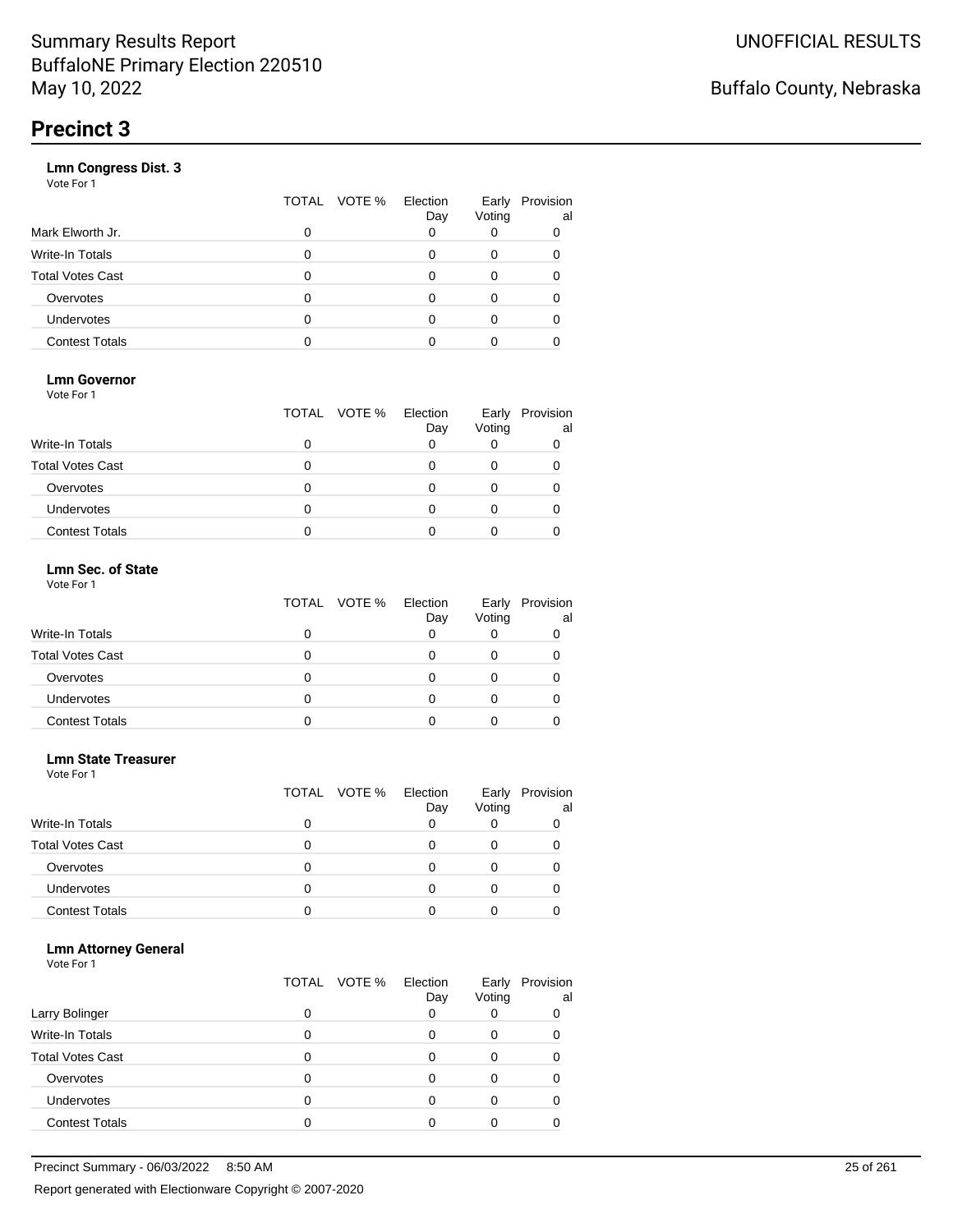#### **Lmn State Auditor**

Vote For 1

|                         | TOTAL | VOTE % Election | Day | Early<br>Voting | Provision<br>al |
|-------------------------|-------|-----------------|-----|-----------------|-----------------|
| L. Leroy Lopez          | 0     |                 |     |                 |                 |
| Write-In Totals         | 0     |                 |     | 0               |                 |
| <b>Total Votes Cast</b> | 0     |                 |     | 0               |                 |
| Overvotes               | 0     |                 |     | 0               |                 |
| <b>Undervotes</b>       | 0     |                 |     | 0               |                 |
| <b>Contest Totals</b>   |       |                 |     |                 |                 |

#### **Lmn Public Service Comm.**

Vote For 1

|                         |   | TOTAL VOTE % | Election<br>Day | Early<br>Voting | Provision<br>al |
|-------------------------|---|--------------|-----------------|-----------------|-----------------|
| <b>Write-In Totals</b>  |   |              |                 |                 |                 |
| <b>Total Votes Cast</b> |   |              |                 |                 |                 |
| Overvotes               |   |              |                 |                 |                 |
| <b>Undervotes</b>       | 0 |              |                 |                 |                 |
| <b>Contest Totals</b>   |   |              |                 |                 |                 |

#### **Member of the State Board of Education Dist. 6** Vote For 1

|                         | TOTAL | VOTE %   | Election<br>Day | Early<br>Voting | Provision<br>al |
|-------------------------|-------|----------|-----------------|-----------------|-----------------|
| Sherry Jones            | 328   | 68.62%   | 275             | 51              | 2               |
| Danielle Helzer         | 150   | 31.38%   | 125             | 22              | 3               |
| <b>Write-In Totals</b>  | 0     | $0.00\%$ | $\Omega$        | 0               | 0               |
| <b>Total Votes Cast</b> | 478   | 100.00%  | 400             | 73              | 5               |
| Overvotes               | 0     |          | $\Omega$        | $\Omega$        | 0               |
| <b>Undervotes</b>       | 136   |          | 115             | 21              | 0               |
| <b>Contest Totals</b>   | 614   |          | 515             | 94              | 5               |

#### **University of Nebraska Board of Regents Dist. 6** Vote For 1

|                         | TOTAL | VOTE %  | Election<br>Day | Early<br>Voting | Provision<br>al |
|-------------------------|-------|---------|-----------------|-----------------|-----------------|
| Paul R. Kenney          | 318   | 64.77%  | 267             | 49              | 2               |
| Julie Hehnke            | 173   | 35.23%  | 147             | 24              | 2               |
| <b>Write-In Totals</b>  | 0     | 0.00%   | 0               | 0               | 0               |
| <b>Total Votes Cast</b> | 491   | 100.00% | 414             | 73              | 4               |
| Overvotes               | 0     |         | 0               | $\Omega$        | 0               |
| Undervotes              | 123   |         | 101             | 21              |                 |
| <b>Contest Totals</b>   | 614   |         | 515             | 94              | 5               |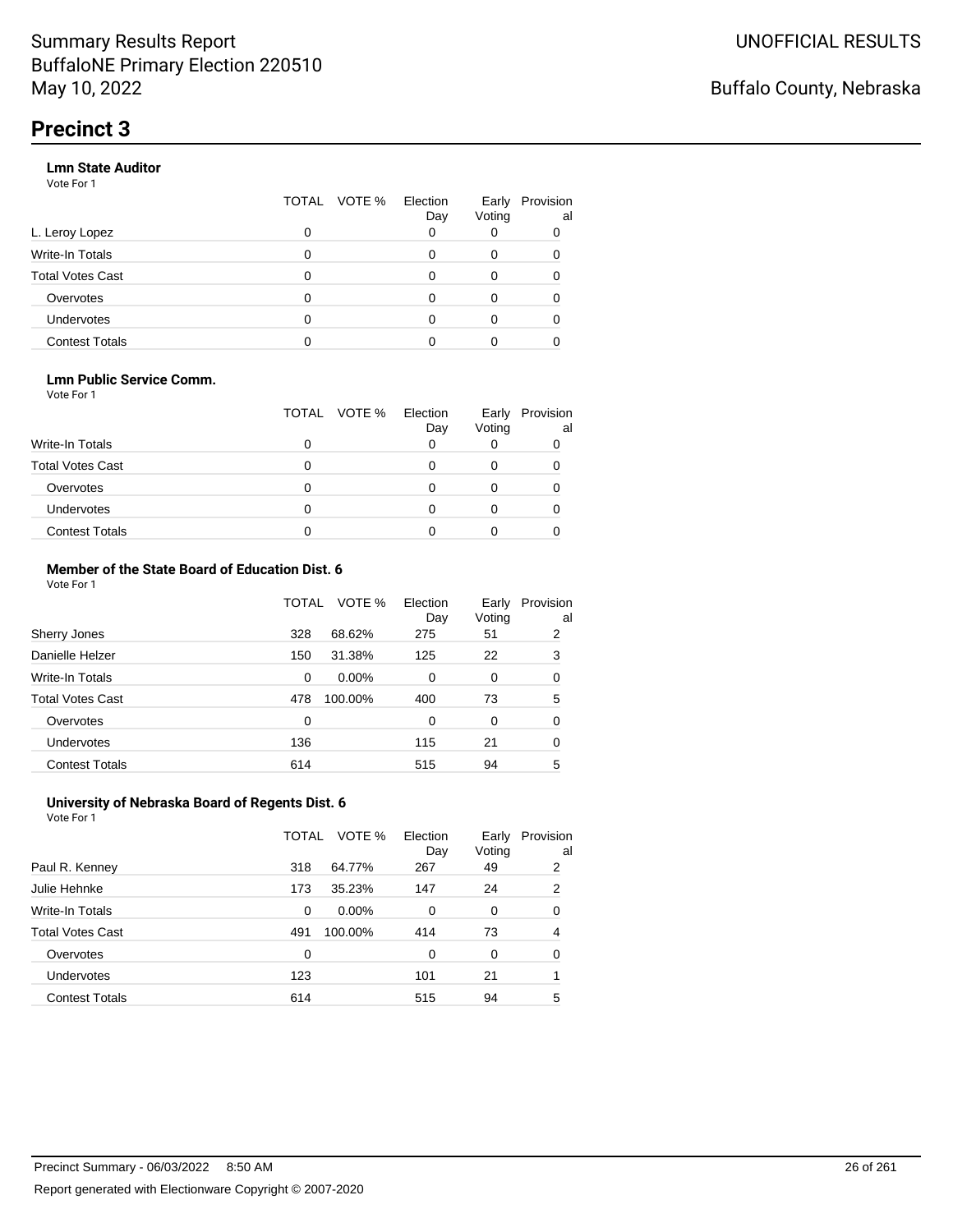### **Kearney Public School Dist. 7**

Vote For 3

|                       | TOTAL | VOTE %  | Election<br>Day | Early<br>Voting | Provision<br>al |
|-----------------------|-------|---------|-----------------|-----------------|-----------------|
| Wendy S. Kreis        | 218   | 13.94%  | 180             | 38              | 0               |
| Drew Blessing         | 240   | 15.35%  | 196             | 43              | 1               |
| Derek Meyer           | 194   | 12.40%  | 168             | 24              | 2               |
| Will M. Kirkland      | 122   | 7.80%   | 104             | 16              | 2               |
| Dionne Moore          | 111   | 7.10%   | 84              | 27              | 0               |
| Paul Hazard           | 257   | 16.43%  | 226             | 29              | 2               |
| John D. Icenogle      | 257   | 16.43%  | 215             | 40              | 2               |
| Jacob L. Reiter       | 164   | 10.49%  | 141             | 22              | 1               |
| Write-In Totals       | 1     | 0.06%   | 1               | 0               | 0               |
| Total Votes Cast      | 1,564 | 100.00% | 1,315           | 239             | 10              |
| Overvotes             | 24    |         | 21              | 3               | 0               |
| <b>Undervotes</b>     | 254   |         | 209             | 40              | 5               |
| <b>Contest Totals</b> | 1,842 |         | 1,545           | 282             | 15              |

# Buffalo County, Nebraska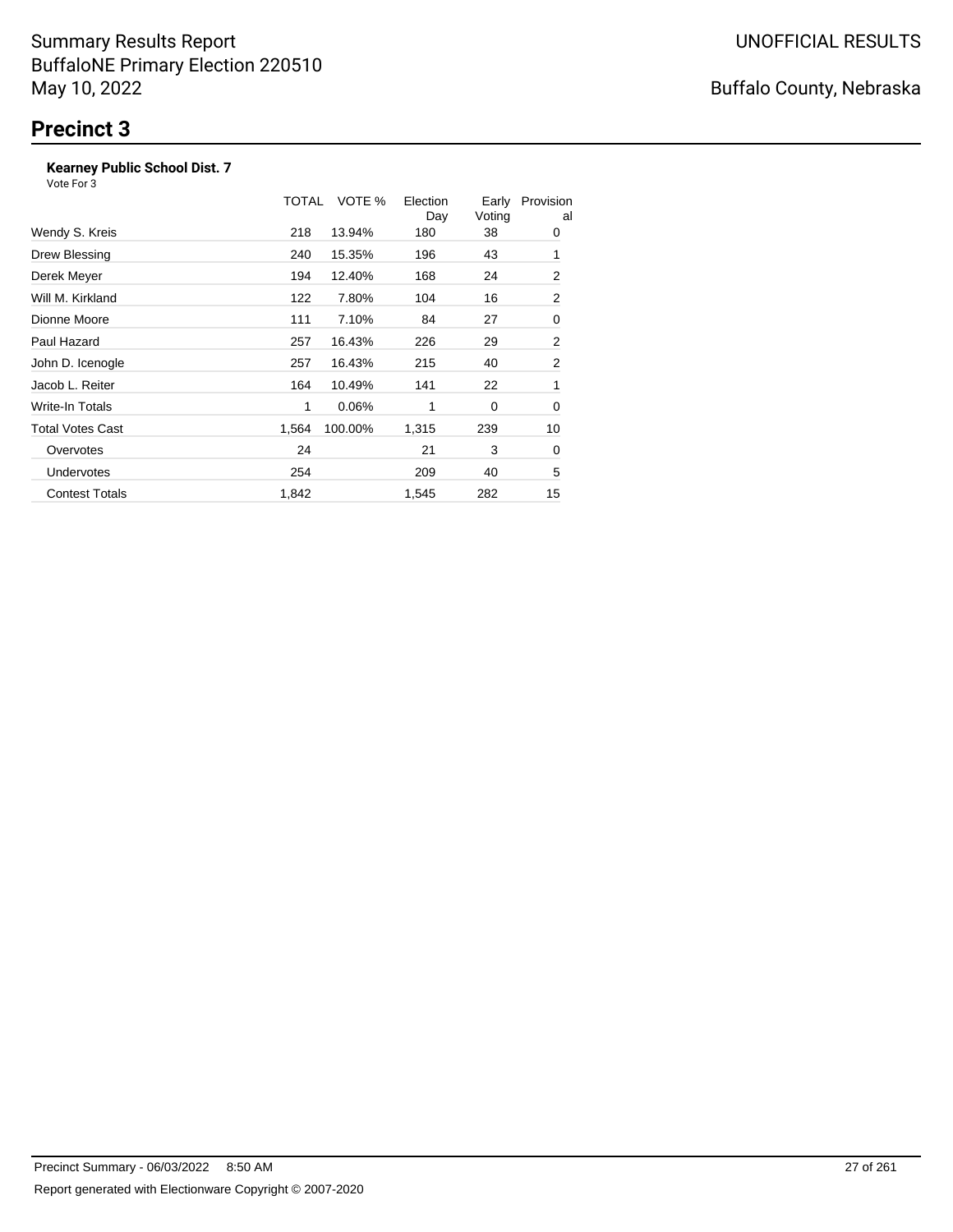# Buffalo County, Nebraska

# **Precinct 4**

| <b>Statistics</b>                                       | <b>TOTAL</b> | Election<br>Day | Early<br>Voting | Provision<br>al |
|---------------------------------------------------------|--------------|-----------------|-----------------|-----------------|
| Registered Voters - Total                               | 1,562        |                 |                 |                 |
| Registered Voters - Republican Party                    | 1,075        |                 |                 |                 |
| Registered Voters - Democratic Party                    | 263          |                 |                 |                 |
| Registered Voters - Libertarian Party                   | 15           |                 |                 |                 |
| Registered Voters - Legal Marijuana<br><b>NOW Party</b> | 3            |                 |                 |                 |
| Registered Voters - Nonpartisan                         | 206          |                 |                 |                 |
| <b>Ballots Cast - Total</b>                             | 675          | 596             | 77              | 2               |
| Ballots Cast - Republican Party                         | 539          | 487             | 50              | 2               |
| <b>Ballots Cast - Democratic Party</b>                  | 88           | 65              | 23              | 0               |
| Ballots Cast - Libertarian Party                        | 4            | 4               | 0               | 0               |
| Ballots Cast - Legal Marijuana NOW                      | 0            | $\Omega$        | $\Omega$        | 0               |
| Ballots Cast - Nonpartisan                              | 44           | 40              | 4               | 0               |
| <b>Ballots Cast - Blank</b>                             | 0            | 0               | 0               | 0               |
| Voter Turnout - Total                                   | 43.21%       |                 |                 |                 |
| Voter Turnout - Republican Party                        | 50.14%       |                 |                 |                 |
| Voter Turnout - Democratic Party                        | 33.46%       |                 |                 |                 |
| Voter Turnout - Libertarian Party                       | 26.67%       |                 |                 |                 |
| Voter Turnout - Legal Marijuana NOW                     | $0.00\%$     |                 |                 |                 |
| Voter Turnout - Nonpartisan                             | 21.36%       |                 |                 |                 |

#### **Rep Congress Dist. 3**

|                       | TOTAL    | VOTE %  | Election<br>Day | Early<br>Voting | Provision<br>al |
|-----------------------|----------|---------|-----------------|-----------------|-----------------|
| Adrian Smith          | 423      | 84.10%  | 383             | 39              |                 |
| Mike Calhoun          | 79       | 15.71%  | 71              |                 |                 |
| Write-In Totals       | 1        | 0.20%   |                 | $\Omega$        | 0               |
| Total Votes Cast      | 503      | 100.00% | 455             | 46              | 2               |
| Overvotes             | $\Omega$ |         | $\Omega$        | $\Omega$        | 0               |
| <b>Undervotes</b>     | 36       |         | 32              | 4               | 0               |
| <b>Contest Totals</b> | 539      |         | 487             | 50              | 2               |
|                       |          |         |                 |                 |                 |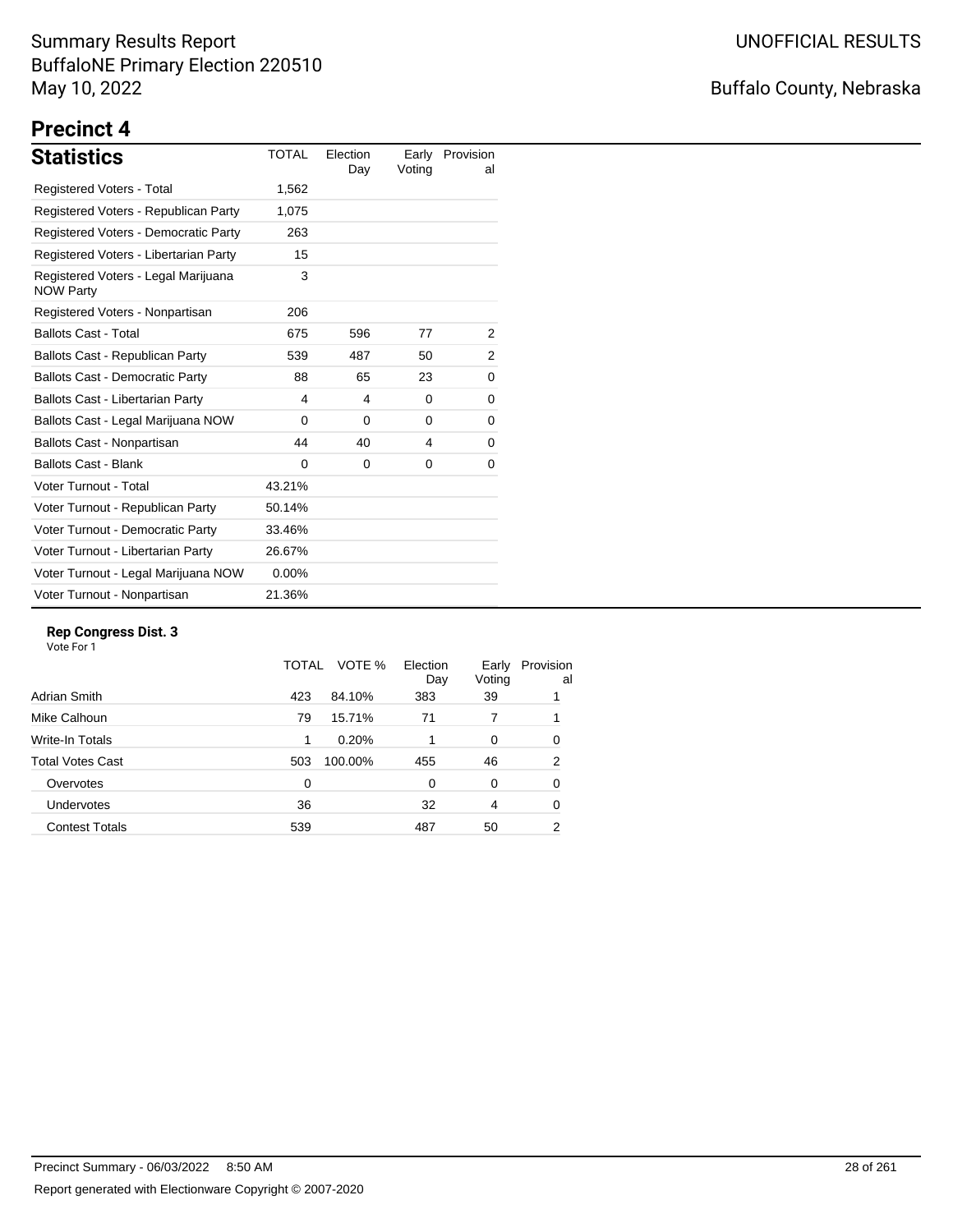### **Precinct 4**

#### **Rep Governor**

Vote For 1

|                         | TOTAL | VOTE %   | Election<br>Day | Early<br>Voting | Provision<br>al |
|-------------------------|-------|----------|-----------------|-----------------|-----------------|
| <b>Michael Connely</b>  | 4     | 0.75%    | 3               |                 | 0               |
| <b>Brett Lindstrom</b>  | 103   | 19.25%   | 94              | 9               | 0               |
| Donna Nicole Carpenter  | 1     | 0.19%    | 1               | 0               | 0               |
| Lela McNinch            | 1     | 0.19%    | 1               | 0               | 0               |
| Theresa Thibodeau       | 38    | 7.10%    | 35              | 3               | 0               |
| Jim Pillen              | 224   | 41.87%   | 201             | 22              | 1               |
| <b>Troy Wentz</b>       | 2     | 0.37%    | 2               | 0               | 0               |
| Charles W. Herbster     | 155   | 28.97%   | 140             | 14              | 1               |
| <b>Breland Ridenour</b> | 7     | 1.31%    | $\overline{7}$  | 0               | 0               |
| Write-In Totals         | 0     | $0.00\%$ | $\Omega$        | 0               | 0               |
| <b>Total Votes Cast</b> | 535   | 100.00%  | 484             | 49              | 2               |
| Overvotes               | 0     |          | $\Omega$        | 0               | 0               |
| <b>Undervotes</b>       | 4     |          | 3               | 1               | 0               |
| <b>Contest Totals</b>   | 539   |          | 487             | 50              | 2               |

### **Rep Sec. of State**

Vote For 1

|                       | TOTAL | VOTE %   | Election<br>Day | Early<br>Voting | Provision<br>al |
|-----------------------|-------|----------|-----------------|-----------------|-----------------|
| Bob Evnen             | 161   | 37.70%   | 144             | 17              | 0               |
| <b>Rex Schroder</b>   | 72    | 16.86%   | 68              | 4               | 0               |
| Robert J. Borer       | 194   | 45.43%   | 176             | 17              |                 |
| Write-In Totals       | 0     | $0.00\%$ | $\Omega$        | 0               | 0               |
| Total Votes Cast      | 427   | 100.00%  | 388             | 38              |                 |
| Overvotes             | 0     |          | $\Omega$        | 0               | 0               |
| <b>Undervotes</b>     | 112   |          | 99              | 12              | 1               |
| <b>Contest Totals</b> | 539   |          | 487             | 50              | 2               |

#### **Rep State Treasurer** Vote For 1

|                         | TOTAL | VOTE %  | Election<br>Day | Early<br>Voting | Provision<br>al |
|-------------------------|-------|---------|-----------------|-----------------|-----------------|
| John Murante            | 252   | 62.38%  | 224             | 27              |                 |
| Paul Anderson           | 151   | 37.38%  | 140             | 11              | 0               |
| Write-In Totals         | 1     | 0.25%   |                 | 0               | 0               |
| <b>Total Votes Cast</b> | 404   | 100.00% | 365             | 38              |                 |
| Overvotes               | 0     |         | 0               | 0               | 0               |
| <b>Undervotes</b>       | 135   |         | 122             | 12              |                 |
| <b>Contest Totals</b>   | 539   |         | 487             | 50              | 2               |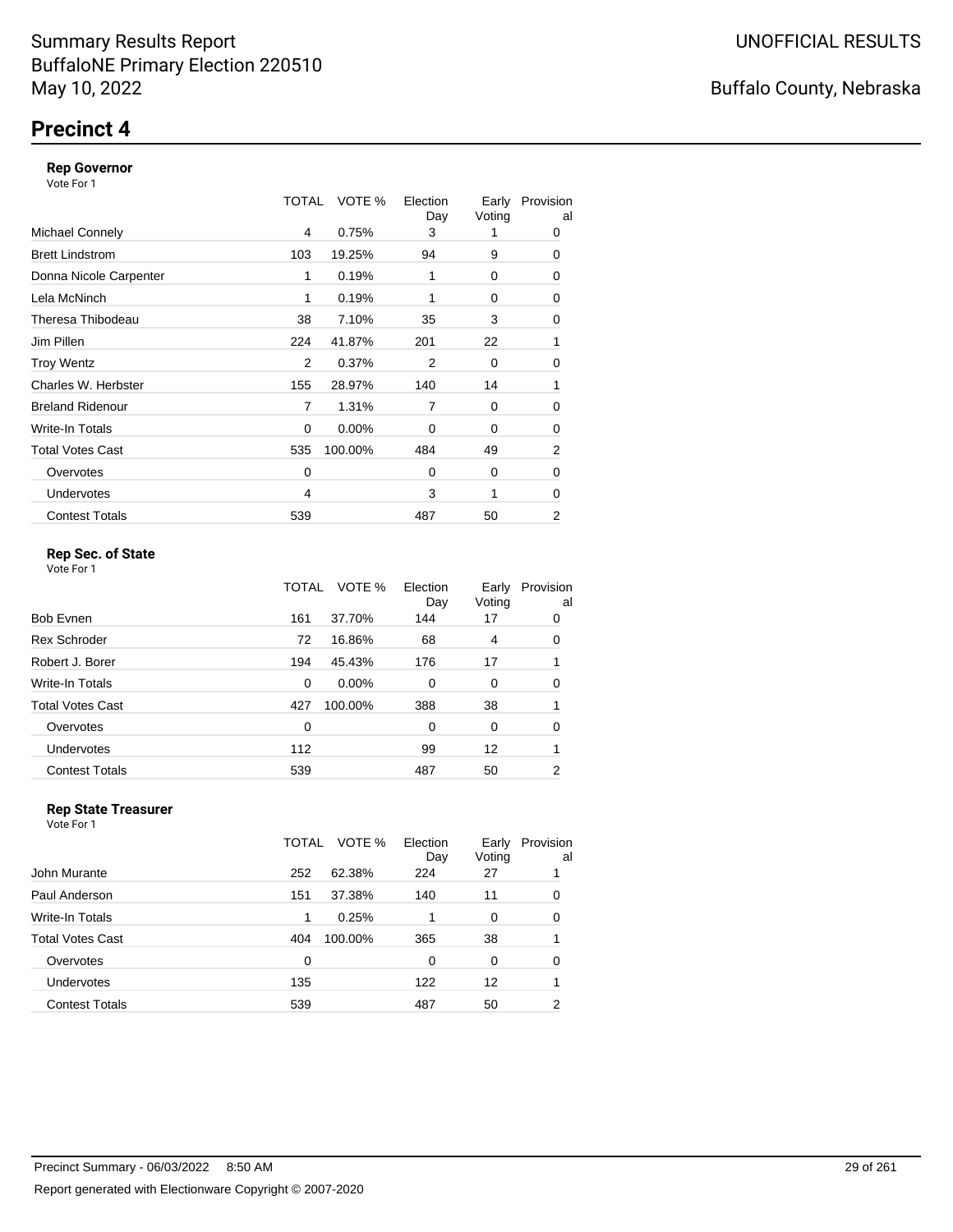#### **Rep Attorney General**

Vote For 1

|                       | TOTAL | VOTE %<br>Election<br>Day | Early<br>Voting | Provision<br>al |
|-----------------------|-------|---------------------------|-----------------|-----------------|
| Jennifer Hicks        | 106   | 26.24%<br>101             | 5               | 0               |
| Mike Hilgers          | 298   | 73.76%<br>264             | 33              |                 |
| Write-In Totals       | 0     | $0.00\%$<br>$\Omega$      | 0               | 0               |
| Total Votes Cast      | 404   | 100.00%<br>365            | 38              |                 |
| Overvotes             | 1     |                           | 0               | 0               |
| <b>Undervotes</b>     | 134   | 121                       | 12              |                 |
| <b>Contest Totals</b> | 539   | 487                       | 50              | 2               |
|                       |       |                           |                 |                 |

### **Rep State Auditor**

Vote For 1

|                       | TOTAL | VOTE %  | Election<br>Day | Early<br>Voting | Provision<br>al |
|-----------------------|-------|---------|-----------------|-----------------|-----------------|
| Mike Foley            | 340   | 79.07%  | 308             | 31              |                 |
| Larry Anderson        | 89    | 20.70%  | 80              | 8               |                 |
| Write-In Totals       | 1     | 0.23%   |                 | 0               | 0               |
| Total Votes Cast      | 430   | 100.00% | 389             | 39              | 2               |
| Overvotes             | 0     |         | 0               | 0               | 0               |
| <b>Undervotes</b>     | 109   |         | 98              | 11              | 0               |
| <b>Contest Totals</b> | 539   |         | 487             | 50              | 2               |

#### **Rep Public Service Comm.**

Vote For 1

|                       | TOTAL | VOTE %   | Election<br>Day | Early<br>Voting | Provision<br>al |
|-----------------------|-------|----------|-----------------|-----------------|-----------------|
| Kevin Stocker         | 164   | 47.40%   | 152             | 12              | 0               |
| Mary Ridder           | 145   | 41.91%   | 127             | 17              |                 |
| Dakota Delka          | 37    | 10.69%   | 36              | 1               | 0               |
| Write-In Totals       | 0     | $0.00\%$ | 0               | 0               | 0               |
| Total Votes Cast      | 346   | 100.00%  | 315             | 30              |                 |
| Overvotes             | 0     |          | $\Omega$        | 0               | 0               |
| <b>Undervotes</b>     | 193   |          | 172             | 20              |                 |
| <b>Contest Totals</b> | 539   |          | 487             | 50              | 2               |
|                       |       |          |                 |                 |                 |

#### **Rep County Assessor**

|                       | TOTAL    | VOTE %   | Election<br>Day | Early<br>Voting | Provision<br>al |
|-----------------------|----------|----------|-----------------|-----------------|-----------------|
| Nora Borer            | 201      | 42.49%   | 183             | 17              |                 |
| Roy Meusch            | 272      | 57.51%   | 247             | 24              |                 |
| Write-In Totals       | 0        | $0.00\%$ | 0               | 0               | 0               |
| Total Votes Cast      | 473      | 100.00%  | 430             | 41              | $\overline{2}$  |
| Overvotes             | $\Omega$ |          | $\Omega$        | $\Omega$        | 0               |
| <b>Undervotes</b>     | 66       |          | 57              | 9               | 0               |
| <b>Contest Totals</b> | 539      |          | 487             | 50              | 2               |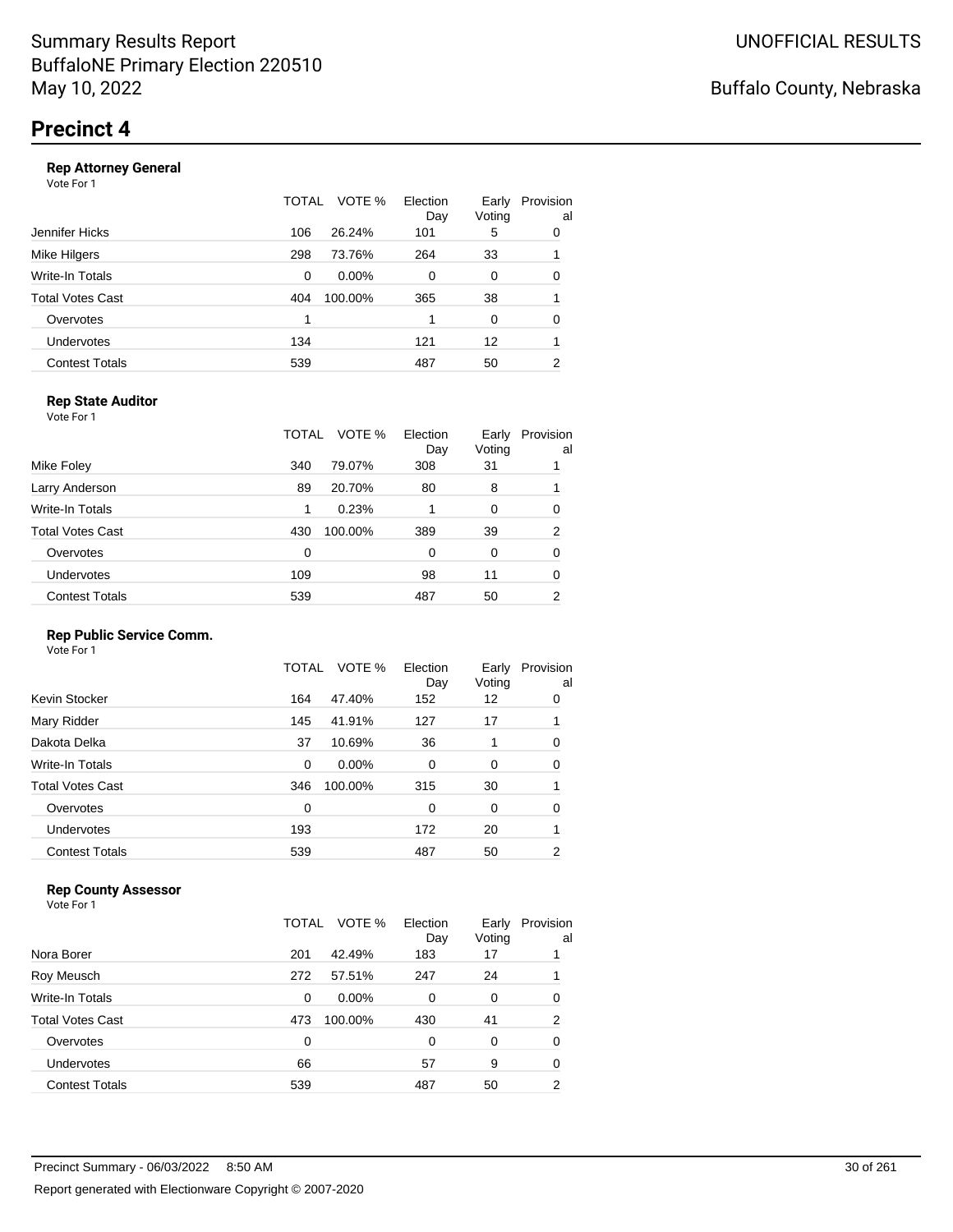|                       | TOTAL | VOTE %<br>Election<br>Day | Early<br>Voting | Provision<br>al |
|-----------------------|-------|---------------------------|-----------------|-----------------|
| David J. Else         | 26    | 41.94%<br>15              | 11              | 0               |
| Daniel M. Wik         | 36    | 58.06%<br>28              | 8               | 0               |
| Write-In Totals       | 0     | $0.00\%$<br>$\Omega$      | 0               | 0               |
| Total Votes Cast      | 62    | 100.00%<br>43             | 19              | 0               |
| Overvotes             | 0     | $\Omega$                  | 0               | 0               |
| <b>Undervotes</b>     | 26    | 22                        | 4               | 0               |
| <b>Contest Totals</b> | 88    | 65                        | 23              |                 |
|                       |       |                           |                 |                 |

#### **Dem Governor**

Vote For 1

|                         | TOTAL | VOTE %  | Election<br>Day | Early<br>Voting | Provision<br>al |
|-------------------------|-------|---------|-----------------|-----------------|-----------------|
| Carol Blood             | 68    | 89.47%  | 48              | 20              | 0               |
| Roy A. Harris           | 7     | 9.21%   | 6               |                 | 0               |
| Write-In Totals         | 1     | 1.32%   | 0               |                 | 0               |
| <b>Total Votes Cast</b> | 76    | 100.00% | 54              | 22              | 0               |
| Overvotes               | 0     |         | 0               | 0               | 0               |
| <b>Undervotes</b>       | 12    |         | 11              |                 | 0               |
| <b>Contest Totals</b>   | 88    |         | 65              | 23              |                 |

#### **Dem Sec. of State**

Vote For 1

|                         | TOTAL<br>VOTE % | Election<br>Day | Early<br>Voting | Provision<br>al |
|-------------------------|-----------------|-----------------|-----------------|-----------------|
| Write-In Totals         | 100.00%<br>2    |                 |                 |                 |
| <b>Total Votes Cast</b> | 100.00%<br>2    |                 |                 |                 |
| Overvotes               | 0               | Ω               |                 |                 |
| Undervotes              | 86              | 64              | 22              | O               |
| <b>Contest Totals</b>   | 88              | 65              | 23              |                 |

#### **Dem State Treasurer** Vote For 1

|                         | TOTAL VOTE % | Election<br>Day | Early<br>Voting | Provision<br>al |
|-------------------------|--------------|-----------------|-----------------|-----------------|
| Write-In Totals         | 100.00%      |                 | 0               | 0               |
| <b>Total Votes Cast</b> | 100.00%      |                 | 0               | 0               |
| Overvotes               | 0            | 0               | 0               | 0               |
| Undervotes              | 87           | 64              | 23              | 0               |
| <b>Contest Totals</b>   | 88           | 65              | 23              |                 |
|                         |              |                 |                 |                 |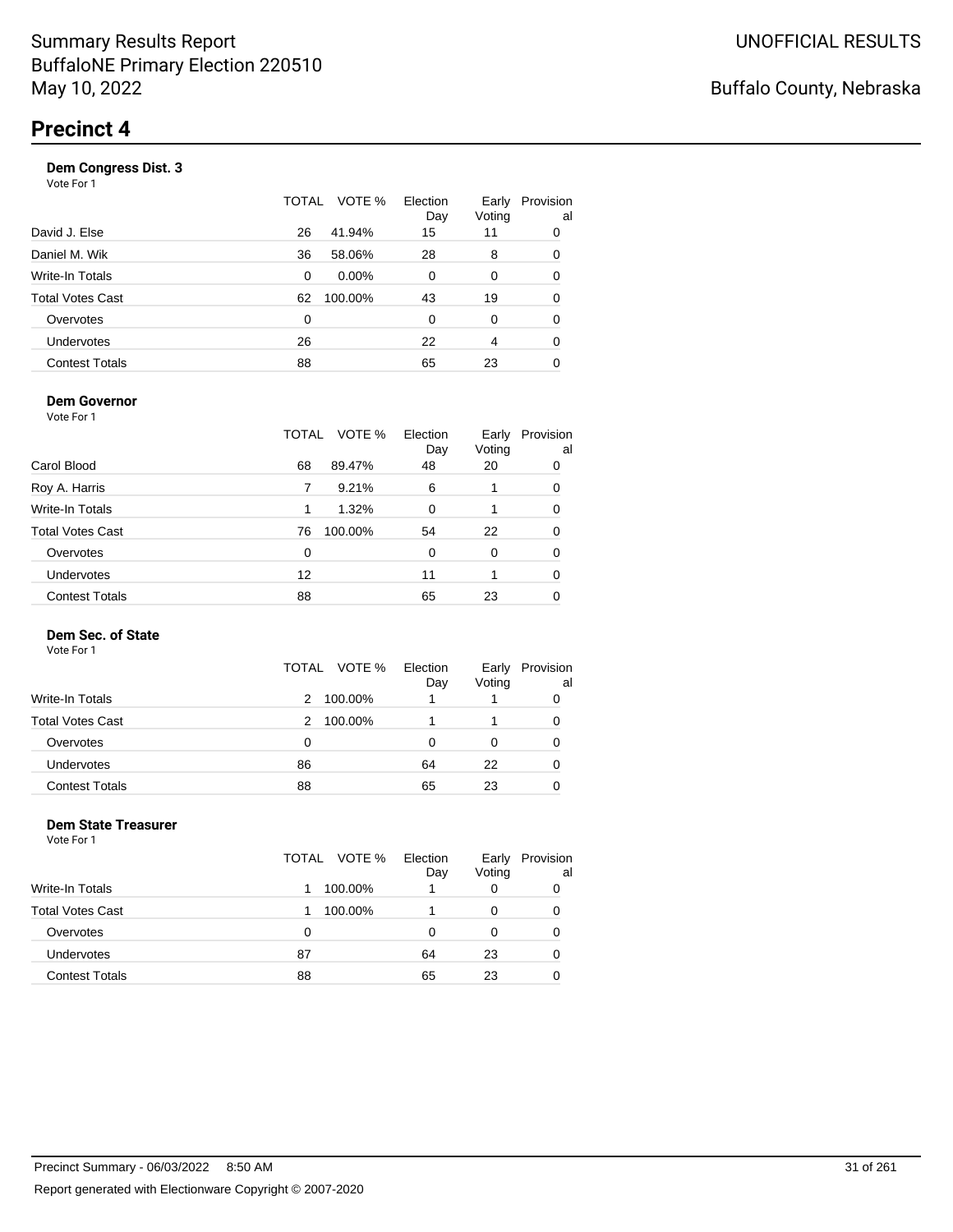| Vote For 1            |                 |                 |                 |                 |
|-----------------------|-----------------|-----------------|-----------------|-----------------|
|                       | VOTE %<br>TOTAL | Election<br>Day | Early<br>Voting | Provision<br>al |
| Write-In Totals       | 100.00%<br>1    |                 | 0               | 0               |
| Total Votes Cast      | 100.00%         |                 | 0               | 0               |
| Overvotes             | 0               | 0               | 0               | 0               |
| Undervotes            | 87              | 64              | 23              | 0               |
| <b>Contest Totals</b> | 88              | 65              | 23              | 0               |
|                       |                 |                 |                 |                 |

#### **Dem State Auditor** Vote For 1

|                         | TOTAL VOTE % | Election<br>Day | Early<br>Voting | Provision<br>al |
|-------------------------|--------------|-----------------|-----------------|-----------------|
| <b>Write-In Totals</b>  | 100.00%      |                 | 0               | 0               |
| <b>Total Votes Cast</b> | 100.00%      |                 | 0               | 0               |
| Overvotes               | 0            | 0               | 0               | 0               |
| Undervotes              | 87           | 64              | 23              | 0               |
| <b>Contest Totals</b>   | 88           | 65              | 23              | 0               |

#### **Dem Public Service Comm.** Vote For 1

|                         | TOTAL VOTE % | Election<br>Day | Early<br>Voting | Provision<br>al |
|-------------------------|--------------|-----------------|-----------------|-----------------|
| <b>Write-In Totals</b>  | 100.00%      |                 | 0               | 0               |
| <b>Total Votes Cast</b> | 100.00%      |                 | 0               | 0               |
| Overvotes               | 0            | 0               | 0               | 0               |
| Undervotes              | 87           | 64              | 23              | 0               |
| <b>Contest Totals</b>   | 88           | 65              | 23              | 0               |

#### **Lib Congress Dist. 3**

Vote For 1

|                         | TOTAL VOTE % | Election<br>Day | Early<br>Voting | Provision<br>al |
|-------------------------|--------------|-----------------|-----------------|-----------------|
| <b>Write-In Totals</b>  |              |                 |                 |                 |
| <b>Total Votes Cast</b> |              |                 |                 |                 |
| Overvotes               |              |                 |                 |                 |
| <b>Undervotes</b>       |              |                 |                 |                 |
| <b>Contest Totals</b>   |              |                 |                 |                 |

### **Lib Governor**

| Vote For 1              |                 |                 |                 |                 |
|-------------------------|-----------------|-----------------|-----------------|-----------------|
|                         | VOTE %<br>TOTAL | Election<br>Day | Early<br>Voting | Provision<br>al |
| Scott Zimmerman         | 66.67%<br>2     | 2               | 0               | 0               |
| Write-In Totals         | 33.33%<br>1     |                 | 0               | 0               |
| <b>Total Votes Cast</b> | 100.00%<br>3    | 3               | 0               | 0               |
| Overvotes               | 0               | O               | 0               | 0               |
| Undervotes              |                 |                 | 0               | 0               |
| <b>Contest Totals</b>   | 4               |                 | 0               |                 |
|                         |                 |                 |                 |                 |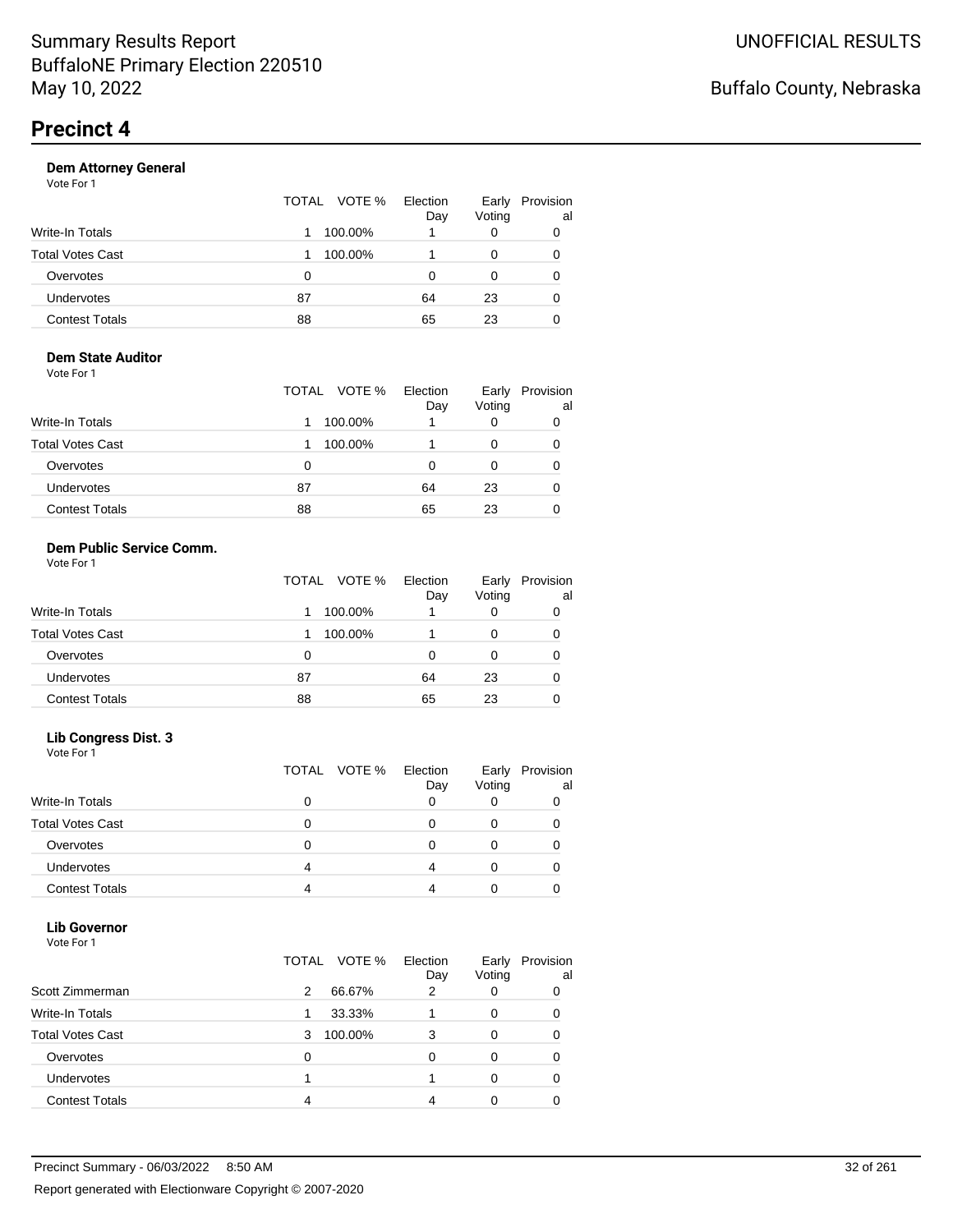#### **Lib Sec. of State**

Vote For 1

|                       |   | TOTAL VOTE % | Election<br>Day | Early<br>Voting | Provision<br>al |
|-----------------------|---|--------------|-----------------|-----------------|-----------------|
| Write-In Totals       |   | 100.00%      |                 | O               | 0               |
| Total Votes Cast      |   | 100.00%      |                 |                 | 0               |
| Overvotes             | Ω |              |                 |                 |                 |
| Undervotes            | 3 |              | 3               | 0               | 0               |
| <b>Contest Totals</b> | 4 |              |                 |                 |                 |

#### **Lib State Treasurer**

Vote For 1

|                         | TOTAL | VOTE %   | Election<br>Day | Early<br>Voting | Provision<br>al |
|-------------------------|-------|----------|-----------------|-----------------|-----------------|
| Katrina Tomsen          | 2     | 100.00%  | 2               | O               | 0               |
| Write-In Totals         | 0     | $0.00\%$ |                 | 0               | 0               |
| <b>Total Votes Cast</b> | 2     | 100.00%  | 2               | 0               | 0               |
| Overvotes               | 0     |          |                 | Ω               | 0               |
| Undervotes              | 2     |          | 2               | 0               | 0               |
| <b>Contest Totals</b>   |       |          |                 |                 |                 |

### **Lib Attorney General**

Vote For 1

|                         | TOTAL VOTE % | Election<br>Day | Early<br>Voting | Provision<br>al |
|-------------------------|--------------|-----------------|-----------------|-----------------|
| <b>Write-In Totals</b>  | 100.00%      |                 |                 |                 |
| <b>Total Votes Cast</b> | 100.00%      |                 |                 |                 |
| Overvotes               | 0            |                 |                 |                 |
| Undervotes              | 3            |                 |                 |                 |
| <b>Contest Totals</b>   |              |                 |                 |                 |

#### **Lib State Auditor**

Vote For 1

|                         | TOTAL | VOTE %   | Election<br>Day | Early<br>Voting | Provision<br>al |
|-------------------------|-------|----------|-----------------|-----------------|-----------------|
| Gene Siadek             | 2     | 100.00%  | 2               |                 |                 |
| <b>Write-In Totals</b>  | 0     | $0.00\%$ |                 | 0               |                 |
| <b>Total Votes Cast</b> | 2     | 100.00%  | 2               | 0               |                 |
| Overvotes               | 0     |          | ი               |                 |                 |
| <b>Undervotes</b>       | 2     |          | 2               |                 |                 |
| <b>Contest Totals</b>   | 4     |          | Δ               |                 |                 |

#### **Lib Public Service Comm.**

|                         | TOTAL VOTE % | Election<br>Day | Early<br>Voting | Provision<br>al |
|-------------------------|--------------|-----------------|-----------------|-----------------|
| <b>Write-In Totals</b>  |              |                 |                 |                 |
| <b>Total Votes Cast</b> |              |                 |                 |                 |
| Overvotes               |              |                 |                 |                 |
| <b>Undervotes</b>       |              |                 |                 |                 |
| <b>Contest Totals</b>   |              |                 |                 |                 |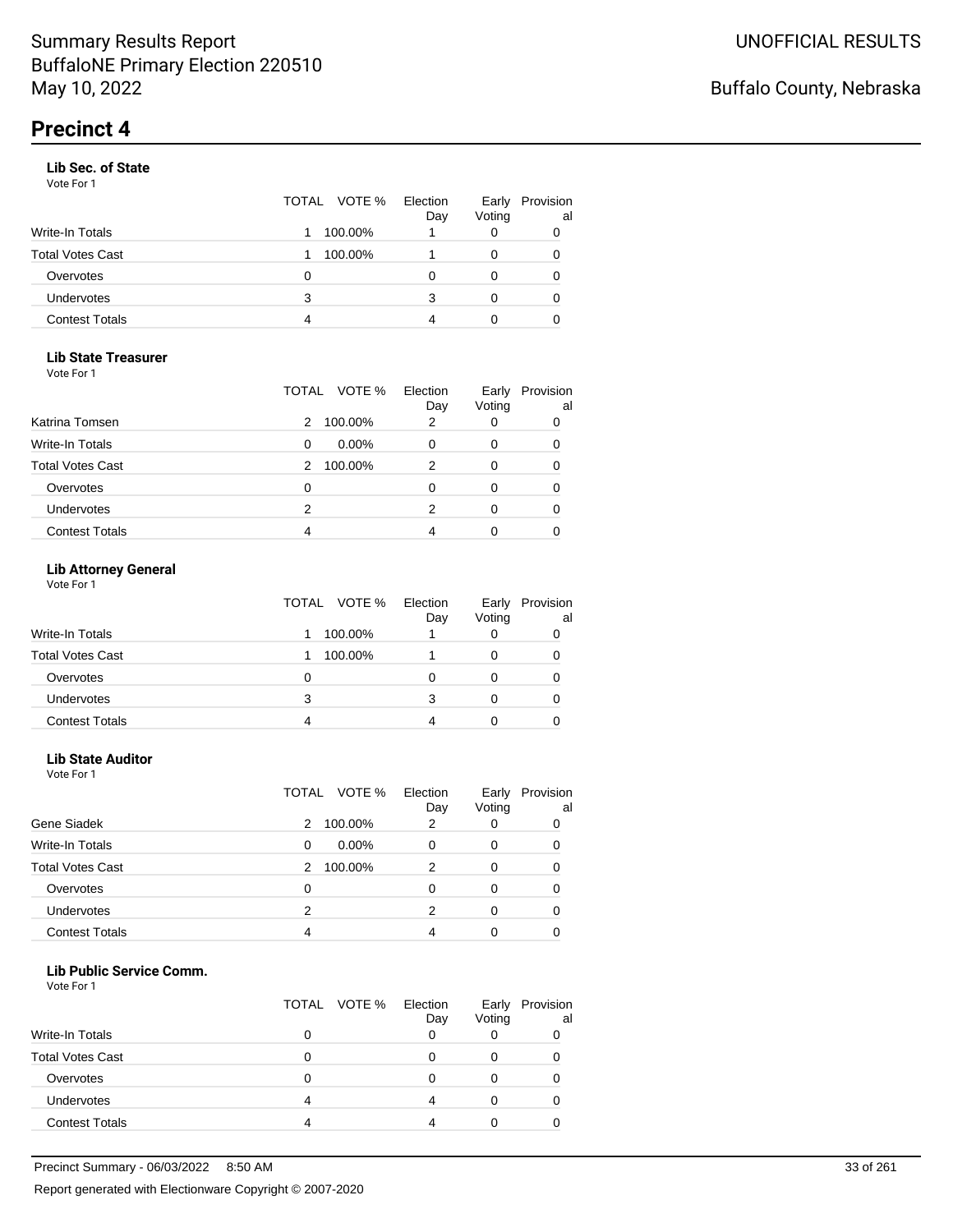### **Lmn Congress Dist. 3**

Vote For 1

|                         | TOTAL | VOTE % | Election<br>Day | Early<br>Voting | Provision<br>al |
|-------------------------|-------|--------|-----------------|-----------------|-----------------|
| Mark Elworth Jr.        |       |        | 0               |                 |                 |
| <b>Write-In Totals</b>  |       |        |                 | O               |                 |
| <b>Total Votes Cast</b> |       |        |                 |                 |                 |
| Overvotes               |       |        |                 | 0               |                 |
| <b>Undervotes</b>       |       |        | O               |                 |                 |
| <b>Contest Totals</b>   |       |        |                 |                 |                 |

### **Lmn Governor**

Vote For 1

|                         | TOTAL VOTE % | Election<br>Day | Early<br>Voting | Provision<br>al |
|-------------------------|--------------|-----------------|-----------------|-----------------|
| <b>Write-In Totals</b>  |              |                 |                 |                 |
| <b>Total Votes Cast</b> |              |                 |                 |                 |
| Overvotes               |              |                 |                 |                 |
| <b>Undervotes</b>       |              |                 |                 |                 |
| <b>Contest Totals</b>   |              |                 |                 |                 |

### **Lmn Sec. of State**

| Vote For 1 |  |  |
|------------|--|--|
|            |  |  |

|                         | TOTAL VOTE % | Election<br>Day | Early<br>Voting | Provision<br>al |
|-------------------------|--------------|-----------------|-----------------|-----------------|
| Write-In Totals         |              |                 |                 |                 |
| <b>Total Votes Cast</b> |              |                 |                 |                 |
| Overvotes               |              |                 |                 |                 |
| <b>Undervotes</b>       |              |                 |                 |                 |
| <b>Contest Totals</b>   |              |                 |                 |                 |

#### **Lmn State Treasurer**

Vote For 1

|                         |   | TOTAL VOTE % Election | Day | Early<br>Voting | Provision<br>al |
|-------------------------|---|-----------------------|-----|-----------------|-----------------|
| <b>Write-In Totals</b>  |   |                       |     |                 |                 |
| <b>Total Votes Cast</b> |   |                       |     |                 |                 |
| Overvotes               | O |                       |     |                 |                 |
| <b>Undervotes</b>       | 0 |                       |     |                 |                 |
| <b>Contest Totals</b>   |   |                       |     |                 |                 |

#### **Lmn Attorney General**

| Larry Bolinger          | 0 | TOTAL VOTE % | Election<br>Day | Early<br>Voting | Provision<br>al<br>0 |
|-------------------------|---|--------------|-----------------|-----------------|----------------------|
|                         |   |              |                 |                 |                      |
| <b>Write-In Totals</b>  | 0 |              |                 |                 |                      |
| <b>Total Votes Cast</b> | O |              |                 |                 |                      |
| Overvotes               | O |              |                 |                 |                      |
| <b>Undervotes</b>       | O |              |                 |                 |                      |
| <b>Contest Totals</b>   |   |              |                 |                 |                      |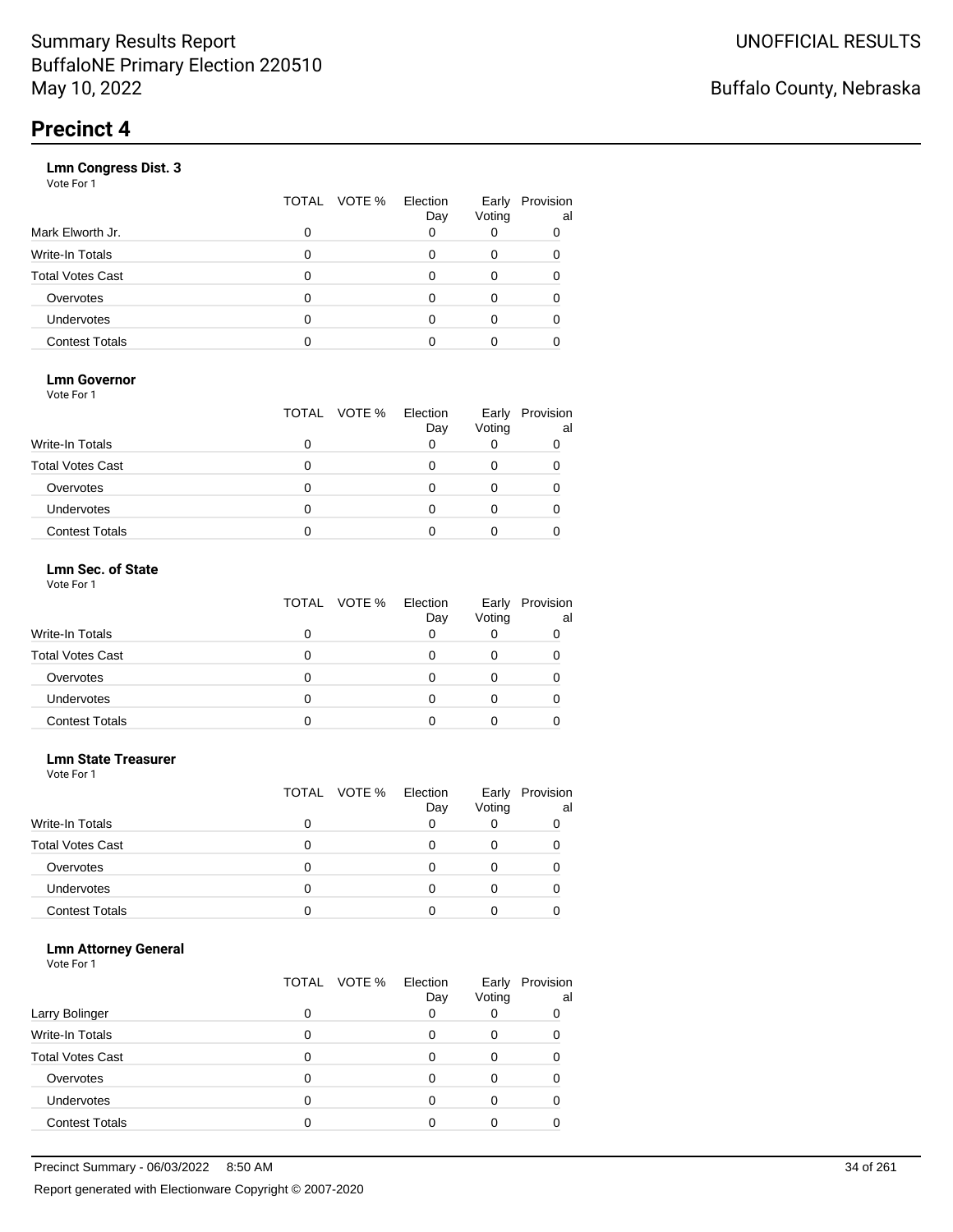#### **Lmn State Auditor**

Vote For 1

|                         | TOTAL | VOTE % Election | Day | Early<br>Voting | Provision<br>al |
|-------------------------|-------|-----------------|-----|-----------------|-----------------|
| L. Leroy Lopez          | 0     |                 |     |                 |                 |
| Write-In Totals         | 0     |                 |     | 0               |                 |
| <b>Total Votes Cast</b> | 0     |                 |     | 0               |                 |
| Overvotes               | 0     |                 |     | 0               |                 |
| <b>Undervotes</b>       | 0     |                 |     |                 |                 |
| <b>Contest Totals</b>   |       |                 |     |                 |                 |

#### **Lmn Public Service Comm.**

Vote For 1

|                         |   | TOTAL VOTE % | Election<br>Day | Early<br>Voting | Provision<br>al |
|-------------------------|---|--------------|-----------------|-----------------|-----------------|
| <b>Write-In Totals</b>  |   |              |                 |                 |                 |
| <b>Total Votes Cast</b> |   |              |                 |                 |                 |
| Overvotes               |   |              |                 |                 |                 |
| <b>Undervotes</b>       | 0 |              |                 |                 |                 |
| <b>Contest Totals</b>   |   |              |                 |                 |                 |

#### **Member of the State Board of Education Dist. 6** Vote For 1

|     | VOTE %  | Election<br>Day | Early<br>Voting | Provision<br>al |
|-----|---------|-----------------|-----------------|-----------------|
| 357 | 69.86%  | 321             | 35              |                 |
| 153 | 29.94%  | 130             | 22              |                 |
| 1   | 0.20%   |                 | $\Omega$        | 0               |
| 511 | 100.00% | 452             | 57              | 2               |
| 1   |         | 1               | $\Omega$        | 0               |
| 163 |         | 143             | 20              | 0               |
| 675 |         | 596             | 77              | 2               |
|     |         | TOTAL           |                 |                 |

#### **University of Nebraska Board of Regents Dist. 6** Vote For 1

|                         | TOTAL | VOTE %   | Election<br>Day | Early<br>Voting | Provision<br>al |
|-------------------------|-------|----------|-----------------|-----------------|-----------------|
| Paul R. Kenney          | 335   | 65.30%   | 293             | 41              |                 |
| Julie Hehnke            | 178   | 34.70%   | 155             | 23              | 0               |
| <b>Write-In Totals</b>  | 0     | $0.00\%$ | 0               | 0               | 0               |
| <b>Total Votes Cast</b> | 513   | 100.00%  | 448             | 64              |                 |
| Overvotes               | 0     |          | $\Omega$        | 0               | 0               |
| Undervotes              | 162   |          | 148             | 13              |                 |
| <b>Contest Totals</b>   | 675   |          | 596             | 77              | 2               |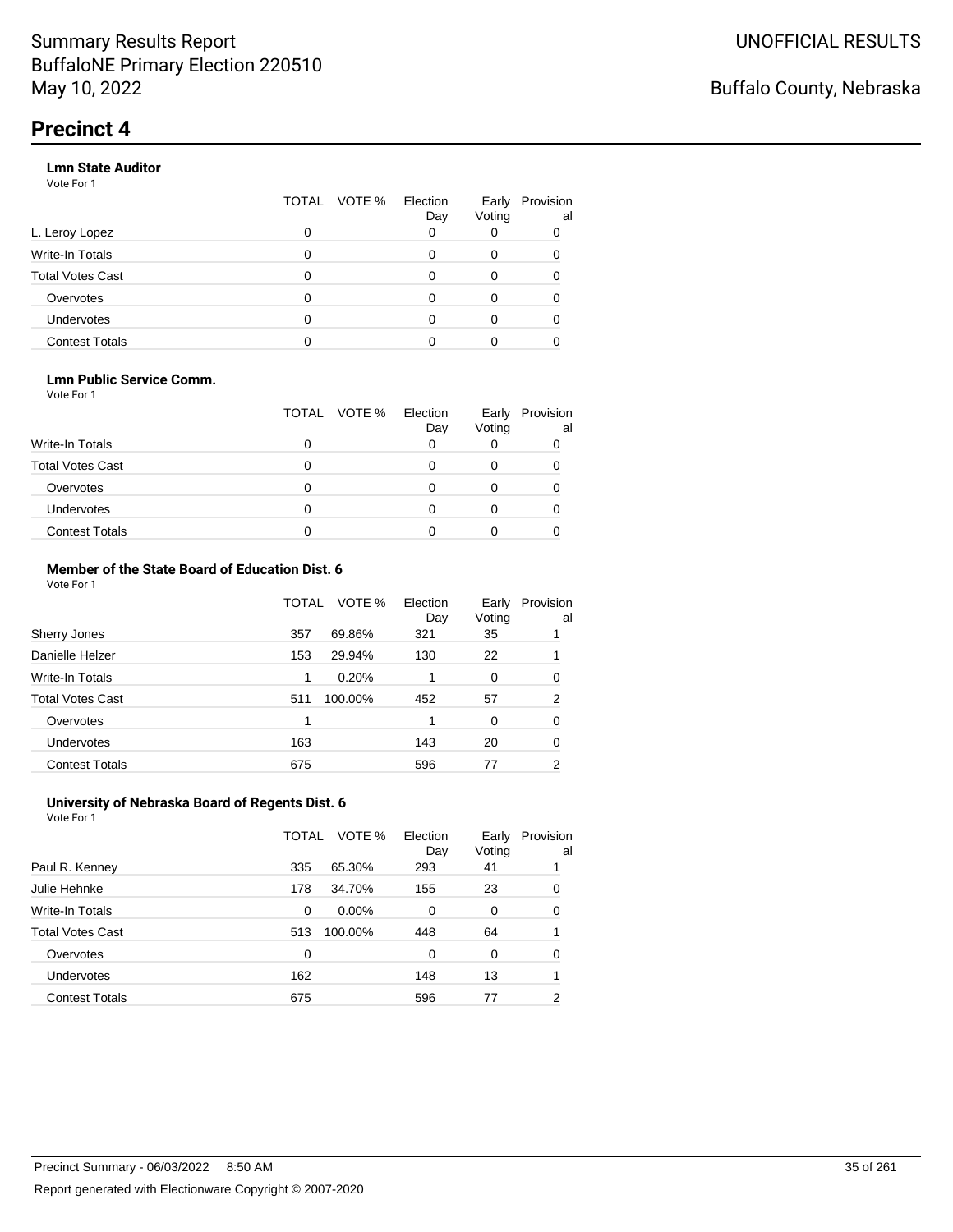### **Kearney Public School Dist. 7**

Vote For 3

|                       | TOTAL | VOTE %   | Election<br>Day | Early<br>Voting | Provision<br>al |
|-----------------------|-------|----------|-----------------|-----------------|-----------------|
| Wendy S. Kreis        | 271   | 15.55%   | 237             | 34              | 0               |
| Drew Blessing         | 243   | 13.94%   | 208             | 34              | 1               |
| Derek Meyer           | 192   | 11.02%   | 182             | 9               | 1               |
| Will M. Kirkland      | 128   | 7.34%    | 109             | 18              | 1               |
| Dionne Moore          | 151   | 8.66%    | 130             | 21              | 0               |
| Paul Hazard           | 330   | 18.93%   | 294             | 35              | 1               |
| John D. Icenogle      | 269   | 15.43%   | 228             | 40              | 1               |
| Jacob L. Reiter       | 159   | 9.12%    | 146             | 12              | 1               |
| Write-In Totals       | 0     | $0.00\%$ | 0               | 0               | 0               |
| Total Votes Cast      | 1,743 | 100.00%  | 1,534           | 203             | 6               |
| Overvotes             | 9     |          | 3               | 6               | 0               |
| <b>Undervotes</b>     | 273   |          | 251             | 22              | 0               |
| <b>Contest Totals</b> | 2,025 |          | 1,788           | 231             | 6               |

# Buffalo County, Nebraska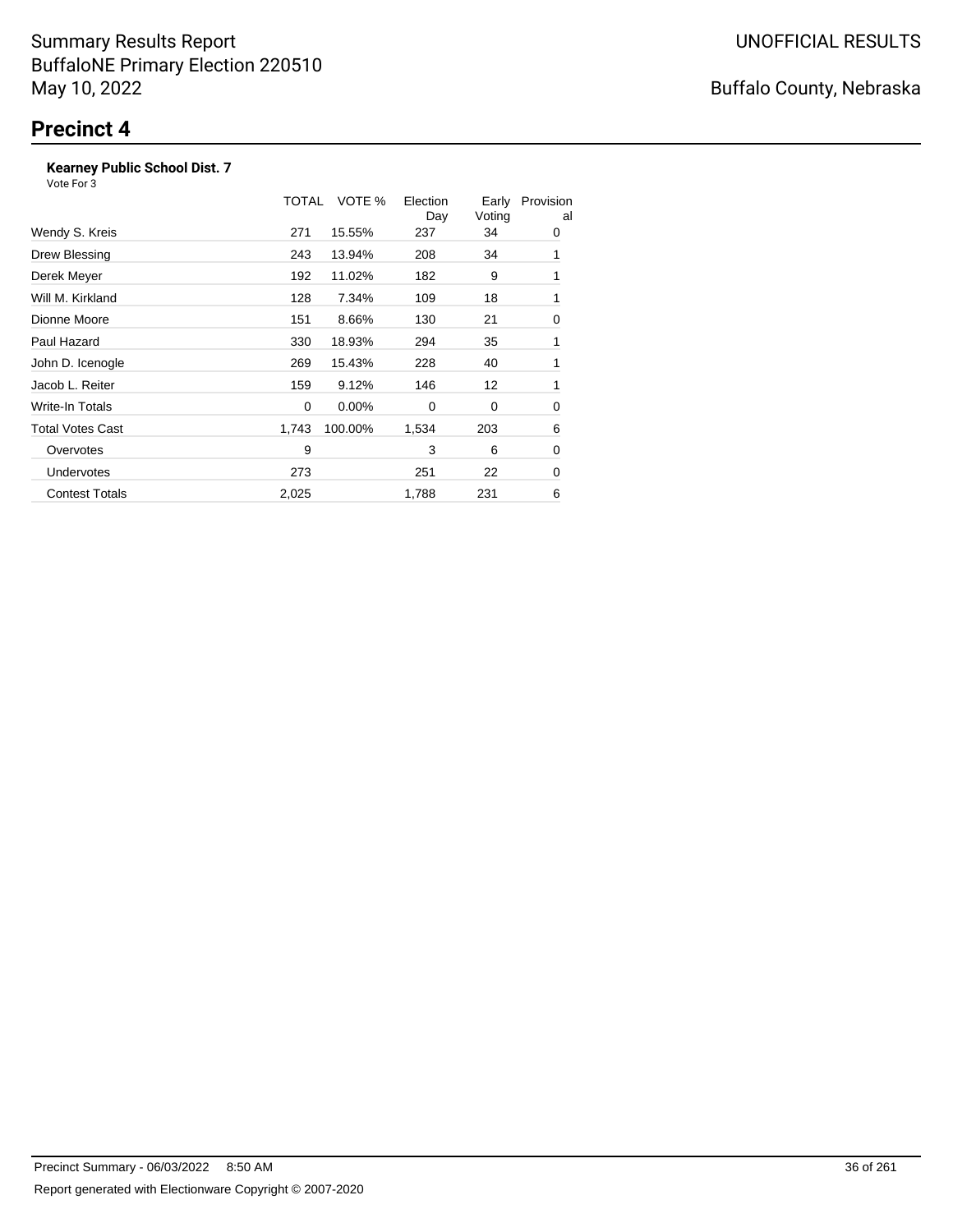## Buffalo County, Nebraska

# **Precinct 5**

| <b>Statistics</b>                                       | <b>TOTAL</b>  | Election<br>Day | Earlv<br>Voting | Provision<br>al |
|---------------------------------------------------------|---------------|-----------------|-----------------|-----------------|
| <b>Registered Voters - Total</b>                        | 1,620         |                 |                 |                 |
| Registered Voters - Republican Party                    | 917           |                 |                 |                 |
| Registered Voters - Democratic Party                    | 363           |                 |                 |                 |
| Registered Voters - Libertarian Party                   | 41            |                 |                 |                 |
| Registered Voters - Legal Marijuana<br><b>NOW Party</b> | 3             |                 |                 |                 |
| Registered Voters - Nonpartisan                         | 296           |                 |                 |                 |
| <b>Ballots Cast - Total</b>                             | 528           | 470             | 58              | 0               |
| Ballots Cast - Republican Party                         | 389           | 350             | 39              | 0               |
| <b>Ballots Cast - Democratic Party</b>                  | 102           | 84              | 18              | 0               |
| <b>Ballots Cast - Libertarian Party</b>                 | 1             | 1               | $\Omega$        | 0               |
| Ballots Cast - Legal Marijuana NOW                      | 0             | 0               | 0               | 0               |
| Ballots Cast - Nonpartisan                              | 36            | 35              | 1               | 0               |
| <b>Ballots Cast - Blank</b>                             | $\mathcal{P}$ | 2               | 0               | 0               |
| Voter Turnout - Total                                   | 32.59%        |                 |                 |                 |
| Voter Turnout - Republican Party                        | 42.42%        |                 |                 |                 |
| Voter Turnout - Democratic Party                        | 28.10%        |                 |                 |                 |
| Voter Turnout - Libertarian Party                       | 2.44%         |                 |                 |                 |
| Voter Turnout - Legal Marijuana NOW                     | $0.00\%$      |                 |                 |                 |
| Voter Turnout - Nonpartisan                             | 12.16%        |                 |                 |                 |

#### **Rep Congress Dist. 3**

|                       | TOTAL | VOTE %  | Election<br>Day | Early<br>Voting | Provision<br>al |
|-----------------------|-------|---------|-----------------|-----------------|-----------------|
| Adrian Smith          | 293   | 77.93%  | 266             | 27              | 0               |
| Mike Calhoun          | 82    | 21.81%  | 72              | 10              | 0               |
| Write-In Totals       | 1     | 0.27%   | $\Omega$        | 1               | 0               |
| Total Votes Cast      | 376   | 100.00% | 338             | 38              | 0               |
| Overvotes             | 0     |         | 0               | 0               | 0               |
| <b>Undervotes</b>     | 13    |         | 12              | 1               | 0               |
| <b>Contest Totals</b> | 389   |         | 350             | 39              | 0               |
|                       |       |         |                 |                 |                 |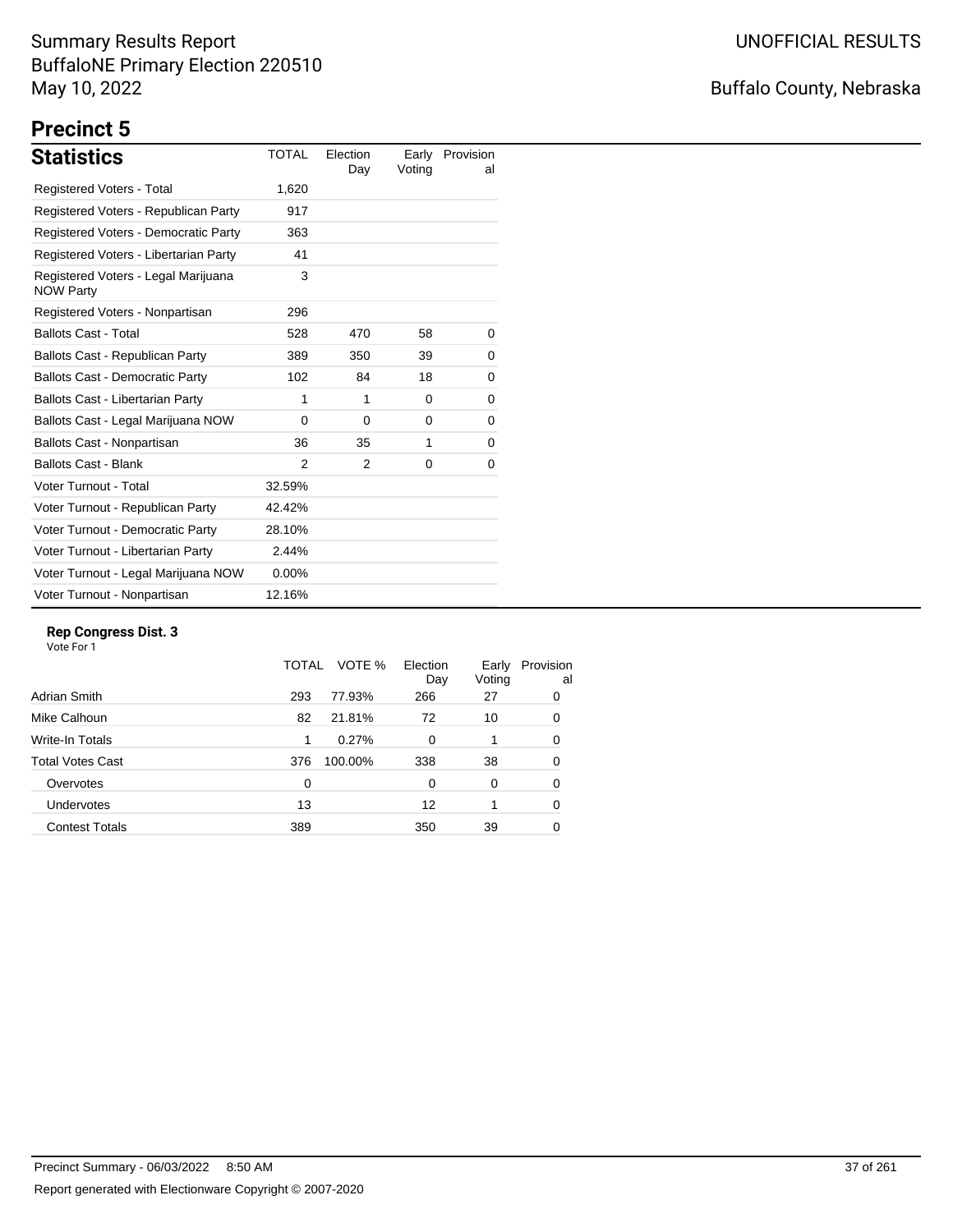## **Precinct 5**

#### **Rep Governor**

Vote For 1

|                         | TOTAL | VOTE %   | Election<br>Day | Early<br>Voting | Provision<br>al |
|-------------------------|-------|----------|-----------------|-----------------|-----------------|
| <b>Michael Connely</b>  | 3     | 0.78%    | 3               | 0               | 0               |
| <b>Brett Lindstrom</b>  | 65    | 16.88%   | 59              | 6               | 0               |
| Donna Nicole Carpenter  | 0     | 0.00%    | 0               | 0               | 0               |
| Lela McNinch            | 0     | $0.00\%$ | 0               | 0               | 0               |
| Theresa Thibodeau       | 40    | 10.39%   | 37              | 3               | 0               |
| Jim Pillen              | 131   | 34.03%   | 121             | 10              | 0               |
| <b>Troy Wentz</b>       | 1     | 0.26%    | 1               | 0               | 0               |
| Charles W. Herbster     | 131   | 34.03%   | 115             | 16              | 0               |
| <b>Breland Ridenour</b> | 13    | 3.38%    | 11              | 2               | 0               |
| Write-In Totals         | 1     | 0.26%    | $\Omega$        | 1               | 0               |
| <b>Total Votes Cast</b> | 385   | 100.00%  | 347             | 38              | 0               |
| Overvotes               | 1     |          | 1               | 0               | 0               |
| <b>Undervotes</b>       | 3     |          | 2               | 1               | 0               |
| <b>Contest Totals</b>   | 389   |          | 350             | 39              | 0               |

#### **Rep Sec. of State**

Vote For 1

|                       | TOTAL | VOTE %   | Election<br>Day | Early<br>Voting | Provision<br>al |
|-----------------------|-------|----------|-----------------|-----------------|-----------------|
| Bob Evnen             | 94    | 29.10%   | 85              | 9               | 0               |
| <b>Rex Schroder</b>   | 63    | 19.50%   | 58              | 5               | 0               |
| Robert J. Borer       | 166   | 51.39%   | 153             | 13              | 0               |
| Write-In Totals       | 0     | $0.00\%$ | $\Omega$        | 0               | 0               |
| Total Votes Cast      | 323   | 100.00%  | 296             | 27              | 0               |
| Overvotes             | 0     |          | $\Omega$        | 0               | 0               |
| Undervotes            | 66    |          | 54              | 12              | 0               |
| <b>Contest Totals</b> | 389   |          | 350             | 39              | 0               |
|                       |       |          |                 |                 |                 |

#### **Rep State Treasurer** Vote For 1

|                       | TOTAL    | VOTE %   | Election<br>Day | Early<br>Voting | Provision<br>al |
|-----------------------|----------|----------|-----------------|-----------------|-----------------|
| John Murante          | 217      | 67.81%   | 196             | 21              | 0               |
| Paul Anderson         | 103      | 32.19%   | 97              | 6               | 0               |
| Write-In Totals       | $\Omega$ | $0.00\%$ | $\Omega$        | 0               | 0               |
| Total Votes Cast      | 320      | 100.00%  | 293             | 27              | 0               |
| Overvotes             | ∩        |          | $\Omega$        | 0               | 0               |
| <b>Undervotes</b>     | 69       |          | 57              | 12              | 0               |
| <b>Contest Totals</b> | 389      |          | 350             | 39              | 0               |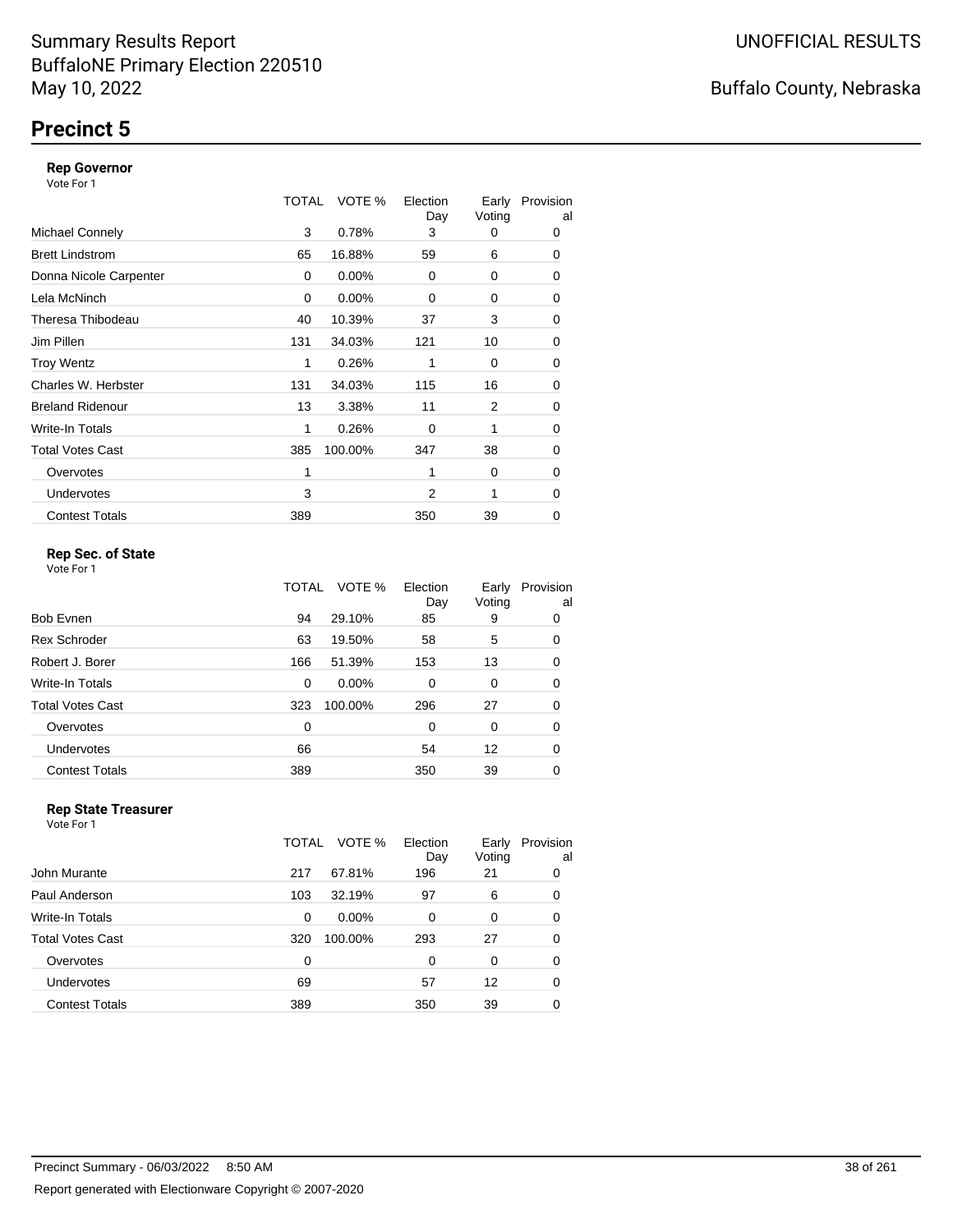#### **Rep Attorney General**

Vote For 1

|                       | TOTAL          | Election<br>VOTE %<br>Day | Early<br>Voting | Provision<br>al |
|-----------------------|----------------|---------------------------|-----------------|-----------------|
| Jennifer Hicks        | 28.94%<br>90   | 85                        | 5               | 0               |
| Mike Hilgers          | 71.06%<br>221  | 202                       | 19              | 0               |
| Write-In Totals       | $0.00\%$<br>0  | $\Omega$                  | 0               | 0               |
| Total Votes Cast      | 100.00%<br>311 | 287                       | 24              | 0               |
| Overvotes             | 0              | $\Omega$                  | 0               | 0               |
| <b>Undervotes</b>     | 78             | 63                        | 15              | 0               |
| <b>Contest Totals</b> | 389            | 350                       | 39              | 0               |
|                       |                |                           |                 |                 |

#### **Rep State Auditor**

Vote For 1

|                       | TOTAL | VOTE %   | Election<br>Day | Early<br>Voting | Provision<br>al |
|-----------------------|-------|----------|-----------------|-----------------|-----------------|
| Mike Foley            | 258   | 82.69%   | 239             | 19              | 0               |
| Larry Anderson        | 54    | 17.31%   | 46              | 8               | 0               |
| Write-In Totals       | 0     | $0.00\%$ | 0               | 0               | 0               |
| Total Votes Cast      | 312   | 100.00%  | 285             | 27              | 0               |
| Overvotes             | 0     |          | 0               | 0               | 0               |
| <b>Undervotes</b>     | 77    |          | 65              | 12              | 0               |
| <b>Contest Totals</b> | 389   |          | 350             | 39              | 0               |

#### **Rep Public Service Comm.**

Vote For 1

|                       | TOTAL | VOTE %   | Election<br>Day | Early<br>Voting | Provision<br>al |
|-----------------------|-------|----------|-----------------|-----------------|-----------------|
| Kevin Stocker         | 115   | 42.75%   | 105             | 10              | 0               |
| Mary Ridder           | 101   | 37.55%   | 94              | 7               | 0               |
| Dakota Delka          | 53    | 19.70%   | 49              | 4               | 0               |
| Write-In Totals       | 0     | $0.00\%$ | 0               | 0               | 0               |
| Total Votes Cast      | 269   | 100.00%  | 248             | 21              | 0               |
| Overvotes             | 0     |          | $\Omega$        | 0               | 0               |
| <b>Undervotes</b>     | 120   |          | 102             | 18              | 0               |
| <b>Contest Totals</b> | 389   |          | 350             | 39              | 0               |
|                       |       |          |                 |                 |                 |

#### **Rep County Assessor**

|                       | TOTAL    | VOTE %   | Election<br>Day | Early<br>Voting | Provision<br>al |
|-----------------------|----------|----------|-----------------|-----------------|-----------------|
| Nora Borer            | 151      | 42.66%   | 141             | 10              | 0               |
| Roy Meusch            | 203      | 57.34%   | 178             | 25              | 0               |
| Write-In Totals       | 0        | $0.00\%$ | 0               | 0               | 0               |
| Total Votes Cast      | 354      | 100.00%  | 319             | 35              | 0               |
| Overvotes             | $\Omega$ |          | $\Omega$        | $\Omega$        | 0               |
| <b>Undervotes</b>     | 35       |          | 31              | 4               | 0               |
| <b>Contest Totals</b> | 389      |          | 350             | 39              | 0               |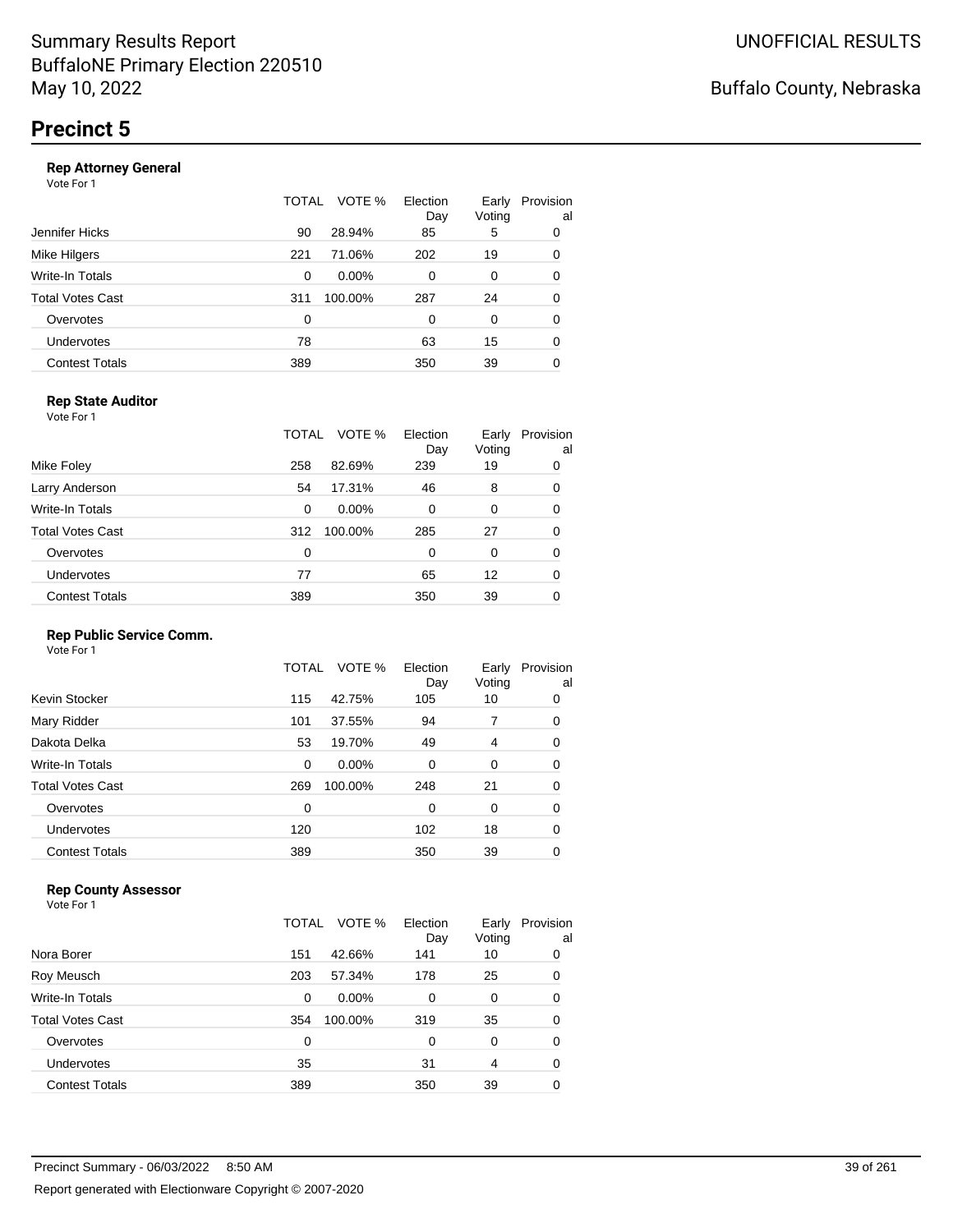| Vote For 1            |       |         |                 |                 |                 |
|-----------------------|-------|---------|-----------------|-----------------|-----------------|
|                       | TOTAL | VOTE %  | Election<br>Day | Early<br>Voting | Provision<br>al |
| David J. Else         | 57    | 64.04%  | 46              | 11              | 0               |
| Daniel M. Wik         | 31    | 34.83%  | 27              | 4               | 0               |
| Write-In Totals       | 1     | 1.12%   | 1               | 0               | 0               |
| Total Votes Cast      | 89    | 100.00% | 74              | 15              | 0               |
| Overvotes             | 0     |         | 0               | 0               | 0               |
| <b>Undervotes</b>     | 13    |         | 10              | 3               | 0               |
| <b>Contest Totals</b> | 102   |         | 84              | 18              | 0               |
|                       |       |         |                 |                 |                 |

#### **Dem Governor**

Vote For 1

|                         | TOTAL | VOTE %  | Election<br>Day | Early<br>Voting | Provision<br>al |
|-------------------------|-------|---------|-----------------|-----------------|-----------------|
| Carol Blood             | 73    | 76.04%  | 61              | 12              | 0               |
| Roy A. Harris           | 20    | 20.83%  | 16              | 4               | 0               |
| Write-In Totals         | 3     | 3.12%   | 3               | 0               | 0               |
| <b>Total Votes Cast</b> | 96    | 100.00% | 80              | 16              | 0               |
| Overvotes               | 0     |         | 0               | 0               | 0               |
| Undervotes              | 6     |         | 4               | 2               | 0               |
| <b>Contest Totals</b>   | 102   |         | 84              | 18              |                 |

#### **Dem Sec. of State**

Vote For 1

|                         | TOTAL<br>VOTE % | Election | Early  | Provision |
|-------------------------|-----------------|----------|--------|-----------|
| Write-In Totals         | 100.00%<br>4    | Day<br>2 | Voting | al        |
| <b>Total Votes Cast</b> | 100.00%<br>4    |          | 2      |           |
| Overvotes               | 0               | O        |        |           |
| Undervotes              | 98              | 82       | 16     |           |
| <b>Contest Totals</b>   | 102             | 84       | 18     |           |

#### **Dem State Treasurer** Vote For 1

|                         | TOTAL VOTE % | Election<br>Day | Early<br>Voting | Provision<br>al |
|-------------------------|--------------|-----------------|-----------------|-----------------|
| Write-In Totals         | 100.00%<br>4 | 3               |                 | 0               |
| <b>Total Votes Cast</b> | 100.00%<br>4 | 3               |                 | 0               |
| Overvotes               | 0            | 0               | 0               | 0               |
| Undervotes              | 98           | 81              | 17              | 0               |
| <b>Contest Totals</b>   | 102          | 84              | 18              |                 |
|                         |              |                 |                 |                 |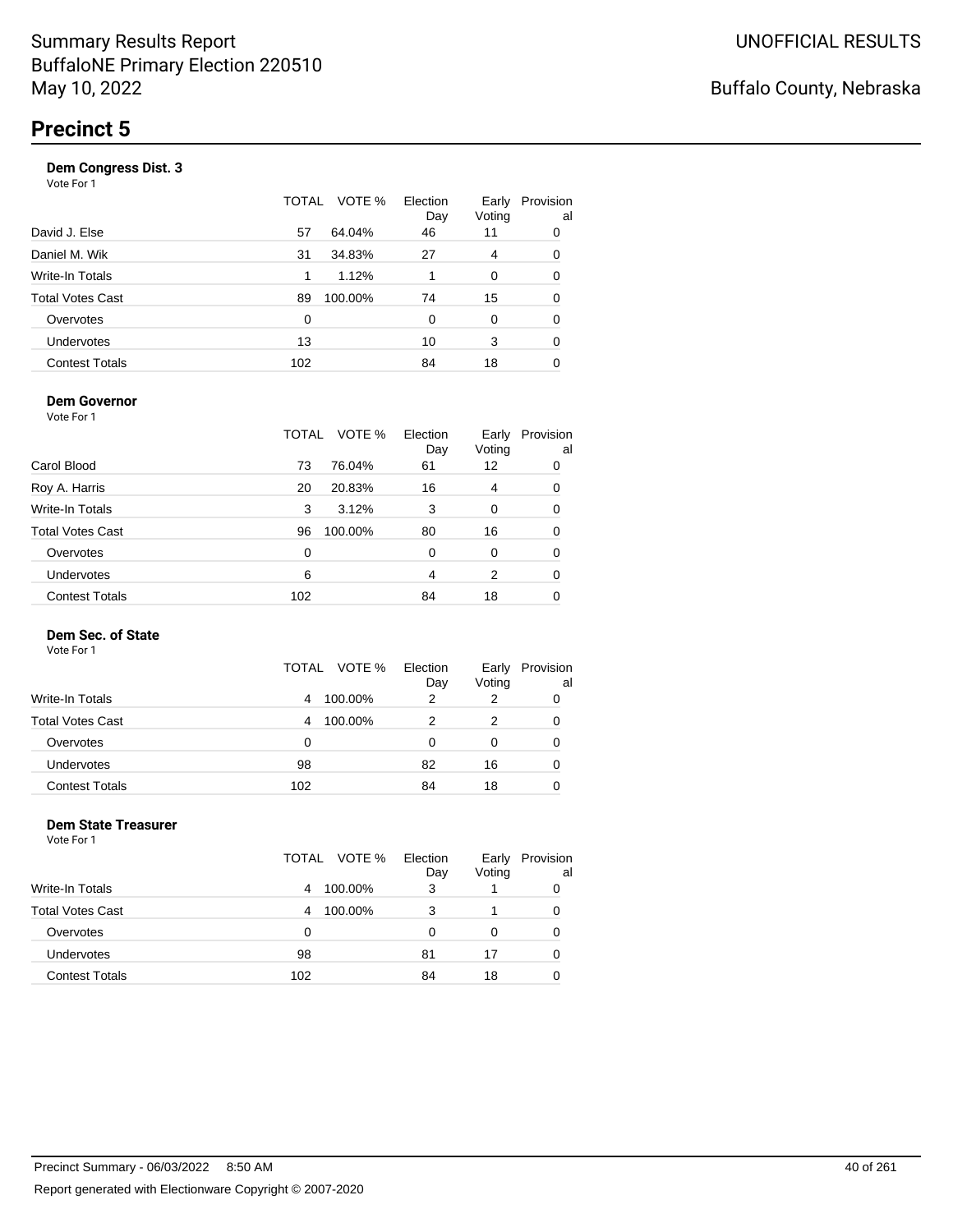| Vote For 1            |                 |                 |                 |                 |
|-----------------------|-----------------|-----------------|-----------------|-----------------|
|                       | VOTE %<br>TOTAL | Election<br>Day | Early<br>Voting | Provision<br>al |
| Write-In Totals       | 100.00%<br>5.   | 4               |                 | 0               |
| Total Votes Cast      | 100.00%<br>5    | 4               |                 | 0               |
| Overvotes             | 0               | O               | 0               | 0               |
| <b>Undervotes</b>     | 97              | 80              | 17              | 0               |
| <b>Contest Totals</b> | 102             | 84              | 18              |                 |
|                       |                 |                 |                 |                 |

#### **Dem State Auditor** Vote For 1

|                         | TOTAL VOTE % | Election<br>Day | Early<br>Voting | Provision<br>al |
|-------------------------|--------------|-----------------|-----------------|-----------------|
| <b>Write-In Totals</b>  | 100.00%<br>3 | 2               |                 |                 |
| <b>Total Votes Cast</b> | 100.00%<br>3 |                 |                 | 0               |
| Overvotes               | 0            | O               | 0               | 0               |
| <b>Undervotes</b>       | 99           | 82              | 17              | 0               |
| <b>Contest Totals</b>   | 102          | 84              | 18              |                 |

#### **Dem Public Service Comm.** Vote For 1

|                         | TOTAL VOTE % | Election<br>Day | Early<br>Voting | Provision<br>al |
|-------------------------|--------------|-----------------|-----------------|-----------------|
| <b>Write-In Totals</b>  | 100.00%<br>4 | 3               |                 |                 |
| <b>Total Votes Cast</b> | 100.00%<br>4 | 3               |                 | O               |
| Overvotes               | 0            | O               | 0               |                 |
| <b>Undervotes</b>       | 98           | 81              | 17              | O               |
| <b>Contest Totals</b>   | 102          | 84              | 18              |                 |

#### **Lib Congress Dist. 3**

Vote For 1

|                         | TOTAL VOTE % | Election<br>Day | Early<br>Voting | Provision<br>al |
|-------------------------|--------------|-----------------|-----------------|-----------------|
| <b>Write-In Totals</b>  |              |                 |                 |                 |
| <b>Total Votes Cast</b> |              |                 |                 |                 |
| Overvotes               |              |                 |                 |                 |
| <b>Undervotes</b>       |              |                 |                 |                 |
| <b>Contest Totals</b>   |              |                 |                 |                 |

#### **Lib Governor** Vote For 1

| .                       | TOTAL VOTE %  | Election | Early       | Provision |
|-------------------------|---------------|----------|-------------|-----------|
| Scott Zimmerman         | 100.00%       | Day      | Voting<br>0 | al        |
| Write-In Totals         | $0.00\%$<br>0 | 0        | 0           |           |
| <b>Total Votes Cast</b> | 100.00%       |          | 0           |           |
| Overvotes               |               | O        | 0           |           |
| <b>Undervotes</b>       |               |          | 0           |           |
| <b>Contest Totals</b>   |               |          |             |           |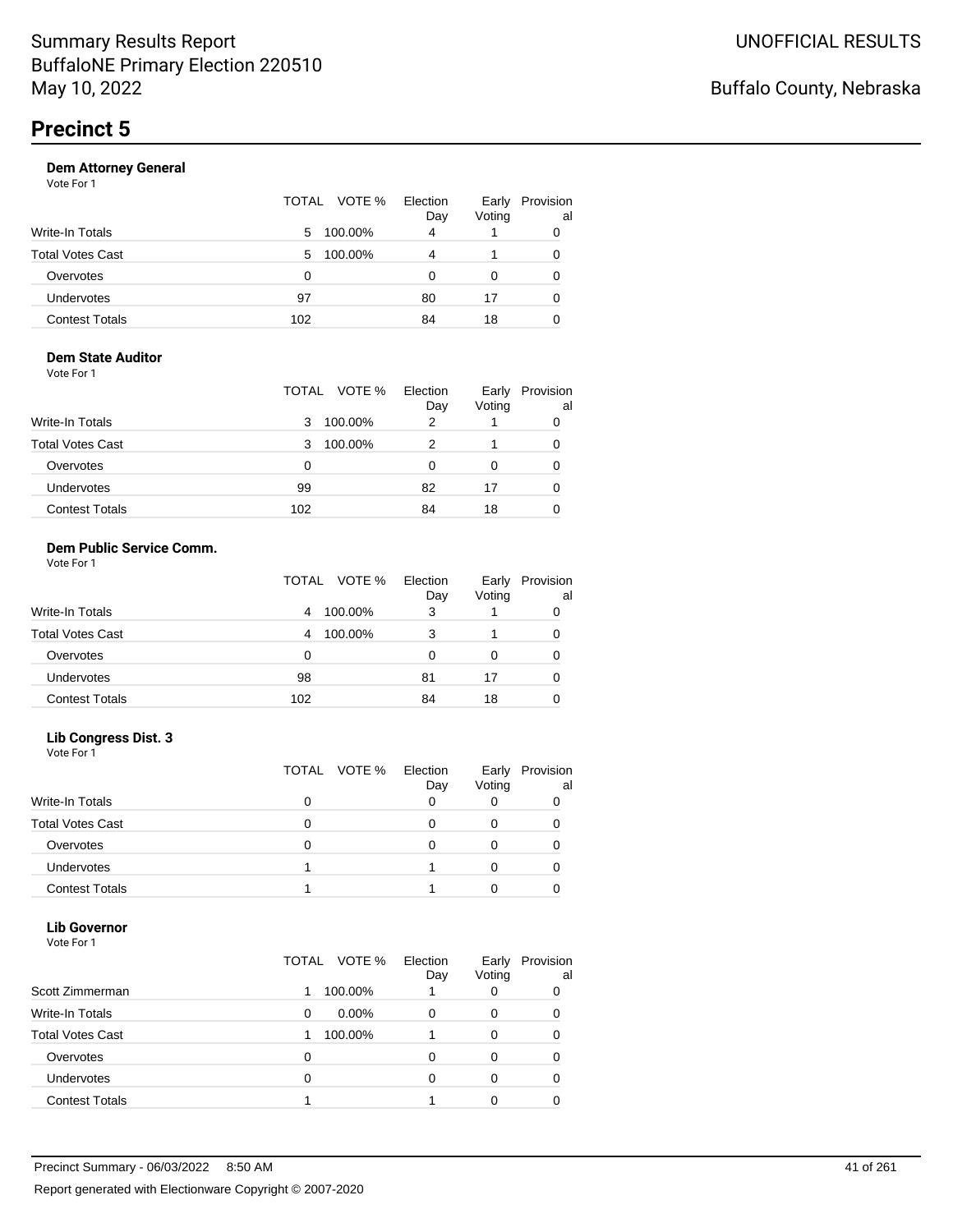#### **Lib Sec. of State**

Vote For 1

|                       |   | TOTAL VOTE % | Election<br>Day | Early<br>Voting | Provision<br>al |
|-----------------------|---|--------------|-----------------|-----------------|-----------------|
| Write-In Totals       |   |              |                 |                 |                 |
| Total Votes Cast      | 0 |              |                 |                 |                 |
| Overvotes             | O |              |                 |                 |                 |
| Undervotes            |   |              |                 |                 | 0               |
| <b>Contest Totals</b> |   |              |                 |                 |                 |
|                       |   |              |                 |                 |                 |

#### **Lib State Treasurer**

Vote For 1

|                         | VOTE %<br>TOTAL | Election<br>Day | Early<br>Voting | Provision<br>al |
|-------------------------|-----------------|-----------------|-----------------|-----------------|
| Katrina Tomsen          | 100.00%         |                 | 0               | 0               |
| <b>Write-In Totals</b>  | $0.00\%$<br>0   |                 | 0               | 0               |
| <b>Total Votes Cast</b> | 100.00%         |                 | O               | 0               |
| Overvotes               | O               |                 | Ω               | O               |
| Undervotes              | 0               |                 |                 |                 |
| <b>Contest Totals</b>   |                 |                 |                 |                 |

#### **Lib Attorney General**

Vote For 1

|                         | TOTAL VOTE % | Election<br>Day | Early<br>Voting | Provision<br>al |
|-------------------------|--------------|-----------------|-----------------|-----------------|
| <b>Write-In Totals</b>  | 0            |                 |                 |                 |
| <b>Total Votes Cast</b> | 0            |                 |                 |                 |
| Overvotes               | 0            |                 |                 |                 |
| <b>Undervotes</b>       |              |                 |                 |                 |
| <b>Contest Totals</b>   |              |                 |                 |                 |

#### **Lib State Auditor**

Vote For 1

|                         | VOTE %<br>TOTAL | Election<br>Day | Early<br>Voting | Provision<br>al |
|-------------------------|-----------------|-----------------|-----------------|-----------------|
| Gene Siadek             | 100.00%         |                 |                 |                 |
| <b>Write-In Totals</b>  | $0.00\%$<br>0   | 0               | 0               | O               |
| <b>Total Votes Cast</b> | 100.00%         |                 | 0               |                 |
| Overvotes               | 0               | ი               | O               |                 |
| <b>Undervotes</b>       | 0               | 0               |                 |                 |
| <b>Contest Totals</b>   |                 |                 |                 |                 |

#### **Lib Public Service Comm.**

|                         | TOTAL VOTE % | Election<br>Day | Early<br>Voting | Provision<br>al |
|-------------------------|--------------|-----------------|-----------------|-----------------|
| <b>Write-In Totals</b>  |              |                 |                 |                 |
| <b>Total Votes Cast</b> |              |                 |                 |                 |
| Overvotes               |              |                 |                 |                 |
| <b>Undervotes</b>       |              |                 |                 |                 |
| <b>Contest Totals</b>   |              |                 |                 |                 |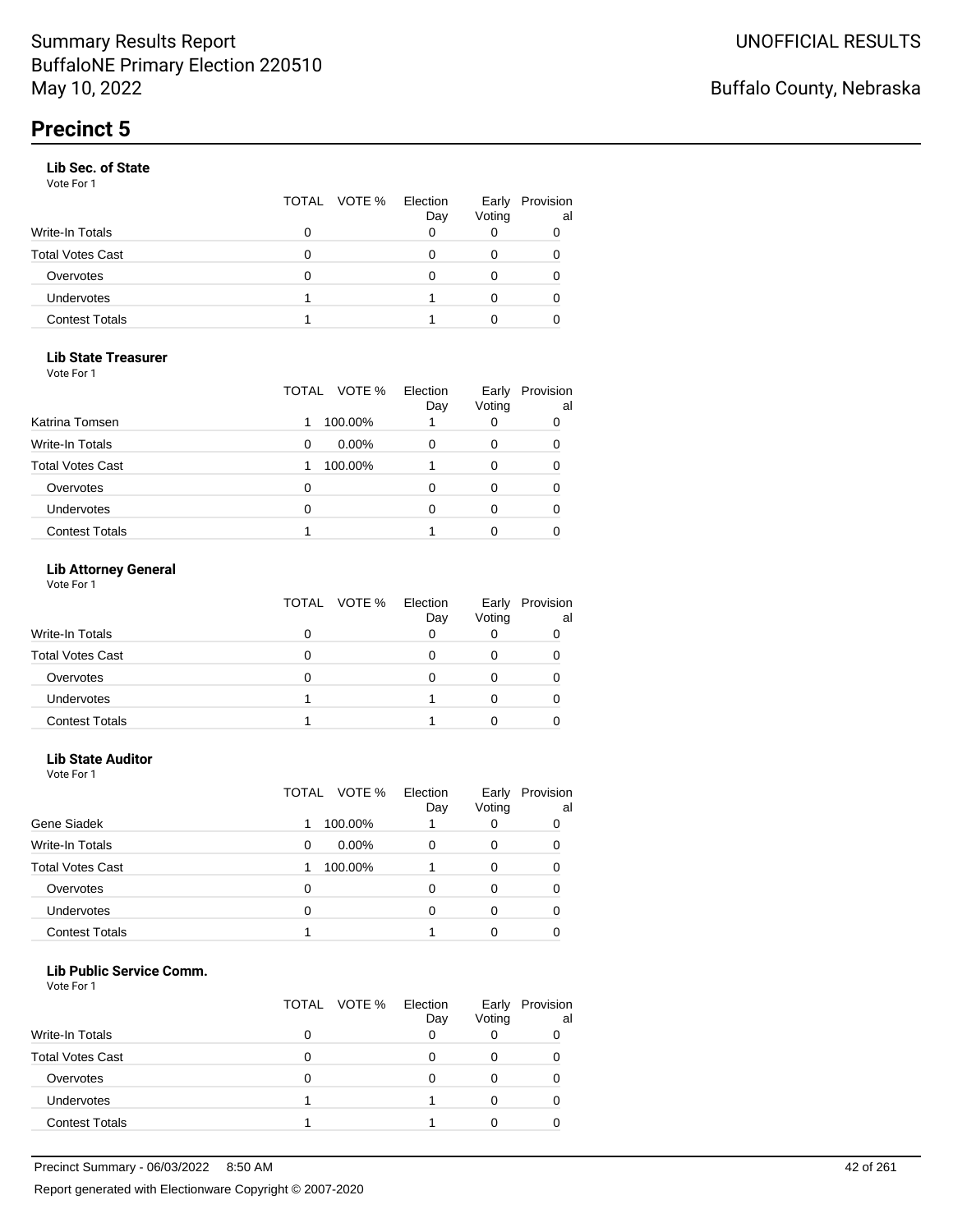|                       | VOTE %<br>TOTAL | Election<br>Day | Early<br>Voting | Provision<br>al |
|-----------------------|-----------------|-----------------|-----------------|-----------------|
| Mark Elworth Jr.      | 0               |                 |                 | 0               |
| Write-In Totals       | O               |                 | 0               | 0               |
| Total Votes Cast      | O               |                 | 0               |                 |
| Overvotes             | 0               |                 | 0               |                 |
| Undervotes            | O               |                 | Ω               |                 |
| <b>Contest Totals</b> |                 |                 |                 |                 |
|                       |                 |                 |                 |                 |

#### **Lmn Governor**

Vote For 1

|                         | TOTAL VOTE % | Election<br>Day | Early<br>Voting | Provision<br>al |
|-------------------------|--------------|-----------------|-----------------|-----------------|
| <b>Write-In Totals</b>  |              |                 |                 |                 |
| <b>Total Votes Cast</b> |              |                 |                 |                 |
| Overvotes               |              |                 |                 |                 |
| Undervotes              |              |                 |                 |                 |
| <b>Contest Totals</b>   |              |                 |                 |                 |

#### **Lmn Sec. of State** Vote For 1

|                         | TOTAL VOTE % | Election<br>Day | Early<br>Voting | Provision<br>al |
|-------------------------|--------------|-----------------|-----------------|-----------------|
| <b>Write-In Totals</b>  |              |                 |                 |                 |
| <b>Total Votes Cast</b> | n            |                 |                 |                 |
| Overvotes               | O            |                 |                 |                 |
| Undervotes              | O            |                 |                 |                 |
| <b>Contest Totals</b>   |              |                 |                 |                 |

#### **Lmn State Treasurer**

Vote For 1

|                         |   | TOTAL VOTE % | Election<br>Day | Early<br>Voting | Provision<br>al |
|-------------------------|---|--------------|-----------------|-----------------|-----------------|
| <b>Write-In Totals</b>  |   |              |                 |                 |                 |
| <b>Total Votes Cast</b> | 0 |              |                 |                 |                 |
| Overvotes               | 0 |              | Ω               |                 |                 |
| <b>Undervotes</b>       | O |              |                 |                 |                 |
| <b>Contest Totals</b>   |   |              |                 |                 |                 |

#### **Lmn Attorney General**

| Larry Bolinger          | O | TOTAL VOTE % | Election<br>Day | Early<br>Voting | Provision<br>al<br>0 |
|-------------------------|---|--------------|-----------------|-----------------|----------------------|
|                         |   |              |                 |                 |                      |
| <b>Write-In Totals</b>  | 0 |              |                 | Ω               |                      |
| <b>Total Votes Cast</b> |   |              |                 |                 |                      |
| Overvotes               |   |              |                 |                 |                      |
| Undervotes              | 0 |              |                 | Ω               |                      |
| <b>Contest Totals</b>   |   |              |                 |                 |                      |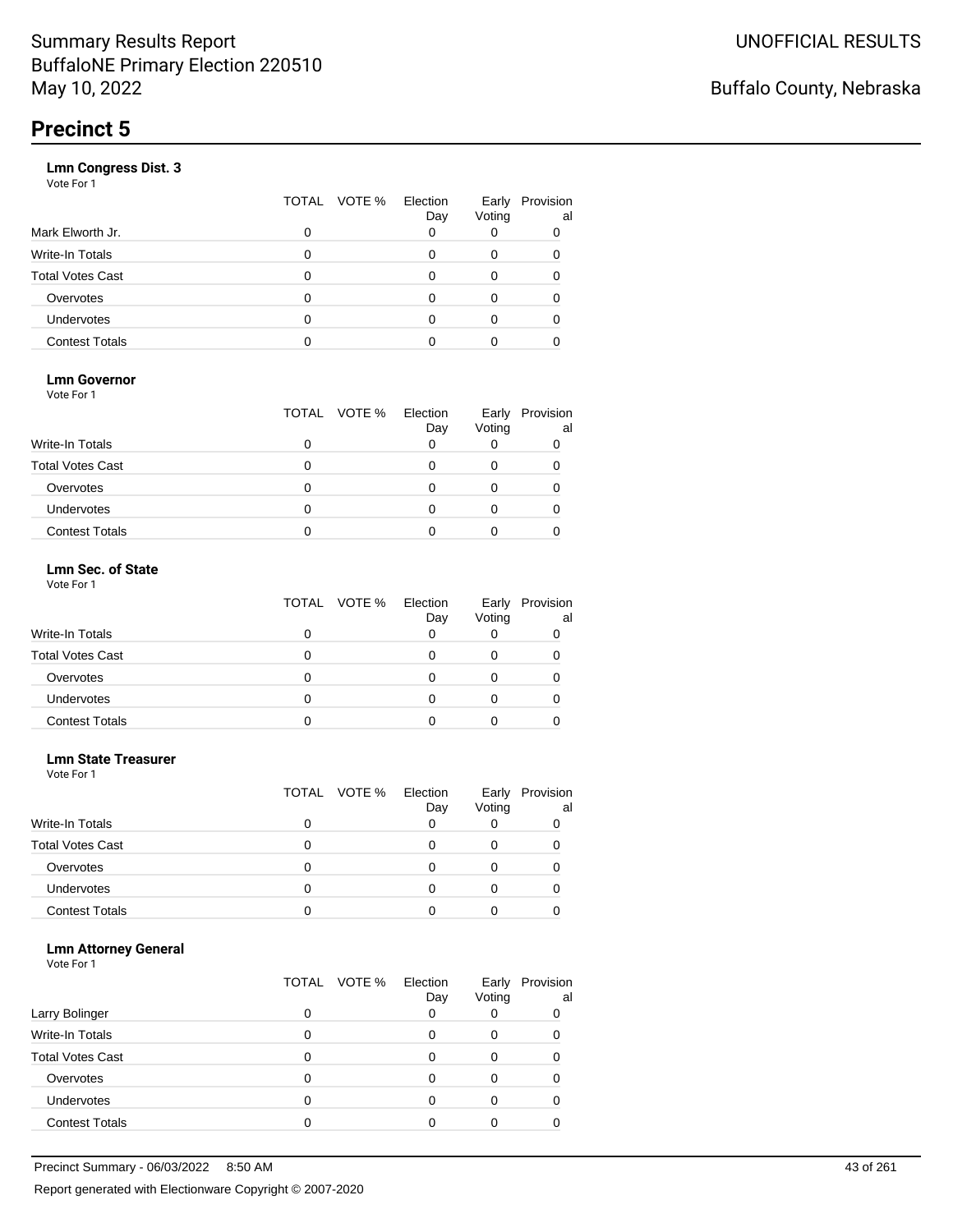#### **Lmn State Auditor**

Vote For 1

|                         | TOTAL | VOTE % Election | Day | Early<br>Voting | Provision<br>al |
|-------------------------|-------|-----------------|-----|-----------------|-----------------|
| L. Leroy Lopez          | 0     |                 |     |                 |                 |
| Write-In Totals         | 0     |                 |     | 0               |                 |
| <b>Total Votes Cast</b> | 0     |                 |     | 0               |                 |
| Overvotes               | 0     |                 |     | 0               |                 |
| Undervotes              | 0     |                 |     |                 |                 |
| <b>Contest Totals</b>   |       |                 |     |                 |                 |

#### **Lmn Public Service Comm.**

Vote For 1

|                         |   | TOTAL VOTE % | Election<br>Day | Early<br>Voting | Provision<br>al |
|-------------------------|---|--------------|-----------------|-----------------|-----------------|
| <b>Write-In Totals</b>  |   |              |                 |                 |                 |
| <b>Total Votes Cast</b> |   |              |                 |                 |                 |
| Overvotes               |   |              |                 |                 |                 |
| <b>Undervotes</b>       | 0 |              |                 |                 |                 |
| <b>Contest Totals</b>   |   |              |                 |                 |                 |

#### **Member of the State Board of Education Dist. 6** Vote For 1

|                         | TOTAL    | VOTE %  | Election<br>Day | Early<br>Voting | Provision<br>al |
|-------------------------|----------|---------|-----------------|-----------------|-----------------|
| Sherry Jones            | 293      | 67.82%  | 264             | 29              | 0               |
| Danielle Helzer         | 138      | 31.94%  | 122             | 16              | 0               |
| <b>Write-In Totals</b>  | 1        | 0.23%   |                 | $\Omega$        | 0               |
| <b>Total Votes Cast</b> | 432      | 100.00% | 387             | 45              | 0               |
| Overvotes               | $\Omega$ |         | 0               | $\Omega$        | 0               |
| <b>Undervotes</b>       | 96       |         | 83              | 13              | 0               |
| <b>Contest Totals</b>   | 528      |         | 470             | 58              | 0               |

#### **University of Nebraska Board of Regents Dist. 6** Vote For 1

|                         | TOTAL | VOTE %  | Election<br>Day | Early<br>Voting | Provision<br>al |
|-------------------------|-------|---------|-----------------|-----------------|-----------------|
| Paul R. Kenney          | 237   | 56.97%  | 215             | 22              | 0               |
| Julie Hehnke            | 178   | 42.79%  | 157             | 21              | 0               |
| <b>Write-In Totals</b>  | 1     | 0.24%   |                 | 0               | 0               |
| <b>Total Votes Cast</b> | 416   | 100.00% | 373             | 43              | 0               |
| Overvotes               | 0     |         | 0               | $\Omega$        | 0               |
| Undervotes              | 112   |         | 97              | 15              | 0               |
| <b>Contest Totals</b>   | 528   |         | 470             | 58              | 0               |
|                         |       |         |                 |                 |                 |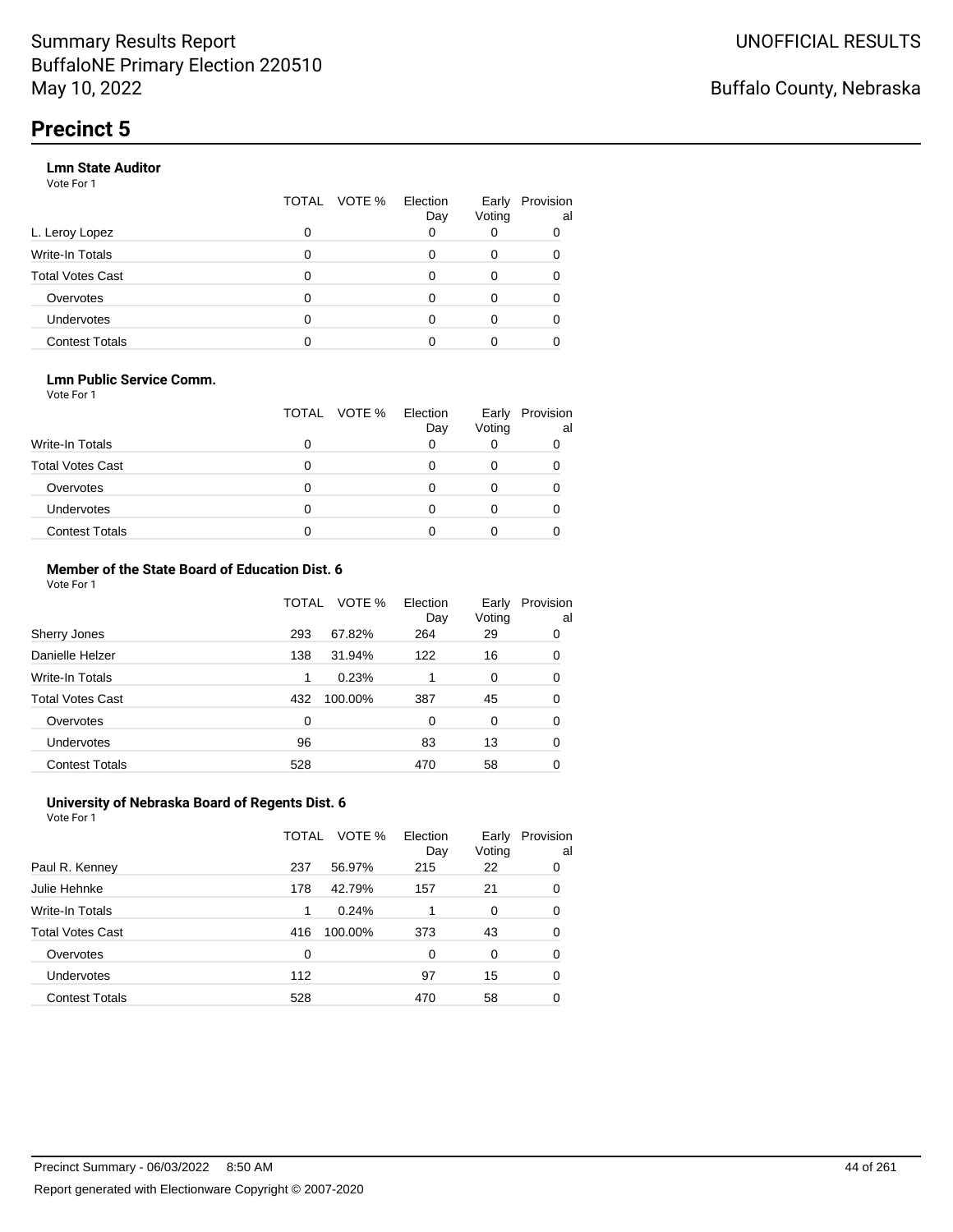#### **Kearney Public School Dist. 7**

|                         | TOTAL | VOTE %  | Election<br>Day | Early<br>Voting | Provision<br>al |
|-------------------------|-------|---------|-----------------|-----------------|-----------------|
| Wendy S. Kreis          | 144   | 10.64%  | 127             | 17              | 0               |
| Drew Blessing           | 216   | 15.95%  | 188             | 28              | 0               |
| Derek Meyer             | 124   | 9.16%   | 105             | 19              | 0               |
| Will M. Kirkland        | 156   | 11.52%  | 136             | 20              | 0               |
| Dionne Moore            | 117   | 8.64%   | 107             | 10              | 0               |
| Paul Hazard             | 231   | 17.06%  | 215             | 16              | 0               |
| John D. Icenogle        | 228   | 16.84%  | 203             | 25              | 0               |
| Jacob L. Reiter         | 135   | 9.97%   | 123             | 12              | 0               |
| Write-In Totals         | 3     | 0.22%   | 2               | 1               | 0               |
| <b>Total Votes Cast</b> | 1,354 | 100.00% | 1,206           | 148             | 0               |
| Overvotes               | 15    |         | 15              | 0               | 0               |
| <b>Undervotes</b>       | 215   |         | 189             | 26              | 0               |
| <b>Contest Totals</b>   | 1,584 |         | 1,410           | 174             | 0               |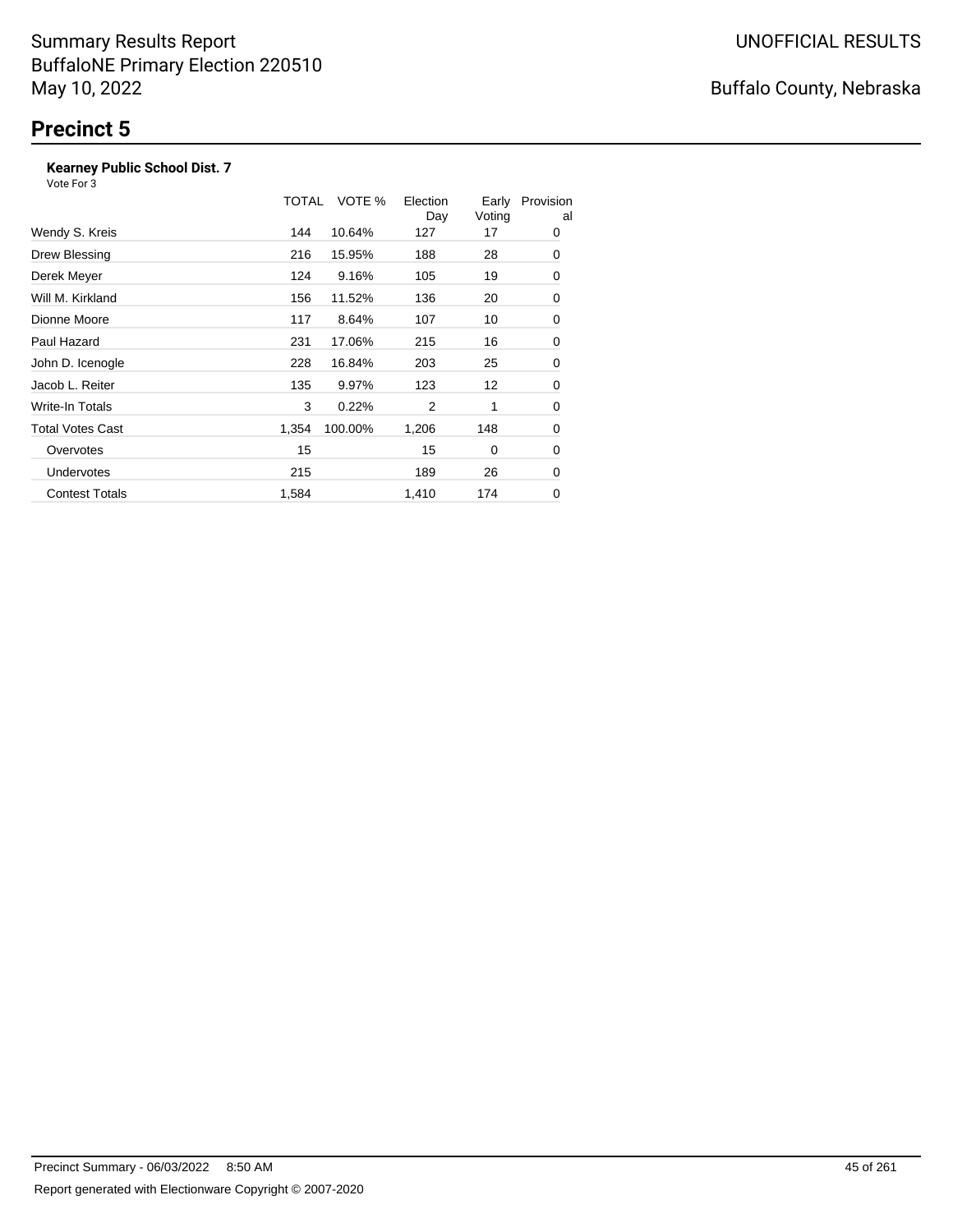## Buffalo County, Nebraska

# **Precinct 6**

| <b>Statistics</b>                                       | <b>TOTAL</b>  | Election<br>Day | Earlv<br>Voting | Provision<br>al |
|---------------------------------------------------------|---------------|-----------------|-----------------|-----------------|
| <b>Registered Voters - Total</b>                        | 1,390         |                 |                 |                 |
| Registered Voters - Republican Party                    | 839           |                 |                 |                 |
| Registered Voters - Democratic Party                    | 273           |                 |                 |                 |
| Registered Voters - Libertarian Party                   | 17            |                 |                 |                 |
| Registered Voters - Legal Marijuana<br><b>NOW Party</b> | 2             |                 |                 |                 |
| Registered Voters - Nonpartisan                         | 259           |                 |                 |                 |
| <b>Ballots Cast - Total</b>                             | 510           | 413             | 93              | 4               |
| Ballots Cast - Republican Party                         | 395           | 328             | 64              | 3               |
| <b>Ballots Cast - Democratic Party</b>                  | 76            | 55              | 20              | 1               |
| Ballots Cast - Libertarian Party                        | 2             | 2               | 0               | 0               |
| Ballots Cast - Legal Marijuana NOW                      | 0             | $\Omega$        | 0               | 0               |
| Ballots Cast - Nonpartisan                              | 37            | 28              | 9               | 0               |
| <b>Ballots Cast - Blank</b>                             | $\mathcal{P}$ | 2               | 0               | 0               |
| Voter Turnout - Total                                   | 36.69%        |                 |                 |                 |
| Voter Turnout - Republican Party                        | 47.08%        |                 |                 |                 |
| Voter Turnout - Democratic Party                        | 27.84%        |                 |                 |                 |
| Voter Turnout - Libertarian Party                       | 11.76%        |                 |                 |                 |
| Voter Turnout - Legal Marijuana NOW                     | $0.00\%$      |                 |                 |                 |
| Voter Turnout - Nonpartisan                             | 14.29%        |                 |                 |                 |

#### **Rep Congress Dist. 3**

|                         | TOTAL | VOTE %  | Election<br>Day | Early<br>Voting | Provision<br>al |
|-------------------------|-------|---------|-----------------|-----------------|-----------------|
| Adrian Smith            | 306   | 83.38%  | 259             | 44              | 3               |
| Mike Calhoun            | 60    | 16.35%  | 48              | 12              | 0               |
| Write-In Totals         | 1     | 0.27%   |                 | 0               | 0               |
| <b>Total Votes Cast</b> | 367   | 100.00% | 308             | 56              | 3               |
| Overvotes               | 0     |         | 0               | $\Omega$        | 0               |
| Undervotes              | 28    |         | 20              | 8               | 0               |
| <b>Contest Totals</b>   | 395   |         | 328             | 64              | 3               |
|                         |       |         |                 |                 |                 |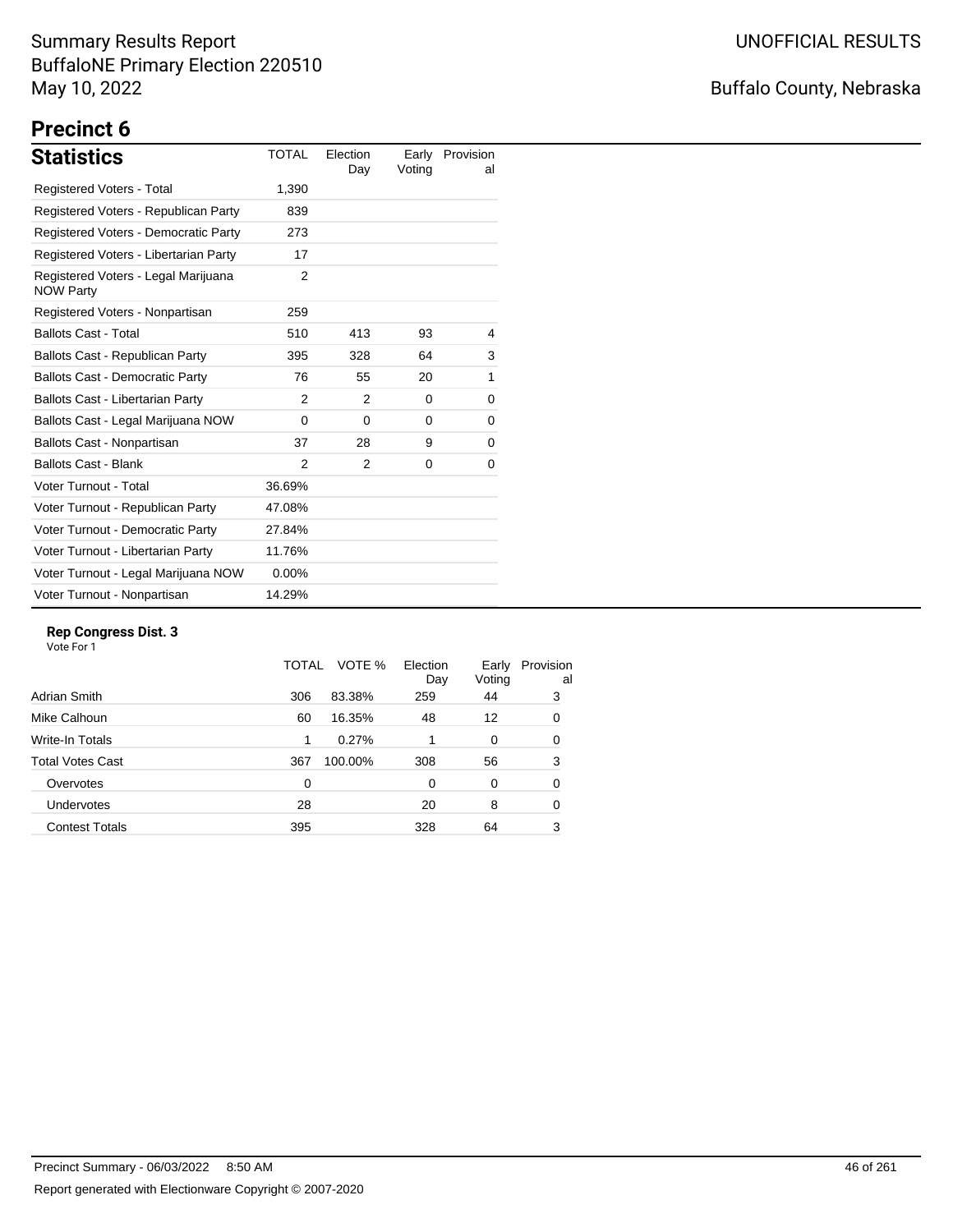## **Precinct 6**

#### **Rep Governor**

Vote For 1

|                         | TOTAL | VOTE %   | Election<br>Day | Early<br>Voting | Provision<br>al |
|-------------------------|-------|----------|-----------------|-----------------|-----------------|
| <b>Michael Connely</b>  | 1     | 0.26%    |                 | 0               | 0               |
| <b>Brett Lindstrom</b>  | 81    | 20.66%   | 69              | 12              | 0               |
| Donna Nicole Carpenter  | 2     | 0.51%    | 1               | 1               | 0               |
| Lela McNinch            | 0     | $0.00\%$ | $\Omega$        | 0               | 0               |
| Theresa Thibodeau       | 24    | 6.12%    | 18              | 5               | 1               |
| Jim Pillen              | 162   | 41.33%   | 132             | 29              | 1               |
| <b>Troy Wentz</b>       | 0     | $0.00\%$ | $\Omega$        | 0               | 0               |
| Charles W. Herbster     | 113   | 28.83%   | 97              | 15              | 1               |
| <b>Breland Ridenour</b> | 9     | 2.30%    | $\overline{7}$  | 2               | 0               |
| Write-In Totals         | 0     | $0.00\%$ | $\Omega$        | 0               | 0               |
| <b>Total Votes Cast</b> | 392   | 100.00%  | 325             | 64              | 3               |
| Overvotes               | 0     |          | $\Omega$        | $\Omega$        | 0               |
| <b>Undervotes</b>       | 3     |          | 3               | 0               | 0               |
| <b>Contest Totals</b>   | 395   |          | 328             | 64              | 3               |

#### **Rep Sec. of State**

Vote For 1

|                         | TOTAL | VOTE %  | Election<br>Day | Early<br>Voting | Provision<br>al |
|-------------------------|-------|---------|-----------------|-----------------|-----------------|
| Bob Evnen               | 101   | 30.61%  | 88              | 13              | 0               |
| <b>Rex Schroder</b>     | 38    | 11.52%  | 28              | 10              | 0               |
| Robert J. Borer         | 189   | 57.27%  | 154             | 32              | 3               |
| Write-In Totals         | 2     | 0.61%   | $\Omega$        | 2               | 0               |
| <b>Total Votes Cast</b> | 330   | 100.00% | 270             | 57              | 3               |
| Overvotes               | 0     |         | 0               | 0               | 0               |
| Undervotes              | 65    |         | 58              | 7               | 0               |
| <b>Contest Totals</b>   | 395   |         | 328             | 64              | 3               |

#### **Rep State Treasurer** Vote For 1

|                       | TOTAL | VOTE %   | Election<br>Day | Early<br>Voting | Provision<br>al |
|-----------------------|-------|----------|-----------------|-----------------|-----------------|
| John Murante          | 184   | 63.01%   | 142             | 42              | 0               |
| Paul Anderson         | 108   | 36.99%   | 93              | 14              |                 |
| Write-In Totals       | 0     | $0.00\%$ | 0               | 0               | $\Omega$        |
| Total Votes Cast      | 292   | 100.00%  | 235             | 56              |                 |
| Overvotes             | 0     |          | 0               | 0               | 0               |
| <b>Undervotes</b>     | 103   |          | 93              | 8               | 2               |
| <b>Contest Totals</b> | 395   |          | 328             | 64              | 3               |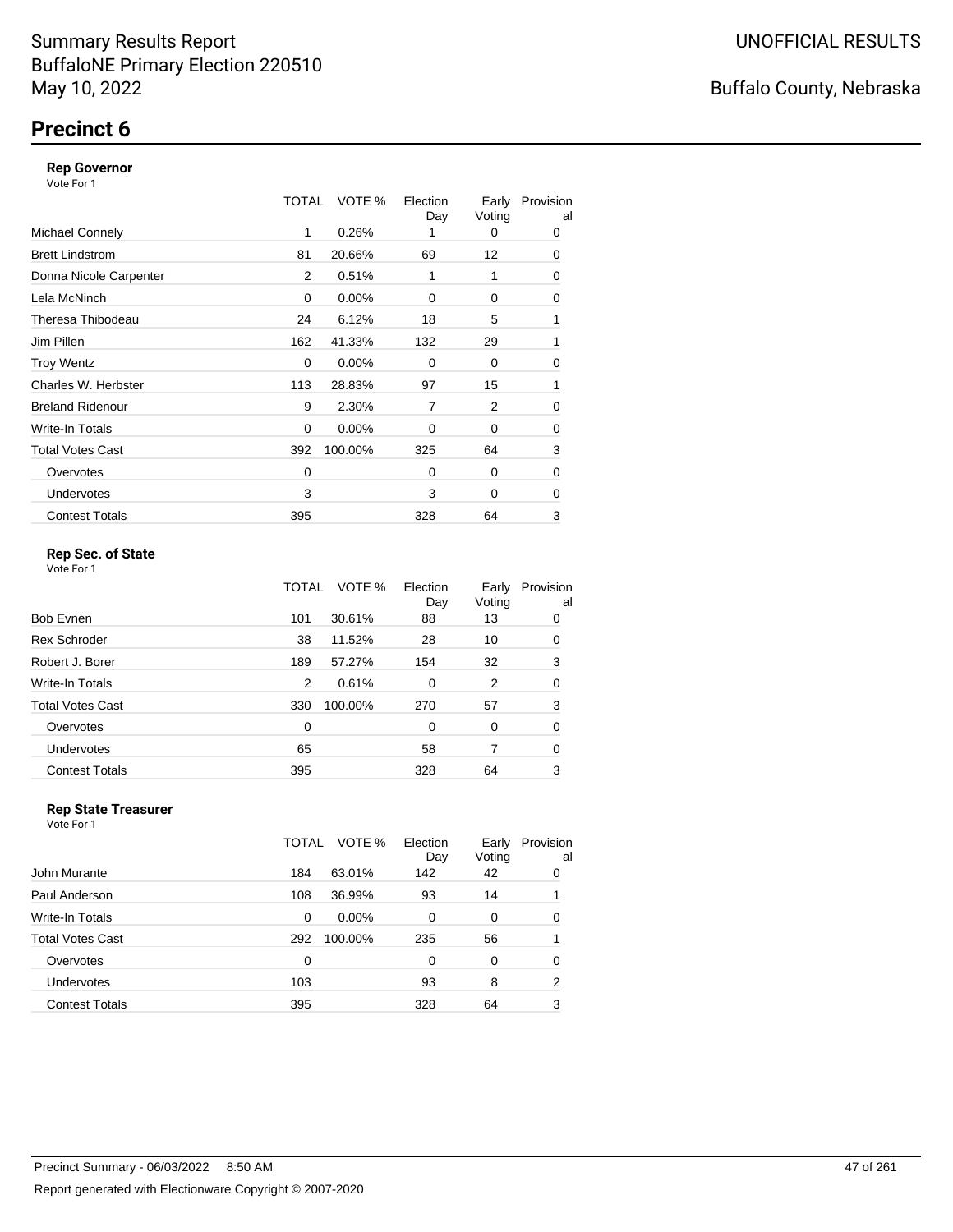#### **Rep Attorney General**

Vote For 1

|                       | TOTAL | VOTE %<br>Election<br>Day | Early<br>Voting | Provision<br>al |
|-----------------------|-------|---------------------------|-----------------|-----------------|
| Jennifer Hicks        | 74    | 23.95%<br>65              | 8               |                 |
| Mike Hilgers          | 235   | 76.05%<br>188             | 46              |                 |
| Write-In Totals       | 0     | $0.00\%$<br>0             | 0               | 0               |
| Total Votes Cast      | 309   | 100.00%<br>253            | 54              | $\overline{2}$  |
| Overvotes             | 0     | $\Omega$                  | 0               | 0               |
| Undervotes            | 86    | 75                        | 10              |                 |
| <b>Contest Totals</b> | 395   | 328                       | 64              | 3               |
|                       |       |                           |                 |                 |

#### **Rep State Auditor**

Vote For 1

|                         | TOTAL | VOTE %   | Election<br>Day | Early<br>Voting | Provision<br>al |
|-------------------------|-------|----------|-----------------|-----------------|-----------------|
| Mike Foley              | 239   | 77.10%   | 195             | 43              |                 |
| Larry Anderson          | 71    | 22.90%   | 57              | 13              |                 |
| Write-In Totals         | 0     | $0.00\%$ | 0               | 0               | 0               |
| <b>Total Votes Cast</b> | 310   | 100.00%  | 252             | 56              | 2               |
| Overvotes               | 0     |          | 0               | 0               | 0               |
| <b>Undervotes</b>       | 85    |          | 76              | 8               |                 |
| <b>Contest Totals</b>   | 395   |          | 328             | 64              | 3               |
|                         |       |          |                 |                 |                 |

#### **Rep Public Service Comm.**

Vote For 1

|                         | TOTAL | VOTE %   | Election<br>Day | Early<br>Voting | Provision<br>al |
|-------------------------|-------|----------|-----------------|-----------------|-----------------|
| Kevin Stocker           | 130   | 49.62%   | 103             | 27              | 0               |
| Mary Ridder             | 94    | 35.88%   | 76              | 17              |                 |
| Dakota Delka            | 38    | 14.50%   | 35              | 3               | 0               |
| Write-In Totals         | 0     | $0.00\%$ | 0               | 0               | 0               |
| <b>Total Votes Cast</b> | 262   | 100.00%  | 214             | 47              |                 |
| Overvotes               | 0     |          | 0               | 0               | 0               |
| <b>Undervotes</b>       | 133   |          | 114             | 17              | $\overline{2}$  |
| <b>Contest Totals</b>   | 395   |          | 328             | 64              | 3               |
|                         |       |          |                 |                 |                 |

#### **Rep County Board of Commissioners Dist. 5**

Vote For 1

|                       | TOTAL | VOTE %   | Election<br>Day | Early<br>Voting | Provision<br>al |
|-----------------------|-------|----------|-----------------|-----------------|-----------------|
| <b>Sherry Morrow</b>  | 240   | 65.40%   | 196             | 43              |                 |
| Shane Hatcher         | 127   | 34.60%   | 108             | 18              |                 |
| Write-In Totals       | 0     | $0.00\%$ | 0               | 0               | 0               |
| Total Votes Cast      | 367   | 100.00%  | 304             | 61              | 2               |
| Overvotes             | 0     |          | 0               | 0               | 0               |
| <b>Undervotes</b>     | 28    |          | 24              | 3               |                 |
| <b>Contest Totals</b> | 395   |          | 328             | 64              | 3               |

### Buffalo County, Nebraska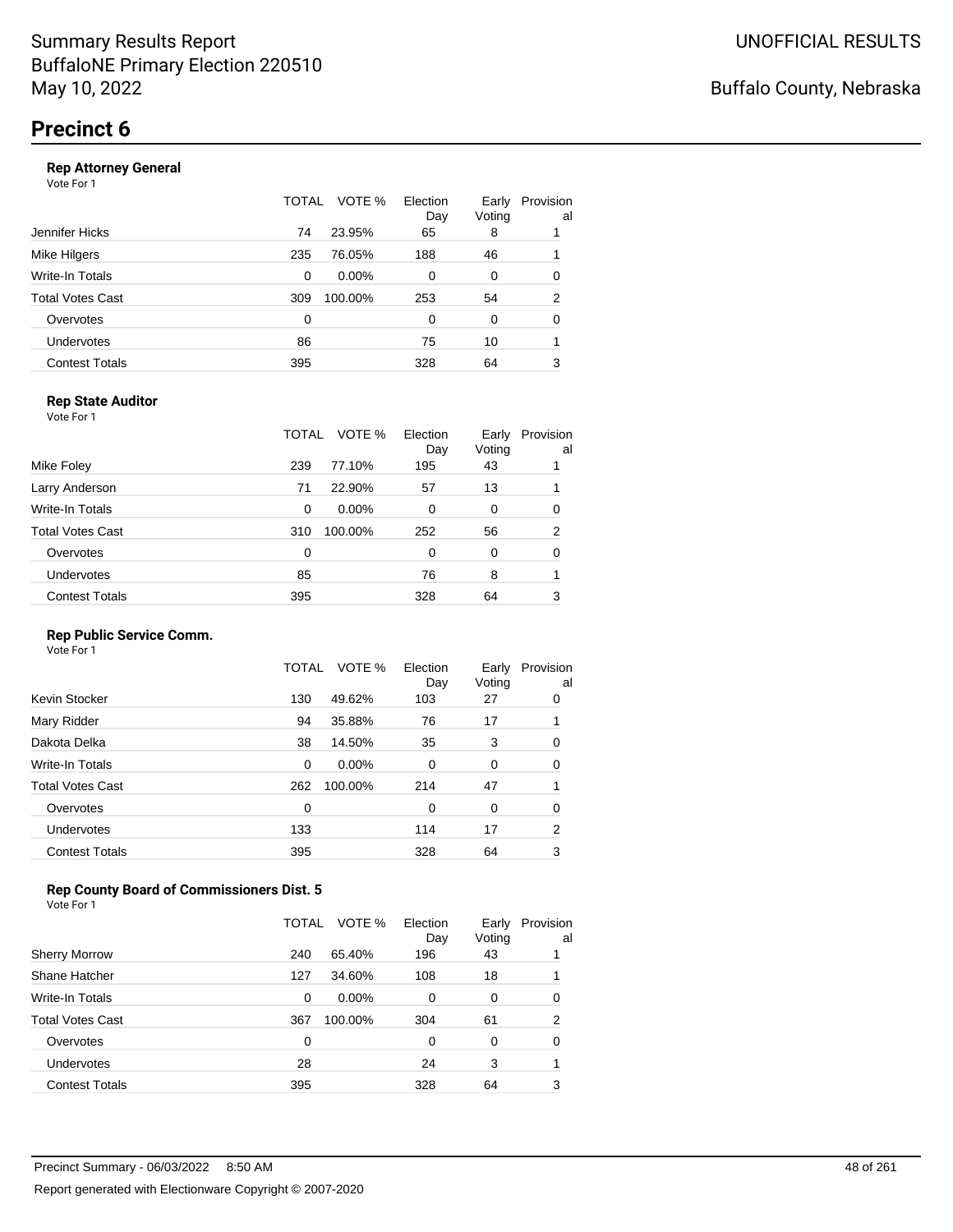|                       | TOTAL | VOTE %   | Election<br>Day | Early<br>Voting | Provision<br>al |
|-----------------------|-------|----------|-----------------|-----------------|-----------------|
| Nora Borer            | 98    | 26.85%   | 81              | 17              | 0               |
| Roy Meusch            | 267   | 73.15%   | 219             | 45              | 3               |
| Write-In Totals       | 0     | $0.00\%$ | 0               | 0               | 0               |
| Total Votes Cast      | 365   | 100.00%  | 300             | 62              | 3               |
| Overvotes             | 0     |          | 0               | $\Omega$        | 0               |
| Undervotes            | 30    |          | 28              | 2               | 0               |
| <b>Contest Totals</b> | 395   |          | 328             | 64              | 3               |
|                       |       |          |                 |                 |                 |

#### **Dem Congress Dist. 3**

Vote For 1

|                         | TOTAL | VOTE %  | Election<br>Day | Early<br>Voting | Provision<br>al |
|-------------------------|-------|---------|-----------------|-----------------|-----------------|
| David J. Else           | 33    | 53.23%  | 24              | 9               | 0               |
| Daniel M. Wik           | 27    | 43.55%  | 19              |                 |                 |
| Write-In Totals         | 2     | 3.23%   | 2               | 0               | 0               |
| <b>Total Votes Cast</b> | 62    | 100.00% | 45              | 16              |                 |
| Overvotes               | 0     |         | 0               | $\Omega$        | 0               |
| Undervotes              | 14    |         | 10              | $\overline{4}$  | 0               |
| <b>Contest Totals</b>   | 76    |         | 55              | 20              |                 |

#### **Dem Governor**

Vote For 1

|                       | VOTE %<br>TOTAL | Election<br>Day | Early<br>Voting | Provision<br>al |
|-----------------------|-----------------|-----------------|-----------------|-----------------|
| Carol Blood           | 85.51%<br>59    | 39              | 19              |                 |
| Roy A. Harris         | 13.04%<br>9     | 9               | 0               | 0               |
| Write-In Totals       | 1.45%           |                 | 0               | 0               |
| Total Votes Cast      | 100.00%<br>69   | 49              | 19              |                 |
| Overvotes             | 0               | 0               | 0               | 0               |
| <b>Undervotes</b>     |                 | 6               |                 | 0               |
| <b>Contest Totals</b> | 76              | 55              | 20              |                 |

#### **Dem Sec. of State**

|                         | TOTAL VOTE % | Election<br>Day | Early<br>Voting | Provision<br>al |
|-------------------------|--------------|-----------------|-----------------|-----------------|
| <b>Write-In Totals</b>  | 100.00%<br>2 | 2               | 0               | 0               |
| <b>Total Votes Cast</b> | 100.00%<br>2 |                 |                 | 0               |
| Overvotes               | 0            | Ω               |                 | 0               |
| Undervotes              | 74           | 53              | 20              |                 |
| <b>Contest Totals</b>   | 76           | 55              | 20              |                 |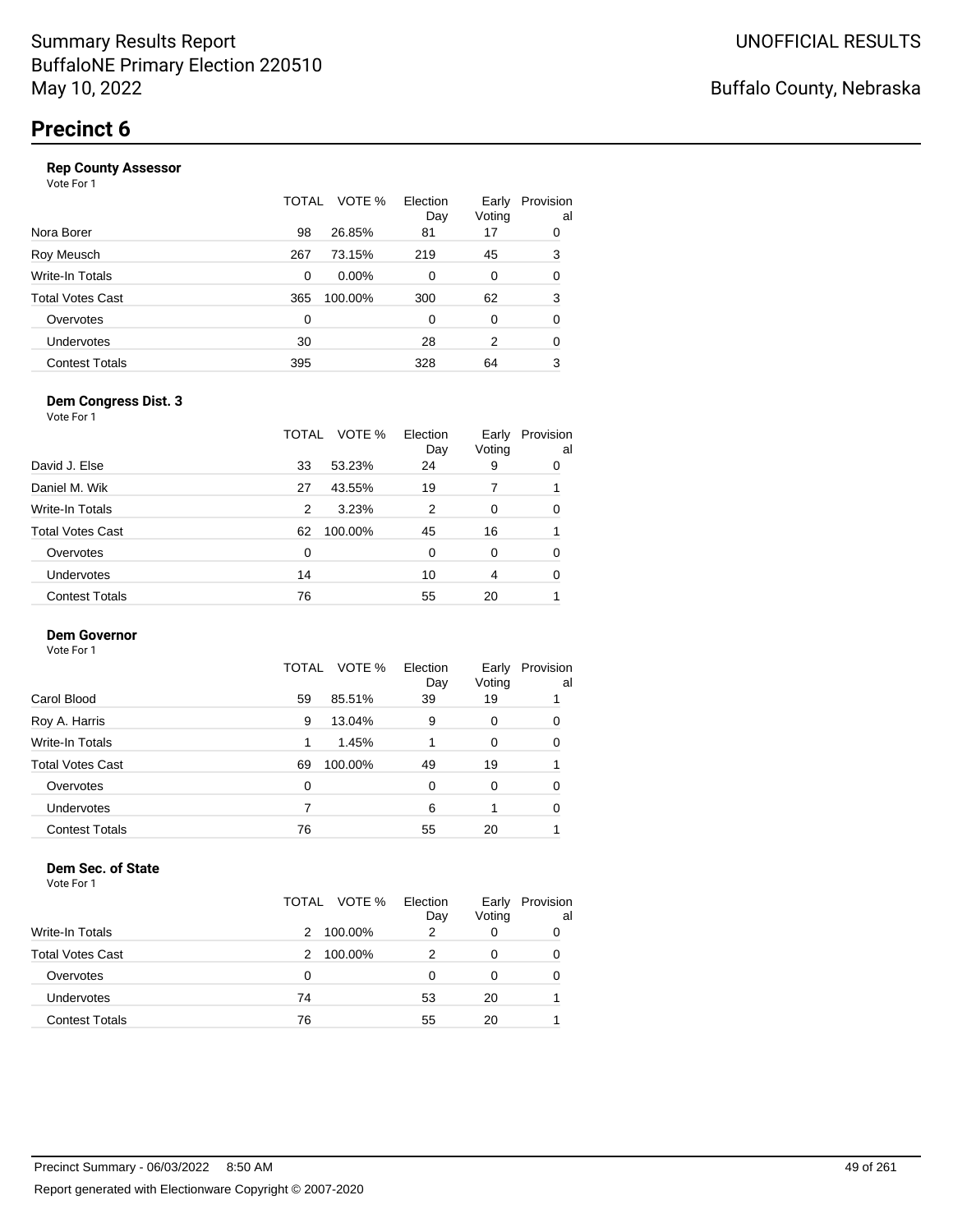#### **Dem State Treasurer**

Vote For 1

|                       |    | TOTAL VOTE % | Election<br>Day | Early<br>Voting | Provision<br>al |
|-----------------------|----|--------------|-----------------|-----------------|-----------------|
| Write-In Totals       | 2  | 100.00%      | 2               | 0               | 0               |
| Total Votes Cast      | 2  | 100.00%      |                 | 0               | 0               |
| Overvotes             | 0  |              | 0               | 0               | 0               |
| Undervotes            | 74 |              | 53              | 20              |                 |
| <b>Contest Totals</b> | 76 |              | 55              | 20              |                 |

#### **Dem Attorney General** Vote For 1

|                         | VOTE %<br>TOTAL | Election<br>Day | Early<br>Voting | Provision<br>al |
|-------------------------|-----------------|-----------------|-----------------|-----------------|
| <b>Write-In Totals</b>  | 100.00%<br>4    | 4               |                 |                 |
| <b>Total Votes Cast</b> | 100.00%<br>4    | 4               |                 |                 |
| Overvotes               | 0               | 0               | 0               |                 |
| Undervotes              | 72              | 51              | 20              |                 |
| <b>Contest Totals</b>   | 76              | 55              | 20              |                 |

#### **Dem State Auditor**

| Vote For 1 |  |  |
|------------|--|--|
|------------|--|--|

|                         | TOTAL | VOTE %  | Election<br>Day | Early<br>Voting | Provision<br>al |
|-------------------------|-------|---------|-----------------|-----------------|-----------------|
| <b>Write-In Totals</b>  | 3     | 100.00% | 3               | 0               | 0               |
| <b>Total Votes Cast</b> | 3     | 100.00% |                 | 0               | 0               |
| Overvotes               | 0     |         | O               | 0               | 0               |
| Undervotes              | 73    |         | 52              | 20              |                 |
| <b>Contest Totals</b>   | 76    |         | 55              | 20              |                 |

#### **Dem Public Service Comm.**

Vote For 1

|                         |    | TOTAL VOTE % | Election<br>Day | Early<br>Voting | Provision<br>al |
|-------------------------|----|--------------|-----------------|-----------------|-----------------|
| Write-In Totals         | 2  | 100.00%      | 2               | 0               | 0               |
| <b>Total Votes Cast</b> | 2  | 100.00%      | 2               | 0               | 0               |
| Overvotes               | 0  |              | Ω               | 0               | 0               |
| Undervotes              | 74 |              | 53              | 20              |                 |
| <b>Contest Totals</b>   | 76 |              | 55              | 20              |                 |

#### **Lib Congress Dist. 3**

| Vote For 1              | TOTAL VOTE % | Election<br>Day | Early<br>Voting | Provision<br>al |
|-------------------------|--------------|-----------------|-----------------|-----------------|
| <b>Write-In Totals</b>  | 0            |                 |                 |                 |
| <b>Total Votes Cast</b> |              |                 |                 |                 |
| Overvotes               | 0            | 0               |                 |                 |
| <b>Undervotes</b>       | っ            | 2               |                 |                 |
| <b>Contest Totals</b>   | າ            | ົ               |                 |                 |
|                         |              |                 |                 |                 |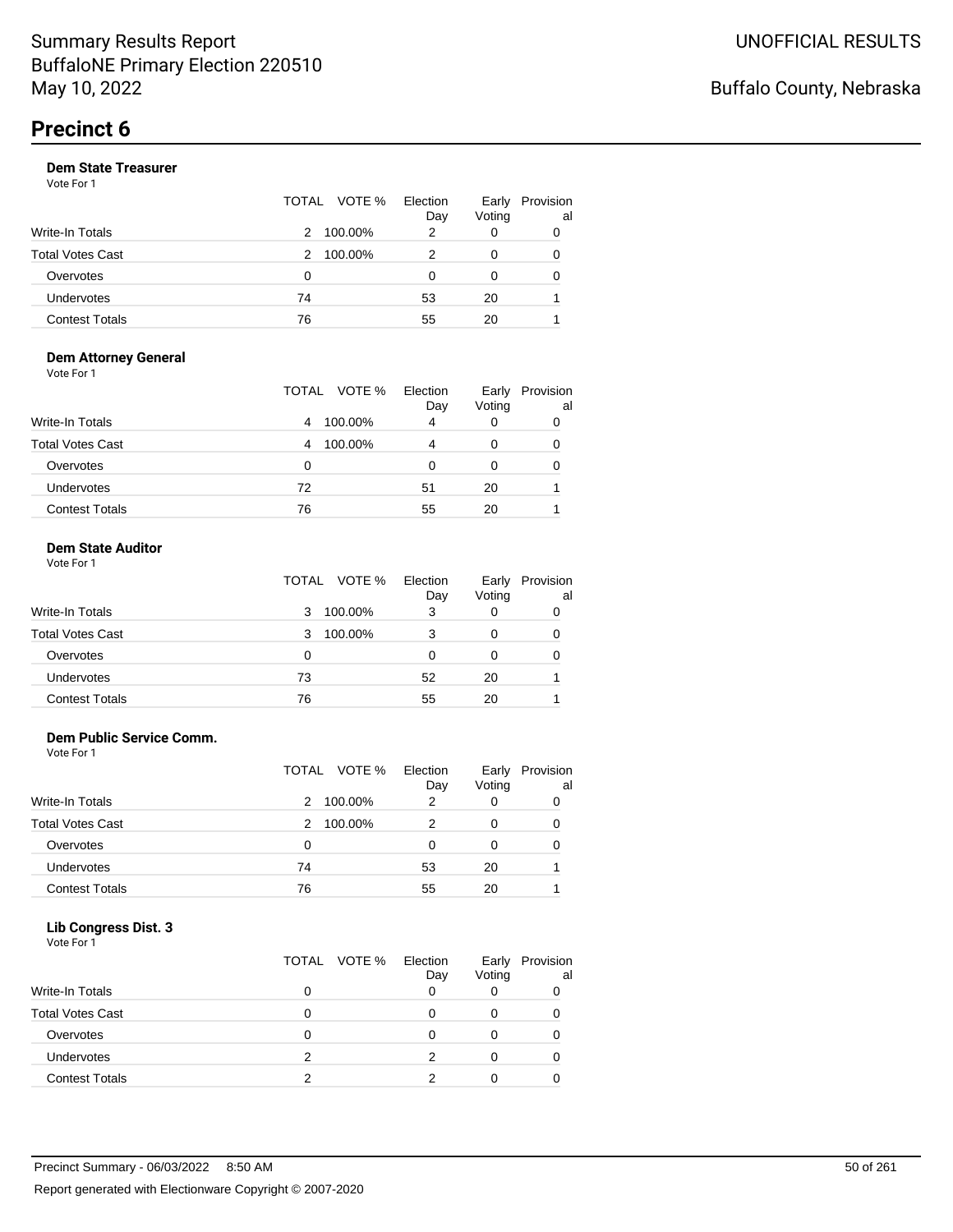#### **Lib Governor**

Vote For 1

|                       | TOTAL | VOTE %   | Election<br>Day | Early<br>Voting | Provision<br>al |
|-----------------------|-------|----------|-----------------|-----------------|-----------------|
| Scott Zimmerman       | 2     | 100.00%  | 2               | 0               | 0               |
| Write-In Totals       | 0     | $0.00\%$ | 0               | 0               | 0               |
| Total Votes Cast      | 2     | 100.00%  | 2               | 0               | 0               |
| Overvotes             | 0     |          | 0               | 0               | 0               |
| <b>Undervotes</b>     | 0     |          | 0               | 0               | 0               |
| <b>Contest Totals</b> | 2     |          | 2               | 0               |                 |

#### **Lib Sec. of State**

Vote For 1

|                         |   | TOTAL VOTE % Election | Day | Voting | Early Provision<br>al |
|-------------------------|---|-----------------------|-----|--------|-----------------------|
| <b>Write-In Totals</b>  |   |                       |     |        |                       |
| <b>Total Votes Cast</b> |   |                       |     |        |                       |
| Overvotes               |   |                       |     |        |                       |
| <b>Undervotes</b>       | 2 |                       |     |        |                       |
| <b>Contest Totals</b>   |   |                       |     |        |                       |

#### **Lib State Treasurer**

Vote For 1

|                         | VOTE %<br>TOTAL | Election<br>Day | Early<br>Voting | Provision<br>al |
|-------------------------|-----------------|-----------------|-----------------|-----------------|
| Katrina Tomsen          | 100.00%<br>2    | 2               | 0               | 0               |
| <b>Write-In Totals</b>  | $0.00\%$<br>0   | O               | 0               | 0               |
| <b>Total Votes Cast</b> | 100.00%<br>2    | 2               | 0               |                 |
| Overvotes               | 0               | 0               | $\Omega$        | 0               |
| Undervotes              | 0               | O               |                 | 0               |
| <b>Contest Totals</b>   | າ               |                 |                 |                 |

#### **Lib Attorney General**

|                         | TOTAL VOTE % | Election<br>Day | Early<br>Voting | Provision<br>al |
|-------------------------|--------------|-----------------|-----------------|-----------------|
| Write-In Totals         | 0            |                 |                 |                 |
| <b>Total Votes Cast</b> | 0            | 0               |                 |                 |
| Overvotes               | 0            | O               |                 |                 |
| <b>Undervotes</b>       | 2            |                 |                 |                 |
| <b>Contest Totals</b>   |              |                 |                 |                 |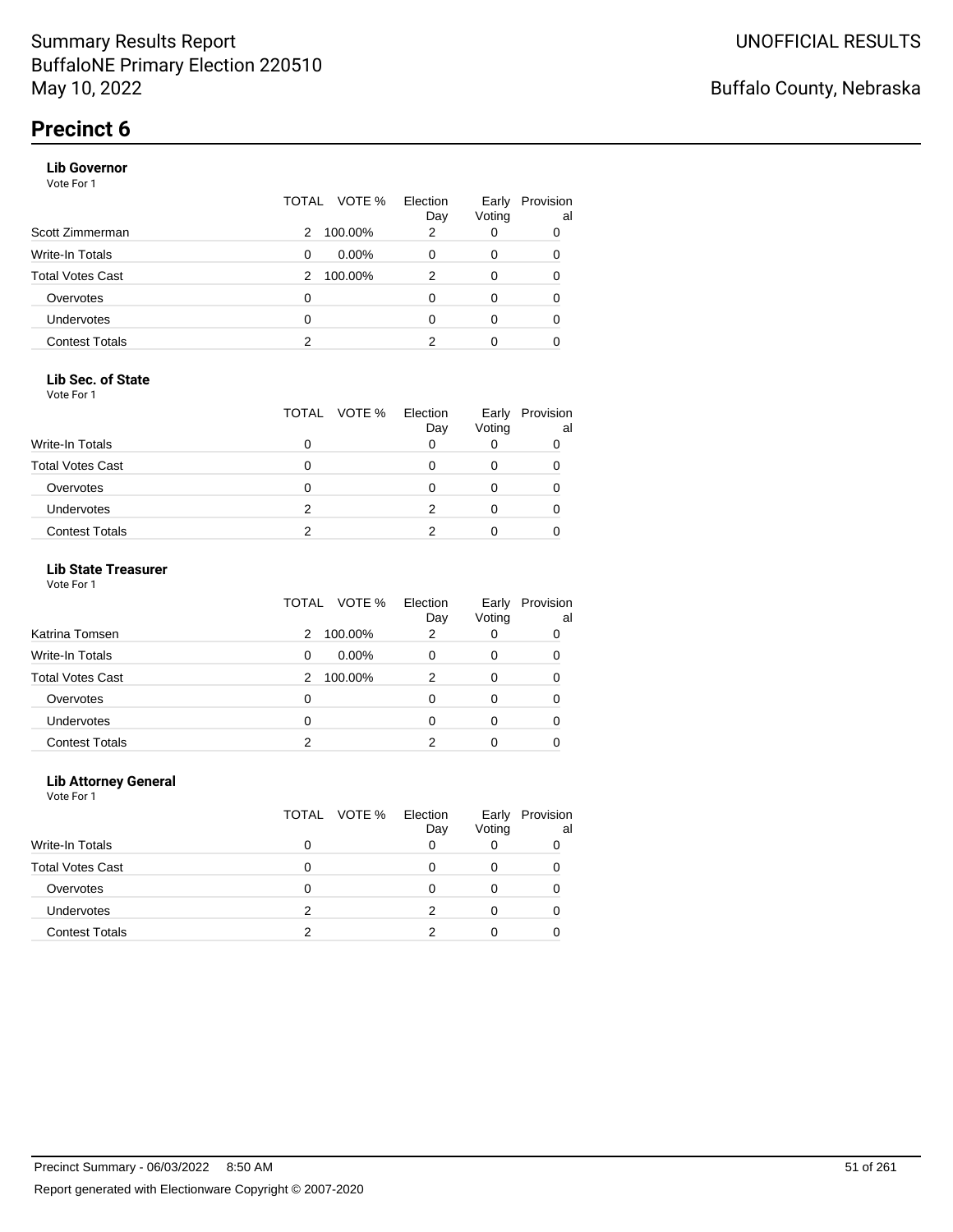#### **Lib State Auditor**

Vote For 1

|                       | TOTAL | VOTE %   | Election<br>Day | Early<br>Voting | Provision<br>al |
|-----------------------|-------|----------|-----------------|-----------------|-----------------|
| Gene Siadek           | 2     | 100.00%  | 2               | 0               | 0               |
| Write-In Totals       | 0     | $0.00\%$ | 0               | 0               | 0               |
| Total Votes Cast      | 2     | 100.00%  | 2               | 0               | 0               |
| Overvotes             | 0     |          | O               | 0               | 0               |
| <b>Undervotes</b>     | 0     |          | O               | 0               | 0               |
| <b>Contest Totals</b> | 2     |          | 2               | 0               |                 |

#### **Lib Public Service Comm.**

Vote For 1

|                         |   | TOTAL VOTE % | Election<br>Day | Voting | Early Provision<br>al |
|-------------------------|---|--------------|-----------------|--------|-----------------------|
| <b>Write-In Totals</b>  |   |              |                 |        |                       |
| <b>Total Votes Cast</b> |   |              |                 |        |                       |
| Overvotes               |   |              |                 |        |                       |
| <b>Undervotes</b>       | 2 |              |                 |        |                       |
| <b>Contest Totals</b>   |   |              |                 |        |                       |

#### **Lmn Congress Dist. 3**

Vote For 1

|                         | TOTAL VOTE % | Election<br>Day | Early<br>Voting | Provision<br>al |
|-------------------------|--------------|-----------------|-----------------|-----------------|
| Mark Elworth Jr.        |              | 0               |                 |                 |
| Write-In Totals         |              |                 |                 |                 |
| <b>Total Votes Cast</b> |              |                 |                 |                 |
| Overvotes               |              | Ω               |                 |                 |
| <b>Undervotes</b>       |              |                 |                 |                 |
| <b>Contest Totals</b>   |              |                 |                 |                 |

#### **Lmn Governor**

Vote For 1

|                         |   | TOTAL VOTE % | Election<br>Day | Early<br>Voting | Provision<br>al |
|-------------------------|---|--------------|-----------------|-----------------|-----------------|
| <b>Write-In Totals</b>  | O |              | O               |                 |                 |
| <b>Total Votes Cast</b> | O |              | Ω               | 0               |                 |
| Overvotes               | Ω |              |                 |                 |                 |
| <b>Undervotes</b>       | Ω |              |                 |                 |                 |
| <b>Contest Totals</b>   |   |              |                 |                 |                 |

#### **Lmn Sec. of State**

|                         | TOTAL VOTE % Election | Day | Early<br>Voting | Provision<br>al |
|-------------------------|-----------------------|-----|-----------------|-----------------|
| <b>Write-In Totals</b>  |                       |     |                 |                 |
| <b>Total Votes Cast</b> |                       |     |                 |                 |
| Overvotes               |                       |     |                 |                 |
| <b>Undervotes</b>       |                       |     |                 |                 |
| <b>Contest Totals</b>   |                       |     |                 |                 |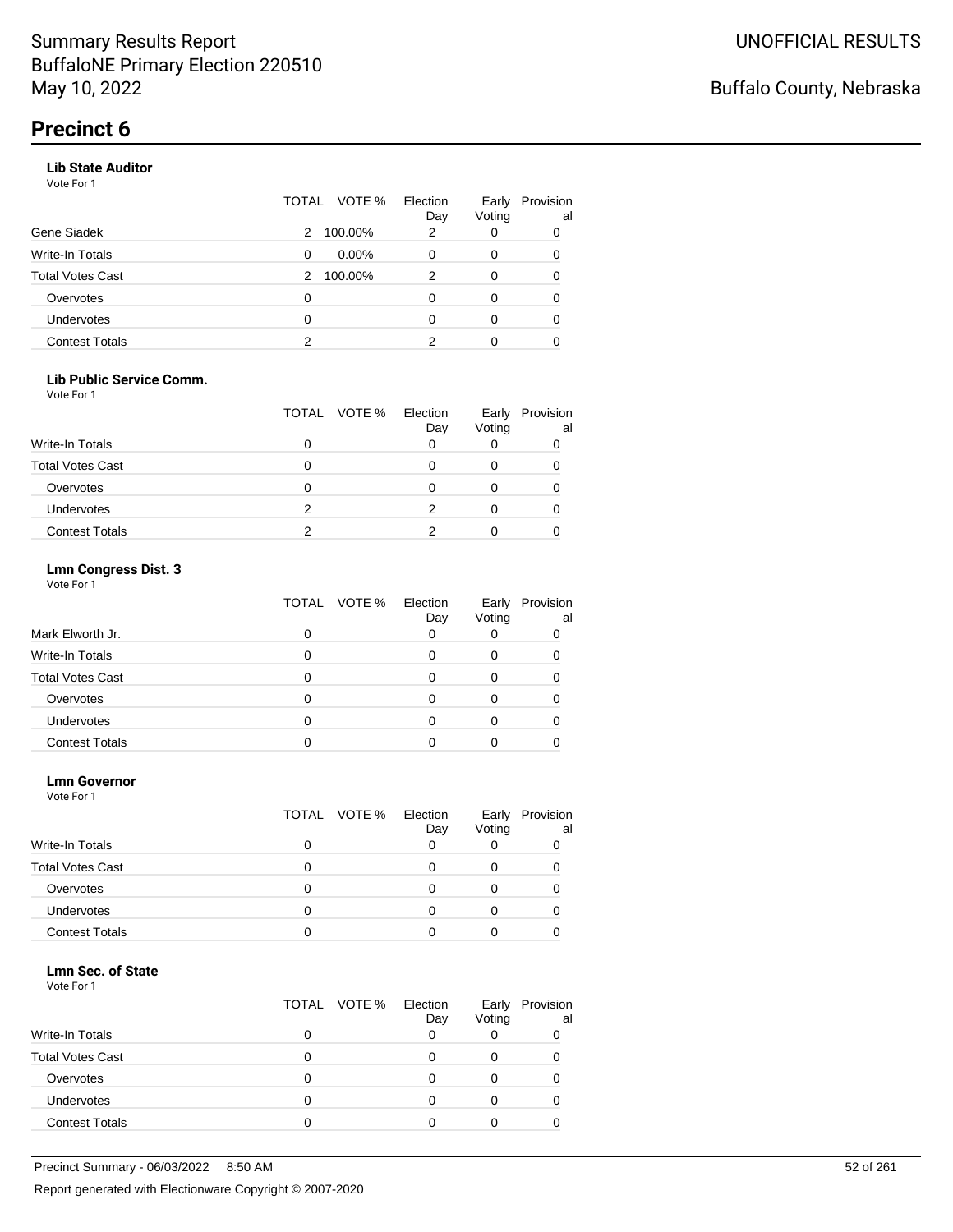|                       |   | TOTAL VOTE % | Election<br>Day | Early<br>Voting | Provision<br>al |
|-----------------------|---|--------------|-----------------|-----------------|-----------------|
| Write-In Totals       | 0 |              |                 |                 |                 |
| Total Votes Cast      | O |              |                 |                 |                 |
| Overvotes             | 0 |              |                 |                 |                 |
| Undervotes            | 0 |              |                 |                 |                 |
| <b>Contest Totals</b> | o |              |                 |                 |                 |

#### **Lmn Attorney General** Vote For 1

|                         | VOTE %<br>TOTAL | Election<br>Day | Early<br>Voting | Provision<br>al |
|-------------------------|-----------------|-----------------|-----------------|-----------------|
| Larry Bolinger          | 0               |                 |                 |                 |
| <b>Write-In Totals</b>  | O               |                 |                 |                 |
| <b>Total Votes Cast</b> | 0               |                 |                 |                 |
| Overvotes               | 0               |                 |                 |                 |
| Undervotes              | 0               |                 |                 |                 |
| <b>Contest Totals</b>   |                 |                 |                 |                 |

#### **Lmn State Auditor**

| Vote For 1 |  |  |
|------------|--|--|
|------------|--|--|

|                         | TOTAL VOTE % | Election<br>Day | Early<br>Voting | Provision<br>al |
|-------------------------|--------------|-----------------|-----------------|-----------------|
| L. Leroy Lopez          |              | 0               |                 |                 |
| <b>Write-In Totals</b>  |              |                 | 0               |                 |
| <b>Total Votes Cast</b> |              |                 |                 |                 |
| Overvotes               |              |                 |                 |                 |
| Undervotes              |              |                 |                 |                 |
| <b>Contest Totals</b>   |              |                 |                 |                 |

#### **Lmn Public Service Comm.**

|                         | TOTAL VOTE % | Election<br>Day | Early<br>Voting | Provision<br>al |
|-------------------------|--------------|-----------------|-----------------|-----------------|
| Write-In Totals         | 0            |                 |                 |                 |
| <b>Total Votes Cast</b> |              |                 |                 |                 |
| Overvotes               | 0            |                 |                 |                 |
| <b>Undervotes</b>       |              |                 |                 |                 |
| <b>Contest Totals</b>   |              |                 |                 |                 |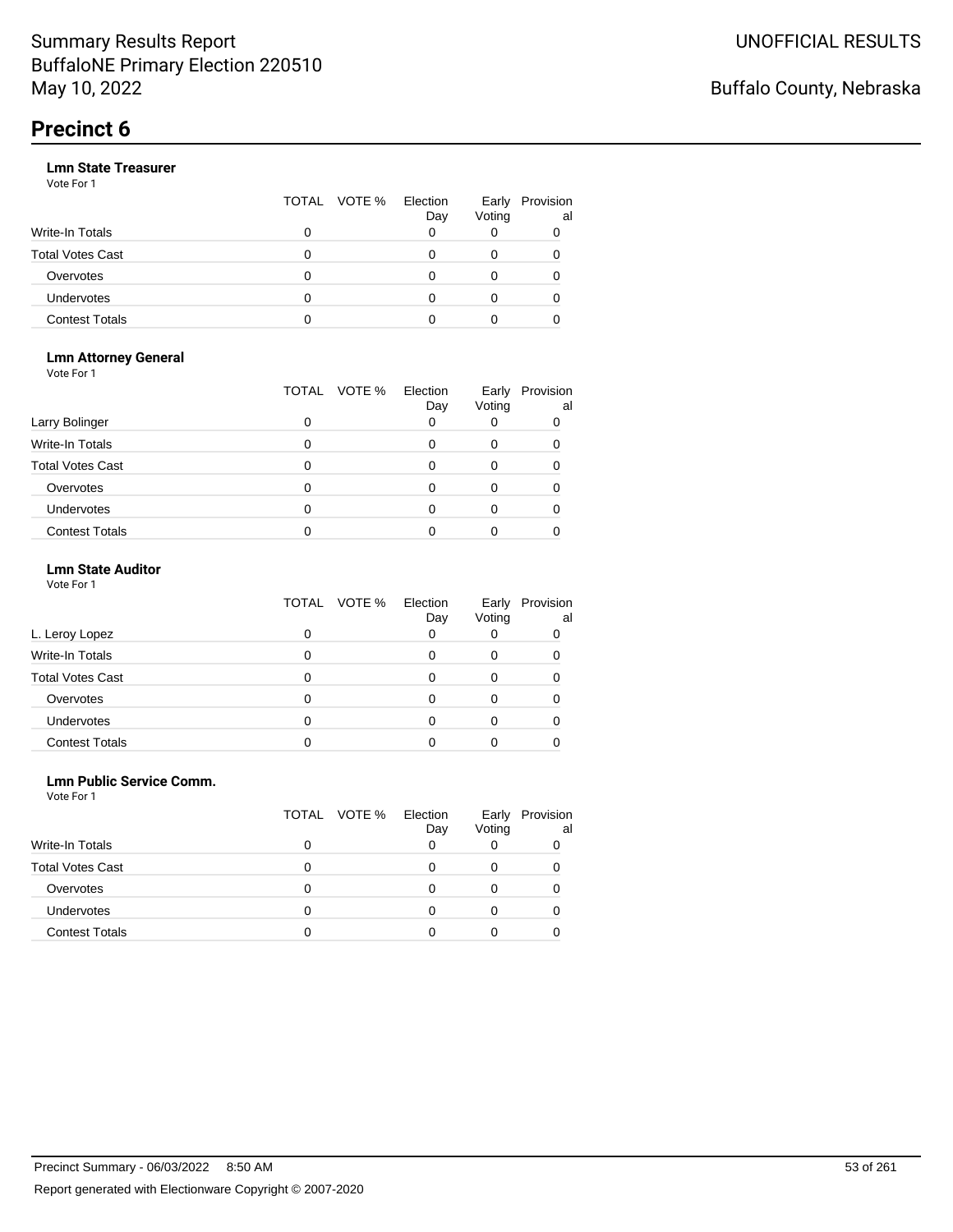#### **Member of the State Board of Education Dist. 6** Vote For 1

|                       | TOTAL | VOTE %<br>Election   | Early        | Provision |
|-----------------------|-------|----------------------|--------------|-----------|
| Sherry Jones          | 261   | Day<br>63.35%<br>212 | Voting<br>46 | al<br>3   |
| Danielle Helzer       | 151   | 36.65%<br>110        | 41           | 0         |
| Write-In Totals       | 0     | $0.00\%$<br>0        | 0            | 0         |
| Total Votes Cast      | 412   | 100.00%<br>322       | 87           | 3         |
| Overvotes             | 1     |                      | $\Omega$     | 0         |
| <b>Undervotes</b>     | 97    | 90                   | 6            |           |
| <b>Contest Totals</b> | 510   | 413                  | 93           | 4         |

#### **University of Nebraska Board of Regents Dist. 6**

| Vote For 1 |  |
|------------|--|
|            |  |

|                       | TOTAL | VOTE %  | Election<br>Day | Early<br>Voting | Provision<br>al |
|-----------------------|-------|---------|-----------------|-----------------|-----------------|
| Paul R. Kenney        | 279   | 66.75%  | 228             | 50              |                 |
| Julie Hehnke          | 138   | 33.01%  | 103             | 33              | 2               |
| Write-In Totals       | 1     | 0.24%   |                 | 0               | 0               |
| Total Votes Cast      | 418   | 100.00% | 332             | 83              | 3               |
| Overvotes             |       |         |                 | 0               | 0               |
| <b>Undervotes</b>     | 91    |         | 80              | 10              |                 |
| <b>Contest Totals</b> | 510   |         | 413             | 93              | 4               |
|                       |       |         |                 |                 |                 |

#### **Kearney Public School Dist. 7**

|                         | TOTAL | VOTE %   | Election<br>Day | Early<br>Voting | Provision<br>al |
|-------------------------|-------|----------|-----------------|-----------------|-----------------|
| Wendy S. Kreis          | 177   | 13.49%   | 137             | 38              | 2               |
| Drew Blessing           | 205   | 15.62%   | 152             | 51              | 2               |
| Derek Meyer             | 119   | 9.07%    | 93              | 25              | 1               |
| Will M. Kirkland        | 94    | 7.16%    | 66              | 28              | 0               |
| Dionne Moore            | 91    | 6.94%    | 76              | 15              | 0               |
| Paul Hazard             | 239   | 18.22%   | 200             | 36              | 3               |
| John D. Icenogle        | 279   | 21.27%   | 229             | 50              | 0               |
| Jacob L. Reiter         | 108   | 8.23%    | 95              | 11              | 2               |
| Write-In Totals         | 0     | $0.00\%$ | 0               | 0               | 0               |
| <b>Total Votes Cast</b> | 1,312 | 100.00%  | 1,048           | 254             | 10              |
| Overvotes               | 9     |          | 9               | 0               | 0               |
| <b>Undervotes</b>       | 209   |          | 182             | 25              | 2               |
| <b>Contest Totals</b>   | 1,530 |          | 1,239           | 279             | 12              |
|                         |       |          |                 |                 |                 |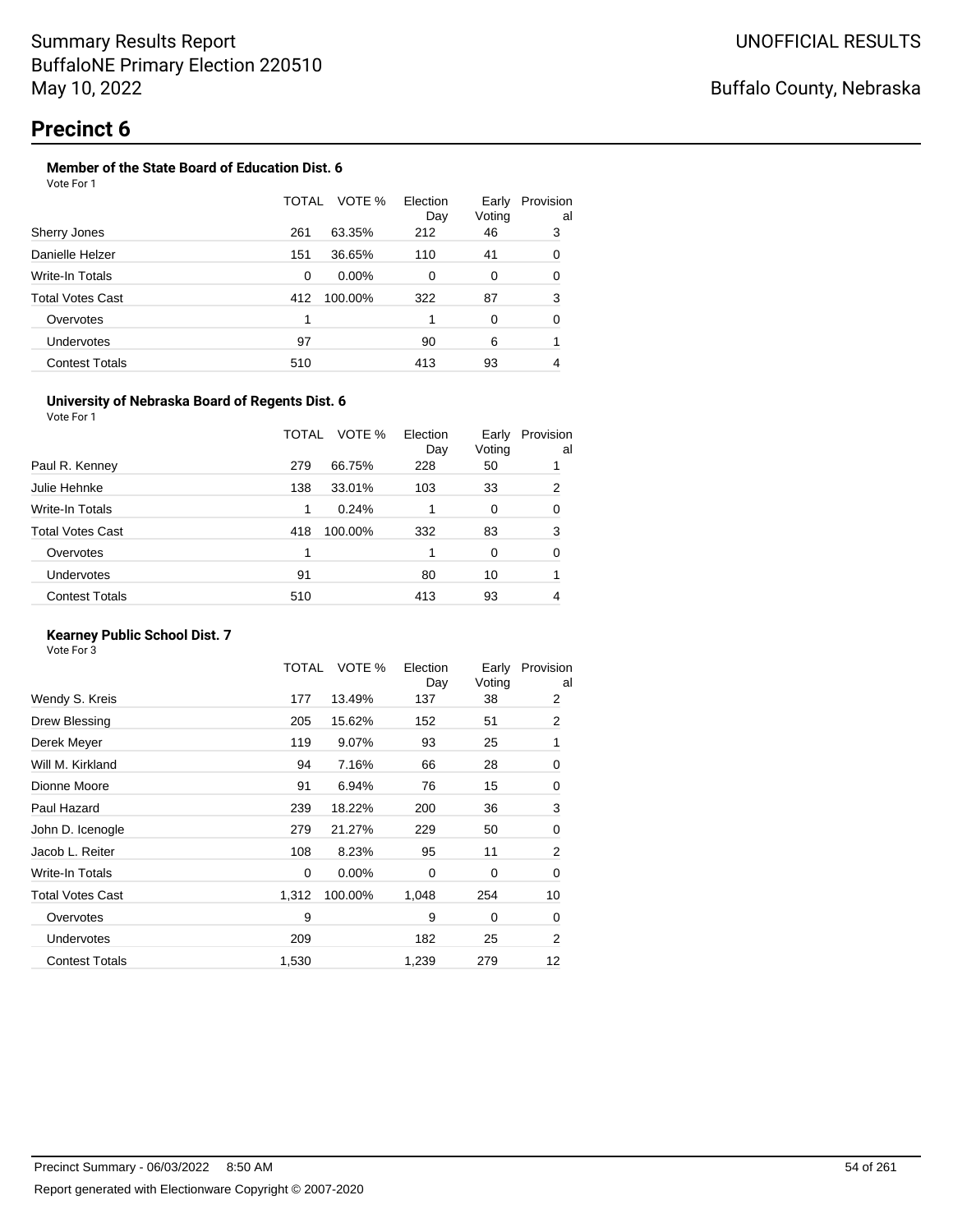## Buffalo County, Nebraska

## **Precinct 7**

| <b>Statistics</b>                                       | <b>TOTAL</b> | Election<br>Day | Early<br>Voting | Provision<br>al |
|---------------------------------------------------------|--------------|-----------------|-----------------|-----------------|
| <b>Registered Voters - Total</b>                        | 827          |                 |                 |                 |
| Registered Voters - Republican Party                    | 450          |                 |                 |                 |
| Registered Voters - Democratic Party                    | 213          |                 |                 |                 |
| Registered Voters - Libertarian Party                   | 13           |                 |                 |                 |
| Registered Voters - Legal Marijuana<br><b>NOW Party</b> | 1            |                 |                 |                 |
| Registered Voters - Nonpartisan                         | 150          |                 |                 |                 |
| <b>Ballots Cast - Total</b>                             | 302          | 251             | 49              | 2               |
| Ballots Cast - Republican Party                         | 219          | 182             | 36              | 1               |
| <b>Ballots Cast - Democratic Party</b>                  | 61           | 52              | 8               | 1               |
| Ballots Cast - Libertarian Party                        | 0            | $\Omega$        | $\Omega$        | 0               |
| Ballots Cast - Legal Marijuana NOW                      | $\Omega$     | $\Omega$        | 0               | 0               |
| Ballots Cast - Nonpartisan                              | 22           | 17              | 5               | 0               |
| <b>Ballots Cast - Blank</b>                             | $\Omega$     | $\Omega$        | $\Omega$        | 0               |
| Voter Turnout - Total                                   | 36.52%       |                 |                 |                 |
| Voter Turnout - Republican Party                        | 48.67%       |                 |                 |                 |
| Voter Turnout - Democratic Party                        | 28.64%       |                 |                 |                 |
| Voter Turnout - Libertarian Party                       | $0.00\%$     |                 |                 |                 |
| Voter Turnout - Legal Marijuana NOW                     | $0.00\%$     |                 |                 |                 |
| Voter Turnout - Nonpartisan                             | 14.67%       |                 |                 |                 |

#### **Rep Congress Dist. 3**

|                         | TOTAL | VOTE %  | Election<br>Day | Early<br>Voting | Provision<br>al |
|-------------------------|-------|---------|-----------------|-----------------|-----------------|
| Adrian Smith            | 170   | 81.34%  | 140             | 30              | 0               |
| Mike Calhoun            | 38    | 18.18%  | 33              | 4               |                 |
| Write-In Totals         | 1     | 0.48%   | 0               |                 | 0               |
| <b>Total Votes Cast</b> | 209   | 100.00% | 173             | 35              |                 |
| Overvotes               | 0     |         | 0               | 0               | 0               |
| Undervotes              | 10    |         | 9               |                 | 0               |
| <b>Contest Totals</b>   | 219   |         | 182             | 36              |                 |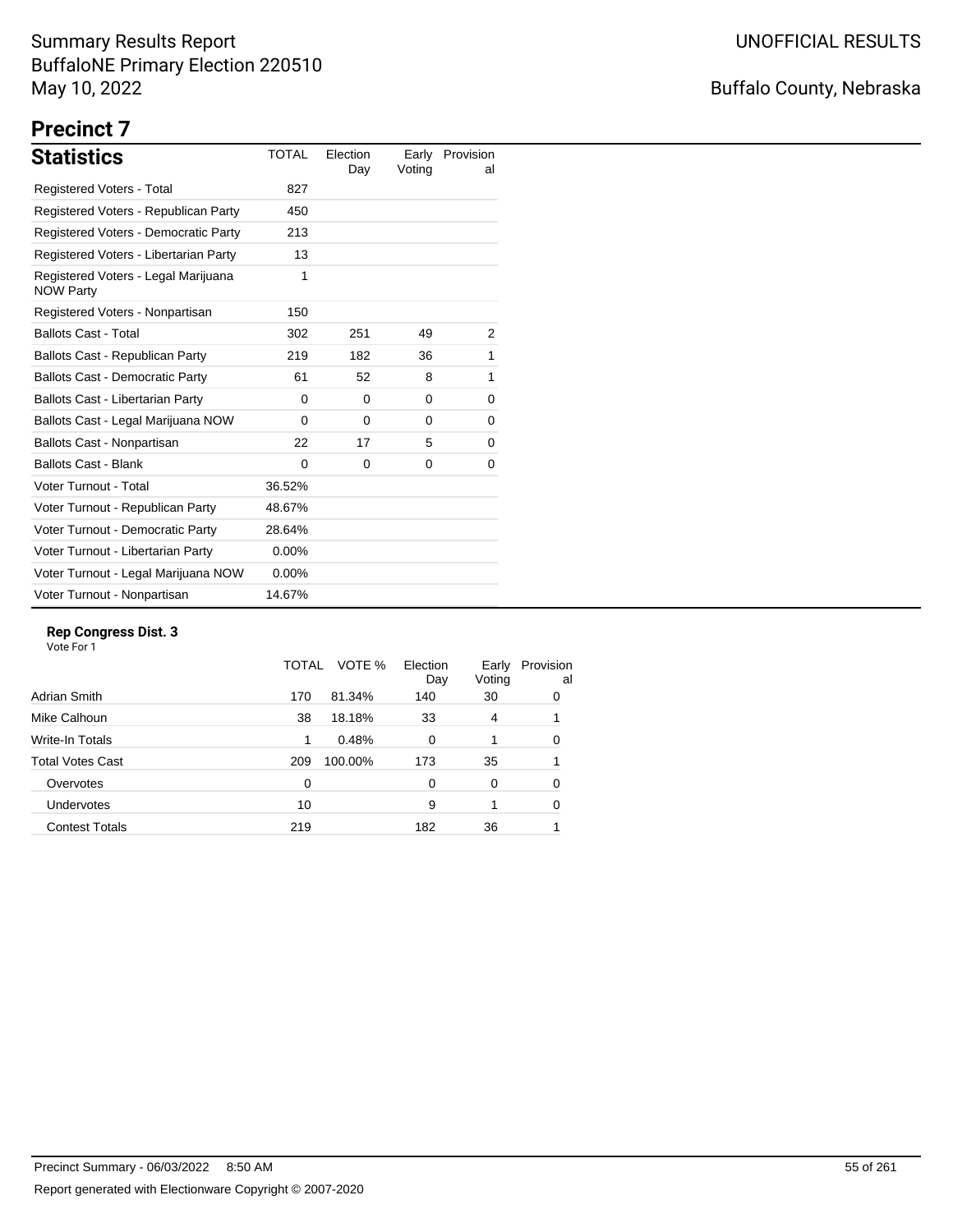## **Precinct 7**

#### **Rep Governor**

Vote For 1

|                         | TOTAL | VOTE %  | Election<br>Day | Early<br>Voting | Provision<br>al |
|-------------------------|-------|---------|-----------------|-----------------|-----------------|
| <b>Michael Connely</b>  | 1     | 0.46%   |                 | 0               | 0               |
| <b>Brett Lindstrom</b>  | 40    | 18.35%  | 35              | 5               | 0               |
| Donna Nicole Carpenter  | 1     | 0.46%   | 0               | 1               | 0               |
| Lela McNinch            | 1     | 0.46%   |                 | 0               | 0               |
| Theresa Thibodeau       | 13    | 5.96%   | 13              | 0               | 0               |
| Jim Pillen              | 88    | 40.37%  | 68              | 20              | 0               |
| <b>Troy Wentz</b>       | 1     | 0.46%   | 1               | 0               | 0               |
| Charles W. Herbster     | 68    | 31.19%  | 58              | 9               | 1               |
| <b>Breland Ridenour</b> | 4     | 1.83%   | 4               | 0               | 0               |
| Write-In Totals         | 1     | 0.46%   | $\mathbf 0$     |                 | 0               |
| <b>Total Votes Cast</b> | 218   | 100.00% | 181             | 36              | 1               |
| Overvotes               | 0     |         | $\Omega$        | 0               | 0               |
| <b>Undervotes</b>       | 1     |         | 1               | 0               | 0               |
| <b>Contest Totals</b>   | 219   |         | 182             | 36              | 1               |

#### **Rep Sec. of State**

Vote For 1

|                         | TOTAL | VOTE %  | Election<br>Day | Early<br>Voting | Provision<br>al |
|-------------------------|-------|---------|-----------------|-----------------|-----------------|
| Bob Evnen               | 74    | 37.56%  | 62              | 12              | 0               |
| <b>Rex Schroder</b>     | 21    | 10.66%  | 17              | 4               | 0               |
| Robert J. Borer         | 101   | 51.27%  | 83              | 17              |                 |
| Write-In Totals         | 1     | 0.51%   |                 | 0               | 0               |
| <b>Total Votes Cast</b> | 197   | 100.00% | 163             | 33              |                 |
| Overvotes               | 0     |         | $\Omega$        | 0               | 0               |
| Undervotes              | 22    |         | 19              | 3               | 0               |
| <b>Contest Totals</b>   | 219   |         | 182             | 36              |                 |

#### **Rep State Treasurer** Vote For 1

|                       | TOTAL | VOTE %  | Election<br>Day | Early<br>Voting | Provision<br>al |
|-----------------------|-------|---------|-----------------|-----------------|-----------------|
| John Murante          | 125   | 71.84%  | 96              | 29              | 0               |
| Paul Anderson         | 48    | 27.59%  | 44              | 3               |                 |
| Write-In Totals       | 1     | 0.57%   |                 | 0               | 0               |
| Total Votes Cast      | 174   | 100.00% | 141             | 32              |                 |
| Overvotes             | 0     |         | 0               | 0               | 0               |
| <b>Undervotes</b>     | 45    |         | 41              | 4               | 0               |
| <b>Contest Totals</b> | 219   |         | 182             | 36              |                 |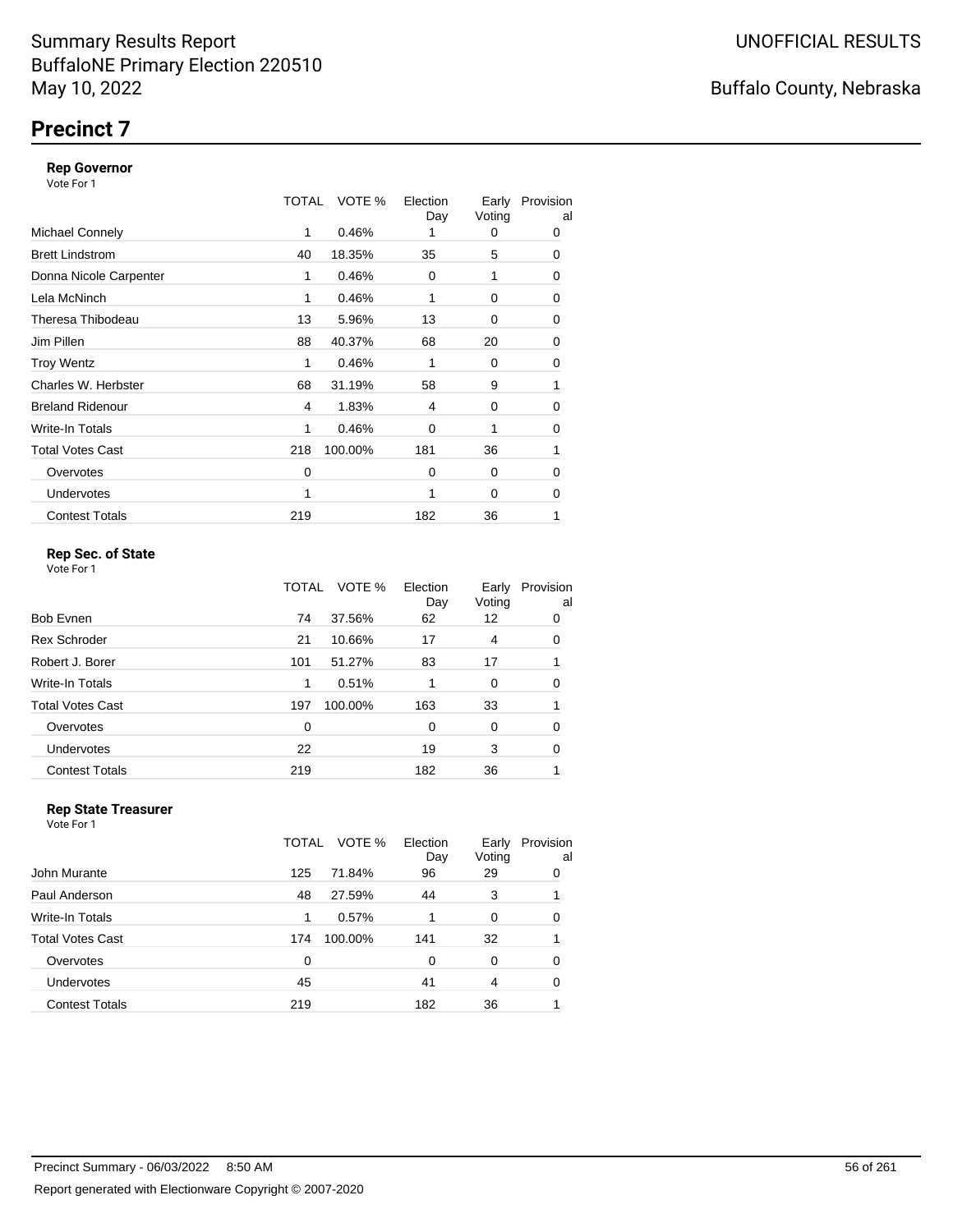#### **Rep Attorney General**

Vote For 1

|                       | TOTAL | VOTE %  | Election<br>Day | Early<br>Voting | Provision<br>al |
|-----------------------|-------|---------|-----------------|-----------------|-----------------|
| Jennifer Hicks        | 52    | 29.05%  | 44              |                 |                 |
| Mike Hilgers          | 126   | 70.39%  | 101             | 25              | 0               |
| Write-In Totals       | 1     | 0.56%   |                 | 0               | 0               |
| Total Votes Cast      | 179   | 100.00% | 146             | 32              |                 |
| Overvotes             | 0     |         | $\Omega$        | $\Omega$        | 0               |
| <b>Undervotes</b>     | 40    |         | 36              | 4               | 0               |
| <b>Contest Totals</b> | 219   |         | 182             | 36              |                 |
|                       |       |         |                 |                 |                 |

#### **Rep State Auditor**

Vote For 1

|                         | TOTAL | VOTE %  | Election<br>Day | Early<br>Voting | Provision<br>al |
|-------------------------|-------|---------|-----------------|-----------------|-----------------|
| Mike Foley              | 139   | 76.37%  | 114             | 25              | 0               |
| Larry Anderson          | 42    | 23.08%  | 32              | 9               |                 |
| Write-In Totals         | 1     | 0.55%   | 1               | $\Omega$        | 0               |
| <b>Total Votes Cast</b> | 182   | 100.00% | 147             | 34              |                 |
| Overvotes               | 0     |         | 0               | 0               | 0               |
| Undervotes              | 37    |         | 35              | 2               | 0               |
| <b>Contest Totals</b>   | 219   |         | 182             | 36              |                 |

#### **Rep Public Service Comm.**

Vote For 1

|                         | TOTAL | VOTE %  | Election<br>Day | Early<br>Voting | Provision<br>al |
|-------------------------|-------|---------|-----------------|-----------------|-----------------|
| Kevin Stocker           | 83    | 51.88%  | 69              | 13              |                 |
| Mary Ridder             | 53    | 33.12%  | 43              | 10              | 0               |
| Dakota Delka            | 23    | 14.38%  | 20              | 3               | 0               |
| Write-In Totals         | 1     | 0.62%   | 1               | 0               | 0               |
| <b>Total Votes Cast</b> | 160   | 100.00% | 133             | 26              |                 |
| Overvotes               | 0     |         | 0               | 0               | 0               |
| <b>Undervotes</b>       | 59    |         | 49              | 10              | 0               |
| <b>Contest Totals</b>   | 219   |         | 182             | 36              |                 |
|                         |       |         |                 |                 |                 |

#### **Rep County Board of Commissioners Dist. 5**

|                       | TOTAL | VOTE %   | Election<br>Day | Early<br>Voting | Provision<br>al |
|-----------------------|-------|----------|-----------------|-----------------|-----------------|
| <b>Sherry Morrow</b>  | 135   | 66.83%   | 110             | 24              |                 |
| Shane Hatcher         | 67    | 33.17%   | 59              | 8               | 0               |
| Write-In Totals       | 0     | $0.00\%$ | 0               | $\Omega$        | 0               |
| Total Votes Cast      | 202   | 100.00%  | 169             | 32              |                 |
| Overvotes             | 0     |          | 0               | 0               | 0               |
| <b>Undervotes</b>     | 17    |          | 13              | 4               | 0               |
| <b>Contest Totals</b> | 219   |          | 182             | 36              |                 |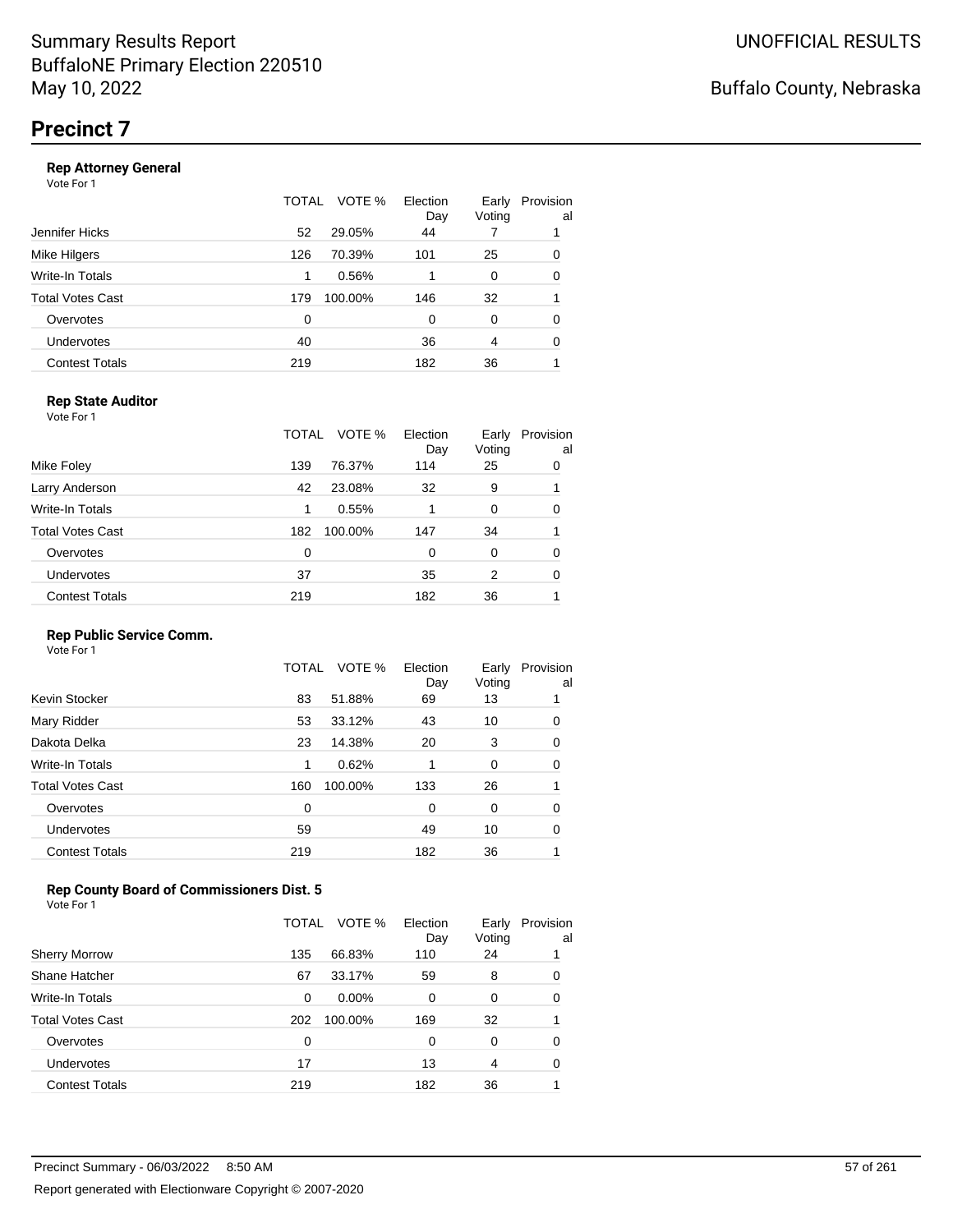|                       | TOTAL | VOTE %   | Election<br>Day | Early<br>Voting | Provision<br>al |
|-----------------------|-------|----------|-----------------|-----------------|-----------------|
| Nora Borer            | 75    | 36.59%   | 58              | 16              |                 |
| Roy Meusch            | 130   | 63.41%   | 112             | 18              | 0               |
| Write-In Totals       | 0     | $0.00\%$ | 0               | 0               | 0               |
| Total Votes Cast      | 205   | 100.00%  | 170             | 34              |                 |
| Overvotes             | 0     |          | 0               | 0               | 0               |
| Undervotes            | 14    |          | 12              | 2               | 0               |
| <b>Contest Totals</b> | 219   |          | 182             | 36              |                 |
|                       |       |          |                 |                 |                 |

#### **Dem Congress Dist. 3**

Vote For 1

|                         | TOTAL | VOTE %   | Election<br>Day | Early<br>Voting | Provision<br>al |
|-------------------------|-------|----------|-----------------|-----------------|-----------------|
| David J. Else           | 23    | 56.10%   | 21              | 2               | 0               |
| Daniel M. Wik           | 18    | 43.90%   | 15              | 3               | 0               |
| Write-In Totals         | 0     | $0.00\%$ | 0               | $\Omega$        | 0               |
| <b>Total Votes Cast</b> | 41    | 100.00%  | 36              | 5               | 0               |
| Overvotes               | 0     |          | 0               | $\Omega$        | 0               |
| Undervotes              | 20    |          | 16              | 3               |                 |
| <b>Contest Totals</b>   | 61    |          | 52              | 8               |                 |

#### **Dem Governor**

Vote For 1

|                       | VOTE %<br>TOTAL | Election<br>Day | Early<br>Voting | Provision<br>al |
|-----------------------|-----------------|-----------------|-----------------|-----------------|
| Carol Blood           | 93.10%<br>54    | 46              |                 |                 |
| Roy A. Harris         | 5.17%<br>3      | 2               |                 | 0               |
| Write-In Totals       | 1.72%           |                 | 0               | 0               |
| Total Votes Cast      | 100.00%<br>58   | 49              | 8               |                 |
| Overvotes             | 0               | 0               | 0               | 0               |
| <b>Undervotes</b>     | 3               | 3               | 0               | 0               |
| <b>Contest Totals</b> | 61              | 52              | 8               |                 |

#### **Dem Sec. of State**

|                         | TOTAL VOTE % | Election<br>Day | Early<br>Voting | Provision<br>al |
|-------------------------|--------------|-----------------|-----------------|-----------------|
| <b>Write-In Totals</b>  | 100.00%<br>2 | 2               |                 | 0               |
| <b>Total Votes Cast</b> | 100.00%<br>2 |                 |                 | 0               |
| Overvotes               | 0            |                 |                 | 0               |
| Undervotes              | 59           | 50              | 8               |                 |
| <b>Contest Totals</b>   | 61           | 52              | 8               |                 |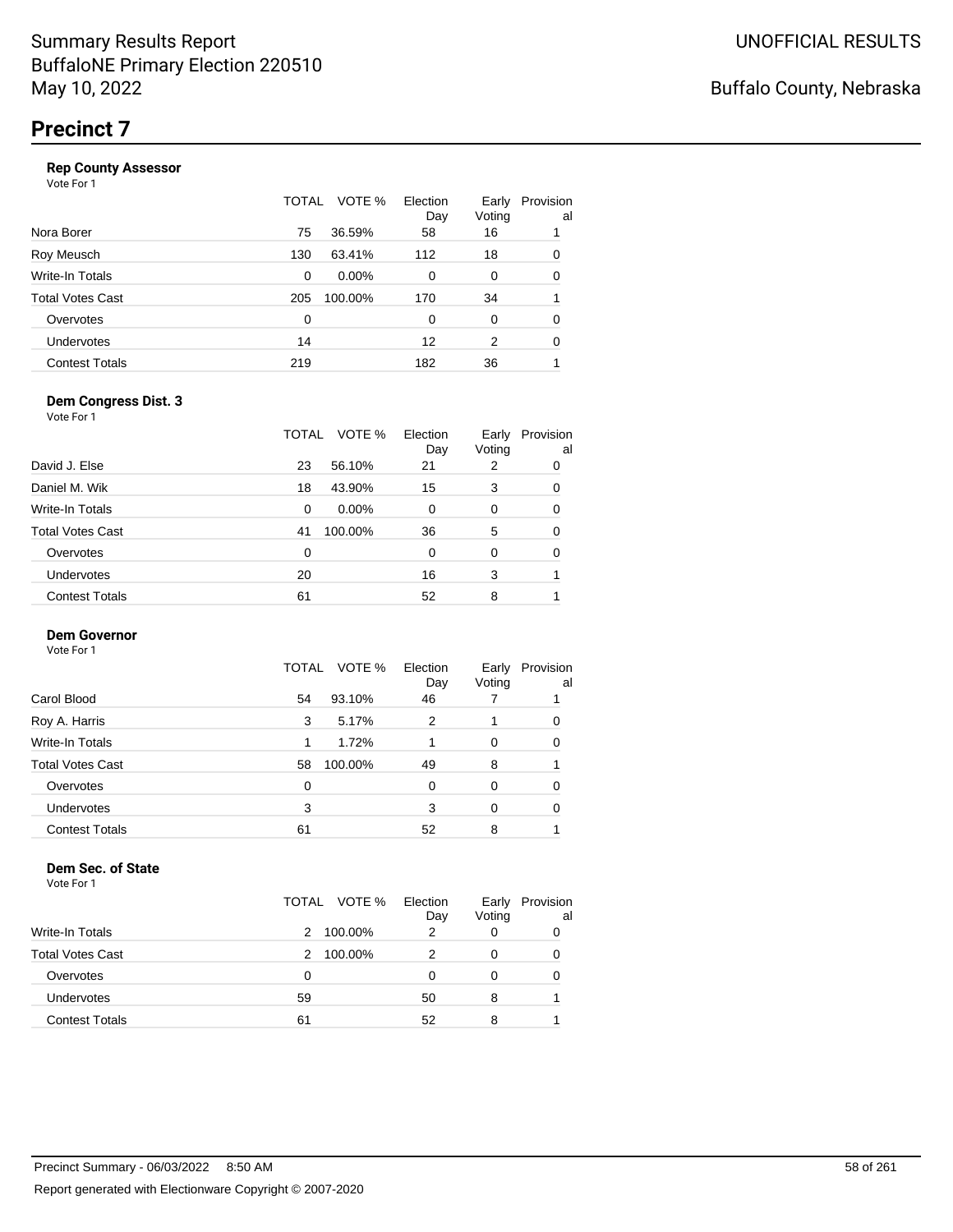Vote For 1

|                       |    | TOTAL VOTE % | Election<br>Day | Early<br>Voting | Provision<br>al |
|-----------------------|----|--------------|-----------------|-----------------|-----------------|
| Write-In Totals       | 2  | 100.00%      | 2               |                 | 0               |
| Total Votes Cast      | 2  | 100.00%      |                 |                 | 0               |
| Overvotes             | 0  |              | O               |                 | 0               |
| Undervotes            | 59 |              | 50              | 8               |                 |
| <b>Contest Totals</b> | 61 |              | 52              | 8               |                 |

#### **Dem Attorney General** Vote For 1

|                         | VOTE %<br>TOTAL | Election<br>Day | Early<br>Voting | Provision<br>al |
|-------------------------|-----------------|-----------------|-----------------|-----------------|
| <b>Write-In Totals</b>  | 100.00%         |                 | O               | 0               |
| <b>Total Votes Cast</b> | 100.00%         |                 | 0               | 0               |
| Overvotes               | 0               | 0               | 0               |                 |
| Undervotes              | 60              | 51              | 8               |                 |
| <b>Contest Totals</b>   | 61              | 52              | 8               |                 |

#### **Dem State Auditor** Vote For 1

| <b>VOLE FOI</b> I       |              |                 |                 |                 |
|-------------------------|--------------|-----------------|-----------------|-----------------|
|                         | TOTAL VOTE % | Election<br>Day | Early<br>Voting | Provision<br>al |
| <b>Write-In Totals</b>  | 100.00%      |                 | 0               |                 |
| <b>Total Votes Cast</b> | 100.00%      |                 | 0               |                 |
| Overvotes               |              |                 | 0               |                 |
| <b>Undervotes</b>       | 60           | 51              | 8               |                 |
| <b>Contest Totals</b>   | 61           | 52              | 8               |                 |

#### **Dem Public Service Comm.**

Vote For 1

|                         |    | TOTAL VOTE % | Election<br>Day | Early<br>Voting | Provision<br>al |
|-------------------------|----|--------------|-----------------|-----------------|-----------------|
| <b>Write-In Totals</b>  | 0  |              | 0               |                 |                 |
| <b>Total Votes Cast</b> | 0  |              | O               | $\mathbf{O}$    |                 |
| Overvotes               | Ω  |              | 0               | 0               |                 |
| <b>Undervotes</b>       | 61 |              | 52              | 8               |                 |
| <b>Contest Totals</b>   | 61 |              | 52              | 8               |                 |

#### **Lib Congress Dist. 3**

| .<br>___<br>Vote For 1  |              |                 |                 |                 |
|-------------------------|--------------|-----------------|-----------------|-----------------|
|                         | TOTAL VOTE % | Election<br>Day | Early<br>Voting | Provision<br>al |
| <b>Write-In Totals</b>  |              |                 |                 |                 |
| <b>Total Votes Cast</b> |              |                 |                 |                 |
| Overvotes               |              |                 |                 |                 |
| Undervotes              |              |                 |                 |                 |
| <b>Contest Totals</b>   |              |                 |                 |                 |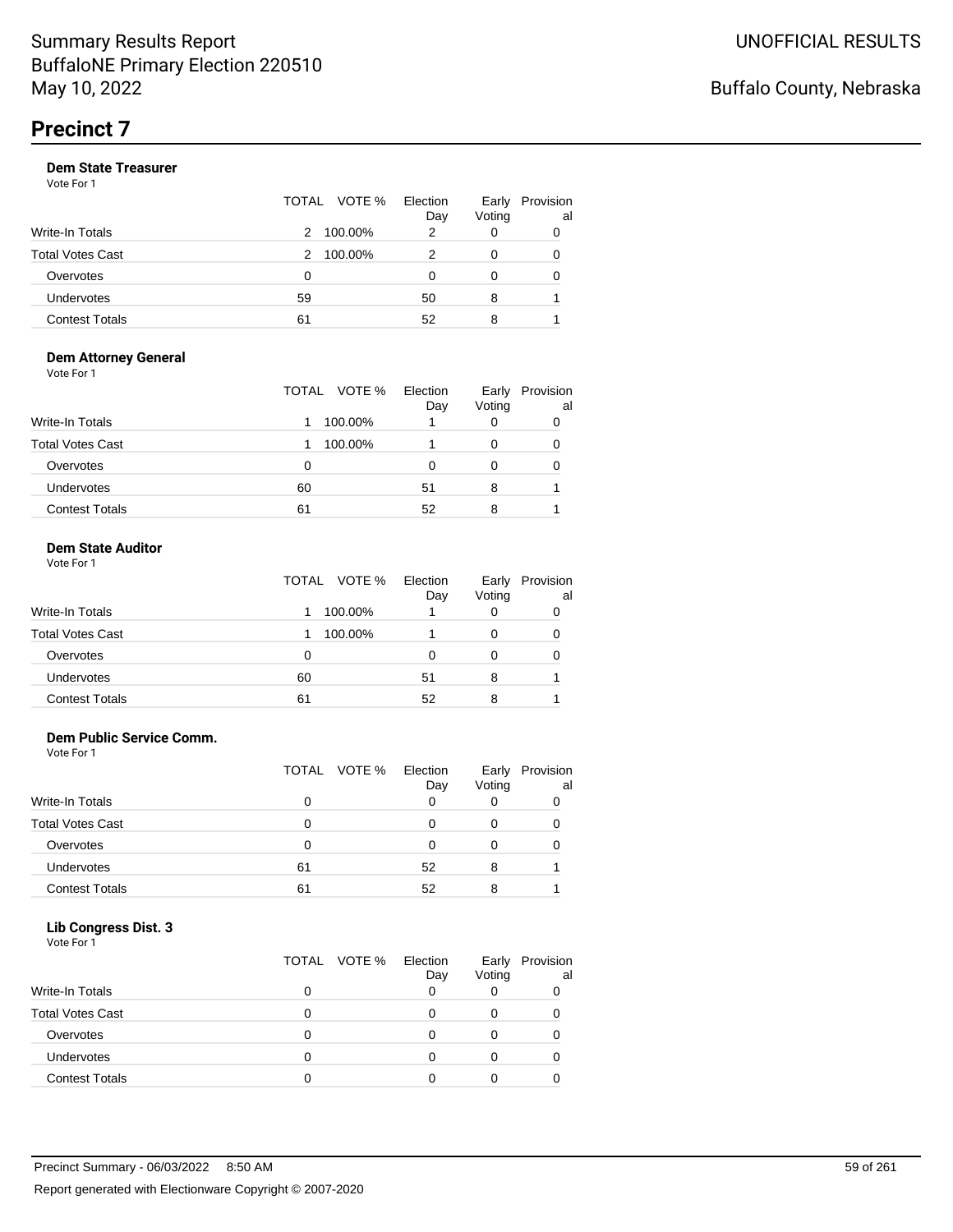#### **Lib Governor**

Vote For 1

|                         | TOTAL | VOTE % | Election<br>Day | Early<br>Voting | Provision<br>al |
|-------------------------|-------|--------|-----------------|-----------------|-----------------|
| Scott Zimmerman         | 0     |        |                 |                 |                 |
| Write-In Totals         | 0     |        |                 |                 |                 |
| <b>Total Votes Cast</b> | 0     |        |                 |                 |                 |
| Overvotes               | O     |        |                 |                 |                 |
| Undervotes              | 0     |        |                 |                 |                 |
| <b>Contest Totals</b>   |       |        |                 |                 |                 |

#### **Lib Sec. of State**

Vote For 1

|                         | TOTAL VOTE % | Election<br>Day | Early<br>Voting | Provision<br>al |
|-------------------------|--------------|-----------------|-----------------|-----------------|
| <b>Write-In Totals</b>  |              |                 |                 |                 |
| <b>Total Votes Cast</b> |              |                 |                 |                 |
| Overvotes               |              |                 |                 |                 |
| <b>Undervotes</b>       |              |                 |                 |                 |
| <b>Contest Totals</b>   |              |                 |                 |                 |

#### **Lib State Treasurer**

Vote For 1

|                         | TOTAL VOTE % | Election<br>Day | Early<br>Voting | Provision<br>al |
|-------------------------|--------------|-----------------|-----------------|-----------------|
| Katrina Tomsen          |              | 0               |                 |                 |
| Write-In Totals         |              |                 |                 |                 |
| <b>Total Votes Cast</b> |              |                 |                 |                 |
| Overvotes               |              | Ω               |                 |                 |
| Undervotes              |              |                 |                 |                 |
| <b>Contest Totals</b>   |              |                 |                 |                 |

#### **Lib Attorney General**

|                         |   | TOTAL VOTE % | Election<br>Day | Early<br>Voting | Provision<br>al |
|-------------------------|---|--------------|-----------------|-----------------|-----------------|
| Write-In Totals         | 0 |              |                 |                 |                 |
| <b>Total Votes Cast</b> |   |              |                 | 0               |                 |
| Overvotes               | Ω |              | O               |                 |                 |
| <b>Undervotes</b>       |   |              |                 |                 |                 |
| <b>Contest Totals</b>   |   |              |                 |                 |                 |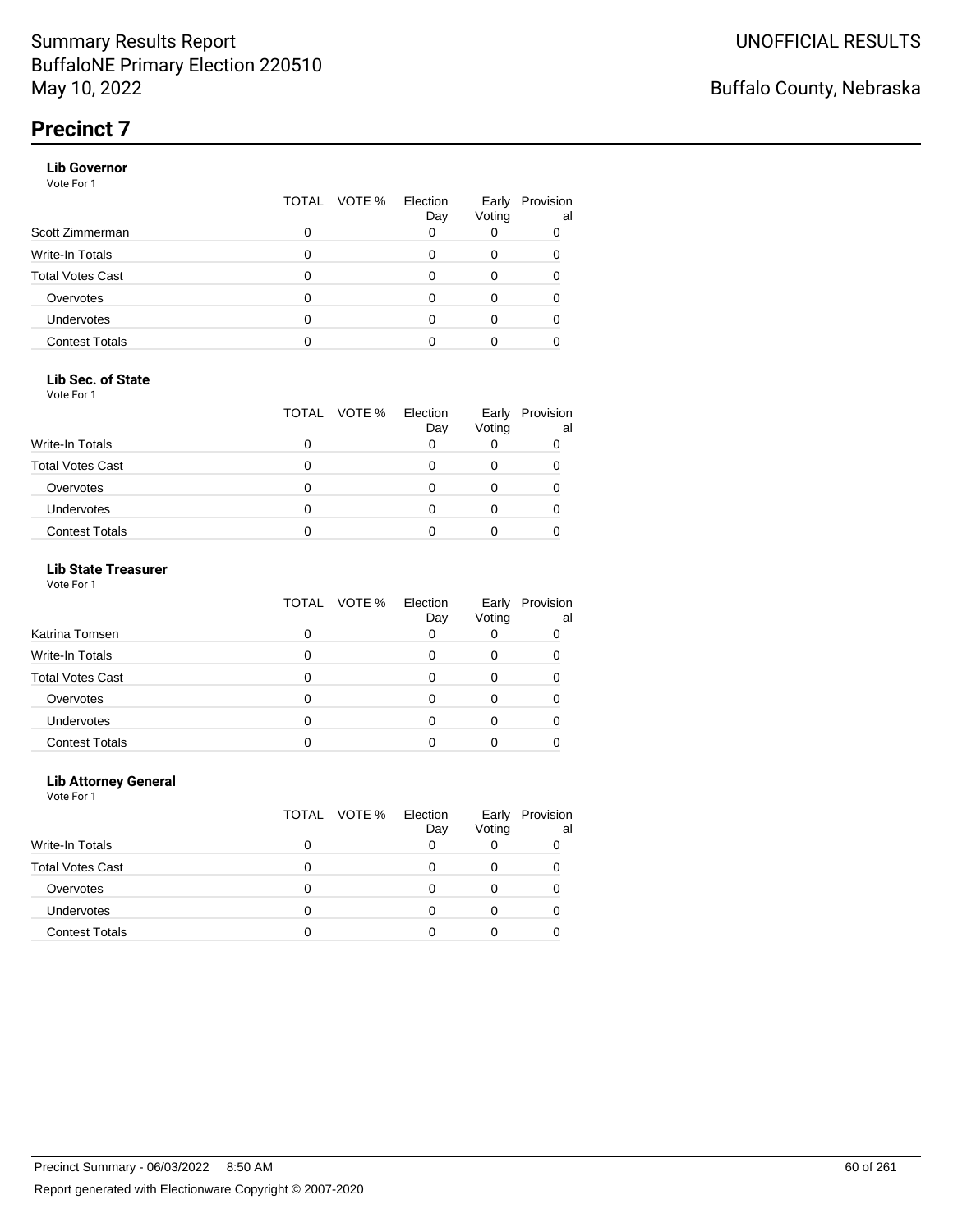#### **Lib State Auditor**

Vote For 1

|                         | TOTAL | VOTE % Election | Day | Early<br>Voting | Provision<br>al |
|-------------------------|-------|-----------------|-----|-----------------|-----------------|
| Gene Siadek             | 0     |                 |     |                 |                 |
| Write-In Totals         |       |                 |     |                 |                 |
| <b>Total Votes Cast</b> |       |                 |     |                 |                 |
| Overvotes               |       |                 |     |                 |                 |
| <b>Undervotes</b>       |       |                 |     |                 |                 |
| <b>Contest Totals</b>   |       |                 |     |                 |                 |

#### **Lib Public Service Comm.**

Vote For 1

|                         |   | TOTAL VOTE % | Election<br>Day | Early<br>Voting | Provision<br>al |
|-------------------------|---|--------------|-----------------|-----------------|-----------------|
| <b>Write-In Totals</b>  |   |              |                 |                 |                 |
| <b>Total Votes Cast</b> |   |              |                 |                 |                 |
| Overvotes               |   |              |                 |                 |                 |
| <b>Undervotes</b>       | 0 |              |                 |                 |                 |
| <b>Contest Totals</b>   |   |              |                 |                 |                 |

#### **Lmn Congress Dist. 3**

Vote For 1

|                         | TOTAL VOTE % | Election<br>Day | Early<br>Voting | Provision<br>al |
|-------------------------|--------------|-----------------|-----------------|-----------------|
| Mark Elworth Jr.        |              | 0               |                 |                 |
| Write-In Totals         |              |                 |                 |                 |
| <b>Total Votes Cast</b> |              |                 |                 |                 |
| Overvotes               |              | Ω               |                 |                 |
| <b>Undervotes</b>       |              |                 |                 |                 |
| <b>Contest Totals</b>   |              |                 |                 |                 |

#### **Lmn Governor**

Vote For 1

|                         | TOTAL VOTE % | Election<br>Day | Early<br>Voting | Provision<br>al |
|-------------------------|--------------|-----------------|-----------------|-----------------|
| <b>Write-In Totals</b>  | 0            | Ω               | O               |                 |
| <b>Total Votes Cast</b> | 0            | $\mathbf{0}$    | 0               |                 |
| Overvotes               |              |                 |                 |                 |
| Undervotes              |              |                 |                 |                 |
| <b>Contest Totals</b>   |              |                 |                 |                 |

#### **Lmn Sec. of State**

|                         | TOTAL VOTE % Election | Day | Early<br>Voting | Provision<br>al |
|-------------------------|-----------------------|-----|-----------------|-----------------|
| <b>Write-In Totals</b>  |                       |     |                 |                 |
| <b>Total Votes Cast</b> |                       |     |                 |                 |
| Overvotes               |                       |     |                 |                 |
| <b>Undervotes</b>       |                       |     |                 |                 |
| <b>Contest Totals</b>   |                       |     |                 |                 |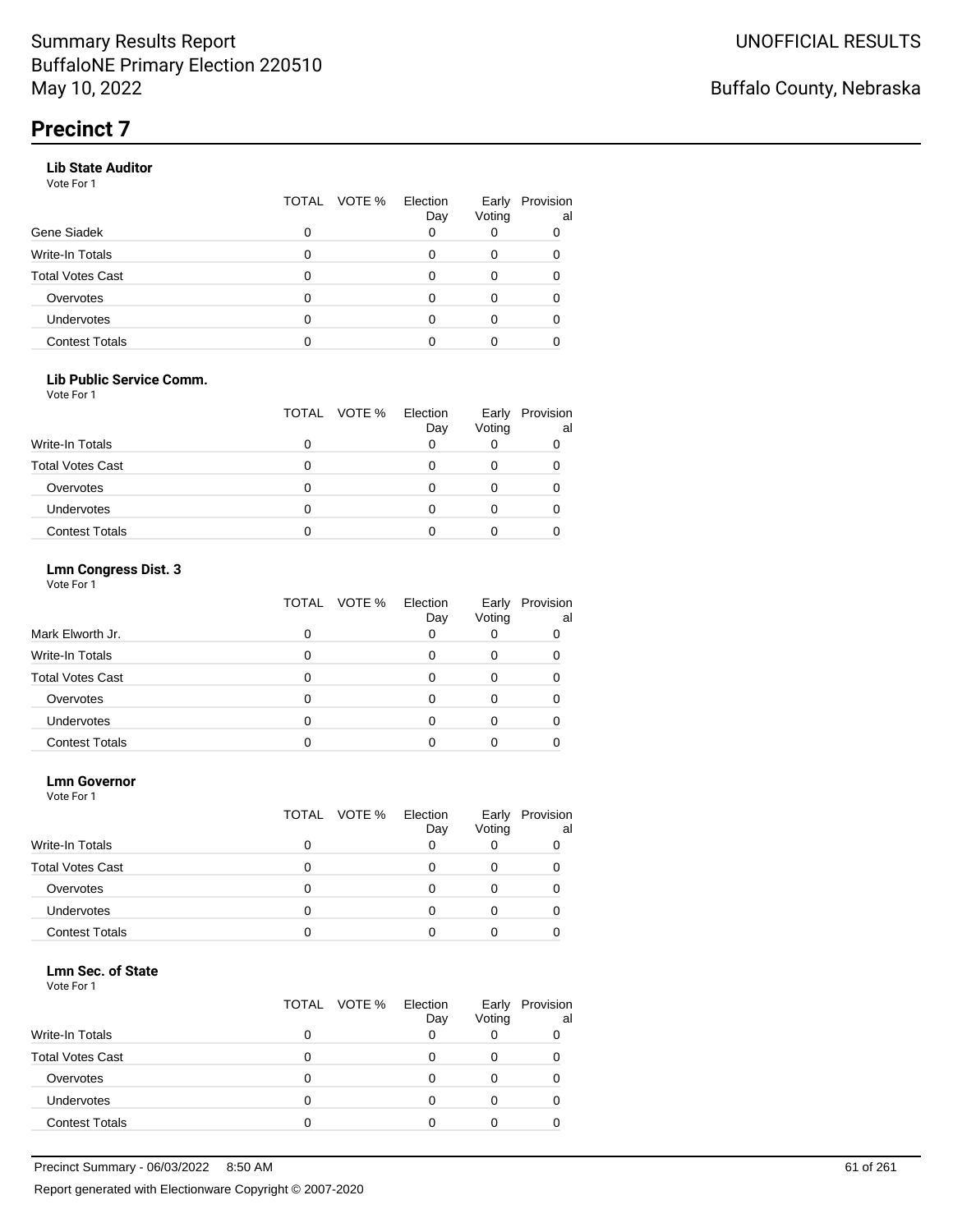|                       |   | TOTAL VOTE % | Election<br>Day | Early<br>Voting | Provision<br>al |
|-----------------------|---|--------------|-----------------|-----------------|-----------------|
| Write-In Totals       | 0 |              |                 |                 |                 |
| Total Votes Cast      | O |              |                 |                 |                 |
| Overvotes             | 0 |              |                 |                 |                 |
| Undervotes            | 0 |              |                 |                 |                 |
| <b>Contest Totals</b> | o |              |                 |                 |                 |

#### **Lmn Attorney General** Vote For 1

|                         | VOTE %<br>TOTAL | Election<br>Day | Early<br>Voting | Provision<br>al |
|-------------------------|-----------------|-----------------|-----------------|-----------------|
| Larry Bolinger          | 0               |                 |                 |                 |
| <b>Write-In Totals</b>  | O               |                 |                 |                 |
| <b>Total Votes Cast</b> | 0               |                 |                 |                 |
| Overvotes               | 0               |                 |                 |                 |
| Undervotes              | 0               |                 |                 |                 |
| <b>Contest Totals</b>   |                 |                 |                 |                 |

#### **Lmn State Auditor**

| Vote For 1 |  |  |
|------------|--|--|
|------------|--|--|

|                         | TOTAL VOTE % | Election<br>Day | Early<br>Voting | Provision<br>al |
|-------------------------|--------------|-----------------|-----------------|-----------------|
| L. Leroy Lopez          |              | 0               |                 |                 |
| <b>Write-In Totals</b>  |              |                 | 0               |                 |
| <b>Total Votes Cast</b> |              |                 |                 |                 |
| Overvotes               |              |                 |                 |                 |
| Undervotes              |              |                 |                 |                 |
| <b>Contest Totals</b>   |              |                 |                 |                 |

#### **Lmn Public Service Comm.**

| Vote For 1 |  |
|------------|--|
|------------|--|

|                         | TOTAL VOTE % | Election<br>Day | Early<br>Voting | Provision<br>al |
|-------------------------|--------------|-----------------|-----------------|-----------------|
| <b>Write-In Totals</b>  |              |                 |                 |                 |
| <b>Total Votes Cast</b> | 0            | $\mathbf{0}$    |                 |                 |
| Overvotes               | O            |                 |                 |                 |
| Undervotes              | O            |                 |                 |                 |
| <b>Contest Totals</b>   |              |                 |                 |                 |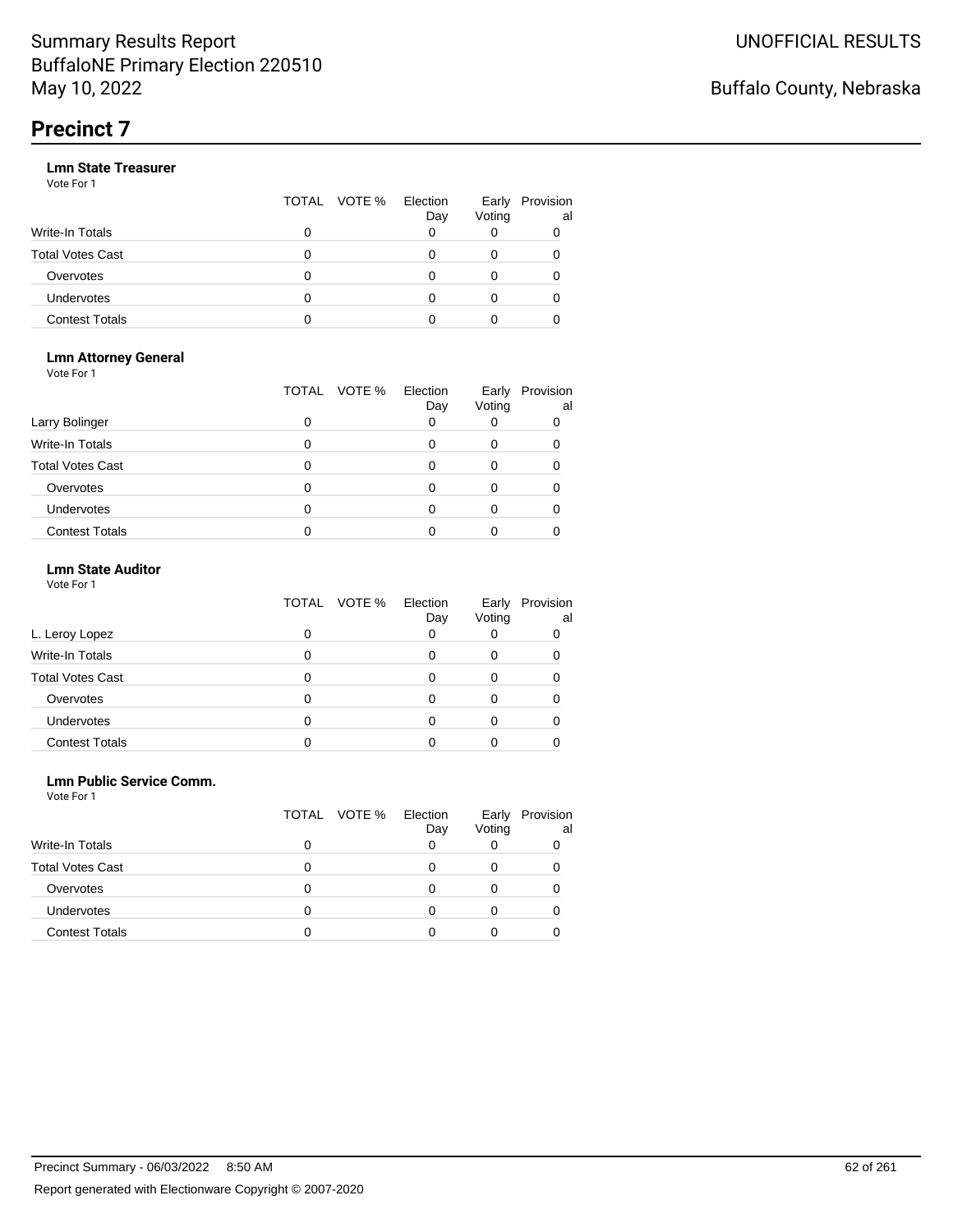#### **Member of the State Board of Education Dist. 6**

| Vote For 1 |  |  |  |
|------------|--|--|--|
|------------|--|--|--|

|                       | TOTAL | VOTE %  | Election<br>Day | Early<br>Voting | Provision<br>al |
|-----------------------|-------|---------|-----------------|-----------------|-----------------|
| Sherry Jones          | 180   | 70.04%  | 151             | 27              | 2               |
| Danielle Helzer       | 74    | 28.79%  | 59              | 15              | 0               |
| Write-In Totals       | 3     | 1.17%   | 3               | 0               | 0               |
| Total Votes Cast      | 257   | 100.00% | 213             | 42              | 2               |
| Overvotes             | 0     |         | $\Omega$        | 0               | 0               |
| <b>Undervotes</b>     | 45    |         | 38              |                 | 0               |
| <b>Contest Totals</b> | 302   |         | 251             | 49              | 2               |

#### **University of Nebraska Board of Regents Dist. 6**

Vote For 1

|                       | TOTAL | VOTE %  | Election<br>Day | Early<br>Voting | Provision<br>al |
|-----------------------|-------|---------|-----------------|-----------------|-----------------|
| Paul R. Kenney        | 159   | 65.16%  | 130             | 28              |                 |
| Julie Hehnke          | 84    | 34.43%  | 69              | 14              |                 |
| Write-In Totals       | 1     | 0.41%   |                 | 0               | 0               |
| Total Votes Cast      | 244   | 100.00% | 200             | 42              | 2               |
| Overvotes             | 0     |         | 0               | 0               | 0               |
| <b>Undervotes</b>     | 58    |         | 51              | 7               | 0               |
| <b>Contest Totals</b> | 302   |         | 251             | 49              | 2               |
|                       |       |         |                 |                 |                 |

#### **Kearney Public School Dist. 7**

|                         | TOTAL       | VOTE %  | Election<br>Day | Early<br>Voting | Provision<br>al |
|-------------------------|-------------|---------|-----------------|-----------------|-----------------|
| Wendy S. Kreis          | 104         | 13.05%  | 87              | 16              |                 |
| Drew Blessing           | 121         | 15.18%  | 97              | 22              | $\overline{2}$  |
| Derek Meyer             | 70          | 8.78%   | 57              | 13              | 0               |
| Will M. Kirkland        | 83          | 10.41%  | 73              | 10              | 0               |
| Dionne Moore            | 66          | 8.28%   | 56              | 8               | $\overline{2}$  |
| Paul Hazard             | 136         | 17.06%  | 123             | 13              | 0               |
| John D. Icenogle        | 134         | 16.81%  | 103             | 30              | 1               |
| Jacob L. Reiter         | 83          | 10.41%  | 69              | 14              | 0               |
| Write-In Totals         | $\mathbf 0$ | 0.00%   | $\Omega$        | 0               | 0               |
| <b>Total Votes Cast</b> | 797         | 100.00% | 665             | 126             | 6               |
| Overvotes               | 0           |         | 0               | 0               | 0               |
| <b>Undervotes</b>       | 109         |         | 88              | 21              | 0               |
| <b>Contest Totals</b>   | 906         |         | 753             | 147             | 6               |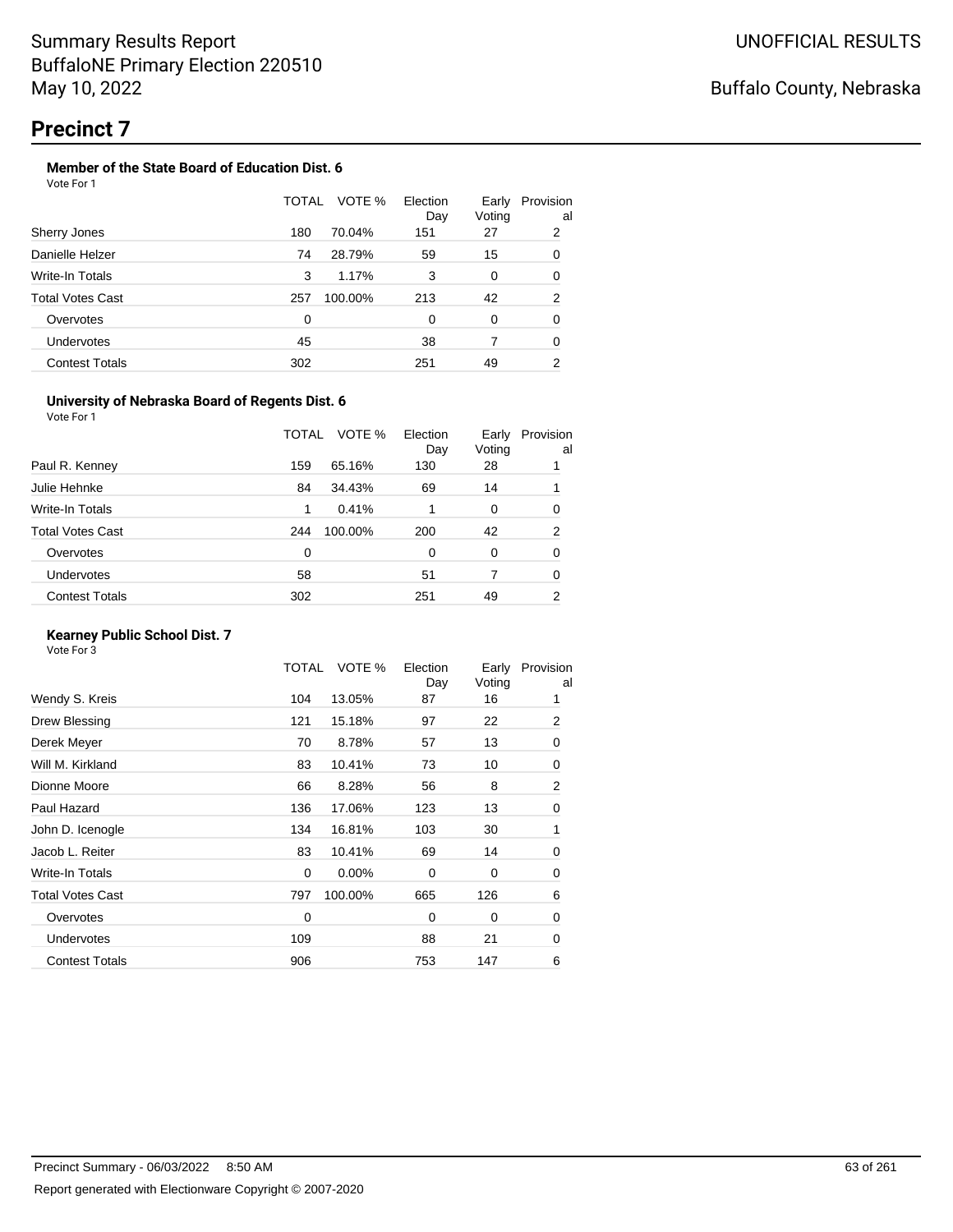## Buffalo County, Nebraska

# **Precinct 8**

| <b>Statistics</b>                                       | <b>TOTAL</b> | Election<br>Day | Voting | Early Provision<br>al |
|---------------------------------------------------------|--------------|-----------------|--------|-----------------------|
| Registered Voters - Total                               | 1,419        |                 |        |                       |
| Registered Voters - Republican Party                    | 741          |                 |        |                       |
| Registered Voters - Democratic Party                    | 346          |                 |        |                       |
| Registered Voters - Libertarian Party                   | 37           |                 |        |                       |
| Registered Voters - Legal Marijuana<br><b>NOW Party</b> | 4            |                 |        |                       |
| Registered Voters - Nonpartisan                         | 291          |                 |        |                       |
| <b>Ballots Cast - Total</b>                             | 406          | 376             | 27     | 3                     |
| Ballots Cast - Republican Party                         | 266          | 244             | 20     | 2                     |
| <b>Ballots Cast - Democratic Party</b>                  | 92           | 87              | 4      | 1                     |
| Ballots Cast - Libertarian Party                        | 5            | 5               | 0      | 0                     |
| Ballots Cast - Legal Marijuana NOW                      | 1            | 1               | 0      | 0                     |
| Ballots Cast - Nonpartisan                              | 42           | 39              | 3      | 0                     |
| <b>Ballots Cast - Blank</b>                             | 1            | 1               | 0      | 0                     |
| Voter Turnout - Total                                   | 28.61%       |                 |        |                       |
| Voter Turnout - Republican Party                        | 35.90%       |                 |        |                       |
| Voter Turnout - Democratic Party                        | 26.59%       |                 |        |                       |
| Voter Turnout - Libertarian Party                       | 13.51%       |                 |        |                       |
| Voter Turnout - Legal Marijuana NOW                     | 25.00%       |                 |        |                       |
| Voter Turnout - Nonpartisan                             | 14.43%       |                 |        |                       |

#### **Rep Congress Dist. 3**

|                       | TOTAL | VOTE %  | Election<br>Day | Early<br>Voting | Provision<br>al |
|-----------------------|-------|---------|-----------------|-----------------|-----------------|
| Adrian Smith          | 206   | 81.42%  | 192             | 13              |                 |
| Mike Calhoun          | 47    | 18.58%  | 40              | 6               |                 |
| Write-In Totals       | 0     | 0.00%   | $\Omega$        | 0               | 0               |
| Total Votes Cast      | 253   | 100.00% | 232             | 19              | 2               |
| Overvotes             | 0     |         | 0               | 0               | 0               |
| <b>Undervotes</b>     | 13    |         | 12              |                 | 0               |
| <b>Contest Totals</b> | 266   |         | 244             | 20              | 2               |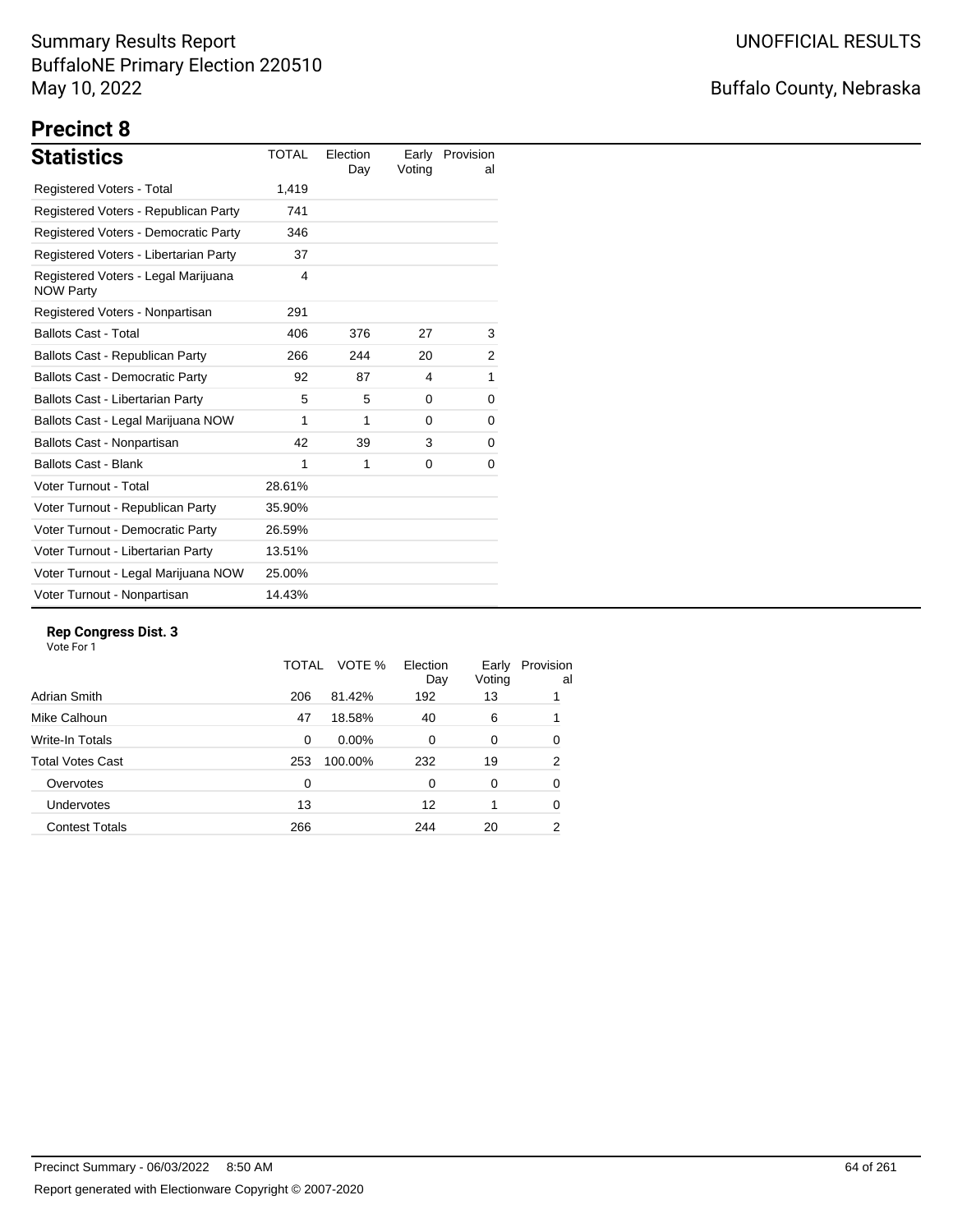## **Precinct 8**

#### **Rep Governor**

Vote For 1

|                         | TOTAL | VOTE %   | Election<br>Day | Early<br>Voting | Provision<br>al |
|-------------------------|-------|----------|-----------------|-----------------|-----------------|
| <b>Michael Connely</b>  | 1     | 0.38%    |                 | 0               | 0               |
| <b>Brett Lindstrom</b>  | 51    | 19.39%   | 43              | 6               | 2               |
| Donna Nicole Carpenter  | 1     | 0.38%    | 0               | 1               | 0               |
| Lela McNinch            | 1     | 0.38%    | 0               |                 | 0               |
| Theresa Thibodeau       | 19    | 7.22%    | 14              | 5               | 0               |
| Jim Pillen              | 94    | 35.74%   | 88              | 6               | 0               |
| <b>Troy Wentz</b>       | 0     | 0.00%    | $\Omega$        | 0               | 0               |
| Charles W. Herbster     | 85    | 32.32%   | 85              | 0               | 0               |
| <b>Breland Ridenour</b> | 11    | 4.18%    | 11              | 0               | 0               |
| Write-In Totals         | 0     | $0.00\%$ | 0               | 0               | 0               |
| <b>Total Votes Cast</b> | 263   | 100.00%  | 242             | 19              | $\overline{2}$  |
| Overvotes               | 0     |          | $\Omega$        | 0               | 0               |
| <b>Undervotes</b>       | 3     |          | 2               | 1               | 0               |
| <b>Contest Totals</b>   | 266   |          | 244             | 20              | 2               |

#### **Rep Sec. of State**

Vote For 1

|                       | TOTAL | VOTE %   | Election<br>Day | Early<br>Voting | Provision<br>al |
|-----------------------|-------|----------|-----------------|-----------------|-----------------|
| Bob Evnen             | 69    | 31.08%   | 59              | 10              | 0               |
| <b>Rex Schroder</b>   | 40    | 18.02%   | 36              | 3               |                 |
| Robert J. Borer       | 113   | 50.90%   | 108             | 5               | 0               |
| Write-In Totals       | 0     | $0.00\%$ | $\Omega$        | 0               | 0               |
| Total Votes Cast      | 222   | 100.00%  | 203             | 18              |                 |
| Overvotes             | 1     |          |                 | 0               | 0               |
| <b>Undervotes</b>     | 43    |          | 40              | 2               | 1               |
| <b>Contest Totals</b> | 266   |          | 244             | 20              | 2               |
|                       |       |          |                 |                 |                 |

#### **Rep State Treasurer** Vote For 1

|                         | TOTAL | VOTE %  | Election<br>Day | Early<br>Voting | Provision<br>al |
|-------------------------|-------|---------|-----------------|-----------------|-----------------|
| John Murante            | 124   | 59.62%  | 112             | 12              | 0               |
| Paul Anderson           | 84    | 40.38%  | 77              | 6               |                 |
| Write-In Totals         | 0     | 0.00%   | $\Omega$        | 0               | $\Omega$        |
| <b>Total Votes Cast</b> | 208   | 100.00% | 189             | 18              |                 |
| Overvotes               | 0     |         | $\Omega$        | 0               | 0               |
| Undervotes              | 58    |         | 55              | 2               |                 |
| <b>Contest Totals</b>   | 266   |         | 244             | 20              | 2               |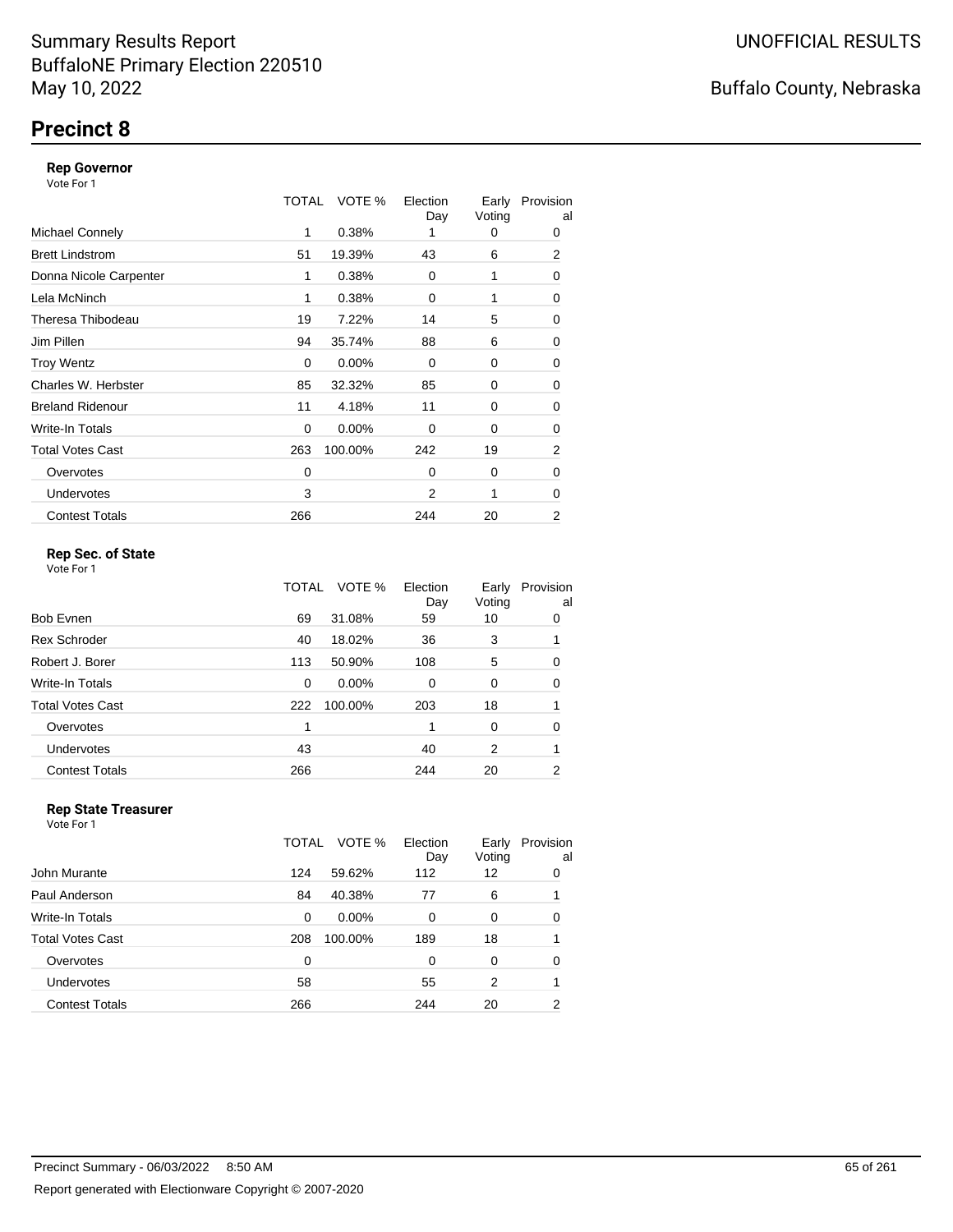#### **Rep Attorney General**

Vote For 1

|                       | TOTAL | VOTE %   | Election<br>Day | Early<br>Voting | Provision<br>al |
|-----------------------|-------|----------|-----------------|-----------------|-----------------|
| Jennifer Hicks        | 69    | 31.36%   | 61              | 8               | 0               |
| Mike Hilgers          | 151   | 68.64%   | 139             | 10              | 2               |
| Write-In Totals       | 0     | $0.00\%$ | $\Omega$        | 0               | 0               |
| Total Votes Cast      | 220   | 100.00%  | 200             | 18              | 2               |
| Overvotes             | 0     |          | $\Omega$        | 0               | 0               |
| <b>Undervotes</b>     | 46    |          | 44              | 2               | 0               |
| <b>Contest Totals</b> | 266   |          | 244             | 20              | 2               |
|                       |       |          |                 |                 |                 |

#### **Rep State Auditor**

Vote For 1

|                       | TOTAL | VOTE %  | Election<br>Day | Early<br>Voting | Provision<br>al |
|-----------------------|-------|---------|-----------------|-----------------|-----------------|
| Mike Foley            | 153   | 70.18%  | 141             | 12              | 0               |
| Larry Anderson        | 64    | 29.36%  | 58              | 5               |                 |
| Write-In Totals       | 1     | 0.46%   |                 | 0               | 0               |
| Total Votes Cast      | 218   | 100.00% | 200             | 17              |                 |
| Overvotes             | 0     |         | 0               | 0               | 0               |
| <b>Undervotes</b>     | 48    |         | 44              | 3               |                 |
| <b>Contest Totals</b> | 266   |         | 244             | 20              | 2               |
|                       |       |         |                 |                 |                 |

#### **Rep Public Service Comm.**

Vote For 1

|                         | TOTAL | VOTE %  | Election<br>Day | Early<br>Voting | Provision<br>al |
|-------------------------|-------|---------|-----------------|-----------------|-----------------|
| Kevin Stocker           | 68    | 35.79%  | 63              | 5               | 0               |
| Mary Ridder             | 86    | 45.26%  | 76              | 10              | 0               |
| Dakota Delka            | 34    | 17.89%  | 31              | 2               |                 |
| Write-In Totals         | 2     | 1.05%   | 2               | 0               | 0               |
| <b>Total Votes Cast</b> | 190   | 100.00% | 172             | 17              |                 |
| Overvotes               | 0     |         | 0               | 0               | 0               |
| Undervotes              | 76    |         | 72              | 3               |                 |
| <b>Contest Totals</b>   | 266   |         | 244             | 20              | 2               |
|                         |       |         |                 |                 |                 |

#### **Rep County Assessor**

|                       | TOTAL    | VOTE %   | Election<br>Day | Early<br>Voting | Provision<br>al |
|-----------------------|----------|----------|-----------------|-----------------|-----------------|
| Nora Borer            | 85       | 34.55%   | 76              | 9               | 0               |
| Roy Meusch            | 161      | 65.45%   | 148             | 11              | 2               |
| Write-In Totals       | 0        | $0.00\%$ | 0               | 0               | 0               |
| Total Votes Cast      | 246      | 100.00%  | 224             | 20              | $\overline{2}$  |
| Overvotes             | $\Omega$ |          | $\Omega$        | $\Omega$        | 0               |
| <b>Undervotes</b>     | 20       |          | 20              | 0               | 0               |
| <b>Contest Totals</b> | 266      |          | 244             | 20              | 2               |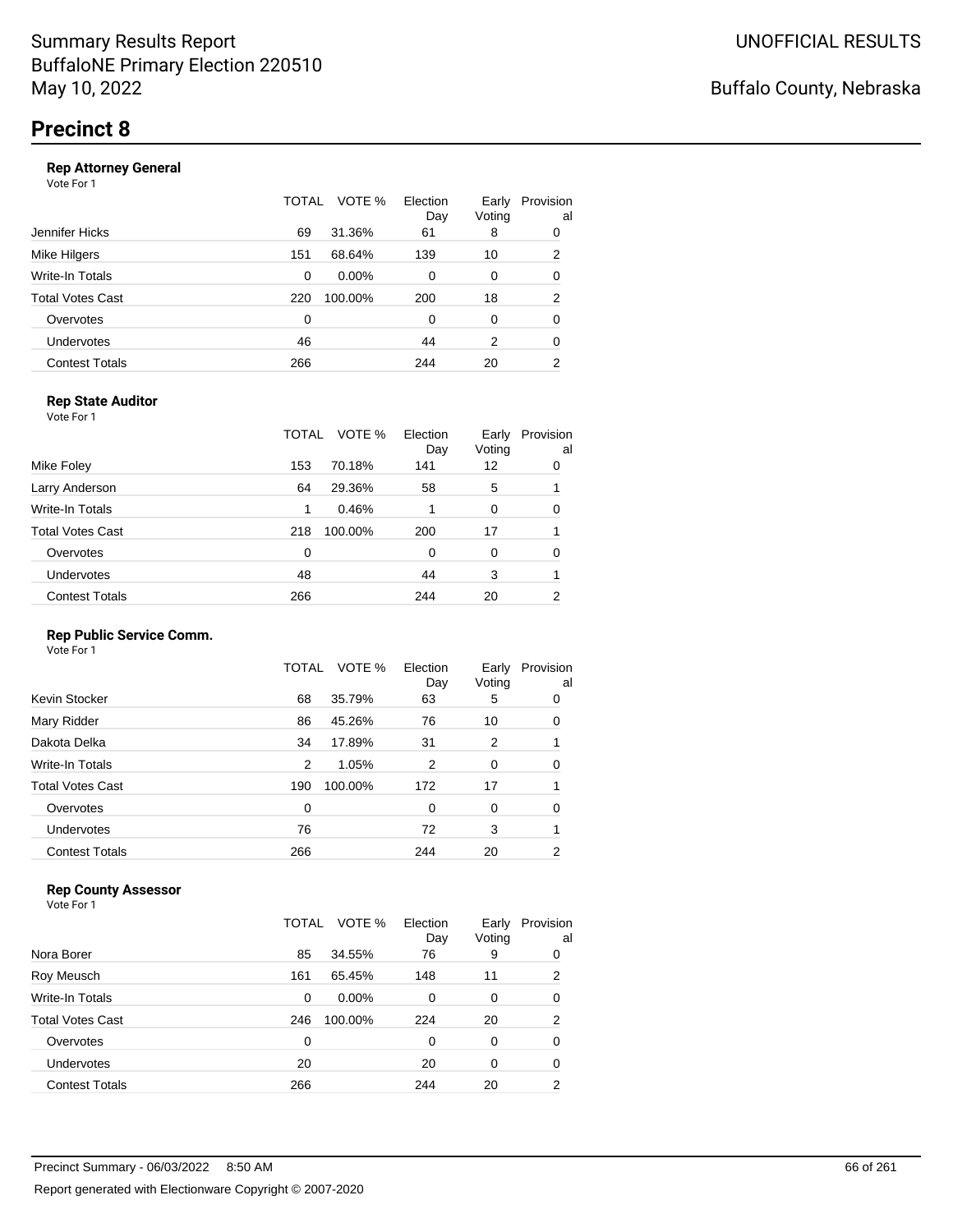| Vote For 1            |       |          |                 |                 |                 |
|-----------------------|-------|----------|-----------------|-----------------|-----------------|
|                       | TOTAL | VOTE %   | Election<br>Day | Early<br>Voting | Provision<br>al |
| David J. Else         | 40    | 56.34%   | 38              | 2               | 0               |
| Daniel M. Wik         | 31    | 43.66%   | 29              | 2               | 0               |
| Write-In Totals       | 0     | $0.00\%$ | 0               | 0               | 0               |
| Total Votes Cast      | 71    | 100.00%  | 67              | 4               | 0               |
| Overvotes             | 0     |          | 0               | 0               | 0               |
| <b>Undervotes</b>     | 21    |          | 20              | 0               |                 |
| <b>Contest Totals</b> | 92    |          | 87              | 4               |                 |
|                       |       |          |                 |                 |                 |

#### **Dem Governor**

Vote For 1

|                         | TOTAL | VOTE %  | Election<br>Day | Early<br>Voting | Provision<br>al |
|-------------------------|-------|---------|-----------------|-----------------|-----------------|
| Carol Blood             | 77    | 91.67%  | 72              | 4               |                 |
| Roy A. Harris           | 5     | 5.95%   | 5               | 0               | 0               |
| Write-In Totals         | 2     | 2.38%   | 2               | 0               | 0               |
| <b>Total Votes Cast</b> | 84    | 100.00% | 79              | 4               |                 |
| Overvotes               | 0     |         | 0               | O               | 0               |
| Undervotes              | 8     |         | 8               | 0               | 0               |
| <b>Contest Totals</b>   | 92    |         | 87              | 4               |                 |

#### **Dem Sec. of State**

Vote For 1

|                         | TOTAL VOTE %  | Election<br>Day | Early<br>Voting | Provision<br>al |
|-------------------------|---------------|-----------------|-----------------|-----------------|
| <b>Write-In Totals</b>  | 100.00%<br>10 | 9               |                 |                 |
| <b>Total Votes Cast</b> | 100.00%<br>10 | 9               |                 | 0               |
| Overvotes               | 0             |                 |                 | 0               |
| <b>Undervotes</b>       | 82            | 78              | 3               |                 |
| <b>Contest Totals</b>   | 92            | 87              |                 |                 |

#### **Dem State Treasurer** Vote For 1

|                         | TOTAL VOTE % | Election<br>Day | Early<br>Voting | Provision<br>al |
|-------------------------|--------------|-----------------|-----------------|-----------------|
| Write-In Totals         | 100.00%<br>8 |                 |                 | 0               |
| <b>Total Votes Cast</b> | 100.00%<br>8 |                 |                 | 0               |
| Overvotes               | 0            | 0               | 0               | 0               |
| Undervotes              | 84           | 80              | 3               |                 |
| <b>Contest Totals</b>   | 92           | 87              | 4               |                 |
|                         |              |                 |                 |                 |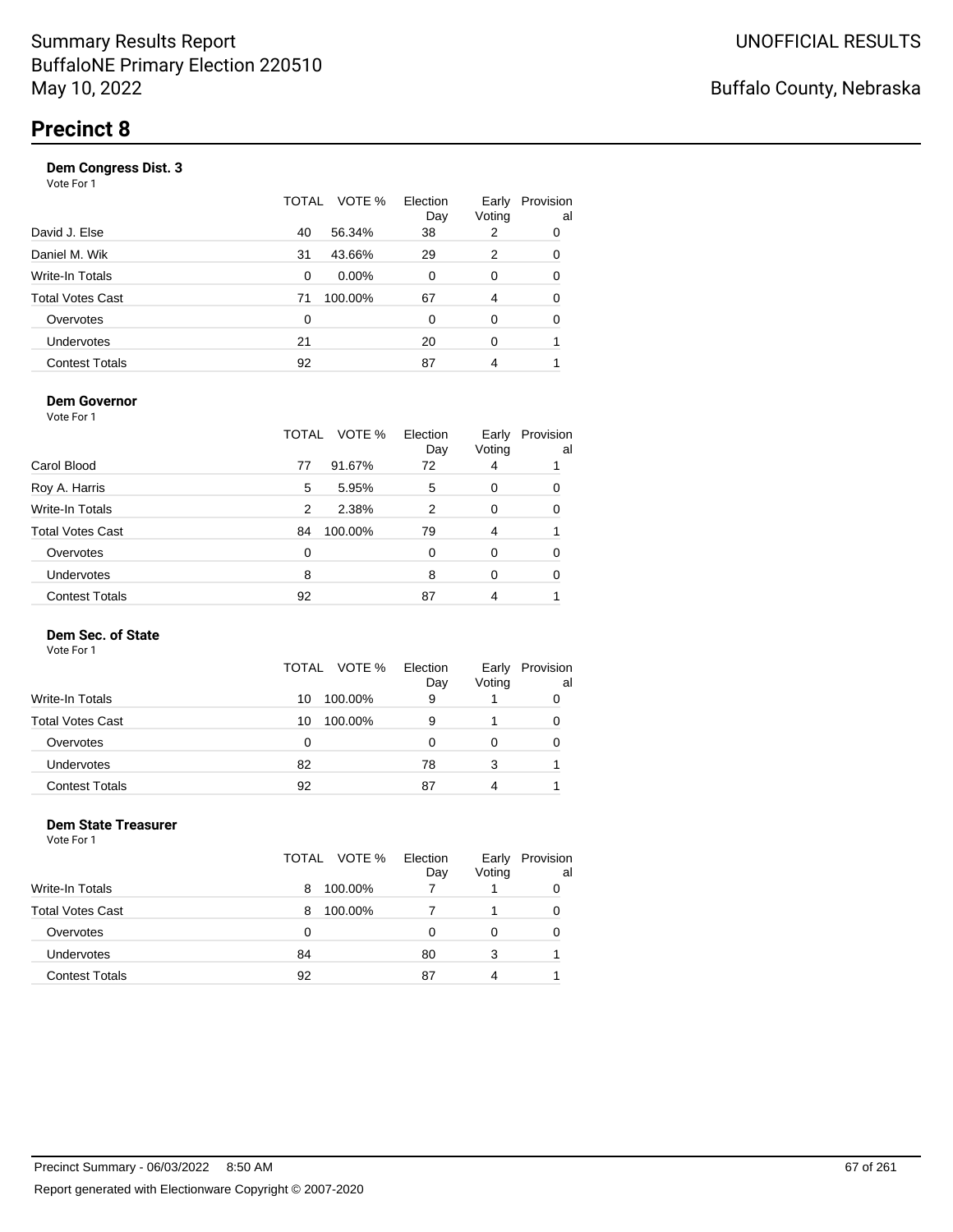| Vote For 1            |                 |                 |                 |                 |
|-----------------------|-----------------|-----------------|-----------------|-----------------|
|                       | VOTE %<br>TOTAL | Election<br>Day | Early<br>Voting | Provision<br>al |
| Write-In Totals       | 100.00%<br>9    | 8               |                 | 0               |
| Total Votes Cast      | 100.00%<br>9    | 8               |                 | 0               |
| Overvotes             | 0               | O               | $\Omega$        | 0               |
| <b>Undervotes</b>     | 83              | 79              | 3               |                 |
| <b>Contest Totals</b> | 92              | 87              | 4               |                 |
|                       |                 |                 |                 |                 |

#### **Dem State Auditor** Vote For 1

|                         | TOTAL VOTE %  | Election<br>Day | Early<br>Voting | Provision<br>al |
|-------------------------|---------------|-----------------|-----------------|-----------------|
| <b>Write-In Totals</b>  | 100.00%<br>5  | 4               |                 |                 |
| <b>Total Votes Cast</b> | 100.00%<br>5. | 4               |                 |                 |
| Overvotes               | 0             |                 |                 |                 |
| <b>Undervotes</b>       | 87            | 83              | 3               |                 |
| <b>Contest Totals</b>   | 92            | 87              |                 |                 |

#### **Dem Public Service Comm.** Vote For 1

|                         | TOTAL VOTE % | Election<br>Day | Early<br>Voting | Provision<br>al |
|-------------------------|--------------|-----------------|-----------------|-----------------|
| <b>Write-In Totals</b>  | 100.00%<br>4 | 3               |                 |                 |
| <b>Total Votes Cast</b> | 100.00%<br>4 | 3               |                 |                 |
| Overvotes               | 0            |                 |                 |                 |
| <b>Undervotes</b>       | 88           | 84              | 3               |                 |
| <b>Contest Totals</b>   | 92           | 87              | 4               |                 |

#### **Lib Congress Dist. 3**

Vote For 1

|                         |   | TOTAL VOTE % | Election<br>Day | Early<br>Voting | Provision<br>al |
|-------------------------|---|--------------|-----------------|-----------------|-----------------|
| <b>Write-In Totals</b>  | 2 | 100.00%      | 2               |                 |                 |
| <b>Total Votes Cast</b> |   | 100.00%      |                 |                 |                 |
| Overvotes               | 0 |              |                 |                 |                 |
| Undervotes              | 3 |              | з               |                 |                 |
| <b>Contest Totals</b>   | 5 |              | 5               |                 |                 |

#### **Lib Governor**

| ---------<br>Vote For 1 |               |                 |                 |                 |
|-------------------------|---------------|-----------------|-----------------|-----------------|
|                         | TOTAL VOTE %  | Election<br>Day | Early<br>Voting | Provision<br>al |
| Scott Zimmerman         | 100.00%<br>3  | 3               | 0               | 0               |
| Write-In Totals         | $0.00\%$<br>0 | 0               | 0               | 0               |
| <b>Total Votes Cast</b> | 100.00%<br>3  | 3               | 0               | 0               |
| Overvotes               | 0             | 0               | 0               | 0               |
| <b>Undervotes</b>       | 2             | 2               | 0               | 0               |
| <b>Contest Totals</b>   | 5             | 5               | 0               |                 |
|                         |               |                 |                 |                 |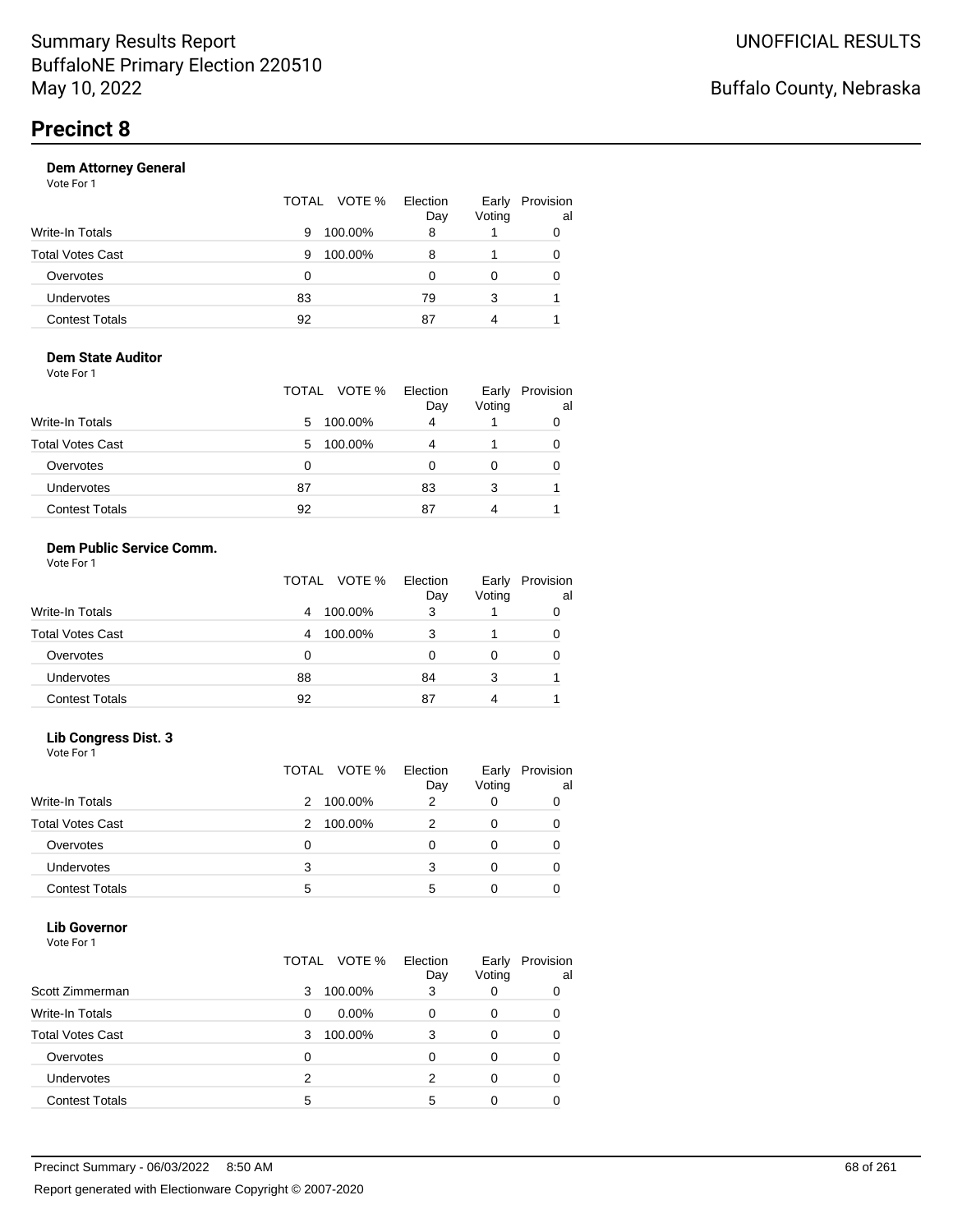#### **Lib Sec. of State**

Vote For 1

|                       |   | TOTAL VOTE % | Election<br>Day | Early<br>Voting | Provision<br>al |
|-----------------------|---|--------------|-----------------|-----------------|-----------------|
| Write-In Totals       | 2 | 100.00%      | 2               | O               | 0               |
| Total Votes Cast      | 2 | 100.00%      |                 | 0               | 0               |
| Overvotes             | Ω |              |                 | Ω               | 0               |
| Undervotes            | 3 |              | 3               | 0               | 0               |
| <b>Contest Totals</b> | 5 |              | 5               | 0               |                 |

#### **Lib State Treasurer**

Vote For 1

|                         | TOTAL | VOTE %   | Election<br>Day | Early<br>Voting | Provision<br>al |
|-------------------------|-------|----------|-----------------|-----------------|-----------------|
| Katrina Tomsen          | 3     | 100.00%  | 3               | O               | 0               |
| Write-In Totals         | 0     | $0.00\%$ |                 | 0               | 0               |
| <b>Total Votes Cast</b> | 3     | 100.00%  | 3               | 0               | 0               |
| Overvotes               | 0     |          |                 | Ω               | 0               |
| Undervotes              | 2     |          | 2               | 0               | 0               |
| <b>Contest Totals</b>   | 5     |          | 5               |                 |                 |

#### **Lib Attorney General**

Vote For 1

|                         | TOTAL VOTE % | Election<br>Day | Early<br>Voting | Provision<br>al |
|-------------------------|--------------|-----------------|-----------------|-----------------|
| <b>Write-In Totals</b>  | 100.00%<br>2 |                 |                 |                 |
| <b>Total Votes Cast</b> | 100.00%<br>2 |                 |                 | 0               |
| Overvotes               | 0            |                 |                 |                 |
| Undervotes              | 3            | 3               |                 | 0               |
| <b>Contest Totals</b>   | 5            | 5               |                 |                 |

#### **Lib State Auditor**

Vote For 1

|                         | VOTE %<br>TOTAL | Election<br>Day | Early<br>Voting | Provision<br>al |
|-------------------------|-----------------|-----------------|-----------------|-----------------|
| Gene Siadek             | 100.00%<br>3    | 3               |                 | 0               |
| <b>Write-In Totals</b>  | $0.00\%$<br>0   | 0               | 0               | 0               |
| <b>Total Votes Cast</b> | 100.00%<br>3    | 3               |                 | 0               |
| Overvotes               | 0               | 0               |                 | 0               |
| <b>Undervotes</b>       | 2               | 2               |                 | 0               |
| <b>Contest Totals</b>   | 5               | 5               |                 |                 |

#### **Lib Public Service Comm.**

|                         |   | TOTAL VOTE % | Election<br>Day | Early<br>Voting | Provision<br>al |
|-------------------------|---|--------------|-----------------|-----------------|-----------------|
| <b>Write-In Totals</b>  |   | 100.00%      |                 |                 |                 |
| <b>Total Votes Cast</b> |   | 100.00%      |                 |                 | 0               |
| Overvotes               | 0 |              |                 |                 | O               |
| <b>Undervotes</b>       | 4 |              | 4               | 0               | 0               |
| <b>Contest Totals</b>   | 5 |              | 5               |                 |                 |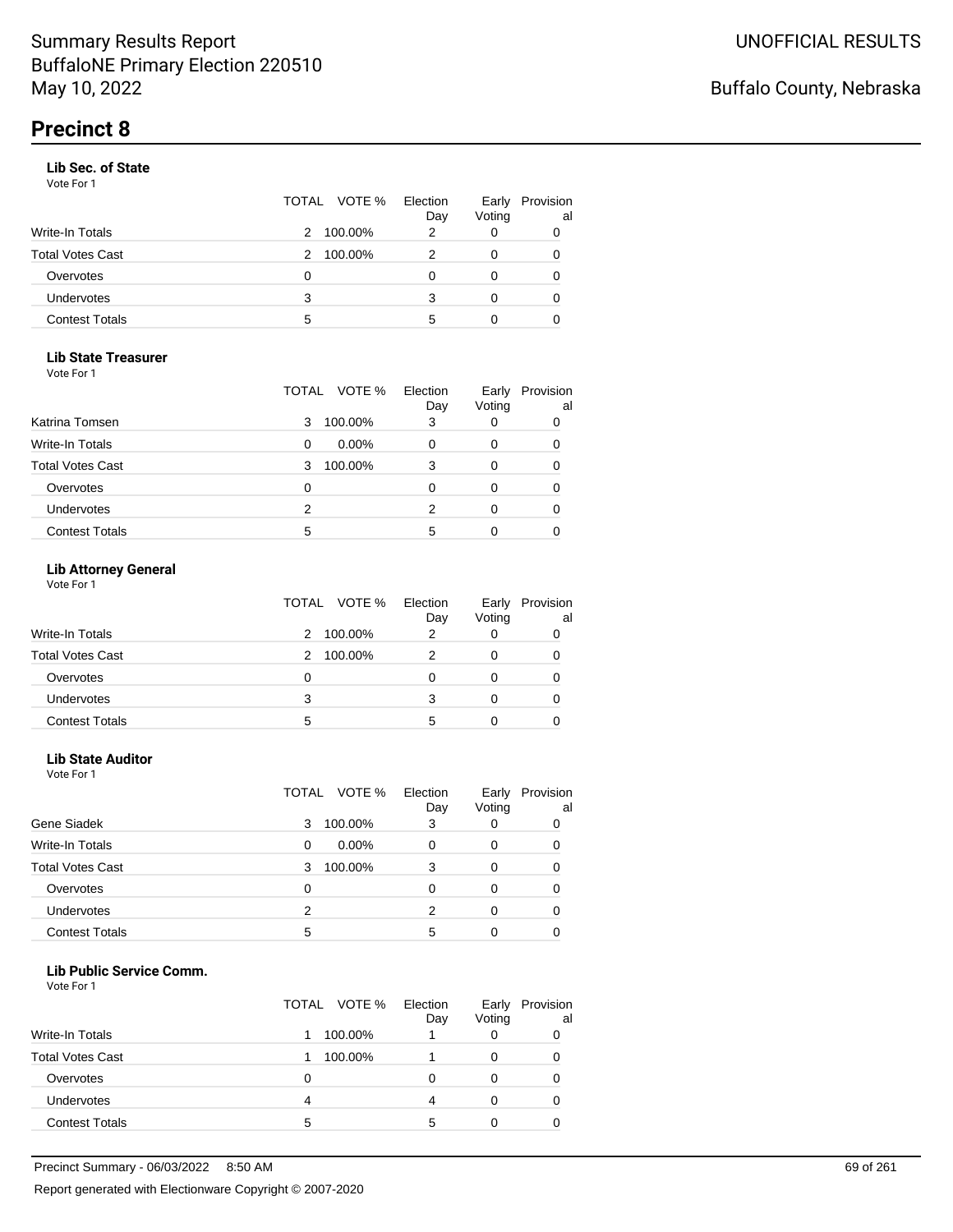|                       | TOTAL | VOTE %   | Election<br>Day | Early<br>Voting | Provision<br>al |
|-----------------------|-------|----------|-----------------|-----------------|-----------------|
| Mark Elworth Jr.      |       | 100.00%  |                 | 0               | 0               |
| Write-In Totals       | 0     | $0.00\%$ | 0               | 0               | O               |
| Total Votes Cast      |       | 100.00%  |                 | 0               | O               |
| Overvotes             | 0     |          | 0               | 0               |                 |
| <b>Undervotes</b>     | 0     |          | 0               | 0               | O               |
| <b>Contest Totals</b> |       |          |                 | 0               |                 |
|                       |       |          |                 |                 |                 |

#### **Lmn Governor**

Vote For 1

|                         | TOTAL VOTE % | Election<br>Day | Early<br>Voting | Provision<br>al |
|-------------------------|--------------|-----------------|-----------------|-----------------|
| <b>Write-In Totals</b>  |              |                 |                 |                 |
| <b>Total Votes Cast</b> |              |                 |                 |                 |
| Overvotes               |              |                 |                 |                 |
| Undervotes              |              |                 |                 |                 |
| <b>Contest Totals</b>   |              |                 |                 |                 |

#### **Lmn Sec. of State** Vote For 1

|                         | TOTAL VOTE % | Election<br>Day | Early<br>Voting | Provision<br>al |
|-------------------------|--------------|-----------------|-----------------|-----------------|
| Write-In Totals         |              |                 |                 |                 |
| <b>Total Votes Cast</b> |              |                 |                 |                 |
| Overvotes               | O            |                 |                 |                 |
| Undervotes              |              |                 |                 |                 |
| <b>Contest Totals</b>   |              |                 |                 |                 |

#### **Lmn State Treasurer**

Vote For 1

|                         |   | TOTAL VOTE % | Election<br>Day | Early<br>Voting | Provision<br>al |
|-------------------------|---|--------------|-----------------|-----------------|-----------------|
| <b>Write-In Totals</b>  |   |              |                 |                 |                 |
| <b>Total Votes Cast</b> | 0 |              |                 |                 |                 |
| Overvotes               | 0 |              | Ω               |                 |                 |
| <b>Undervotes</b>       |   |              |                 |                 |                 |
| <b>Contest Totals</b>   |   |              |                 |                 |                 |

#### **Lmn Attorney General**

|                         | TOTAL VOTE % | Election<br>Day | Early<br>Voting | Provision<br>al |
|-------------------------|--------------|-----------------|-----------------|-----------------|
| Larry Bolinger          | 1            | 100.00%         |                 | 0               |
| Write-In Totals         | 0            | $0.00\%$<br>0   | 0               | 0               |
| <b>Total Votes Cast</b> |              | 100.00%         | 0               | 0               |
| Overvotes               | 0            | 0               | 0               | 0               |
| <b>Undervotes</b>       | 0            | 0               | 0               | 0               |
| <b>Contest Totals</b>   |              |                 |                 |                 |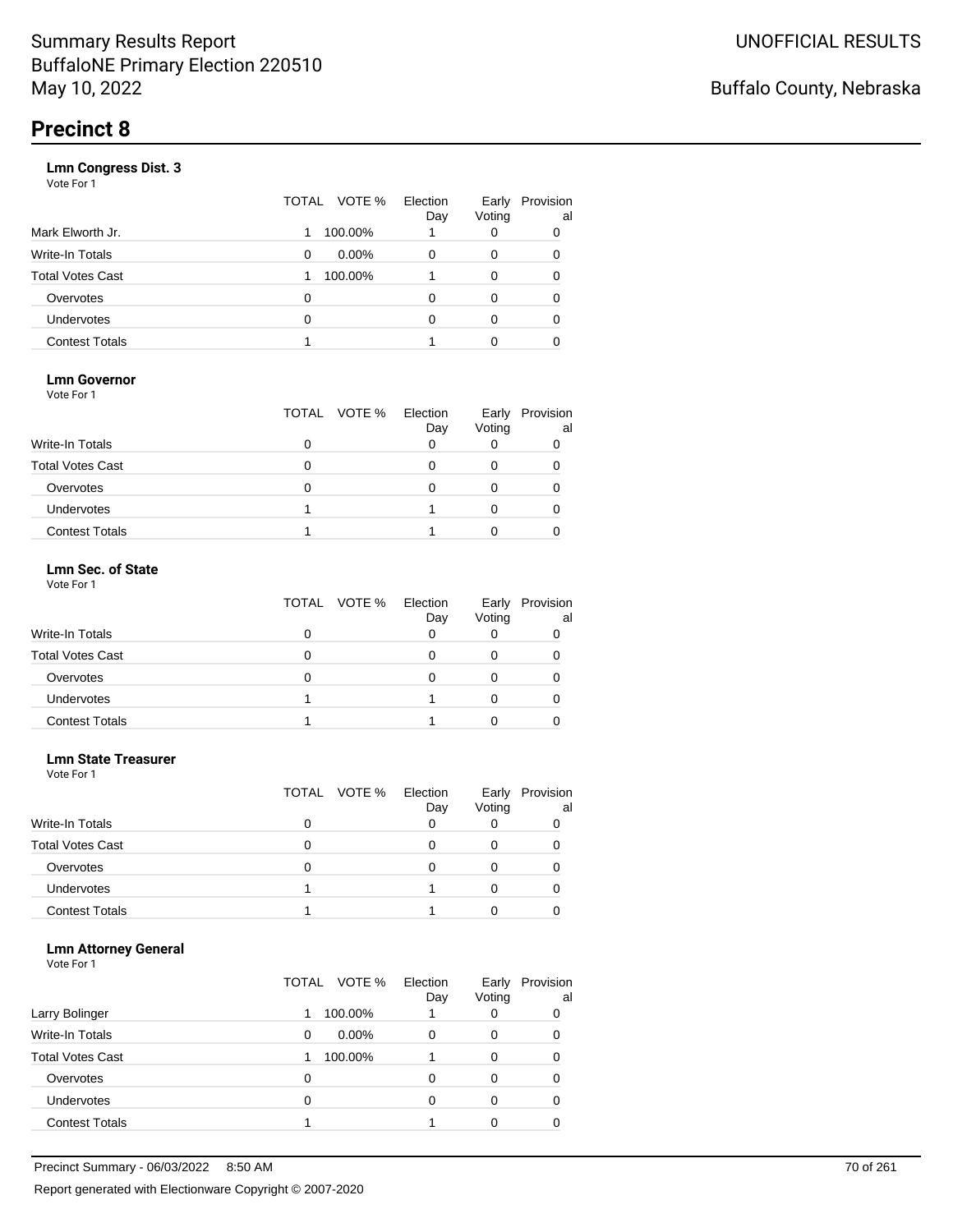#### **Lmn State Auditor**

Vote For 1

|                       | TOTAL | VOTE %   | Election<br>Day | Early<br>Voting | Provision<br>al |
|-----------------------|-------|----------|-----------------|-----------------|-----------------|
| L. Leroy Lopez        |       | 100.00%  |                 | 0               | 0               |
| Write-In Totals       | 0     | $0.00\%$ | 0               | 0               | 0               |
| Total Votes Cast      |       | 100.00%  |                 | 0               | 0               |
| Overvotes             | 0     |          | O               | 0               | 0               |
| <b>Undervotes</b>     | 0     |          | O               | 0               | $\Omega$        |
| <b>Contest Totals</b> |       |          |                 | 0               |                 |

#### **Lmn Public Service Comm.**

Vote For 1

|                         | TOTAL VOTE % | Election<br>Day | Early<br>Voting | Provision<br>al |
|-------------------------|--------------|-----------------|-----------------|-----------------|
| <b>Write-In Totals</b>  |              |                 |                 |                 |
| <b>Total Votes Cast</b> |              |                 |                 |                 |
| Overvotes               |              |                 |                 |                 |
| <b>Undervotes</b>       |              |                 |                 |                 |
| <b>Contest Totals</b>   |              |                 |                 |                 |

#### **Member of the State Board of Education Dist. 6** Vote For 1

|                         | TOTAL | VOTE %  | Election<br>Day | Early<br>Voting | Provision<br>al |
|-------------------------|-------|---------|-----------------|-----------------|-----------------|
| Sherry Jones            | 196   | 59.21%  | 181             | 15              | 0               |
| Danielle Helzer         | 133   | 40.18%  | 121             | 11              |                 |
| <b>Write-In Totals</b>  | 2     | 0.60%   | 2               | 0               | 0               |
| <b>Total Votes Cast</b> | 331   | 100.00% | 304             | 26              |                 |
| Overvotes               | 0     |         | $\Omega$        | $\Omega$        | 0               |
| <b>Undervotes</b>       | 75    |         | 72              |                 | 2               |
| <b>Contest Totals</b>   | 406   |         | 376             | 27              | 3               |

#### **University of Nebraska Board of Regents Dist. 6** Vote For 1

|                         | TOTAL | VOTE %  | Election<br>Day | Early<br>Voting | Provision<br>al |
|-------------------------|-------|---------|-----------------|-----------------|-----------------|
| Paul R. Kenney          | 181   | 54.19%  | 165             | 15              |                 |
| Julie Hehnke            | 153   | 45.81%  | 142             | 10              |                 |
| <b>Write-In Totals</b>  | 0     | 0.00%   | 0               | 0               | 0               |
| <b>Total Votes Cast</b> | 334   | 100.00% | 307             | 25              | 2               |
| Overvotes               | 0     |         | 0               | 0               | 0               |
| <b>Undervotes</b>       | 72    |         | 69              | 2               |                 |
| <b>Contest Totals</b>   | 406   |         | 376             | 27              | 3               |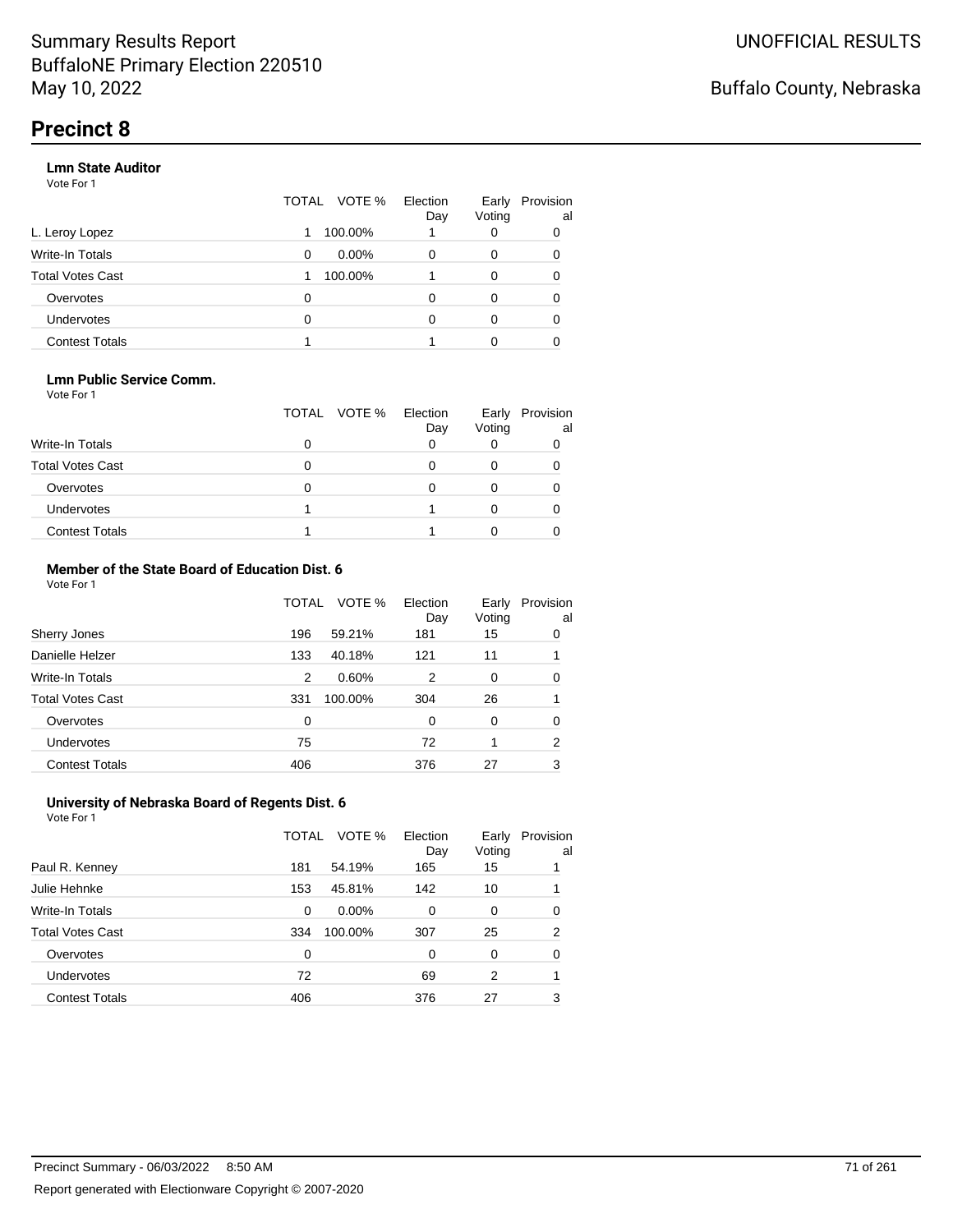#### **Kearney Public School Dist. 7**

|                         | TOTAL | VOTE %  | Election<br>Day | Early<br>Voting | Provision<br>al |
|-------------------------|-------|---------|-----------------|-----------------|-----------------|
| Wendy S. Kreis          | 105   | 10.06%  | 96              | 9               | 0               |
| Drew Blessing           | 164   | 15.71%  | 149             | 14              | 1               |
| Derek Meyer             | 104   | 9.96%   | 99              | 5               | 0               |
| Will M. Kirkland        | 127   | 12.16%  | 120             | 7               | 0               |
| Dionne Moore            | 92    | 8.81%   | 82              | 9               | 1               |
| Paul Hazard             | 150   | 14.37%  | 139             | 10              | 1               |
| John D. Icenogle        | 210   | 20.11%  | 191             | 16              | 3               |
| Jacob L. Reiter         | 90    | 8.62%   | 83              | 7               | 0               |
| Write-In Totals         | 2     | 0.19%   | 2               | 0               | 0               |
| <b>Total Votes Cast</b> | 1,044 | 100.00% | 961             | 77              | 6               |
| Overvotes               | 9     |         | 9               | 0               | 0               |
| <b>Undervotes</b>       | 165   |         | 158             | 4               | 3               |
| <b>Contest Totals</b>   | 1,218 |         | 1,128           | 81              | 9               |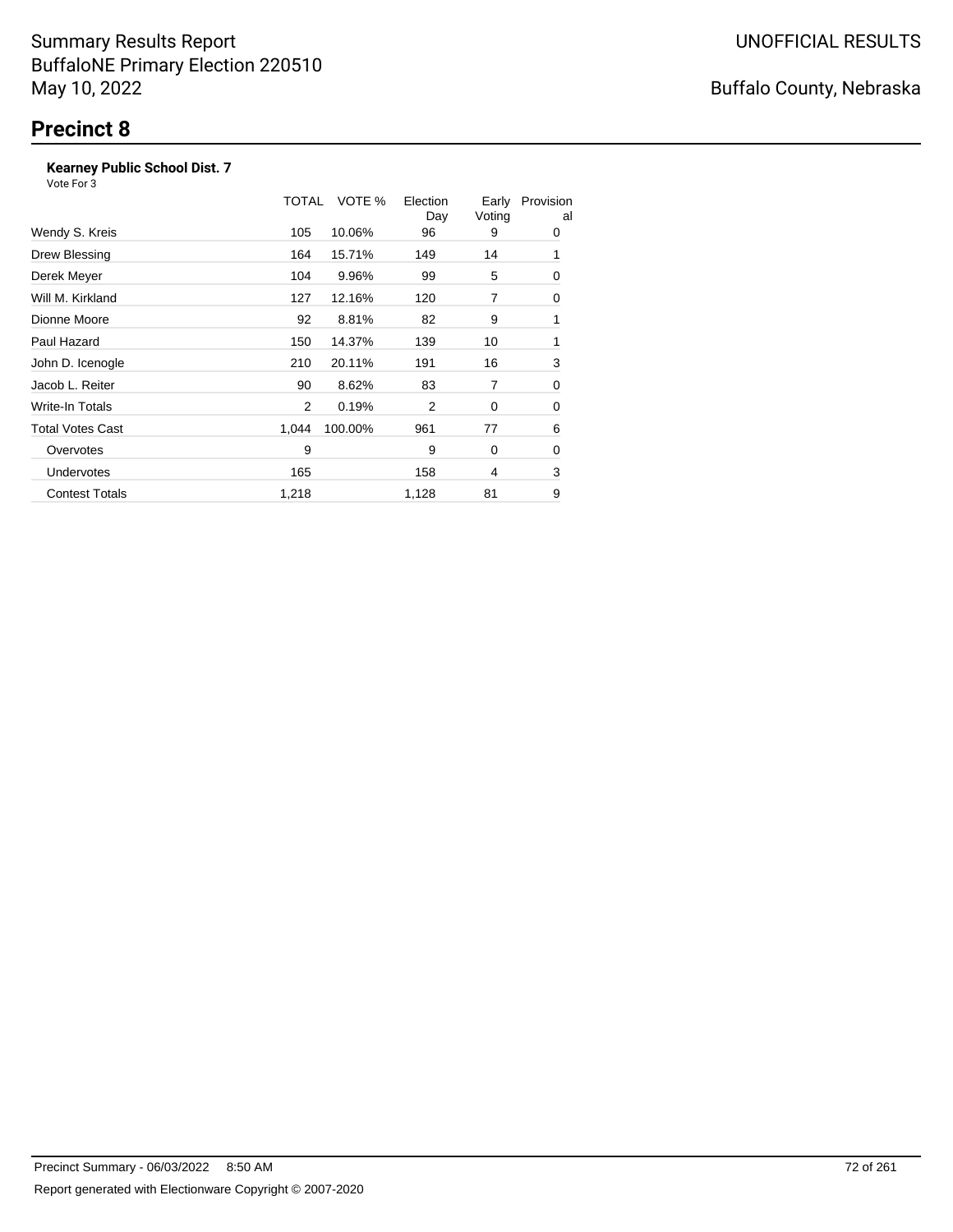# Buffalo County, Nebraska

# **Precinct 9**

| <b>Statistics</b>                                       | <b>TOTAL</b> | Election<br>Day | Earlv<br>Voting | Provision<br>al |
|---------------------------------------------------------|--------------|-----------------|-----------------|-----------------|
| <b>Registered Voters - Total</b>                        | 1,329        |                 |                 |                 |
| Registered Voters - Republican Party                    | 708          |                 |                 |                 |
| Registered Voters - Democratic Party                    | 297          |                 |                 |                 |
| Registered Voters - Libertarian Party                   | 23           |                 |                 |                 |
| Registered Voters - Legal Marijuana<br><b>NOW Party</b> | 1            |                 |                 |                 |
| Registered Voters - Nonpartisan                         | 300          |                 |                 |                 |
| <b>Ballots Cast - Total</b>                             | 373          | 338             | 35              | 0               |
| Ballots Cast - Republican Party                         | 251          | 228             | 23              | 0               |
| <b>Ballots Cast - Democratic Party</b>                  | 77           | 68              | 9               | 0               |
| Ballots Cast - Libertarian Party                        | 5            | 5               | $\Omega$        | 0               |
| Ballots Cast - Legal Marijuana NOW                      | 1            | 0               | 1               | 0               |
| Ballots Cast - Nonpartisan                              | 39           | 37              | 2               | 0               |
| <b>Ballots Cast - Blank</b>                             | 0            | 0               | 0               | 0               |
| Voter Turnout - Total                                   | 28.07%       |                 |                 |                 |
| Voter Turnout - Republican Party                        | 35.45%       |                 |                 |                 |
| Voter Turnout - Democratic Party                        | 25.93%       |                 |                 |                 |
| Voter Turnout - Libertarian Party                       | 21.74%       |                 |                 |                 |
| Voter Turnout - Legal Marijuana NOW                     | 100.00%      |                 |                 |                 |
| Voter Turnout - Nonpartisan                             | 13.00%       |                 |                 |                 |

#### **Rep Congress Dist. 3**

|                         | TOTAL | VOTE %  | Election<br>Day | Early<br>Voting | Provision<br>al |
|-------------------------|-------|---------|-----------------|-----------------|-----------------|
| Adrian Smith            | 189   | 79.08%  | 170             | 19              | 0               |
| Mike Calhoun            | 49    | 20.50%  | 45              | 4               | 0               |
| Write-In Totals         | 1     | 0.42%   |                 | 0               | 0               |
| <b>Total Votes Cast</b> | 239   | 100.00% | 216             | 23              | 0               |
| Overvotes               | 0     |         | 0               | 0               | 0               |
| <b>Undervotes</b>       | 12    |         | 12              | 0               | 0               |
| <b>Contest Totals</b>   | 251   |         | 228             | 23              | 0               |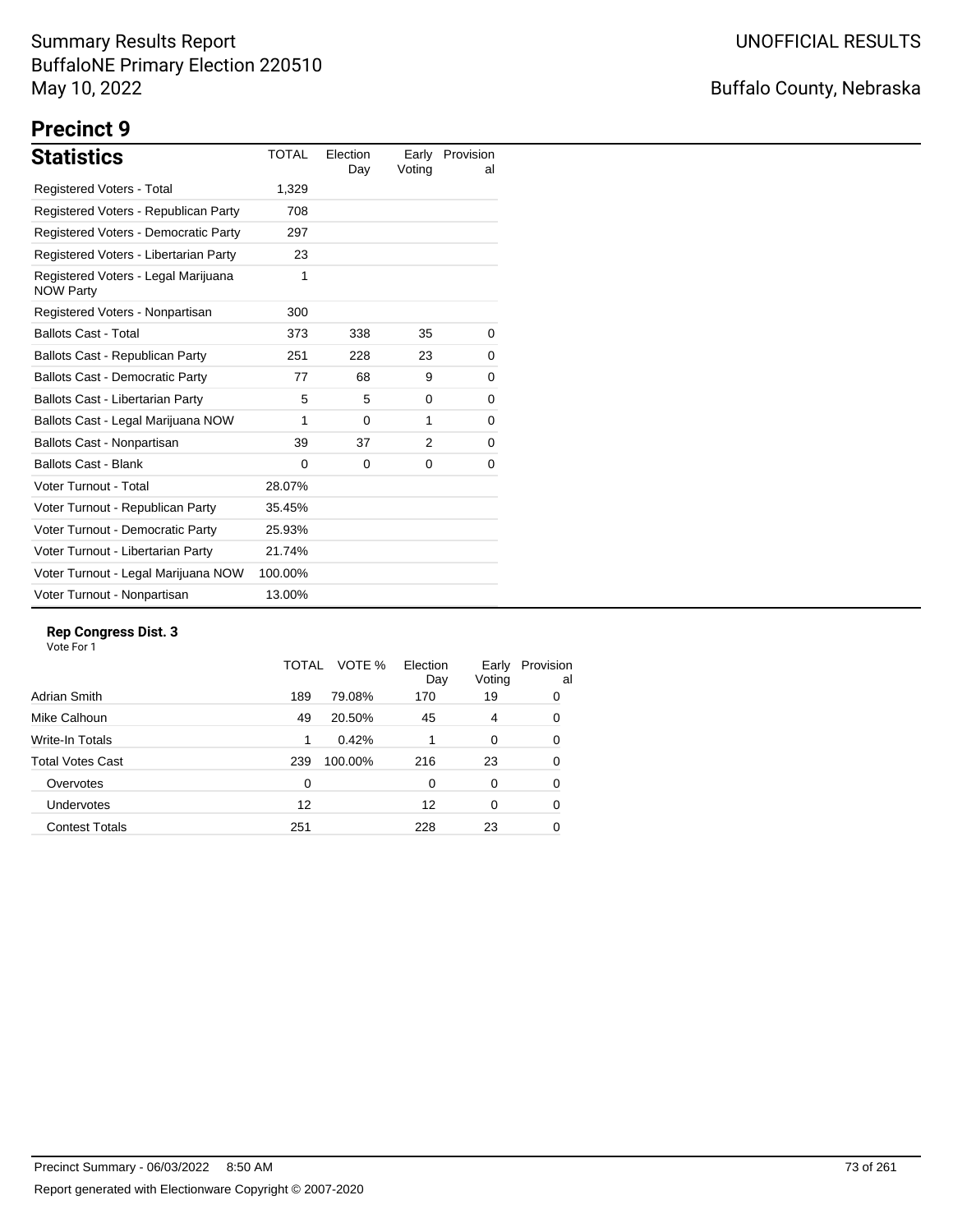### **Precinct 9**

#### **Rep Governor**

Vote For 1

|                         | TOTAL | VOTE %   | Election<br>Day | Early<br>Voting | Provision<br>al |
|-------------------------|-------|----------|-----------------|-----------------|-----------------|
| <b>Michael Connely</b>  | 1     | 0.41%    |                 | 0               | 0               |
| <b>Brett Lindstrom</b>  | 39    | 15.85%   | 35              | 4               | 0               |
| Donna Nicole Carpenter  | 2     | 0.81%    | 2               | 0               | 0               |
| Lela McNinch            | 0     | $0.00\%$ | 0               | 0               | 0               |
| Theresa Thibodeau       | 35    | 14.23%   | 32              | 3               | 0               |
| Jim Pillen              | 84    | 34.15%   | 78              | 6               | 0               |
| <b>Troy Wentz</b>       | 0     | $0.00\%$ | 0               | 0               | 0               |
| Charles W. Herbster     | 78    | 31.71%   | 68              | 10              | 0               |
| <b>Breland Ridenour</b> | 6     | 2.44%    | 6               | 0               | 0               |
| Write-In Totals         | 1     | 0.41%    | 1               | 0               | 0               |
| <b>Total Votes Cast</b> | 246   | 100.00%  | 223             | 23              | 0               |
| Overvotes               | 1     |          | 1               | 0               | 0               |
| <b>Undervotes</b>       | 4     |          | 4               | 0               | 0               |
| <b>Contest Totals</b>   | 251   |          | 228             | 23              | 0               |

### **Rep Sec. of State**

Vote For 1

|                         | TOTAL | VOTE %  | Election<br>Day | Early<br>Voting | Provision<br>al |
|-------------------------|-------|---------|-----------------|-----------------|-----------------|
| Bob Evnen               | 75    | 36.41%  | 65              | 10              | 0               |
| <b>Rex Schroder</b>     | 45    | 21.84%  | 41              | 4               | 0               |
| Robert J. Borer         | 85    | 41.26%  | 81              | 4               | 0               |
| Write-In Totals         | 1     | 0.49%   |                 | 0               | 0               |
| <b>Total Votes Cast</b> | 206   | 100.00% | 188             | 18              | 0               |
| Overvotes               | 0     |         | $\Omega$        | 0               | 0               |
| Undervotes              | 45    |         | 40              | 5               | 0               |
| <b>Contest Totals</b>   | 251   |         | 228             | 23              | 0               |

#### **Rep State Treasurer** Vote For 1

|                         | TOTAL | VOTE %  | Election<br>Day | Early<br>Voting | Provision<br>al |
|-------------------------|-------|---------|-----------------|-----------------|-----------------|
| John Murante            | 142   | 68.60%  | 125             | 17              | 0               |
| Paul Anderson           | 64    | 30.92%  | 60              | 4               | 0               |
| <b>Write-In Totals</b>  | 1     | 0.48%   |                 | $\Omega$        | 0               |
| <b>Total Votes Cast</b> | 207   | 100.00% | 186             | 21              | $\Omega$        |
| Overvotes               | 0     |         | 0               | 0               | 0               |
| Undervotes              | 44    |         | 42              | 2               | 0               |
| <b>Contest Totals</b>   | 251   |         | 228             | 23              |                 |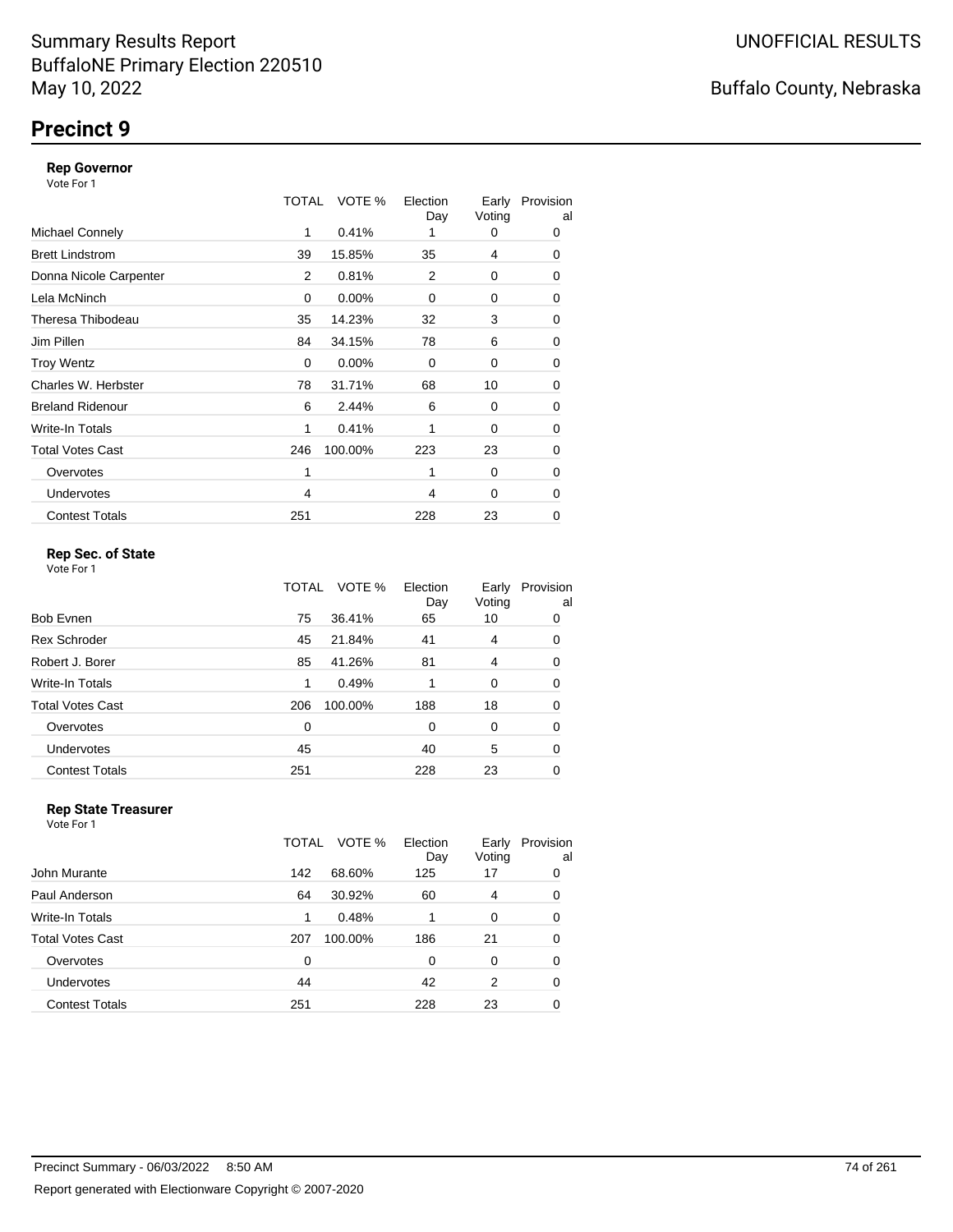#### **Rep Attorney General**

Vote For 1

|                       | VOTE %<br>TOTAL | Election<br>Day | Early<br>Voting | Provision<br>al |
|-----------------------|-----------------|-----------------|-----------------|-----------------|
| Jennifer Hicks        | 29.95%<br>62    | 59              | 3               | 0               |
| Mike Hilgers          | 144<br>69.57%   | 128             | 16              | 0               |
| Write-In Totals       | 0.48%<br>1      |                 | 0               | 0               |
| Total Votes Cast      | 100.00%<br>207  | 188             | 19              | 0               |
| Overvotes             | 0               | $\Omega$        | 0               | 0               |
| <b>Undervotes</b>     | 44              | 40              | 4               | 0               |
| <b>Contest Totals</b> | 251             | 228             | 23              | 0               |
|                       |                 |                 |                 |                 |

### **Rep State Auditor**

Vote For 1

|                       | TOTAL | VOTE %  | Election<br>Day | Early<br>Voting | Provision<br>al |
|-----------------------|-------|---------|-----------------|-----------------|-----------------|
| Mike Foley            | 159   | 76.08%  | 144             | 15              | 0               |
| Larry Anderson        | 49    | 23.44%  | 43              | 6               | 0               |
| Write-In Totals       | 1     | 0.48%   | 1               | 0               | 0               |
| Total Votes Cast      | 209   | 100.00% | 188             | 21              | 0               |
| Overvotes             | 0     |         | 0               | 0               | 0               |
| <b>Undervotes</b>     | 42    |         | 40              | 2               | 0               |
| <b>Contest Totals</b> | 251   |         | 228             | 23              | 0               |

### **Rep Public Service Comm.**

Vote For 1

|                         | TOTAL | VOTE %  | Election<br>Day | Early<br>Voting | Provision<br>al |
|-------------------------|-------|---------|-----------------|-----------------|-----------------|
| Kevin Stocker           | 72    | 40.68%  | 67              | 5               | 0               |
| Mary Ridder             | 72    | 40.68%  | 66              | 6               | 0               |
| Dakota Delka            | 32    | 18.08%  | 27              | 5               | 0               |
| Write-In Totals         | 1     | 0.56%   |                 | 0               | 0               |
| <b>Total Votes Cast</b> | 177   | 100.00% | 161             | 16              | 0               |
| Overvotes               | 0     |         | 0               | 0               | 0               |
| <b>Undervotes</b>       | 74    |         | 67              | 7               | 0               |
| <b>Contest Totals</b>   | 251   |         | 228             | 23              |                 |

### **Rep County Assessor**

|                       | TOTAL | VOTE %  | Election<br>Day | Early<br>Voting | Provision<br>al |
|-----------------------|-------|---------|-----------------|-----------------|-----------------|
| Nora Borer            | 108   | 46.35%  | 98              | 10              | 0               |
| Roy Meusch            | 124   | 53.22%  | 112             | 12              | 0               |
| Write-In Totals       | 1     | 0.43%   |                 | 0               | 0               |
| Total Votes Cast      | 233   | 100.00% | 211             | 22              | 0               |
| Overvotes             | 0     |         | 0               | 0               | 0               |
| <b>Undervotes</b>     | 18    |         | 17              |                 | 0               |
| <b>Contest Totals</b> | 251   |         | 228             | 23              | 0               |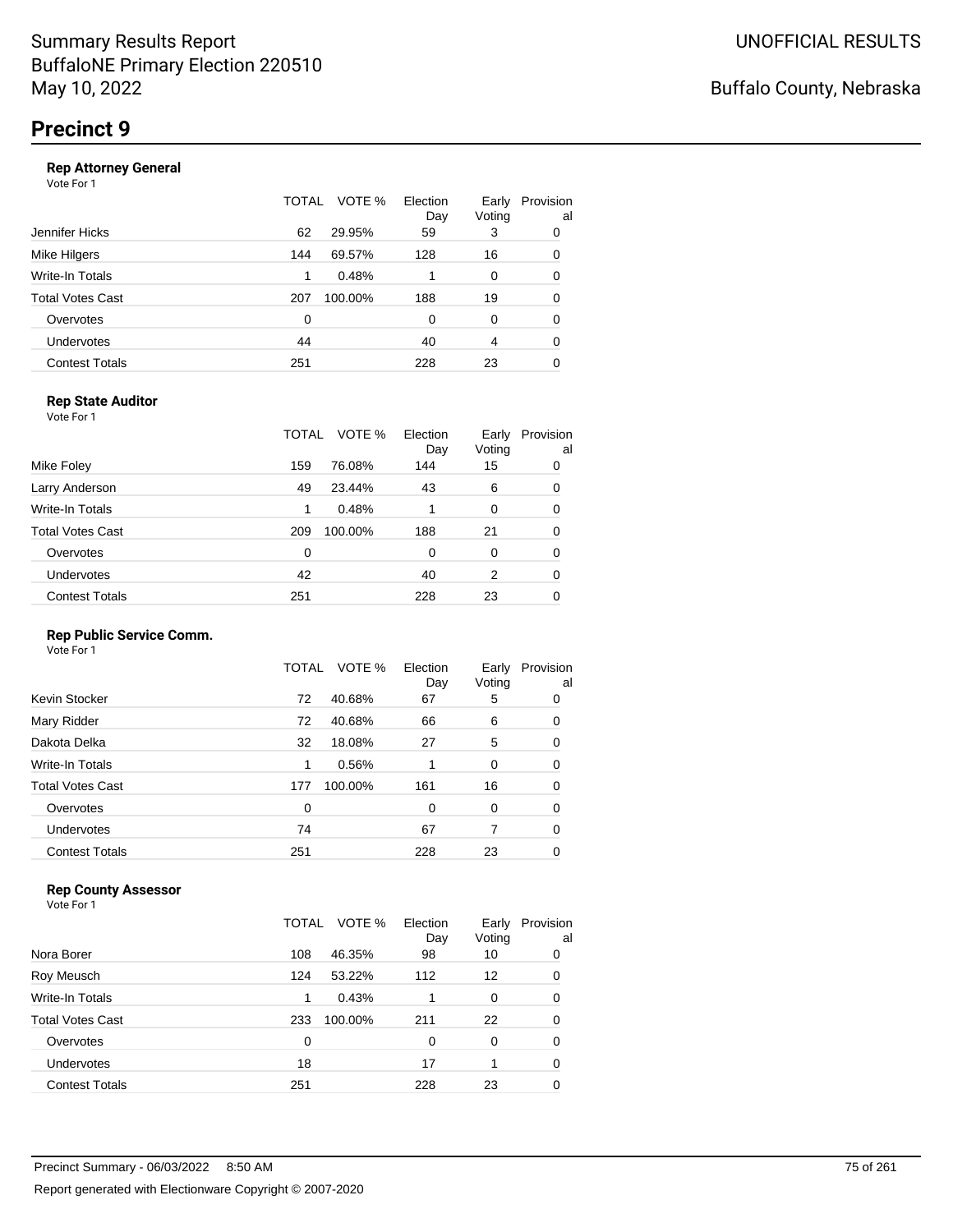#### **Dem Congress Dist. 3**

Vote For 1

|                       | TOTAL | VOTE %   | Election<br>Day | Early<br>Voting | Provision<br>al |
|-----------------------|-------|----------|-----------------|-----------------|-----------------|
| David J. Else         | 31    | 48.44%   | 29              | 2               | 0               |
| Daniel M. Wik         | 33    | 51.56%   | 27              | 6               | 0               |
| Write-In Totals       | 0     | $0.00\%$ | 0               | 0               | 0               |
| Total Votes Cast      | 64    | 100.00%  | 56              | 8               | 0               |
| Overvotes             | 1     |          |                 | $\Omega$        | 0               |
| Undervotes            | 12    |          | 11              |                 | 0               |
| <b>Contest Totals</b> | 77    |          | 68              | 9               | 0               |

#### **Dem Governor**

Vote For 1

|                         | TOTAL | VOTE %  | Election<br>Day | Early<br>Voting | Provision<br>al |
|-------------------------|-------|---------|-----------------|-----------------|-----------------|
| Carol Blood             | 64    | 87.67%  | 55              | 9               | 0               |
| Roy A. Harris           | 5     | 6.85%   | 5               | 0               | 0               |
| Write-In Totals         | 4     | 5.48%   | 4               | 0               | 0               |
| <b>Total Votes Cast</b> | 73    | 100.00% | 64              | 9               | 0               |
| Overvotes               | 0     |         | 0               | 0               | 0               |
| <b>Undervotes</b>       | 4     |         | 4               | 0               | 0               |
| <b>Contest Totals</b>   | 77    |         | 68              | 9               |                 |

### **Dem Sec. of State**

Vote For 1

|                         |    | TOTAL VOTE % | Election<br>Day | Early<br>Voting | Provision<br>al |
|-------------------------|----|--------------|-----------------|-----------------|-----------------|
| Write-In Totals         |    | 100.00%      |                 |                 |                 |
| <b>Total Votes Cast</b> |    | 100.00%      |                 |                 |                 |
| Overvotes               | 0  |              |                 |                 |                 |
| Undervotes              | 76 |              | 67              | 9               |                 |
| <b>Contest Totals</b>   | 77 |              | 68              | 9               |                 |

#### **Dem State Treasurer** Vote For 1

| .                       | TOTAL VOTE % |         | Election<br>Day | Early<br>Voting | Provision<br>al |
|-------------------------|--------------|---------|-----------------|-----------------|-----------------|
| <b>Write-In Totals</b>  |              | 100.00% |                 | 0               | 0               |
| <b>Total Votes Cast</b> |              | 100.00% |                 | 0               |                 |
| Overvotes               | 0            |         | 0               | O               |                 |
| <b>Undervotes</b>       | 76           |         | 67              | 9               |                 |
| <b>Contest Totals</b>   | 77           |         | 68              | 9               |                 |
|                         |              |         |                 |                 |                 |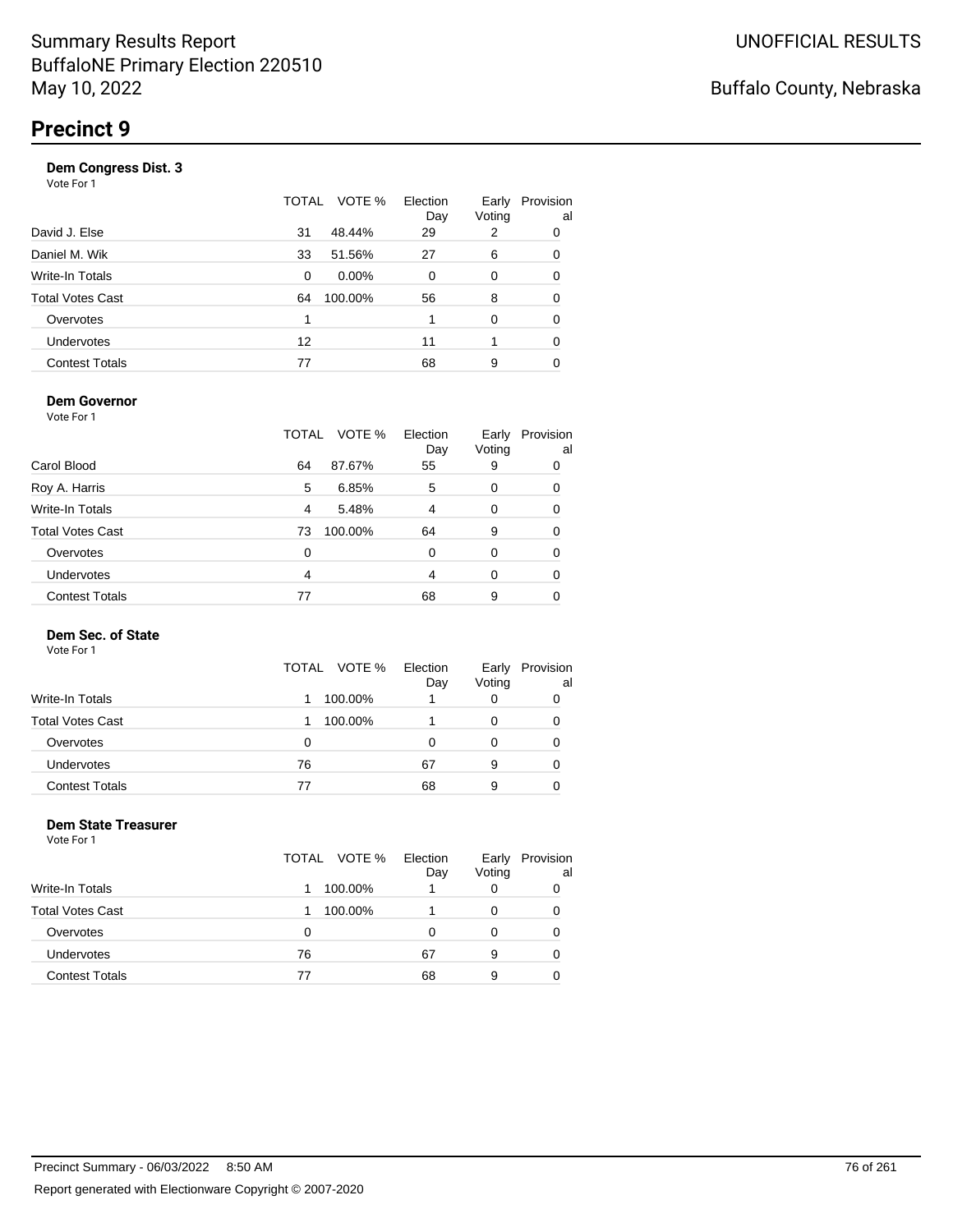| Vote For 1            |                 |                 |                 |                 |
|-----------------------|-----------------|-----------------|-----------------|-----------------|
|                       | VOTE %<br>TOTAL | Election<br>Day | Early<br>Voting | Provision<br>al |
| Write-In Totals       | 100.00%         |                 |                 | 0               |
| Total Votes Cast      | 100.00%         |                 | 0               | 0               |
| Overvotes             | 0               | O               |                 | 0               |
| <b>Undervotes</b>     | 76              | 67              | 9               | 0               |
| <b>Contest Totals</b> | 77              | 68              | 9               | 0               |
|                       |                 |                 |                 |                 |

#### **Dem State Auditor** Vote For 1

|                         | TOTAL VOTE % | Election<br>Day | Early<br>Voting | Provision<br>al |
|-------------------------|--------------|-----------------|-----------------|-----------------|
| <b>Write-In Totals</b>  | 100.00%      |                 | 0               |                 |
| <b>Total Votes Cast</b> | 100.00%      |                 | O               |                 |
| Overvotes               | 0            | Ω               | O               |                 |
| Undervotes              | 76           | 67              | 9               |                 |
| <b>Contest Totals</b>   | 77           | 68              | 9               |                 |

#### **Dem Public Service Comm.** Vote For 1

|                         | TOTAL VOTE % | Election<br>Day | Early<br>Voting | Provision<br>al |
|-------------------------|--------------|-----------------|-----------------|-----------------|
| Write-In Totals         | 100.00%      |                 | 0               |                 |
| <b>Total Votes Cast</b> | 100.00%      |                 | 0               |                 |
| Overvotes               | 0            |                 | 0               |                 |
| <b>Undervotes</b>       | 76           | 67              | 9               | 0               |
| <b>Contest Totals</b>   | 77           | 68              | 9               |                 |

#### **Lib Congress Dist. 3**

Vote For 1

|                         |   | TOTAL VOTE % | Election<br>Day | Early<br>Voting | Provision<br>al |
|-------------------------|---|--------------|-----------------|-----------------|-----------------|
| <b>Write-In Totals</b>  |   |              |                 |                 |                 |
| <b>Total Votes Cast</b> |   |              |                 |                 |                 |
| Overvotes               |   |              |                 |                 |                 |
| <b>Undervotes</b>       | 5 |              | 5               |                 |                 |
| <b>Contest Totals</b>   | 5 |              |                 |                 |                 |

### **Lib Governor**

| Vote For 1              |              |                 |                 |                 |
|-------------------------|--------------|-----------------|-----------------|-----------------|
|                         | TOTAL VOTE % | Election<br>Day | Early<br>Voting | Provision<br>al |
| Scott Zimmerman         | 3<br>75.00%  | 3               | 0               | 0               |
| Write-In Totals         | 25.00%<br>1  |                 | 0               | 0               |
| <b>Total Votes Cast</b> | 100.00%<br>4 | 4               | 0               | ი               |
| Overvotes               | 0            | $\Omega$        | 0               | 0               |
| <b>Undervotes</b>       |              |                 | 0               | 0               |
| <b>Contest Totals</b>   | 5            | 5               | 0               |                 |
|                         |              |                 |                 |                 |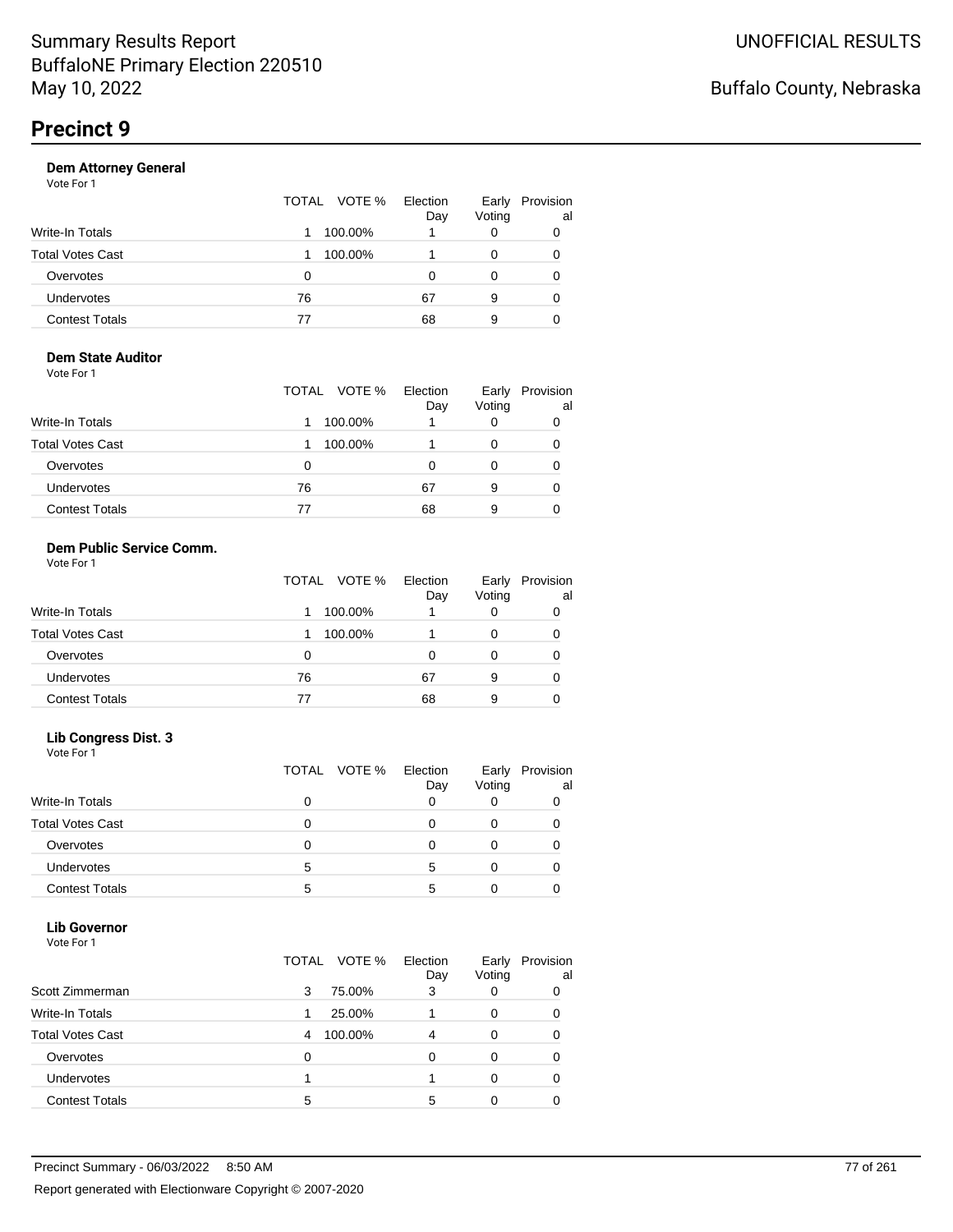#### **Lib Sec. of State**

Vote For 1

|                       |   | TOTAL VOTE % | Election<br>Day | Early<br>Voting | Provision<br>al |
|-----------------------|---|--------------|-----------------|-----------------|-----------------|
| Write-In Totals       | 0 |              |                 |                 |                 |
| Total Votes Cast      | Ω |              |                 |                 |                 |
| Overvotes             | 0 |              |                 | 0               |                 |
| <b>Undervotes</b>     | 5 |              | 5               | 0               |                 |
| <b>Contest Totals</b> | 5 |              |                 |                 |                 |

#### **Lib State Treasurer**

Vote For 1

|                         | VOTE %<br>TOTAL | Election<br>Day | Early<br>Voting | Provision<br>al |
|-------------------------|-----------------|-----------------|-----------------|-----------------|
| Katrina Tomsen          | 100.00%         |                 |                 | 0               |
| <b>Write-In Totals</b>  | $0.00\%$<br>0   | 0               |                 | 0               |
| <b>Total Votes Cast</b> | 100.00%         |                 |                 | 0               |
| Overvotes               | 0               | O               | O               |                 |
| Undervotes              | 4               | 4               |                 |                 |
| <b>Contest Totals</b>   | 5               | 5               |                 |                 |

### **Lib Attorney General**

Vote For 1

|                         | TOTAL VOTE % | Election<br>Day | Early<br>Voting | Provision<br>al |
|-------------------------|--------------|-----------------|-----------------|-----------------|
| <b>Write-In Totals</b>  | 0            |                 |                 |                 |
| <b>Total Votes Cast</b> | 0            |                 |                 |                 |
| Overvotes               | 0            |                 |                 |                 |
| <b>Undervotes</b>       | 5            | 5               |                 |                 |
| <b>Contest Totals</b>   | 5            | 5               |                 |                 |

#### **Lib State Auditor**

Vote For 1

|                         | TOTAL | VOTE %   | Election<br>Day | Early<br>Voting | Provision<br>al |
|-------------------------|-------|----------|-----------------|-----------------|-----------------|
| Gene Siadek             | 2     | 100.00%  | 2               |                 |                 |
| <b>Write-In Totals</b>  | 0     | $0.00\%$ | 0               | 0               | O               |
| <b>Total Votes Cast</b> | 2     | 100.00%  | 2               | 0               |                 |
| Overvotes               | 0     |          | ი               | 0               |                 |
| <b>Undervotes</b>       | 3     |          | 3               | 0               |                 |
| <b>Contest Totals</b>   | 5     |          | 5               |                 |                 |

#### **Lib Public Service Comm.**

|                         |   | TOTAL VOTE % | Election<br>Day | Early<br>Voting | Provision<br>al |
|-------------------------|---|--------------|-----------------|-----------------|-----------------|
| <b>Write-In Totals</b>  |   |              |                 |                 |                 |
| <b>Total Votes Cast</b> |   |              |                 |                 |                 |
| Overvotes               |   |              |                 |                 |                 |
| Undervotes              | 5 |              | 5               | Ω               |                 |
| <b>Contest Totals</b>   | 5 |              | 5               |                 |                 |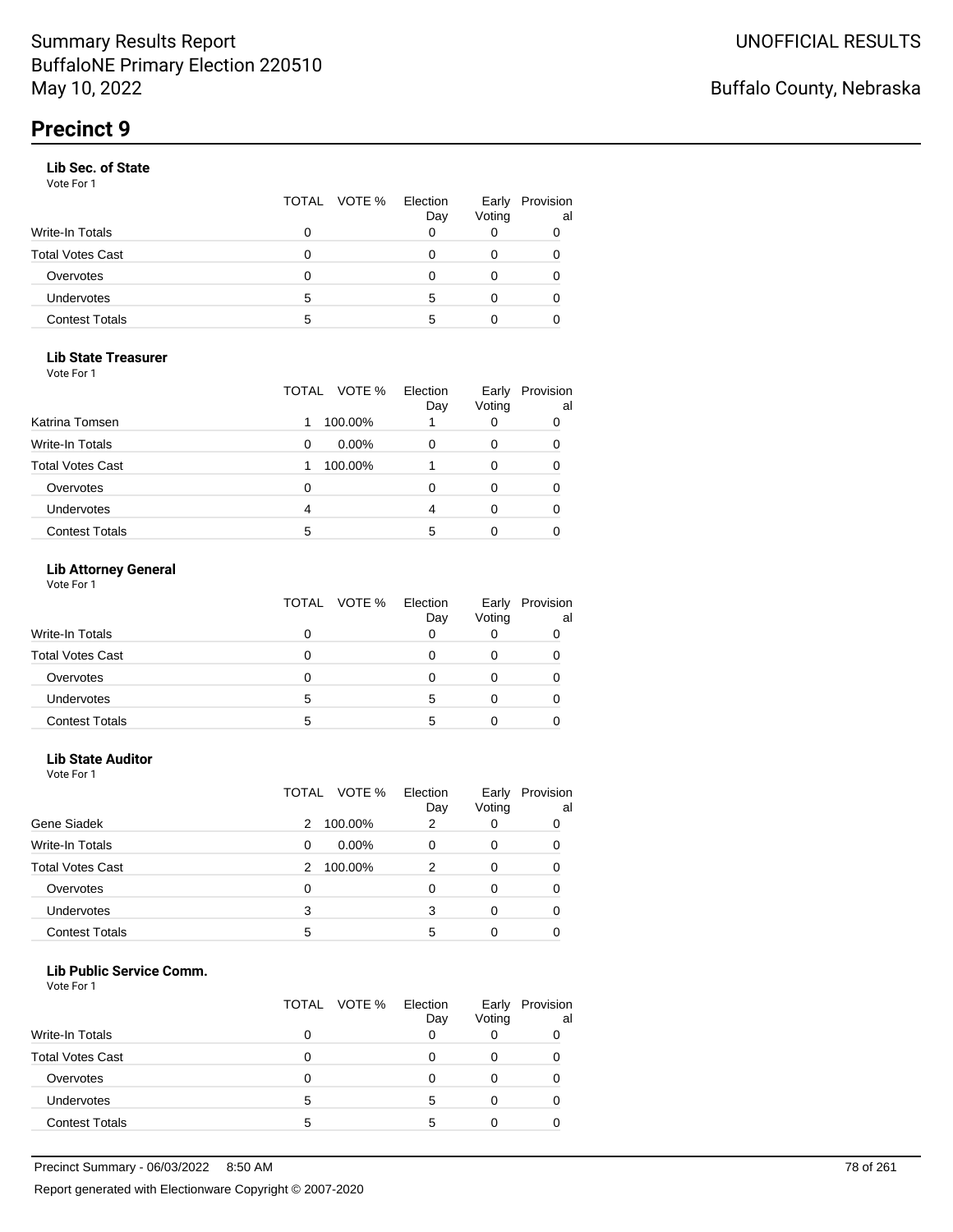|                       | VOTE %<br>TOTAL | Election<br>Day | Early<br>Voting | Provision<br>al |
|-----------------------|-----------------|-----------------|-----------------|-----------------|
| Mark Elworth Jr.      | 100.00%         | 0               |                 | 0               |
| Write-In Totals       | $0.00\%$<br>0   | 0               | 0               | 0               |
| Total Votes Cast      | 100.00%         | 0               |                 | 0               |
| Overvotes             | 0               | 0               | 0               | 0               |
| <b>Undervotes</b>     | 0               | ი               | 0               | 0               |
| <b>Contest Totals</b> |                 | ი               |                 |                 |
|                       |                 |                 |                 |                 |

### **Lmn Governor**

Vote For 1

|                         | TOTAL VOTE % | Election<br>Day | Early<br>Voting | Provision<br>al |
|-------------------------|--------------|-----------------|-----------------|-----------------|
| <b>Write-In Totals</b>  | 100.00%      | 0               |                 |                 |
| <b>Total Votes Cast</b> | 100.00%      | 0               |                 |                 |
| Overvotes               | Ω            |                 |                 |                 |
| Undervotes              | Ω            |                 | 0               |                 |
| <b>Contest Totals</b>   |              |                 |                 |                 |

#### **Lmn Sec. of State** Vote For 1

|                         | TOTAL VOTE % | Election<br>Day | Early<br>Voting | Provision<br>al |
|-------------------------|--------------|-----------------|-----------------|-----------------|
| <b>Write-In Totals</b>  |              |                 |                 |                 |
| <b>Total Votes Cast</b> | o            |                 |                 |                 |
| Overvotes               | o            |                 |                 |                 |
| Undervotes              |              |                 |                 |                 |
| <b>Contest Totals</b>   |              |                 |                 |                 |

#### **Lmn State Treasurer**

Vote For 1

|                         |   | TOTAL VOTE % | Election<br>Day | Early<br>Voting | Provision<br>al |
|-------------------------|---|--------------|-----------------|-----------------|-----------------|
| <b>Write-In Totals</b>  |   |              |                 |                 |                 |
| <b>Total Votes Cast</b> | O |              |                 |                 |                 |
| Overvotes               | O |              |                 |                 |                 |
| <b>Undervotes</b>       |   |              |                 |                 |                 |
| <b>Contest Totals</b>   |   |              |                 |                 |                 |

#### **Lmn Attorney General**

|                         | TOTAL | Election<br>VOTE %<br>Day | Early<br>Voting | Provision<br>al |
|-------------------------|-------|---------------------------|-----------------|-----------------|
| Larry Bolinger          | 1     | 100.00%<br>0              |                 | 0               |
| <b>Write-In Totals</b>  | 0     | $0.00\%$<br>0             | 0               | 0               |
| <b>Total Votes Cast</b> |       | 100.00%<br>0              |                 | 0               |
| Overvotes               | 0     | 0                         | Ω               | 0               |
| Undervotes              | 0     | 0                         | Ω               | 0               |
| <b>Contest Totals</b>   |       |                           |                 |                 |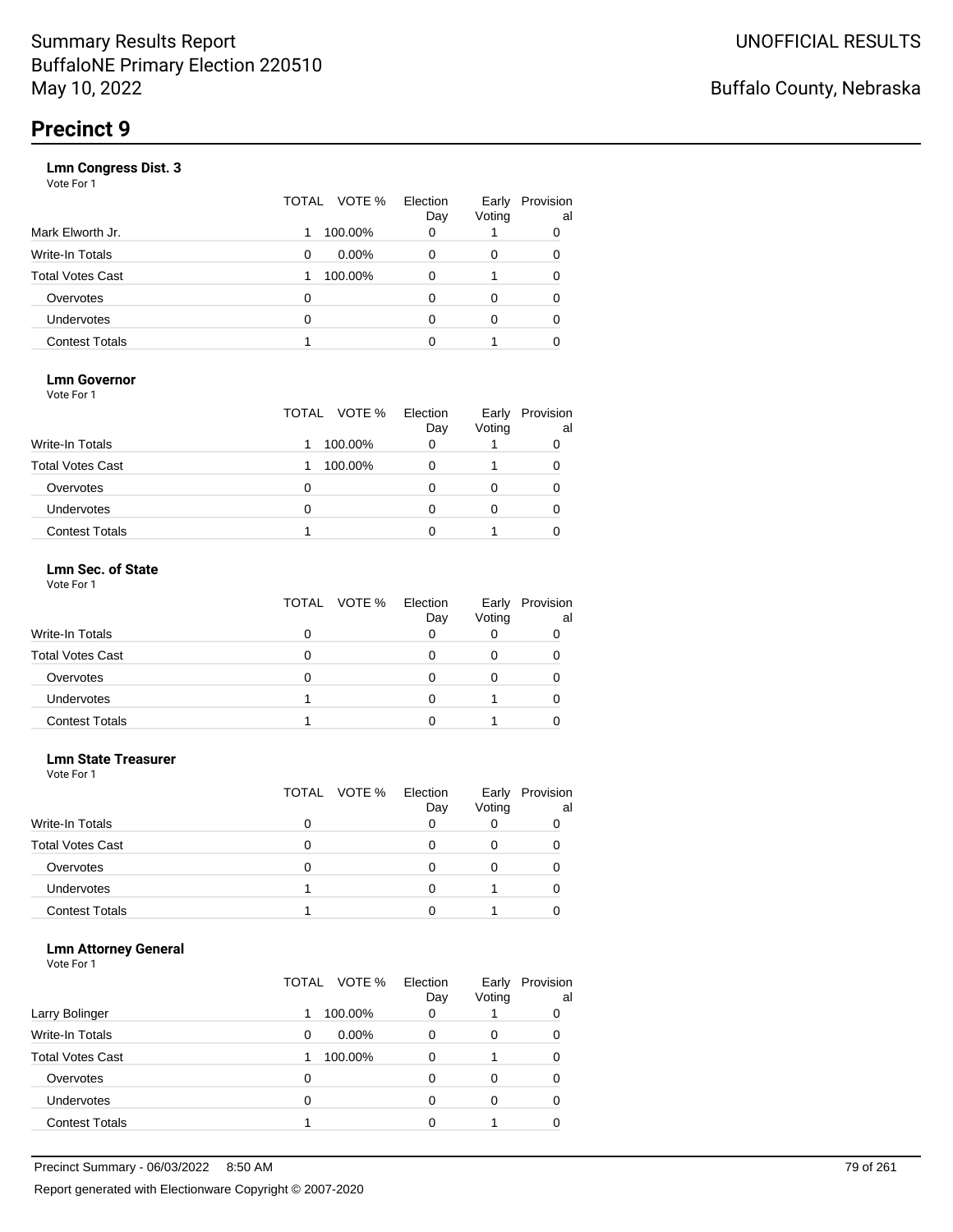#### **Lmn State Auditor**

Vote For 1

|                       | TOTAL | VOTE %   | Election<br>Day | Early<br>Voting | Provision<br>al |
|-----------------------|-------|----------|-----------------|-----------------|-----------------|
| L. Leroy Lopez        |       | 100.00%  | 0               |                 | 0               |
| Write-In Totals       | 0     | $0.00\%$ | 0               | 0               | 0               |
| Total Votes Cast      |       | 100.00%  | 0               |                 | 0               |
| Overvotes             | 0     |          | 0               | 0               | 0               |
| <b>Undervotes</b>     | 0     |          |                 | 0               | 0               |
| <b>Contest Totals</b> |       |          |                 |                 |                 |

#### **Lmn Public Service Comm.**

Vote For 1

|                         | TOTAL VOTE % | Election<br>Day | Early<br>Voting | Provision<br>al |
|-------------------------|--------------|-----------------|-----------------|-----------------|
| <b>Write-In Totals</b>  |              |                 |                 |                 |
| <b>Total Votes Cast</b> |              |                 |                 |                 |
| Overvotes               |              |                 |                 |                 |
| <b>Undervotes</b>       |              |                 |                 |                 |
| <b>Contest Totals</b>   |              |                 |                 |                 |

#### **Member of the State Board of Education Dist. 6** Vote For 1

|                         | TOTAL | VOTE %  | Election<br>Day | Early<br>Voting | Provision<br>al |
|-------------------------|-------|---------|-----------------|-----------------|-----------------|
| Sherry Jones            | 214   | 67.08%  | 191             | 23              | 0               |
| Danielle Helzer         | 103   | 32.29%  | 94              | 9               | 0               |
| <b>Write-In Totals</b>  | 2     | 0.63%   | 1               | 1               | 0               |
| <b>Total Votes Cast</b> | 319   | 100.00% | 286             | 33              | 0               |
| Overvotes               | 0     |         | $\Omega$        | $\Omega$        | 0               |
| <b>Undervotes</b>       | 54    |         | 52              | 2               | 0               |
| <b>Contest Totals</b>   | 373   |         | 338             | 35              | 0               |

#### **University of Nebraska Board of Regents Dist. 6** Vote For 1

|                         | TOTAL | VOTE %  | Election<br>Day | Early<br>Voting | Provision<br>a |
|-------------------------|-------|---------|-----------------|-----------------|----------------|
| Paul R. Kenney          | 164   | 53.95%  | 142             | 22              | 0              |
| Julie Hehnke            | 138   | 45.39%  | 128             | 10              | 0              |
| <b>Write-In Totals</b>  | 2     | 0.66%   | 2               | 0               | 0              |
| <b>Total Votes Cast</b> | 304   | 100.00% | 272             | 32              | 0              |
| Overvotes               | 0     |         | 0               | 0               | 0              |
| Undervotes              | 69    |         | 66              | 3               | 0              |
| <b>Contest Totals</b>   | 373   |         | 338             | 35              | 0              |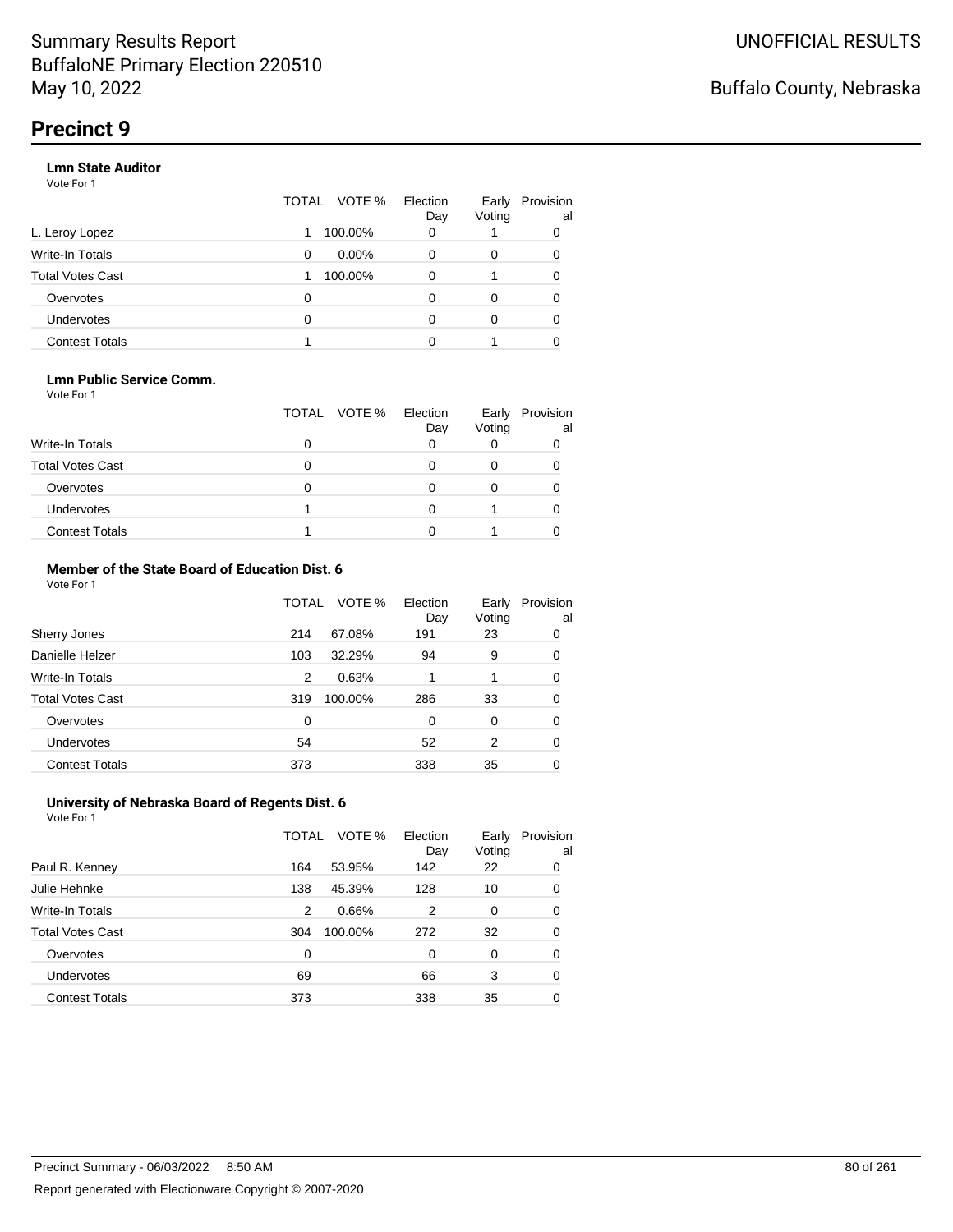### **Kearney Public School Dist. 7**

|                         | TOTAL | VOTE %  | Election<br>Day | Early<br>Voting | Provision<br>al |
|-------------------------|-------|---------|-----------------|-----------------|-----------------|
| Wendy S. Kreis          | 141   | 14.70%  | 131             | 10              | 0               |
| Drew Blessing           | 141   | 14.70%  | 125             | 16              | 0               |
| Derek Meyer             | 72    | 7.51%   | 67              | 5               | 0               |
| Will M. Kirkland        | 109   | 11.37%  | 95              | 14              | 0               |
| Dionne Moore            | 78    | 8.13%   | 71              | 7               | 0               |
| Paul Hazard             | 135   | 14.08%  | 121             | 14              | 0               |
| John D. Icenogle        | 172   | 17.94%  | 156             | 16              | 0               |
| Jacob L. Reiter         | 107   | 11.16%  | 97              | 10              | 0               |
| Write-In Totals         | 4     | 0.42%   | 4               | 0               | 0               |
| <b>Total Votes Cast</b> | 959   | 100.00% | 867             | 92              | 0               |
| Overvotes               | 9     |         | 6               | 3               | 0               |
| <b>Undervotes</b>       | 151   |         | 141             | 10              | 0               |
| <b>Contest Totals</b>   | 1,119 |         | 1,014           | 105             | 0               |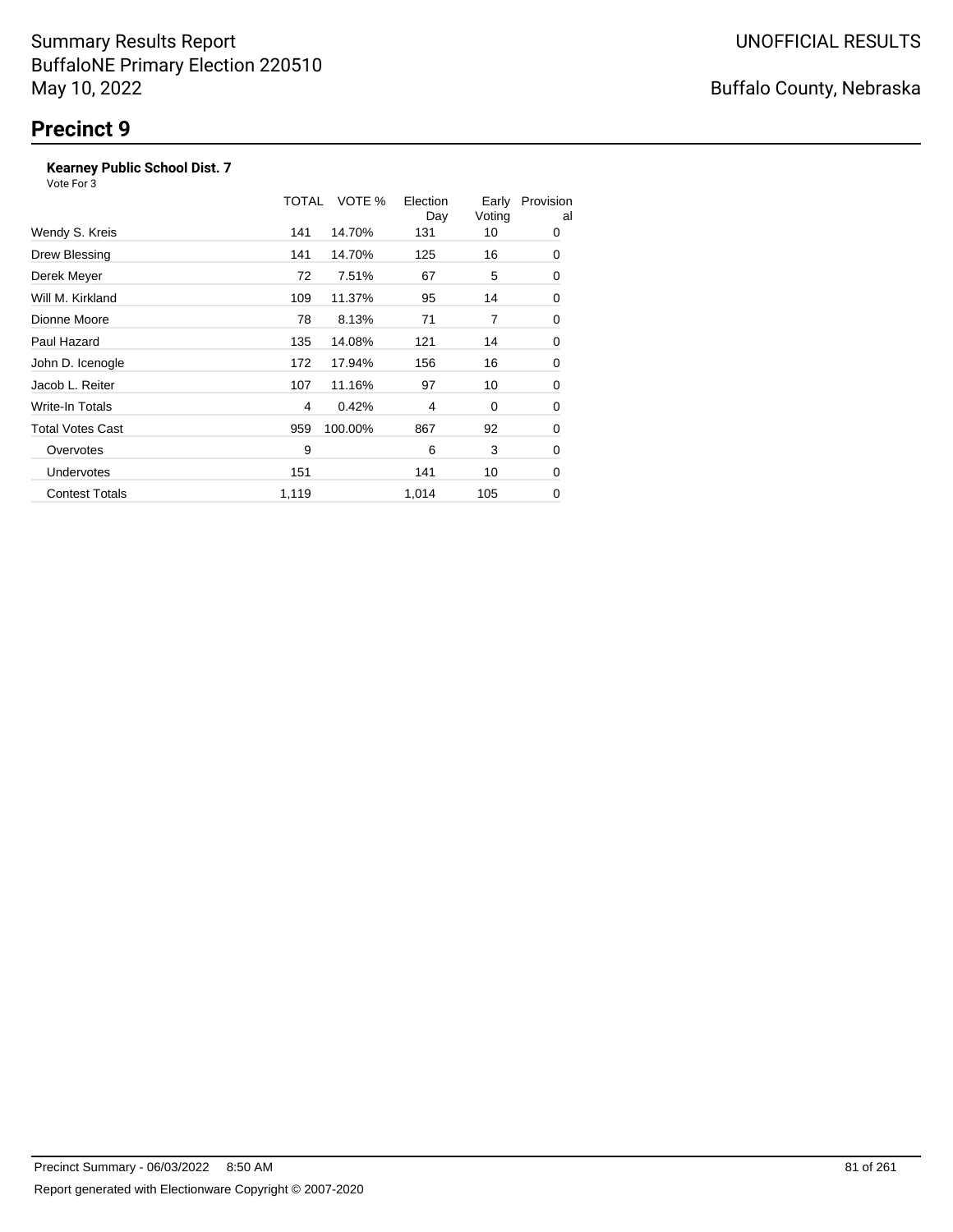# Buffalo County, Nebraska

# **Precinct 10**

| <b>Statistics</b>                                       | <b>TOTAL</b> | Election<br>Day | Early<br>Voting | Provision<br>al |
|---------------------------------------------------------|--------------|-----------------|-----------------|-----------------|
| Registered Voters - Total                               | 1,446        |                 |                 |                 |
| Registered Voters - Republican Party                    | 682          |                 |                 |                 |
| Registered Voters - Democratic Party                    | 336          |                 |                 |                 |
| Registered Voters - Libertarian Party                   | 34           |                 |                 |                 |
| Registered Voters - Legal Marijuana<br><b>NOW Party</b> | 6            |                 |                 |                 |
| Registered Voters - Nonpartisan                         | 388          |                 |                 |                 |
| <b>Ballots Cast - Total</b>                             | 288          | 245             | 41              | 2               |
| Ballots Cast - Republican Party                         | 210          | 180             | 28              | 2               |
| <b>Ballots Cast - Democratic Party</b>                  | 50           | 42              | 8               | 0               |
| <b>Ballots Cast - Libertarian Party</b>                 | 5            | 4               | 1               | 0               |
| Ballots Cast - Legal Marijuana NOW                      | $\Omega$     | $\Omega$        | $\Omega$        | 0               |
| Ballots Cast - Nonpartisan                              | 23           | 19              | 4               | 0               |
| <b>Ballots Cast - Blank</b>                             | 2            | 1               | 1               | 0               |
| Voter Turnout - Total                                   | 19.92%       |                 |                 |                 |
| Voter Turnout - Republican Party                        | 30.79%       |                 |                 |                 |
| Voter Turnout - Democratic Party                        | 14.88%       |                 |                 |                 |
| Voter Turnout - Libertarian Party                       | 14.71%       |                 |                 |                 |
| Voter Turnout - Legal Marijuana NOW                     | $0.00\%$     |                 |                 |                 |
| Voter Turnout - Nonpartisan                             | 5.93%        |                 |                 |                 |

#### **Rep Congress Dist. 3**

|                       | TOTAL    | VOTE %   | Election<br>Day | Early<br>Voting | Provision<br>al |
|-----------------------|----------|----------|-----------------|-----------------|-----------------|
| Adrian Smith          | 147      | 73.13%   | 124             | 22              |                 |
| Mike Calhoun          | 54       | 26.87%   | 47              | 6               |                 |
| Write-In Totals       | $\Omega$ | $0.00\%$ | $\Omega$        | 0               | 0               |
| Total Votes Cast      | 201      | 100.00%  | 171             | 28              | 2               |
| Overvotes             | 0        |          | $\Omega$        | 0               | 0               |
| <b>Undervotes</b>     | 9        |          | 9               | 0               | 0               |
| <b>Contest Totals</b> | 210      |          | 180             | 28              | 2               |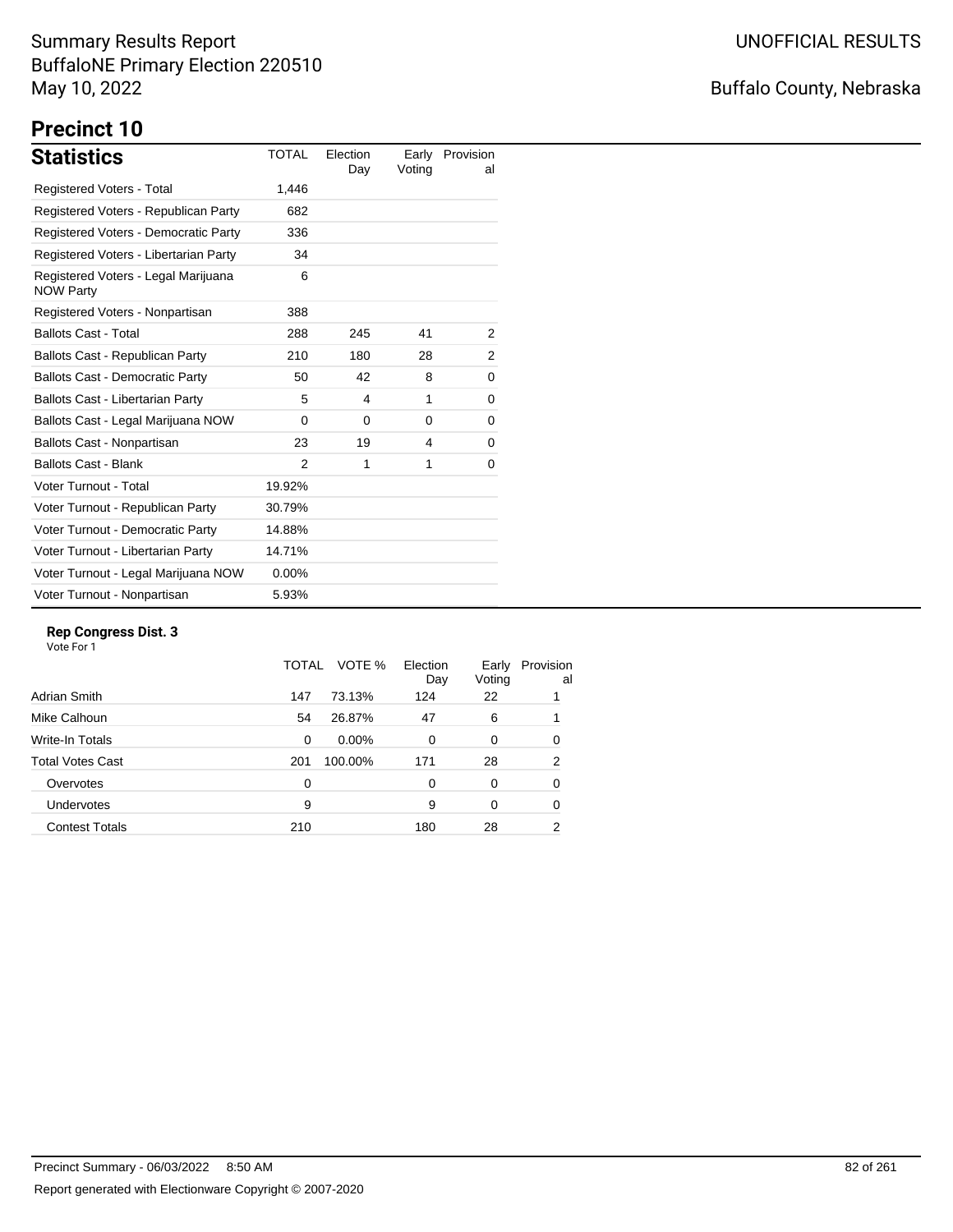# **Precinct 10**

#### **Rep Governor**

Vote For 1

|                         | TOTAL | VOTE %   | Election<br>Day | Early<br>Voting | Provision<br>al |
|-------------------------|-------|----------|-----------------|-----------------|-----------------|
| <b>Michael Connely</b>  | 6     | 2.88%    | 4               | 2               | 0               |
| <b>Brett Lindstrom</b>  | 32    | 15.38%   | 30              | 2               | 0               |
| Donna Nicole Carpenter  | 2     | 0.96%    | 1               | 1               | 0               |
| Lela McNinch            | 1     | 0.48%    |                 | 0               | 0               |
| Theresa Thibodeau       | 22    | 10.58%   | 19              | 3               | 0               |
| Jim Pillen              | 77    | 37.02%   | 65              | 11              | 1               |
| <b>Troy Wentz</b>       | 0     | 0.00%    | $\Omega$        | 0               | 0               |
| Charles W. Herbster     | 66    | 31.73%   | 56              | 9               | 1               |
| <b>Breland Ridenour</b> | 2     | 0.96%    | 2               | 0               | 0               |
| Write-In Totals         | 0     | $0.00\%$ | 0               | 0               | 0               |
| <b>Total Votes Cast</b> | 208   | 100.00%  | 178             | 28              | $\overline{2}$  |
| Overvotes               | 0     |          | $\Omega$        | 0               | 0               |
| <b>Undervotes</b>       | 2     |          | 2               | 0               | 0               |
| <b>Contest Totals</b>   | 210   |          | 180             | 28              | 2               |

### **Rep Sec. of State**

Vote For 1

|                         | TOTAL | VOTE %   | Election<br>Day | Early<br>Voting | Provision<br>al |
|-------------------------|-------|----------|-----------------|-----------------|-----------------|
| Bob Evnen               | 68    | 36.17%   | 59              | 8               |                 |
| <b>Rex Schroder</b>     | 45    | 23.94%   | 38              | 6               |                 |
| Robert J. Borer         | 75    | 39.89%   | 62              | 13              | 0               |
| Write-In Totals         | 0     | $0.00\%$ | $\Omega$        | 0               | 0               |
| <b>Total Votes Cast</b> | 188   | 100.00%  | 159             | 27              | $\overline{2}$  |
| Overvotes               | 0     |          | $\Omega$        | 0               | 0               |
| Undervotes              | 22    |          | 21              | 1               | 0               |
| <b>Contest Totals</b>   | 210   |          | 180             | 28              | 2               |

#### **Rep State Treasurer** Vote For 1

|                       | TOTAL | VOTE %   | Election<br>Day | Early<br>Voting | Provision<br>al |
|-----------------------|-------|----------|-----------------|-----------------|-----------------|
| John Murante          | 102   | 55.14%   | 89              | 13              | 0               |
| Paul Anderson         | 83    | 44.86%   | 67              | 14              | 2               |
| Write-In Totals       | 0     | $0.00\%$ | $\Omega$        | 0               | 0               |
| Total Votes Cast      | 185   | 100.00%  | 156             | 27              | 2               |
| Overvotes             | 0     |          | 0               | 0               | 0               |
| <b>Undervotes</b>     | 25    |          | 24              |                 | 0               |
| <b>Contest Totals</b> | 210   |          | 180             | 28              | 2               |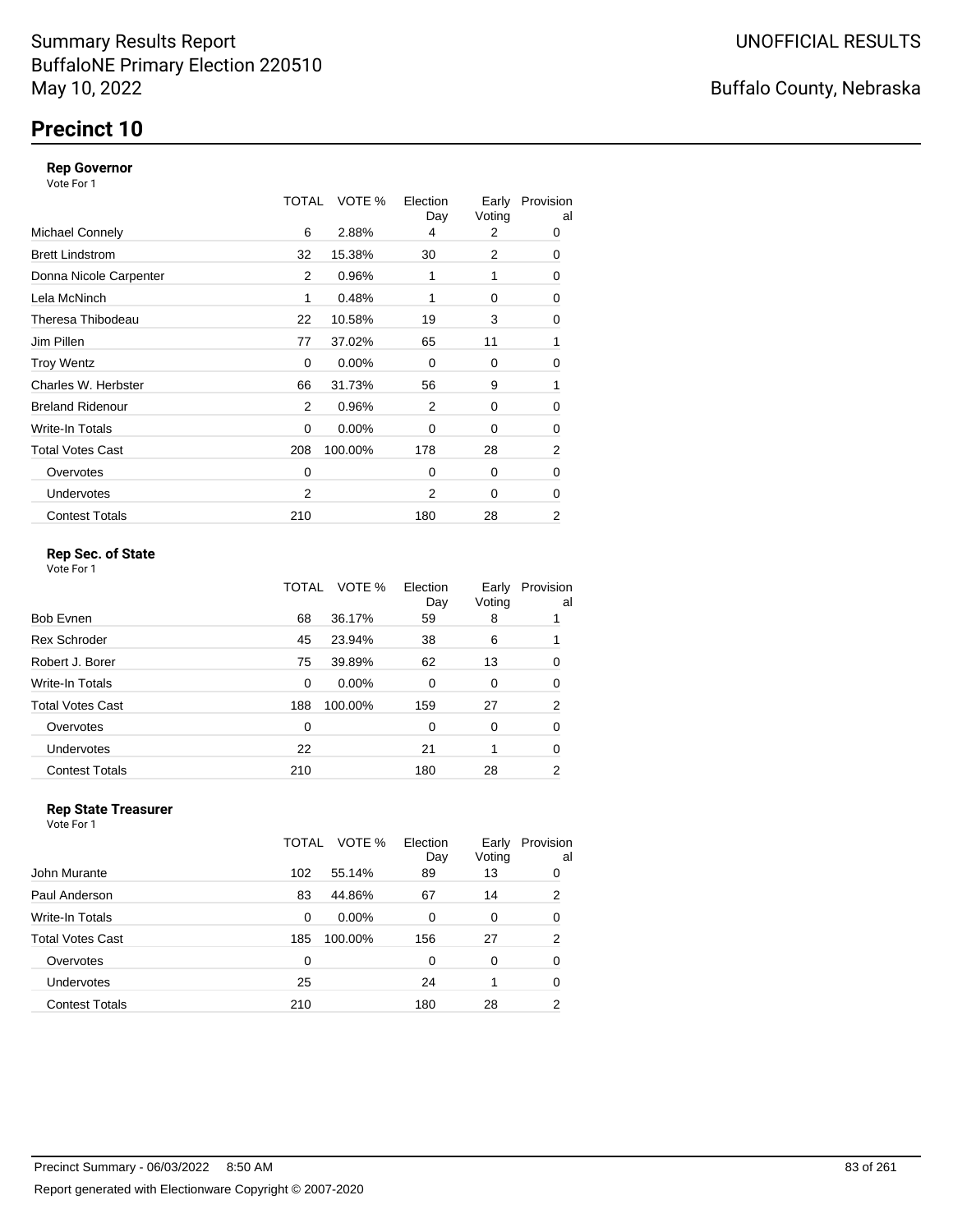#### **Rep Attorney General**

Vote For 1

|                       | TOTAL | VOTE %   | Election<br>Day | Early<br>Voting | Provision<br>al |
|-----------------------|-------|----------|-----------------|-----------------|-----------------|
| Jennifer Hicks        | 58    | 31.69%   | 50              | 8               | 0               |
| Mike Hilgers          | 125   | 68.31%   | 105             | 18              | $\overline{2}$  |
| Write-In Totals       | 0     | $0.00\%$ | 0               | 0               | 0               |
| Total Votes Cast      | 183   | 100.00%  | 155             | 26              | $\overline{2}$  |
| Overvotes             | 0     |          | $\Omega$        | 0               | 0               |
| Undervotes            | 27    |          | 25              | 2               | 0               |
| <b>Contest Totals</b> | 210   |          | 180             | 28              | 2               |

### **Rep State Auditor**

Vote For 1

|                       | TOTAL | VOTE %   | Election<br>Day | Early<br>Voting | Provision<br>al |
|-----------------------|-------|----------|-----------------|-----------------|-----------------|
| Mike Foley            | 130   | 70.65%   | 114             | 15              |                 |
| Larry Anderson        | 54    | 29.35%   | 42              | 11              |                 |
| Write-In Totals       | 0     | $0.00\%$ | 0               | 0               | 0               |
| Total Votes Cast      | 184   | 100.00%  | 156             | 26              | 2               |
| Overvotes             | 0     |          | 0               | 0               | 0               |
| <b>Undervotes</b>     | 26    |          | 24              | 2               | 0               |
| <b>Contest Totals</b> | 210   |          | 180             | 28              | 2               |

### **Rep Public Service Comm.**

Vote For 1

|                         | TOTAL | VOTE %   | Election<br>Day | Early<br>Voting | Provision<br>al |
|-------------------------|-------|----------|-----------------|-----------------|-----------------|
| Kevin Stocker           | 77    | 43.02%   | 63              | 12              | 2               |
| Mary Ridder             | 71    | 39.66%   | 61              | 10              | 0               |
| Dakota Delka            | 31    | 17.32%   | 26              | 5               | 0               |
| Write-In Totals         | 0     | $0.00\%$ | 0               | 0               | 0               |
| <b>Total Votes Cast</b> | 179   | 100.00%  | 150             | 27              | $\overline{2}$  |
| Overvotes               | 0     |          | 0               | 0               | 0               |
| <b>Undervotes</b>       | 31    |          | 30              | 1               | 0               |
| <b>Contest Totals</b>   | 210   |          | 180             | 28              | 2               |

### **Rep County Board of Commissioners Dist. 1**

Vote For 1

|                       | TOTAL | VOTE %   | Election<br>Day | Early<br>Voting | Provision<br>al |
|-----------------------|-------|----------|-----------------|-----------------|-----------------|
| Ivan H. Klein         | 109   | 61.93%   | 90              | 17              | 2               |
| Steve Faber           | 67    | 38.07%   | 60              |                 | 0               |
| Write-In Totals       | 0     | $0.00\%$ | 0               | 0               | 0               |
| Total Votes Cast      | 176   | 100.00%  | 150             | 24              | $\overline{2}$  |
| Overvotes             | 0     |          | 0               | 0               | 0               |
| Undervotes            | 34    |          | 30              | 4               | 0               |
| <b>Contest Totals</b> | 210   |          | 180             | 28              | 2               |

Buffalo County, Nebraska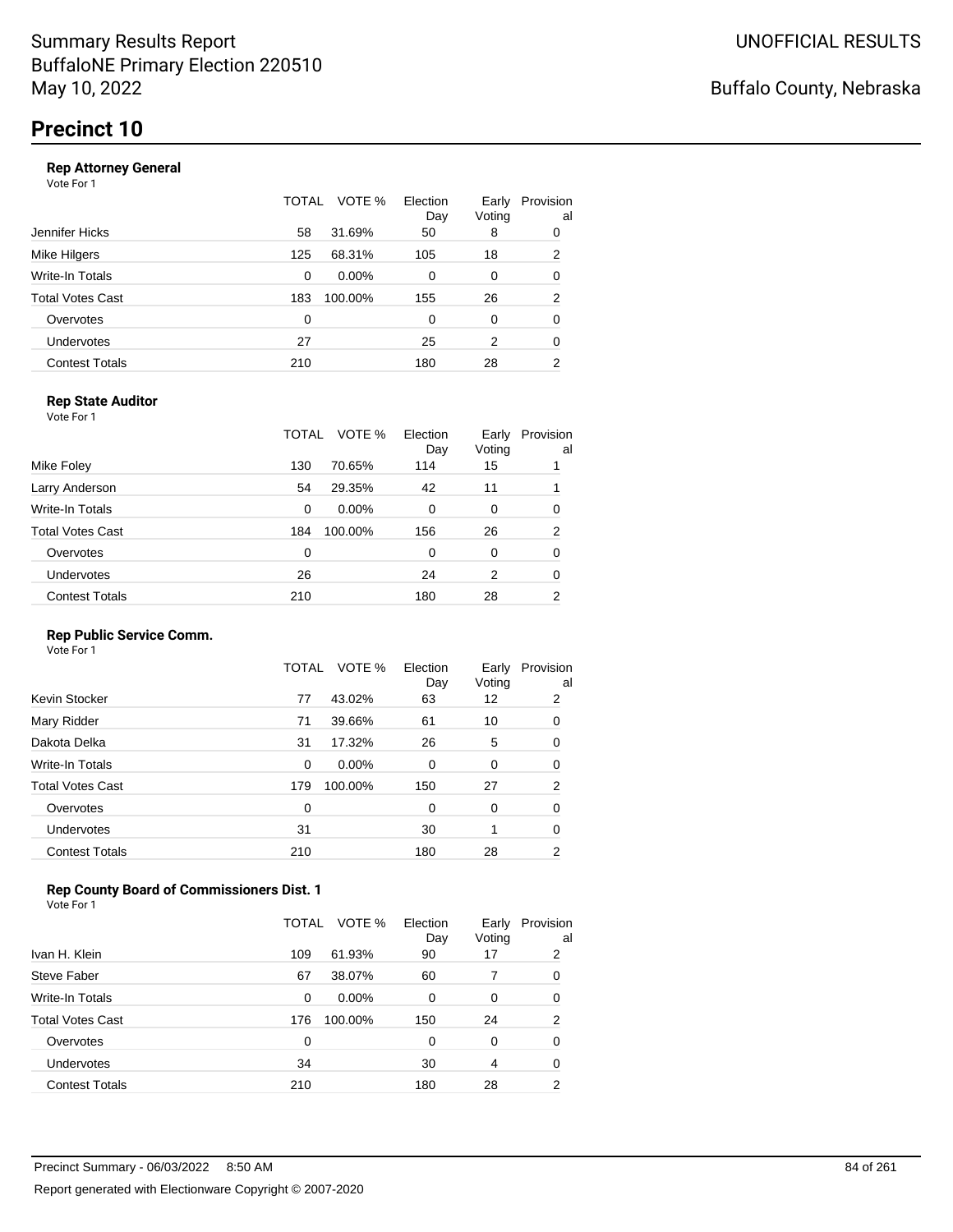|     | VOTE %   | Election<br>Day | Early<br>Voting | Provision<br>al |
|-----|----------|-----------------|-----------------|-----------------|
| 91  | 46.19%   | 78              | 12              |                 |
| 106 | 53.81%   | 89              | 16              |                 |
| 0   | $0.00\%$ | 0               | 0               | 0               |
| 197 | 100.00%  | 167             | 28              | 2               |
| 0   |          | 0               | 0               | 0               |
| 13  |          | 13              | 0               | 0               |
| 210 |          | 180             | 28              | 2               |
|     |          | TOTAL           |                 |                 |

#### **Dem Congress Dist. 3**

Vote For 1

|                         | TOTAL | VOTE %  | Election<br>Day | Early<br>Voting | Provision<br>al |
|-------------------------|-------|---------|-----------------|-----------------|-----------------|
| David J. Else           | 26    | 57.78%  | 20              | 6               | 0               |
| Daniel M. Wik           | 18    | 40.00%  | 16              | 2               | 0               |
| Write-In Totals         | 1     | 2.22%   |                 | $\Omega$        | 0               |
| <b>Total Votes Cast</b> | 45    | 100.00% | 37              | 8               | 0               |
| Overvotes               | 0     |         | 0               | $\Omega$        | 0               |
| <b>Undervotes</b>       | 5     |         | 5               | $\Omega$        | 0               |
| <b>Contest Totals</b>   | 50    |         | 42              | 8               | O               |

### **Dem Governor**

Vote For 1

|                       | VOTE %<br>TOTAL | Election<br>Day | Early<br>Voting | Provision<br>al |
|-----------------------|-----------------|-----------------|-----------------|-----------------|
| Carol Blood           | 77.55%<br>38    | 31              |                 | 0               |
| Roy A. Harris         | 18.37%<br>9     | 8               |                 | 0               |
| Write-In Totals       | 4.08%<br>2      | 2               | 0               | 0               |
| Total Votes Cast      | 100.00%<br>49   | 41              | 8               | 0               |
| Overvotes             | 0               | 0               | 0               | 0               |
| <b>Undervotes</b>     |                 |                 | 0               | 0               |
| <b>Contest Totals</b> | 50              | 42              | 8               |                 |

#### **Dem Sec. of State**

|                         | TOTAL VOTE % | Election<br>Day | Early<br>Voting | Provision<br>al |
|-------------------------|--------------|-----------------|-----------------|-----------------|
| <b>Write-In Totals</b>  | 100.00%<br>5 | 4               |                 | 0               |
| <b>Total Votes Cast</b> | 100.00%<br>5 | Δ               |                 | 0               |
| Overvotes               | 0            |                 |                 | 0               |
| Undervotes              | 45           | 38              |                 | 0               |
| <b>Contest Totals</b>   | 50           | 42              | 8               | 0               |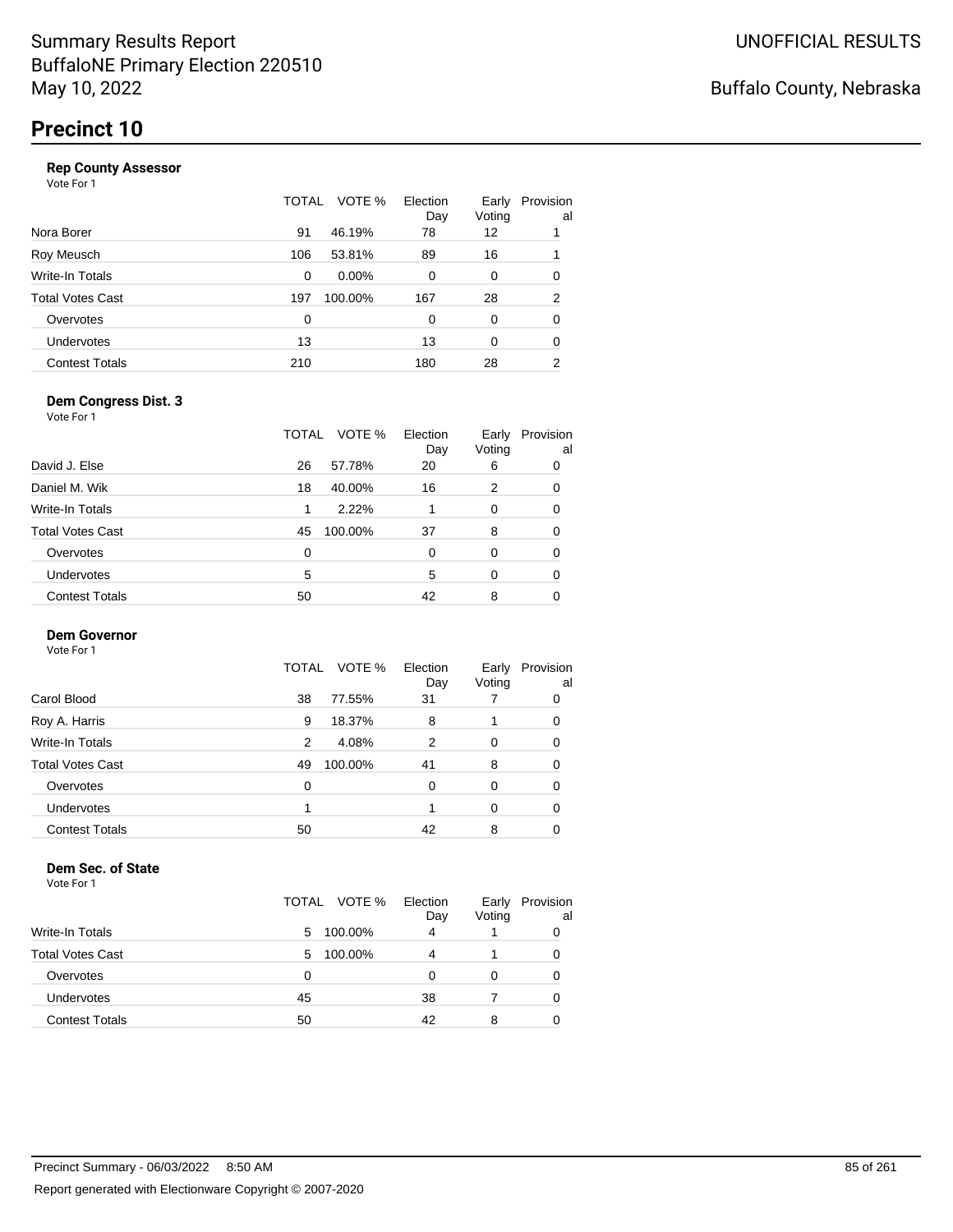|                       |    | TOTAL VOTE % | Election<br>Day | Early<br>Voting | Provision<br>al |
|-----------------------|----|--------------|-----------------|-----------------|-----------------|
| Write-In Totals       | 2  | 100.00%      |                 |                 |                 |
| Total Votes Cast      | 2  | 100.00%      |                 |                 |                 |
| Overvotes             | 0  |              | 0               |                 |                 |
| Undervotes            | 48 |              | 41              |                 | 0               |
| <b>Contest Totals</b> | 50 |              | 42              | 8               |                 |

#### **Dem Attorney General** Vote For 1

|                         | TOTAL VOTE % | Election<br>Day | Early<br>Voting | Provision<br>al |
|-------------------------|--------------|-----------------|-----------------|-----------------|
| <b>Write-In Totals</b>  | 100.00%<br>4 | 3               |                 | 0               |
| <b>Total Votes Cast</b> | 100.00%<br>4 | 3               |                 | 0               |
| Overvotes               | 0            | 0               | O               | 0               |
| Undervotes              | 46           | 39              |                 | 0               |
| <b>Contest Totals</b>   | 50           | 42              | 8               | 0               |

### **Dem State Auditor**

| Vote For 1 |  |  |
|------------|--|--|
|            |  |  |

|                         | TOTAL VOTE % Election | Day | Early<br>Voting | Provision<br>al |
|-------------------------|-----------------------|-----|-----------------|-----------------|
| <b>Write-In Totals</b>  | 100.00%<br>2          |     |                 |                 |
| <b>Total Votes Cast</b> | 100.00%<br>2          |     |                 |                 |
| Overvotes               | 0                     | O   | 0               |                 |
| <b>Undervotes</b>       | 48                    | 41  |                 |                 |
| <b>Contest Totals</b>   | 50                    | 42  | 8               |                 |

#### **Dem Public Service Comm.**

Vote For 1

|                         |    | TOTAL VOTE % | Election<br>Day | Early<br>Voting | Provision<br>al |
|-------------------------|----|--------------|-----------------|-----------------|-----------------|
| <b>Write-In Totals</b>  | 3  | 100.00%      | 2               |                 |                 |
| <b>Total Votes Cast</b> | 3  | 100.00%      |                 |                 |                 |
| Overvotes               | 0  |              | Ω               |                 |                 |
| <b>Undervotes</b>       | 47 |              | 40              |                 | 0               |
| <b>Contest Totals</b>   | 50 |              | 42              | 8               |                 |

#### **Lib Congress Dist. 3**

| .<br>- - -<br>Vote For 1 |              |                 |                 |                 |
|--------------------------|--------------|-----------------|-----------------|-----------------|
|                          | TOTAL VOTE % | Election<br>Day | Early<br>Voting | Provision<br>al |
| Write-In Totals          | 100.00%<br>2 |                 |                 | 0               |
| <b>Total Votes Cast</b>  | 100.00%<br>2 |                 |                 | 0               |
| Overvotes                | 0            | 0               | 0               | ი               |
| <b>Undervotes</b>        | 3            | 3               | 0               |                 |
| <b>Contest Totals</b>    | 5            |                 |                 |                 |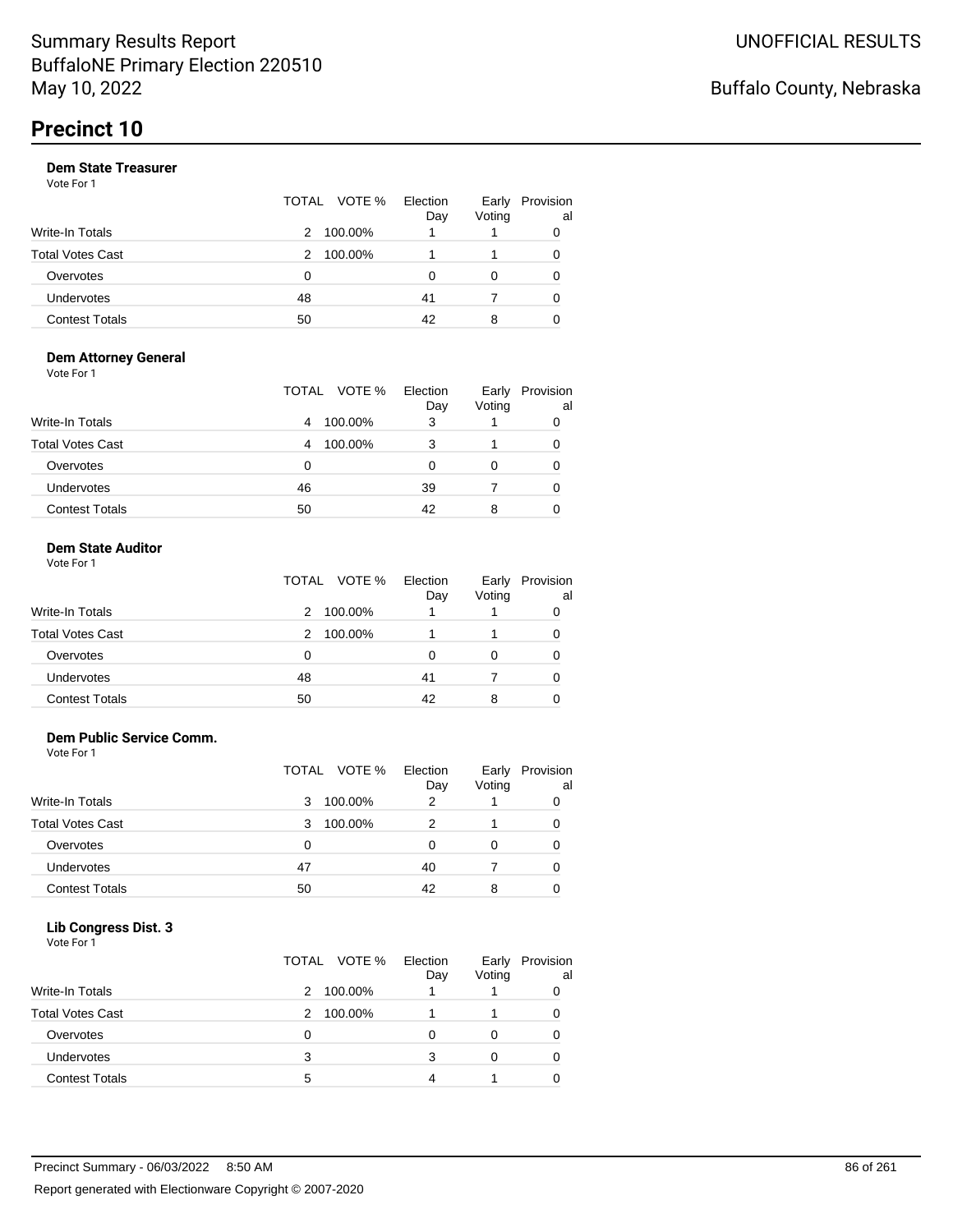#### **Lib Governor**

Vote For 1

|                       | TOTAL | VOTE %   | Election<br>Day | Early<br>Voting | Provision<br>al |
|-----------------------|-------|----------|-----------------|-----------------|-----------------|
| Scott Zimmerman       | 0     | $0.00\%$ | 0               | 0               | 0               |
| Write-In Totals       | 4     | 100.00%  | 3               |                 | 0               |
| Total Votes Cast      | 4     | 100.00%  | 3               |                 | 0               |
| Overvotes             | 0     |          | 0               | 0               | 0               |
| <b>Undervotes</b>     |       |          |                 | 0               | 0               |
| <b>Contest Totals</b> | 5     |          |                 |                 |                 |

#### **Lib Sec. of State**

Vote For 1

|                         | TOTAL VOTE % | Election<br>Day | Early<br>Voting | Provision<br>al |
|-------------------------|--------------|-----------------|-----------------|-----------------|
| Write-In Totals         | 100.00%      |                 | O               |                 |
| <b>Total Votes Cast</b> | 100.00%      |                 |                 | 0               |
| Overvotes               | 0            |                 |                 |                 |
| Undervotes              | 4            |                 |                 |                 |
| <b>Contest Totals</b>   | 5            |                 |                 |                 |

### **Lib State Treasurer**

Vote For 1

|                         | VOTE %<br>TOTAL | Election<br>Day | Early<br>Voting | Provision<br>al |
|-------------------------|-----------------|-----------------|-----------------|-----------------|
| Katrina Tomsen          | 100.00%<br>3    | 3               | O               | 0               |
| <b>Write-In Totals</b>  | $0.00\%$<br>0   | O               | 0               | 0               |
| <b>Total Votes Cast</b> | 100.00%<br>3    | 3               | 0               |                 |
| Overvotes               | 0               | 0               | 0               | 0               |
| Undervotes              | 2               |                 |                 | 0               |
| <b>Contest Totals</b>   | 5               |                 |                 |                 |

#### **Lib Attorney General**

|                         |   | TOTAL VOTE % | Election<br>Day | Early<br>Voting | Provision<br>al |
|-------------------------|---|--------------|-----------------|-----------------|-----------------|
| <b>Write-In Totals</b>  |   | 100.00%      | 0               |                 |                 |
| <b>Total Votes Cast</b> |   | 100.00%      | Ω               |                 | 0               |
| Overvotes               | 0 |              | O               |                 | 0               |
| <b>Undervotes</b>       | 4 |              | 4               | $\Omega$        | O               |
| <b>Contest Totals</b>   | 5 |              |                 |                 |                 |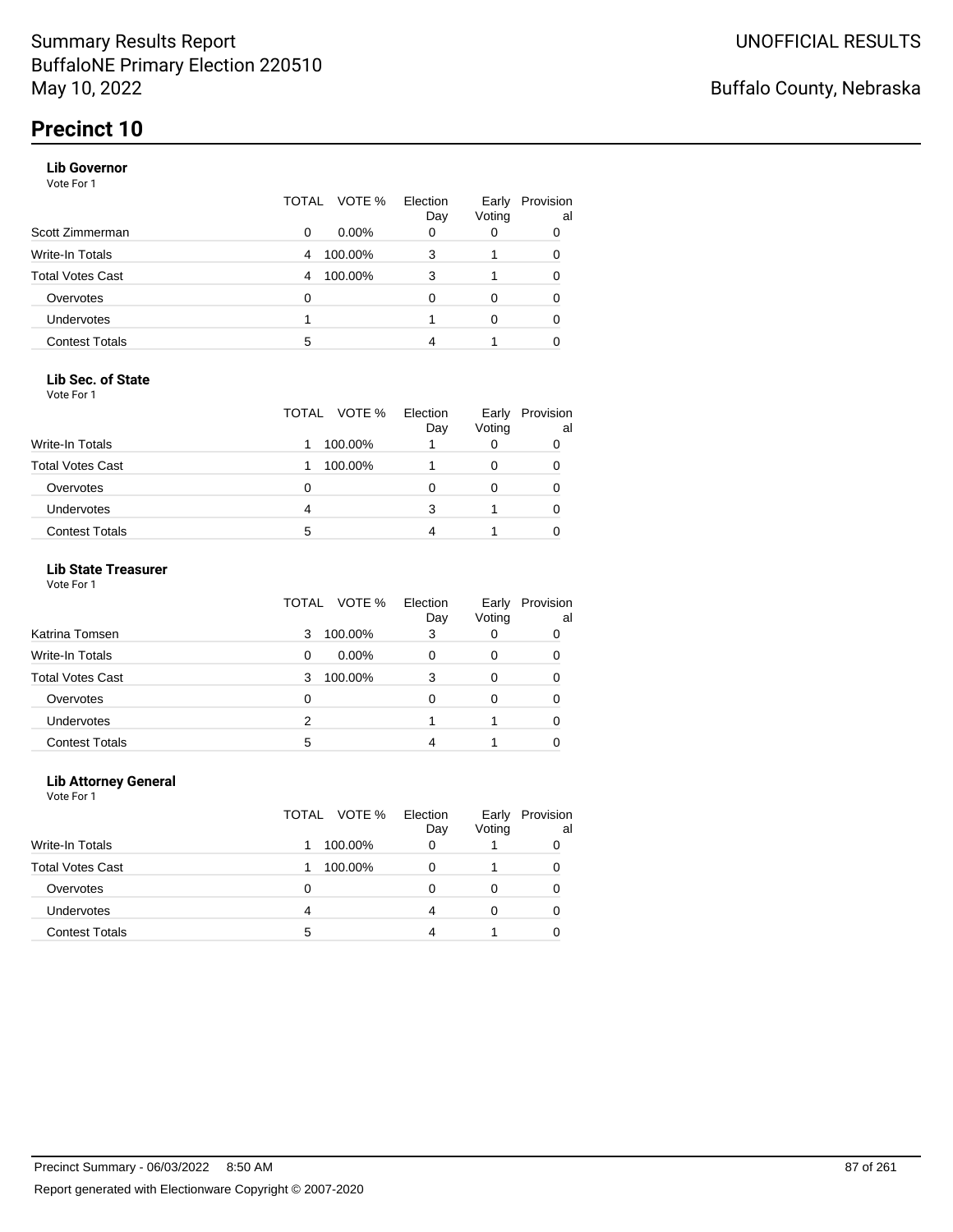#### **Lib State Auditor**

Vote For 1

|                       | VOTE %<br>TOTAL | Election<br>Day | Early<br>Voting | Provision<br>al |
|-----------------------|-----------------|-----------------|-----------------|-----------------|
| Gene Siadek           | 66.67%<br>2     | 2               | 0               | 0               |
| Write-In Totals       | 33.33%          |                 | 0               | 0               |
| Total Votes Cast      | 100.00%<br>3    | 3               | 0               |                 |
| Overvotes             | 0               | O               | 0               | 0               |
| <b>Undervotes</b>     | 2               |                 |                 | 0               |
| <b>Contest Totals</b> | 5               |                 |                 |                 |

#### **Lib Public Service Comm.**

Vote For 1

|                         |   | TOTAL VOTE % | Election<br>Day | Early<br>Voting | Provision<br>al |
|-------------------------|---|--------------|-----------------|-----------------|-----------------|
| Write-In Totals         |   |              |                 |                 |                 |
| <b>Total Votes Cast</b> |   |              |                 |                 |                 |
| Overvotes               |   |              |                 |                 |                 |
| <b>Undervotes</b>       | 5 |              |                 |                 |                 |
| <b>Contest Totals</b>   | 5 |              |                 |                 |                 |

### **Lmn Congress Dist. 3**

Vote For 1

|                         | TOTAL VOTE % | Election<br>Day | Early<br>Voting | Provision<br>al |
|-------------------------|--------------|-----------------|-----------------|-----------------|
| Mark Elworth Jr.        |              | 0               |                 |                 |
| Write-In Totals         |              |                 |                 |                 |
| <b>Total Votes Cast</b> |              |                 |                 |                 |
| Overvotes               |              | Ω               |                 |                 |
| <b>Undervotes</b>       |              |                 |                 |                 |
| <b>Contest Totals</b>   |              |                 |                 |                 |

#### **Lmn Governor**

Vote For 1

|                         | TOTAL VOTE % | Election<br>Day | Early<br>Voting | Provision<br>al |
|-------------------------|--------------|-----------------|-----------------|-----------------|
| <b>Write-In Totals</b>  | 0            | Ω               | O               |                 |
| <b>Total Votes Cast</b> | 0            | $\mathbf{0}$    | 0               |                 |
| Overvotes               |              |                 |                 |                 |
| Undervotes              |              |                 |                 |                 |
| <b>Contest Totals</b>   |              |                 |                 |                 |

#### **Lmn Sec. of State**

|                         | TOTAL VOTE % | Election<br>Day | Early<br>Voting | Provision<br>al |
|-------------------------|--------------|-----------------|-----------------|-----------------|
| Write-In Totals         |              |                 |                 |                 |
| <b>Total Votes Cast</b> |              |                 |                 |                 |
| Overvotes               |              |                 |                 |                 |
| Undervotes              |              |                 |                 |                 |
| <b>Contest Totals</b>   |              |                 |                 |                 |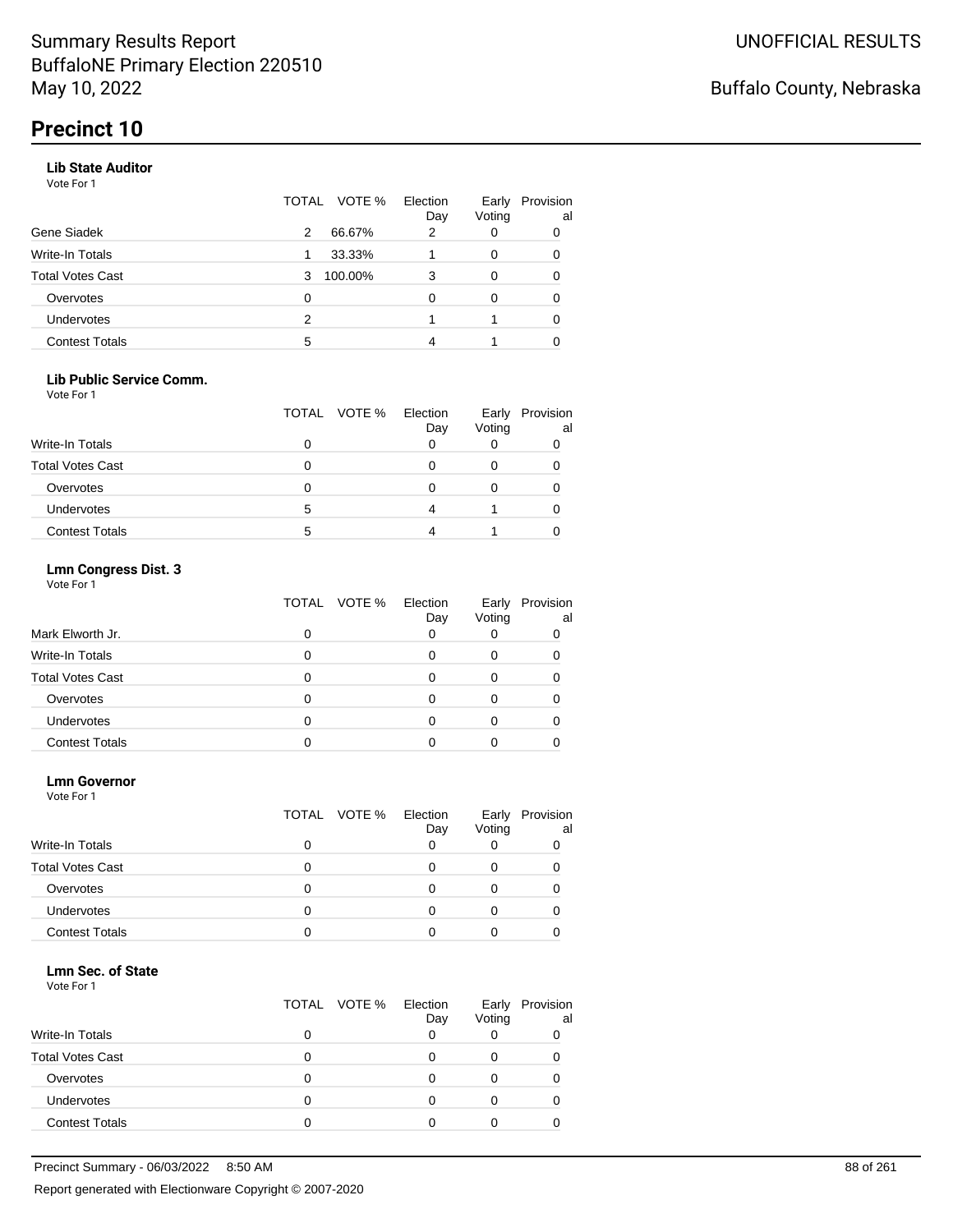|                       |   | TOTAL VOTE % | Election<br>Day | Early<br>Voting | Provision<br>al |
|-----------------------|---|--------------|-----------------|-----------------|-----------------|
| Write-In Totals       | 0 |              |                 |                 |                 |
| Total Votes Cast      | O |              |                 |                 |                 |
| Overvotes             | 0 |              |                 |                 |                 |
| Undervotes            | 0 |              |                 |                 |                 |
| <b>Contest Totals</b> | o |              |                 |                 |                 |

#### **Lmn Attorney General** Vote For 1

|                         | TOTAL | VOTE %<br>Election<br>Day | Early<br>Voting | Provision<br>al |
|-------------------------|-------|---------------------------|-----------------|-----------------|
| Larry Bolinger          | O     |                           |                 |                 |
| <b>Write-In Totals</b>  |       |                           |                 |                 |
| <b>Total Votes Cast</b> |       |                           |                 |                 |
| Overvotes               |       |                           |                 |                 |
| <b>Undervotes</b>       |       |                           |                 |                 |
| <b>Contest Totals</b>   |       |                           |                 |                 |

### **Lmn State Auditor**

| Vote For 1 |  |  |
|------------|--|--|
|------------|--|--|

|                         | TOTAL VOTE % | Election<br>Day | Early<br>Voting | Provision<br>al |
|-------------------------|--------------|-----------------|-----------------|-----------------|
| L. Leroy Lopez          |              |                 |                 | O               |
| Write-In Totals         |              |                 |                 |                 |
| <b>Total Votes Cast</b> |              |                 |                 |                 |
| Overvotes               |              |                 |                 |                 |
| Undervotes              |              |                 |                 |                 |
| <b>Contest Totals</b>   |              |                 |                 |                 |

#### **Lmn Public Service Comm.**

| Vote For 1 |  |  |
|------------|--|--|
|------------|--|--|

|                         | TOTAL VOTE % | Election<br>Day | Early<br>Voting | Provision<br>al |
|-------------------------|--------------|-----------------|-----------------|-----------------|
| <b>Write-In Totals</b>  |              |                 |                 |                 |
| <b>Total Votes Cast</b> | 0            | $\mathbf{0}$    |                 |                 |
| Overvotes               | O            |                 |                 |                 |
| Undervotes              | O            |                 |                 |                 |
| <b>Contest Totals</b>   |              |                 |                 |                 |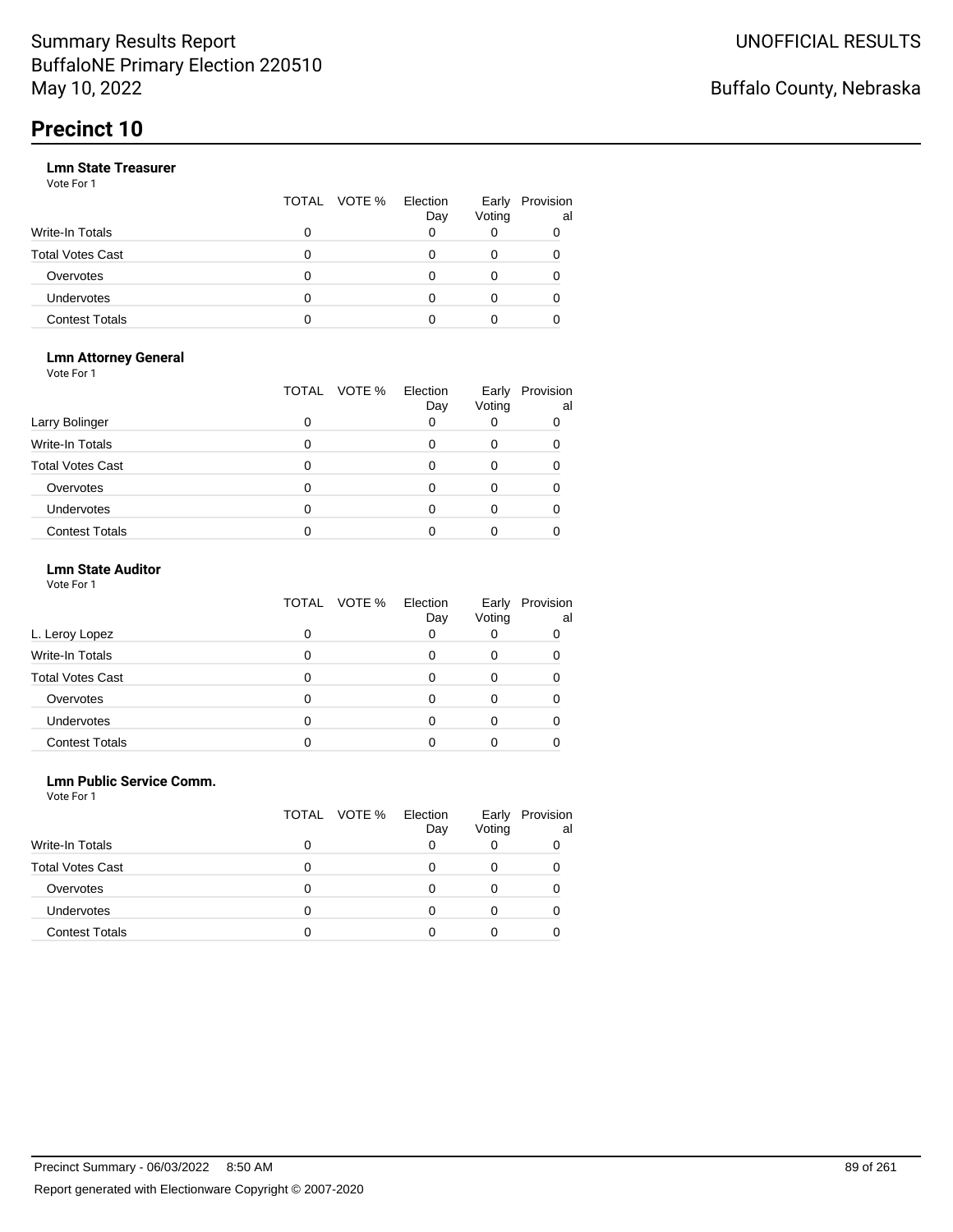#### **Member of the State Board of Education Dist. 6** Vote For 1

|                       | TOTAL | VOTE %   | Election<br>Day | Early<br>Voting | Provision<br>al |
|-----------------------|-------|----------|-----------------|-----------------|-----------------|
| Sherry Jones          | 168   | 65.12%   | 143             | 24              |                 |
| Danielle Helzer       | 90    | 34.88%   | 74              | 15              |                 |
| Write-In Totals       | 0     | $0.00\%$ | 0               | 0               | 0               |
| Total Votes Cast      | 258   | 100.00%  | 217             | 39              | 2               |
| Overvotes             | 1     |          |                 | 0               | 0               |
| <b>Undervotes</b>     | 29    |          | 27              | 2               | 0               |
| <b>Contest Totals</b> | 288   |          | 245             | 41              | 2               |

#### **University of Nebraska Board of Regents Dist. 6**

Vote For 1

|                       | TOTAL | VOTE %   | Election<br>Day | Early<br>Voting | Provision<br>al |
|-----------------------|-------|----------|-----------------|-----------------|-----------------|
| Paul R. Kenney        | 138   | 55.65%   | 112             | 25              |                 |
| Julie Hehnke          | 110   | 44.35%   | 97              | 12              |                 |
| Write-In Totals       | 0     | $0.00\%$ | 0               | 0               | 0               |
| Total Votes Cast      | 248   | 100.00%  | 209             | 37              | 2               |
| Overvotes             | 0     |          | $\Omega$        | 0               | 0               |
| <b>Undervotes</b>     | 40    |          | 36              | 4               | 0               |
| <b>Contest Totals</b> | 288   |          | 245             | 41              | 2               |
|                       |       |          |                 |                 |                 |

### **Kearney Public School Dist. 7**

|                         | TOTAL       | VOTE %   | Election<br>Day | Early<br>Voting | Provision<br>al |
|-------------------------|-------------|----------|-----------------|-----------------|-----------------|
| Wendy S. Kreis          | 86          | 12.03%   | 73              | 13              | 0               |
| Drew Blessing           | 131         | 18.32%   | 110             | 20              | 1               |
| Derek Meyer             | 72          | 10.07%   | 62              | 10              | 0               |
| Will M. Kirkland        | 74          | 10.35%   | 61              | 13              | 0               |
| Dionne Moore            | 56          | 7.83%    | 47              | 9               | 0               |
| Paul Hazard             | 114         | 15.94%   | 98              | 16              | 0               |
| John D. Icenogle        | 115         | 16.08%   | 105             | 9               | 1               |
| Jacob L. Reiter         | 67          | 9.37%    | 57              | 10              | 0               |
| Write-In Totals         | $\mathbf 0$ | $0.00\%$ | $\Omega$        | 0               | 0               |
| <b>Total Votes Cast</b> | 715         | 100.00%  | 613             | 100             | $\overline{2}$  |
| Overvotes               | 6           |          | $\Omega$        | 6               | 0               |
| <b>Undervotes</b>       | 143         |          | 122             | 17              | 4               |
| <b>Contest Totals</b>   | 864         |          | 735             | 123             | 6               |
|                         |             |          |                 |                 |                 |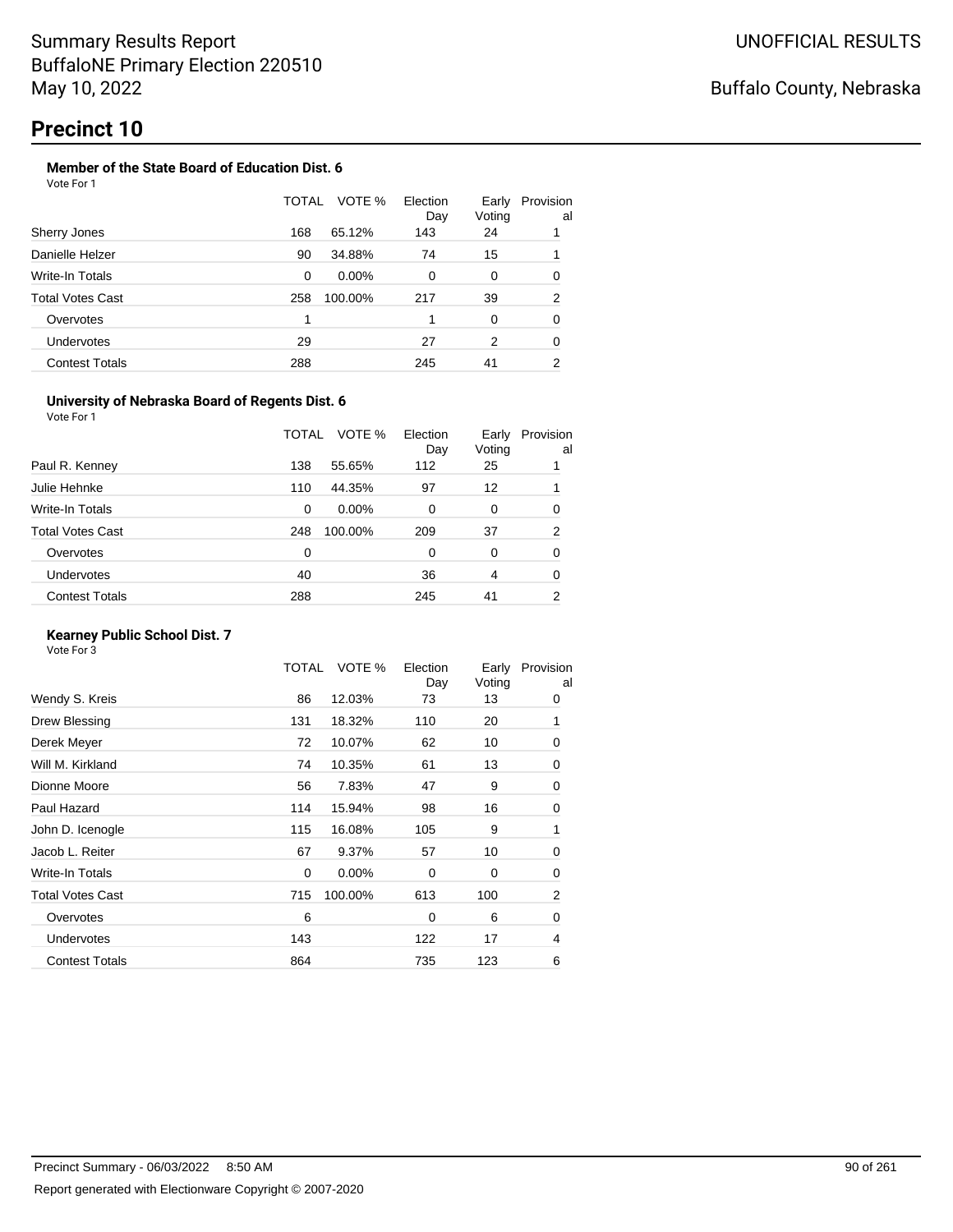# Buffalo County, Nebraska

# **Precinct 11**

| <b>Statistics</b>                                       | <b>TOTAL</b> | Election<br>Day | Early<br>Voting | Provision<br>al |
|---------------------------------------------------------|--------------|-----------------|-----------------|-----------------|
| Registered Voters - Total                               | 951          |                 |                 |                 |
| Registered Voters - Republican Party                    | 447          |                 |                 |                 |
| Registered Voters - Democratic Party                    | 222          |                 |                 |                 |
| Registered Voters - Libertarian Party                   | 24           |                 |                 |                 |
| Registered Voters - Legal Marijuana<br><b>NOW Party</b> | 3            |                 |                 |                 |
| Registered Voters - Nonpartisan                         | 255          |                 |                 |                 |
| <b>Ballots Cast - Total</b>                             | 201          | 167             | 33              | 1               |
| Ballots Cast - Republican Party                         | 135          | 110             | 25              | 0               |
| <b>Ballots Cast - Democratic Party</b>                  | 46           | 37              | 8               | 1               |
| Ballots Cast - Libertarian Party                        | 2            | 2               | 0               | 0               |
| Ballots Cast - Legal Marijuana NOW                      | $\Omega$     | $\Omega$        | $\Omega$        | 0               |
| Ballots Cast - Nonpartisan                              | 18           | 18              | 0               | 0               |
| <b>Ballots Cast - Blank</b>                             | $\Omega$     | 0               | 0               | 0               |
| Voter Turnout - Total                                   | 21.14%       |                 |                 |                 |
| Voter Turnout - Republican Party                        | 30.20%       |                 |                 |                 |
| Voter Turnout - Democratic Party                        | 20.72%       |                 |                 |                 |
| Voter Turnout - Libertarian Party                       | 8.33%        |                 |                 |                 |
| Voter Turnout - Legal Marijuana NOW                     | $0.00\%$     |                 |                 |                 |
| Voter Turnout - Nonpartisan                             | 7.06%        |                 |                 |                 |

#### **Rep Congress Dist. 3**

|                         | TOTAL | VOTE %   | Election<br>Day | Early<br>Voting | Provision<br>al |
|-------------------------|-------|----------|-----------------|-----------------|-----------------|
| Adrian Smith            | 109   | 87.20%   | 91              | 18              | 0               |
| Mike Calhoun            | 16    | 12.80%   | 11              | 5               | 0               |
| Write-In Totals         | 0     | $0.00\%$ | $\Omega$        | 0               | 0               |
| <b>Total Votes Cast</b> | 125   | 100.00%  | 102             | 23              | 0               |
| Overvotes               | 0     |          | 0               | 0               | 0               |
| Undervotes              | 10    |          | 8               | 2               | 0               |
| <b>Contest Totals</b>   | 135   |          | 110             | 25              | 0               |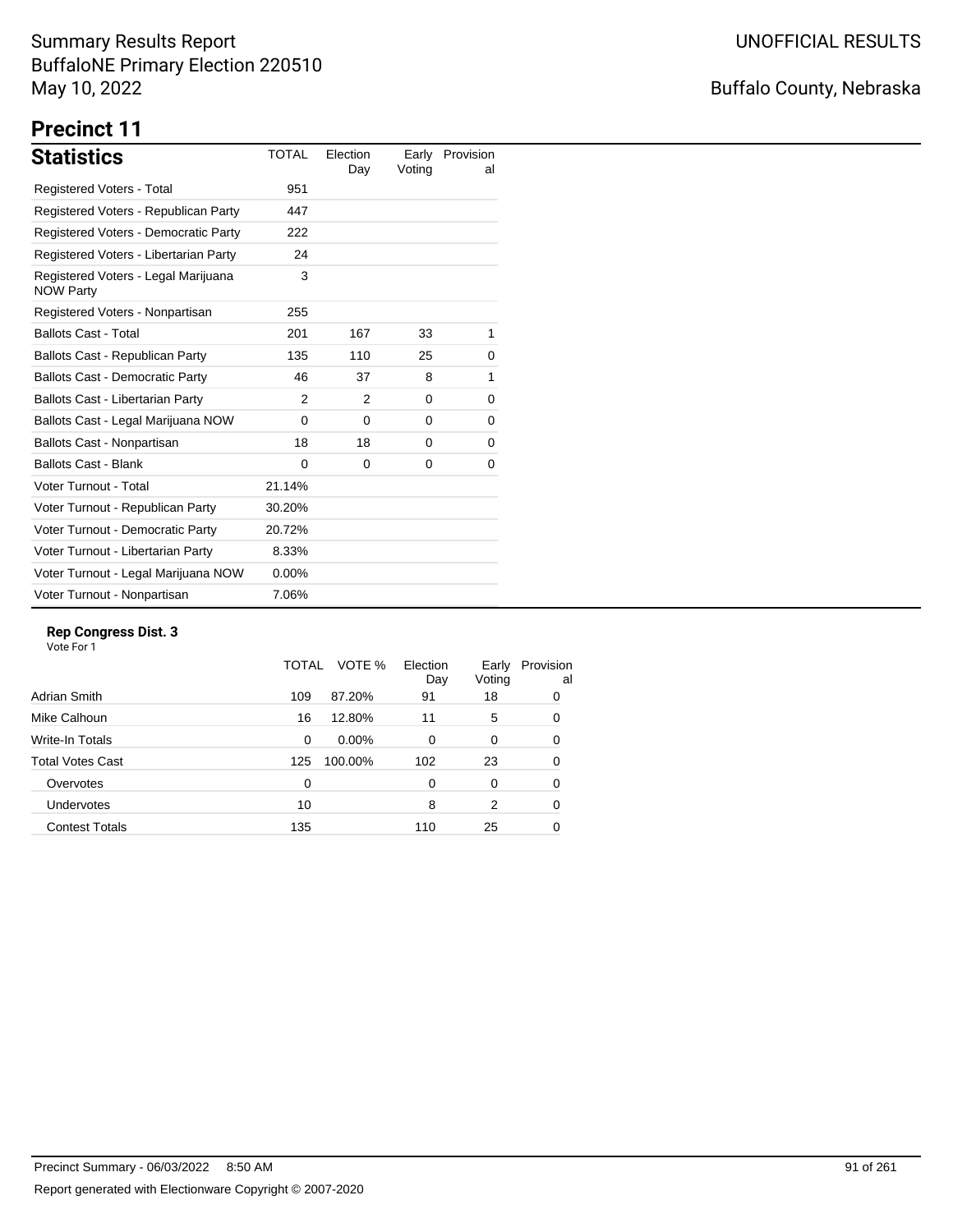### **Precinct 11**

#### **Rep Governor**

Vote For 1

|                         | TOTAL | VOTE %   | Election<br>Day | Early<br>Voting | Provision<br>al |
|-------------------------|-------|----------|-----------------|-----------------|-----------------|
| <b>Michael Connely</b>  | 0     | 0.00%    | 0               | 0               | 0               |
| <b>Brett Lindstrom</b>  | 29    | 21.80%   | 23              | 6               | 0               |
| Donna Nicole Carpenter  | 2     | 1.50%    | 1               | 1               | 0               |
| Lela McNinch            | 2     | 1.50%    | 2               | 0               | 0               |
| Theresa Thibodeau       | 12    | 9.02%    | 10              | 2               | 0               |
| Jim Pillen              | 37    | 27.82%   | 32              | 5               | 0               |
| <b>Troy Wentz</b>       | 0     | 0.00%    | $\Omega$        | 0               | 0               |
| Charles W. Herbster     | 45    | 33.83%   | 37              | 8               | 0               |
| <b>Breland Ridenour</b> | 6     | 4.51%    | 4               | 2               | 0               |
| Write-In Totals         | 0     | $0.00\%$ | $\Omega$        | 0               | 0               |
| <b>Total Votes Cast</b> | 133   | 100.00%  | 109             | 24              | 0               |
| Overvotes               | 0     |          | $\Omega$        | 0               | 0               |
| <b>Undervotes</b>       | 2     |          | 1               | 1               | 0               |
| <b>Contest Totals</b>   | 135   |          | 110             | 25              | 0               |

#### **Rep Sec. of State**

Vote For 1

|                         | TOTAL | VOTE %  | Election<br>Day | Early<br>Voting | Provision<br>al |
|-------------------------|-------|---------|-----------------|-----------------|-----------------|
| <b>Bob Evnen</b>        | 31    | 27.93%  | 23              | 8               | 0               |
| <b>Rex Schroder</b>     | 24    | 21.62%  | 19              | 5               | 0               |
| Robert J. Borer         | 55    | 49.55%  | 45              | 10              | 0               |
| Write-In Totals         | 1     | 0.90%   |                 | 0               | 0               |
| <b>Total Votes Cast</b> | 111   | 100.00% | 88              | 23              | 0               |
| Overvotes               | 0     |         | 0               | 0               | 0               |
| <b>Undervotes</b>       | 24    |         | 22              | 2               | 0               |
| <b>Contest Totals</b>   | 135   |         | 110             | 25              | 0               |

#### **Rep State Treasurer**

Vote For 1 TOTAL VOTE % Election Day Early Provision Voting al John Murante **67** 69.07% 51 16 0 Paul Anderson 29 29.90% 26 3 0 Write-In Totals **1 1.03%** 1 0 0 0 Total Votes Cast **19 100.00%** 78 19 0 Overvotes 0 0 0 0 0 Undervotes 38 32 6 0 Contest Totals **135** 110 25 0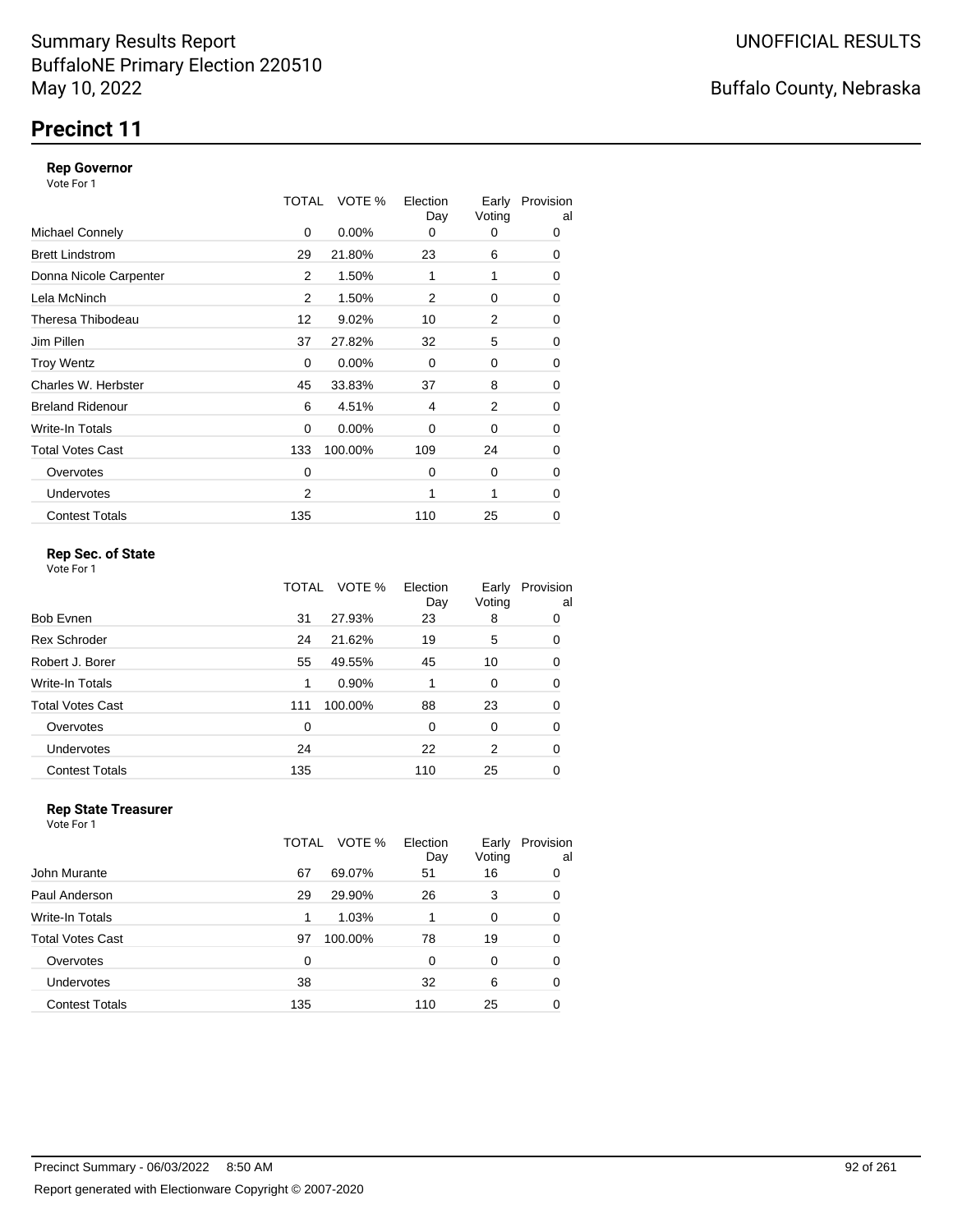#### **Rep Attorney General**

Vote For 1

|                       | TOTAL | VOTE %   | Election<br>Day | Early<br>Voting | Provision<br>al |
|-----------------------|-------|----------|-----------------|-----------------|-----------------|
| Jennifer Hicks        | 32    | 31.68%   | 26              | 6               | 0               |
| Mike Hilgers          | 69    | 68.32%   | 54              | 15              | 0               |
| Write-In Totals       | 0     | $0.00\%$ | 0               | 0               | 0               |
| Total Votes Cast      | 101   | 100.00%  | 80              | 21              | 0               |
| Overvotes             | 0     |          | $\Omega$        | 0               | 0               |
| <b>Undervotes</b>     | 34    |          | 30              | 4               | 0               |
| <b>Contest Totals</b> | 135   |          | 110             | 25              | 0               |

### **Rep State Auditor**

Vote For 1

|                         | TOTAL | VOTE %  | Election<br>Day | Early<br>Voting | Provision<br>al |
|-------------------------|-------|---------|-----------------|-----------------|-----------------|
| Mike Foley              | 77    | 70.00%  | 62              | 15              | 0               |
| Larry Anderson          | 32    | 29.09%  | 24              | 8               | 0               |
| Write-In Totals         | 1     | 0.91%   | 1               | $\Omega$        | 0               |
| <b>Total Votes Cast</b> | 110   | 100.00% | 87              | 23              | 0               |
| Overvotes               | 0     |         | 0               | 0               | 0               |
| Undervotes              | 25    |         | 23              | 2               | 0               |
| <b>Contest Totals</b>   | 135   |         | 110             | 25              | 0               |

### **Rep Public Service Comm.**

Vote For 1

| Kevin Stocker<br>44.33%<br>43<br>29<br>14<br>Mary Ridder<br>37.11%<br>6<br>36<br>30<br>Dakota Delka<br>15<br>2<br>17.53%<br>17<br>Write-In Totals<br>1.03%<br>0<br>1<br><b>Total Votes Cast</b><br>100.00%<br>75<br>22<br>97<br>Overvotes<br>0<br>0<br>0<br>Undervotes<br>38<br>3<br>35 |                       | TOTAL | VOTE % | Election<br>Day | Early<br>Voting | Provision<br>al |
|-----------------------------------------------------------------------------------------------------------------------------------------------------------------------------------------------------------------------------------------------------------------------------------------|-----------------------|-------|--------|-----------------|-----------------|-----------------|
|                                                                                                                                                                                                                                                                                         |                       |       |        |                 |                 | 0               |
|                                                                                                                                                                                                                                                                                         |                       |       |        |                 |                 | 0               |
|                                                                                                                                                                                                                                                                                         |                       |       |        |                 |                 | 0               |
|                                                                                                                                                                                                                                                                                         |                       |       |        |                 |                 | 0               |
|                                                                                                                                                                                                                                                                                         |                       |       |        |                 |                 | 0               |
|                                                                                                                                                                                                                                                                                         |                       |       |        |                 |                 | 0               |
|                                                                                                                                                                                                                                                                                         |                       |       |        |                 |                 | 0               |
|                                                                                                                                                                                                                                                                                         | <b>Contest Totals</b> | 135   |        | 110             | 25              | 0               |

### **Rep County Assessor**

|                       | TOTAL          | VOTE %<br>Election<br>Day | Early<br>Voting | Provision<br>al |
|-----------------------|----------------|---------------------------|-----------------|-----------------|
| Nora Borer            | 50.85%<br>60   | 47                        | 13              | 0               |
| Roy Meusch            | 57<br>48.31%   | 47                        | 10              | 0               |
| Write-In Totals       | 0.85%<br>1     |                           | 0               | 0               |
| Total Votes Cast      | 100.00%<br>118 | 95                        | 23              | 0               |
| Overvotes             | 0              | 0                         | $\Omega$        | 0               |
| Undervotes            | 17             | 15                        | 2               | 0               |
| <b>Contest Totals</b> | 135            | 110                       | 25              | 0               |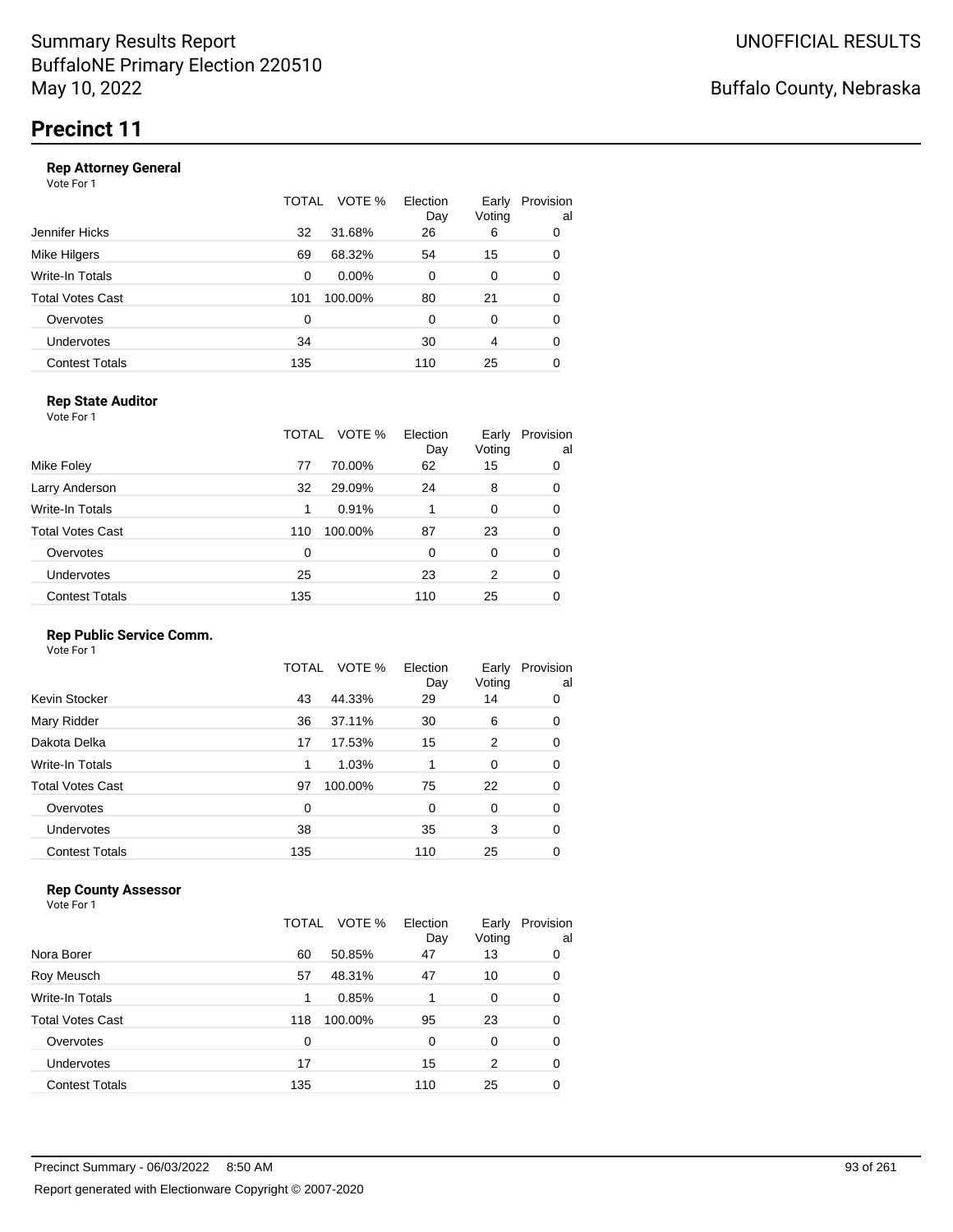| Vote For 1            |       |          |                 |                 |                 |
|-----------------------|-------|----------|-----------------|-----------------|-----------------|
|                       | TOTAL | VOTE %   | Election<br>Day | Early<br>Voting | Provision<br>al |
| David J. Else         | 17    | 50.00%   | 13              | 4               | 0               |
| Daniel M. Wik         | 17    | 50.00%   | 14              | 3               | 0               |
| Write-In Totals       | 0     | $0.00\%$ | 0               | 0               | 0               |
| Total Votes Cast      | 34    | 100.00%  | 27              | 7               | 0               |
| Overvotes             | 0     |          | 0               | 0               | 0               |
| Undervotes            | 12    |          | 10              |                 |                 |
| <b>Contest Totals</b> | 46    |          | 37              | 8               |                 |
|                       |       |          |                 |                 |                 |

#### **Dem Governor**

Vote For 1

|                         | VOTE %<br>TOTAL | Election<br>Day | Early<br>Voting | Provision<br>al |
|-------------------------|-----------------|-----------------|-----------------|-----------------|
| Carol Blood             | 95.35%<br>41    | 32              | 8               |                 |
| Roy A. Harris           | 2.33%           |                 | 0               | 0               |
| Write-In Totals         | 2.33%           |                 | 0               | 0               |
| <b>Total Votes Cast</b> | 100.00%<br>43   | 34              | 8               |                 |
| Overvotes               | 0               | $\Omega$        | 0               | 0               |
| Undervotes              | 3               | 3               | $\Omega$        | 0               |
| <b>Contest Totals</b>   | 46              | 37              | 8               |                 |

#### **Dem Sec. of State**

Vote For 1

|                         |    | TOTAL VOTE % | Election<br>Day | Early<br>Voting | Provision<br>al |
|-------------------------|----|--------------|-----------------|-----------------|-----------------|
| <b>Write-In Totals</b>  |    | 100.00%      | 0               |                 |                 |
| <b>Total Votes Cast</b> |    | 100.00%      | 0               |                 |                 |
| Overvotes               | 0  |              | Ω               |                 |                 |
| <b>Undervotes</b>       | 45 |              | 37              | 8               |                 |
| <b>Contest Totals</b>   | 46 |              | 37              | 8               |                 |

#### **Dem State Treasurer** Vote For 1

|                         |    | TOTAL VOTE % | Election<br>Day | Early<br>Voting | Provision<br>al |
|-------------------------|----|--------------|-----------------|-----------------|-----------------|
| <b>Write-In Totals</b>  | 0  |              |                 |                 |                 |
| <b>Total Votes Cast</b> | O  |              | O               |                 |                 |
| Overvotes               | 0  |              | O               |                 |                 |
| Undervotes              | 46 |              | 37              | 8               |                 |
| <b>Contest Totals</b>   | 46 |              | 37              | 8               |                 |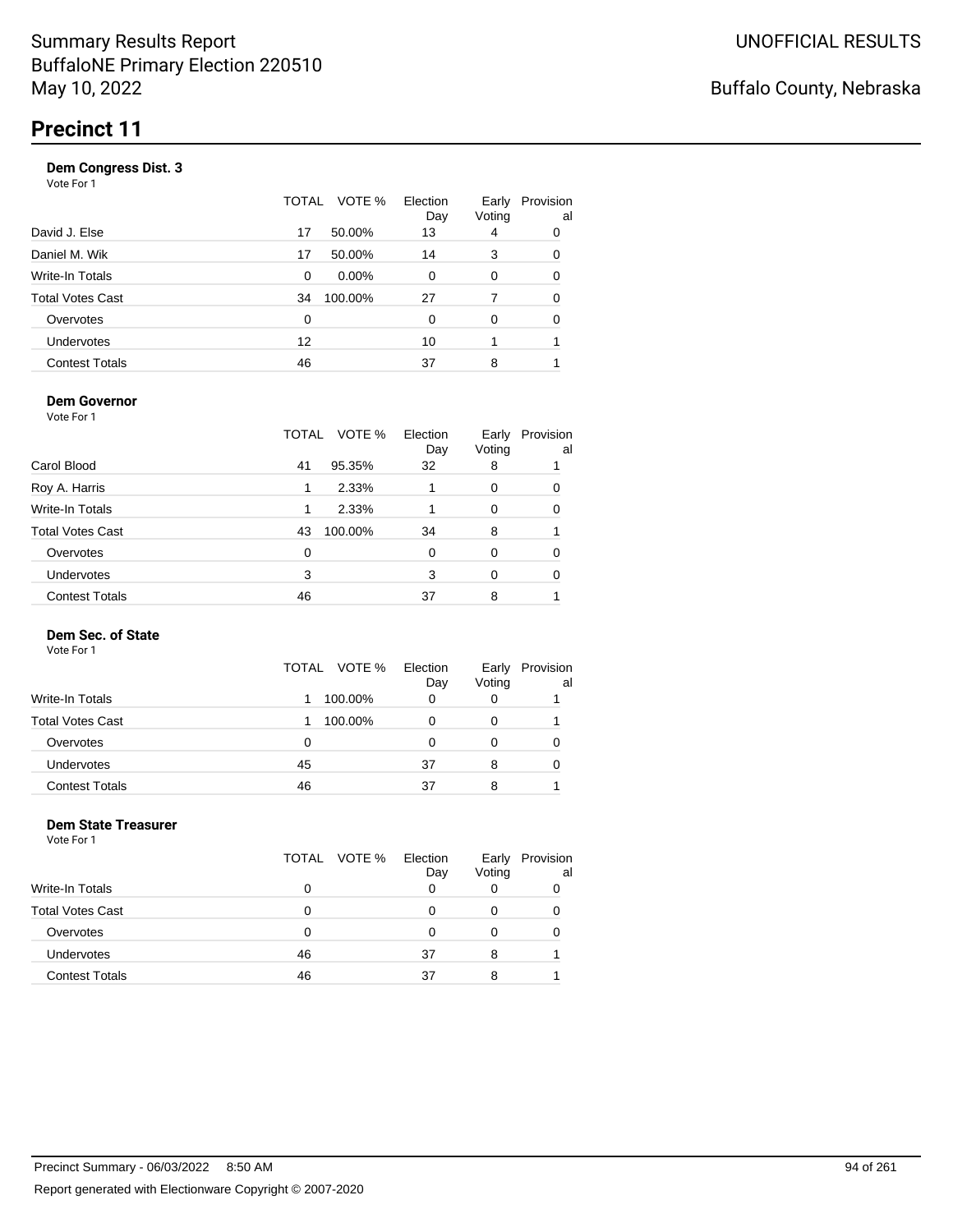|  | Dav          | Voting   | Early Provisi |
|--|--------------|----------|---------------|
|  |              |          |               |
|  |              |          |               |
|  | TOTAL VOTE % | Election |               |

| ulai vulto Udol       | u  | ັບ | v |  |
|-----------------------|----|----|---|--|
| Overvotes             |    |    |   |  |
| Undervotes            | 46 | 37 |   |  |
| <b>Contest Totals</b> | 46 | 27 |   |  |

Early Provision

al

#### **Dem State Auditor** Vote For 1

|                         |    | TOTAL VOTE % | Election<br>Day | Early<br>Voting | Provision<br>al |
|-------------------------|----|--------------|-----------------|-----------------|-----------------|
| <b>Write-In Totals</b>  |    |              |                 |                 |                 |
| <b>Total Votes Cast</b> | 0  |              |                 |                 |                 |
| Overvotes               | 0  |              |                 |                 |                 |
| Undervotes              | 46 |              | 37              | 8               |                 |
| <b>Contest Totals</b>   | 46 |              | 37              |                 |                 |

### **Dem Public Service Comm.**

| Vote For 1 |  |
|------------|--|
|            |  |

|                         |    | TOTAL VOTE % | Election<br>Day | Early<br>Voting | Provision<br>al |
|-------------------------|----|--------------|-----------------|-----------------|-----------------|
| Write-In Totals         |    |              | 0               |                 |                 |
| <b>Total Votes Cast</b> |    |              |                 |                 |                 |
| Overvotes               |    |              |                 |                 |                 |
| <b>Undervotes</b>       | 46 |              | 37              | 8               |                 |
| <b>Contest Totals</b>   | 46 |              | 37              |                 |                 |

### **Lib Congress Dist. 3**

Vote For 1

|                         |   | TOTAL VOTE % | Election<br>Day | Early<br>Voting | Provision<br>al |
|-------------------------|---|--------------|-----------------|-----------------|-----------------|
| <b>Write-In Totals</b>  |   | 100.00%      |                 |                 |                 |
| <b>Total Votes Cast</b> |   | 100.00%      |                 |                 |                 |
| Overvotes               | Ω |              |                 |                 |                 |
| Undervotes              |   |              |                 |                 |                 |
| <b>Contest Totals</b>   |   |              |                 |                 |                 |

#### **Lib Governor** Vote For 1

| <b>VOLE FOI</b> I       |                 |                 |                 |                 |
|-------------------------|-----------------|-----------------|-----------------|-----------------|
|                         | VOTE %<br>TOTAL | Election<br>Day | Early<br>Voting | Provision<br>al |
| Scott Zimmerman         | 50.00%<br>1     |                 |                 | 0               |
| <b>Write-In Totals</b>  | 50.00%          |                 | 0               | 0               |
| <b>Total Votes Cast</b> | 100.00%<br>2    | 2               | 0               | 0               |
| Overvotes               | 0               | O               |                 | 0               |
| <b>Undervotes</b>       | 0               | 0               |                 | 0               |
| <b>Contest Totals</b>   | 2               |                 |                 |                 |
|                         |                 |                 |                 |                 |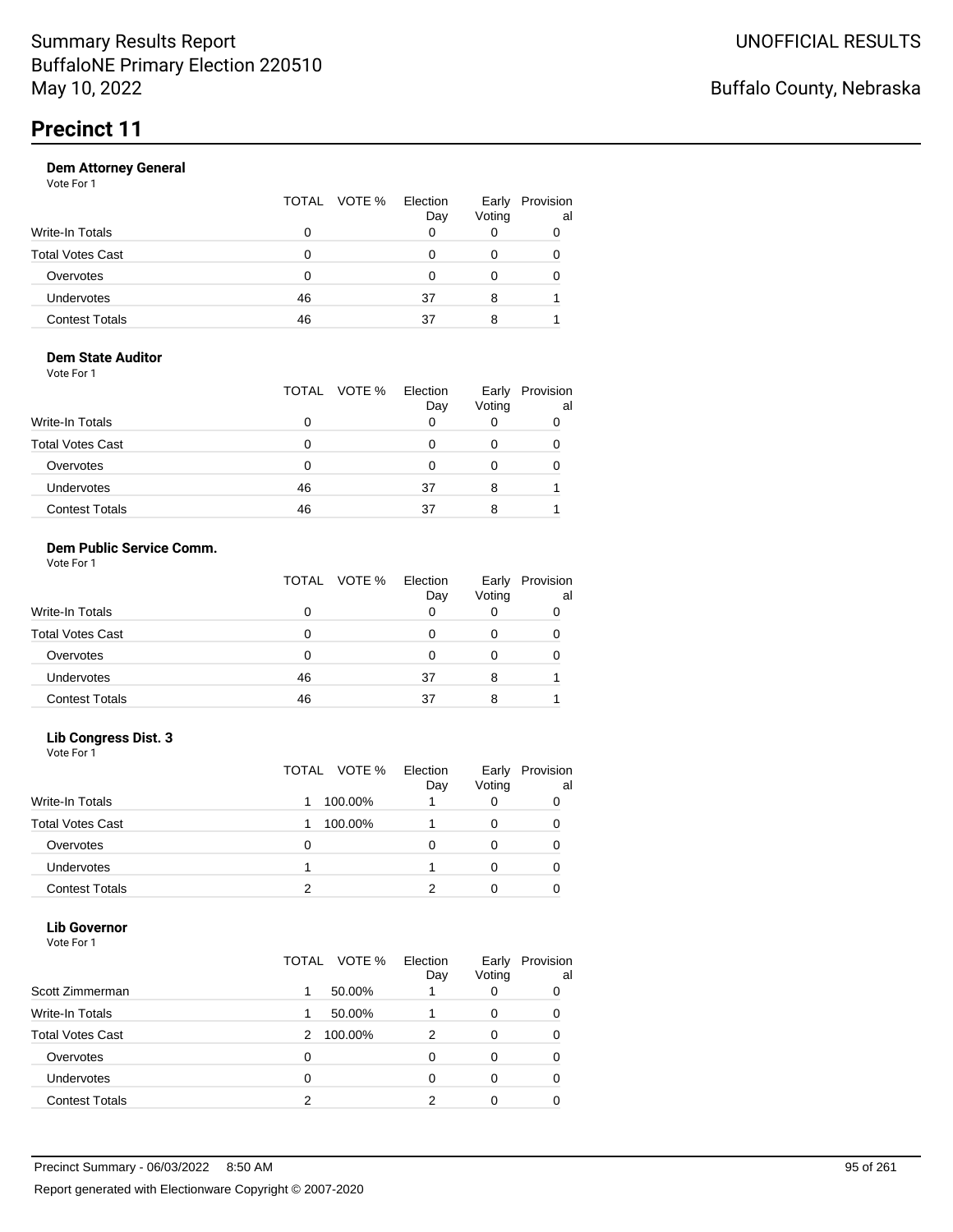#### **Lib Sec. of State**

Vote For 1

|                       |   | TOTAL VOTE % | Election<br>Day | Early<br>Voting | Provision<br>al |
|-----------------------|---|--------------|-----------------|-----------------|-----------------|
| Write-In Totals       |   | 100.00%      |                 |                 |                 |
| Total Votes Cast      |   | 100.00%      |                 |                 | 0               |
| Overvotes             | 0 |              |                 |                 | 0               |
| Undervotes            |   |              |                 |                 | 0               |
| <b>Contest Totals</b> | 2 |              |                 |                 |                 |

#### **Lib State Treasurer**

Vote For 1

|                         | TOTAL | VOTE %   | Election<br>Day | Early<br>Voting | Provision<br>al |
|-------------------------|-------|----------|-----------------|-----------------|-----------------|
| Katrina Tomsen          | 2     | 100.00%  | 2               | O               | 0               |
| Write-In Totals         | 0     | $0.00\%$ |                 | 0               | 0               |
| <b>Total Votes Cast</b> | 2     | 100.00%  | 2               | 0               | 0               |
| Overvotes               | 0     |          |                 | Ω               | 0               |
| Undervotes              | 0     |          |                 | 0               | 0               |
| <b>Contest Totals</b>   | 2     |          |                 |                 |                 |

### **Lib Attorney General**

Vote For 1

|                         | TOTAL VOTE % | Election<br>Day | Early<br>Voting | Provision<br>al |
|-------------------------|--------------|-----------------|-----------------|-----------------|
| <b>Write-In Totals</b>  | 100.00%      |                 |                 |                 |
| <b>Total Votes Cast</b> | 100.00%      |                 |                 |                 |
| Overvotes               | 0            |                 |                 |                 |
| <b>Undervotes</b>       |              |                 |                 | 0               |
| <b>Contest Totals</b>   | າ            |                 |                 |                 |

#### **Lib State Auditor**

Vote For 1

|                         | VOTE %<br>TOTAL | Election<br>Day | Early<br>Voting | Provision<br>al |
|-------------------------|-----------------|-----------------|-----------------|-----------------|
| Gene Siadek             | 50.00%<br>1     |                 |                 |                 |
| <b>Write-In Totals</b>  | 50.00%          |                 | 0               |                 |
| <b>Total Votes Cast</b> | 100.00%<br>2    | 2               | 0               |                 |
| Overvotes               | 0               | ი               |                 |                 |
| <b>Undervotes</b>       | 0               |                 |                 |                 |
| <b>Contest Totals</b>   | っ               |                 |                 |                 |

#### **Lib Public Service Comm.**

|                         | TOTAL VOTE % | Election<br>Day | Early<br>Voting | Provision<br>al |
|-------------------------|--------------|-----------------|-----------------|-----------------|
| <b>Write-In Totals</b>  | 100.00%      |                 |                 | 0               |
| <b>Total Votes Cast</b> | 100.00%      |                 |                 | 0               |
| Overvotes               | O            |                 |                 | 0               |
| Undervotes              |              |                 |                 | O               |
| <b>Contest Totals</b>   | າ            |                 |                 |                 |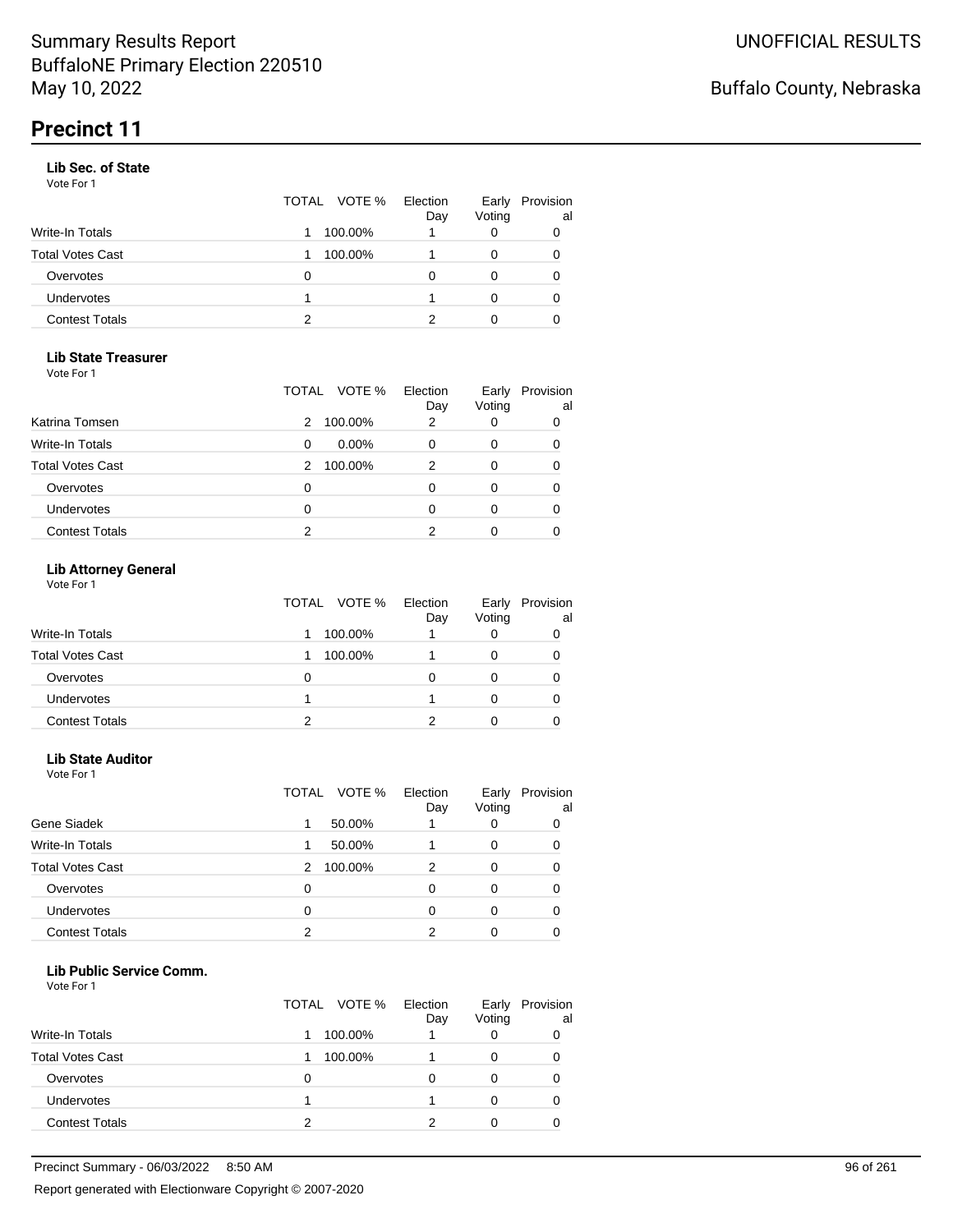|                       | VOTE %<br>TOTAL | Election<br>Day | Early<br>Voting | Provision<br>al |
|-----------------------|-----------------|-----------------|-----------------|-----------------|
| Mark Elworth Jr.      | 0               |                 |                 | 0               |
| Write-In Totals       | O               |                 | 0               | 0               |
| Total Votes Cast      | O               |                 | 0               |                 |
| Overvotes             | 0               |                 | 0               |                 |
| Undervotes            | O               |                 | Ω               |                 |
| <b>Contest Totals</b> |                 |                 |                 |                 |
|                       |                 |                 |                 |                 |

### **Lmn Governor**

Vote For 1

|                         | TOTAL VOTE % Election | Day | Early<br>Voting | Provision<br>al |
|-------------------------|-----------------------|-----|-----------------|-----------------|
| Write-In Totals         |                       |     |                 |                 |
| <b>Total Votes Cast</b> |                       |     |                 |                 |
| Overvotes               |                       |     |                 |                 |
| <b>Undervotes</b>       |                       |     |                 |                 |
| <b>Contest Totals</b>   |                       |     |                 |                 |

#### **Lmn Sec. of State** Vote For 1

|                         | TOTAL VOTE % | Election<br>Day | Early<br>Voting | Provision<br>al |
|-------------------------|--------------|-----------------|-----------------|-----------------|
| <b>Write-In Totals</b>  |              |                 |                 |                 |
| <b>Total Votes Cast</b> |              |                 |                 |                 |
| Overvotes               | 0            |                 |                 |                 |
| Undervotes              | O            |                 |                 |                 |
| <b>Contest Totals</b>   |              |                 |                 |                 |

# **Lmn State Treasurer**

| Vote For 1 |  |  |
|------------|--|--|
|------------|--|--|

|                         |   | TOTAL VOTE % Election | Day | Early<br>Voting | Provision<br>al |
|-------------------------|---|-----------------------|-----|-----------------|-----------------|
| <b>Write-In Totals</b>  | 0 |                       |     |                 |                 |
| <b>Total Votes Cast</b> | O |                       |     |                 |                 |
| Overvotes               | 0 |                       |     |                 |                 |
| <b>Undervotes</b>       | 0 |                       |     |                 |                 |
| <b>Contest Totals</b>   |   |                       |     |                 |                 |

#### **Lmn Attorney General**

| Larry Bolinger          | 0 | TOTAL VOTE % | Election<br>Day | Early<br>Voting | Provision<br>al<br>0 |
|-------------------------|---|--------------|-----------------|-----------------|----------------------|
|                         |   |              |                 |                 |                      |
| <b>Write-In Totals</b>  | 0 |              |                 |                 |                      |
| <b>Total Votes Cast</b> | O |              |                 |                 |                      |
| Overvotes               | O |              |                 |                 |                      |
| <b>Undervotes</b>       | O |              |                 |                 |                      |
| <b>Contest Totals</b>   |   |              |                 |                 |                      |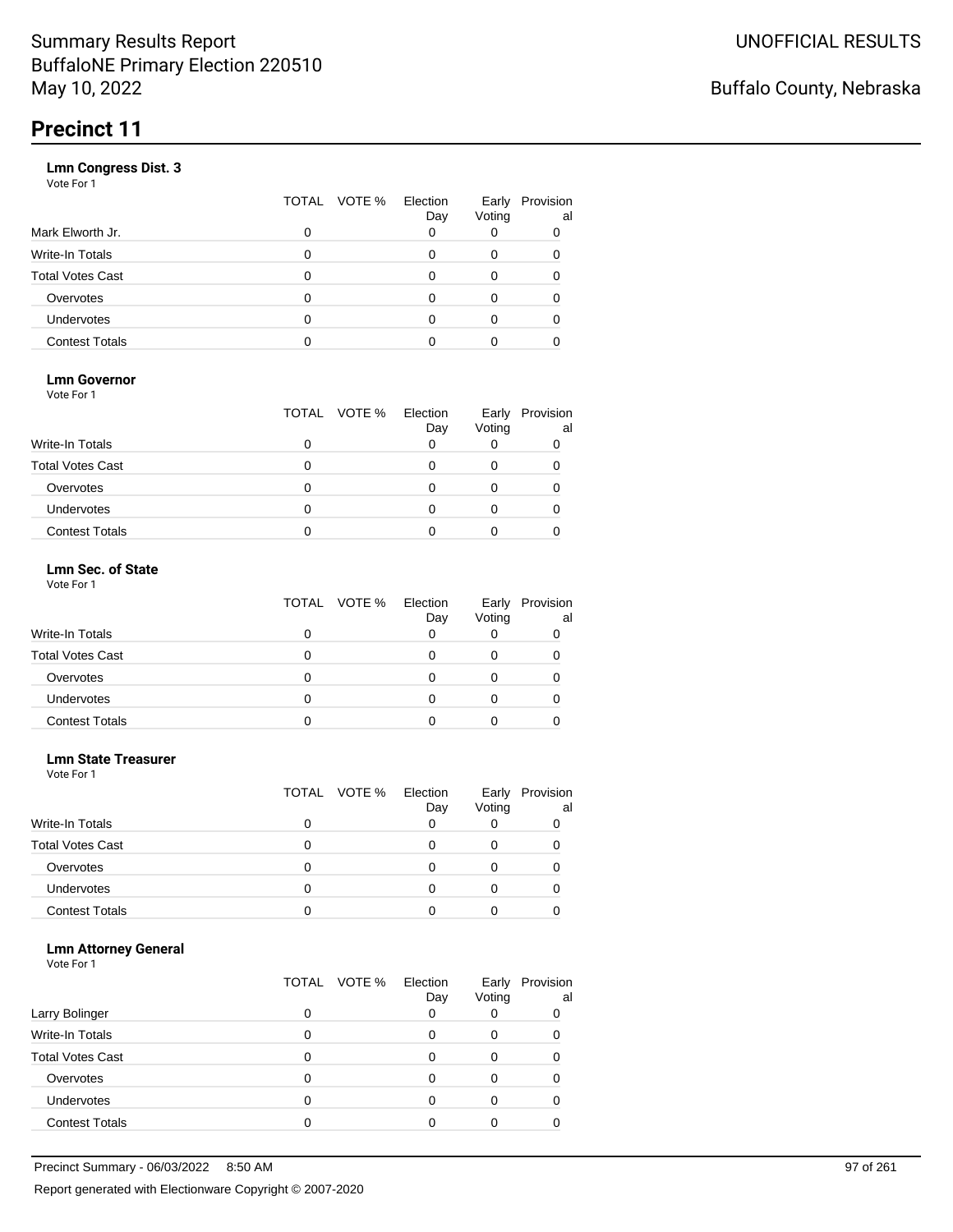#### **Lmn State Auditor**

Vote For 1

|                         | TOTAL | VOTE % Election | Day | Early<br>Voting | Provision<br>al |
|-------------------------|-------|-----------------|-----|-----------------|-----------------|
| L. Leroy Lopez          | 0     |                 |     |                 |                 |
| <b>Write-In Totals</b>  | 0     |                 |     | 0               |                 |
| <b>Total Votes Cast</b> | 0     |                 |     |                 |                 |
| Overvotes               | 0     |                 |     | 0               |                 |
| Undervotes              | 0     |                 |     |                 |                 |
| <b>Contest Totals</b>   |       |                 |     |                 |                 |

#### **Lmn Public Service Comm.**

Vote For 1

|                         |   | TOTAL VOTE % | Election<br>Day | Early<br>Voting | Provision<br>al |
|-------------------------|---|--------------|-----------------|-----------------|-----------------|
| <b>Write-In Totals</b>  |   |              |                 |                 |                 |
| <b>Total Votes Cast</b> |   |              |                 |                 |                 |
| Overvotes               |   |              |                 |                 |                 |
| <b>Undervotes</b>       | 0 |              |                 |                 |                 |
| <b>Contest Totals</b>   |   |              |                 |                 |                 |

#### **Member of the State Board of Education Dist. 6** Vote For 1

|                         | TOTAL    | VOTE %  | Election<br>Day | Early<br>Voting | Provision<br>al |
|-------------------------|----------|---------|-----------------|-----------------|-----------------|
| Sherry Jones            | 105      | 67.31%  | 87              | 18              | 0               |
| Danielle Helzer         | 49       | 31.41%  | 38              | 10              |                 |
| <b>Write-In Totals</b>  | 2        | 1.28%   | 2               | 0               | 0               |
| <b>Total Votes Cast</b> | 156      | 100.00% | 127             | 28              |                 |
| Overvotes               | $\Omega$ |         | $\Omega$        | $\Omega$        | 0               |
| <b>Undervotes</b>       | 45       |         | 40              | 5               | 0               |
| <b>Contest Totals</b>   | 201      |         | 167             | 33              |                 |

#### **University of Nebraska Board of Regents Dist. 6** Vote For 1

|                         | TOTAL | VOTE %  | Election<br>Day | Early<br>Voting | Provision<br>al |
|-------------------------|-------|---------|-----------------|-----------------|-----------------|
| Paul R. Kenney          | 89    | 57.79%  | 69              | 19              |                 |
| Julie Hehnke            | 64    | 41.56%  | 52              | 12              | 0               |
| <b>Write-In Totals</b>  | 1     | 0.65%   |                 | 0               | 0               |
| <b>Total Votes Cast</b> | 154   | 100.00% | 122             | 31              |                 |
| Overvotes               | 0     |         | 0               | $\Omega$        | 0               |
| Undervotes              | 47    |         | 45              | 2               | 0               |
| <b>Contest Totals</b>   | 201   |         | 167             | 33              |                 |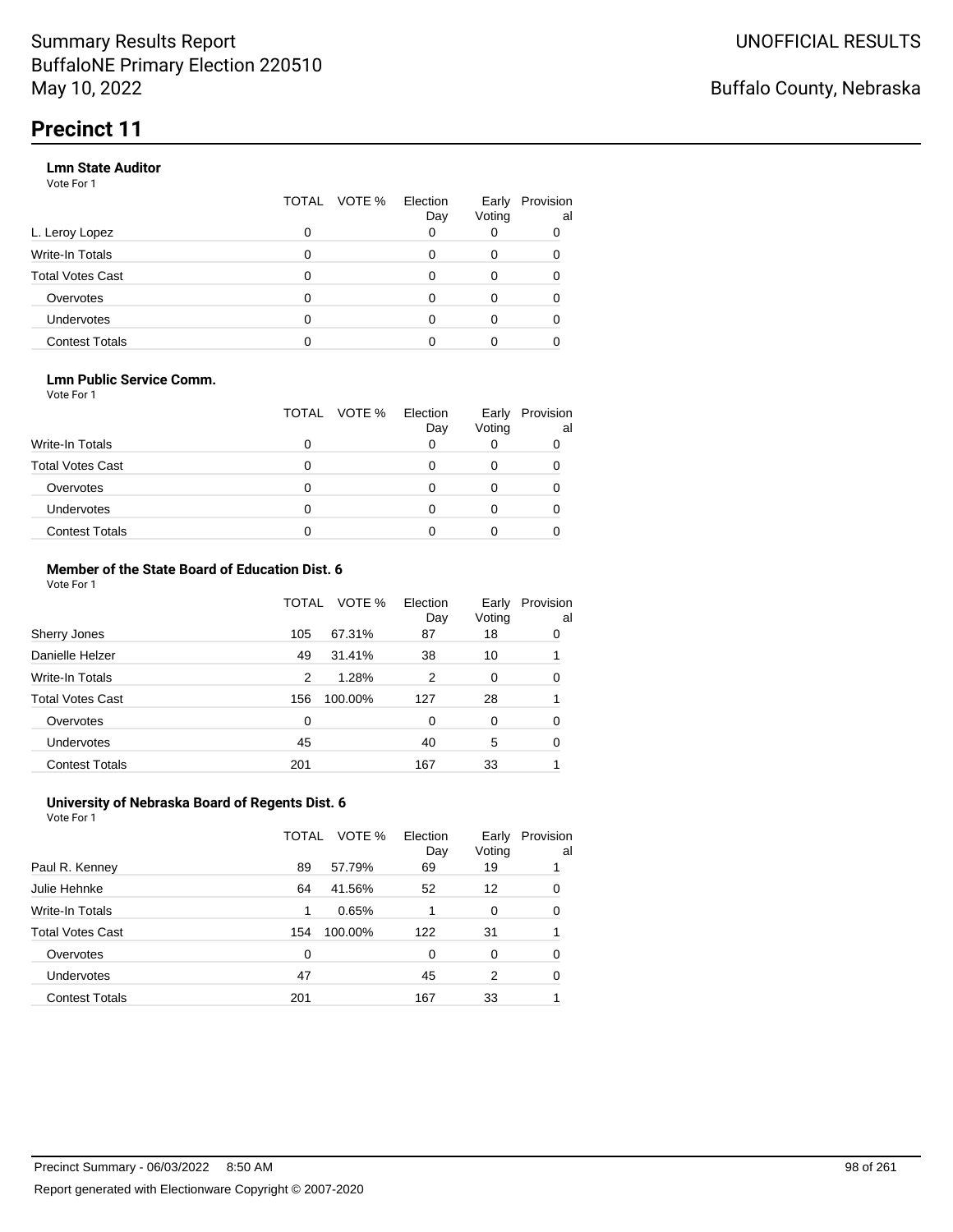### **Kearney Public School Dist. 7**

Vote For 3

|                         | TOTAL | VOTE %   | Election<br>Day | Early<br>Voting | Provision<br>al |
|-------------------------|-------|----------|-----------------|-----------------|-----------------|
| Wendy S. Kreis          | 68    | 13.99%   | 55              | 12              | 1               |
| Drew Blessing           | 78    | 16.05%   | 64              | 13              | 1               |
| Derek Meyer             | 42    | 8.64%    | 37              | 5               | 0               |
| Will M. Kirkland        | 49    | 10.08%   | 36              | 13              | 0               |
| Dionne Moore            | 55    | 11.32%   | 43              | 12              | 0               |
| Paul Hazard             | 76    | 15.64%   | 68              | 8               | 0               |
| John D. Icenogle        | 79    | 16.26%   | 65              | 14              | 0               |
| Jacob L. Reiter         | 39    | 8.02%    | 30              | 9               | 0               |
| Write-In Totals         | 0     | $0.00\%$ | 0               | 0               | 0               |
| <b>Total Votes Cast</b> | 486   | 100.00%  | 398             | 86              | 2               |
| Overvotes               | 6     |          | 6               | 0               | 0               |
| <b>Undervotes</b>       | 111   |          | 97              | 13              | 1               |
| <b>Contest Totals</b>   | 603   |          | 501             | 99              | 3               |

# Buffalo County, Nebraska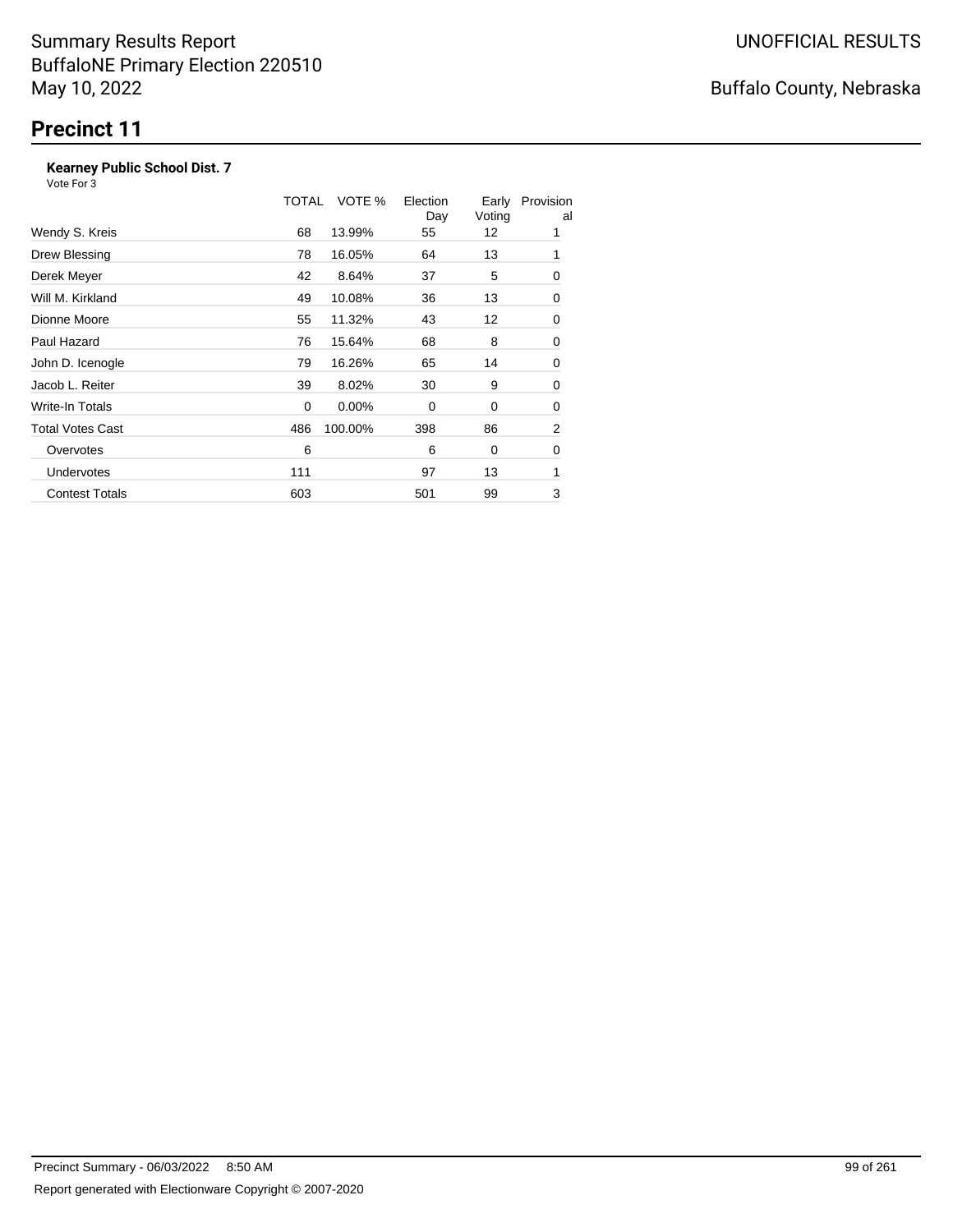# Buffalo County, Nebraska

# **Precinct 12**

| <b>Statistics</b>                                       | <b>TOTAL</b> | Election<br>Day | Early<br>Voting | Provision<br>al |
|---------------------------------------------------------|--------------|-----------------|-----------------|-----------------|
| Registered Voters - Total                               | 1,114        |                 |                 |                 |
| Registered Voters - Republican Party                    | 534          |                 |                 |                 |
| Registered Voters - Democratic Party                    | 263          |                 |                 |                 |
| Registered Voters - Libertarian Party                   | 30           |                 |                 |                 |
| Registered Voters - Legal Marijuana<br><b>NOW Party</b> | 3            |                 |                 |                 |
| Registered Voters - Nonpartisan                         | 284          |                 |                 |                 |
| <b>Ballots Cast - Total</b>                             | 261          | 224             | 35              | 2               |
| Ballots Cast - Republican Party                         | 179          | 157             | 20              | 2               |
| <b>Ballots Cast - Democratic Party</b>                  | 62           | 49              | 13              | 0               |
| <b>Ballots Cast - Libertarian Party</b>                 | 1            | 1               | 0               | 0               |
| Ballots Cast - Legal Marijuana NOW                      | $\Omega$     | $\Omega$        | $\Omega$        | 0               |
| Ballots Cast - Nonpartisan                              | 19           | 17              | 2               | 0               |
| <b>Ballots Cast - Blank</b>                             | 1            | 1               | 0               | 0               |
| Voter Turnout - Total                                   | 23.43%       |                 |                 |                 |
| Voter Turnout - Republican Party                        | 33.52%       |                 |                 |                 |
| Voter Turnout - Democratic Party                        | 23.57%       |                 |                 |                 |
| Voter Turnout - Libertarian Party                       | 3.33%        |                 |                 |                 |
| Voter Turnout - Legal Marijuana NOW                     | $0.00\%$     |                 |                 |                 |
| Voter Turnout - Nonpartisan                             | 6.69%        |                 |                 |                 |

#### **Rep Congress Dist. 3**

|                         | TOTAL | VOTE %   | Election<br>Day | Early<br>Voting | Provision<br>al |
|-------------------------|-------|----------|-----------------|-----------------|-----------------|
| Adrian Smith            | 132   | 76.74%   | 115             | 15              | 2               |
| Mike Calhoun            | 40    | 23.26%   | 37              | 3               | 0               |
| Write-In Totals         | 0     | $0.00\%$ | $\Omega$        | 0               | 0               |
| <b>Total Votes Cast</b> | 172   | 100.00%  | 152             | 18              | 2               |
| Overvotes               | 0     |          | 0               | 0               | 0               |
| Undervotes              | 7     |          | 5               | 2               | 0               |
| <b>Contest Totals</b>   | 179   |          | 157             | 20              | 2               |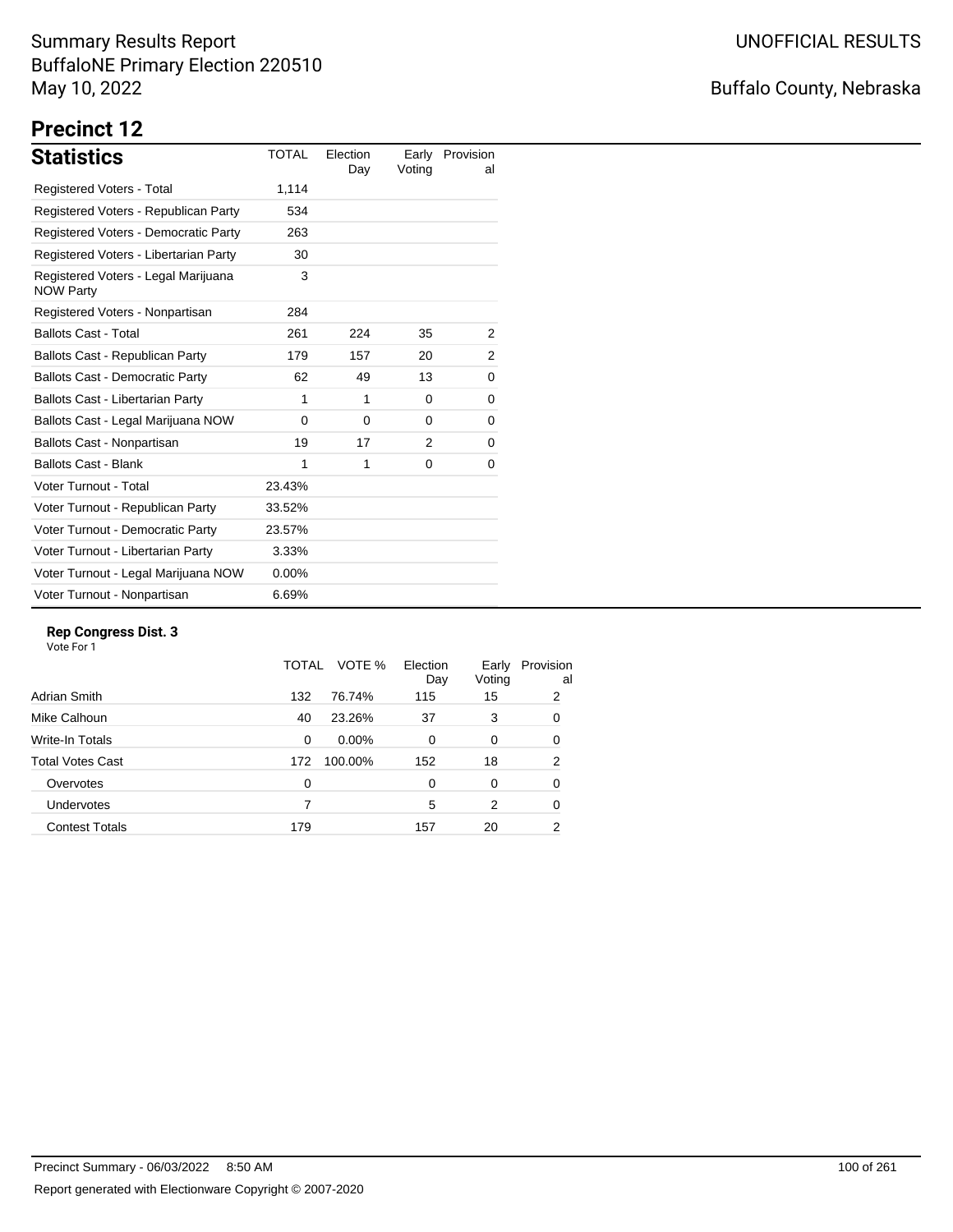### **Precinct 12**

#### **Rep Governor**

Vote For 1

|                         | TOTAL | VOTE %   | Election<br>Day | Early<br>Voting | Provision<br>al |
|-------------------------|-------|----------|-----------------|-----------------|-----------------|
| <b>Michael Connely</b>  | 1     | 0.57%    |                 | 0               | 0               |
| <b>Brett Lindstrom</b>  | 30    | 17.05%   | 26              | 4               | 0               |
| Donna Nicole Carpenter  | 1     | 0.57%    | 1               | 0               | 0               |
| Lela McNinch            | 2     | 1.14%    | 2               | 0               | 0               |
| Theresa Thibodeau       | 19    | 10.80%   | 17              | 2               | 0               |
| Jim Pillen              | 54    | 30.68%   | 45              | 8               | 1               |
| <b>Troy Wentz</b>       | 0     | $0.00\%$ | $\Omega$        | 0               | 0               |
| Charles W. Herbster     | 62    | 35.23%   | 56              | 6               | 0               |
| <b>Breland Ridenour</b> | 7     | 3.98%    | 6               | 0               | 1               |
| Write-In Totals         | 0     | $0.00\%$ | $\Omega$        | 0               | 0               |
| <b>Total Votes Cast</b> | 176   | 100.00%  | 154             | 20              | $\overline{2}$  |
| Overvotes               | 0     |          | $\Omega$        | 0               | 0               |
| <b>Undervotes</b>       | 3     |          | 3               | 0               | 0               |
| <b>Contest Totals</b>   | 179   |          | 157             | 20              | 2               |

### **Rep Sec. of State**

Vote For 1

|                         | TOTAL | VOTE %  | Election<br>Day | Early<br>Voting | Provision<br>al |
|-------------------------|-------|---------|-----------------|-----------------|-----------------|
| Bob Evnen               | 39    | 25.16%  | 34              | 5               | 0               |
| <b>Rex Schroder</b>     | 29    | 18.71%  | 23              | 5               |                 |
| Robert J. Borer         | 86    | 55.48%  | 78              | 7               |                 |
| Write-In Totals         | 1     | 0.65%   |                 | 0               | 0               |
| <b>Total Votes Cast</b> | 155   | 100.00% | 136             | 17              | 2               |
| Overvotes               | 0     |         | $\Omega$        | 0               | 0               |
| Undervotes              | 24    |         | 21              | 3               | 0               |
| <b>Contest Totals</b>   | 179   |         | 157             | 20              | 2               |

#### **Rep State Treasurer** Vote For 1

|                         | TOTAL | VOTE %   | Election<br>Day | Early<br>Voting | Provision<br>al |
|-------------------------|-------|----------|-----------------|-----------------|-----------------|
| John Murante            | 78    | 55.32%   | 64              | 12              | 2               |
| Paul Anderson           | 63    | 44.68%   | 60              | 3               | 0               |
| <b>Write-In Totals</b>  | 0     | $0.00\%$ | $\Omega$        | $\Omega$        | 0               |
| <b>Total Votes Cast</b> | 141   | 100.00%  | 124             | 15              | 2               |
| Overvotes               | 0     |          | 0               | $\Omega$        | 0               |
| Undervotes              | 38    |          | 33              | 5               | 0               |
| <b>Contest Totals</b>   | 179   |          | 157             | 20              | 2               |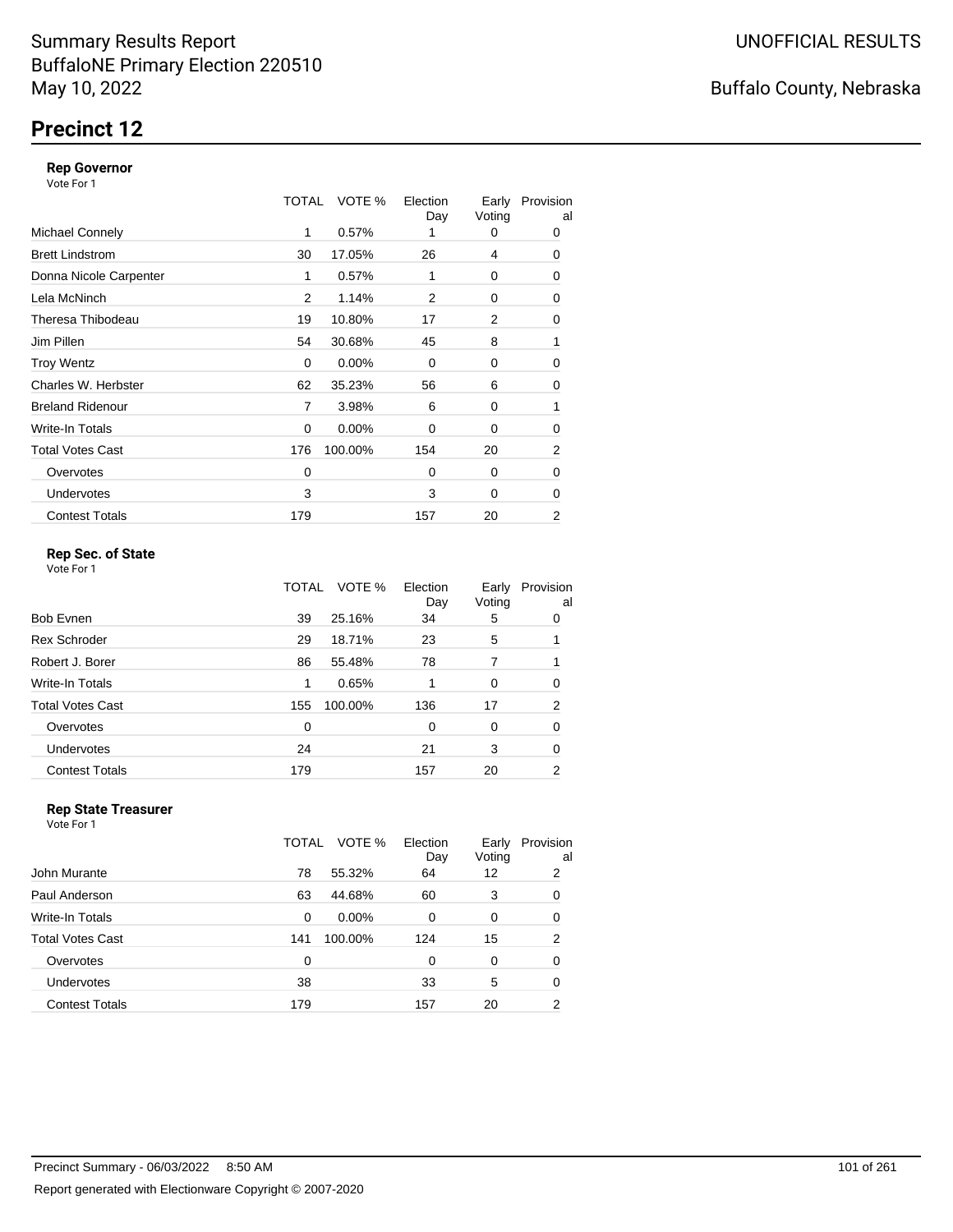|                       | TOTAL | VOTE %   | Election<br>Day | Early<br>Voting | Provision<br>al |
|-----------------------|-------|----------|-----------------|-----------------|-----------------|
| Jennifer Hicks        | 40    | 26.85%   | 36              | 3               |                 |
| Mike Hilgers          | 109   | 73.15%   | 93              | 15              |                 |
| Write-In Totals       | 0     | $0.00\%$ | 0               | 0               | 0               |
| Total Votes Cast      | 149   | 100.00%  | 129             | 18              | $\overline{2}$  |
| Overvotes             | 0     |          | 0               | 0               | 0               |
| Undervotes            | 30    |          | 28              | 2               | 0               |
| <b>Contest Totals</b> | 179   |          | 157             | 20              | 2               |
|                       |       |          |                 |                 |                 |

### **Rep State Auditor**

Vote For 1

|                         | TOTAL | VOTE %  | Election<br>Day | Early<br>Voting | Provision<br>al |
|-------------------------|-------|---------|-----------------|-----------------|-----------------|
| Mike Foley              | 104   | 69.80%  | 95              |                 | 2               |
| Larry Anderson          | 44    | 29.53%  | 37              | 7               | 0               |
| Write-In Totals         | 1     | 0.67%   | 0               |                 | 0               |
| <b>Total Votes Cast</b> | 149   | 100.00% | 132             | 15              | 2               |
| Overvotes               | 0     |         | $\Omega$        | 0               | 0               |
| <b>Undervotes</b>       | 30    |         | 25              | 5               | 0               |
| <b>Contest Totals</b>   | 179   |         | 157             | 20              | 2               |

#### **Rep Public Service Comm.**

Vote For 1

|                         | TOTAL | VOTE %  | Election<br>Day | Early<br>Voting | Provision<br>al |
|-------------------------|-------|---------|-----------------|-----------------|-----------------|
| Kevin Stocker           | 61    | 46.56%  | 55              | 6               | 0               |
| Mary Ridder             | 48    | 36.64%  | 42              | 4               | 2               |
| Dakota Delka            | 21    | 16.03%  | 15              | 6               | 0               |
| Write-In Totals         | 1     | 0.76%   |                 | 0               | 0               |
| <b>Total Votes Cast</b> | 131   | 100.00% | 113             | 16              | 2               |
| Overvotes               | 0     |         | 0               | 0               | 0               |
| Undervotes              | 48    |         | 44              | 4               | 0               |
| <b>Contest Totals</b>   | 179   |         | 157             | 20              | 2               |
|                         |       |         |                 |                 |                 |

### **Rep County Assessor**

|                       | TOTAL | VOTE %  | Election<br>Day | Early<br>Voting | Provision<br>al |
|-----------------------|-------|---------|-----------------|-----------------|-----------------|
| Nora Borer            | 51    | 31.10%  | 47              | 3               |                 |
| Roy Meusch            | 112   | 68.29%  | 97              | 14              |                 |
| Write-In Totals       | 1     | 0.61%   |                 | 0               | 0               |
| Total Votes Cast      | 164   | 100.00% | 145             | 17              | $\overline{2}$  |
| Overvotes             | 0     |         | 0               | 0               | 0               |
| Undervotes            | 15    |         | 12              | 3               | 0               |
| <b>Contest Totals</b> | 179   |         | 157             | 20              | 2               |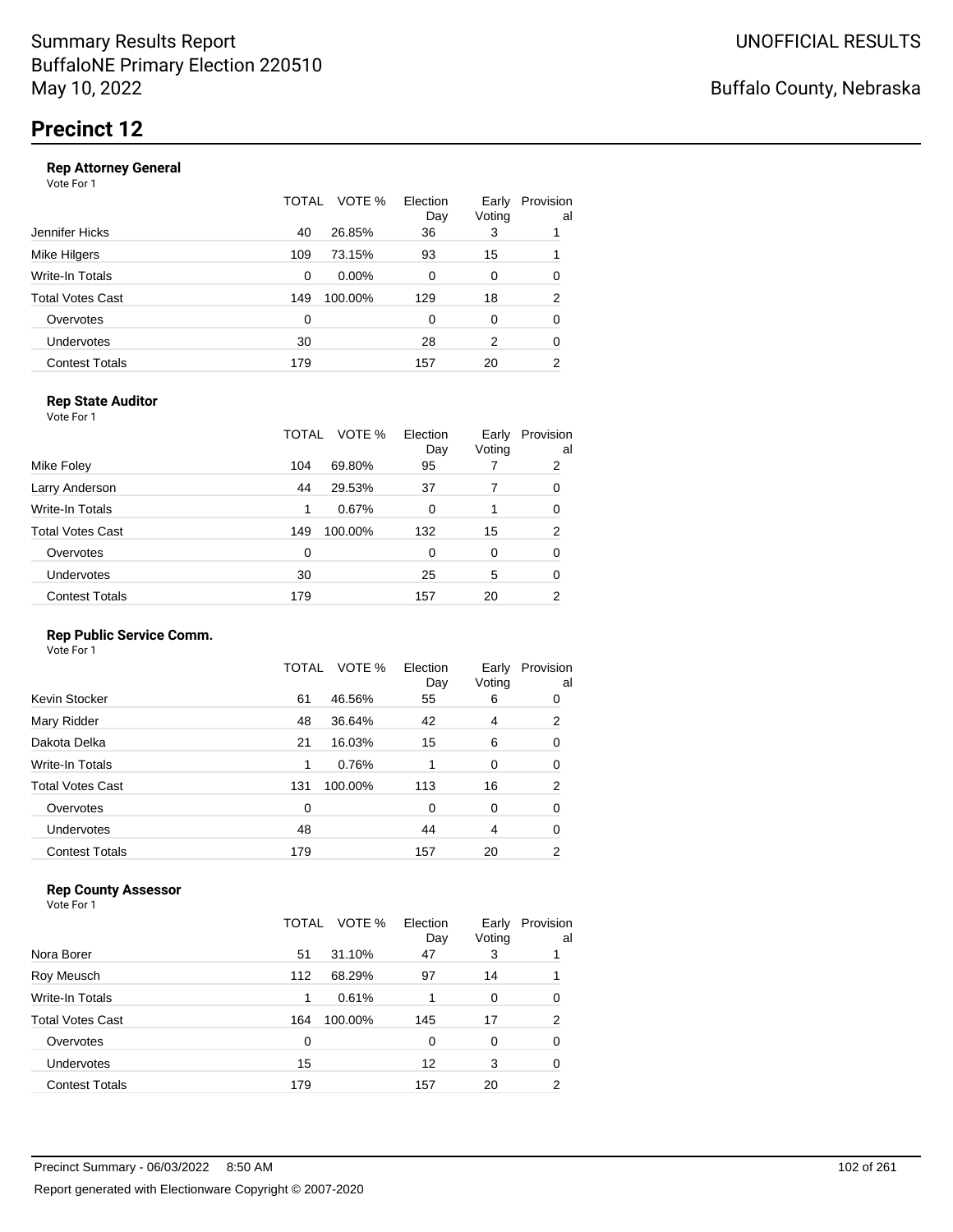|                       | TOTAL    | VOTE %   | Election<br>Day | Early<br>Voting | Provision<br>al |
|-----------------------|----------|----------|-----------------|-----------------|-----------------|
| David J. Else         | 29       | 55.77%   | 25              | 4               | 0               |
| Daniel M. Wik         | 23       | 44.23%   | 16              | 7               | 0               |
| Write-In Totals       | 0        | $0.00\%$ | 0               | 0               | 0               |
| Total Votes Cast      | 52       | 100.00%  | 41              | 11              | 0               |
| Overvotes             | $\Omega$ |          | $\Omega$        | $\Omega$        | 0               |
| <b>Undervotes</b>     | 10       |          | 8               | 2               | 0               |
| <b>Contest Totals</b> | 62       |          | 49              | 13              |                 |

#### **Dem Governor**

Vote For 1

|                         | TOTAL | VOTE %  | Election<br>Day | Early<br>Voting | Provision<br>al |
|-------------------------|-------|---------|-----------------|-----------------|-----------------|
| Carol Blood             | 54    | 94.74%  | 45              | 9               | 0               |
| Roy A. Harris           | 2     | 3.51%   | 1               |                 | 0               |
| Write-In Totals         | 1     | 1.75%   |                 | 0               | 0               |
| <b>Total Votes Cast</b> | 57    | 100.00% | 47              | 10              | 0               |
| Overvotes               | 0     |         | 0               | O               | 0               |
| Undervotes              | 5     |         | 2               | 3               | 0               |
| <b>Contest Totals</b>   | 62    |         | 49              | 13              | O               |

### **Dem Sec. of State**

Vote For 1

|                         | TOTAL<br>VOTE % | Election<br>Day | Early<br>Voting | Provision<br>al |
|-------------------------|-----------------|-----------------|-----------------|-----------------|
| Write-In Totals         | 100.00%<br>4    | 4               |                 |                 |
| <b>Total Votes Cast</b> | 100.00%<br>4    | 4               |                 |                 |
| Overvotes               | 0               | Ω               |                 |                 |
| Undervotes              | 58              | 45              | 13              |                 |
| <b>Contest Totals</b>   | 62              | 49              | 13              |                 |

#### **Dem State Treasurer** Vote For 1

|                         | TOTAL VOTE % | Election<br>Day | Early<br>Voting | Provision<br>al |
|-------------------------|--------------|-----------------|-----------------|-----------------|
| <b>Write-In Totals</b>  | 100.00%<br>4 | 4               | 0               | 0               |
| <b>Total Votes Cast</b> | 100.00%<br>4 | 4               | 0               | 0               |
| Overvotes               | 0            | 0               | 0               | 0               |
| <b>Undervotes</b>       | 58           | 45              | 13              | 0               |
| <b>Contest Totals</b>   | 62           | 49              | 13              |                 |
|                         |              |                 |                 |                 |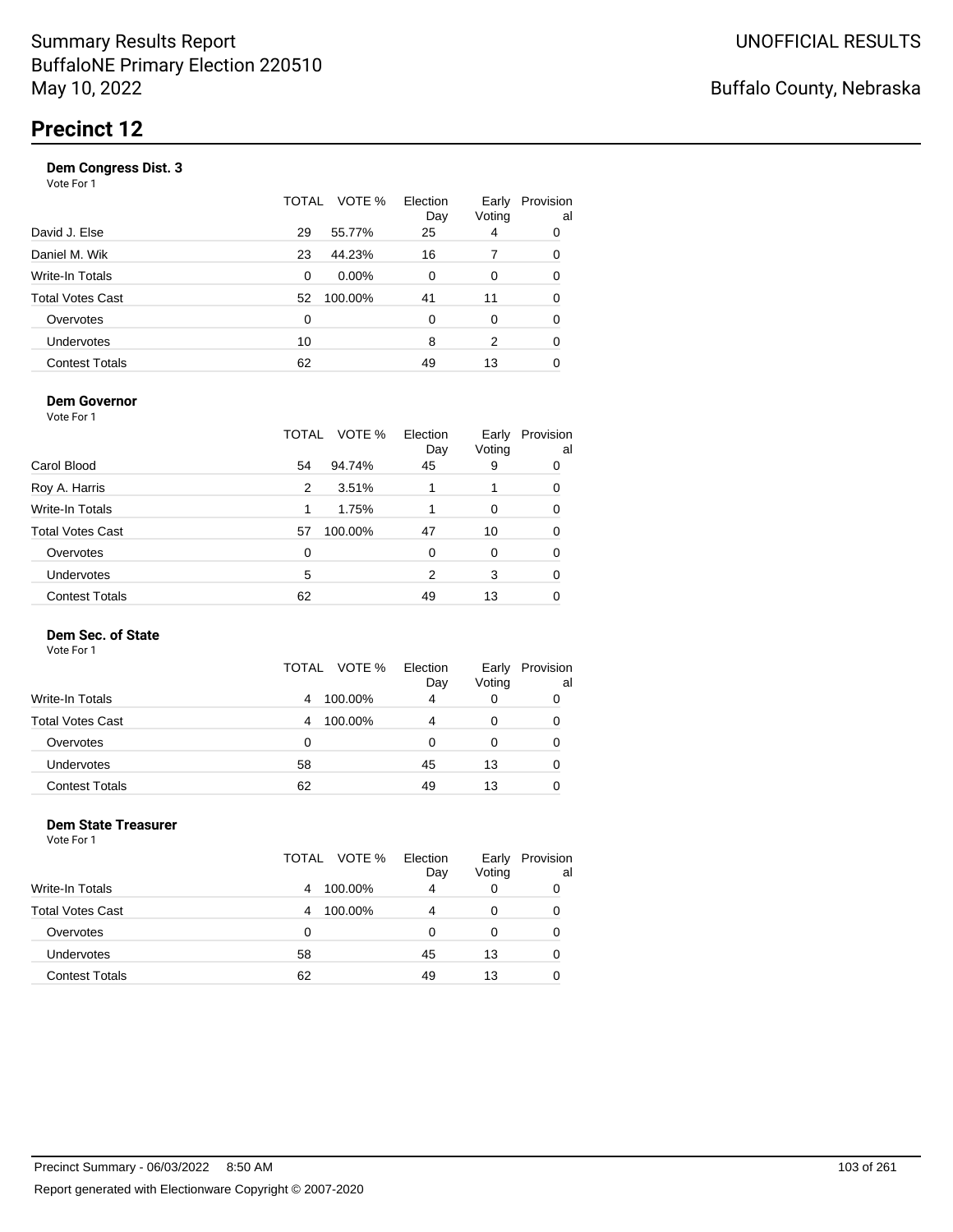|                       | TOTAL VOTE % |         | Election<br>Day | Provision<br>Early<br>Voting | al |
|-----------------------|--------------|---------|-----------------|------------------------------|----|
| Write-In Totals       | 5.           | 100.00% | 4               |                              |    |
| Total Votes Cast      | 5            | 100.00% | 4               |                              | 0  |
| Overvotes             | 0            |         | O               | 0                            |    |
| Undervotes            | 57           |         | 45              | 12                           | 0  |
| <b>Contest Totals</b> | 62           |         | 49              | 13                           |    |

#### **Dem State Auditor** Vote For 1

|                         | VOTE %<br>TOTAL | Election<br>Day | Early<br>Voting | Provision<br>al |
|-------------------------|-----------------|-----------------|-----------------|-----------------|
| <b>Write-In Totals</b>  | 100.00%<br>3    | 3               | 0               |                 |
| <b>Total Votes Cast</b> | 100.00%<br>3    | 3               | 0               |                 |
| Overvotes               | 0               | O               | O               | 0               |
| Undervotes              | 59              | 46              | 13              |                 |
| <b>Contest Totals</b>   | 62              | 49              | 13              |                 |

#### **Dem Public Service Comm.** Vote For 1

|                         | TOTAL VOTE % | Election<br>Day | Early<br>Voting | Provision<br>al |
|-------------------------|--------------|-----------------|-----------------|-----------------|
| <b>Write-In Totals</b>  | 100.00%<br>3 | 3               |                 |                 |
| <b>Total Votes Cast</b> | 100.00%<br>3 | 3               | 0               |                 |
| Overvotes               | 0            |                 | 0               |                 |
| Undervotes              | 59           | 46              | 13              |                 |
| <b>Contest Totals</b>   | 62           | 49              | 13              |                 |

### **Lib Congress Dist. 3**

Vote For 1

|                         |   | TOTAL VOTE % | Election<br>Day | Early<br>Voting | Provision<br>al |
|-------------------------|---|--------------|-----------------|-----------------|-----------------|
| <b>Write-In Totals</b>  |   |              |                 |                 |                 |
| <b>Total Votes Cast</b> |   |              |                 |                 |                 |
| Overvotes               | O |              |                 |                 |                 |
| <b>Undervotes</b>       |   |              |                 |                 |                 |
| <b>Contest Totals</b>   |   |              |                 |                 |                 |

#### **Lib Governor** Vote For 1

| VULTUII                 |       |          |                 |                 |                 |
|-------------------------|-------|----------|-----------------|-----------------|-----------------|
|                         | TOTAL | VOTE %   | Election<br>Day | Early<br>Voting | Provision<br>al |
| Scott Zimmerman         |       | 100.00%  |                 | 0               | 0               |
| <b>Write-In Totals</b>  | 0     | $0.00\%$ |                 | 0               | 0               |
| <b>Total Votes Cast</b> |       | 100.00%  |                 | 0               | 0               |
| Overvotes               | 0     |          | n               | 0               | Ω               |
| Undervotes              | 0     |          |                 |                 |                 |
| <b>Contest Totals</b>   |       |          |                 |                 |                 |
|                         |       |          |                 |                 |                 |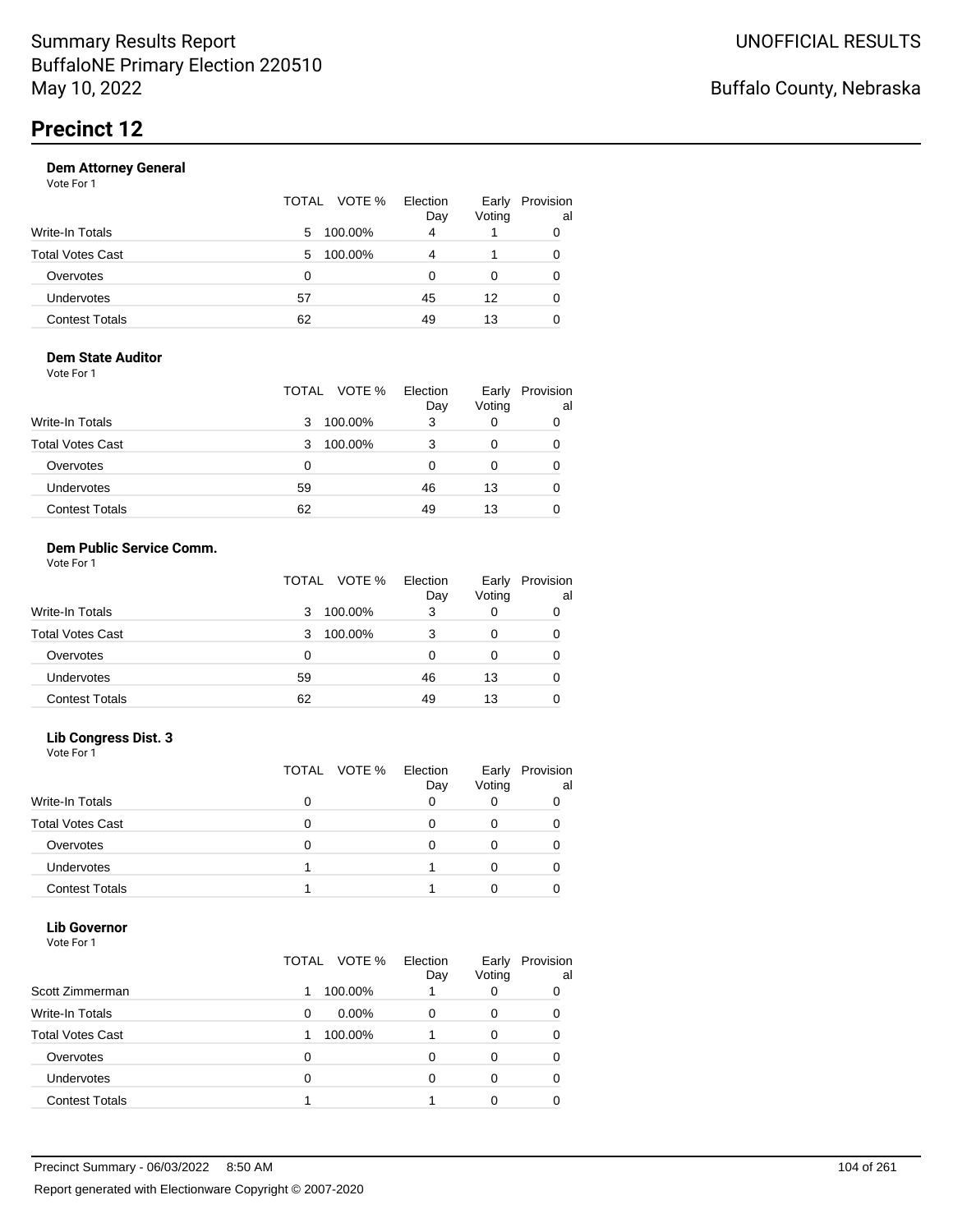#### **Lib Sec. of State**

Vote For 1

|                       |   | TOTAL VOTE % | Election<br>Day | Early<br>Voting | Provision<br>al |
|-----------------------|---|--------------|-----------------|-----------------|-----------------|
| Write-In Totals       | 0 |              |                 |                 |                 |
| Total Votes Cast      | 0 |              |                 |                 |                 |
| Overvotes             | 0 |              |                 |                 |                 |
| Undervotes            |   |              |                 | 0               |                 |
| <b>Contest Totals</b> |   |              |                 |                 |                 |

#### **Lib State Treasurer**

Vote For 1

|                         | VOTE %<br>TOTAL | Election<br>Day | Early<br>Voting | Provision<br>al |
|-------------------------|-----------------|-----------------|-----------------|-----------------|
| Katrina Tomsen          | 100.00%         |                 | 0               | 0               |
| <b>Write-In Totals</b>  | $0.00\%$<br>0   | 0               | O               | 0               |
| <b>Total Votes Cast</b> | 100.00%         |                 | O               | 0               |
| Overvotes               | Ω               |                 |                 | O               |
| Undervotes              | 0               |                 |                 |                 |
| <b>Contest Totals</b>   |                 |                 |                 |                 |

### **Lib Attorney General**

Vote For 1

|                         | TOTAL VOTE % Election | Day | Early<br>Voting | Provision<br>al |
|-------------------------|-----------------------|-----|-----------------|-----------------|
| Write-In Totals         |                       |     |                 |                 |
| <b>Total Votes Cast</b> |                       |     |                 |                 |
| Overvotes               |                       |     |                 |                 |
| <b>Undervotes</b>       |                       |     |                 |                 |
| <b>Contest Totals</b>   |                       |     |                 |                 |

#### **Lib State Auditor**

Vote For 1

|                         | VOTE %<br>TOTAL | Election<br>Day | Early<br>Voting | Provision<br>al |
|-------------------------|-----------------|-----------------|-----------------|-----------------|
| Gene Siadek             | 100.00%         |                 |                 |                 |
| <b>Write-In Totals</b>  | $0.00\%$<br>0   | 0               | 0               | O               |
| <b>Total Votes Cast</b> | 100.00%         |                 | 0               |                 |
| Overvotes               | 0               | ი               | O               |                 |
| <b>Undervotes</b>       | 0               | 0               |                 |                 |
| <b>Contest Totals</b>   |                 |                 |                 |                 |

#### **Lib Public Service Comm.**

|                         | TOTAL VOTE % | Election<br>Day | Early<br>Voting | Provision<br>al |
|-------------------------|--------------|-----------------|-----------------|-----------------|
| <b>Write-In Totals</b>  |              |                 |                 |                 |
| <b>Total Votes Cast</b> |              |                 |                 |                 |
| Overvotes               |              |                 |                 |                 |
| Undervotes              |              |                 |                 |                 |
| <b>Contest Totals</b>   |              |                 |                 |                 |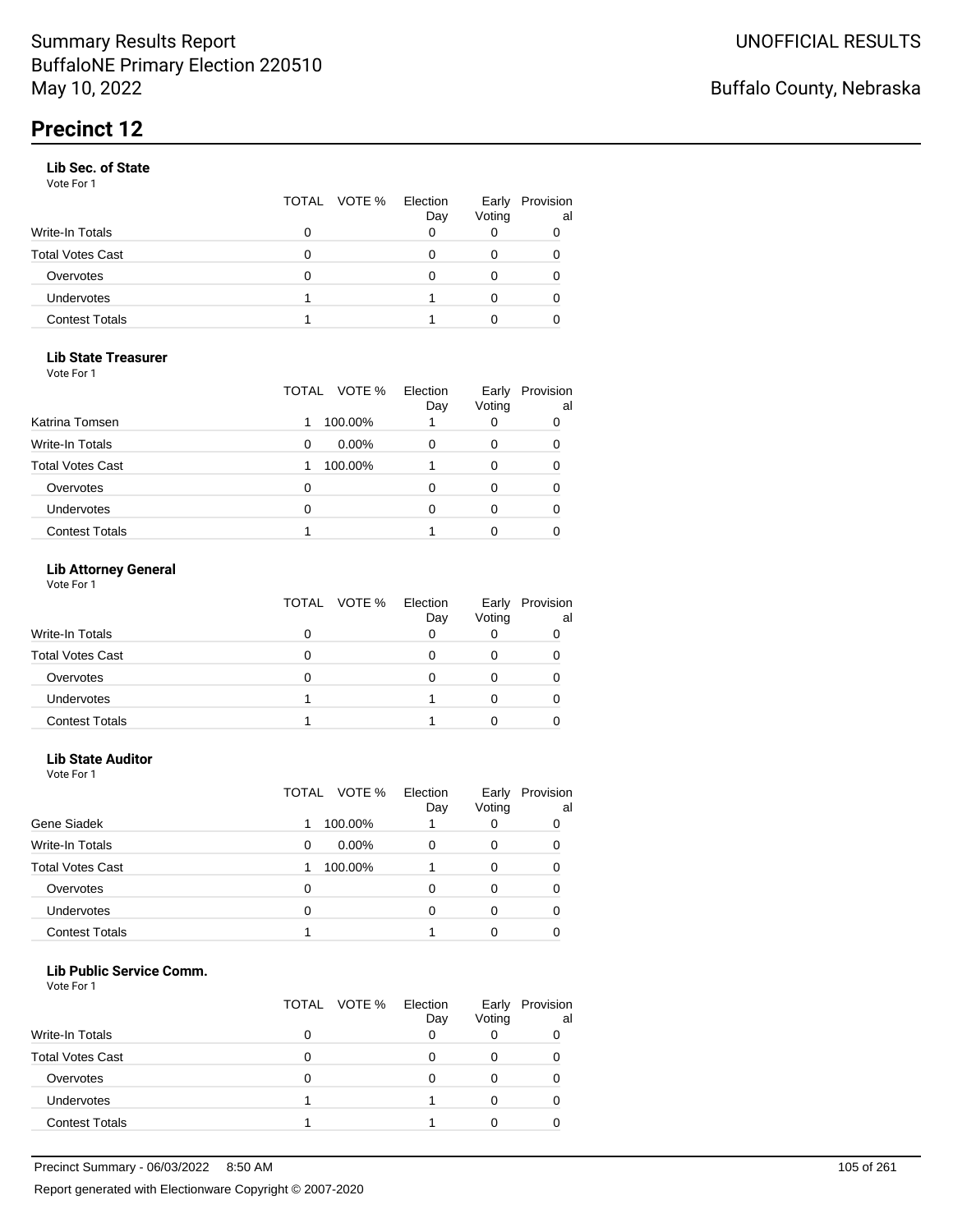|                       | VOTE %<br>TOTAL | Election<br>Day | Early<br>Voting | Provision<br>al |
|-----------------------|-----------------|-----------------|-----------------|-----------------|
| Mark Elworth Jr.      | 0               |                 |                 | 0               |
| Write-In Totals       | O               |                 | 0               | 0               |
| Total Votes Cast      | O               |                 | 0               |                 |
| Overvotes             | 0               |                 | 0               |                 |
| Undervotes            | O               |                 | Ω               |                 |
| <b>Contest Totals</b> |                 |                 |                 |                 |
|                       |                 |                 |                 |                 |

### **Lmn Governor**

Vote For 1

|                         | TOTAL VOTE % Election | Day | Early<br>Voting | Provision<br>al |
|-------------------------|-----------------------|-----|-----------------|-----------------|
| Write-In Totals         |                       |     |                 |                 |
| <b>Total Votes Cast</b> |                       |     |                 |                 |
| Overvotes               |                       |     |                 |                 |
| <b>Undervotes</b>       |                       |     |                 |                 |
| <b>Contest Totals</b>   |                       |     |                 |                 |

#### **Lmn Sec. of State** Vote For 1

|                         | TOTAL VOTE % Election | Day | Early<br>Voting | Provision<br>al |
|-------------------------|-----------------------|-----|-----------------|-----------------|
| Write-In Totals         |                       |     |                 |                 |
| <b>Total Votes Cast</b> |                       |     |                 |                 |
| Overvotes               | Ω                     |     |                 |                 |
| Undervotes              | Ω                     |     | 0               |                 |
| <b>Contest Totals</b>   |                       |     |                 |                 |

#### **Lmn State Treasurer**

Vote For 1

|                         |   | TOTAL VOTE % | Election<br>Day | Early<br>Voting | Provision<br>al |
|-------------------------|---|--------------|-----------------|-----------------|-----------------|
| <b>Write-In Totals</b>  | 0 |              |                 |                 |                 |
| <b>Total Votes Cast</b> | 0 |              |                 |                 |                 |
| Overvotes               | 0 |              |                 |                 |                 |
| <b>Undervotes</b>       | O |              |                 |                 |                 |
| <b>Contest Totals</b>   |   |              |                 |                 |                 |

#### **Lmn Attorney General**

|                         |   | TOTAL VOTE % | Election<br>Day | Early<br>Voting | Provision<br>al |
|-------------------------|---|--------------|-----------------|-----------------|-----------------|
| Larry Bolinger          |   |              |                 |                 | 0               |
| Write-In Totals         |   |              |                 | O               |                 |
| <b>Total Votes Cast</b> |   |              |                 |                 |                 |
| Overvotes               |   |              |                 |                 |                 |
| Undervotes              | 0 |              |                 |                 |                 |
| <b>Contest Totals</b>   |   |              |                 |                 |                 |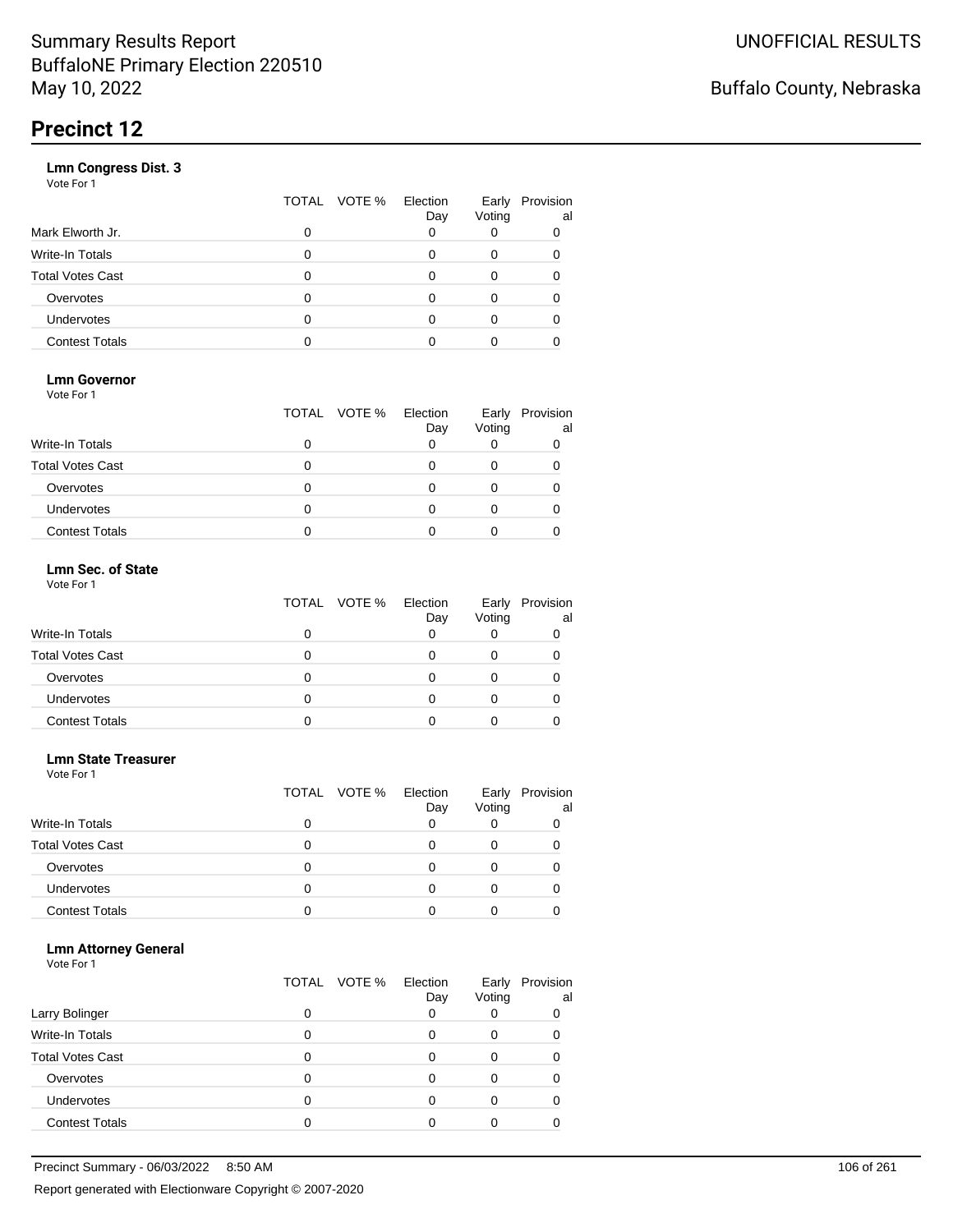#### **Lmn State Auditor**

Vote For 1

|                         | TOTAL | VOTE % Election | Day | Early<br>Voting | Provision<br>al |
|-------------------------|-------|-----------------|-----|-----------------|-----------------|
| L. Leroy Lopez          | 0     |                 |     |                 |                 |
| Write-In Totals         | 0     |                 |     | 0               |                 |
| <b>Total Votes Cast</b> | 0     |                 |     | 0               |                 |
| Overvotes               | 0     |                 |     | 0               |                 |
| Undervotes              | 0     |                 |     |                 |                 |
| <b>Contest Totals</b>   |       |                 |     |                 |                 |

#### **Lmn Public Service Comm.**

Vote For 1

|                         |   | TOTAL VOTE % | Election<br>Day | Early<br>Voting | Provision<br>al |
|-------------------------|---|--------------|-----------------|-----------------|-----------------|
| <b>Write-In Totals</b>  |   |              |                 |                 |                 |
| <b>Total Votes Cast</b> |   |              |                 |                 |                 |
| Overvotes               |   |              |                 |                 |                 |
| <b>Undervotes</b>       | 0 |              |                 |                 |                 |
| <b>Contest Totals</b>   |   |              |                 |                 |                 |

#### **Member of the State Board of Education Dist. 6** Vote For 1

|                         | TOTAL    | VOTE %   | Election<br>Day | Early<br>Voting | Provision<br>al |
|-------------------------|----------|----------|-----------------|-----------------|-----------------|
| Sherry Jones            | 131      | 57.96%   | 114             | 15              | 2               |
| Danielle Helzer         | 95       | 42.04%   | 78              | 17              | 0               |
| <b>Write-In Totals</b>  | $\Omega$ | $0.00\%$ | $\Omega$        | 0               | 0               |
| <b>Total Votes Cast</b> | 226      | 100.00%  | 192             | 32              | $\overline{2}$  |
| Overvotes               | 0        |          | $\Omega$        | $\Omega$        | 0               |
| <b>Undervotes</b>       | 35       |          | 32              | 3               | 0               |
| <b>Contest Totals</b>   | 261      |          | 224             | 35              | 2               |

#### **University of Nebraska Board of Regents Dist. 6** Vote For 1

|                         | TOTAL | VOTE %  | Election<br>Day | Early<br>Voting | Provision<br>al |
|-------------------------|-------|---------|-----------------|-----------------|-----------------|
| Paul R. Kenney          | 113   | 57.07%  | 101             | 12              | 0               |
| Julie Hehnke            | 84    | 42.42%  | 69              | 13              | 2               |
| <b>Write-In Totals</b>  | 1     | 0.51%   |                 | 0               | 0               |
| <b>Total Votes Cast</b> | 198   | 100.00% | 171             | 25              | 2               |
| Overvotes               | 0     |         | 0               | 0               | 0               |
| Undervotes              | 63    |         | 53              | 10              | 0               |
| <b>Contest Totals</b>   | 261   |         | 224             | 35              | 2               |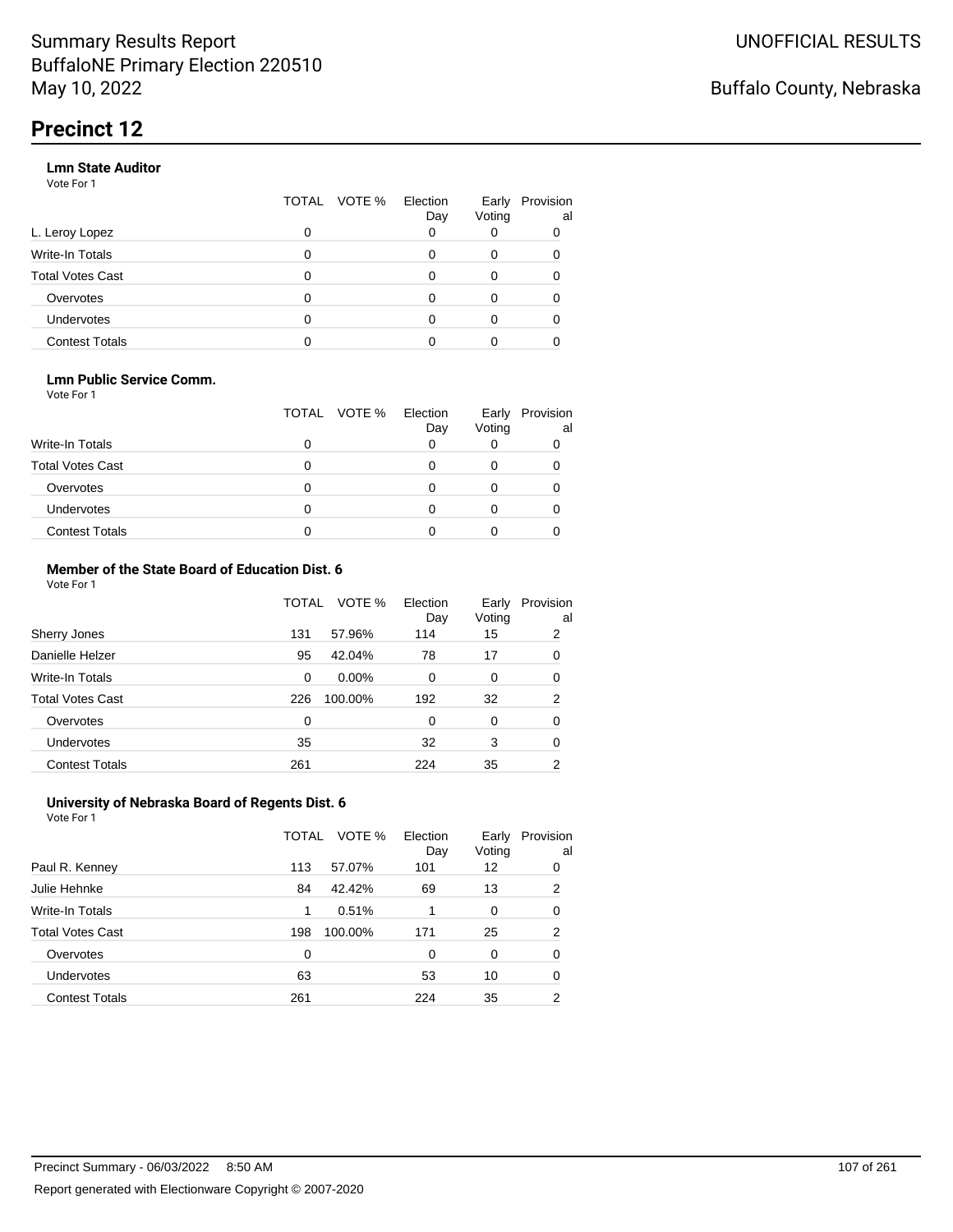### **Kearney Public School Dist. 7**

|                         | TOTAL       | VOTE %   | Election<br>Day | Early<br>Voting | Provision<br>al |
|-------------------------|-------------|----------|-----------------|-----------------|-----------------|
| Wendy S. Kreis          | 81          | 11.98%   | 69              | 11              | 1               |
| Drew Blessing           | 113         | 16.72%   | 91              | 22              | 0               |
| Derek Meyer             | 69          | 10.21%   | 59              | 9               | 1               |
| Will M. Kirkland        | 96          | 14.20%   | 80              | 16              | 0               |
| Dionne Moore            | 52          | 7.69%    | 44              | 7               | 1               |
| Paul Hazard             | 90          | 13.31%   | 79              | 9               | 2               |
| John D. Icenogle        | 121         | 17.90%   | 102             | 19              | 0               |
| Jacob L. Reiter         | 54          | 7.99%    | 45              | 8               | 1               |
| Write-In Totals         | $\mathbf 0$ | $0.00\%$ | 0               | 0               | 0               |
| <b>Total Votes Cast</b> | 676         | 100.00%  | 569             | 101             | 6               |
| Overvotes               | 3           |          | 3               | 0               | 0               |
| <b>Undervotes</b>       | 104         |          | 100             | 4               | 0               |
| <b>Contest Totals</b>   | 783         |          | 672             | 105             | 6               |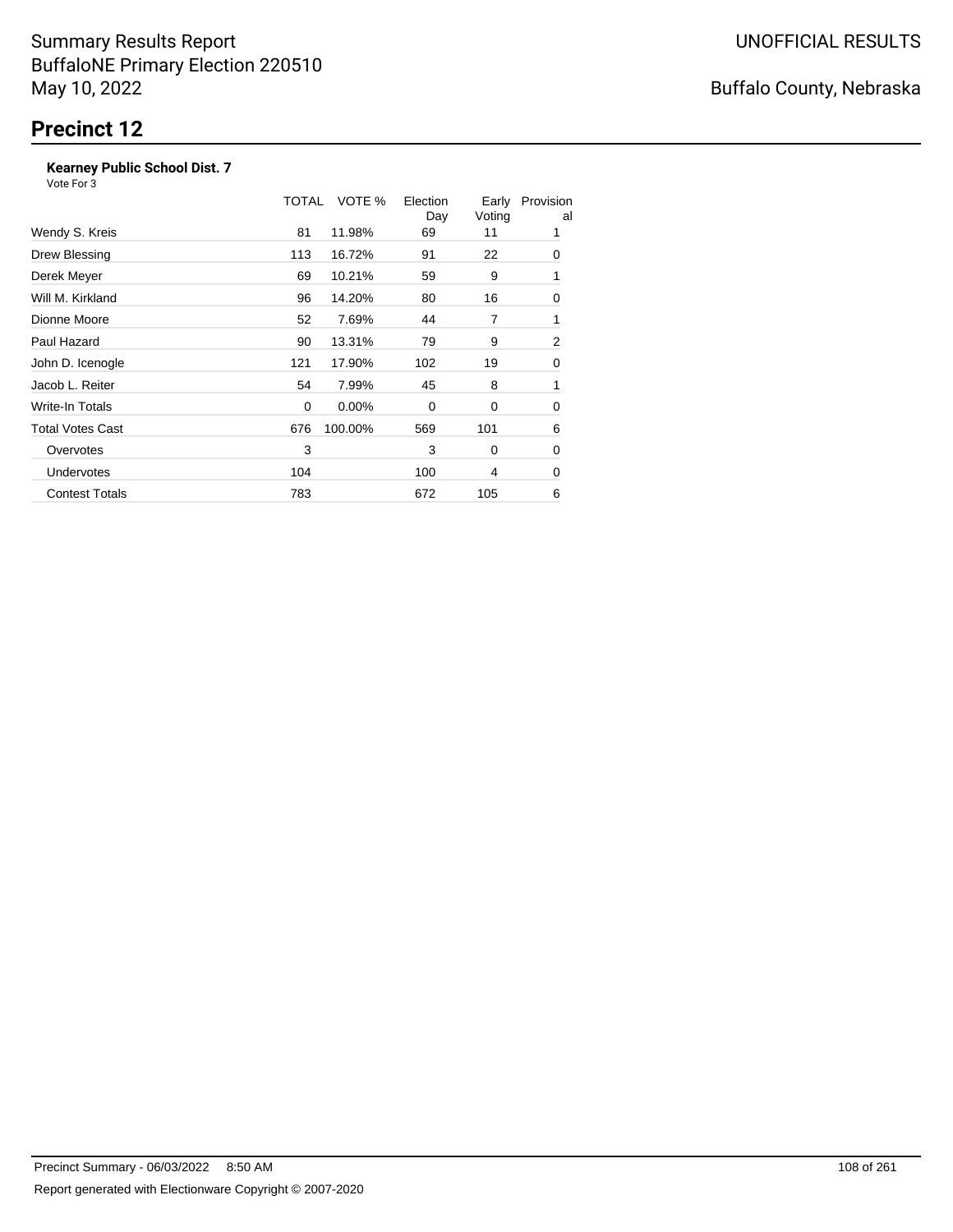# Buffalo County, Nebraska

# **Precinct 13**

| <b>Statistics</b>                                       | <b>TOTAL</b> | Election<br>Day | Early<br>Voting | Provision<br>al |
|---------------------------------------------------------|--------------|-----------------|-----------------|-----------------|
| Registered Voters - Total                               | 1,423        |                 |                 |                 |
| Registered Voters - Republican Party                    | 887          |                 |                 |                 |
| Registered Voters - Democratic Party                    | 242          |                 |                 |                 |
| Registered Voters - Libertarian Party                   | 15           |                 |                 |                 |
| Registered Voters - Legal Marijuana<br><b>NOW Party</b> | 2            |                 |                 |                 |
| Registered Voters - Nonpartisan                         | 277          |                 |                 |                 |
| <b>Ballots Cast - Total</b>                             | 461          | 378             | 80              | 3               |
| Ballots Cast - Republican Party                         | 373          | 311             | 60              | 2               |
| <b>Ballots Cast - Democratic Party</b>                  | 55           | 42              | 13              | 0               |
| <b>Ballots Cast - Libertarian Party</b>                 | 2            | 2               | 0               | 0               |
| Ballots Cast - Legal Marijuana NOW                      | 1            | 1               | $\Omega$        | 0               |
| Ballots Cast - Nonpartisan                              | 30           | 22              | 7               | 1               |
| <b>Ballots Cast - Blank</b>                             | 2            | 1               | 1               | 0               |
| Voter Turnout - Total                                   | 32.40%       |                 |                 |                 |
| Voter Turnout - Republican Party                        | 42.05%       |                 |                 |                 |
| Voter Turnout - Democratic Party                        | 22.73%       |                 |                 |                 |
| Voter Turnout - Libertarian Party                       | 13.33%       |                 |                 |                 |
| Voter Turnout - Legal Marijuana NOW                     | 50.00%       |                 |                 |                 |
| Voter Turnout - Nonpartisan                             | 10.83%       |                 |                 |                 |

### **Rep Congress Dist. 3**

|                       | TOTAL | VOTE %   | Election<br>Day | Early<br>Voting | Provision<br>al |
|-----------------------|-------|----------|-----------------|-----------------|-----------------|
| Adrian Smith          | 293   | 83.24%   | 242             | 51              | 0               |
| Mike Calhoun          | 59    | 16.76%   | 51              |                 | 1               |
| Write-In Totals       | 0     | $0.00\%$ | $\Omega$        | 0               | 0               |
| Total Votes Cast      | 352   | 100.00%  | 293             | 58              |                 |
| Overvotes             | 0     |          | $\Omega$        | 0               | 0               |
| <b>Undervotes</b>     | 21    |          | 18              | 2               |                 |
| <b>Contest Totals</b> | 373   |          | 311             | 60              | 2               |
|                       |       |          |                 |                 |                 |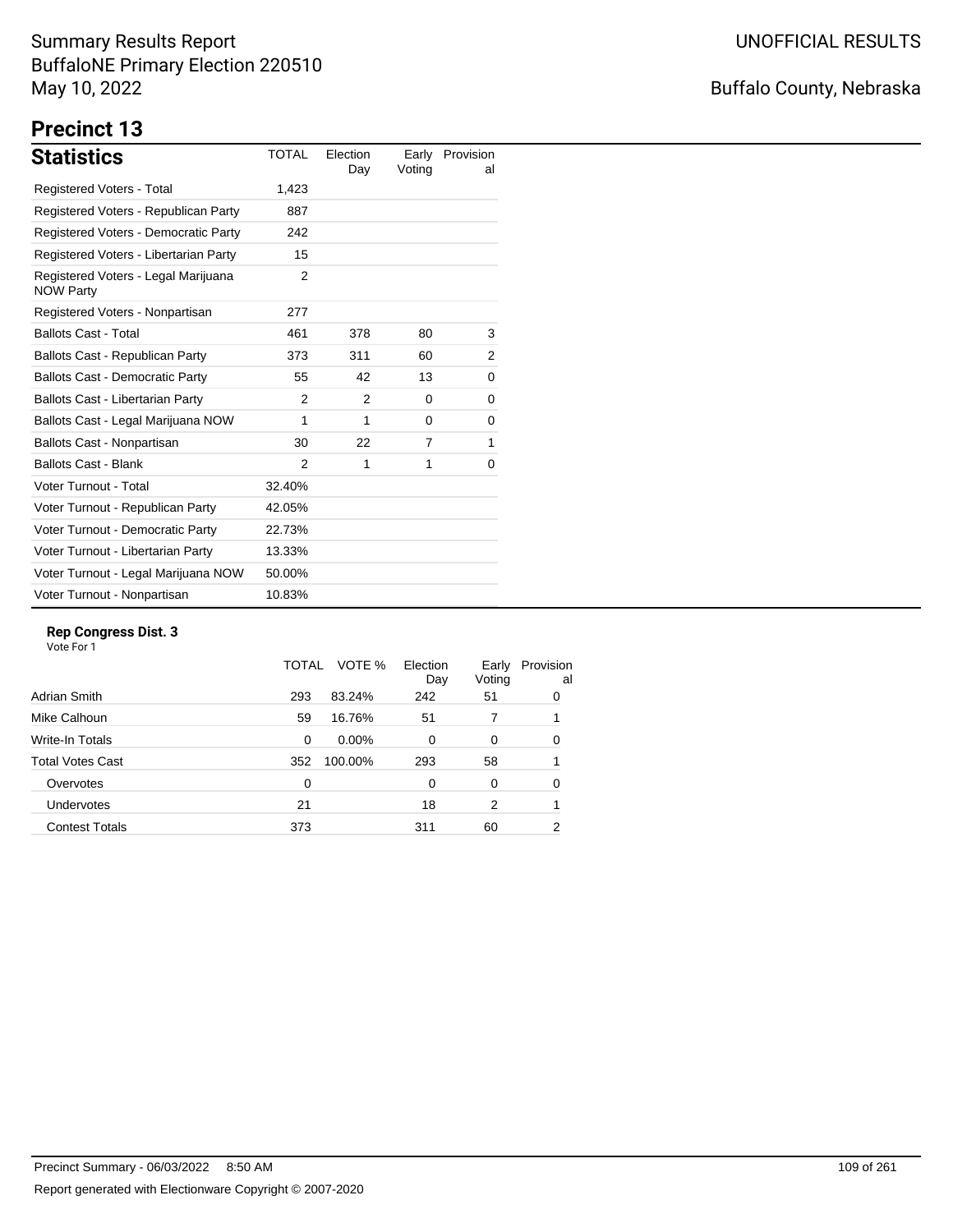# **Precinct 13**

### **Rep Governor**

Vote For 1

|                         | TOTAL | VOTE %   | Election<br>Day | Early<br>Voting | Provision<br>al |
|-------------------------|-------|----------|-----------------|-----------------|-----------------|
| <b>Michael Connely</b>  | 2     | 0.54%    |                 |                 | 0               |
| <b>Brett Lindstrom</b>  | 70    | 18.92%   | 58              | 11              | 1               |
| Donna Nicole Carpenter  | 1     | 0.27%    | 1               | 0               | 0               |
| Lela McNinch            | 1     | 0.27%    |                 | 0               | 0               |
| Theresa Thibodeau       | 36    | 9.73%    | 28              | 8               | 0               |
| Jim Pillen              | 129   | 34.86%   | 110             | 19              | 0               |
| <b>Troy Wentz</b>       | 1     | 0.27%    | $\Omega$        | 1               | 0               |
| Charles W. Herbster     | 125   | 33.78%   | 107             | 17              | 1               |
| <b>Breland Ridenour</b> | 5     | 1.35%    | 3               | 2               | 0               |
| Write-In Totals         | 0     | $0.00\%$ | $\Omega$        | 0               | 0               |
| <b>Total Votes Cast</b> | 370   | 100.00%  | 309             | 59              | $\overline{2}$  |
| Overvotes               | 0     |          | $\Omega$        | 0               | 0               |
| <b>Undervotes</b>       | 3     |          | $\overline{2}$  | 1               | 0               |
| <b>Contest Totals</b>   | 373   |          | 311             | 60              | 2               |

### **Rep Sec. of State**

Vote For 1

|                         | TOTAL | VOTE %  | Election<br>Day | Early<br>Voting | Provision<br>al |
|-------------------------|-------|---------|-----------------|-----------------|-----------------|
| Bob Evnen               | 116   | 39.06%  | 92              | 24              | 0               |
| <b>Rex Schroder</b>     | 67    | 22.56%  | 52              | 14              |                 |
| Robert J. Borer         | 114   | 38.38%  | 102             | 12              | 0               |
| Write-In Totals         | 0     | 0.00%   | $\Omega$        | 0               | 0               |
| <b>Total Votes Cast</b> | 297   | 100.00% | 246             | 50              |                 |
| Overvotes               | 0     |         | $\Omega$        | 0               | 0               |
| Undervotes              | 76    |         | 65              | 10              | 1               |
| <b>Contest Totals</b>   | 373   |         | 311             | 60              | 2               |

#### **Rep State Treasurer** Vote For 1

|                       | TOTAL | VOTE %   | Election<br>Day | Early<br>Voting | Provision<br>al |
|-----------------------|-------|----------|-----------------|-----------------|-----------------|
| John Murante          | 188   | 65.51%   | 148             | 39              |                 |
| Paul Anderson         | 99    | 34.49%   | 84              | 15              | 0               |
| Write-In Totals       | 0     | $0.00\%$ | 0               | 0               | 0               |
| Total Votes Cast      | 287   | 100.00%  | 232             | 54              |                 |
| Overvotes             | 0     |          | 0               | 0               | 0               |
| Undervotes            | 86    |          | 79              | 6               |                 |
| <b>Contest Totals</b> | 373   |          | 311             | 60              | 2               |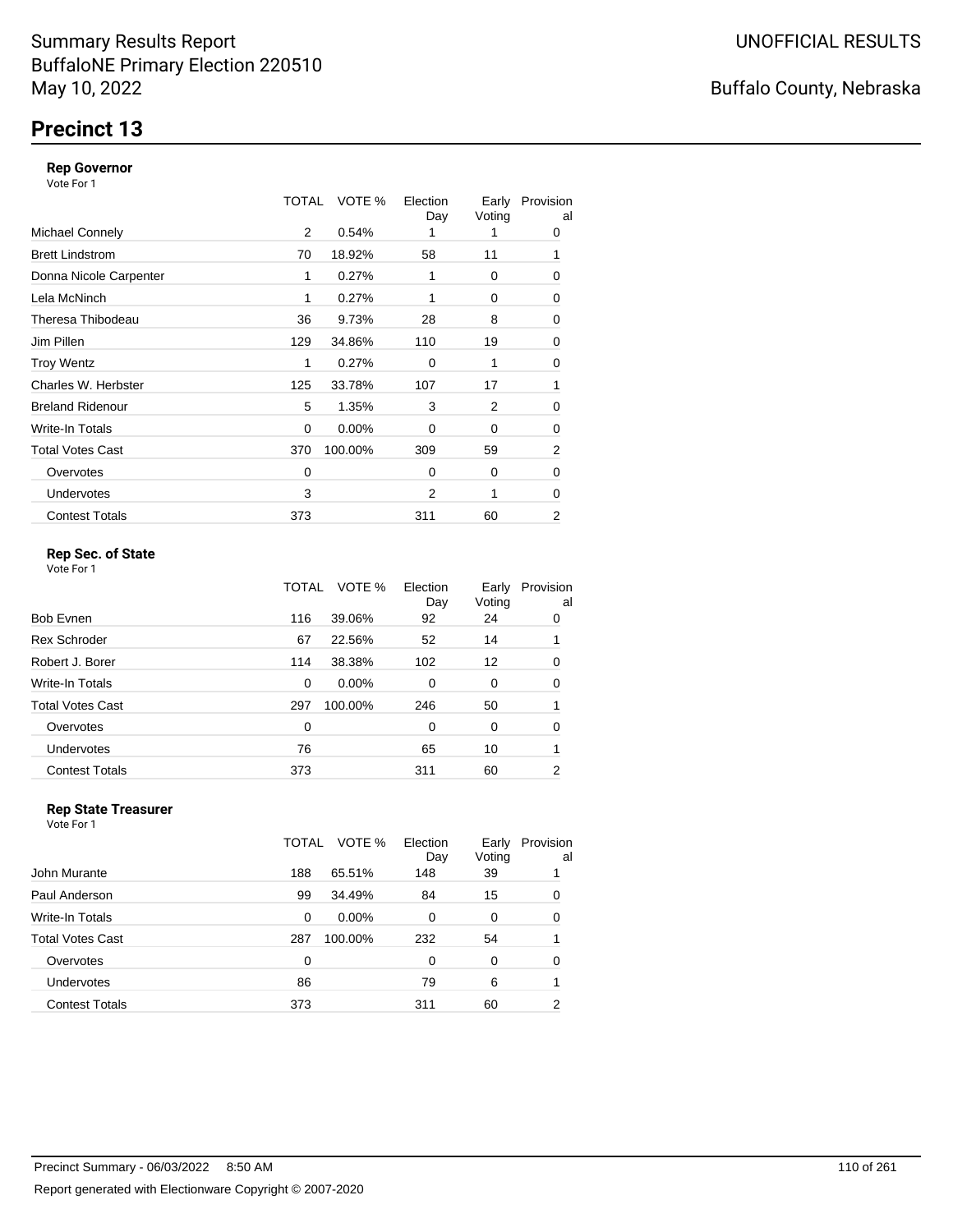|                       | TOTAL | VOTE %  | Election<br>Day | Early<br>Voting | Provision<br>al |
|-----------------------|-------|---------|-----------------|-----------------|-----------------|
| Jennifer Hicks        | 93    | 31.96%  | 81              | 12              | 0               |
| Mike Hilgers          | 197   | 67.70%  | 153             | 43              |                 |
| Write-In Totals       | 1     | 0.34%   |                 | 0               | 0               |
| Total Votes Cast      | 291   | 100.00% | 235             | 55              |                 |
| Overvotes             | 0     |         | 0               | 0               | 0               |
| Undervotes            | 82    |         | 76              | 5               |                 |
| <b>Contest Totals</b> | 373   |         | 311             | 60              | 2               |
|                       |       |         |                 |                 |                 |

### **Rep State Auditor**

Vote For 1

|                       | TOTAL | VOTE %   | Election<br>Day | Early<br>Voting | Provision<br>al |
|-----------------------|-------|----------|-----------------|-----------------|-----------------|
| Mike Foley            | 231   | 77.78%   | 198             | 33              | 0               |
| Larry Anderson        | 66    | 22.22%   | 47              | 18              |                 |
| Write-In Totals       | 0     | $0.00\%$ | 0               | 0               | 0               |
| Total Votes Cast      | 297   | 100.00%  | 245             | 51              |                 |
| Overvotes             |       |          | 0               |                 | 0               |
| <b>Undervotes</b>     | 75    |          | 66              | 8               |                 |
| <b>Contest Totals</b> | 373   |          | 311             | 60              | 2               |

### **Rep Public Service Comm.**

Vote For 1

|                         | TOTAL | VOTE %  | Election<br>Day | Early<br>Voting | Provision<br>al |
|-------------------------|-------|---------|-----------------|-----------------|-----------------|
| Kevin Stocker           | 102   | 41.46%  | 84              | 18              | 0               |
| Mary Ridder             | 98    | 39.84%  | 74              | 24              | 0               |
| Dakota Delka            | 46    | 18.70%  | 38              | 8               | 0               |
| Write-In Totals         | 0     | 0.00%   | 0               | 0               | 0               |
| <b>Total Votes Cast</b> | 246   | 100.00% | 196             | 50              | 0               |
| Overvotes               | 0     |         | 0               | 0               | 0               |
| Undervotes              | 127   |         | 115             | 10              | 2               |
| <b>Contest Totals</b>   | 373   |         | 311             | 60              | 2               |
|                         |       |         |                 |                 |                 |

### **Rep County Assessor**

|                       | TOTAL | VOTE %   | Election<br>Day | Early<br>Voting | Provision<br>al |
|-----------------------|-------|----------|-----------------|-----------------|-----------------|
| Nora Borer            | 127   | 39.44%   | 105             | 21              |                 |
| Roy Meusch            | 195   | 60.56%   | 165             | 30              | 0               |
| Write-In Totals       | 0     | $0.00\%$ | 0               | 0               | 0               |
| Total Votes Cast      | 322   | 100.00%  | 270             | 51              |                 |
| Overvotes             | 0     |          | 0               | $\Omega$        | 0               |
| <b>Undervotes</b>     | 51    |          | 41              | 9               |                 |
| <b>Contest Totals</b> | 373   |          | 311             | 60              | 2               |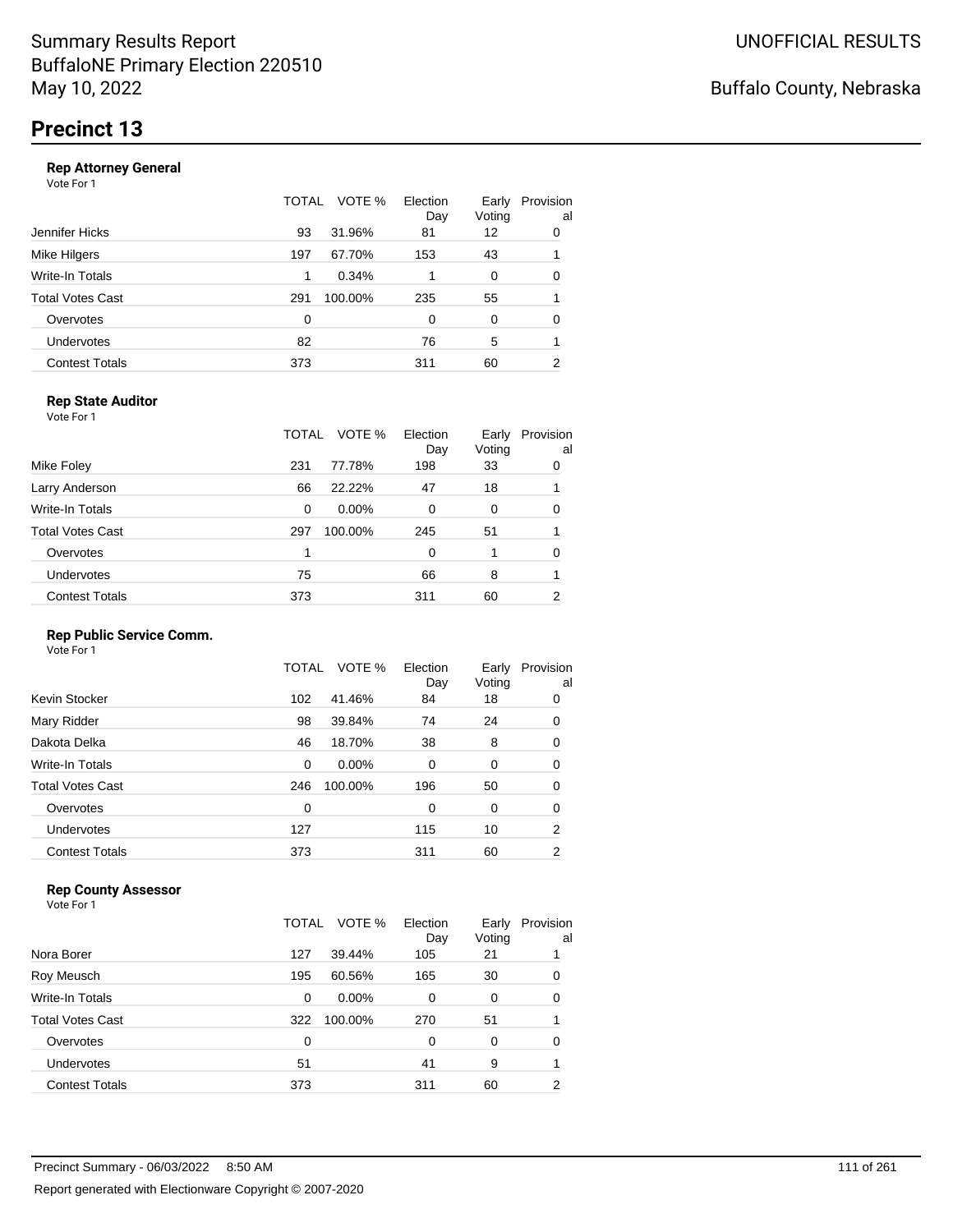|                       | TOTAL | VOTE %  | Election<br>Day | Early<br>Voting | Provision<br>al |
|-----------------------|-------|---------|-----------------|-----------------|-----------------|
| David J. Else         | 34    | 72.34%  | 23              | 11              | 0               |
| Daniel M. Wik         | 12    | 25.53%  | 12              | 0               | 0               |
| Write-In Totals       | 1     | 2.13%   |                 | 0               | 0               |
| Total Votes Cast      | 47    | 100.00% | 36              | 11              | 0               |
| Overvotes             | 0     |         | 0               | 0               | $\Omega$        |
| Undervotes            | 8     |         | 6               | 2               | 0               |
| <b>Contest Totals</b> | 55    |         | 42              | 13              |                 |
|                       |       |         |                 |                 |                 |

### **Dem Governor**

Vote For 1

|                         | TOTAL | VOTE %   | Election<br>Day | Early<br>Voting | Provision<br>al |
|-------------------------|-------|----------|-----------------|-----------------|-----------------|
| Carol Blood             | 48    | 92.31%   | 37              | 11              | 0               |
| Roy A. Harris           | 4     | 7.69%    | 4               | 0               | 0               |
| Write-In Totals         | 0     | $0.00\%$ | 0               | 0               | 0               |
| <b>Total Votes Cast</b> | 52    | 100.00%  | 41              | 11              | 0               |
| Overvotes               | 0     |          | 0               | 0               | 0               |
| <b>Undervotes</b>       | 3     |          |                 | 2               | 0               |
| <b>Contest Totals</b>   | 55    |          | 42              | 13              |                 |

### **Dem Sec. of State**

Vote For 1

|                         |    | TOTAL VOTE % | Election<br>Day | Early<br>Voting | Provision<br>al |
|-------------------------|----|--------------|-----------------|-----------------|-----------------|
| <b>Write-In Totals</b>  | 0  |              | 0               |                 |                 |
| <b>Total Votes Cast</b> | 0  |              | Ω               |                 |                 |
| Overvotes               | 0  |              | Ω               |                 |                 |
| <b>Undervotes</b>       | 55 |              | 42              | 13              |                 |
| <b>Contest Totals</b>   | 55 |              | 42              | 13              |                 |

#### **Dem State Treasurer** Vote For 1

|                         | TOTAL VOTE % | Election<br>Day | Early<br>Voting | Provision<br>al |
|-------------------------|--------------|-----------------|-----------------|-----------------|
| Write-In Totals         | 0            | 0               | 0               |                 |
| <b>Total Votes Cast</b> | 0            | 0               | 0               |                 |
| Overvotes               | 0            | U               |                 |                 |
| <b>Undervotes</b>       | 55           | 42              | 13              |                 |
| <b>Contest Totals</b>   | 55           | 42              | 13              |                 |
|                         |              |                 |                 |                 |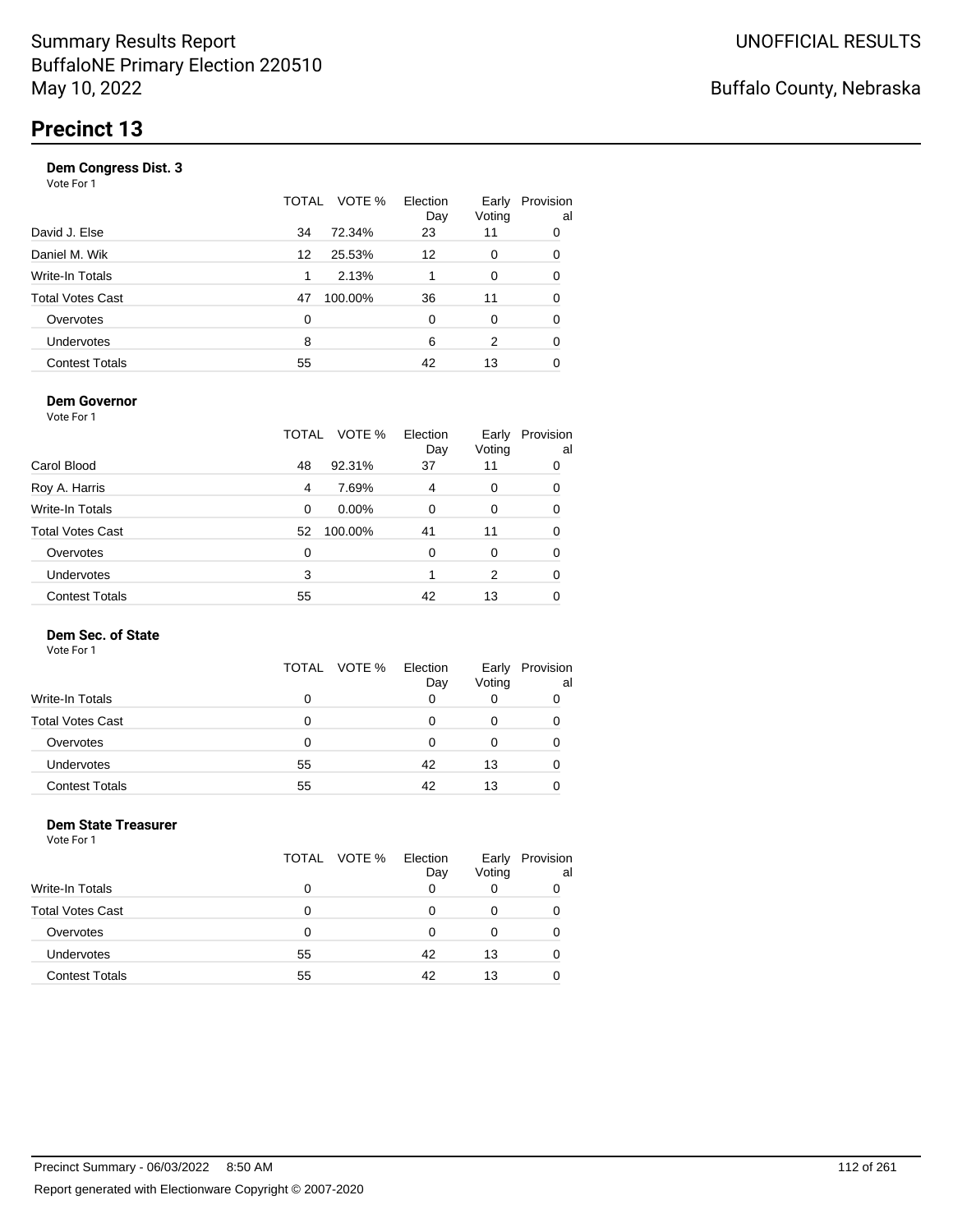|                       | TOTAL VOTE % | Election<br>Day | Early<br>Voting | Provision<br>al |
|-----------------------|--------------|-----------------|-----------------|-----------------|
| Write-In Totals       | 100.00%      |                 | 0               | 0               |
| Total Votes Cast      | 100.00%      |                 |                 |                 |
| Overvotes             | 0            | Ω               | 0               | O               |
| Undervotes            | 54           | 41              | 13              | 0               |
| <b>Contest Totals</b> | 55           | 42              | 13              |                 |

#### **Dem State Auditor** Vote For 1

|                         | TOTAL VOTE % | Election<br>Day | Early<br>Voting | Provision<br>al |
|-------------------------|--------------|-----------------|-----------------|-----------------|
| <b>Write-In Totals</b>  | Ω            | O               |                 |                 |
| <b>Total Votes Cast</b> | Ω            | O               | 0               |                 |
| Overvotes               | 0            | 0               | Ω               |                 |
| <b>Undervotes</b>       | 55           | 42              | 13              |                 |
| <b>Contest Totals</b>   | 55           | 42              | 13              |                 |

### **Dem Public Service Comm.**

| Vote For 1 |  |
|------------|--|
|------------|--|

|                         |    | TOTAL VOTE % | Election<br>Day | Early<br>Voting | Provision<br>al |
|-------------------------|----|--------------|-----------------|-----------------|-----------------|
| <b>Write-In Totals</b>  |    |              | 0               |                 |                 |
| <b>Total Votes Cast</b> |    |              |                 |                 |                 |
| Overvotes               | O  |              |                 |                 |                 |
| <b>Undervotes</b>       | 55 |              | 42              | 13              |                 |
| <b>Contest Totals</b>   | 55 |              | 42              | 13              |                 |

### **Lib Congress Dist. 3**

Vote For 1

|                         |   | TOTAL VOTE % | Election<br>Day | Early<br>Voting | Provision<br>al |
|-------------------------|---|--------------|-----------------|-----------------|-----------------|
| Write-In Totals         |   |              |                 |                 |                 |
| <b>Total Votes Cast</b> |   |              |                 |                 |                 |
| Overvotes               |   |              |                 |                 |                 |
| <b>Undervotes</b>       | 2 |              |                 |                 |                 |
| <b>Contest Totals</b>   | っ |              |                 |                 |                 |

### **Lib Governor**

| Vote For 1              |              |                 |                 |                 |
|-------------------------|--------------|-----------------|-----------------|-----------------|
|                         | TOTAL VOTE % | Election<br>Day | Early<br>Voting | Provision<br>al |
| Scott Zimmerman         | 0.00%<br>0   | 0               | 0               | 0               |
| Write-In Totals         | 100.00%<br>1 |                 | 0               | 0               |
| <b>Total Votes Cast</b> | 100.00%<br>1 |                 | 0               | 0               |
| Overvotes               | 0            | O               | 0               | ŋ               |
| Undervotes              |              |                 | 0               | 0               |
| <b>Contest Totals</b>   | 2            | 2               | ი               |                 |
|                         |              |                 |                 |                 |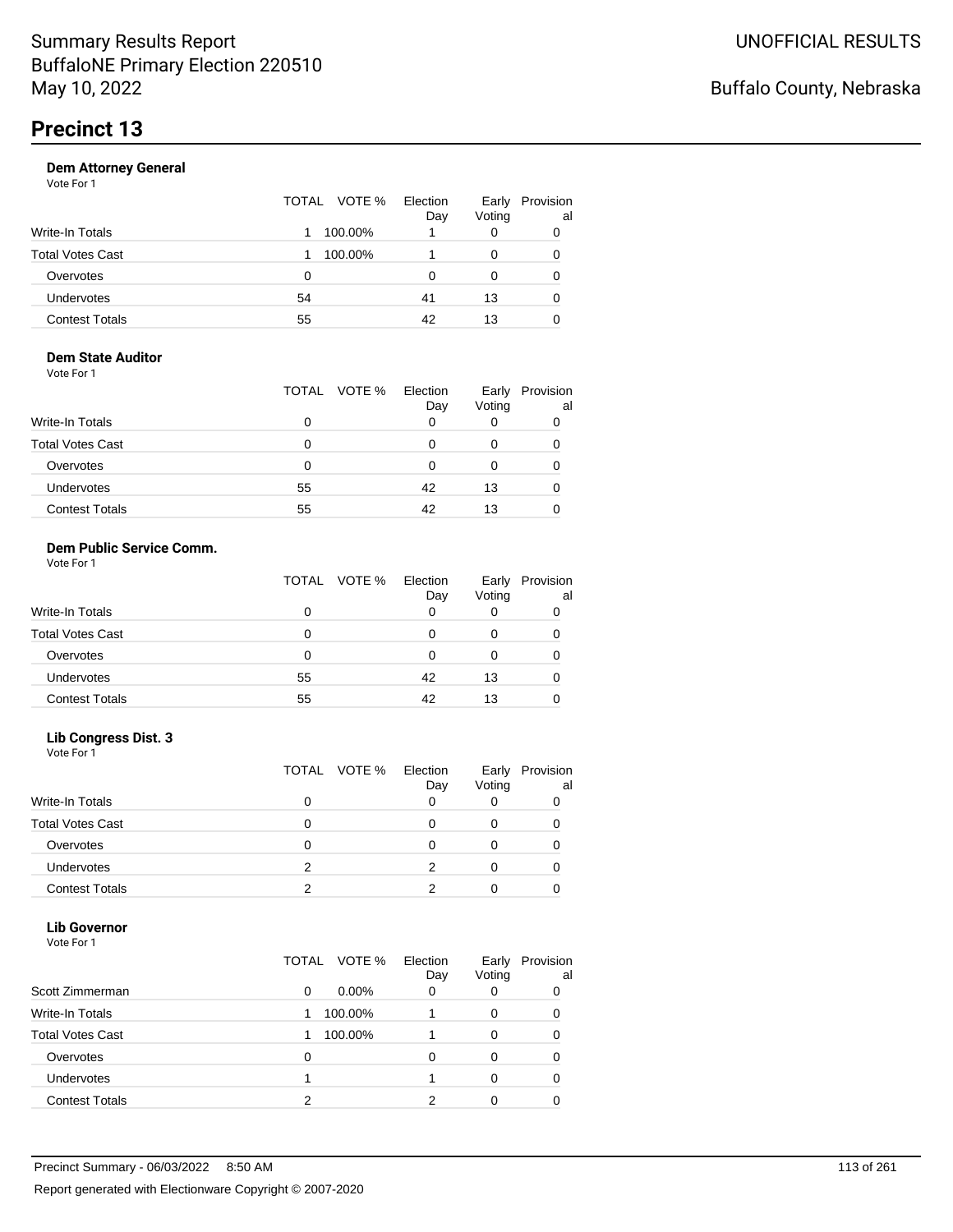### **Lib Sec. of State**

Vote For 1

|                       |   | TOTAL VOTE % | Election<br>Day | Early<br>Voting | Provision<br>al |
|-----------------------|---|--------------|-----------------|-----------------|-----------------|
| Write-In Totals       | 0 |              |                 |                 |                 |
| Total Votes Cast      | O |              |                 |                 |                 |
| Overvotes             | 0 |              |                 |                 |                 |
| Undervotes            | 2 |              |                 |                 |                 |
| <b>Contest Totals</b> | 2 |              |                 |                 |                 |

### **Lib State Treasurer**

Vote For 1

|                         | VOTE %<br>TOTAL | Election<br>Day | Early<br>Voting | Provision<br>al |
|-------------------------|-----------------|-----------------|-----------------|-----------------|
| Katrina Tomsen          | 100.00%         |                 |                 | 0               |
| <b>Write-In Totals</b>  | $0.00\%$<br>0   |                 |                 | 0               |
| <b>Total Votes Cast</b> | 100.00%         |                 |                 | 0               |
| Overvotes               | Ω               | O               | O               |                 |
| <b>Undervotes</b>       |                 |                 |                 |                 |
| <b>Contest Totals</b>   | 2               |                 |                 |                 |

### **Lib Attorney General**

|                         |   | TOTAL VOTE % Election<br>Day | Early<br>Voting | Provision<br>al |
|-------------------------|---|------------------------------|-----------------|-----------------|
| <b>Write-In Totals</b>  |   |                              |                 |                 |
| <b>Total Votes Cast</b> |   |                              |                 |                 |
| Overvotes               |   |                              |                 |                 |
| <b>Undervotes</b>       | 2 |                              |                 |                 |
| <b>Contest Totals</b>   |   |                              |                 |                 |

### **Lib State Auditor**

Vote For 1

|                         | TOTAL VOTE %  | Election<br>Day | Early<br>Voting | Provision<br>al |
|-------------------------|---------------|-----------------|-----------------|-----------------|
| Gene Siadek             | 100.00%       |                 |                 |                 |
| <b>Write-In Totals</b>  | $0.00\%$<br>0 |                 | 0               |                 |
| <b>Total Votes Cast</b> | 100.00%       |                 | 0               |                 |
| Overvotes               | 0             | 0               | 0               |                 |
| Undervotes              |               |                 |                 |                 |
| <b>Contest Totals</b>   | າ             |                 |                 |                 |

#### **Lib Public Service Comm.**

|                         |   | TOTAL VOTE % | Election<br>Day | Early<br>Voting | Provision<br>al |
|-------------------------|---|--------------|-----------------|-----------------|-----------------|
| Write-In Totals         | 0 |              |                 |                 |                 |
| <b>Total Votes Cast</b> | O |              |                 |                 |                 |
| Overvotes               |   |              |                 |                 |                 |
| Undervotes              | 2 |              | っ               |                 |                 |
| <b>Contest Totals</b>   | າ |              |                 |                 |                 |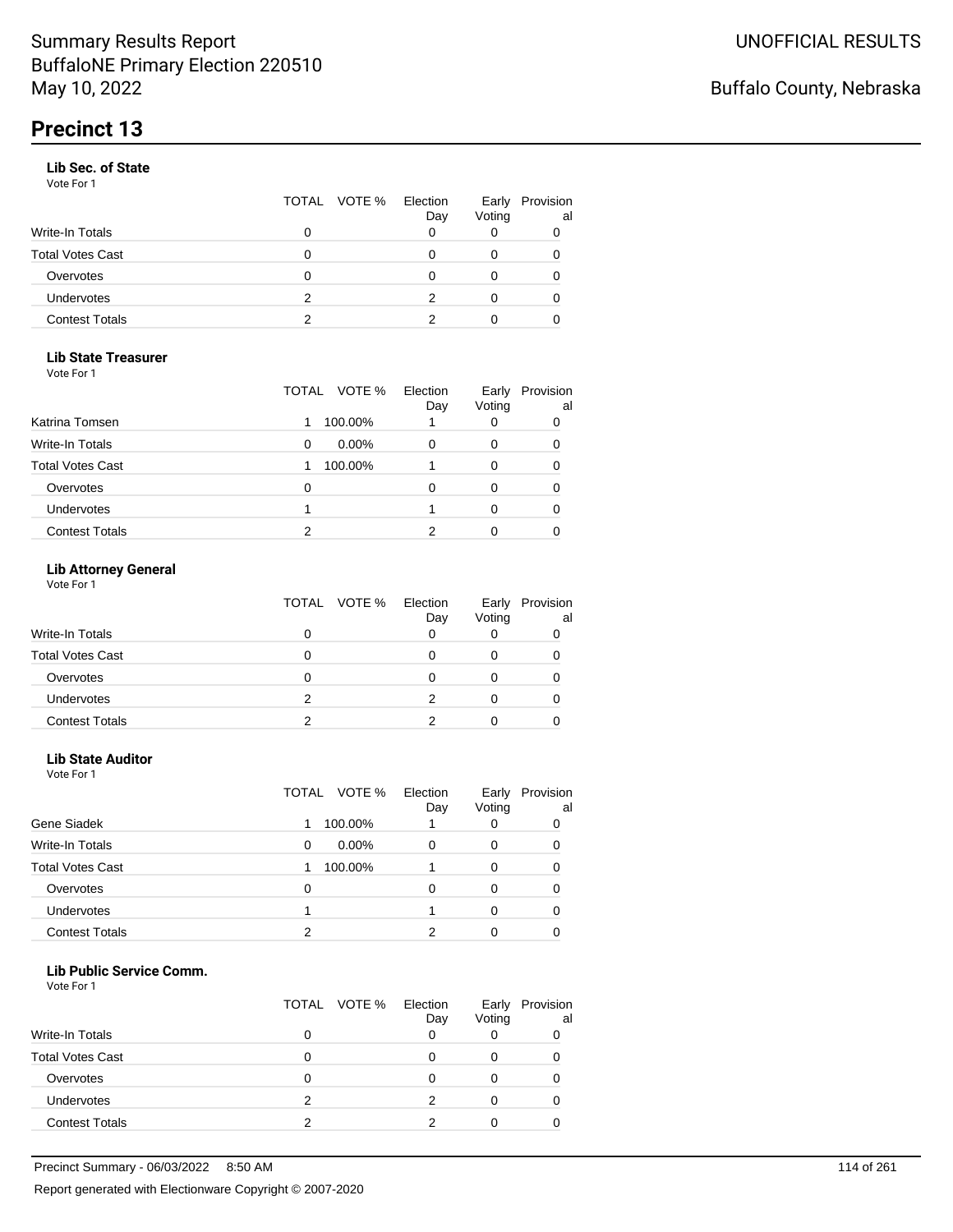|                       | VOTE %<br>TOTAL | Election<br>Day | Early<br>Voting | Provision<br>al |
|-----------------------|-----------------|-----------------|-----------------|-----------------|
| Mark Elworth Jr.      | 100.00%         |                 | 0               | 0               |
| Write-In Totals       | $0.00\%$<br>0   | 0               | 0               | 0               |
| Total Votes Cast      | 100.00%         |                 | 0               | O               |
| Overvotes             | 0               | 0               | 0               | 0               |
| <b>Undervotes</b>     | 0               | 0               | 0               | O               |
| <b>Contest Totals</b> |                 |                 | 0               |                 |
|                       |                 |                 |                 |                 |

### **Lmn Governor**

Vote For 1

|                         | TOTAL VOTE % | Election<br>Day | Early<br>Voting | Provision<br>al |
|-------------------------|--------------|-----------------|-----------------|-----------------|
| <b>Write-In Totals</b>  |              |                 |                 |                 |
| <b>Total Votes Cast</b> |              |                 |                 |                 |
| Overvotes               |              |                 |                 |                 |
| Undervotes              |              |                 |                 |                 |
| <b>Contest Totals</b>   |              |                 |                 |                 |

#### **Lmn Sec. of State** Vote For 1

|                         | TOTAL VOTE % | Election<br>Day | Early<br>Voting | Provision<br>al |
|-------------------------|--------------|-----------------|-----------------|-----------------|
| <b>Write-In Totals</b>  |              |                 |                 |                 |
| <b>Total Votes Cast</b> |              |                 |                 |                 |
| Overvotes               | O            |                 |                 |                 |
| Undervotes              |              |                 |                 |                 |
| <b>Contest Totals</b>   |              |                 |                 |                 |

#### **Lmn State Treasurer**

Vote For 1

|                         |   | TOTAL VOTE % | Election<br>Day | Early<br>Voting | Provision<br>al |
|-------------------------|---|--------------|-----------------|-----------------|-----------------|
| <b>Write-In Totals</b>  |   |              |                 |                 |                 |
| <b>Total Votes Cast</b> | 0 |              |                 |                 |                 |
| Overvotes               | 0 |              |                 |                 |                 |
| Undervotes              |   |              |                 |                 |                 |
| <b>Contest Totals</b>   |   |              |                 |                 |                 |

### **Lmn Attorney General**

|                         | TOTAL VOTE % | Election<br>Day | Early<br>Voting | Provision<br>al |
|-------------------------|--------------|-----------------|-----------------|-----------------|
| Larry Bolinger          | 1            | 100.00%         |                 | 0               |
| <b>Write-In Totals</b>  | 0            | $0.00\%$<br>0   | 0               | 0               |
| <b>Total Votes Cast</b> |              | 100.00%         | 0               | 0               |
| Overvotes               | 0            | 0               | 0               | 0               |
| <b>Undervotes</b>       | 0            | 0               | 0               | 0               |
| <b>Contest Totals</b>   |              |                 |                 |                 |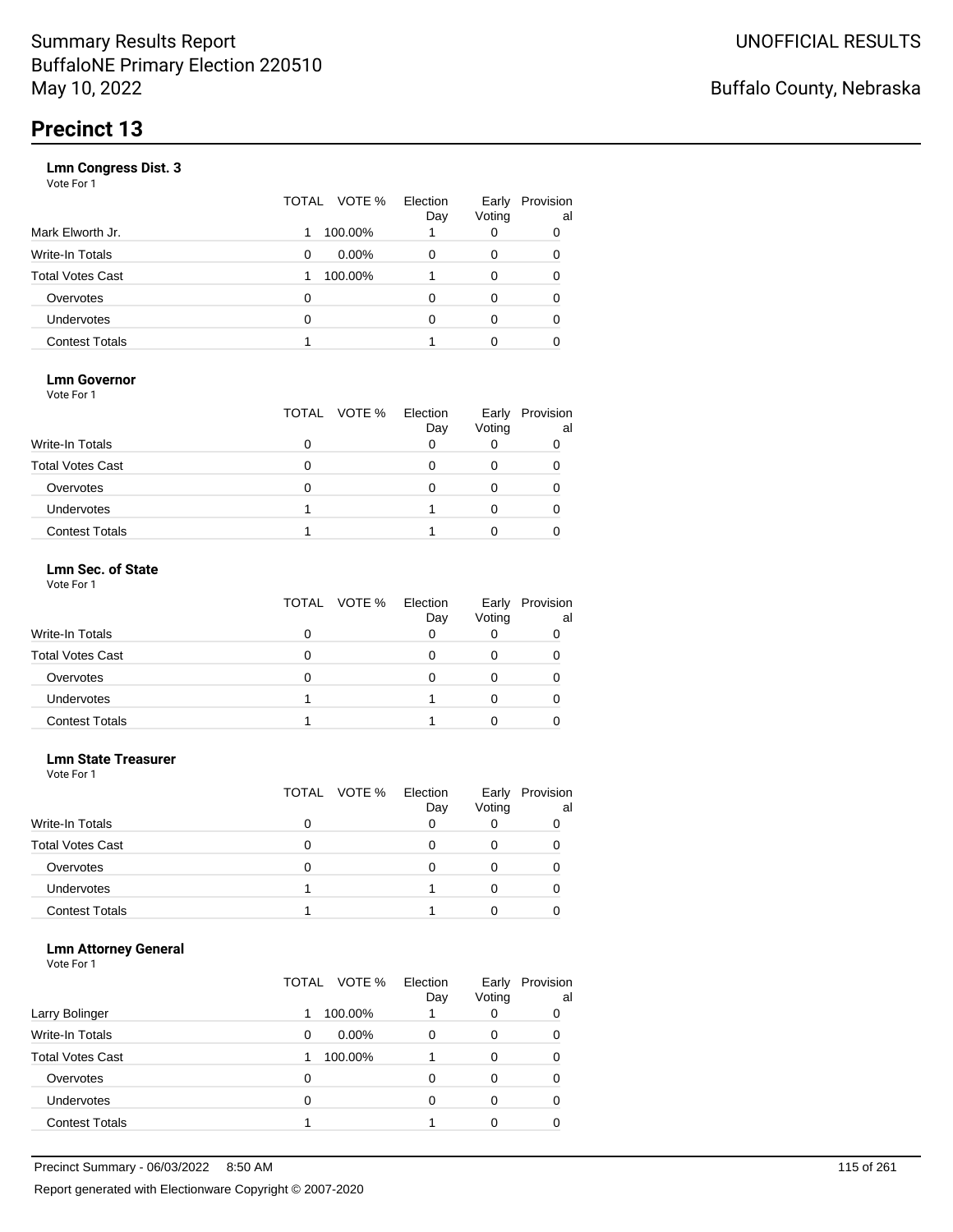### **Lmn State Auditor**

Vote For 1

|                       | TOTAL | VOTE %   | Election<br>Day | Early<br>Voting | Provision<br>al |
|-----------------------|-------|----------|-----------------|-----------------|-----------------|
| L. Leroy Lopez        |       | 100.00%  |                 | 0               | 0               |
| Write-In Totals       | 0     | $0.00\%$ | 0               | 0               | 0               |
| Total Votes Cast      |       | 100.00%  |                 | 0               | 0               |
| Overvotes             | 0     |          | 0               | 0               | 0               |
| <b>Undervotes</b>     | 0     |          | O               | 0               | 0               |
| <b>Contest Totals</b> |       |          |                 | Ω               |                 |

#### **Lmn Public Service Comm.**

Vote For 1

|                         | TOTAL VOTE % | Election<br>Day | Early<br>Voting | Provision<br>al |
|-------------------------|--------------|-----------------|-----------------|-----------------|
| <b>Write-In Totals</b>  |              |                 |                 |                 |
| <b>Total Votes Cast</b> |              |                 |                 |                 |
| Overvotes               |              |                 |                 |                 |
| <b>Undervotes</b>       |              |                 |                 |                 |
| <b>Contest Totals</b>   |              |                 |                 |                 |

#### **Member of the State Board of Education Dist. 6** Vote For 1

|                         | TOTAL    | VOTE %  | Election<br>Day | Early<br>Voting | Provision<br>al |
|-------------------------|----------|---------|-----------------|-----------------|-----------------|
| Sherry Jones            | 271      | 73.84%  | 221             | 50              | 0               |
| Danielle Helzer         | 94       | 25.61%  | 74              | 18              | 2               |
| <b>Write-In Totals</b>  | 2        | 0.54%   | 2               | 0               | 0               |
| <b>Total Votes Cast</b> | 367      | 100.00% | 297             | 68              | 2               |
| Overvotes               | $\Omega$ |         | $\Omega$        | $\Omega$        | 0               |
| <b>Undervotes</b>       | 94       |         | 81              | 12              |                 |
| <b>Contest Totals</b>   | 461      |         | 378             | 80              | 3               |

#### **University of Nebraska Board of Regents Dist. 6** Vote For 1

|                         | TOTAL | VOTE %  | Election<br>Day | Early<br>Voting | Provision<br>al |
|-------------------------|-------|---------|-----------------|-----------------|-----------------|
| Paul R. Kenney          | 232   | 68.04%  | 181             | 51              | 0               |
| Julie Hehnke            | 108   | 31.67%  | 86              | 20              | 2               |
| <b>Write-In Totals</b>  | 1     | 0.29%   | 1               | $\Omega$        | 0               |
| <b>Total Votes Cast</b> | 341   | 100.00% | 268             | 71              | 2               |
| Overvotes               | 0     |         | 0               | $\Omega$        | 0               |
| <b>Undervotes</b>       | 120   |         | 110             | 9               |                 |
| <b>Contest Totals</b>   | 461   |         | 378             | 80              | 3               |
|                         |       |         |                 |                 |                 |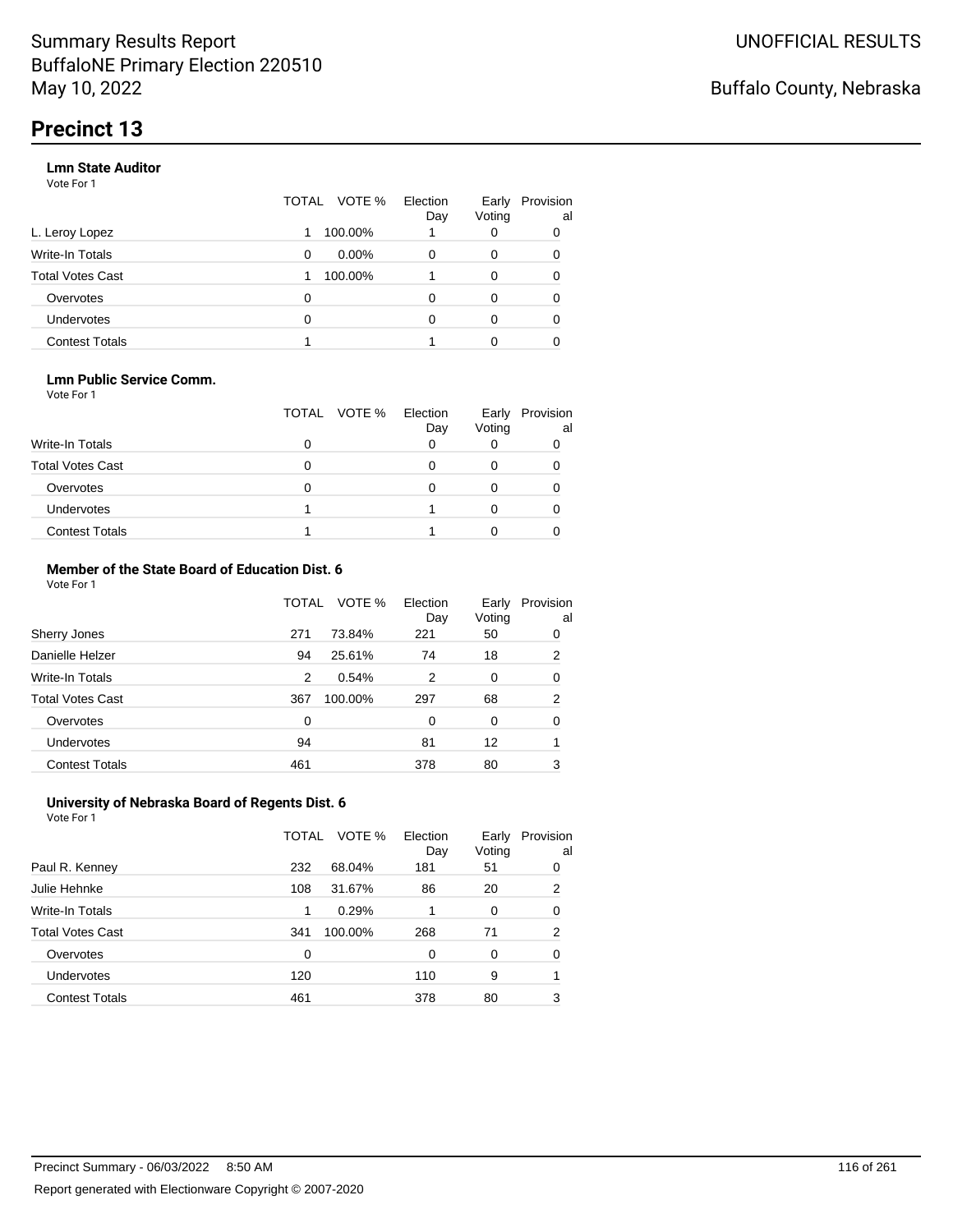### **Kearney Public School Dist. 7**

Vote For 3

|                         | TOTAL | VOTE %   | Election<br>Day | Early<br>Voting | Provision<br>al |
|-------------------------|-------|----------|-----------------|-----------------|-----------------|
| Wendy S. Kreis          | 167   | 14.10%   | 138             | 27              | 2               |
| Drew Blessing           | 179   | 15.12%   | 136             | 42              | 1               |
| Derek Meyer             | 129   | 10.90%   | 114             | 15              | 0               |
| Will M. Kirkland        | 98    | 8.28%    | 75              | 22              | 1               |
| Dionne Moore            | 89    | 7.52%    | 75              | 13              | 1               |
| Paul Hazard             | 228   | 19.26%   | 204             | 24              | 0               |
| John D. Icenogle        | 181   | 15.29%   | 142             | 39              | 0               |
| Jacob L. Reiter         | 113   | 9.54%    | 92              | 20              | 1               |
| Write-In Totals         | 0     | $0.00\%$ | 0               | 0               | 0               |
| <b>Total Votes Cast</b> | 1,184 | 100.00%  | 976             | 202             | 6               |
| Overvotes               | 6     |          | 6               | 0               | 0               |
| <b>Undervotes</b>       | 193   |          | 152             | 38              | 3               |
| <b>Contest Totals</b>   | 1,383 |          | 1,134           | 240             | 9               |

# Buffalo County, Nebraska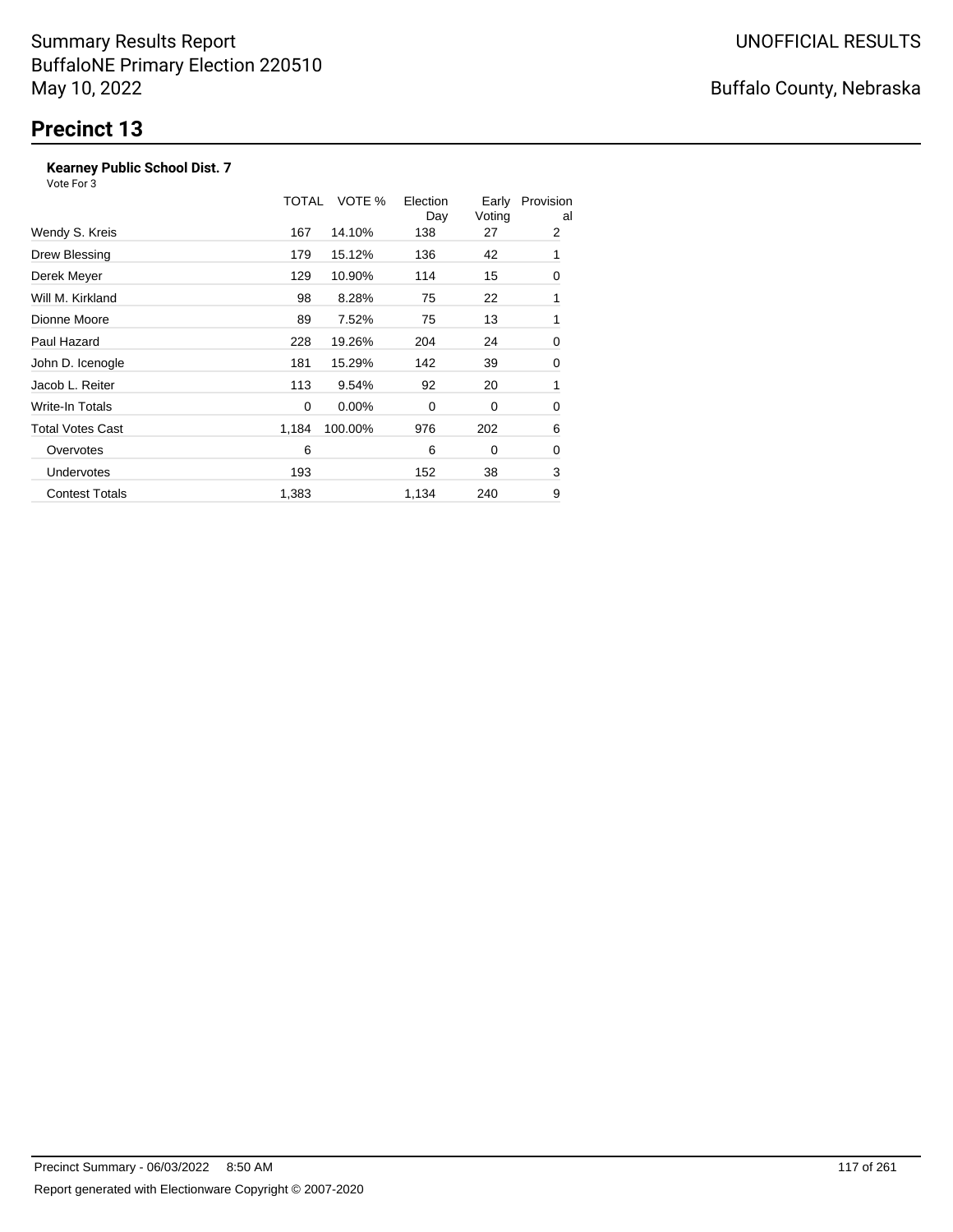# Buffalo County, Nebraska

# **Precinct 14**

| <b>Statistics</b>                                       | <b>TOTAL</b> | Election<br>Day | Early<br>Voting | Provision<br>al |
|---------------------------------------------------------|--------------|-----------------|-----------------|-----------------|
| Registered Voters - Total                               | 1,330        |                 |                 |                 |
| Registered Voters - Republican Party                    | 719          |                 |                 |                 |
| Registered Voters - Democratic Party                    | 276          |                 |                 |                 |
| Registered Voters - Libertarian Party                   | 27           |                 |                 |                 |
| Registered Voters - Legal Marijuana<br><b>NOW Party</b> | 6            |                 |                 |                 |
| Registered Voters - Nonpartisan                         | 302          |                 |                 |                 |
| <b>Ballots Cast - Total</b>                             | 297          | 267             | 29              | 1               |
| Ballots Cast - Republican Party                         | 235          | 218             | 16              | 1               |
| <b>Ballots Cast - Democratic Party</b>                  | 43           | 34              | 9               | 0               |
| <b>Ballots Cast - Libertarian Party</b>                 | 3            | 3               | 0               | 0               |
| Ballots Cast - Legal Marijuana NOW                      | $\Omega$     | $\Omega$        | $\Omega$        | 0               |
| Ballots Cast - Nonpartisan                              | 16           | 12              | 4               | 0               |
| <b>Ballots Cast - Blank</b>                             | $\Omega$     | $\Omega$        | 0               | 0               |
| Voter Turnout - Total                                   | 22.33%       |                 |                 |                 |
| Voter Turnout - Republican Party                        | 32.68%       |                 |                 |                 |
| Voter Turnout - Democratic Party                        | 15.58%       |                 |                 |                 |
| Voter Turnout - Libertarian Party                       | 11.11%       |                 |                 |                 |
| Voter Turnout - Legal Marijuana NOW                     | $0.00\%$     |                 |                 |                 |
| Voter Turnout - Nonpartisan                             | 5.30%        |                 |                 |                 |

### **Rep Congress Dist. 3**

|                       | TOTAL    | VOTE %  | Election<br>Day | Early<br>Voting | Provision<br>al |
|-----------------------|----------|---------|-----------------|-----------------|-----------------|
| Adrian Smith          | 180      | 80.36%  | 169             | 11              | 0               |
| Mike Calhoun          | 43       | 19.20%  | 37              | 5               |                 |
| Write-In Totals       | 1        | 0.45%   |                 | 0               | 0               |
| Total Votes Cast      | 224      | 100.00% | 207             | 16              |                 |
| Overvotes             | $\Omega$ |         | $\Omega$        | 0               | 0               |
| <b>Undervotes</b>     | 11       |         | 11              | 0               | 0               |
| <b>Contest Totals</b> | 235      |         | 218             | 16              |                 |
|                       |          |         |                 |                 |                 |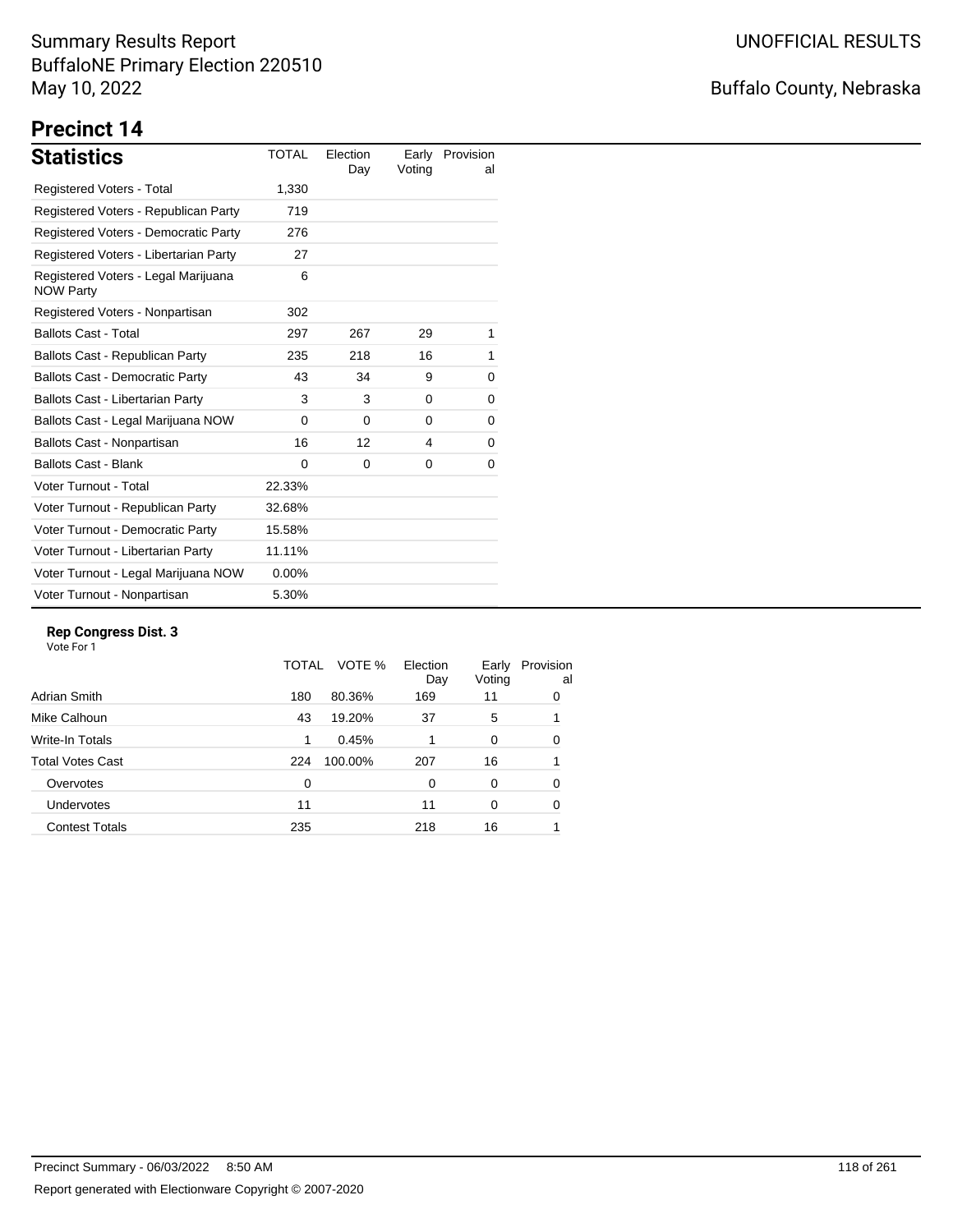# **Precinct 14**

### **Rep Governor**

Vote For 1

|                         | TOTAL | VOTE %   | Election<br>Day | Early<br>Voting | Provision<br>al |
|-------------------------|-------|----------|-----------------|-----------------|-----------------|
| <b>Michael Connely</b>  | 1     | 0.43%    |                 | 0               | 0               |
| <b>Brett Lindstrom</b>  | 36    | 15.38%   | 33              | 3               | 0               |
| Donna Nicole Carpenter  | 1     | 0.43%    |                 | 0               | 0               |
| Lela McNinch            | 1     | 0.43%    |                 | 0               | 0               |
| Theresa Thibodeau       | 17    | 7.26%    | 17              | 0               | 0               |
| Jim Pillen              | 74    | 31.62%   | 70              | 4               | 0               |
| <b>Troy Wentz</b>       | 0     | 0.00%    | $\Omega$        | 0               | 0               |
| Charles W. Herbster     | 101   | 43.16%   | 92              | 8               | 1               |
| <b>Breland Ridenour</b> | 3     | 1.28%    | 3               | 0               | 0               |
| Write-In Totals         | 0     | $0.00\%$ | $\Omega$        | 0               | 0               |
| <b>Total Votes Cast</b> | 234   | 100.00%  | 218             | 15              | 1               |
| Overvotes               | 0     |          | $\Omega$        | 0               | 0               |
| <b>Undervotes</b>       | 1     |          | $\Omega$        | 1               | 0               |
| <b>Contest Totals</b>   | 235   |          | 218             | 16              | 1               |

### **Rep Sec. of State**

Vote For 1

|                         | TOTAL | VOTE %  | Election<br>Day | Early<br>Voting | Provision<br>al |
|-------------------------|-------|---------|-----------------|-----------------|-----------------|
| Bob Evnen               | 64    | 30.62%  | 62              | 2               | 0               |
| <b>Rex Schroder</b>     | 37    | 17.70%  | 35              | 2               | 0               |
| Robert J. Borer         | 107   | 51.20%  | 96              | 10              |                 |
| Write-In Totals         | 1     | 0.48%   |                 | 0               | 0               |
| <b>Total Votes Cast</b> | 209   | 100.00% | 194             | 14              |                 |
| Overvotes               | 0     |         | $\Omega$        | 0               | 0               |
| Undervotes              | 26    |         | 24              | 2               | 0               |
| <b>Contest Totals</b>   | 235   |         | 218             | 16              |                 |

#### **Rep State Treasurer** Vote For 1

|                       | TOTAL | VOTE %  | Election<br>Day | Early<br>Voting | Provision<br>al |
|-----------------------|-------|---------|-----------------|-----------------|-----------------|
| John Murante          | 115   | 58.67%  | 109             | 5               |                 |
| Paul Anderson         | 80    | 40.82%  | 72              | 8               | 0               |
| Write-In Totals       | 1     | 0.51%   |                 | 0               | 0               |
| Total Votes Cast      | 196   | 100.00% | 182             | 13              |                 |
| Overvotes             | 0     |         | 0               | 0               | 0               |
| Undervotes            | 39    |         | 36              | 3               | 0               |
| <b>Contest Totals</b> | 235   |         | 218             | 16              |                 |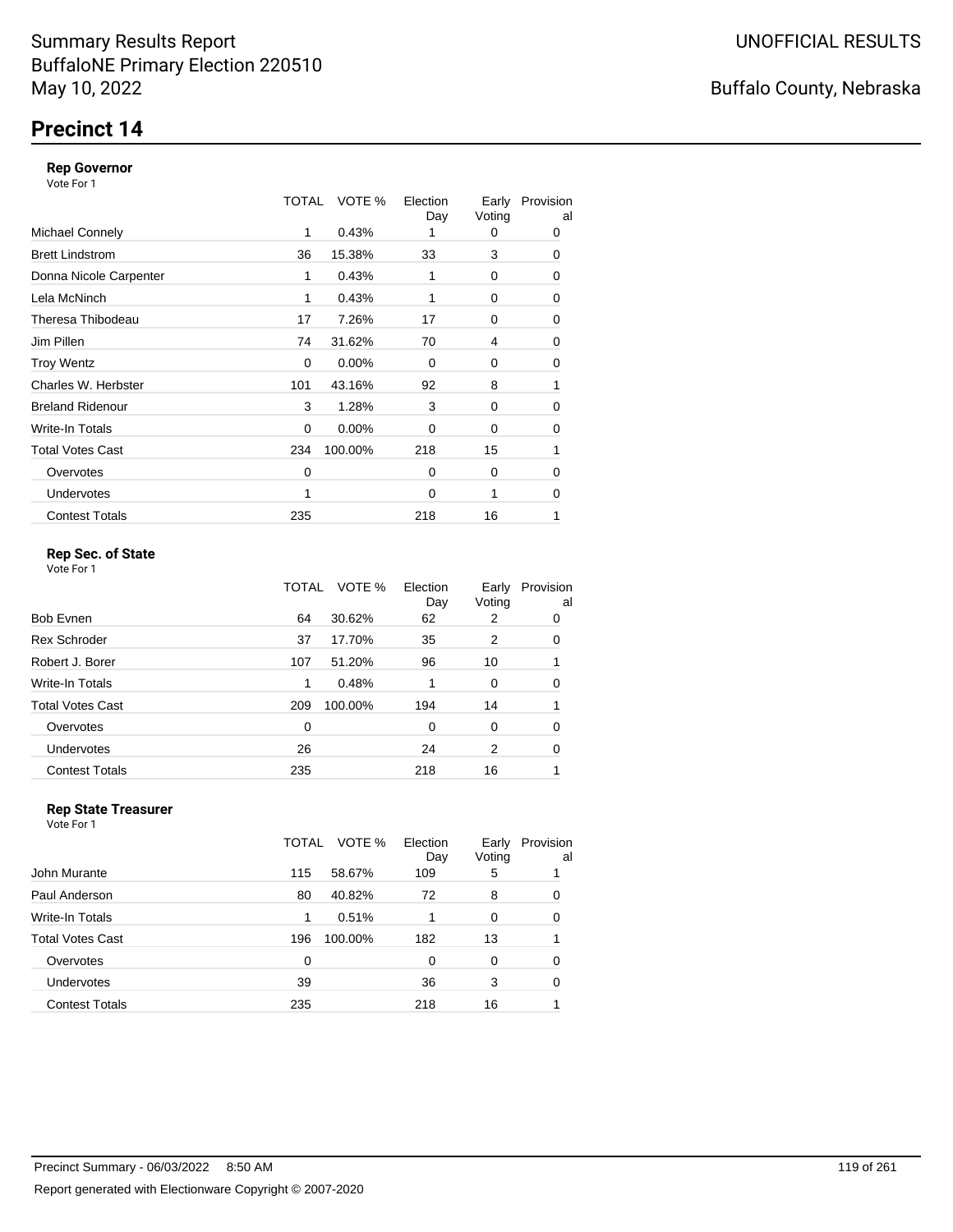#### **Rep Attorney General**

Vote For 1

|                       | TOTAL | VOTE %  | Election<br>Day | Early<br>Voting | Provision<br>al |
|-----------------------|-------|---------|-----------------|-----------------|-----------------|
| Jennifer Hicks        | 65    | 32.83%  | 56              | 9               | 0               |
| Mike Hilgers          | 133   | 67.17%  | 128             | 4               |                 |
| Write-In Totals       | 0     | 0.00%   | 0               | 0               | 0               |
| Total Votes Cast      | 198   | 100.00% | 184             | 13              |                 |
| Overvotes             | 1     |         |                 | 0               | 0               |
| <b>Undervotes</b>     | 36    |         | 33              | 3               | 0               |
| <b>Contest Totals</b> | 235   |         | 218             | 16              |                 |
|                       |       |         |                 |                 |                 |

### **Rep State Auditor**

Vote For 1

|                       | TOTAL | VOTE %  | Election<br>Day | Early<br>Voting | Provision<br>al |
|-----------------------|-------|---------|-----------------|-----------------|-----------------|
| Mike Foley            | 158   | 77.83%  | 145             | 12              |                 |
| Larry Anderson        | 44    | 21.67%  | 42              | 2               | 0               |
| Write-In Totals       | 1     | 0.49%   | 1               | 0               | 0               |
| Total Votes Cast      | 203   | 100.00% | 188             | 14              |                 |
| Overvotes             | 0     |         | 0               | 0               | 0               |
| <b>Undervotes</b>     | 32    |         | 30              | 2               | 0               |
| <b>Contest Totals</b> | 235   |         | 218             | 16              |                 |

### **Rep Public Service Comm.**

Vote For 1

|                         | TOTAL | VOTE %  | Election<br>Day | Early<br>Voting | Provision<br>al |
|-------------------------|-------|---------|-----------------|-----------------|-----------------|
| Kevin Stocker           | 57    | 35.19%  | 51              | 5               |                 |
| Mary Ridder             | 70    | 43.21%  | 65              | 5               | 0               |
| Dakota Delka            | 35    | 21.60%  | 34              | 1               | 0               |
| Write-In Totals         | 0     | 0.00%   | 0               | 0               | 0               |
| <b>Total Votes Cast</b> | 162   | 100.00% | 150             | 11              |                 |
| Overvotes               | 0     |         | 0               | 0               | 0               |
| <b>Undervotes</b>       | 73    |         | 68              | 5               | 0               |
| <b>Contest Totals</b>   | 235   |         | 218             | 16              |                 |
|                         |       |         |                 |                 |                 |

### **Rep County Board of Commissioners Dist. 1**

|                         | TOTAL | VOTE %   | Election<br>Day | Early<br>Voting | Provision<br>al |
|-------------------------|-------|----------|-----------------|-----------------|-----------------|
| Ivan H. Klein           | 6     | 54.55%   | 6               | 0               | 0               |
| Steve Faber             | 5     | 45.45%   | 5               | 0               | 0               |
| Write-In Totals         | 0     | $0.00\%$ | 0               | 0               | 0               |
| <b>Total Votes Cast</b> | 11    | 100.00%  | 11              | 0               | 0               |
| Overvotes               | 0     |          | 0               | 0               | O               |
| Undervotes              |       |          |                 | 0               | 0               |
| <b>Contest Totals</b>   | 12    |          | 12              |                 |                 |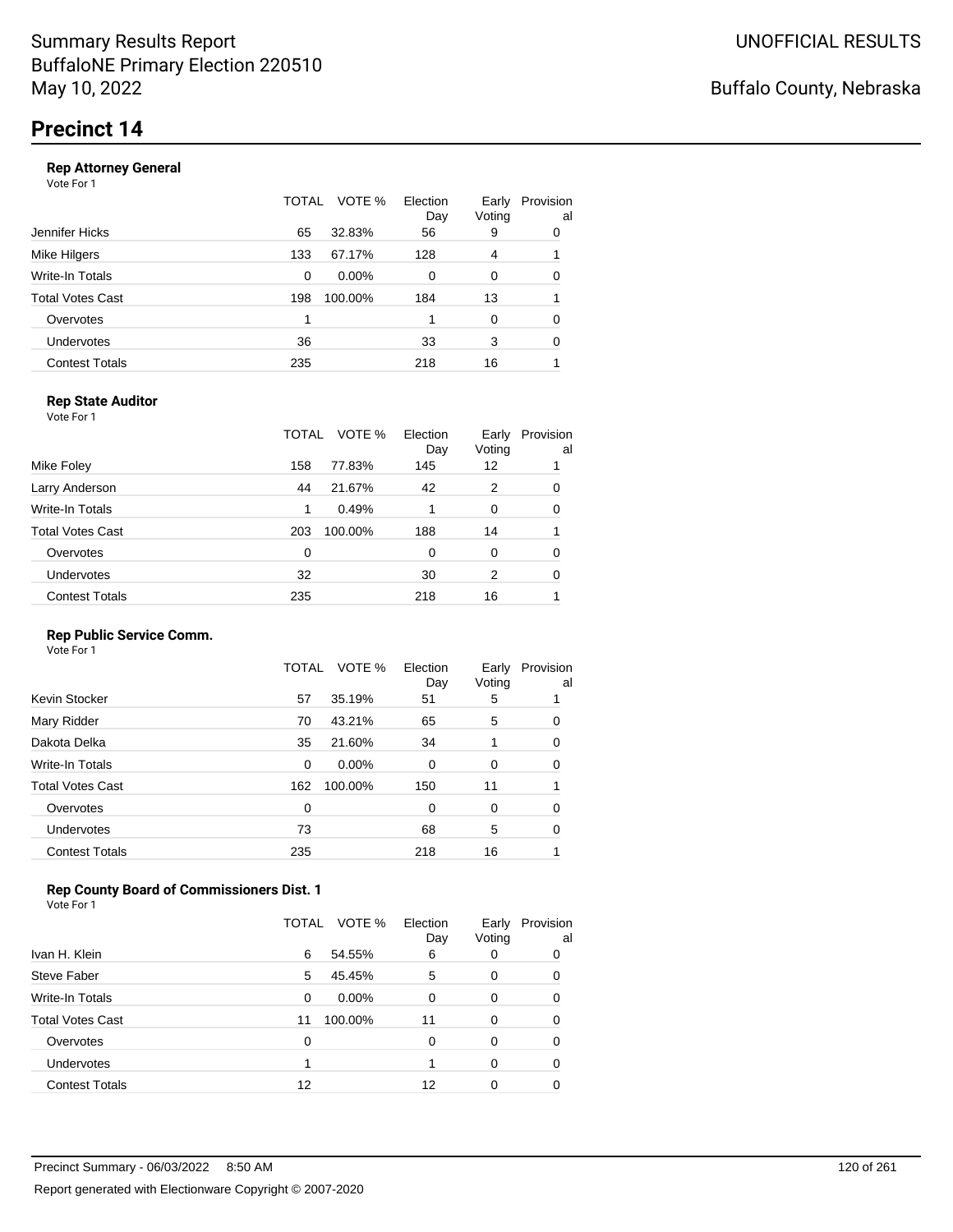|                       | TOTAL | VOTE %   | Election<br>Day | Early<br>Voting | Provision<br>al |
|-----------------------|-------|----------|-----------------|-----------------|-----------------|
| Nora Borer            | 108   | 50.70%   | 100             | 8               | 0               |
| Roy Meusch            | 105   | 49.30%   | 96              | 8               |                 |
| Write-In Totals       | 0     | $0.00\%$ | $\Omega$        | 0               | 0               |
| Total Votes Cast      | 213   | 100.00%  | 196             | 16              | 1               |
| Overvotes             | 0     |          | 0               | 0               | 0               |
| <b>Undervotes</b>     | 22    |          | 22              | 0               | 0               |
| <b>Contest Totals</b> | 235   |          | 218             | 16              |                 |
|                       |       |          |                 |                 |                 |

### **Dem Congress Dist. 3**

Vote For 1

| David J. Else<br>18<br>51.43%<br>13<br>5<br>0<br>Daniel M. Wik<br>16<br>45.71%<br>12<br>4<br>0<br>Write-In Totals<br>2.86%<br>$\Omega$<br>0<br>1<br><b>Total Votes Cast</b><br>26<br>100.00%<br>9<br>35<br>0<br>Overvotes<br>$\Omega$<br>0<br>0<br>0<br>Undervotes<br>8<br>8<br>$\Omega$<br>0<br><b>Contest Totals</b><br>43<br>9<br>34<br>0 | TOTAL | VOTE % | Election<br>Day | Early<br>Voting | Provision<br>al |
|----------------------------------------------------------------------------------------------------------------------------------------------------------------------------------------------------------------------------------------------------------------------------------------------------------------------------------------------|-------|--------|-----------------|-----------------|-----------------|
|                                                                                                                                                                                                                                                                                                                                              |       |        |                 |                 |                 |
|                                                                                                                                                                                                                                                                                                                                              |       |        |                 |                 |                 |
|                                                                                                                                                                                                                                                                                                                                              |       |        |                 |                 |                 |
|                                                                                                                                                                                                                                                                                                                                              |       |        |                 |                 |                 |
|                                                                                                                                                                                                                                                                                                                                              |       |        |                 |                 |                 |
|                                                                                                                                                                                                                                                                                                                                              |       |        |                 |                 |                 |
|                                                                                                                                                                                                                                                                                                                                              |       |        |                 |                 |                 |

### **Dem Governor**

Vote For 1

|                       | TOTAL VOTE %  | Election<br>Day | Early<br>Voting | Provision<br>al |
|-----------------------|---------------|-----------------|-----------------|-----------------|
| Carol Blood           | 78.95%<br>30  | 21              | 9               | 0               |
| Roy A. Harris         | 18.42%        |                 | 0               | 0               |
| Write-In Totals       | 2.63%         |                 | 0               | 0               |
| Total Votes Cast      | 100.00%<br>38 | 29              | 9               | 0               |
| Overvotes             | 0             | 0               | 0               | 0               |
| <b>Undervotes</b>     | 5             | 5               | 0               | 0               |
| <b>Contest Totals</b> | 43            | 34              | 9               |                 |

#### **Dem Sec. of State**

|                         | TOTAL VOTE % | Election<br>Day | Early<br>Voting | Provision<br>al |
|-------------------------|--------------|-----------------|-----------------|-----------------|
| Write-In Totals         | 100.00%      | 0               |                 | 0               |
| <b>Total Votes Cast</b> | 100.00%      |                 |                 | 0               |
| Overvotes               | 0            |                 |                 | 0               |
| Undervotes              | 42           | 34              | 8               | 0               |
| <b>Contest Totals</b>   | 43           | 34              | 9               | 0               |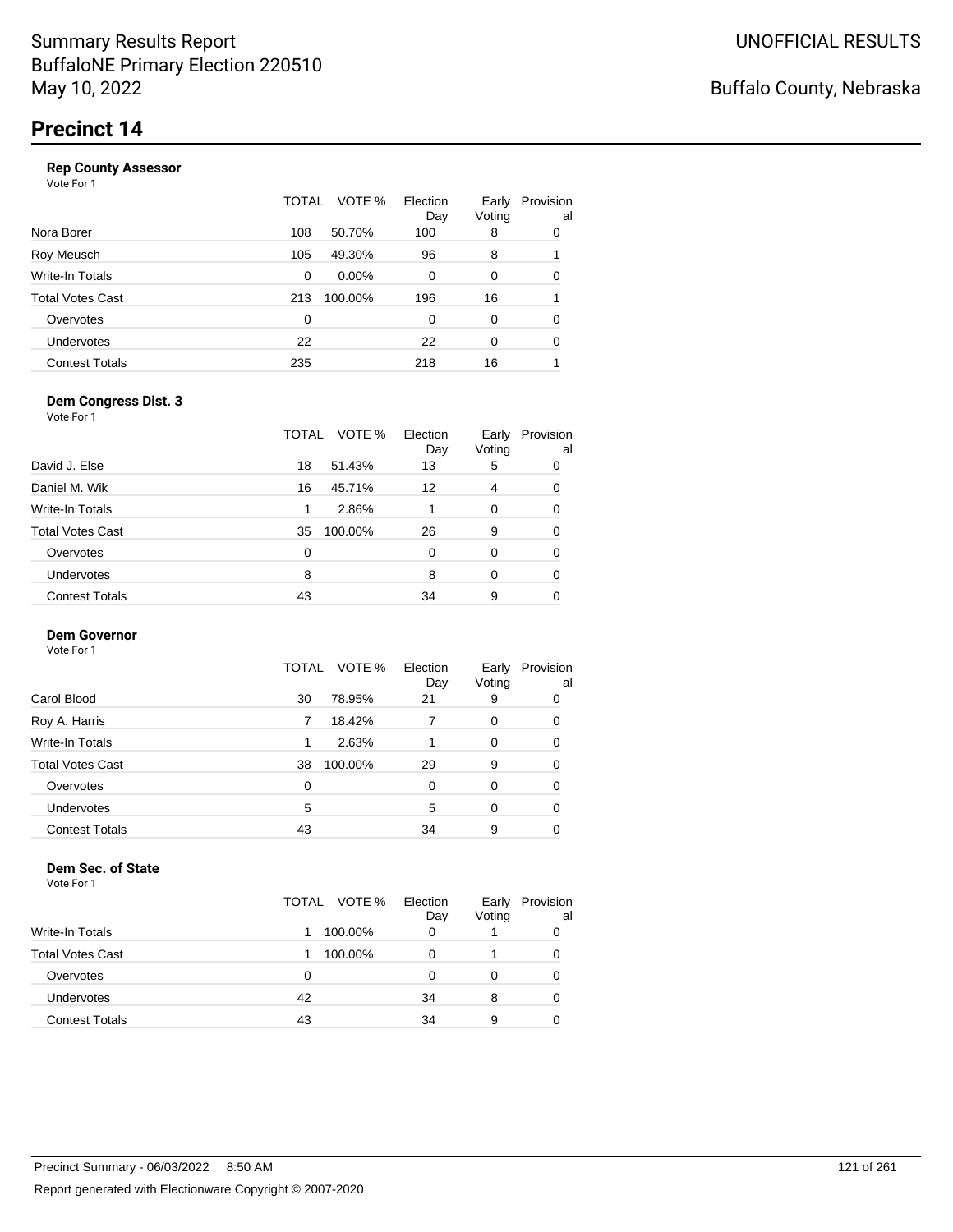|                       |    | TOTAL VOTE % | Election<br>Day | Early<br>Voting | Provision<br>al |
|-----------------------|----|--------------|-----------------|-----------------|-----------------|
| Write-In Totals       |    | 100.00%      | 0               |                 |                 |
| Total Votes Cast      |    | 100.00%      | 0               |                 |                 |
| Overvotes             | 0  |              | 0               |                 |                 |
| <b>Undervotes</b>     | 42 |              | 34              | 8               |                 |
| <b>Contest Totals</b> | 43 |              | 34              | 9               |                 |

#### **Dem Attorney General** Vote For 1

|                         | TOTAL VOTE % | Election<br>Day | Early<br>Voting | Provision<br>al |
|-------------------------|--------------|-----------------|-----------------|-----------------|
| <b>Write-In Totals</b>  | 100.00%      | 0               |                 |                 |
| <b>Total Votes Cast</b> | 100.00%      | 0               |                 | 0               |
| Overvotes               | 0            | 0               | O               |                 |
| Undervotes              | 42           | 34              | 8               |                 |
| <b>Contest Totals</b>   | 43           | 34              | 9               |                 |

#### **Dem State Auditor** Vote For 1

| 1 J J J J J J    | TOTAL VOTE % Election | Dav | Voting | Early Provisi |
|------------------|-----------------------|-----|--------|---------------|
| Write-In Totals  | 1 100.00%             |     |        |               |
| $-11111$ $-1111$ | 1000000               |     |        | $\sim$        |

| Total Votes Cast      |    | 100.00% |   |  |
|-----------------------|----|---------|---|--|
| Overvotes             |    |         |   |  |
| <b>Undervotes</b>     | 42 | 34      |   |  |
| <b>Contest Totals</b> | 43 | 34      | 9 |  |

Early Provision

al

### **Dem Public Service Comm.**

Vote For 1

|                         | TOTAL | VOTE %  | Election<br>Day | Early<br>Voting | Provision<br>al |
|-------------------------|-------|---------|-----------------|-----------------|-----------------|
| Write-In Totals         |       | 100.00% |                 |                 |                 |
| <b>Total Votes Cast</b> |       | 100.00% |                 |                 | 0               |
| Overvotes               | 0     |         |                 |                 | 0               |
| Undervotes              | 42    |         | 34              | 8               | 0               |
| <b>Contest Totals</b>   | 43    |         | 34              | 9               |                 |

### **Lib Congress Dist. 3**

| TOTAL VOTE %<br>Election<br>Early | Provision |
|-----------------------------------|-----------|
| Voting<br>Day                     | al        |
| Write-In Totals<br>0              |           |
| <b>Total Votes Cast</b><br>0      |           |
| Overvotes<br>0                    |           |
| <b>Undervotes</b><br>3            |           |
| <b>Contest Totals</b>             |           |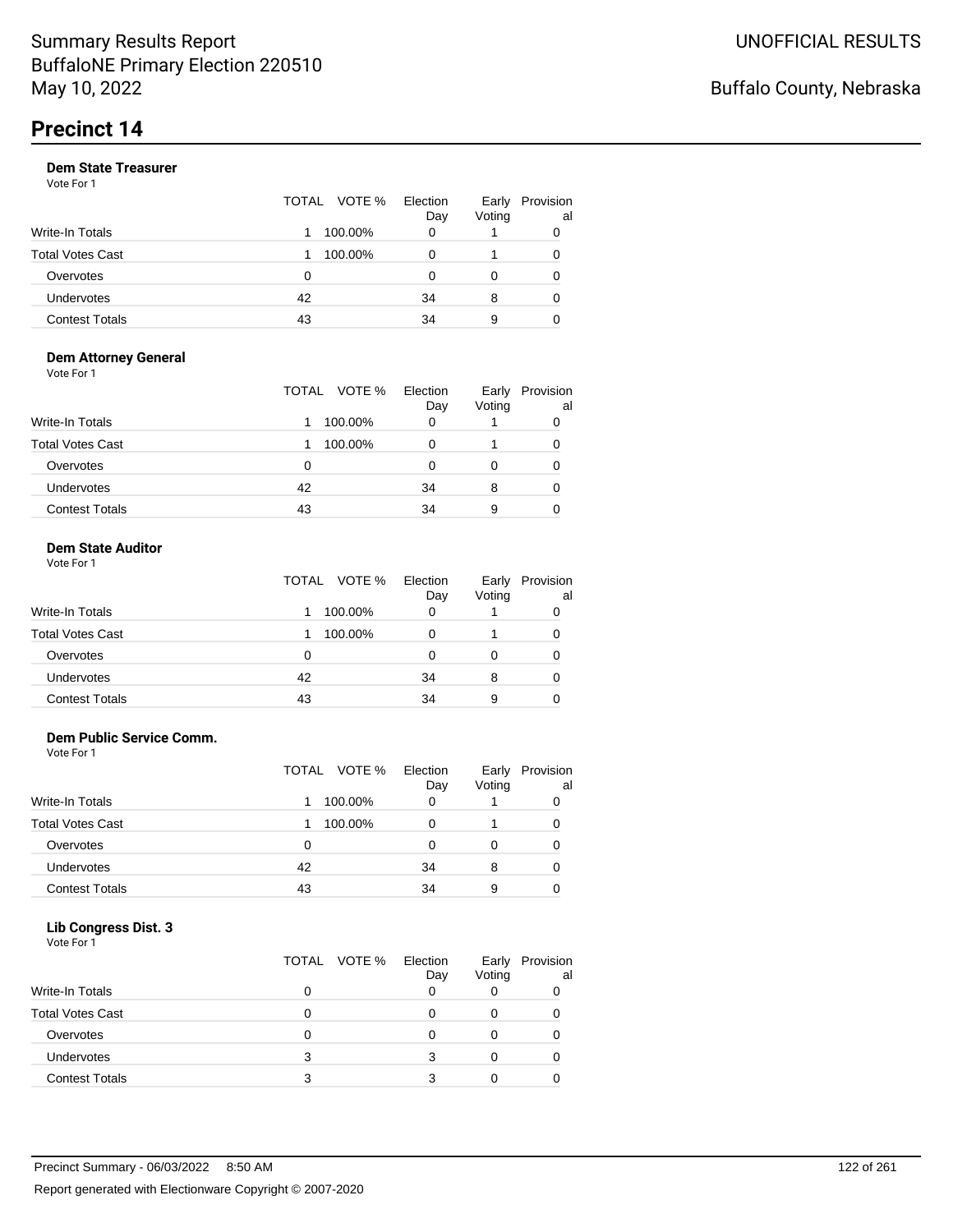### **Lib Governor**

Vote For 1

|                       | VOTE %<br>TOTAL | Election<br>Day | Early<br>Voting | Provision<br>al |
|-----------------------|-----------------|-----------------|-----------------|-----------------|
| Scott Zimmerman       | 50.00%<br>1     |                 | 0               | 0               |
| Write-In Totals       | 50.00%<br>1     |                 | 0               | 0               |
| Total Votes Cast      | 100.00%<br>2    | 2               | 0               | 0               |
| Overvotes             | 0               | 0               | 0               | 0               |
| <b>Undervotes</b>     |                 |                 | 0               | 0               |
| <b>Contest Totals</b> | 3               | 3               | 0               |                 |

### **Lib Sec. of State**

Vote For 1

|                         |   | TOTAL VOTE % | Election<br>Day | Early<br>Voting | Provision<br>al |
|-------------------------|---|--------------|-----------------|-----------------|-----------------|
| <b>Write-In Totals</b>  |   |              |                 |                 |                 |
| <b>Total Votes Cast</b> |   |              |                 |                 |                 |
| Overvotes               |   |              |                 |                 |                 |
| <b>Undervotes</b>       | 3 |              |                 |                 |                 |
| <b>Contest Totals</b>   |   |              |                 |                 |                 |

### **Lib State Treasurer**

Vote For 1

|                         | VOTE %<br>TOTAL | Election<br>Day | Early<br>Voting | Provision<br>al |
|-------------------------|-----------------|-----------------|-----------------|-----------------|
| Katrina Tomsen          | 100.00%         |                 | 0               | 0               |
| <b>Write-In Totals</b>  | $0.00\%$<br>0   | O               | 0               | 0               |
| <b>Total Votes Cast</b> | 100.00%         |                 | 0               |                 |
| Overvotes               | 0               | 0               | 0               | 0               |
| Undervotes              | 2               | 2               |                 | 0               |
| <b>Contest Totals</b>   | 3               |                 |                 |                 |

### **Lib Attorney General**

|                         |   | TOTAL VOTE % | Election<br>Day | Early<br>Voting | Provision<br>al |
|-------------------------|---|--------------|-----------------|-----------------|-----------------|
| Write-In Totals         | 0 |              |                 |                 |                 |
| <b>Total Votes Cast</b> |   |              |                 |                 |                 |
| Overvotes               | 0 |              |                 |                 |                 |
| <b>Undervotes</b>       | 3 |              |                 |                 |                 |
| <b>Contest Totals</b>   | з |              |                 |                 |                 |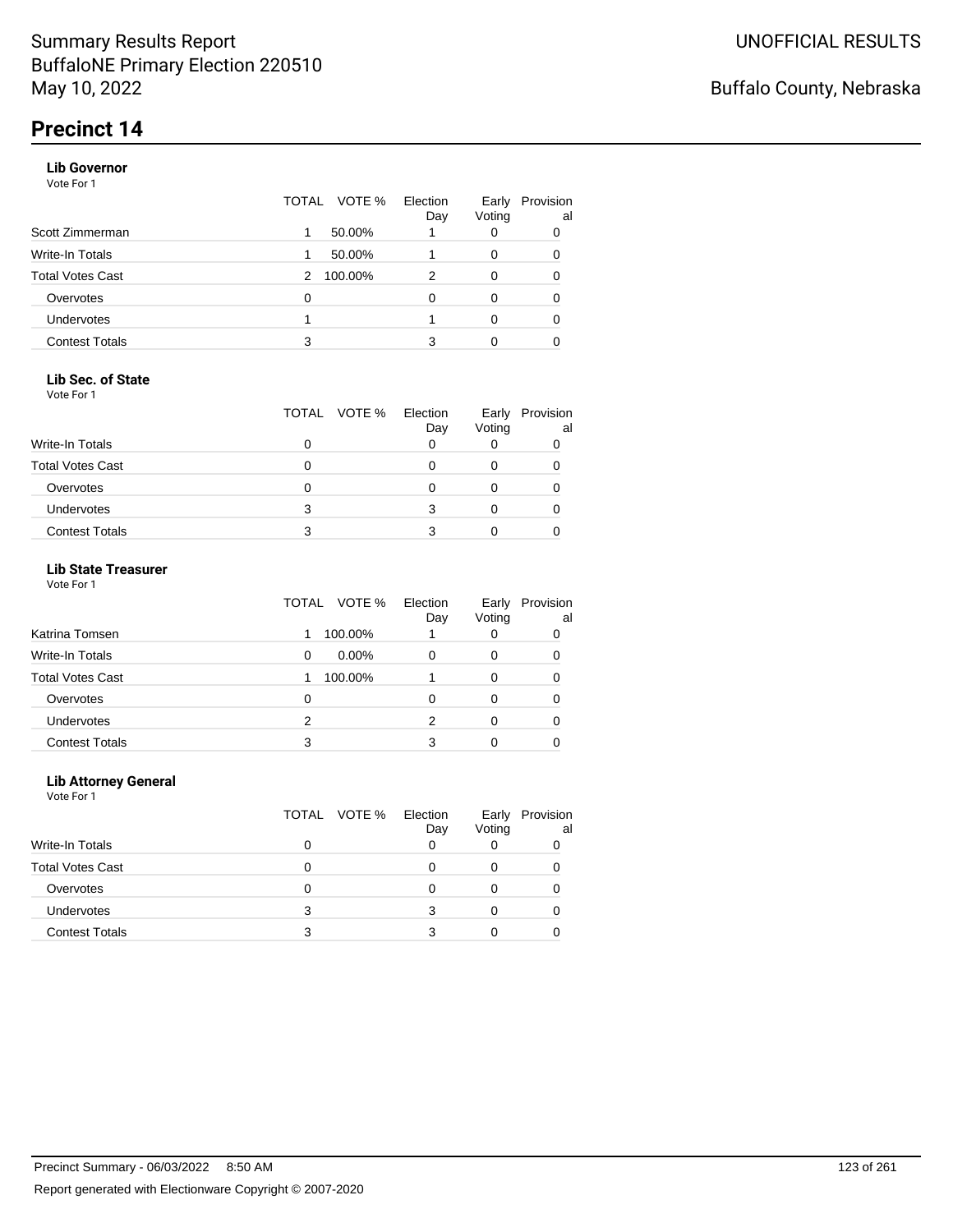### **Lib State Auditor**

Vote For 1

|                       | TOTAL | VOTE %   | Election<br>Day | Early<br>Voting | Provision<br>al |
|-----------------------|-------|----------|-----------------|-----------------|-----------------|
| Gene Siadek           |       | 100.00%  |                 | 0               | 0               |
| Write-In Totals       | 0     | $0.00\%$ | O               | 0               | 0               |
| Total Votes Cast      |       | 100.00%  |                 | 0               |                 |
| Overvotes             | 0     |          |                 | 0               |                 |
| <b>Undervotes</b>     | 2     |          | 2               | 0               | 0               |
| <b>Contest Totals</b> | 3     |          | 3               | 0               |                 |

### **Lib Public Service Comm.**

Vote For 1

|                         |   | TOTAL VOTE % | Election<br>Day | Early<br>Voting | Provision<br>al |
|-------------------------|---|--------------|-----------------|-----------------|-----------------|
| Write-In Totals         |   |              |                 |                 |                 |
| <b>Total Votes Cast</b> |   |              |                 |                 |                 |
| Overvotes               |   |              |                 |                 |                 |
| <b>Undervotes</b>       | 3 |              |                 |                 |                 |
| <b>Contest Totals</b>   | 3 |              |                 |                 |                 |

### **Lmn Congress Dist. 3**

Vote For 1

|                         | TOTAL<br>VOTE % | Election<br>Day | Early<br>Voting | Provision<br>al |  |
|-------------------------|-----------------|-----------------|-----------------|-----------------|--|
| Mark Elworth Jr.        |                 | 0               |                 |                 |  |
| Write-In Totals         |                 |                 |                 |                 |  |
| <b>Total Votes Cast</b> |                 |                 |                 |                 |  |
| Overvotes               |                 | Ω               |                 |                 |  |
| <b>Undervotes</b>       |                 |                 |                 |                 |  |
| <b>Contest Totals</b>   |                 |                 |                 |                 |  |

#### **Lmn Governor**

Vote For 1

|                         |   | TOTAL VOTE % | Election<br>Day | Early<br>Voting | Provision<br>al |
|-------------------------|---|--------------|-----------------|-----------------|-----------------|
| <b>Write-In Totals</b>  | 0 |              |                 | O               |                 |
| <b>Total Votes Cast</b> | O |              | $\mathbf{0}$    | 0               |                 |
| Overvotes               |   |              |                 |                 |                 |
| <b>Undervotes</b>       |   |              |                 |                 |                 |
| <b>Contest Totals</b>   |   |              |                 |                 |                 |

#### **Lmn Sec. of State**

|                         | TOTAL VOTE % | Election<br>Day | Early<br>Voting | Provision<br>al |
|-------------------------|--------------|-----------------|-----------------|-----------------|
| <b>Write-In Totals</b>  |              |                 |                 |                 |
| <b>Total Votes Cast</b> |              |                 |                 |                 |
| Overvotes               |              |                 |                 |                 |
| Undervotes              |              |                 |                 |                 |
| <b>Contest Totals</b>   |              |                 |                 |                 |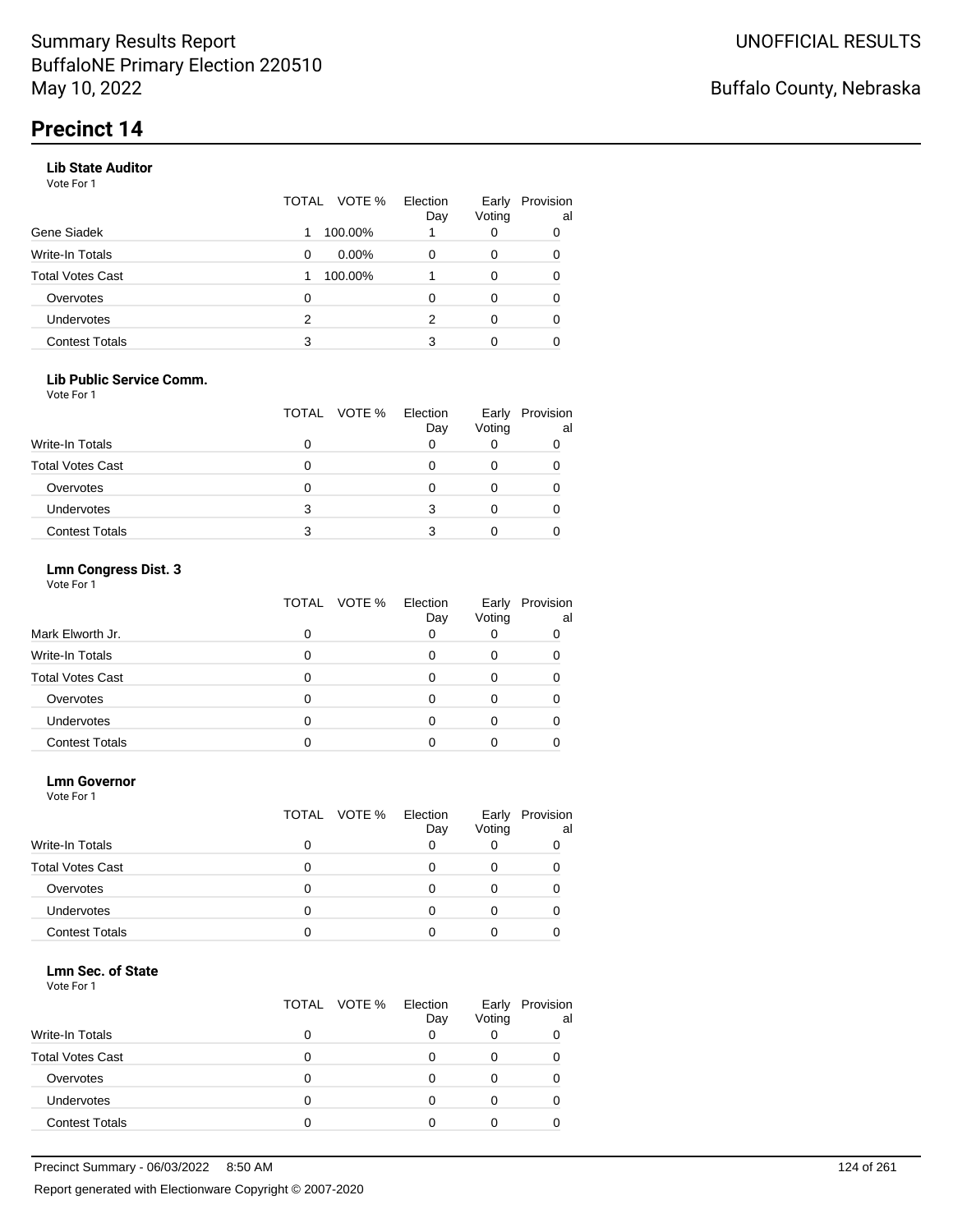|                       |   | TOTAL VOTE % | Election<br>Day | Early<br>Voting | Provision<br>al |
|-----------------------|---|--------------|-----------------|-----------------|-----------------|
| Write-In Totals       | 0 |              |                 |                 |                 |
| Total Votes Cast      | O |              |                 |                 |                 |
| Overvotes             | 0 |              |                 |                 |                 |
| Undervotes            | 0 |              |                 |                 |                 |
| <b>Contest Totals</b> | o |              |                 |                 |                 |

#### **Lmn Attorney General** Vote For 1

|                         | TOTAL | VOTE %<br>Election<br>Day | Early<br>Voting | Provision<br>al |
|-------------------------|-------|---------------------------|-----------------|-----------------|
| Larry Bolinger          | O     |                           |                 |                 |
| <b>Write-In Totals</b>  |       |                           |                 |                 |
| <b>Total Votes Cast</b> |       |                           |                 |                 |
| Overvotes               |       |                           |                 |                 |
| <b>Undervotes</b>       |       |                           |                 |                 |
| <b>Contest Totals</b>   |       |                           |                 |                 |

### **Lmn State Auditor**

| Vote For 1 |  |  |
|------------|--|--|
|------------|--|--|

|                         | TOTAL VOTE % | Election<br>Day | Early<br>Voting | Provision<br>al |
|-------------------------|--------------|-----------------|-----------------|-----------------|
| L. Leroy Lopez          | 0            | O               |                 | O               |
| Write-In Totals         |              |                 |                 |                 |
| <b>Total Votes Cast</b> |              |                 |                 |                 |
| Overvotes               |              |                 |                 |                 |
| Undervotes              |              |                 |                 |                 |
| <b>Contest Totals</b>   |              |                 |                 |                 |

### **Lmn Public Service Comm.**

|                         | TOTAL VOTE % | Election<br>Day | Early<br>Voting | Provision<br>al |
|-------------------------|--------------|-----------------|-----------------|-----------------|
| Write-In Totals         | 0            |                 |                 |                 |
| <b>Total Votes Cast</b> |              |                 |                 |                 |
| Overvotes               | 0            |                 |                 |                 |
| <b>Undervotes</b>       |              |                 |                 |                 |
| <b>Contest Totals</b>   |              |                 |                 |                 |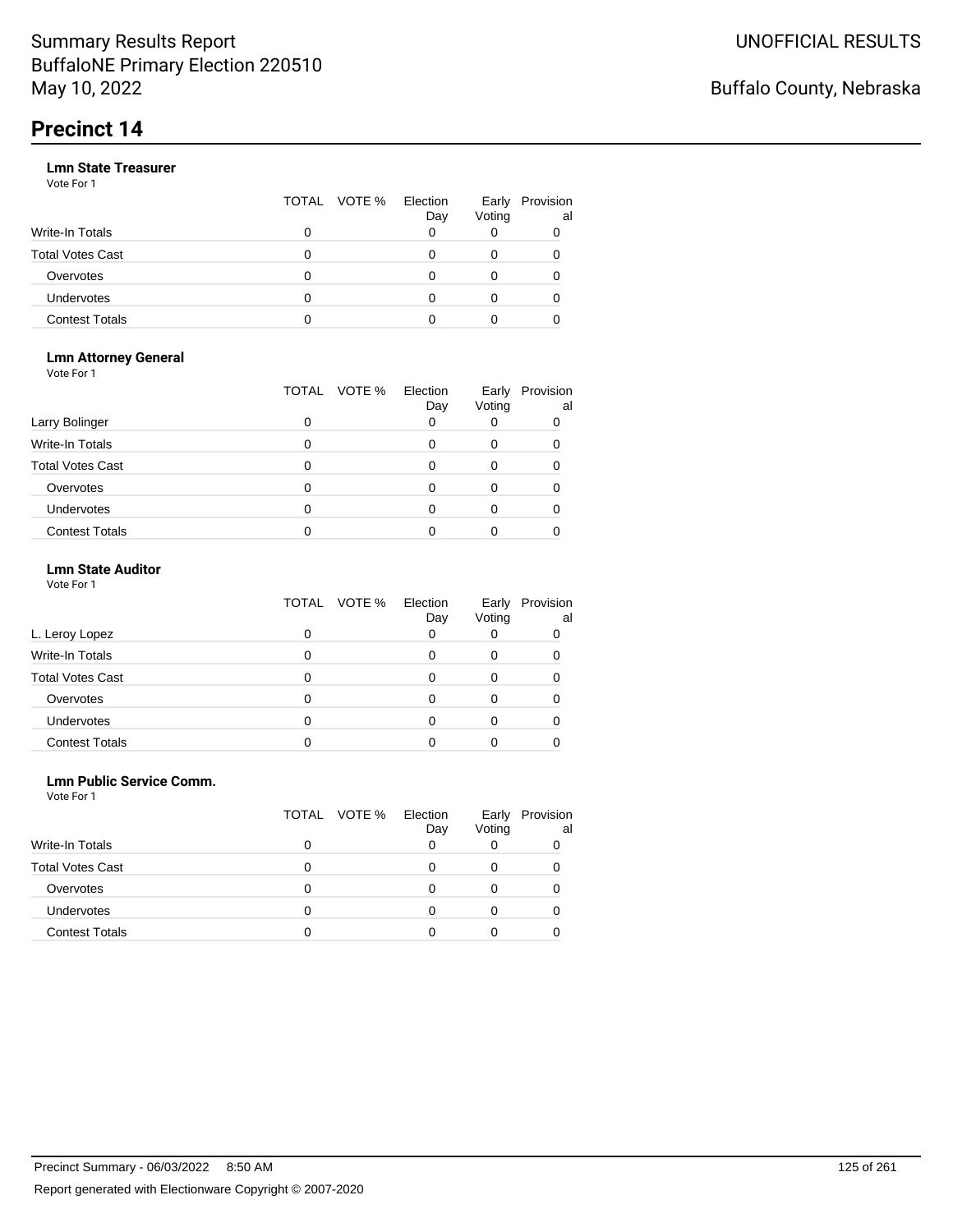#### **Member of the State Board of Education Dist. 6** Vote For 1

|                         | TOTAL | VOTE %  | Election<br>Day | Early<br>Voting | Provision<br>al |
|-------------------------|-------|---------|-----------------|-----------------|-----------------|
| Sherry Jones            | 169   | 69.55%  | 151             | 18              | 0               |
| Danielle Helzer         | 73    | 30.04%  | 64              | 8               |                 |
| Write-In Totals         | 1     | 0.41%   |                 | 0               | 0               |
| <b>Total Votes Cast</b> | 243   | 100.00% | 216             | 26              |                 |
| Overvotes               | 0     |         | 0               | 0               | 0               |
| Undervotes              | 54    |         | 51              | 3               | 0               |
| <b>Contest Totals</b>   | 297   |         | 267             | 29              |                 |

### **University of Nebraska Board of Regents Dist. 6**

Vote For 1

|                       | VOTE %<br>TOTAL | Election<br>Day | Early<br>Voting | Provision<br>al |
|-----------------------|-----------------|-----------------|-----------------|-----------------|
| Paul R. Kenney        | 122<br>53.28%   | 114             |                 |                 |
| Julie Hehnke          | 46.29%<br>106   | 88              | 18              | 0               |
| Write-In Totals       | 0.44%<br>1      |                 | 0               | 0               |
| Total Votes Cast      | 100.00%<br>229  | 203             | 25              |                 |
| Overvotes             | 0               | $\Omega$        | 0               | 0               |
| <b>Undervotes</b>     | 68              | 64              | 4               | 0               |
| <b>Contest Totals</b> | 297             | 267             | 29              |                 |
|                       |                 |                 |                 |                 |

### **Kearney Public School Dist. 7**

|                         | TOTAL | VOTE %  | Election<br>Day | Early<br>Voting | Provision<br>al |
|-------------------------|-------|---------|-----------------|-----------------|-----------------|
| Wendy S. Kreis          | 84    | 11.24%  | 75              | 9               | 0               |
| Drew Blessing           | 95    | 12.72%  | 83              | 12              | 0               |
| Derek Meyer             | 93    | 12.45%  | 83              | 9               | 1               |
| Will M. Kirkland        | 61    | 8.17%   | 54              | 6               | 1               |
| Dionne Moore            | 72    | 9.64%   | 58              | 14              | 0               |
| Paul Hazard             | 131   | 17.54%  | 121             | 10              | 0               |
| John D. Icenogle        | 112   | 14.99%  | 102             | 9               | 1               |
| Jacob L. Reiter         | 95    | 12.72%  | 89              | 6               | 0               |
| Write-In Totals         | 4     | 0.54%   | 4               | $\mathbf 0$     | 0               |
| <b>Total Votes Cast</b> | 747   | 100.00% | 669             | 75              | 3               |
| Overvotes               | 6     |         | 6               | 0               | 0               |
| <b>Undervotes</b>       | 138   |         | 126             | 12              | 0               |
| <b>Contest Totals</b>   | 891   |         | 801             | 87              | 3               |
|                         |       |         |                 |                 |                 |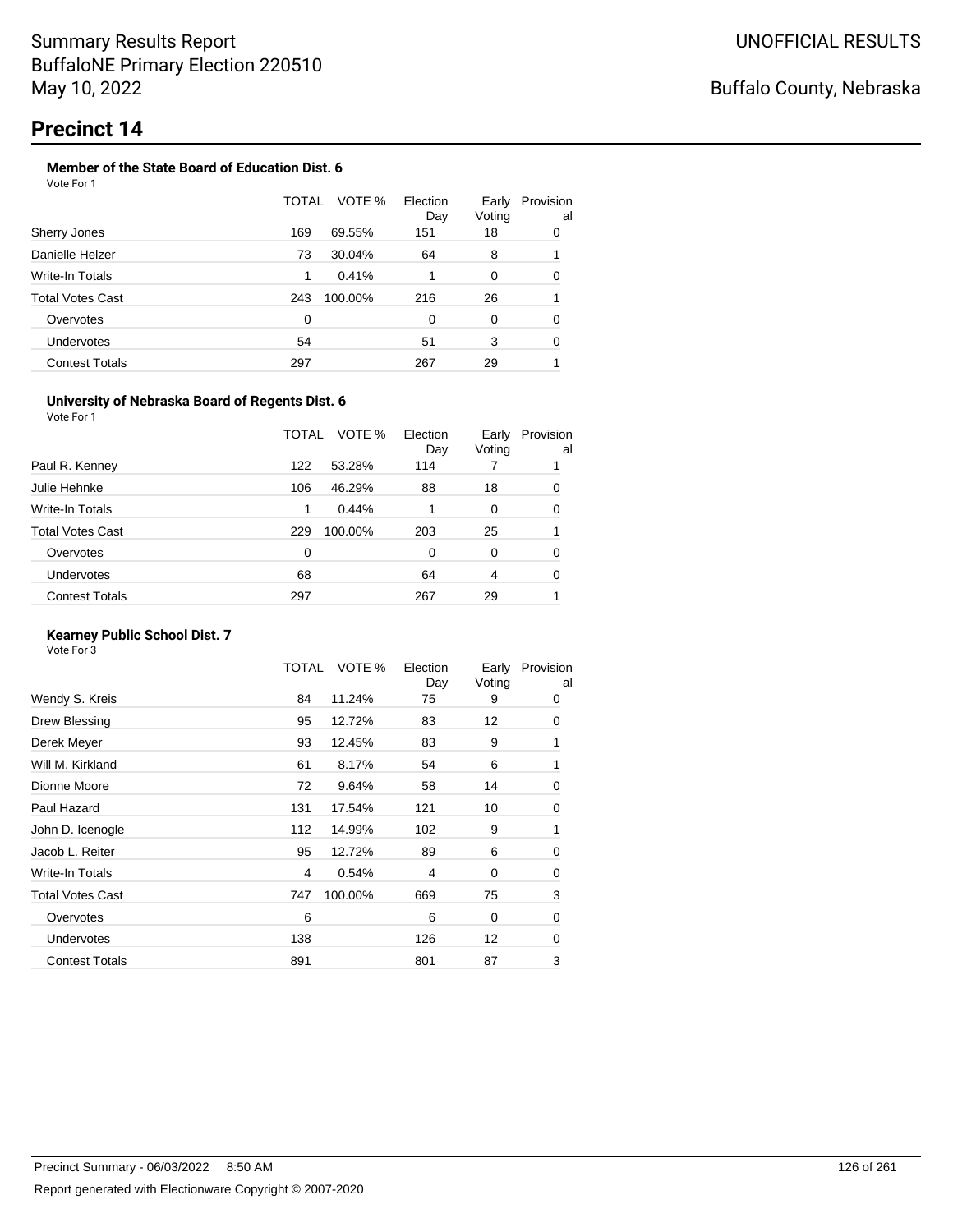# Buffalo County, Nebraska

# **Precinct 15**

| <b>Statistics</b>                                       | <b>TOTAL</b> | Election<br>Day | Early<br>Voting | Provision<br>al |
|---------------------------------------------------------|--------------|-----------------|-----------------|-----------------|
| Registered Voters - Total                               | 375          |                 |                 |                 |
| Registered Voters - Republican Party                    | 305          |                 |                 |                 |
| Registered Voters - Democratic Party                    | 35           |                 |                 |                 |
| Registered Voters - Libertarian Party                   | 3            |                 |                 |                 |
| Registered Voters - Legal Marijuana<br><b>NOW Party</b> | $\Omega$     |                 |                 |                 |
| Registered Voters - Nonpartisan                         | 32           |                 |                 |                 |
| <b>Ballots Cast - Total</b>                             | 164          | 136             | 28              | 0               |
| Ballots Cast - Republican Party                         | 157          | 131             | 26              | 0               |
| <b>Ballots Cast - Democratic Party</b>                  | 6            | 4               | 2               | 0               |
| Ballots Cast - Libertarian Party                        | 0            | 0               | 0               | 0               |
| Ballots Cast - Legal Marijuana NOW                      | $\Omega$     | $\Omega$        | $\Omega$        | 0               |
| Ballots Cast - Nonpartisan                              | 1            | 1               | 0               | 0               |
| <b>Ballots Cast - Blank</b>                             | $\Omega$     | 0               | 0               | 0               |
| Voter Turnout - Total                                   | 43.73%       |                 |                 |                 |
| Voter Turnout - Republican Party                        | 51.48%       |                 |                 |                 |
| Voter Turnout - Democratic Party                        | 17.14%       |                 |                 |                 |
| Voter Turnout - Libertarian Party                       | $0.00\%$     |                 |                 |                 |
| Voter Turnout - Legal Marijuana NOW                     | $0.00\%$     |                 |                 |                 |
| Voter Turnout - Nonpartisan                             | 3.12%        |                 |                 |                 |

### **Rep Congress Dist. 3**

|                       | TOTAL | VOTE %  | Election<br>Day | Early<br>Voting | Provision<br>al |
|-----------------------|-------|---------|-----------------|-----------------|-----------------|
| Adrian Smith          | 120   | 77.92%  | 99              | 21              | 0               |
| Mike Calhoun          | 34    | 22.08%  | 29              | 5               | 0               |
| Write-In Totals       | 0     | 0.00%   | $\Omega$        | 0               | 0               |
| Total Votes Cast      | 154   | 100.00% | 128             | 26              | 0               |
| Overvotes             | 0     |         | $\Omega$        | 0               | 0               |
| <b>Undervotes</b>     | 3     |         | 3               | $\Omega$        | 0               |
| <b>Contest Totals</b> | 157   |         | 131             | 26              | 0               |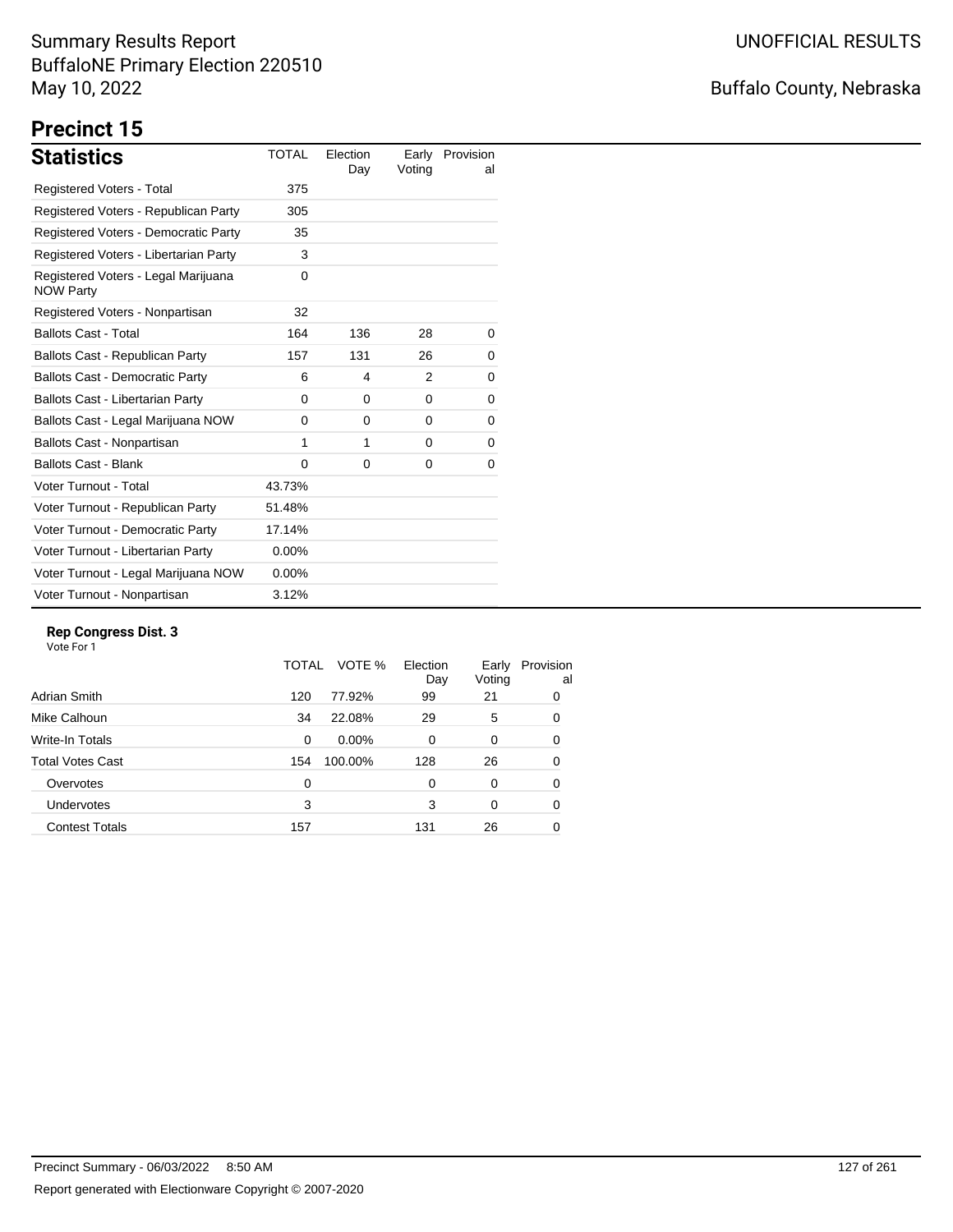# **Precinct 15**

### **Rep Governor**

Vote For 1

|                         | TOTAL       | VOTE %   | Election<br>Day | Early<br>Voting | Provision<br>al |
|-------------------------|-------------|----------|-----------------|-----------------|-----------------|
| <b>Michael Connely</b>  | $\mathbf 0$ | $0.00\%$ | 0               | 0               | 0               |
| <b>Brett Lindstrom</b>  | 20          | 12.99%   | 17              | 3               | 0               |
| Donna Nicole Carpenter  | 1           | 0.65%    | 1               | 0               | 0               |
| Lela McNinch            | 0           | 0.00%    | 0               | 0               | 0               |
| Theresa Thibodeau       | 10          | 6.49%    | 6               | 4               | 0               |
| Jim Pillen              | 54          | 35.06%   | 45              | 9               | 0               |
| <b>Troy Wentz</b>       | 0           | $0.00\%$ | $\Omega$        | 0               | 0               |
| Charles W. Herbster     | 65          | 42.21%   | 55              | 10              | 0               |
| <b>Breland Ridenour</b> | 4           | 2.60%    | 4               | 0               | 0               |
| Write-In Totals         | 0           | $0.00\%$ | 0               | 0               | 0               |
| <b>Total Votes Cast</b> | 154         | 100.00%  | 128             | 26              | 0               |
| Overvotes               | 0           |          | $\Omega$        | 0               | 0               |
| <b>Undervotes</b>       | 3           |          | 3               | 0               | $\Omega$        |
| <b>Contest Totals</b>   | 157         |          | 131             | 26              | 0               |

### **Rep Sec. of State**

Vote For 1

|                         | TOTAL | VOTE %  | Election<br>Day | Early<br>Voting | Provision<br>al |
|-------------------------|-------|---------|-----------------|-----------------|-----------------|
| Bob Evnen               | 43    | 32.09%  | 31              | 12              | 0               |
| <b>Rex Schroder</b>     | 19    | 14.18%  | 13              | 6               | 0               |
| Robert J. Borer         | 72    | 53.73%  | 66              | 6               | 0               |
| Write-In Totals         | 0     | 0.00%   | $\Omega$        | 0               | 0               |
| <b>Total Votes Cast</b> | 134   | 100.00% | 110             | 24              | 0               |
| Overvotes               | 0     |         | 0               | 0               | 0               |
| Undervotes              | 23    |         | 21              | 2               | 0               |
| <b>Contest Totals</b>   | 157   |         | 131             | 26              | 0               |

#### **Rep State Treasurer** Vote For 1

|                       | TOTAL | VOTE %  | Election<br>Day | Early<br>Voting | Provision<br>al |
|-----------------------|-------|---------|-----------------|-----------------|-----------------|
| John Murante          | 73    | 58.40%  | 61              | 12              | 0               |
| Paul Anderson         | 51    | 40.80%  | 41              | 10              | 0               |
| Write-In Totals       | 1     | 0.80%   |                 | 0               | 0               |
| Total Votes Cast      | 125   | 100.00% | 103             | 22              | 0               |
| Overvotes             | 0     |         | 0               | 0               | 0               |
| Undervotes            | 32    |         | 28              | 4               | 0               |
| <b>Contest Totals</b> | 157   |         | 131             | 26              | 0               |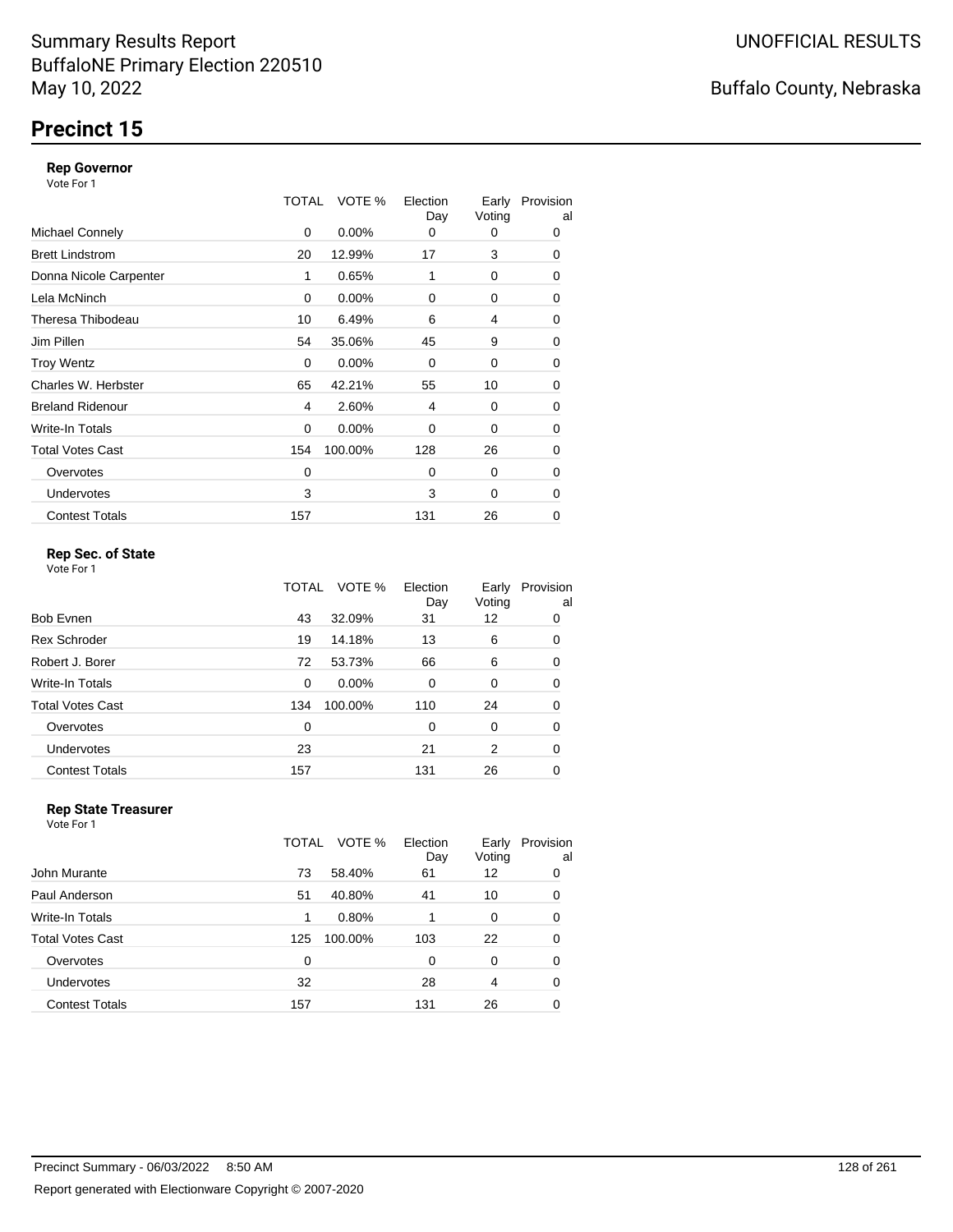|                       | TOTAL | VOTE %   | Election<br>Day | Early<br>Voting | Provision<br>al |
|-----------------------|-------|----------|-----------------|-----------------|-----------------|
| Jennifer Hicks        | 52    | 41.60%   | 42              | 10              | 0               |
| Mike Hilgers          | 73    | 58.40%   | 62              | 11              | 0               |
| Write-In Totals       | 0     | $0.00\%$ | $\Omega$        | 0               | 0               |
| Total Votes Cast      | 125   | 100.00%  | 104             | 21              | 0               |
| Overvotes             | 0     |          | 0               | 0               | 0               |
| Undervotes            | 32    |          | 27              | 5               | 0               |
| <b>Contest Totals</b> | 157   |          | 131             | 26              | 0               |
|                       |       |          |                 |                 |                 |

### **Rep State Auditor**

Vote For 1

|                         | TOTAL | VOTE %  | Election<br>Day | Early<br>Voting | Provision<br>al |
|-------------------------|-------|---------|-----------------|-----------------|-----------------|
| Mike Foley              | 103   | 73.57%  | 85              | 18              | 0               |
| Larry Anderson          | 35    | 25.00%  | 28              |                 | 0               |
| Write-In Totals         | 2     | 1.43%   | 2               | 0               | 0               |
| <b>Total Votes Cast</b> | 140   | 100.00% | 115             | 25              | 0               |
| Overvotes               | 0     |         | 0               | 0               | 0               |
| Undervotes              | 17    |         | 16              |                 | 0               |
| <b>Contest Totals</b>   | 157   |         | 131             | 26              | 0               |

### **Rep Public Service Comm.**

Vote For 1

|                         | TOTAL | VOTE %  | Election<br>Day | Early<br>Voting | Provision<br>al |
|-------------------------|-------|---------|-----------------|-----------------|-----------------|
| Kevin Stocker           | 49    | 39.52%  | 42              |                 | 0               |
| Mary Ridder             | 47    | 37.90%  | 34              | 13              | 0               |
| Dakota Delka            | 27    | 21.77%  | 25              | 2               | 0               |
| Write-In Totals         | 1     | 0.81%   |                 | 0               | 0               |
| <b>Total Votes Cast</b> | 124   | 100.00% | 102             | 22              | 0               |
| Overvotes               | 0     |         | 0               | 0               | 0               |
| Undervotes              | 33    |         | 29              | 4               | 0               |
| <b>Contest Totals</b>   | 157   |         | 131             | 26              | 0               |
|                         |       |         |                 |                 |                 |

### **Rep County Assessor**

|                       | TOTAL | VOTE %  | Election<br>Day | Early<br>Voting | Provision<br>al |
|-----------------------|-------|---------|-----------------|-----------------|-----------------|
| Nora Borer            | 56    | 42.11%  | 41              | 15              | 0               |
| Roy Meusch            | 76    | 57.14%  | 66              | 10              | 0               |
| Write-In Totals       | 1     | 0.75%   |                 | 0               | 0               |
| Total Votes Cast      | 133   | 100.00% | 108             | 25              | 0               |
| Overvotes             | 0     |         | 0               | 0               | 0               |
| Undervotes            | 24    |         | 23              |                 | 0               |
| <b>Contest Totals</b> | 157   |         | 131             | 26              | 0               |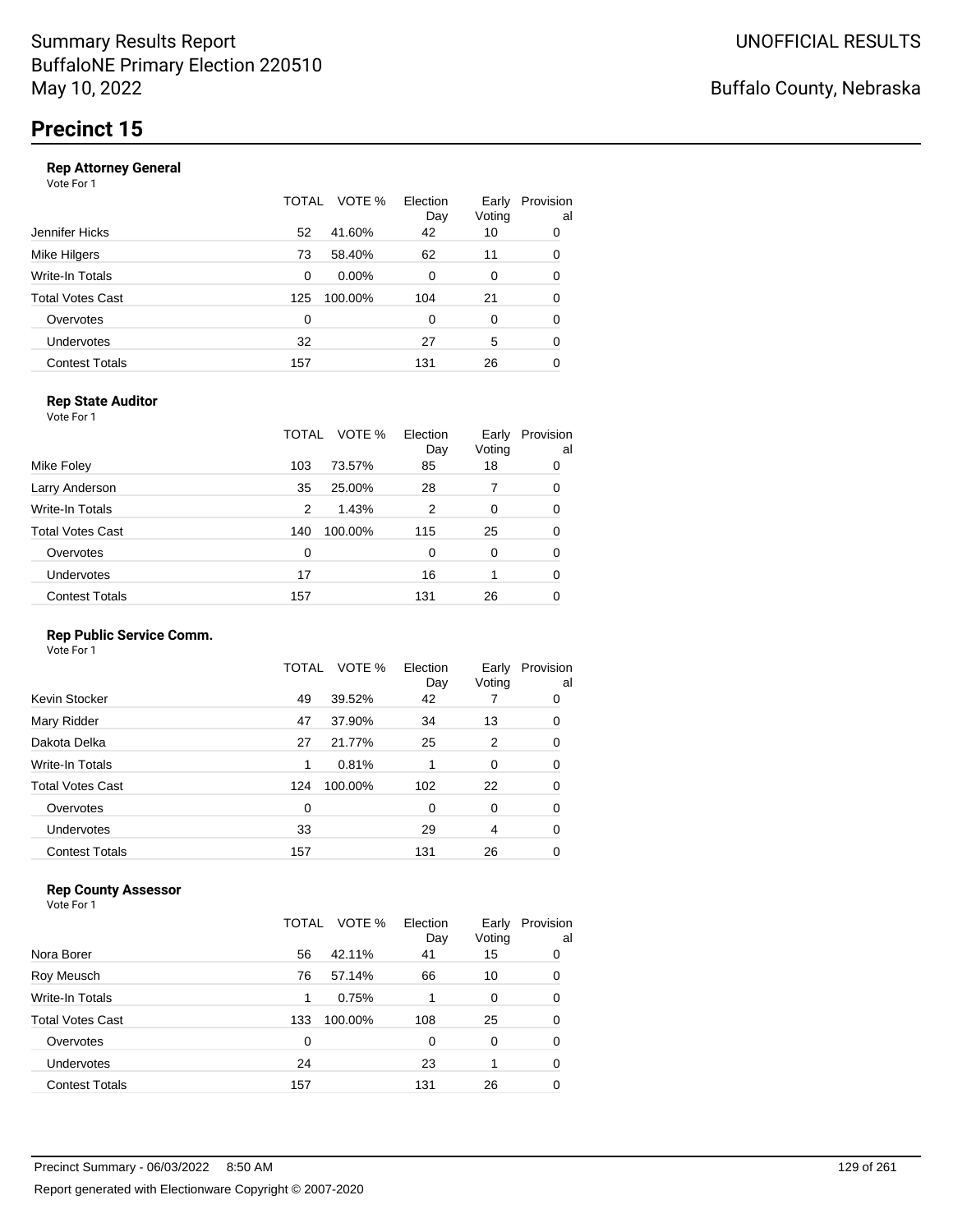| Vote For 1            |       |          |                 |                 |                 |
|-----------------------|-------|----------|-----------------|-----------------|-----------------|
|                       | TOTAL | VOTE %   | Election<br>Day | Early<br>Voting | Provision<br>al |
| David J. Else         | 1     | 100.00%  |                 | 0               | 0               |
| Daniel M. Wik         | 0     | $0.00\%$ | 0               | 0               | 0               |
| Write-In Totals       | 0     | $0.00\%$ | 0               | 0               | 0               |
| Total Votes Cast      |       | 100.00%  |                 | 0               | 0               |
| Overvotes             | 0     |          | 0               | 0               | 0               |
| Undervotes            | 5     |          | 3               | 2               | 0               |
| <b>Contest Totals</b> | 6     |          | 4               | 2               |                 |
|                       |       |          |                 |                 |                 |

### **Dem Governor**

Vote For 1

|                         | TOTAL | VOTE %   | Election<br>Day | Early<br>Voting | Provision<br>al |
|-------------------------|-------|----------|-----------------|-----------------|-----------------|
| Carol Blood             | 2     | 50.00%   | 0               | 2               | 0               |
| Roy A. Harris           | 2     | 50.00%   | 2               | 0               | 0               |
| Write-In Totals         | 0     | $0.00\%$ | 0               | 0               | 0               |
| <b>Total Votes Cast</b> | 4     | 100.00%  | 2               | 2               | 0               |
| Overvotes               | 0     |          | 0               | 0               | 0               |
| <b>Undervotes</b>       | 2     |          | 2               | 0               | 0               |
| <b>Contest Totals</b>   | 6     |          | 4               | 2               |                 |

### **Dem Sec. of State**

Vote For 1

|                         | TOTAL VOTE % | Election<br>Day | Early<br>Voting | Provision<br>al |
|-------------------------|--------------|-----------------|-----------------|-----------------|
| <b>Write-In Totals</b>  | 0            |                 |                 |                 |
| <b>Total Votes Cast</b> | O            |                 |                 |                 |
| Overvotes               | 0            |                 |                 |                 |
| Undervotes              | 6            |                 |                 |                 |
| <b>Contest Totals</b>   | 6            |                 |                 |                 |

#### **Dem State Treasurer** Vote For 1

|                         | TOTAL VOTE % | Election<br>Day | Early<br>Voting | Provision<br>al |
|-------------------------|--------------|-----------------|-----------------|-----------------|
| <b>Write-In Totals</b>  | ი            |                 |                 |                 |
| <b>Total Votes Cast</b> | O            |                 |                 |                 |
| Overvotes               | O            |                 |                 |                 |
| Undervotes              | 6            |                 |                 |                 |
| <b>Contest Totals</b>   | 6            |                 |                 |                 |
|                         |              |                 |                 |                 |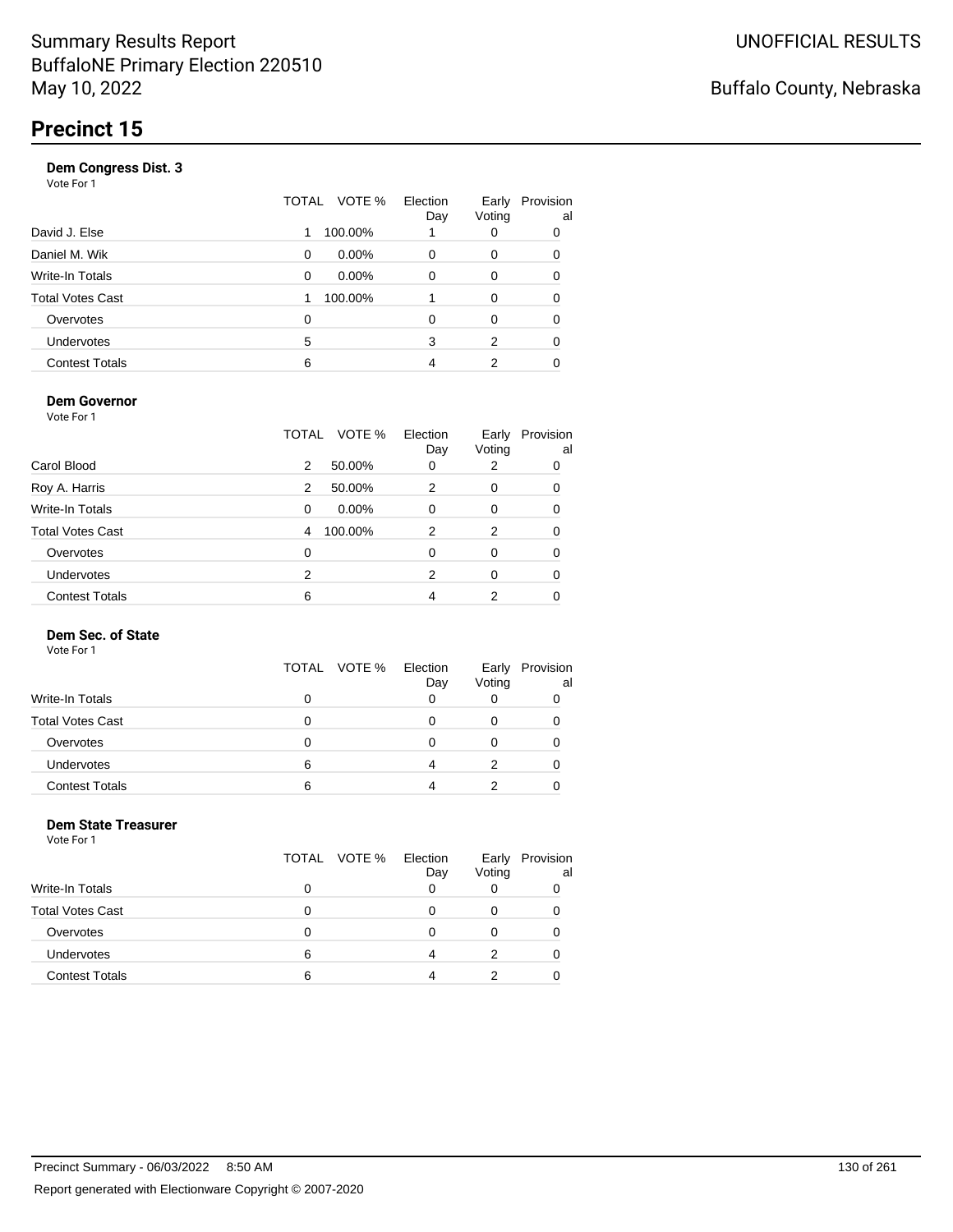|                       |   | TOTAL VOTE % | Election<br>Day | Early<br>Voting | Provision<br>al |
|-----------------------|---|--------------|-----------------|-----------------|-----------------|
| Write-In Totals       | O |              |                 |                 |                 |
| Total Votes Cast      | o |              |                 |                 |                 |
| Overvotes             | 0 |              |                 | 0               |                 |
| Undervotes            | 6 |              | Λ               | 2               |                 |
| <b>Contest Totals</b> | 6 |              |                 |                 |                 |
|                       |   |              |                 |                 |                 |

#### **Dem State Auditor** Vote For 1

| 1 J J J J J J J         | TOTAL VOTE % | Election<br>Day | Early<br>Voting | Provision<br>al |
|-------------------------|--------------|-----------------|-----------------|-----------------|
| <b>Write-In Totals</b>  | 0            |                 |                 |                 |
| <b>Total Votes Cast</b> | 0            |                 |                 |                 |
| Overvotes               | O            |                 |                 |                 |
| Undervotes              | 6            |                 |                 |                 |
| <b>Contest Totals</b>   | 6            |                 |                 |                 |

### **Dem Public Service Comm.**

|  | Vote For 1 |  |
|--|------------|--|
|  |            |  |

|                         |   | TOTAL VOTE % | Election<br>Day | Early<br>Voting | Provision<br>al |
|-------------------------|---|--------------|-----------------|-----------------|-----------------|
| <b>Write-In Totals</b>  |   |              |                 |                 |                 |
| <b>Total Votes Cast</b> |   |              |                 |                 |                 |
| Overvotes               | O |              |                 |                 |                 |
| <b>Undervotes</b>       | 6 |              |                 |                 |                 |
| <b>Contest Totals</b>   | 6 |              |                 |                 |                 |

### **Lib Congress Dist. 3**

Vote For 1

|                         |   | TOTAL VOTE % | Election<br>Day | Early<br>Voting | Provision<br>al |
|-------------------------|---|--------------|-----------------|-----------------|-----------------|
| Write-In Totals         |   |              |                 |                 |                 |
| <b>Total Votes Cast</b> |   |              |                 |                 |                 |
| Overvotes               | 0 |              |                 |                 |                 |
| <b>Undervotes</b>       | 0 |              |                 |                 |                 |
| <b>Contest Totals</b>   |   |              |                 |                 |                 |

#### **Lib Governor** Vote For 1

| 1 J J J J J J           | TOTAL | VOTE % | Election | Early  | Provision |
|-------------------------|-------|--------|----------|--------|-----------|
| Scott Zimmerman         | ი     |        | Day      | Voting | al        |
| <b>Write-In Totals</b>  | 0     |        |          |        |           |
| <b>Total Votes Cast</b> | 0     |        |          |        |           |
| Overvotes               | 0     |        |          |        |           |
| <b>Undervotes</b>       | 0     |        |          |        |           |
| <b>Contest Totals</b>   |       |        |          |        |           |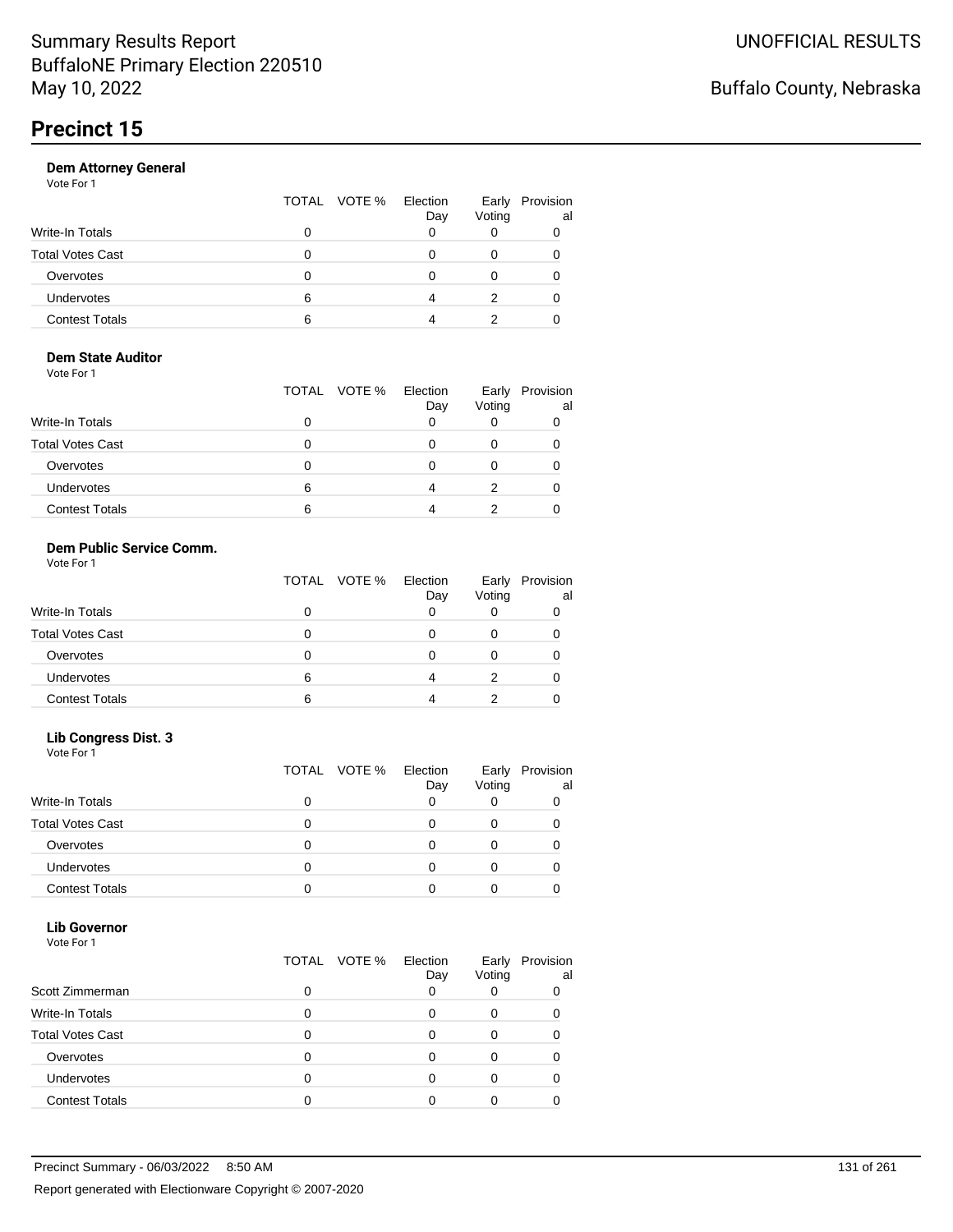### **Lib Sec. of State**

Vote For 1

|                       |   | TOTAL VOTE % Election | Day | Early<br>Voting | Provision<br>al |
|-----------------------|---|-----------------------|-----|-----------------|-----------------|
| Write-In Totals       |   |                       |     |                 | 0               |
| Total Votes Cast      |   |                       |     |                 |                 |
| Overvotes             | 0 |                       |     |                 |                 |
| Undervotes            | 0 |                       |     | 0               | 0               |
| <b>Contest Totals</b> | O |                       |     |                 |                 |

### **Lib State Treasurer**

Vote For 1

|                         | TOTAL | VOTE % Election<br>Day | Early<br>Voting | Provision<br>al |
|-------------------------|-------|------------------------|-----------------|-----------------|
| Katrina Tomsen          |       |                        |                 |                 |
| <b>Write-In Totals</b>  |       |                        |                 |                 |
| <b>Total Votes Cast</b> |       |                        |                 |                 |
| Overvotes               |       |                        |                 |                 |
| Undervotes              |       |                        |                 |                 |
| <b>Contest Totals</b>   |       |                        |                 |                 |

### **Lib Attorney General**

Vote For 1

|                         | TOTAL VOTE % | Election<br>Day | Early<br>Voting | Provision<br>al |
|-------------------------|--------------|-----------------|-----------------|-----------------|
| Write-In Totals         | 0            |                 |                 |                 |
| <b>Total Votes Cast</b> | 0            |                 |                 |                 |
| Overvotes               | 0            |                 |                 |                 |
| Undervotes              |              |                 |                 |                 |
| <b>Contest Totals</b>   |              |                 |                 |                 |

### **Lib State Auditor**

Vote For 1

|                         |   | TOTAL VOTE % | Election<br>Day | Early<br>Voting | Provision<br>al |
|-------------------------|---|--------------|-----------------|-----------------|-----------------|
| Gene Siadek             | ი |              |                 |                 |                 |
| <b>Write-In Totals</b>  | 0 |              |                 |                 |                 |
| <b>Total Votes Cast</b> | 0 |              |                 |                 |                 |
| Overvotes               |   |              |                 |                 |                 |
| Undervotes              |   |              |                 |                 |                 |
| <b>Contest Totals</b>   |   |              |                 |                 |                 |

#### **Lib Public Service Comm.**

|                         |   | TOTAL VOTE % | Election<br>Day | Early<br>Voting | Provision<br>al |
|-------------------------|---|--------------|-----------------|-----------------|-----------------|
| Write-In Totals         |   |              |                 |                 |                 |
| <b>Total Votes Cast</b> |   |              |                 |                 |                 |
| Overvotes               |   |              |                 |                 |                 |
| Undervotes              | o |              |                 |                 |                 |
| <b>Contest Totals</b>   |   |              |                 |                 |                 |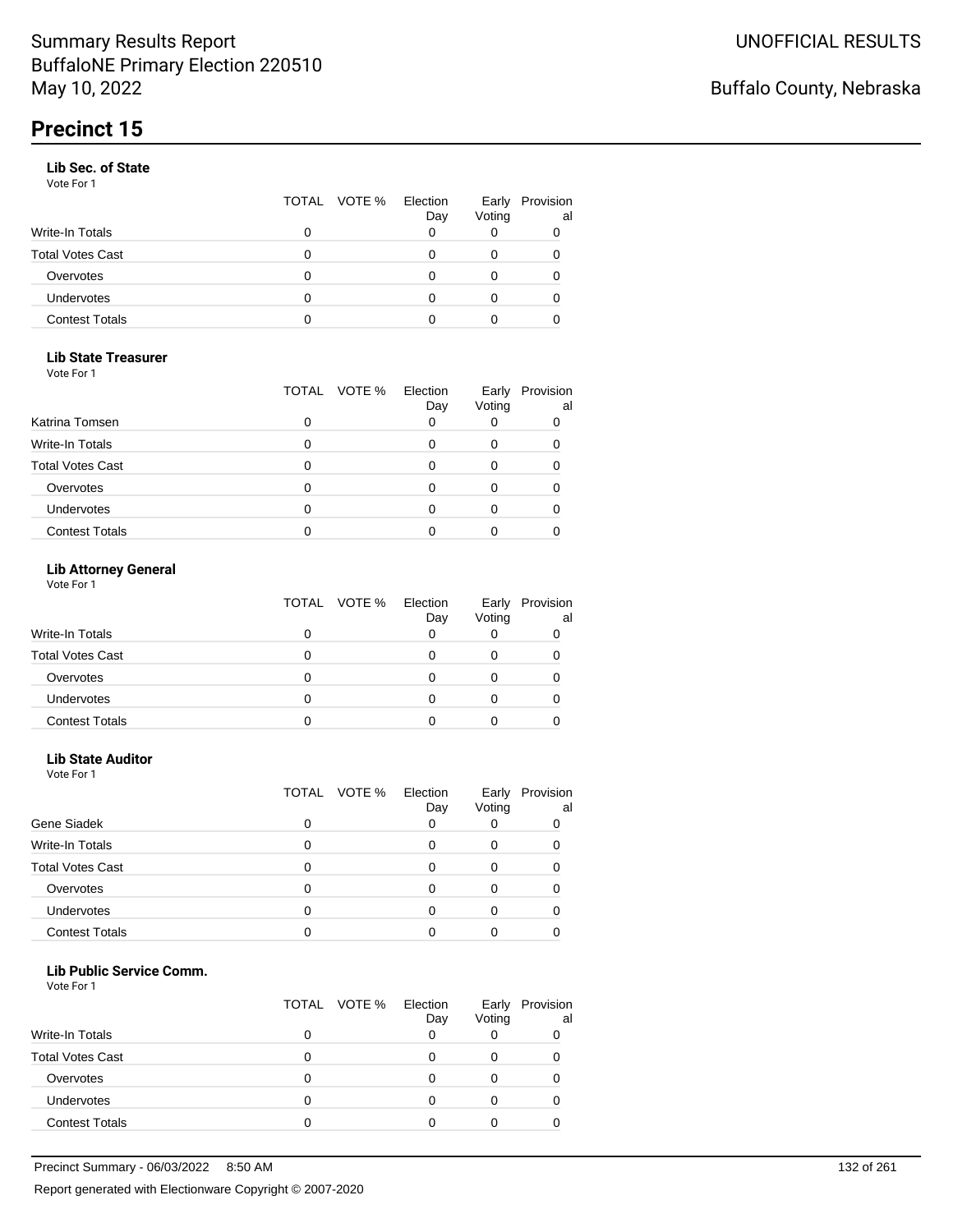|                       | TOTAL | VOTE % | Election<br>Day | Early<br>Voting | Provision<br>al |
|-----------------------|-------|--------|-----------------|-----------------|-----------------|
| Mark Elworth Jr.      | 0     |        |                 |                 |                 |
| Write-In Totals       | 0     |        |                 | 0               | 0               |
| Total Votes Cast      | 0     |        |                 |                 |                 |
| Overvotes             | 0     |        |                 | Ω               |                 |
| Undervotes            | O     |        |                 |                 |                 |
| <b>Contest Totals</b> |       |        |                 |                 |                 |

### **Lmn Governor**

Vote For 1

|                         | TOTAL VOTE % | Election<br>Day | Early<br>Voting | Provision<br>al |
|-------------------------|--------------|-----------------|-----------------|-----------------|
| <b>Write-In Totals</b>  |              |                 |                 |                 |
| <b>Total Votes Cast</b> |              |                 |                 |                 |
| Overvotes               |              |                 |                 |                 |
| Undervotes              |              |                 |                 |                 |
| <b>Contest Totals</b>   |              |                 |                 |                 |

#### **Lmn Sec. of State** Vote For 1

|                         | TOTAL VOTE % | Election<br>Day | Voting | Early Provision<br>al |
|-------------------------|--------------|-----------------|--------|-----------------------|
| <b>Write-In Totals</b>  |              |                 |        |                       |
| <b>Total Votes Cast</b> | O            |                 |        |                       |
| Overvotes               | O            |                 |        |                       |
| Undervotes              | Ω            |                 | Ω      |                       |
| <b>Contest Totals</b>   |              |                 |        |                       |

#### **Lmn State Treasurer**

Vote For 1

|                         |   | TOTAL VOTE % | Election<br>Day | Early<br>Voting | Provision<br>al |
|-------------------------|---|--------------|-----------------|-----------------|-----------------|
| <b>Write-In Totals</b>  | 0 |              |                 |                 |                 |
| <b>Total Votes Cast</b> | 0 |              |                 |                 |                 |
| Overvotes               | 0 |              |                 |                 |                 |
| <b>Undervotes</b>       | O |              |                 |                 |                 |
| <b>Contest Totals</b>   |   |              |                 |                 |                 |

### **Lmn Attorney General**

|                         |   | TOTAL VOTE % | Election<br>Day | Early<br>Voting | Provision<br>al |
|-------------------------|---|--------------|-----------------|-----------------|-----------------|
| Larry Bolinger          |   |              |                 |                 | 0               |
| <b>Write-In Totals</b>  |   |              |                 | O               |                 |
| <b>Total Votes Cast</b> |   |              |                 |                 |                 |
| Overvotes               |   |              |                 |                 |                 |
| Undervotes              | 0 |              |                 |                 |                 |
| <b>Contest Totals</b>   |   |              |                 |                 |                 |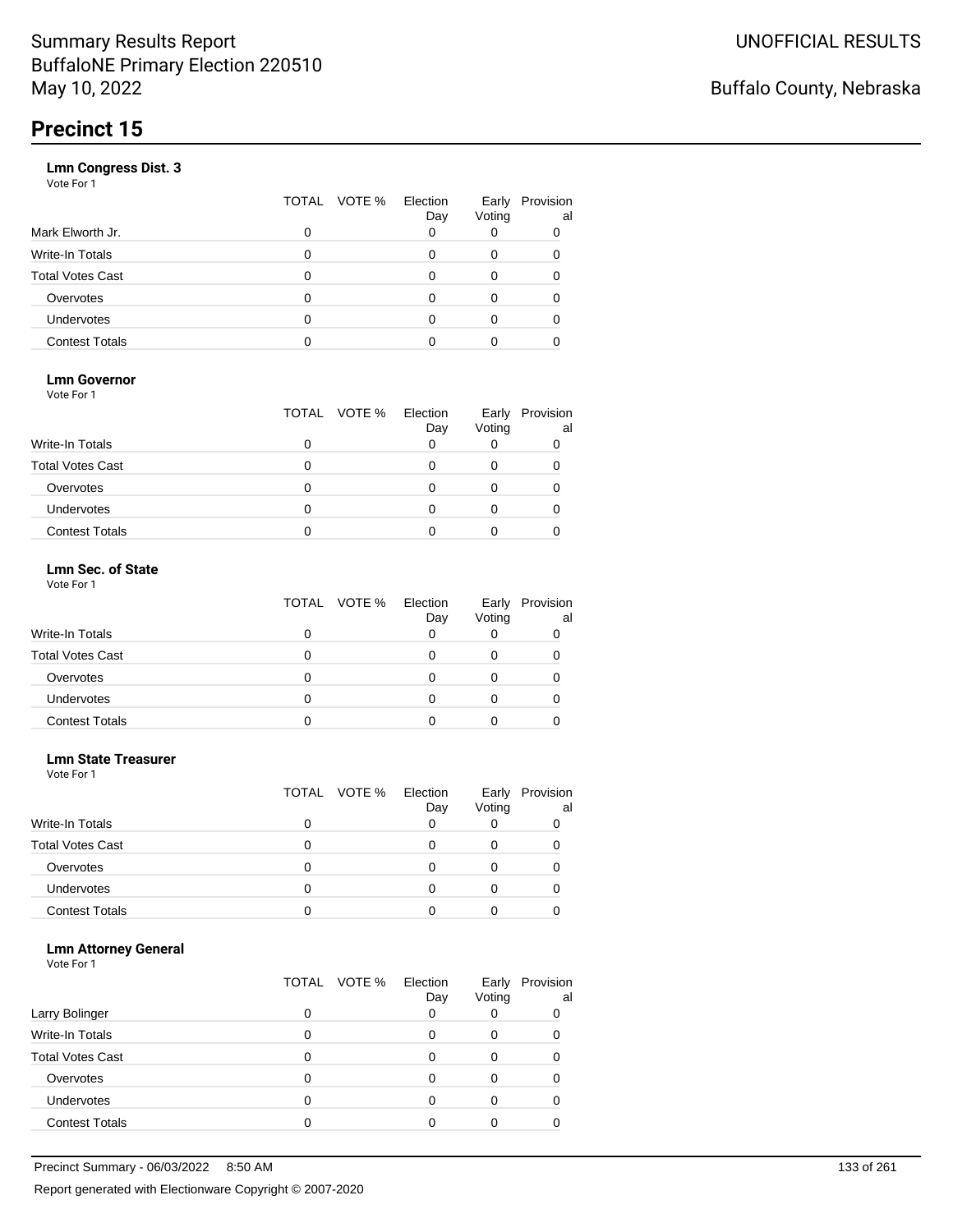### **Lmn State Auditor**

Vote For 1

|                         | TOTAL | VOTE % | Election<br>Day | Early<br>Voting | Provision<br>al |
|-------------------------|-------|--------|-----------------|-----------------|-----------------|
| L. Leroy Lopez          | 0     |        |                 |                 |                 |
| Write-In Totals         | 0     |        |                 | 0               |                 |
| <b>Total Votes Cast</b> | 0     |        | O               | 0               |                 |
| Overvotes               | 0     |        |                 | 0               |                 |
| Undervotes              | 0     |        |                 | 0               |                 |
| <b>Contest Totals</b>   |       |        |                 |                 |                 |

### **Lmn Public Service Comm.**

Vote For 1

|                         |   | TOTAL VOTE % | Election<br>Day | Early<br>Voting | Provision<br>al |
|-------------------------|---|--------------|-----------------|-----------------|-----------------|
| <b>Write-In Totals</b>  |   |              |                 |                 |                 |
| <b>Total Votes Cast</b> |   |              |                 |                 |                 |
| Overvotes               |   |              |                 |                 |                 |
| <b>Undervotes</b>       | 0 |              |                 |                 |                 |
| <b>Contest Totals</b>   |   |              |                 |                 |                 |

#### **Member of the State Board of Education Dist. 6** Vote For 1

|                         | TOTAL    | VOTE %  | Election<br>Day | Early<br>Voting | Provision<br>al |
|-------------------------|----------|---------|-----------------|-----------------|-----------------|
| Sherry Jones            | 114      | 80.28%  | 95              | 19              | 0               |
| Danielle Helzer         | 27       | 19.01%  | 23              | 4               | 0               |
| <b>Write-In Totals</b>  | 1        | 0.70%   |                 | 0               | 0               |
| <b>Total Votes Cast</b> | 142      | 100.00% | 119             | 23              | 0               |
| Overvotes               | $\Omega$ |         | $\Omega$        | $\Omega$        | 0               |
| <b>Undervotes</b>       | 22       |         | 17              | 5               | 0               |
| <b>Contest Totals</b>   | 164      |         | 136             | 28              | 0               |

#### **University of Nebraska Board of Regents Dist. 6** Vote For 1

|                         | TOTAL | VOTE %  | Election<br>Day | Early<br>Voting | Provision<br>al |
|-------------------------|-------|---------|-----------------|-----------------|-----------------|
| Paul R. Kenney          | 123   | 77.85%  | 103             | 20              | 0               |
| Julie Hehnke            | 35    | 22.15%  | 28              | 7               | 0               |
| <b>Write-In Totals</b>  | 0     | 0.00%   | 0               | 0               | 0               |
| <b>Total Votes Cast</b> | 158   | 100.00% | 131             | 27              | 0               |
| Overvotes               | 0     |         | 0               | $\Omega$        | 0               |
| Undervotes              | 6     |         | 5               |                 | 0               |
| <b>Contest Totals</b>   | 164   |         | 136             | 28              |                 |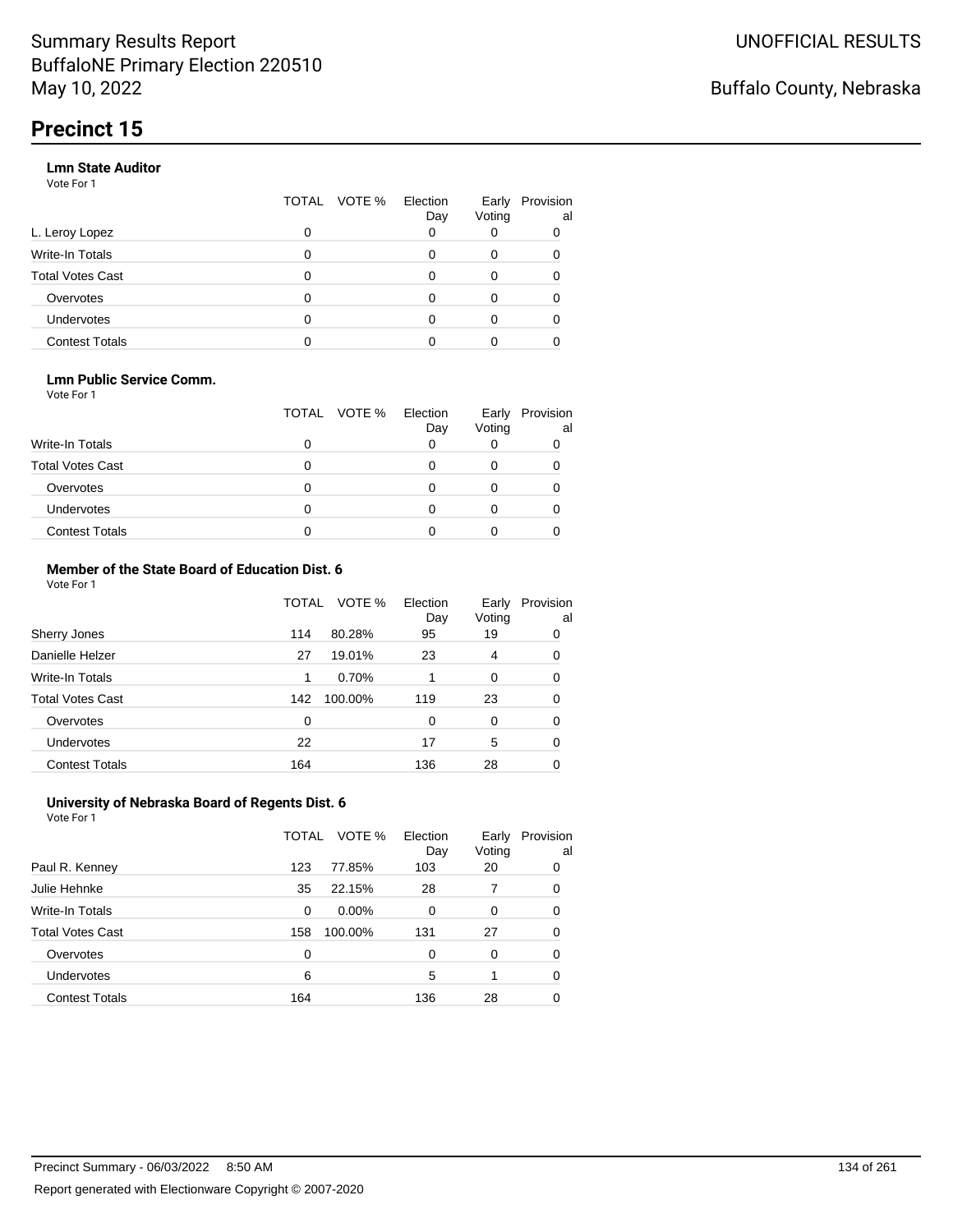# Buffalo County, Nebraska

# **Precinct 16**

| <b>Statistics</b>                                       | <b>TOTAL</b> | Election<br>Day | Early<br>Voting | Provision<br>al |
|---------------------------------------------------------|--------------|-----------------|-----------------|-----------------|
| Registered Voters - Total                               | 749          |                 |                 |                 |
| Registered Voters - Republican Party                    | 577          |                 |                 |                 |
| Registered Voters - Democratic Party                    | 94           |                 |                 |                 |
| Registered Voters - Libertarian Party                   | 3            |                 |                 |                 |
| Registered Voters - Legal Marijuana<br><b>NOW Party</b> | $\Omega$     |                 |                 |                 |
| Registered Voters - Nonpartisan                         | 75           |                 |                 |                 |
| <b>Ballots Cast - Total</b>                             | 251          | 239             | 12              | 0               |
| Ballots Cast - Republican Party                         | 225          | 217             | 8               | 0               |
| <b>Ballots Cast - Democratic Party</b>                  | 20           | 16              | 4               | 0               |
| Ballots Cast - Libertarian Party                        | 1            | 1               | 0               | 0               |
| Ballots Cast - Legal Marijuana NOW                      | $\Omega$     | $\Omega$        | $\Omega$        | 0               |
| Ballots Cast - Nonpartisan                              | 5            | 5               | 0               | 0               |
| <b>Ballots Cast - Blank</b>                             | $\Omega$     | 0               | 0               | 0               |
| Voter Turnout - Total                                   | 33.51%       |                 |                 |                 |
| Voter Turnout - Republican Party                        | 38.99%       |                 |                 |                 |
| Voter Turnout - Democratic Party                        | 21.28%       |                 |                 |                 |
| Voter Turnout - Libertarian Party                       | 33.33%       |                 |                 |                 |
| Voter Turnout - Legal Marijuana NOW                     | $0.00\%$     |                 |                 |                 |
| Voter Turnout - Nonpartisan                             | 6.67%        |                 |                 |                 |

### **Rep Congress Dist. 3**

|                       | TOTAL | VOTE %   | Election<br>Day | Early<br>Voting | Provision<br>al |
|-----------------------|-------|----------|-----------------|-----------------|-----------------|
| Adrian Smith          | 164   | 75.58%   | 157             |                 | 0               |
| Mike Calhoun          | 53    | 24.42%   | 52              |                 | 0               |
| Write-In Totals       | 0     | $0.00\%$ | 0               | 0               | 0               |
| Total Votes Cast      | 217   | 100.00%  | 209             | 8               | 0               |
| Overvotes             |       |          |                 | $\Omega$        | 0               |
| <b>Undervotes</b>     |       |          |                 | 0               | 0               |
| <b>Contest Totals</b> | 225   |          | 217             | 8               | 0               |
|                       |       |          |                 |                 |                 |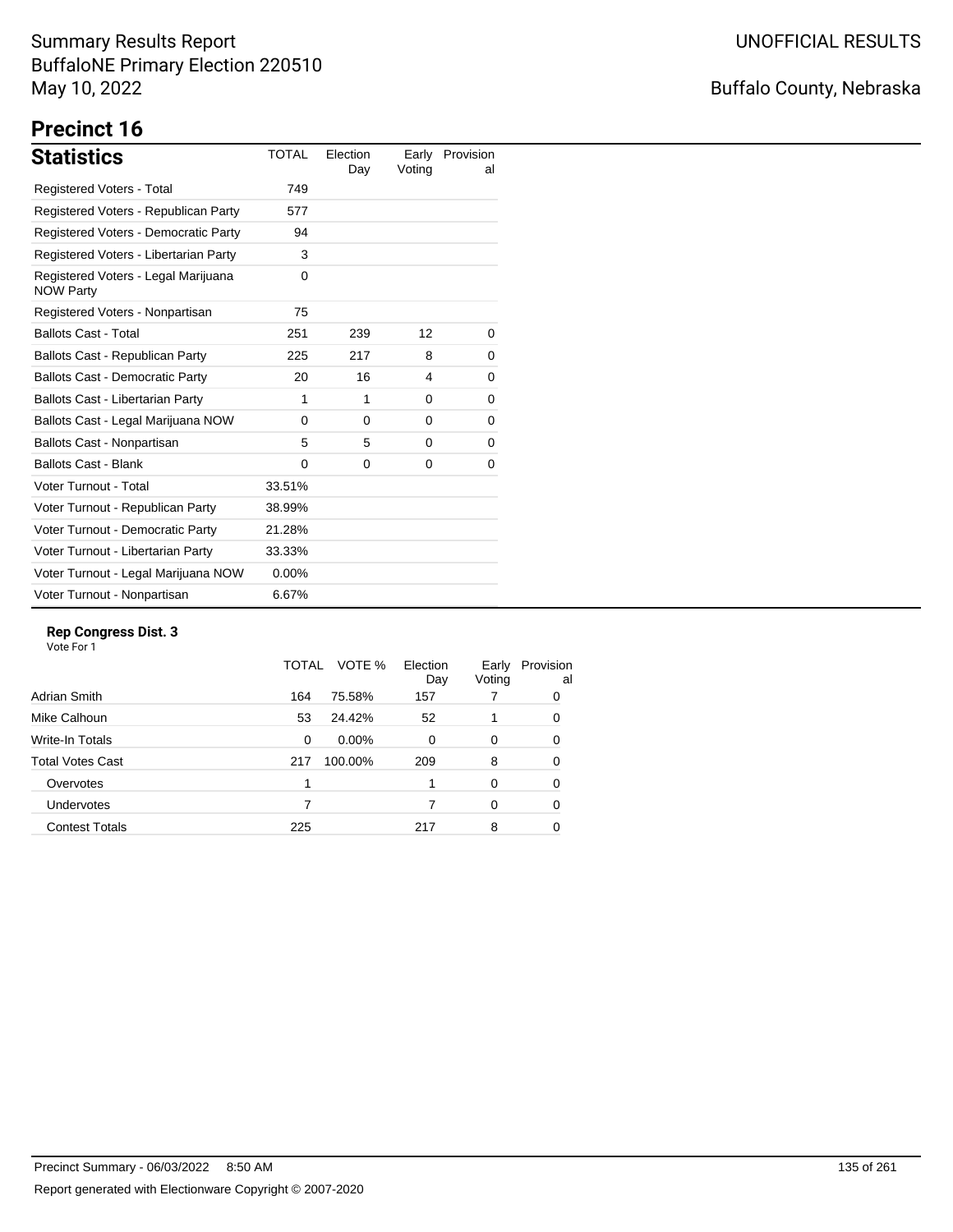# **Precinct 16**

### **Rep Governor**

Vote For 1

|                         | TOTAL | VOTE %  | Election<br>Day | Early<br>Voting | Provision<br>al |
|-------------------------|-------|---------|-----------------|-----------------|-----------------|
| <b>Michael Connely</b>  | 1     | 0.45%   |                 | 0               | 0               |
| <b>Brett Lindstrom</b>  | 35    | 15.77%  | 35              | 0               | 0               |
| Donna Nicole Carpenter  | 1     | 0.45%   | 1               | 0               | 0               |
| Lela McNinch            | 1     | 0.45%   |                 | 0               | 0               |
| Theresa Thibodeau       | 17    | 7.66%   | 15              | 2               | 0               |
| Jim Pillen              | 87    | 39.19%  | 87              | 0               | 0               |
| <b>Troy Wentz</b>       | 0     | 0.00%   | $\Omega$        | 0               | 0               |
| Charles W. Herbster     | 75    | 33.78%  | 69              | 6               | 0               |
| <b>Breland Ridenour</b> | 4     | 1.80%   | 4               | 0               | 0               |
| Write-In Totals         | 1     | 0.45%   | 1               | 0               | 0               |
| <b>Total Votes Cast</b> | 222   | 100.00% | 214             | 8               | $\mathbf 0$     |
| Overvotes               | 0     |         | 0               | 0               | 0               |
| <b>Undervotes</b>       | 3     |         | 3               | 0               | 0               |
| <b>Contest Totals</b>   | 225   |         | 217             | 8               | 0               |

### **Rep Sec. of State**

Vote For 1

|                         | TOTAL | VOTE %  | Election<br>Day | Early<br>Voting | Provision<br>al |
|-------------------------|-------|---------|-----------------|-----------------|-----------------|
| Bob Evnen               | 74    | 40.22%  | 70              | 4               | 0               |
| <b>Rex Schroder</b>     | 55    | 29.89%  | 53              | 2               | 0               |
| Robert J. Borer         | 54    | 29.35%  | 53              |                 | 0               |
| Write-In Totals         | 1     | 0.54%   |                 | 0               | 0               |
| <b>Total Votes Cast</b> | 184   | 100.00% | 177             | 7               | 0               |
| Overvotes               | 0     |         | 0               | 0               | 0               |
| Undervotes              | 41    |         | 40              |                 | 0               |
| <b>Contest Totals</b>   | 225   |         | 217             | 8               | 0               |

#### **Rep State Treasurer**

| Vote For 1              |       |         |                 |                 |                 |
|-------------------------|-------|---------|-----------------|-----------------|-----------------|
|                         | TOTAL | VOTE %  | Election<br>Day | Early<br>Voting | Provision<br>al |
| John Murante            | 99    | 51.83%  | 92              |                 | 0               |
| Paul Anderson           | 90    | 47.12%  | 89              |                 | 0               |
| <b>Write-In Totals</b>  | 2     | 1.05%   | $\mathfrak{p}$  | $\Omega$        | 0               |
| <b>Total Votes Cast</b> | 191   | 100.00% | 183             | 8               | 0               |
| Overvotes               | 0     |         | $\Omega$        | $\Omega$        | 0               |
| <b>Undervotes</b>       | 34    |         | 34              | 0               | 0               |
| <b>Contest Totals</b>   | 225   |         | 217             | 8               |                 |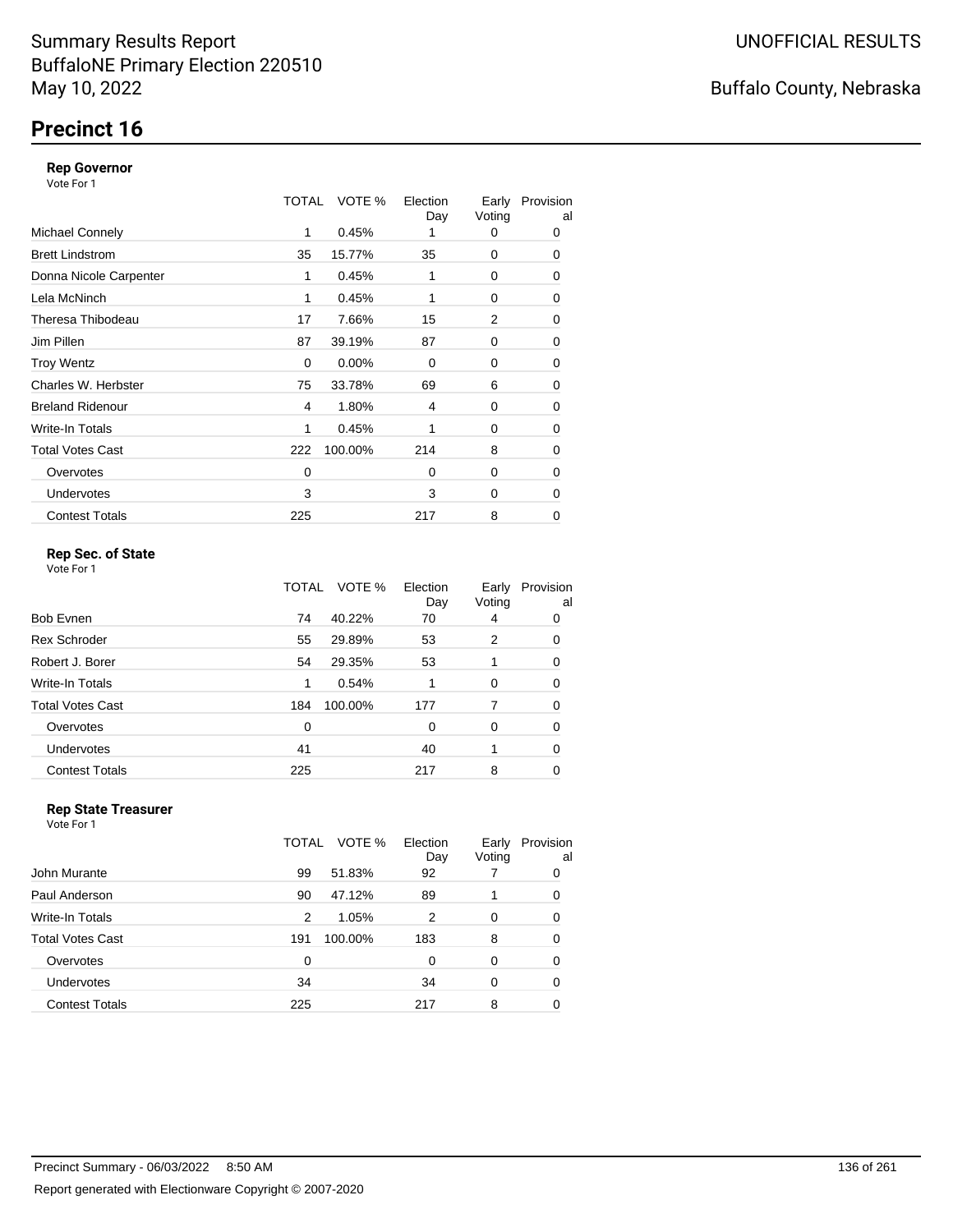### **Rep Attorney General**

Vote For 1

|                       | TOTAL | VOTE %  | Election<br>Day | Early<br>Voting | Provision<br>al |
|-----------------------|-------|---------|-----------------|-----------------|-----------------|
| Jennifer Hicks        | 60    | 32.26%  | 59              |                 | 0               |
| Mike Hilgers          | 125   | 67.20%  | 118             |                 | 0               |
| Write-In Totals       | 1     | 0.54%   |                 | $\Omega$        | 0               |
| Total Votes Cast      | 186   | 100.00% | 178             | 8               | 0               |
| Overvotes             | 0     |         | $\Omega$        | $\Omega$        | 0               |
| Undervotes            | 39    |         | 39              | $\Omega$        | 0               |
| <b>Contest Totals</b> | 225   |         | 217             | 8               | 0               |
|                       |       |         |                 |                 |                 |

### **Rep State Auditor**

Vote For 1

|                       | TOTAL | VOTE %  | Election<br>Day | Early<br>Voting | Provision<br>al |
|-----------------------|-------|---------|-----------------|-----------------|-----------------|
| Mike Foley            | 124   | 66.67%  | 116             | 8               | 0               |
| Larry Anderson        | 61    | 32.80%  | 61              | 0               | 0               |
| Write-In Totals       | 1     | 0.54%   |                 | 0               | 0               |
| Total Votes Cast      | 186   | 100.00% | 178             | 8               | 0               |
| Overvotes             | 0     |         | 0               | 0               | 0               |
| <b>Undervotes</b>     | 39    |         | 39              | 0               | 0               |
| <b>Contest Totals</b> | 225   |         | 217             | 8               | 0               |

### **Rep Public Service Comm.**

Vote For 1

|                         | TOTAL | VOTE %  | Election<br>Day | Early<br>Voting | Provision<br>al |
|-------------------------|-------|---------|-----------------|-----------------|-----------------|
| Kevin Stocker           | 87    | 48.33%  | 85              | 2               | 0               |
| Mary Ridder             | 56    | 31.11%  | 55              | 1               | 0               |
| Dakota Delka            | 36    | 20.00%  | 34              | 2               | 0               |
| Write-In Totals         | 1     | 0.56%   |                 | 0               | 0               |
| <b>Total Votes Cast</b> | 180   | 100.00% | 175             | 5               | 0               |
| Overvotes               | 0     |         | 0               | 0               | 0               |
| <b>Undervotes</b>       | 45    |         | 42              | 3               | 0               |
| <b>Contest Totals</b>   | 225   |         | 217             | 8               | 0               |

### **Rep County Assessor**

Vote For 1

|                       | TOTAL | VOTE %  | Election<br>Day | Early<br>Voting | Provision<br>al |
|-----------------------|-------|---------|-----------------|-----------------|-----------------|
| Nora Borer            | 93    | 48.95%  | 89              | 4               | 0               |
| Roy Meusch            | 95    | 50.00%  | 93              | 2               | 0               |
| Write-In Totals       | 2     | 1.05%   | 2               | 0               | 0               |
| Total Votes Cast      | 190   | 100.00% | 184             | 6               | 0               |
| Overvotes             | 0     |         | 0               | 0               | 0               |
| Undervotes            | 35    |         | 33              | 2               | 0               |
| <b>Contest Totals</b> | 225   |         | 217             | 8               | 0               |

Buffalo County, Nebraska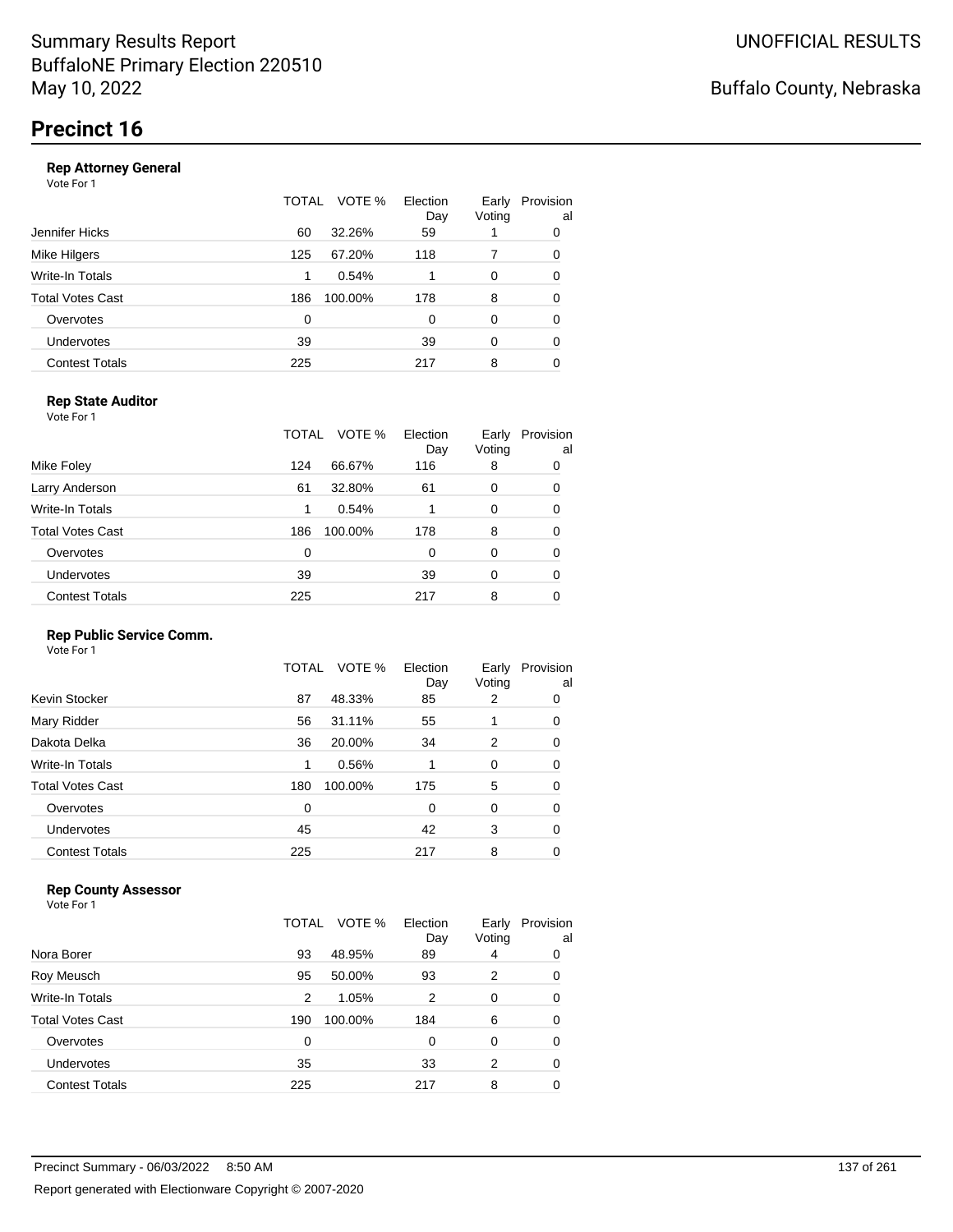| -----<br>Vote For 1     |       |          |                 |                 |                 |
|-------------------------|-------|----------|-----------------|-----------------|-----------------|
|                         | TOTAL | VOTE %   | Election<br>Day | Early<br>Voting | Provision<br>al |
| David J. Else           | 9     | 50.00%   | 9               | 0               | 0               |
| Daniel M. Wik           | 9     | 50.00%   | 5               | 4               | 0               |
| <b>Write-In Totals</b>  | 0     | $0.00\%$ | 0               | 0               | 0               |
| <b>Total Votes Cast</b> | 18    | 100.00%  | 14              | 4               | 0               |
| Overvotes               | 0     |          | 0               | 0               | 0               |
| <b>Undervotes</b>       | 2     |          | 2               | 0               | 0               |
| <b>Contest Totals</b>   | 20    |          | 16              | 4               | 0               |
|                         |       |          |                 |                 |                 |

### **Dem Governor**

Vote For 1

|                         | TOTAL | VOTE %   | Election<br>Day | Early<br>Voting | Provision<br>al |
|-------------------------|-------|----------|-----------------|-----------------|-----------------|
| Carol Blood             | 13    | 72.22%   | 9               | 4               | 0               |
| Roy A. Harris           | 5     | 27.78%   | 5               | 0               | 0               |
| Write-In Totals         | 0     | $0.00\%$ | 0               | 0               | 0               |
| <b>Total Votes Cast</b> | 18    | 100.00%  | 14              | 4               | 0               |
| Overvotes               | 0     |          | 0               | 0               | 0               |
| <b>Undervotes</b>       | 2     |          | 2               | 0               | 0               |
| <b>Contest Totals</b>   | 20    |          | 16              | 4               |                 |

### **Dem Sec. of State**

Vote For 1

|                         |    | TOTAL VOTE % | Election<br>Day | Early<br>Voting | Provision<br>al |
|-------------------------|----|--------------|-----------------|-----------------|-----------------|
| <b>Write-In Totals</b>  | 0  |              |                 |                 |                 |
| <b>Total Votes Cast</b> | 0  |              |                 |                 |                 |
| Overvotes               | 0  |              | Ω               |                 |                 |
| <b>Undervotes</b>       | 20 |              | 16              | 4               |                 |
| <b>Contest Totals</b>   | 20 |              | 16              |                 |                 |

#### **Dem State Treasurer** Vote For 1

|                         |    | TOTAL VOTE % | Election<br>Day | Early<br>Voting | Provision<br>al |
|-------------------------|----|--------------|-----------------|-----------------|-----------------|
| Write-In Totals         | 0  |              |                 |                 |                 |
| <b>Total Votes Cast</b> | n  |              | ი               |                 |                 |
| Overvotes               | 0  |              | O               |                 |                 |
| Undervotes              | 20 |              | 16              |                 |                 |
| <b>Contest Totals</b>   | 20 |              | 16              |                 |                 |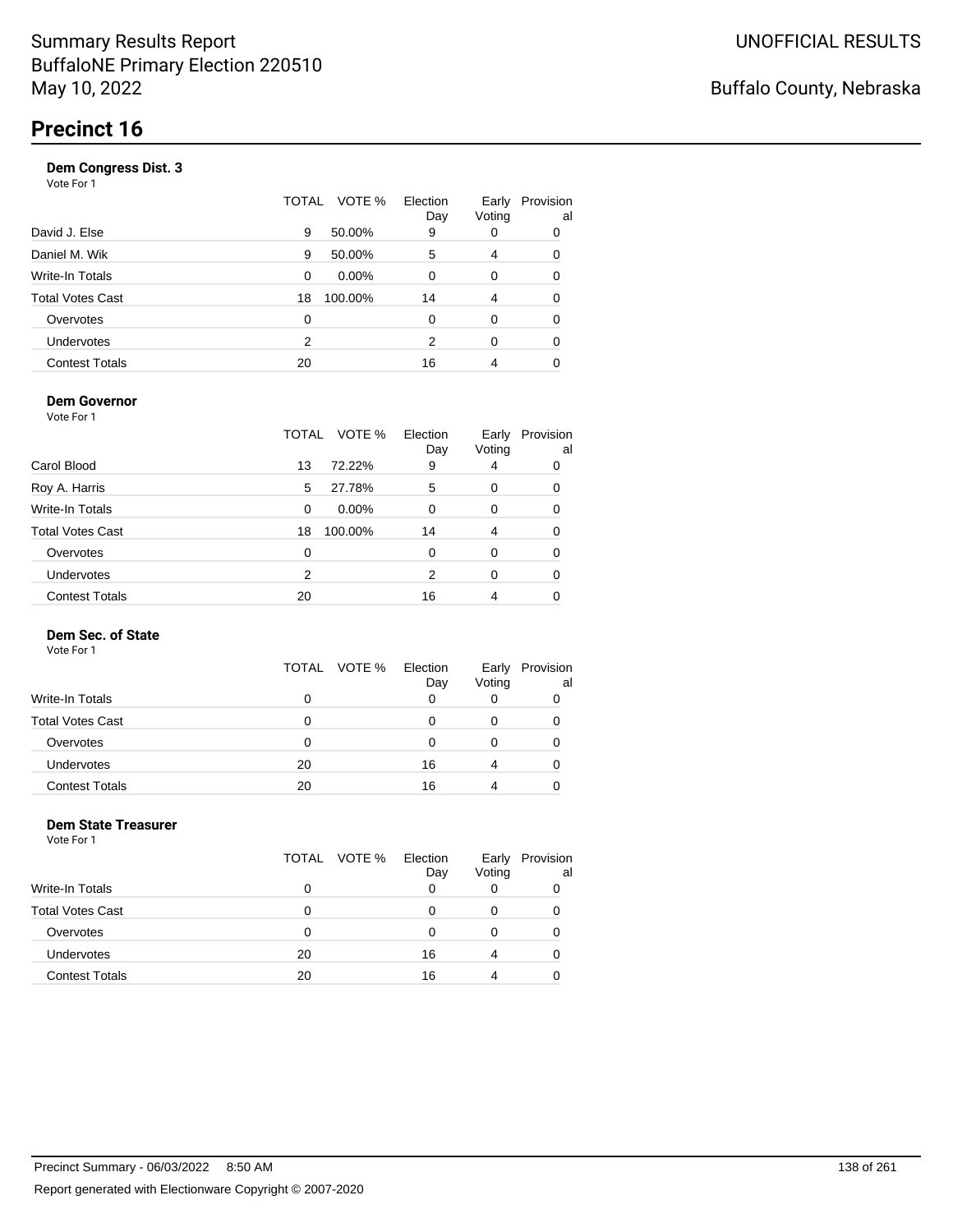|                       | VOTE %<br>TOTAL | Election<br>Day | Early<br>Voting | Provision<br>al |
|-----------------------|-----------------|-----------------|-----------------|-----------------|
| Write-In Totals       | 0               |                 |                 |                 |
| Total Votes Cast      | Ω               |                 |                 |                 |
| Overvotes             | 0               |                 |                 |                 |
| Undervotes            | 20              | 16              | 4               |                 |
| <b>Contest Totals</b> | 20              | 16              |                 |                 |
|                       |                 |                 |                 |                 |

#### **Dem State Auditor** Vote For 1

|                         | TOTAL VOTE % | Election<br>Day | Early<br>Voting | Provision<br>al |
|-------------------------|--------------|-----------------|-----------------|-----------------|
| <b>Write-In Totals</b>  | 0            |                 |                 |                 |
| <b>Total Votes Cast</b> | 0            |                 |                 |                 |
| Overvotes               | 0            |                 |                 |                 |
| Undervotes              | 20           | 16              | 4               |                 |
| <b>Contest Totals</b>   | 20           | 16              |                 |                 |

#### **Dem Public Service Comm.** Vote For 1

|                         | TOTAL VOTE % Election | Day | Early<br>Voting | Provision<br>al |
|-------------------------|-----------------------|-----|-----------------|-----------------|
| Write-In Totals         |                       |     |                 |                 |
| <b>Total Votes Cast</b> | Ω                     |     |                 |                 |
| Overvotes               | 0                     |     |                 |                 |
| Undervotes              | 20                    | 16  |                 | Ω               |
| <b>Contest Totals</b>   | 20                    | 16  |                 |                 |

### **Lib Congress Dist. 3**

Vote For 1

|                         |   | TOTAL VOTE % | Election<br>Day | Early<br>Voting | Provision<br>al |
|-------------------------|---|--------------|-----------------|-----------------|-----------------|
| <b>Write-In Totals</b>  |   | 100.00%      |                 |                 |                 |
| <b>Total Votes Cast</b> |   | 100.00%      |                 |                 |                 |
| Overvotes               | 0 |              |                 |                 |                 |
| <b>Undervotes</b>       | 0 |              |                 |                 |                 |
| <b>Contest Totals</b>   |   |              |                 |                 |                 |

#### **Lib Governor** Vote For 1

| <u>VULGIUI</u>          |       |          |                 |                 |                 |
|-------------------------|-------|----------|-----------------|-----------------|-----------------|
|                         | TOTAL | VOTE %   | Election<br>Day | Early<br>Voting | Provision<br>al |
| Scott Zimmerman         |       | 100.00%  |                 |                 | O               |
| <b>Write-In Totals</b>  | 0     | $0.00\%$ | 0               | 0               | 0               |
| <b>Total Votes Cast</b> |       | 100.00%  |                 |                 |                 |
| Overvotes               | 0     |          |                 |                 |                 |
| Undervotes              | 0     |          |                 |                 |                 |
| <b>Contest Totals</b>   |       |          |                 |                 |                 |
|                         |       |          |                 |                 |                 |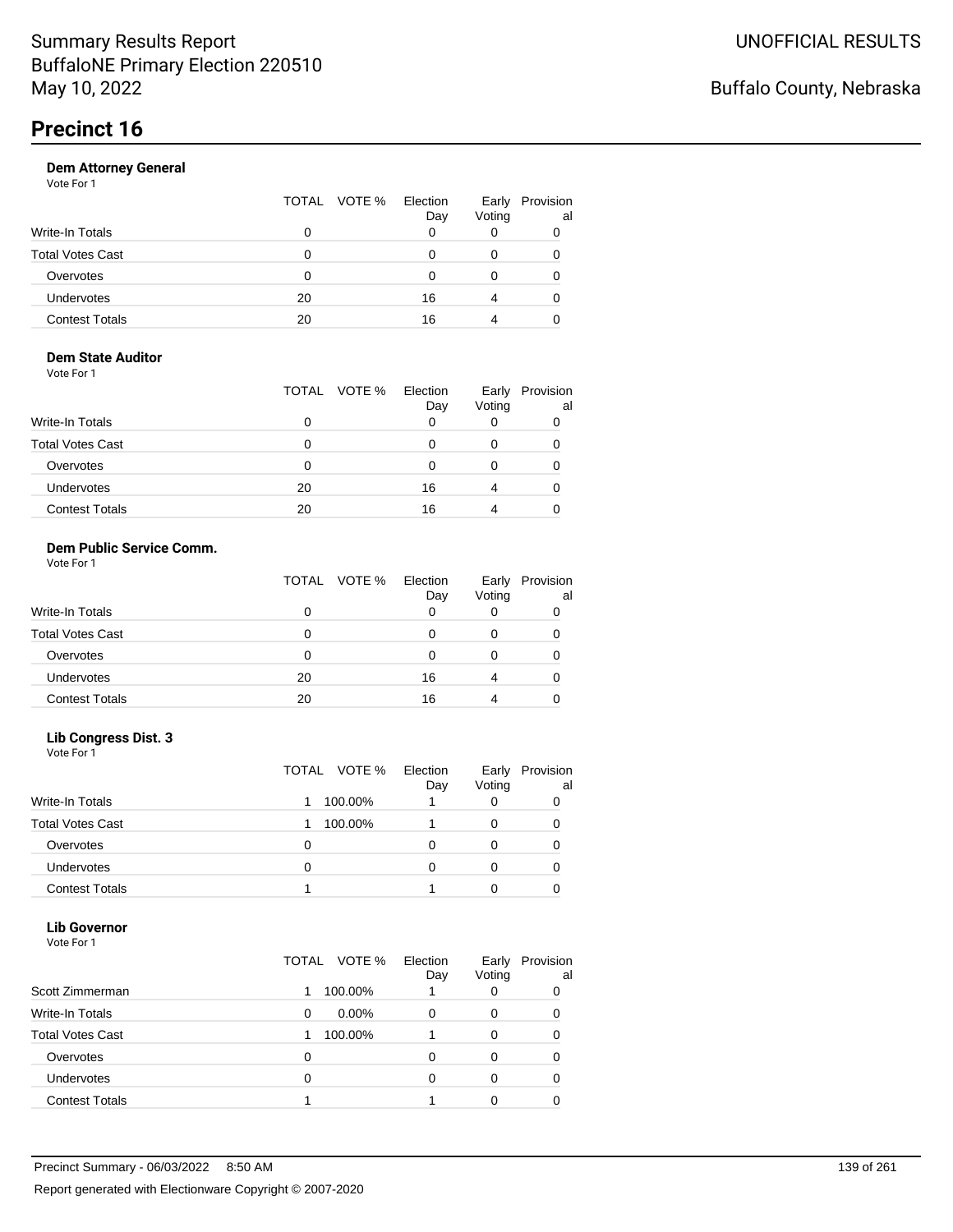### **Lib Sec. of State**

Vote For 1

|   | Day          | Early<br>Voting | Provision<br>al |
|---|--------------|-----------------|-----------------|
| O |              |                 |                 |
| 0 |              |                 |                 |
| O |              |                 |                 |
|   |              |                 |                 |
|   |              |                 |                 |
|   | TOTAL VOTE % | Election        |                 |

#### **Lib State Treasurer** Vote For 1

| 1 U U U                 |               |                 |                 |                 |
|-------------------------|---------------|-----------------|-----------------|-----------------|
|                         | TOTAL VOTE %  | Election<br>Day | Early<br>Voting | Provision<br>al |
| Katrina Tomsen          | 100.00%       |                 | 0               |                 |
| Write-In Totals         | $0.00\%$<br>0 |                 | 0               |                 |
| <b>Total Votes Cast</b> | 100.00%       |                 | 0               |                 |
| Overvotes               | 0             | O               | O               |                 |
| Undervotes              | 0             |                 | 0               |                 |
| <b>Contest Totals</b>   |               |                 |                 |                 |

### **Lib Attorney General**

|                         | TOTAL VOTE % | Election<br>Day | Early<br>Voting | Provision<br>al |
|-------------------------|--------------|-----------------|-----------------|-----------------|
| <b>Write-In Totals</b>  |              |                 |                 |                 |
| <b>Total Votes Cast</b> |              |                 |                 |                 |
| Overvotes               |              |                 |                 |                 |
| <b>Undervotes</b>       |              |                 |                 |                 |
| <b>Contest Totals</b>   |              |                 |                 |                 |

#### **Lib State Auditor**

|  | Vote For 1 |  |  |
|--|------------|--|--|
|--|------------|--|--|

|                         | VOTE %<br>TOTAL | Election<br>Day | Early<br>Voting | Provision<br>al |
|-------------------------|-----------------|-----------------|-----------------|-----------------|
| Gene Siadek             | 100.00%         |                 |                 |                 |
| <b>Write-In Totals</b>  | $0.00\%$<br>0   | 0               | 0               | O               |
| <b>Total Votes Cast</b> | 100.00%         |                 | 0               |                 |
| Overvotes               | 0               | ი               | O               |                 |
| <b>Undervotes</b>       | 0               | 0               |                 |                 |
| <b>Contest Totals</b>   |                 |                 |                 |                 |

#### **Lib Public Service Comm.**

| Vote For 1 |  |
|------------|--|
|------------|--|

|                         |   | TOTAL VOTE % | Election<br>Day | Early<br>Voting | Provision<br>al |
|-------------------------|---|--------------|-----------------|-----------------|-----------------|
| Write-In Totals         | O |              |                 |                 |                 |
| <b>Total Votes Cast</b> |   |              |                 |                 |                 |
| Overvotes               | 0 |              |                 |                 |                 |
| Undervotes              |   |              |                 |                 |                 |
| <b>Contest Totals</b>   |   |              |                 |                 |                 |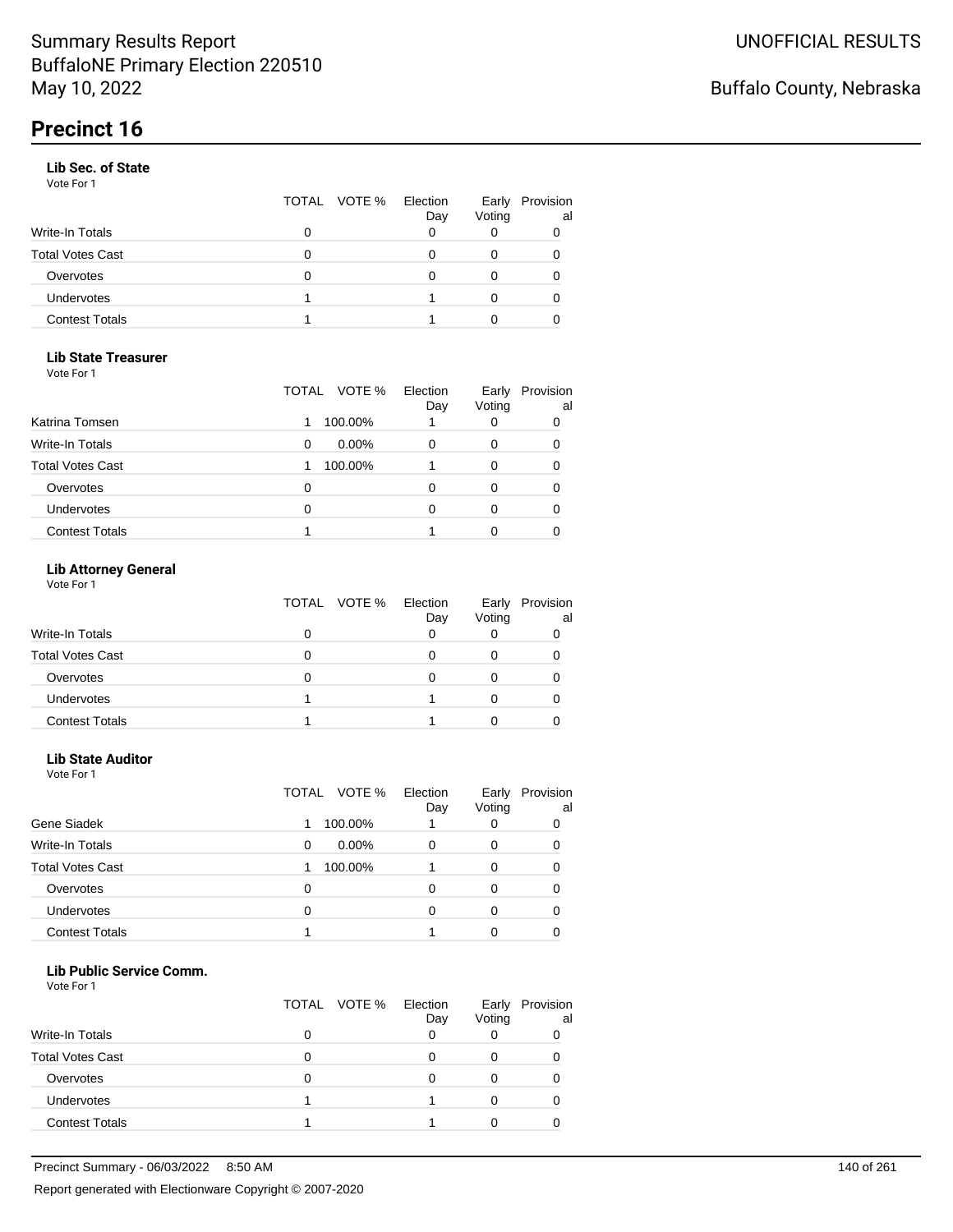|                       | VOTE %<br>TOTAL | Election<br>Day | Early<br>Voting | Provision<br>al |
|-----------------------|-----------------|-----------------|-----------------|-----------------|
| Mark Elworth Jr.      | 0               |                 |                 | 0               |
| Write-In Totals       | O               |                 | 0               | 0               |
| Total Votes Cast      | O               |                 | 0               |                 |
| Overvotes             | 0               |                 | 0               |                 |
| Undervotes            | O               |                 | Ω               |                 |
| <b>Contest Totals</b> |                 |                 |                 |                 |
|                       |                 |                 |                 |                 |

### **Lmn Governor**

Vote For 1

|                         | TOTAL VOTE % | Election<br>Day | Early<br>Voting | Provision<br>al |
|-------------------------|--------------|-----------------|-----------------|-----------------|
| Write-In Totals         |              |                 |                 |                 |
| <b>Total Votes Cast</b> |              |                 |                 |                 |
| Overvotes               |              |                 |                 |                 |
| <b>Undervotes</b>       |              |                 |                 |                 |
| <b>Contest Totals</b>   |              |                 |                 |                 |

#### **Lmn Sec. of State** Vote For 1

|                         | TOTAL VOTE % Election | Day | Early<br>Voting | Provision<br>al |
|-------------------------|-----------------------|-----|-----------------|-----------------|
| <b>Write-In Totals</b>  |                       |     |                 |                 |
| <b>Total Votes Cast</b> |                       |     |                 |                 |
| Overvotes               | Ω                     |     |                 |                 |
| <b>Undervotes</b>       | Ω                     |     |                 |                 |
| <b>Contest Totals</b>   |                       |     |                 |                 |

#### **Lmn State Treasurer**

Vote For 1

|                         |   | TOTAL VOTE % | Election<br>Day | Early<br>Voting | Provision<br>al |
|-------------------------|---|--------------|-----------------|-----------------|-----------------|
| <b>Write-In Totals</b>  |   |              |                 |                 |                 |
| <b>Total Votes Cast</b> |   |              |                 |                 |                 |
| Overvotes               | 0 |              |                 |                 |                 |
| Undervotes              |   |              |                 |                 |                 |
| <b>Contest Totals</b>   |   |              |                 |                 |                 |

### **Lmn Attorney General**

|                         |   | TOTAL VOTE % | Election<br>Day | Early<br>Voting | Provision<br>al |
|-------------------------|---|--------------|-----------------|-----------------|-----------------|
| Larry Bolinger          |   |              |                 |                 | 0               |
| <b>Write-In Totals</b>  |   |              |                 | O               |                 |
| <b>Total Votes Cast</b> |   |              |                 |                 |                 |
| Overvotes               |   |              |                 |                 |                 |
| Undervotes              | 0 |              |                 |                 |                 |
| <b>Contest Totals</b>   |   |              |                 |                 |                 |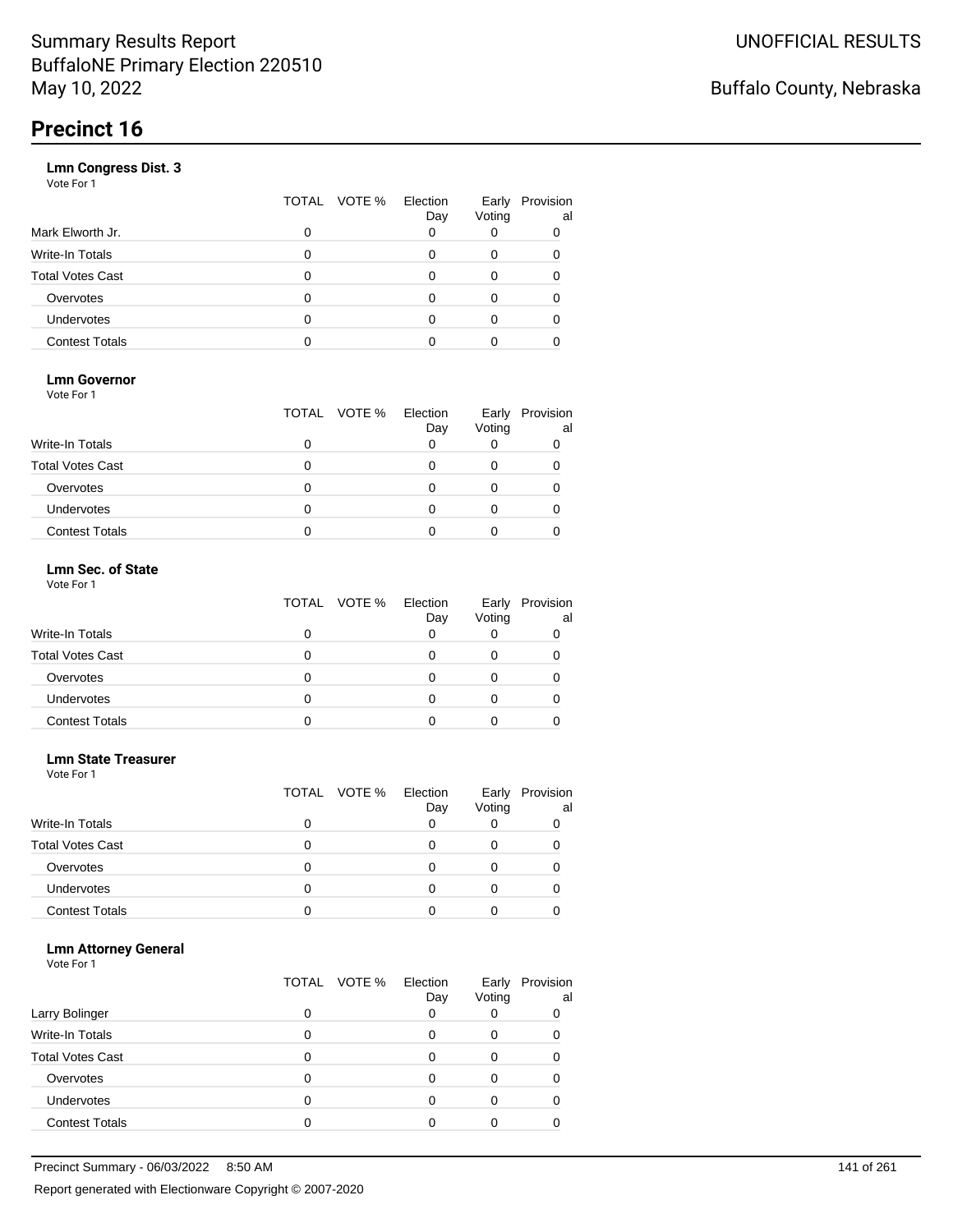### **Lmn State Auditor**

Vote For 1

|                         | TOTAL | VOTE % Election | Day | Early<br>Voting | Provision<br>al |
|-------------------------|-------|-----------------|-----|-----------------|-----------------|
| L. Leroy Lopez          | 0     |                 |     |                 |                 |
| Write-In Totals         | 0     |                 |     | 0               |                 |
| <b>Total Votes Cast</b> | 0     |                 |     | 0               |                 |
| Overvotes               | 0     |                 |     | 0               |                 |
| Undervotes              | 0     |                 |     |                 |                 |
| <b>Contest Totals</b>   |       |                 |     |                 |                 |

### **Lmn Public Service Comm.**

Vote For 1

|                         |   | TOTAL VOTE % | Election<br>Day | Early<br>Voting | Provision<br>al |
|-------------------------|---|--------------|-----------------|-----------------|-----------------|
| <b>Write-In Totals</b>  |   |              |                 |                 |                 |
| <b>Total Votes Cast</b> |   |              |                 |                 |                 |
| Overvotes               |   |              |                 |                 |                 |
| <b>Undervotes</b>       | 0 |              |                 |                 |                 |
| <b>Contest Totals</b>   |   |              |                 |                 |                 |

#### **Member of the State Board of Education Dist. 6** Vote For 1

|                         | TOTAL    | VOTE %  | Election<br>Day | Early<br>Voting | Provision<br>al |
|-------------------------|----------|---------|-----------------|-----------------|-----------------|
| Sherry Jones            | 139      | 65.57%  | 134             | 5               | 0               |
| Danielle Helzer         | 71       | 33.49%  | 64              | 7               | 0               |
| <b>Write-In Totals</b>  | 2        | 0.94%   | 2               | 0               | 0               |
| <b>Total Votes Cast</b> | 212      | 100.00% | 200             | 12              | 0               |
| Overvotes               | $\Omega$ |         | $\Omega$        | $\Omega$        | 0               |
| <b>Undervotes</b>       | 37       |         | 37              | $\Omega$        | 0               |
| <b>Contest Totals</b>   | 249      |         | 237             | 12              | 0               |

#### **University of Nebraska Board of Regents Dist. 6** Vote For 1

|                         | TOTAL | VOTE %  | Election<br>Day | Early<br>Voting | Provision<br>al |
|-------------------------|-------|---------|-----------------|-----------------|-----------------|
| Paul R. Kenney          | 137   | 60.89%  | 130             |                 | 0               |
| Julie Hehnke            | 87    | 38.67%  | 82              | 5               | 0               |
| <b>Write-In Totals</b>  | 1     | 0.44%   |                 | $\Omega$        | 0               |
| <b>Total Votes Cast</b> | 225   | 100.00% | 213             | 12              | 0               |
| Overvotes               | 0     |         | 0               | 0               | 0               |
| <b>Undervotes</b>       | 24    |         | 24              | $\Omega$        | 0               |
| <b>Contest Totals</b>   | 249   |         | 237             | 12              |                 |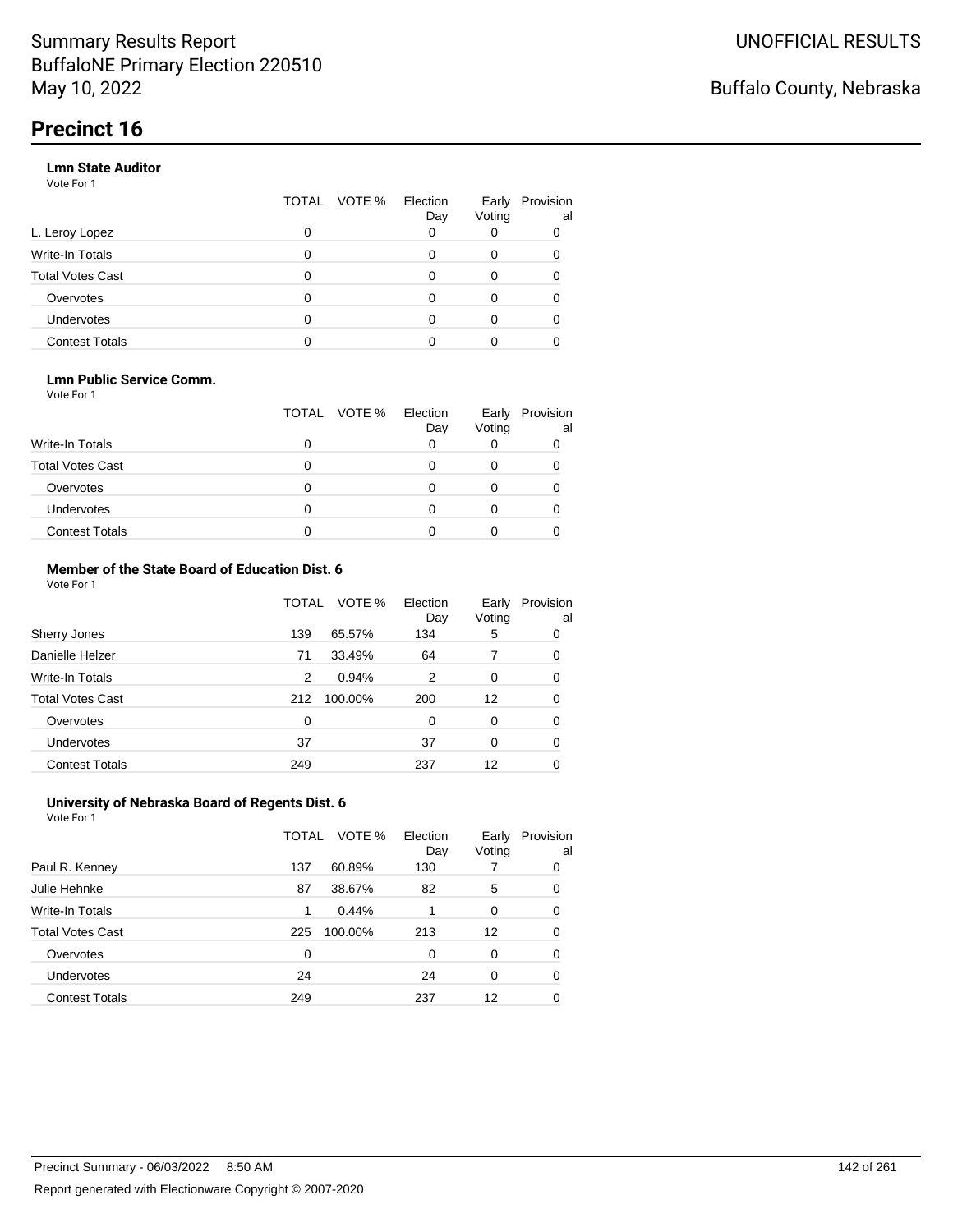# Buffalo County, Nebraska

# **Precinct 17**

| <b>Statistics</b>                                       | TOTAL    | Election<br>Day | Early<br>Voting | Provision<br>al |
|---------------------------------------------------------|----------|-----------------|-----------------|-----------------|
| Registered Voters - Total                               | 333      |                 |                 |                 |
| Registered Voters - Republican Party                    | 236      |                 |                 |                 |
| Registered Voters - Democratic Party                    | 57       |                 |                 |                 |
| Registered Voters - Libertarian Party                   | 1        |                 |                 |                 |
| Registered Voters - Legal Marijuana<br><b>NOW Party</b> | 0        |                 |                 |                 |
| Registered Voters - Nonpartisan                         | 39       |                 |                 |                 |
| <b>Ballots Cast - Total</b>                             | 137      | 122             | 13              | 2               |
| Ballots Cast - Republican Party                         | 115      | 106             | 7               | 2               |
| <b>Ballots Cast - Democratic Party</b>                  | 18       | 13              | 5               | 0               |
| Ballots Cast - Libertarian Party                        | 0        | $\Omega$        | $\Omega$        | 0               |
| Ballots Cast - Legal Marijuana NOW                      | $\Omega$ | $\Omega$        | 0               | 0               |
| Ballots Cast - Nonpartisan                              | 4        | 3               | 1               | 0               |
| <b>Ballots Cast - Blank</b>                             | $\Omega$ | $\Omega$        | $\Omega$        | 0               |
| Voter Turnout - Total                                   | 41.14%   |                 |                 |                 |
| Voter Turnout - Republican Party                        | 48.73%   |                 |                 |                 |
| Voter Turnout - Democratic Party                        | 31.58%   |                 |                 |                 |
| Voter Turnout - Libertarian Party                       | $0.00\%$ |                 |                 |                 |
| Voter Turnout - Legal Marijuana NOW                     | $0.00\%$ |                 |                 |                 |
| Voter Turnout - Nonpartisan                             | 10.26%   |                 |                 |                 |

### **Rep Congress Dist. 3**

|                       | TOTAL | VOTE %   | Election<br>Day | Early<br>Voting | Provision<br>al |
|-----------------------|-------|----------|-----------------|-----------------|-----------------|
| Adrian Smith          | 86    | 79.63%   | 79              | 6               |                 |
| Mike Calhoun          | 22    | 20.37%   | 22              | 0               | 0               |
| Write-In Totals       | 0     | $0.00\%$ | 0               | 0               | 0               |
| Total Votes Cast      | 108   | 100.00%  | 101             | 6               |                 |
| Overvotes             | 0     |          | 0               | 0               | 0               |
| <b>Undervotes</b>     |       |          | 5               |                 |                 |
| <b>Contest Totals</b> | 115   |          | 106             |                 | 2               |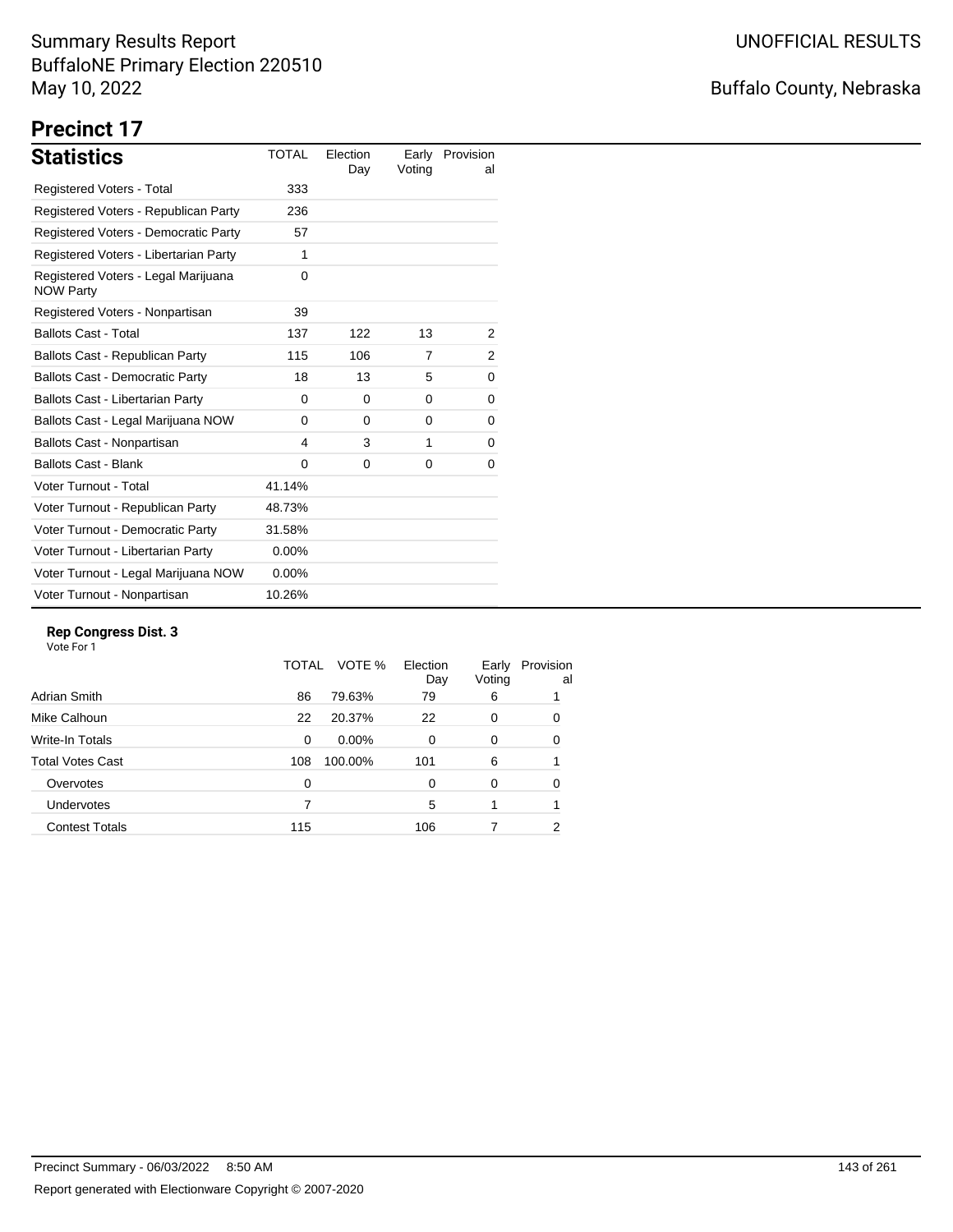# **Precinct 17**

#### **Rep Governor**

Vote For 1

|                         | TOTAL | VOTE %   | Election<br>Day | Early<br>Voting | Provision<br>al |
|-------------------------|-------|----------|-----------------|-----------------|-----------------|
| <b>Michael Connely</b>  | 0     | $0.00\%$ | 0               | 0               | 0               |
| <b>Brett Lindstrom</b>  | 15    | 13.04%   | 14              | 0               | 1               |
| Donna Nicole Carpenter  | 0     | 0.00%    | $\Omega$        | 0               | 0               |
| Lela McNinch            | 0     | 0.00%    | 0               | 0               | 0               |
| Theresa Thibodeau       | 10    | 8.70%    | 10              | 0               | 0               |
| Jim Pillen              | 47    | 40.87%   | 40              | 6               | 1               |
| <b>Troy Wentz</b>       | 1     | 0.87%    | 1               | 0               | 0               |
| Charles W. Herbster     | 40    | 34.78%   | 39              | 1               | 0               |
| <b>Breland Ridenour</b> | 2     | 1.74%    | 2               | 0               | 0               |
| Write-In Totals         | 0     | $0.00\%$ | $\Omega$        | 0               | 0               |
| <b>Total Votes Cast</b> | 115   | 100.00%  | 106             | 7               | 2               |
| Overvotes               | 0     |          | $\Omega$        | 0               | 0               |
| <b>Undervotes</b>       | 0     |          | $\Omega$        | 0               | 0               |
| <b>Contest Totals</b>   | 115   |          | 106             | 7               | 2               |

### **Rep Sec. of State**

Vote For 1

|                         | TOTAL | VOTE %   | Election<br>Day | Early<br>Voting | Provision<br>al |
|-------------------------|-------|----------|-----------------|-----------------|-----------------|
| Bob Evnen               | 39    | 41.05%   | 37              | 2               | 0               |
| <b>Rex Schroder</b>     | 24    | 25.26%   | 22              | 2               | 0               |
| Robert J. Borer         | 32    | 33.68%   | 32              | 0               | 0               |
| Write-In Totals         | 0     | $0.00\%$ | $\Omega$        | 0               | 0               |
| <b>Total Votes Cast</b> | 95    | 100.00%  | 91              | 4               | 0               |
| Overvotes               | 0     |          | 0               | 0               | 0               |
| Undervotes              | 20    |          | 15              | 3               | $\overline{2}$  |
| <b>Contest Totals</b>   | 115   |          | 106             |                 | 2               |

### **Rep State Treasurer**

Vote For 1 TOTAL VOTE % Election Day Early Provision Voting al John Murante 63 64.95% 59 4 0 Paul Anderson 2012 10:00:00 134 35.05% 33 1 0 Write-In Totals 0 0.00% 0 0 0 Total Votes Cast **97 100.00%** 92 5 0 Overvotes 0 0 0 0 0 Undervotes 18 18 14 2 2 Contest Totals **115** 106 7 2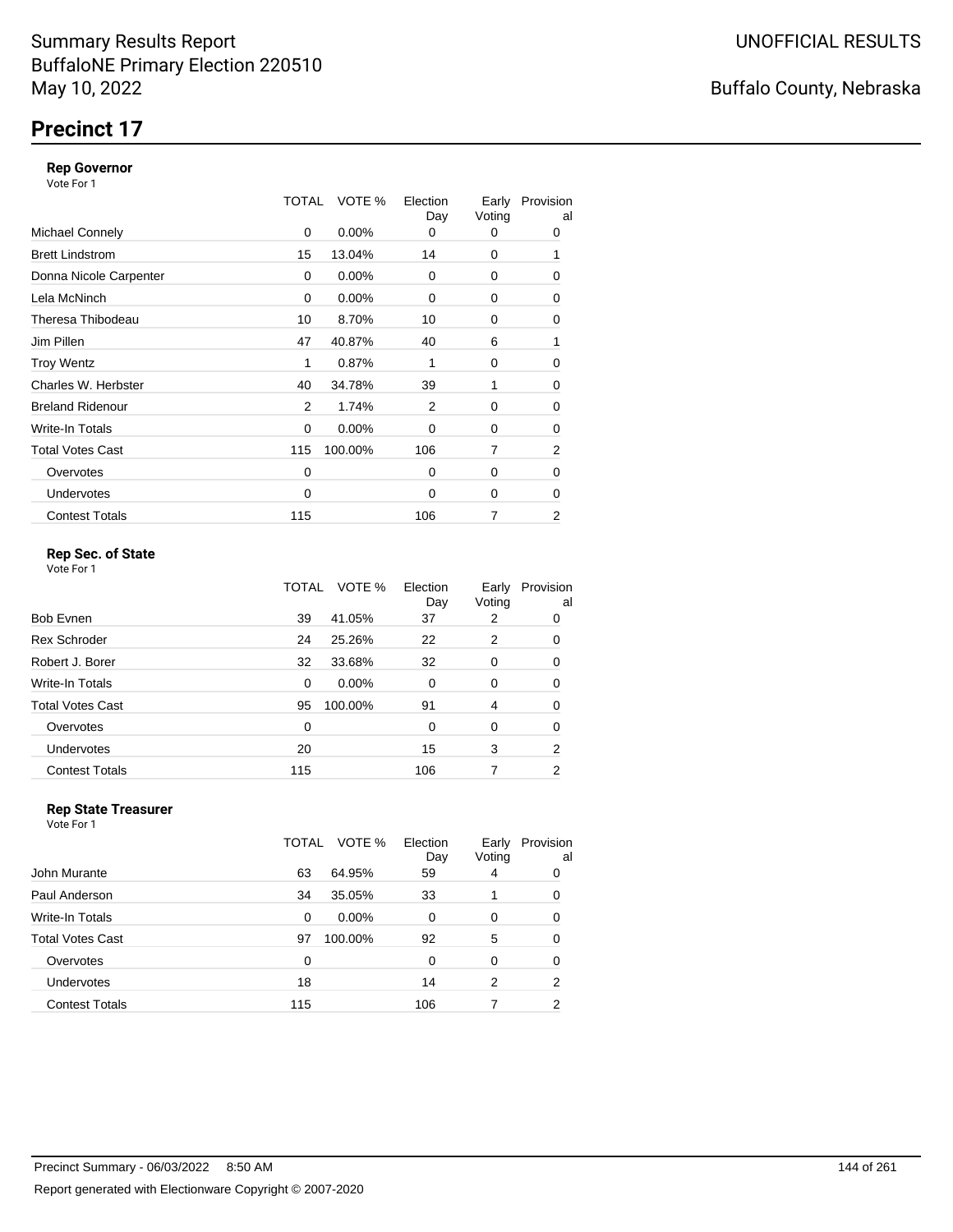|                       | TOTAL | VOTE %<br>Election<br>Day | Early<br>Voting | Provision<br>al |
|-----------------------|-------|---------------------------|-----------------|-----------------|
| Jennifer Hicks        | 37    | 37.76%<br>36              |                 | 0               |
| Mike Hilgers          | 61    | 62.24%<br>54              | 6               |                 |
| Write-In Totals       | 0     | $0.00\%$<br>0             | 0               | 0               |
| Total Votes Cast      | 98    | 100.00%<br>90             | 7               |                 |
| Overvotes             | 0     | 0                         | 0               | ∩               |
| Undervotes            | 17    | 16                        | 0               |                 |
| <b>Contest Totals</b> | 115   | 106                       |                 | 2               |
|                       |       |                           |                 |                 |

### **Rep State Auditor**

Vote For 1

|                         | TOTAL          | VOTE %<br>Election<br>Day | Early<br>Voting | Provision<br>al |
|-------------------------|----------------|---------------------------|-----------------|-----------------|
| Mike Foley              | 85<br>79.44%   | 78                        |                 | 0               |
| Larry Anderson          | 22<br>20.56%   | 22                        | 0               | 0               |
| Write-In Totals         | $0.00\%$<br>0  | 0                         | 0               | 0               |
| <b>Total Votes Cast</b> | 100.00%<br>107 | 100                       | 7               | 0               |
| Overvotes               | 0              | 0                         | 0               | 0               |
| Undervotes              | 8              | 6                         | 0               | 2               |
| <b>Contest Totals</b>   | 115            | 106                       |                 | 2               |

#### **Rep Public Service Comm.**

Vote For 1

| 57.73%<br>Kevin Stocker<br>56<br>56<br>0<br>Mary Ridder<br>24.74%<br>21<br>3<br>24<br>15<br>2<br>Dakota Delka<br>17.53%<br>17<br>Write-In Totals<br>0.00%<br>0<br>0<br>0<br><b>Total Votes Cast</b><br>5<br>100.00%<br>92<br>97<br>Overvotes<br>0<br>0<br>0<br><b>Undervotes</b><br>18<br>14<br>2 |                       | TOTAL | VOTE % | Election<br>Day | Early<br>Voting | Provision<br>al |
|---------------------------------------------------------------------------------------------------------------------------------------------------------------------------------------------------------------------------------------------------------------------------------------------------|-----------------------|-------|--------|-----------------|-----------------|-----------------|
|                                                                                                                                                                                                                                                                                                   |                       |       |        |                 |                 | 0               |
|                                                                                                                                                                                                                                                                                                   |                       |       |        |                 |                 | 0               |
|                                                                                                                                                                                                                                                                                                   |                       |       |        |                 |                 | 0               |
|                                                                                                                                                                                                                                                                                                   |                       |       |        |                 |                 | 0               |
|                                                                                                                                                                                                                                                                                                   |                       |       |        |                 |                 | 0               |
|                                                                                                                                                                                                                                                                                                   |                       |       |        |                 |                 | 0               |
|                                                                                                                                                                                                                                                                                                   |                       |       |        |                 |                 | 2               |
|                                                                                                                                                                                                                                                                                                   | <b>Contest Totals</b> | 115   |        | 106             | 7               | 2               |

#### **Rep County Assessor**

Vote For 1

|                       | TOTAL | VOTE %   | Election<br>Day | Early<br>Voting | Provision<br>al |
|-----------------------|-------|----------|-----------------|-----------------|-----------------|
| Nora Borer            | 46    | 43.81%   | 42              | 3               |                 |
| Roy Meusch            | 59    | 56.19%   | 57              | 2               | 0               |
| Write-In Totals       | 0     | $0.00\%$ | 0               | $\Omega$        | 0               |
| Total Votes Cast      | 105   | 100.00%  | 99              | 5               |                 |
| Overvotes             | 0     |          | 0               | 0               | 0               |
| <b>Undervotes</b>     | 10    |          |                 | 2               |                 |
| <b>Contest Totals</b> | 115   |          | 106             |                 | 2               |

Buffalo County, Nebraska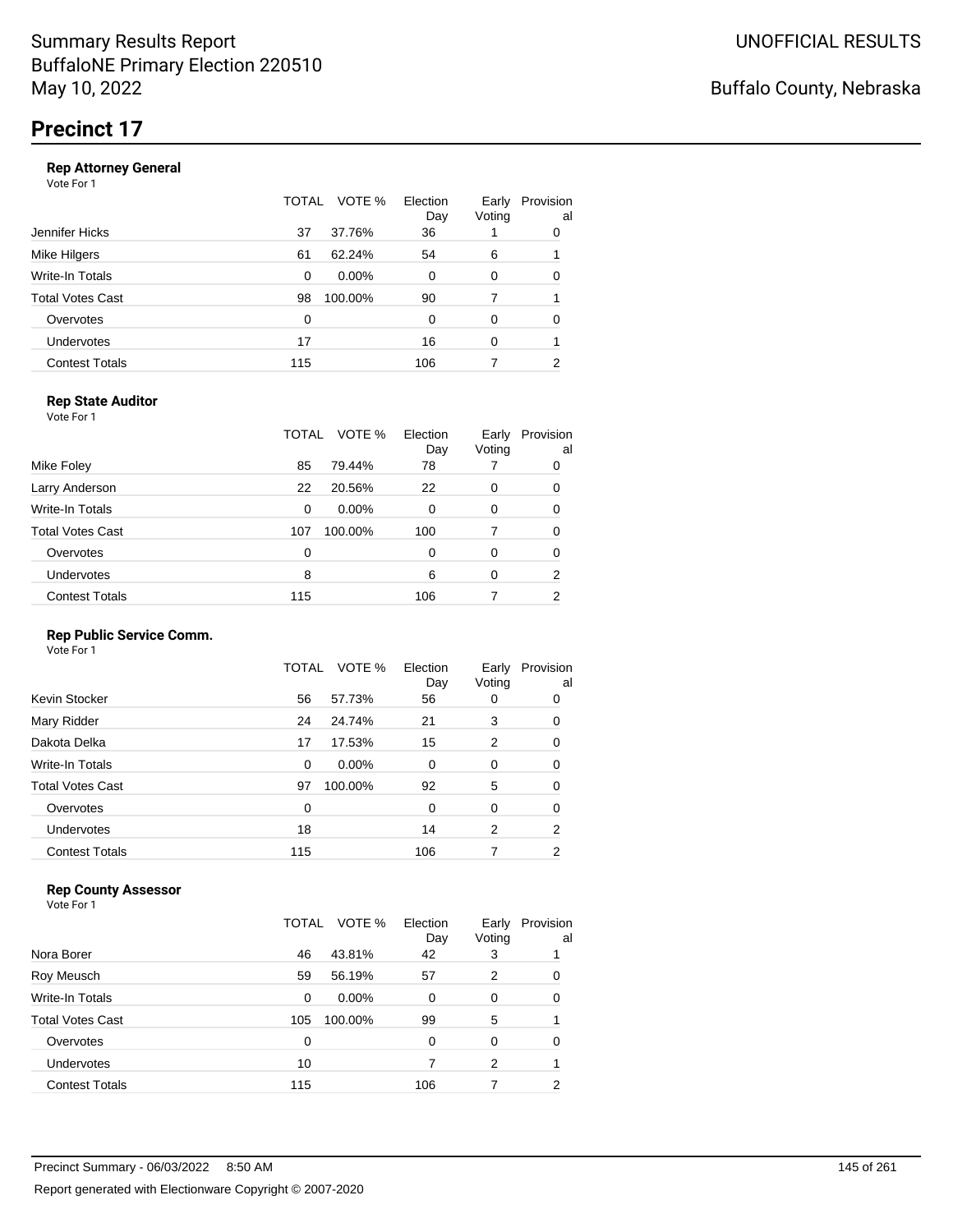| Vote For 1            |       |          |                 |                 |                 |
|-----------------------|-------|----------|-----------------|-----------------|-----------------|
|                       | TOTAL | VOTE %   | Election<br>Day | Early<br>Voting | Provision<br>al |
| David J. Else         | 9     | 60.00%   | 8               |                 | 0               |
| Daniel M. Wik         | 6     | 40.00%   | 2               | 4               | 0               |
| Write-In Totals       | 0     | $0.00\%$ | 0               | 0               | 0               |
| Total Votes Cast      | 15    | 100.00%  | 10              | 5               | 0               |
| Overvotes             | 0     |          | $\Omega$        | 0               | 0               |
| Undervotes            | 3     |          | 3               | $\Omega$        | 0               |
| <b>Contest Totals</b> | 18    |          | 13              | 5               |                 |
|                       |       |          |                 |                 |                 |

#### **Dem Governor**

Vote For 1

|                         | TOTAL | VOTE %  | Election<br>Day | Early<br>Voting | Provision<br>al |
|-------------------------|-------|---------|-----------------|-----------------|-----------------|
| Carol Blood             | 13    | 72.22%  | 9               | 4               | 0               |
| Roy A. Harris           | 2     | 11.11%  |                 |                 | 0               |
| Write-In Totals         | 3     | 16.67%  | 3               | 0               | 0               |
| <b>Total Votes Cast</b> | 18    | 100.00% | 13              | 5               | 0               |
| Overvotes               | 0     |         | 0               | 0               | 0               |
| <b>Undervotes</b>       | 0     |         | 0               | 0               | 0               |
| <b>Contest Totals</b>   | 18    |         | 13              | 5               |                 |

#### **Dem Sec. of State**

Vote For 1

|                         |    | TOTAL VOTE % | Election<br>Day | Early<br>Voting | Provision<br>al |
|-------------------------|----|--------------|-----------------|-----------------|-----------------|
| <b>Write-In Totals</b>  | 0  |              |                 |                 |                 |
| <b>Total Votes Cast</b> | 0  |              |                 |                 |                 |
| Overvotes               | 0  |              |                 |                 |                 |
| Undervotes              | 18 |              | 13              | 5               |                 |
| <b>Contest Totals</b>   | 18 |              | 13              | 5               |                 |

#### **Dem State Treasurer** Vote For 1

|                         | TOTAL VOTE % | Election<br>Day | Early<br>Voting | Provision<br>al |
|-------------------------|--------------|-----------------|-----------------|-----------------|
| Write-In Totals         | O            |                 |                 |                 |
| <b>Total Votes Cast</b> | o            | O               | 0               |                 |
| Overvotes               | O            | O               |                 |                 |
| Undervotes              | 18           | 13              | 5               |                 |
| <b>Contest Totals</b>   | 18           | 13              | 5               |                 |
|                         |              |                 |                 |                 |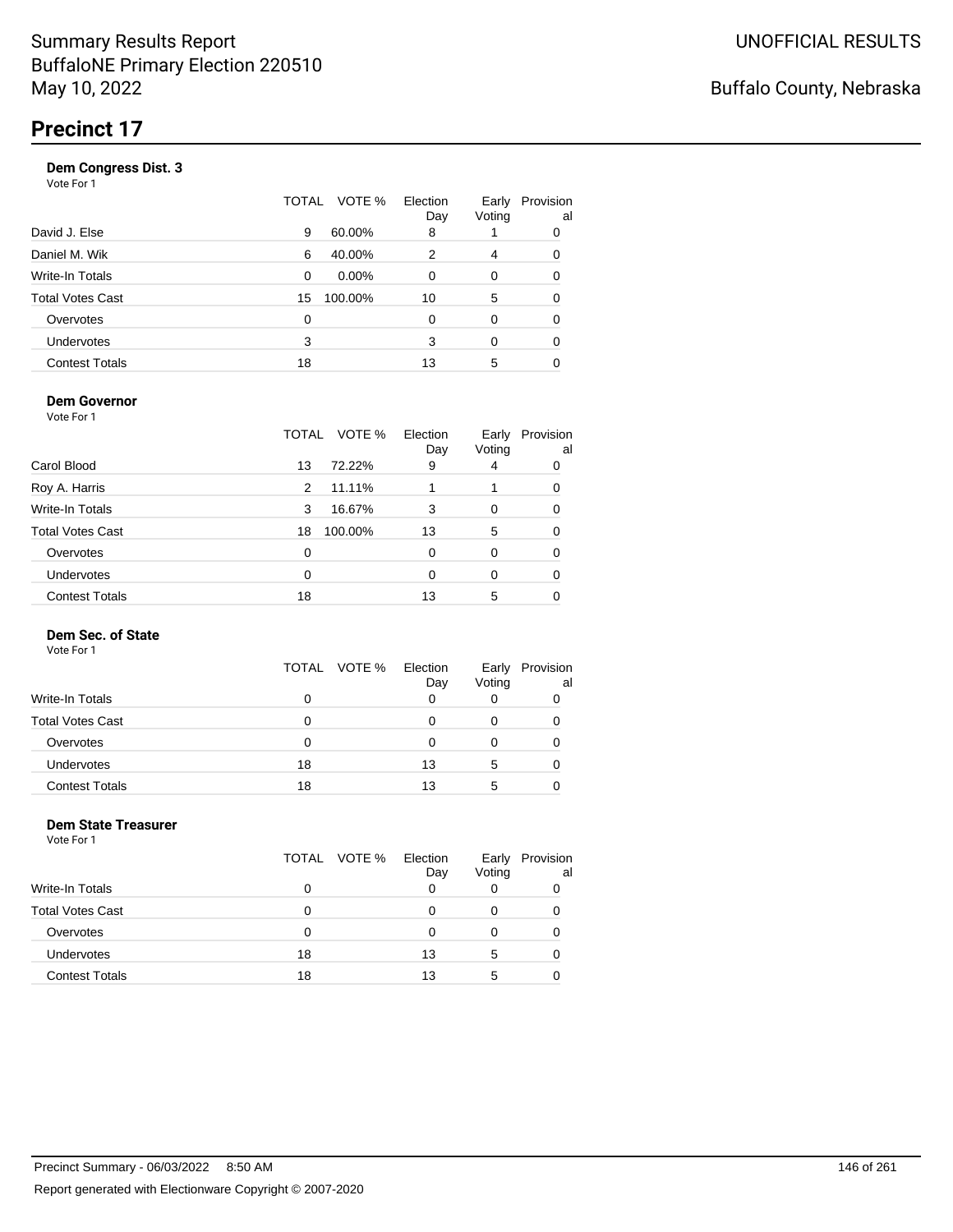| Vote For 1            |              |                 |                 |                 |
|-----------------------|--------------|-----------------|-----------------|-----------------|
|                       | TOTAL VOTE % | Election<br>Day | Early<br>Voting | Provision<br>al |
| Write-In Totals       | 0            |                 | O               | 0               |
| Total Votes Cast      | 0            |                 | Ω               | 0               |
| Overvotes             | 0            |                 | O               | 0               |
| Undervotes            | 18           | 13              | 5               | 0               |
| <b>Contest Totals</b> | 18           | 13              | 5               |                 |
|                       |              |                 |                 |                 |

#### **Dem State Auditor** Vote For 1

|                         | TOTAL VOTE % | Election<br>Day | Early<br>Voting | Provision<br>al |
|-------------------------|--------------|-----------------|-----------------|-----------------|
| Write-In Totals         | 0            |                 |                 |                 |
| <b>Total Votes Cast</b> | 0            |                 |                 |                 |
| Overvotes               | 0            |                 | 0               |                 |
| Undervotes              | 18           | 13              | 5               |                 |
| <b>Contest Totals</b>   | 18           | 13              | 5               |                 |

### **Dem Public Service Comm.**

|                         |    | TOTAL VOTE % | Election<br>Day | Early<br>Voting | Provision<br>al |
|-------------------------|----|--------------|-----------------|-----------------|-----------------|
| Write-In Totals         | 0  |              | 0               | 0               |                 |
| <b>Total Votes Cast</b> | Ω  |              | O               | 0               |                 |
| Overvotes               | 0  |              | O               | 0               |                 |
| <b>Undervotes</b>       | 18 |              | 13              | 5               |                 |
| <b>Contest Totals</b>   | 18 |              | 13              | 5               |                 |

#### **Lib Congress Dist. 3**

Vote For 1

|                         | TOTAL VOTE % | Election<br>Day | Early<br>Voting | Provision<br>al |
|-------------------------|--------------|-----------------|-----------------|-----------------|
| Write-In Totals         |              |                 |                 |                 |
| <b>Total Votes Cast</b> |              |                 |                 |                 |
| Overvotes               |              |                 |                 |                 |
| <b>Undervotes</b>       |              |                 |                 |                 |
| <b>Contest Totals</b>   |              |                 |                 |                 |

#### **Lib Governor** Vote For 1

| <b>VOLE FOI</b> I       |                 |                 |                 |                 |
|-------------------------|-----------------|-----------------|-----------------|-----------------|
|                         | VOTE %<br>TOTAL | Election<br>Day | Early<br>Voting | Provision<br>al |
| Scott Zimmerman         |                 | 0               | 0               |                 |
| <b>Write-In Totals</b>  |                 | 0               | 0               |                 |
| <b>Total Votes Cast</b> |                 | ი               | 0               |                 |
| Overvotes               |                 | O               |                 |                 |
| Undervotes              |                 | Ω               | 0               |                 |
| <b>Contest Totals</b>   |                 |                 |                 |                 |
|                         |                 |                 |                 |                 |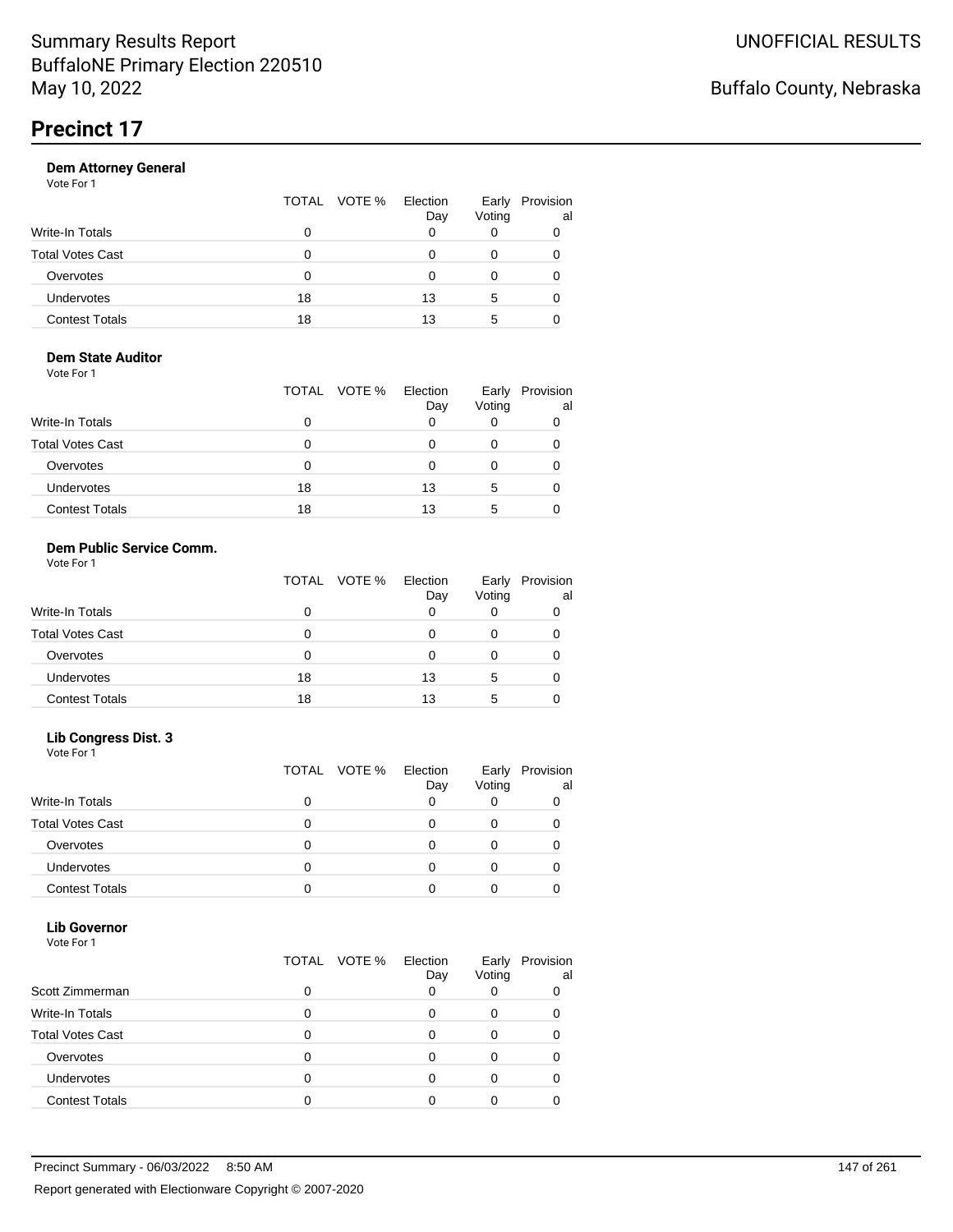#### **Lib Sec. of State**

Vote For 1

|                         |   | TOTAL VOTE % | Election<br>Day | Early<br>Voting | Provision<br>al |
|-------------------------|---|--------------|-----------------|-----------------|-----------------|
| Write-In Totals         |   |              |                 |                 |                 |
| <b>Total Votes Cast</b> | Ω |              |                 |                 |                 |
| Overvotes               | Ω |              |                 |                 |                 |
| Undervotes              | 0 |              |                 | 0               | 0               |
| <b>Contest Totals</b>   |   |              |                 |                 |                 |

### **Lib State Treasurer**

Vote For 1

|                         | TOTAL | VOTE % Election<br>Day | Early<br>Voting | Provision<br>al |
|-------------------------|-------|------------------------|-----------------|-----------------|
| Katrina Tomsen          |       |                        |                 |                 |
| <b>Write-In Totals</b>  |       |                        |                 |                 |
| <b>Total Votes Cast</b> |       |                        |                 |                 |
| Overvotes               |       |                        |                 |                 |
| Undervotes              |       |                        |                 |                 |
| <b>Contest Totals</b>   |       |                        |                 |                 |

### **Lib Attorney General**

Vote For 1

|                         |   | TOTAL VOTE % | Election<br>Day | Voting | Early Provision<br>al |
|-------------------------|---|--------------|-----------------|--------|-----------------------|
| Write-In Totals         |   |              |                 |        |                       |
| <b>Total Votes Cast</b> | 0 |              |                 |        |                       |
| Overvotes               | 0 |              |                 |        |                       |
| <b>Undervotes</b>       | 0 |              |                 |        |                       |
| <b>Contest Totals</b>   |   |              |                 |        |                       |

#### **Lib State Auditor**

Vote For 1

|                         |   | TOTAL VOTE % | Election<br>Day | Early<br>Voting | Provision<br>al |
|-------------------------|---|--------------|-----------------|-----------------|-----------------|
| Gene Siadek             | ი |              |                 |                 |                 |
| <b>Write-In Totals</b>  | 0 |              |                 |                 |                 |
| <b>Total Votes Cast</b> | 0 |              |                 |                 |                 |
| Overvotes               |   |              |                 |                 |                 |
| Undervotes              |   |              |                 |                 |                 |
| <b>Contest Totals</b>   |   |              |                 |                 |                 |

#### **Lib Public Service Comm.**

|                         |   | TOTAL VOTE % | Election<br>Day | Early<br>Voting | Provision<br>al |
|-------------------------|---|--------------|-----------------|-----------------|-----------------|
| <b>Write-In Totals</b>  | O |              |                 |                 |                 |
| <b>Total Votes Cast</b> |   |              |                 |                 |                 |
| Overvotes               | Ω |              |                 |                 |                 |
| Undervotes              | 0 |              |                 |                 |                 |
| <b>Contest Totals</b>   | 0 |              |                 |                 |                 |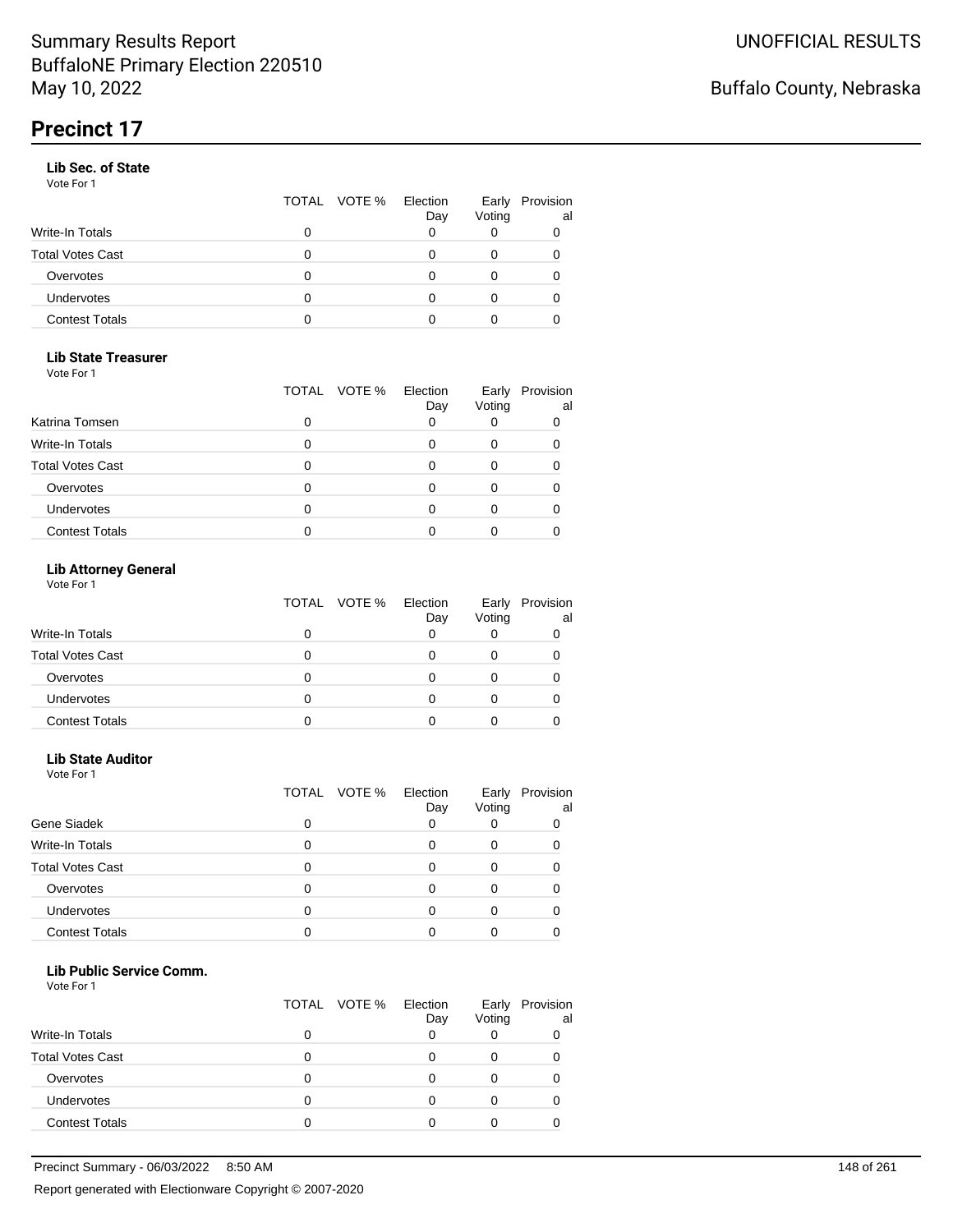|                       | VOTE %<br>TOTAL | Election<br>Day | Early<br>Voting | Provision<br>al |
|-----------------------|-----------------|-----------------|-----------------|-----------------|
| Mark Elworth Jr.      | 0               |                 |                 | 0               |
| Write-In Totals       | O               |                 | 0               | 0               |
| Total Votes Cast      | O               |                 | 0               |                 |
| Overvotes             | 0               |                 | 0               |                 |
| Undervotes            | O               |                 | Ω               |                 |
| <b>Contest Totals</b> |                 |                 |                 |                 |
|                       |                 |                 |                 |                 |

### **Lmn Governor**

Vote For 1

|                         | TOTAL VOTE % Election | Day | Early<br>Voting | Provision<br>al |
|-------------------------|-----------------------|-----|-----------------|-----------------|
| Write-In Totals         |                       |     |                 |                 |
| <b>Total Votes Cast</b> |                       |     |                 |                 |
| Overvotes               |                       |     |                 |                 |
| <b>Undervotes</b>       |                       |     |                 |                 |
| <b>Contest Totals</b>   |                       |     |                 |                 |

#### **Lmn Sec. of State** Vote For 1

|                         |   | TOTAL VOTE % Election<br>Day | Voting | Early Provision<br>al |
|-------------------------|---|------------------------------|--------|-----------------------|
| <b>Write-In Totals</b>  |   |                              |        |                       |
| <b>Total Votes Cast</b> | 0 |                              |        |                       |
| Overvotes               | 0 |                              |        |                       |
| Undervotes              | O |                              |        |                       |
| <b>Contest Totals</b>   |   |                              |        |                       |

#### **Lmn State Treasurer**

Vote For 1

|                         |   | TOTAL VOTE % | Election<br>Day | Early<br>Voting | Provision<br>al |
|-------------------------|---|--------------|-----------------|-----------------|-----------------|
| <b>Write-In Totals</b>  | 0 |              |                 |                 |                 |
| <b>Total Votes Cast</b> | 0 |              |                 |                 |                 |
| Overvotes               | 0 |              |                 |                 |                 |
| <b>Undervotes</b>       | O |              |                 |                 |                 |
| <b>Contest Totals</b>   |   |              |                 |                 |                 |

#### **Lmn Attorney General**

|                         |   | TOTAL VOTE % | Election<br>Day | Early<br>Voting | Provision<br>al |
|-------------------------|---|--------------|-----------------|-----------------|-----------------|
| Larry Bolinger          |   |              |                 |                 | 0               |
| Write-In Totals         |   |              |                 | O               |                 |
| <b>Total Votes Cast</b> |   |              |                 |                 |                 |
| Overvotes               |   |              |                 |                 |                 |
| Undervotes              | 0 |              |                 |                 |                 |
| <b>Contest Totals</b>   |   |              |                 |                 |                 |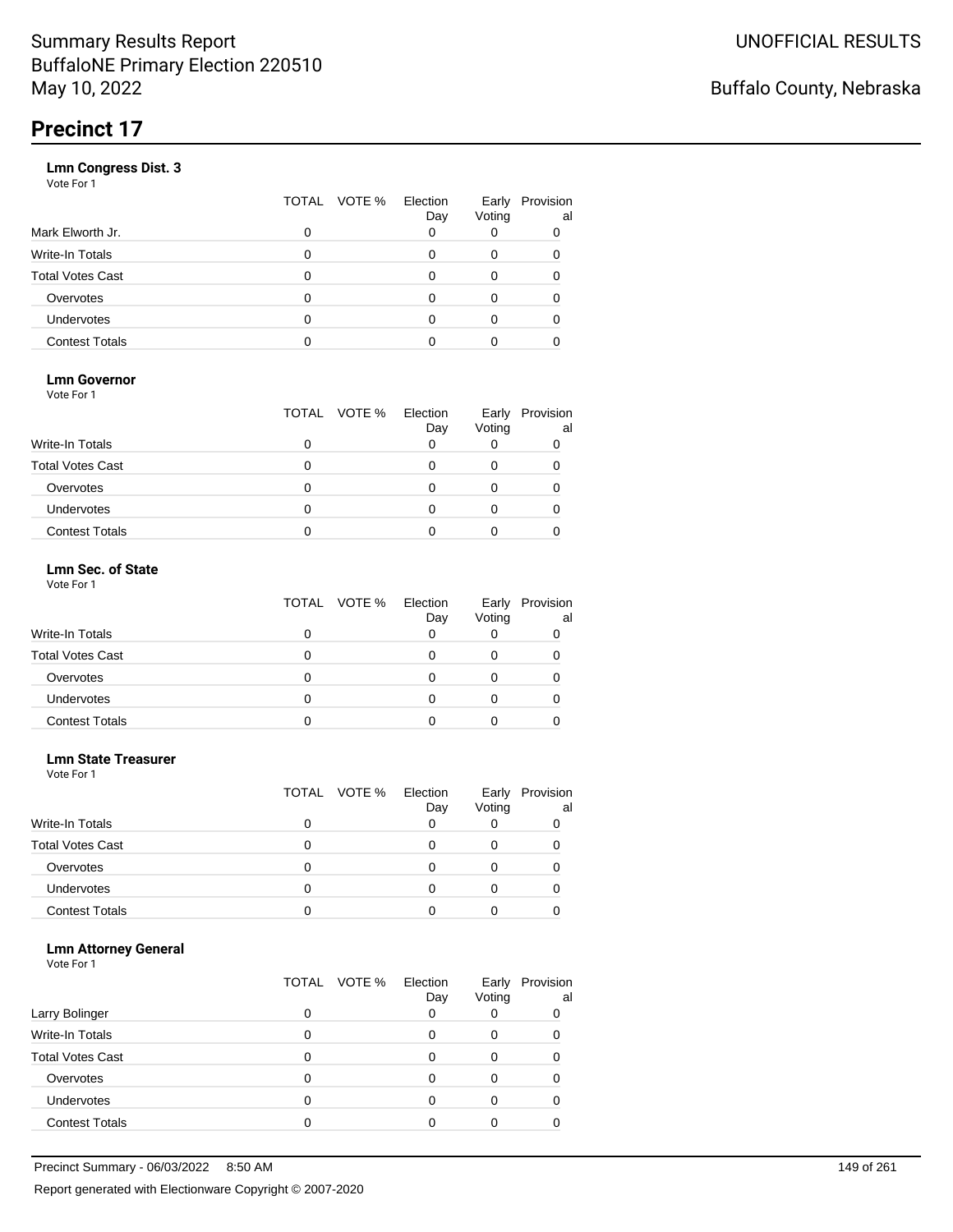#### **Lmn State Auditor**

Vote For 1

|                         | TOTAL | VOTE % Election | Day | Early<br>Voting | Provision<br>al |
|-------------------------|-------|-----------------|-----|-----------------|-----------------|
| L. Leroy Lopez          | 0     |                 |     |                 |                 |
| Write-In Totals         | 0     |                 |     | 0               |                 |
| <b>Total Votes Cast</b> | 0     |                 |     | 0               |                 |
| Overvotes               | 0     |                 |     | 0               |                 |
| Undervotes              | 0     |                 |     | 0               |                 |
| <b>Contest Totals</b>   |       |                 |     |                 |                 |

#### **Lmn Public Service Comm.**

Vote For 1

|                         |   | TOTAL VOTE % | Election<br>Day | Early<br>Voting | Provision<br>al |
|-------------------------|---|--------------|-----------------|-----------------|-----------------|
| <b>Write-In Totals</b>  |   |              |                 |                 |                 |
| <b>Total Votes Cast</b> |   |              |                 |                 |                 |
| Overvotes               |   |              |                 |                 |                 |
| <b>Undervotes</b>       | 0 |              |                 |                 |                 |
| <b>Contest Totals</b>   |   |              |                 |                 |                 |

#### **Member of the State Board of Education Dist. 6** Vote For 1

|                         | TOTAL    | VOTE %   | Election<br>Day | Early<br>Voting | Provision<br>al |
|-------------------------|----------|----------|-----------------|-----------------|-----------------|
| Sherry Jones            | 92       | 76.67%   | 85              | 5               | 2               |
| Danielle Helzer         | 28       | 23.33%   | 22              | 6               | 0               |
| <b>Write-In Totals</b>  | $\Omega$ | $0.00\%$ | $\Omega$        | $\Omega$        | 0               |
| <b>Total Votes Cast</b> | 120      | 100.00%  | 107             | 11              | 2               |
| Overvotes               | 1        |          |                 | $\Omega$        | 0               |
| <b>Undervotes</b>       | 16       |          | 14              | 2               | 0               |
| <b>Contest Totals</b>   | 137      |          | 122             | 13              | 2               |

#### **University of Nebraska Board of Regents Dist. 6** Vote For 1

|                         | TOTAL | VOTE %   | Election<br>Day | Early<br>Voting | Provision<br>al |
|-------------------------|-------|----------|-----------------|-----------------|-----------------|
| Paul R. Kenney          | 67    | 59.82%   | 61              | 5               |                 |
| Julie Hehnke            | 45    | 40.18%   | 40              | 5               | 0               |
| <b>Write-In Totals</b>  | 0     | $0.00\%$ | 0               | 0               | 0               |
| <b>Total Votes Cast</b> | 112   | 100.00%  | 101             | 10              |                 |
| Overvotes               | 0     |          | 0               | $\Omega$        | 0               |
| <b>Undervotes</b>       | 25    |          | 21              | 3               |                 |
| <b>Contest Totals</b>   | 137   |          | 122             | 13              | 2               |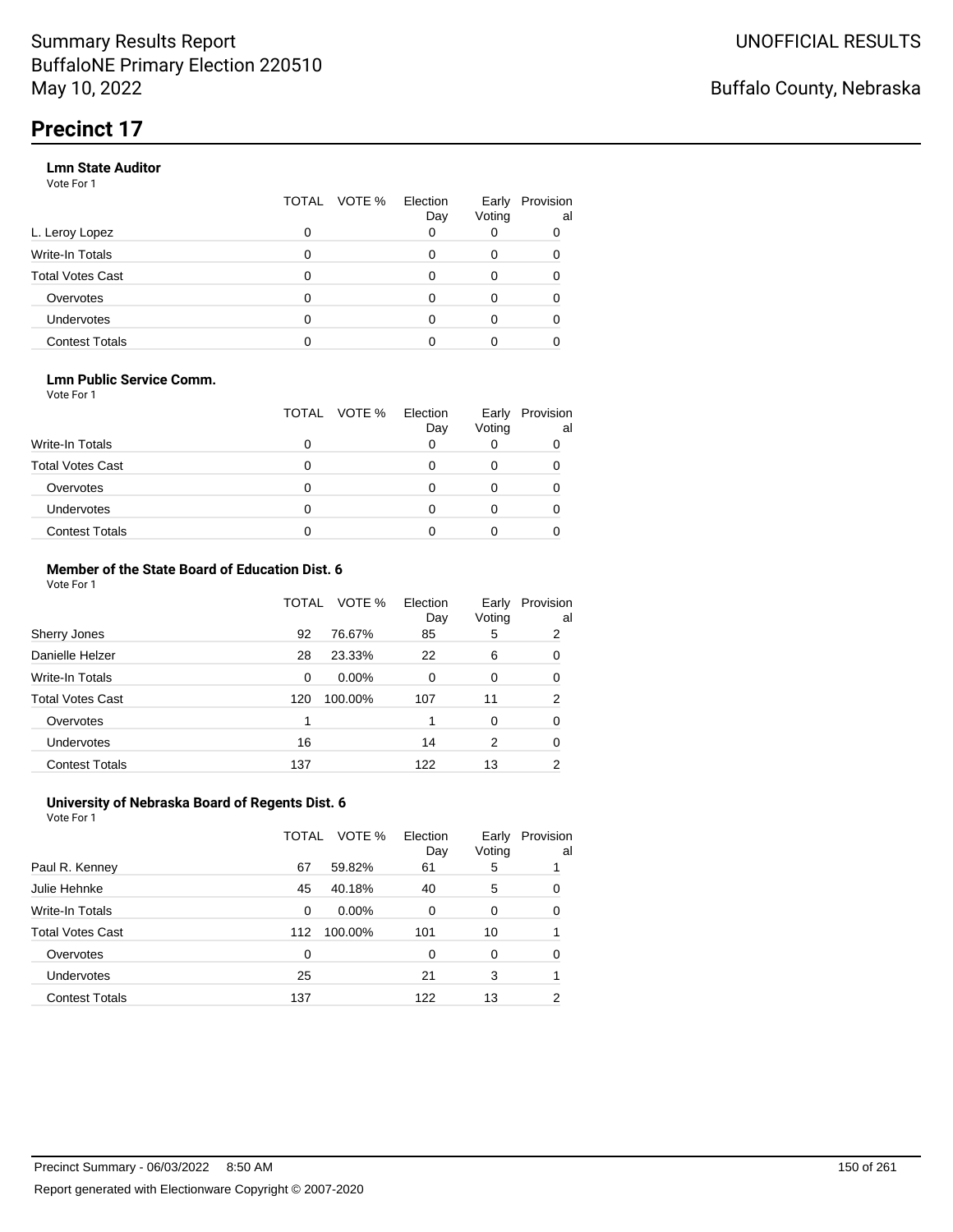## Buffalo County, Nebraska

# **Precinct 18**

| <b>Statistics</b>                                       | <b>TOTAL</b>  | Election<br>Day | Earlv<br>Voting | Provision<br>al |
|---------------------------------------------------------|---------------|-----------------|-----------------|-----------------|
| <b>Registered Voters - Total</b>                        | 937           |                 |                 |                 |
| Registered Voters - Republican Party                    | 554           |                 |                 |                 |
| Registered Voters - Democratic Party                    | 181           |                 |                 |                 |
| Registered Voters - Libertarian Party                   | 14            |                 |                 |                 |
| Registered Voters - Legal Marijuana<br><b>NOW Party</b> | 0             |                 |                 |                 |
| Registered Voters - Nonpartisan                         | 188           |                 |                 |                 |
| <b>Ballots Cast - Total</b>                             | 258           | 236             | 22              | 0               |
| Ballots Cast - Republican Party                         | 200           | 182             | 18              | 0               |
| <b>Ballots Cast - Democratic Party</b>                  | 43            | 39              | 4               | 0               |
| <b>Ballots Cast - Libertarian Party</b>                 | 1             | 1               | $\Omega$        | 0               |
| Ballots Cast - Legal Marijuana NOW                      | 0             | $\Omega$        | 0               | 0               |
| Ballots Cast - Nonpartisan                              | 14            | 14              | 0               | 0               |
| <b>Ballots Cast - Blank</b>                             | $\mathcal{P}$ | 2               | 0               | 0               |
| Voter Turnout - Total                                   | 27.53%        |                 |                 |                 |
| Voter Turnout - Republican Party                        | 36.10%        |                 |                 |                 |
| Voter Turnout - Democratic Party                        | 23.76%        |                 |                 |                 |
| Voter Turnout - Libertarian Party                       | 7.14%         |                 |                 |                 |
| Voter Turnout - Legal Marijuana NOW                     | $0.00\%$      |                 |                 |                 |
| Voter Turnout - Nonpartisan                             | 7.45%         |                 |                 |                 |

#### **Rep Congress Dist. 3**

|                       | TOTAL | VOTE %  | Election<br>Day | Early<br>Voting | Provision<br>al |
|-----------------------|-------|---------|-----------------|-----------------|-----------------|
| Adrian Smith          | 136   | 68.34%  | 124             | 12              | 0               |
| Mike Calhoun          | 63    | 31.66%  | 57              | 6               | 0               |
| Write-In Totals       | 0     | 0.00%   | $\Omega$        | 0               | 0               |
| Total Votes Cast      | 199   | 100.00% | 181             | 18              | 0               |
| Overvotes             | 0     |         | $\Omega$        | 0               | 0               |
| <b>Undervotes</b>     |       |         |                 | $\Omega$        | 0               |
| <b>Contest Totals</b> | 200   |         | 182             | 18              | 0               |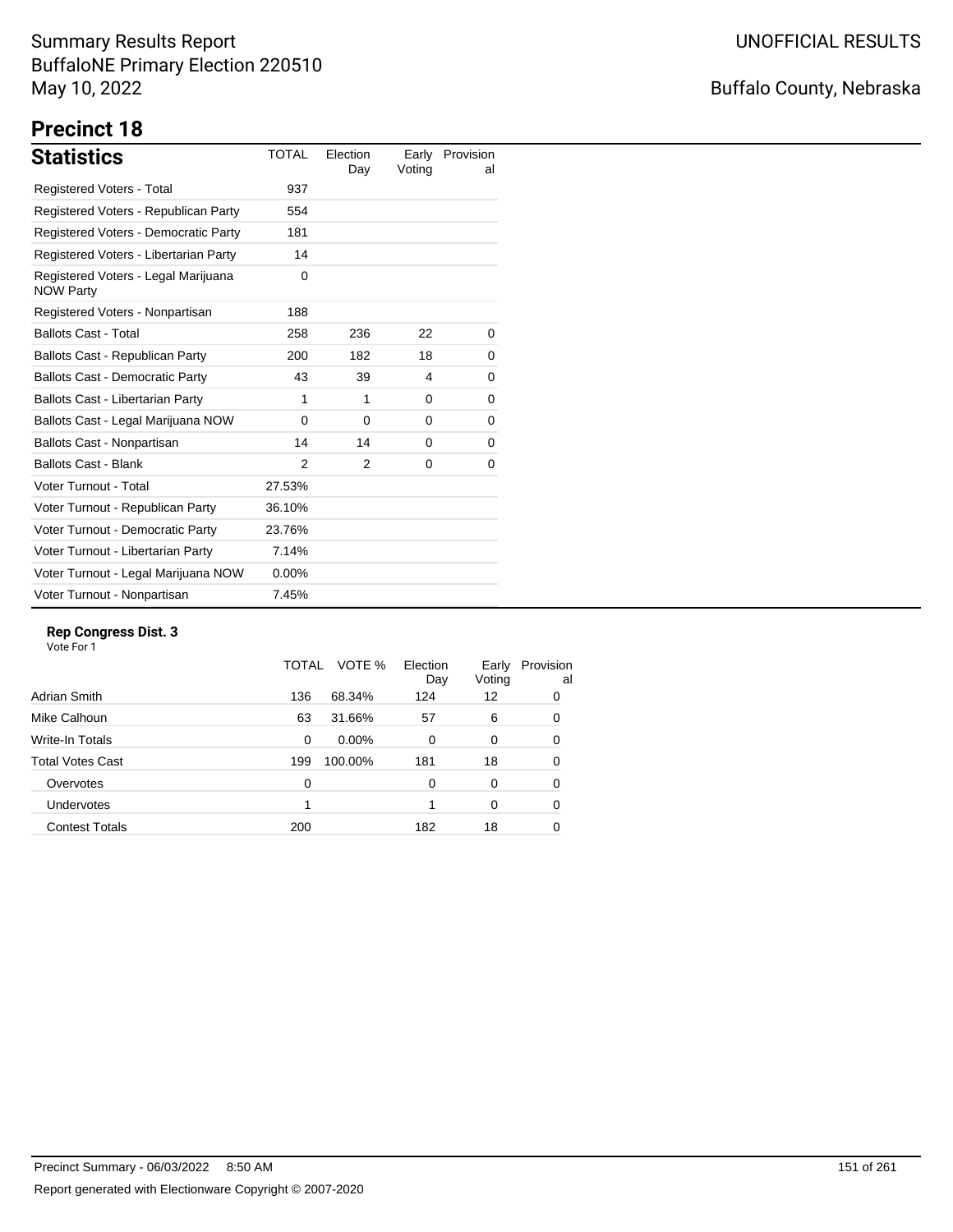## **Precinct 18**

#### **Rep Governor**

Vote For 1

|                         | TOTAL | VOTE %   | Election<br>Day | Early<br>Voting | Provision<br>al |
|-------------------------|-------|----------|-----------------|-----------------|-----------------|
| <b>Michael Connely</b>  | 2     | 1.00%    |                 |                 | 0               |
| <b>Brett Lindstrom</b>  | 43    | 21.50%   | 35              | 8               | 0               |
| Donna Nicole Carpenter  | 2     | 1.00%    | 1               | 1               | 0               |
| Lela McNinch            | 0     | 0.00%    | 0               | 0               | 0               |
| Theresa Thibodeau       | 22    | 11.00%   | 20              | 2               | 0               |
| Jim Pillen              | 70    | 35.00%   | 67              | 3               | 0               |
| <b>Troy Wentz</b>       | 1     | 0.50%    | 1               | 0               | 0               |
| Charles W. Herbster     | 57    | 28.50%   | 54              | 3               | 0               |
| <b>Breland Ridenour</b> | 3     | 1.50%    | 3               | 0               | 0               |
| Write-In Totals         | 0     | $0.00\%$ | 0               | 0               | 0               |
| <b>Total Votes Cast</b> | 200   | 100.00%  | 182             | 18              | 0               |
| Overvotes               | 0     |          | $\Omega$        | 0               | 0               |
| <b>Undervotes</b>       | 0     |          | $\Omega$        | 0               | $\Omega$        |
| <b>Contest Totals</b>   | 200   |          | 182             | 18              | 0               |

### **Rep Sec. of State**

Vote For 1

|                       | TOTAL | VOTE %  | Election<br>Day | Early<br>Voting | Provision<br>al |
|-----------------------|-------|---------|-----------------|-----------------|-----------------|
| Bob Evnen             | 57    | 31.32%  | 53              | 4               | 0               |
| <b>Rex Schroder</b>   | 57    | 31.32%  | 48              | 9               | 0               |
| Robert J. Borer       | 67    | 36.81%  | 63              | 4               | 0               |
| Write-In Totals       | 1     | 0.55%   |                 | 0               | 0               |
| Total Votes Cast      | 182   | 100.00% | 165             | 17              | 0               |
| Overvotes             | 0     |         | $\Omega$        | 0               | 0               |
| <b>Undervotes</b>     | 18    |         | 17              |                 | 0               |
| <b>Contest Totals</b> | 200   |         | 182             | 18              | 0               |
|                       |       |         |                 |                 |                 |

#### **Rep State Treasurer** Vote For 1

|                       | VOTE %<br>TOTAL | Election<br>Day | Early<br>Voting | Provision<br>al |
|-----------------------|-----------------|-----------------|-----------------|-----------------|
| John Murante          | 40.11%<br>71    | 65              | 6               | 0               |
| Paul Anderson         | 59.32%<br>105   | 95              | 10              | 0               |
| Write-In Totals       | 0.56%<br>1      |                 | 0               | 0               |
| Total Votes Cast      | 100.00%<br>177  | 161             | 16              | 0               |
| Overvotes             | 0               | 0               | 0               | 0               |
| <b>Undervotes</b>     | 23              | 21              | 2               | 0               |
| <b>Contest Totals</b> | 200             | 182             | 18              | 0               |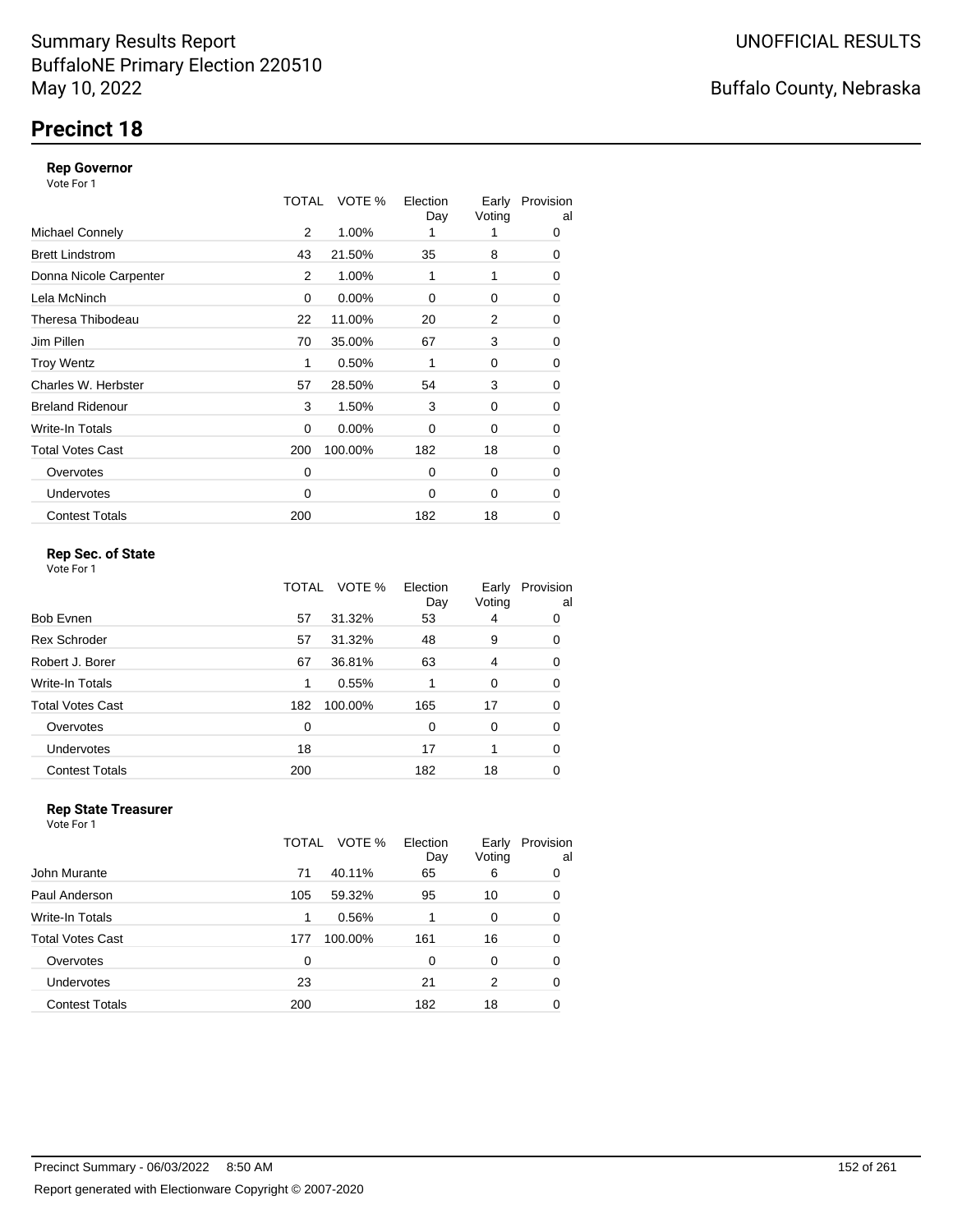#### **Rep Attorney General**

Vote For 1

|                       | TOTAL | VOTE %  | Election<br>Day | Early<br>Voting | Provision<br>al |
|-----------------------|-------|---------|-----------------|-----------------|-----------------|
| Jennifer Hicks        | 70    | 39.55%  | 61              | 9               | 0               |
| Mike Hilgers          | 107   | 60.45%  | 100             |                 | 0               |
| Write-In Totals       | 0     | 0.00%   | 0               | $\Omega$        | 0               |
| Total Votes Cast      | 177   | 100.00% | 161             | 16              | 0               |
| Overvotes             | 0     |         | 0               | 0               | 0               |
| <b>Undervotes</b>     | 23    |         | 21              | 2               | 0               |
| <b>Contest Totals</b> | 200   |         | 182             | 18              | 0               |

### **Rep State Auditor**

Vote For 1

|                       | TOTAL | VOTE %  | Election<br>Day | Early<br>Voting | Provision<br>al |
|-----------------------|-------|---------|-----------------|-----------------|-----------------|
| Mike Foley            | 120   | 65.57%  | 111             | 9               | 0               |
| Larry Anderson        | 62    | 33.88%  | 54              | 8               | 0               |
| Write-In Totals       | 1     | 0.55%   |                 | 0               | 0               |
| Total Votes Cast      | 183   | 100.00% | 166             | 17              | 0               |
| Overvotes             | 0     |         | 0               | 0               | 0               |
| <b>Undervotes</b>     | 17    |         | 16              |                 | 0               |
| <b>Contest Totals</b> | 200   |         | 182             | 18              | 0               |

### **Rep Public Service Comm.**

Vote For 1

|                         | TOTAL | VOTE %  | Election<br>Day | Early<br>Voting | Provision<br>al |
|-------------------------|-------|---------|-----------------|-----------------|-----------------|
| Kevin Stocker           | 96    | 55.17%  | 85              | 11              | 0               |
| Mary Ridder             | 49    | 28.16%  | 45              | 4               | 0               |
| Dakota Delka            | 29    | 16.67%  | 27              | 2               | 0               |
| Write-In Totals         | 0     | 0.00%   | 0               | 0               | 0               |
| <b>Total Votes Cast</b> | 174   | 100.00% | 157             | 17              | 0               |
| Overvotes               | 0     |         | 0               | 0               | 0               |
| <b>Undervotes</b>       | 26    |         | 25              | 1               | 0               |
| <b>Contest Totals</b>   | 200   |         | 182             | 18              | 0               |

### **Rep County Assessor**

|                       | TOTAL | VOTE %   | Election<br>Day | Early<br>Voting | Provision<br>al |
|-----------------------|-------|----------|-----------------|-----------------|-----------------|
| Nora Borer            | 81    | 44.26%   | 70              | 11              | 0               |
| Roy Meusch            | 102   | 55.74%   | 95              |                 | 0               |
| Write-In Totals       | 0     | $0.00\%$ | 0               | 0               | 0               |
| Total Votes Cast      | 183   | 100.00%  | 165             | 18              | 0               |
| Overvotes             | 0     |          | 0               | $\Omega$        | 0               |
| Undervotes            | 17    |          | 17              | $\Omega$        | 0               |
| <b>Contest Totals</b> | 200   |          | 182             | 18              | 0               |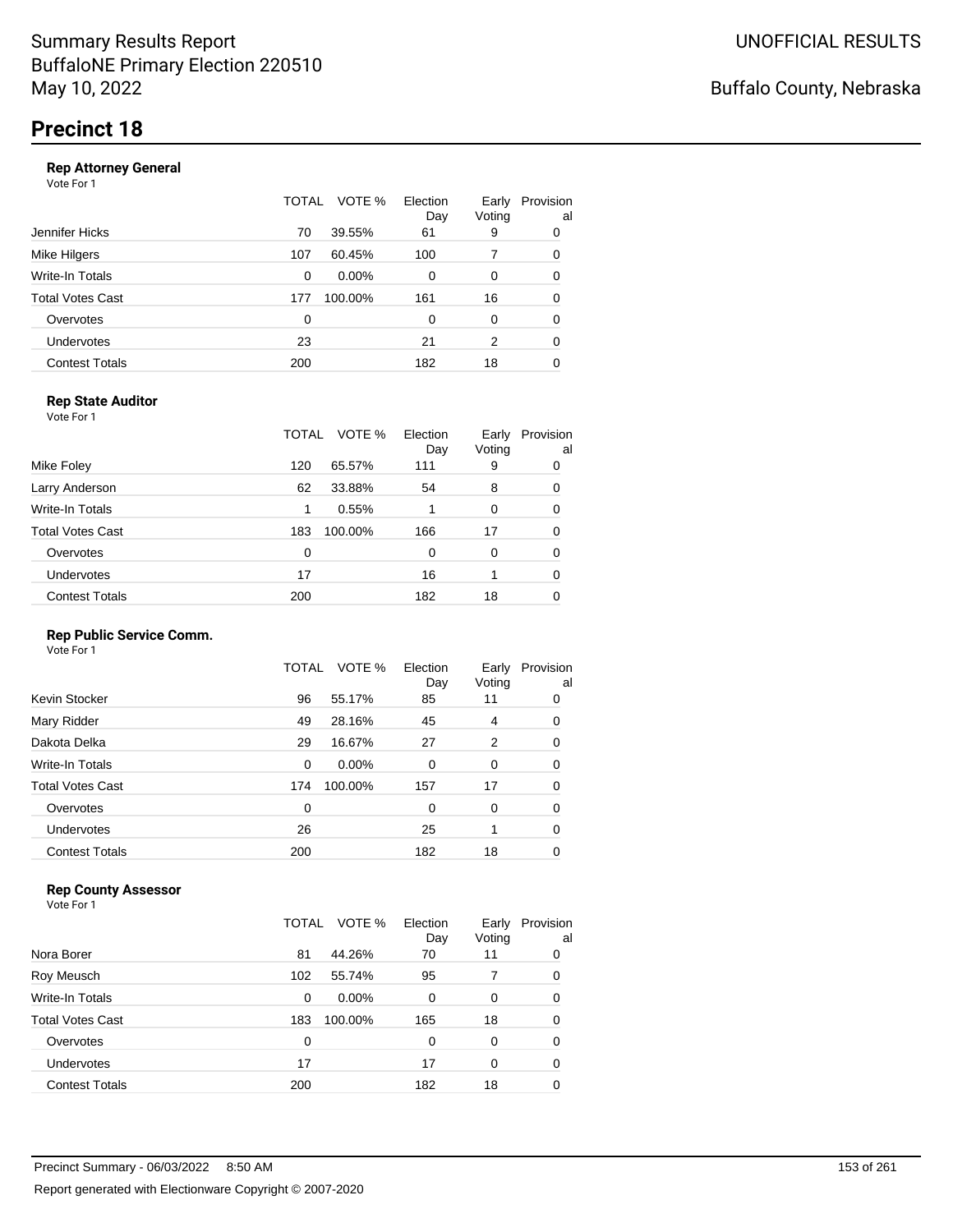|                       | VOTE %<br>TOTAL | Election<br>Day | Early<br>Voting | Provision<br>al |
|-----------------------|-----------------|-----------------|-----------------|-----------------|
| David J. Else         | 19<br>50.00%    | 18              |                 | 0               |
| Daniel M. Wik         | 19<br>50.00%    | 18              |                 | 0               |
| Write-In Totals       | $0.00\%$<br>0   | 0               | 0               | 0               |
| Total Votes Cast      | 100.00%<br>38   | 36              | 2               | 0               |
| Overvotes             | 0               | 0               | 0               | 0               |
| <b>Undervotes</b>     | 5               | 3               | 2               | 0               |
| <b>Contest Totals</b> | 43              | 39              | 4               |                 |
|                       |                 |                 |                 |                 |

### **Dem Governor**

Vote For 1

|                         | TOTAL | VOTE %  | Election<br>Day | Early<br>Voting | Provision<br>al |
|-------------------------|-------|---------|-----------------|-----------------|-----------------|
| Carol Blood             | 33    | 80.49%  | 30              | 3               | 0               |
| Roy A. Harris           |       | 17.07%  |                 | 0               | 0               |
| Write-In Totals         | 1.    | 2.44%   |                 | 0               | 0               |
| <b>Total Votes Cast</b> | 41    | 100.00% | 38              | 3               | 0               |
| Overvotes               | 0     |         | 0               | 0               | 0               |
| Undervotes              | 2     |         |                 |                 | 0               |
| <b>Contest Totals</b>   | 43    |         | 39              | 4               |                 |

### **Dem Sec. of State**

Vote For 1

|                         | TOTAL VOTE % | Election<br>Day | Early<br>Voting | Provision<br>al |
|-------------------------|--------------|-----------------|-----------------|-----------------|
| <b>Write-In Totals</b>  | 100.00%<br>3 | 3               |                 |                 |
| <b>Total Votes Cast</b> | 100.00%<br>3 | 3               |                 | 0               |
| Overvotes               | 0            |                 |                 | 0               |
| <b>Undervotes</b>       | 40           | 36              | 4               | 0               |
| <b>Contest Totals</b>   | 43           | 39              |                 |                 |

#### **Dem State Treasurer** Vote For 1

|                         | TOTAL VOTE % | Election<br>Day | Early<br>Voting | Provision<br>al |
|-------------------------|--------------|-----------------|-----------------|-----------------|
| Write-In Totals         | 100.00%<br>3 | 3               | 0               |                 |
| <b>Total Votes Cast</b> | 100.00%<br>3 | 3               | 0               | 0               |
| Overvotes               | 0            | 0               | 0               | 0               |
| Undervotes              | 40           | 36              | 4               | 0               |
| <b>Contest Totals</b>   | 43           | 39              | 4               |                 |
|                         |              |                 |                 |                 |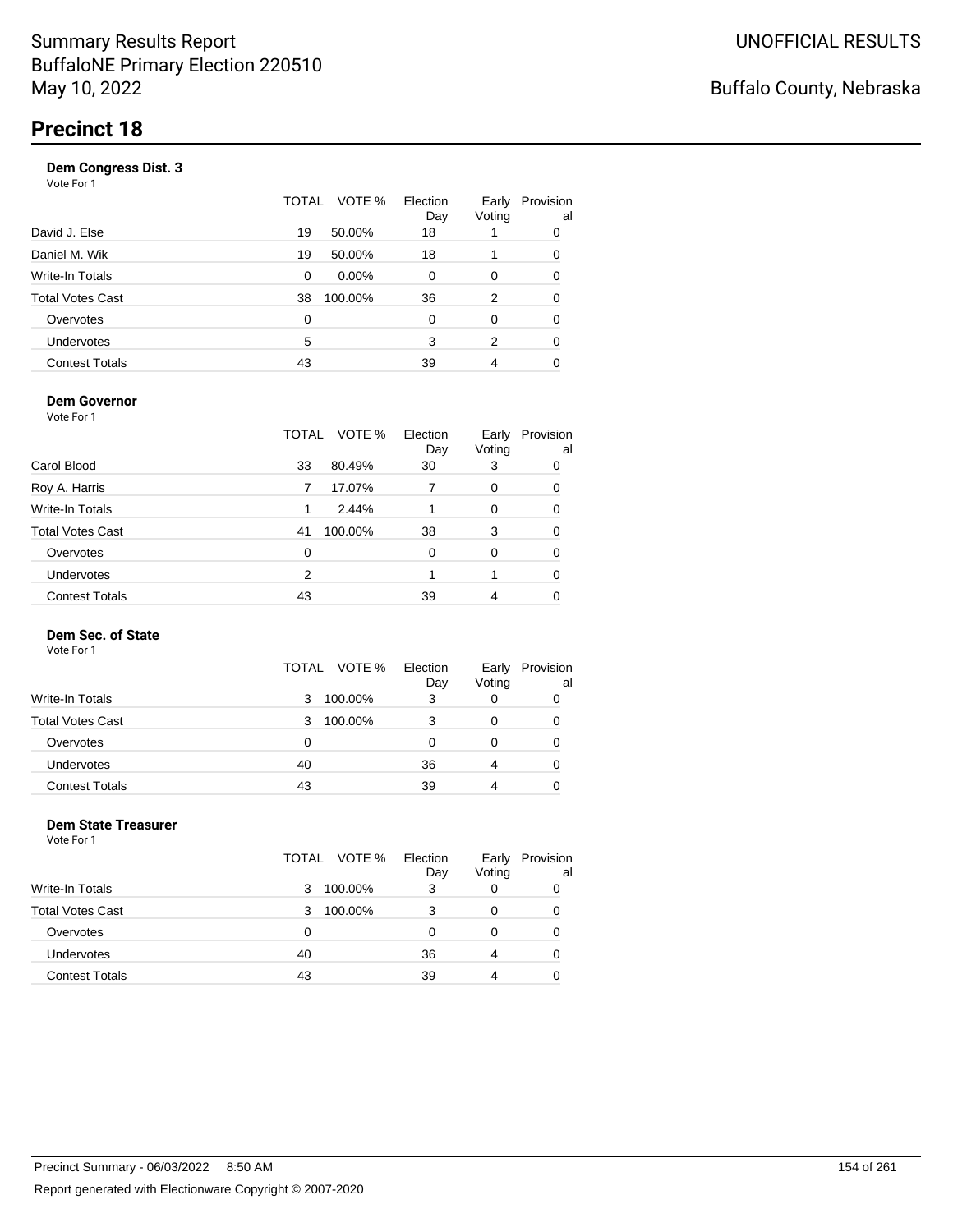|                       | TOTAL VOTE % | Election<br>Day | Early<br>Voting | Provision<br>al |
|-----------------------|--------------|-----------------|-----------------|-----------------|
| Write-In Totals       | 100.00%<br>3 | 3               |                 | 0               |
| Total Votes Cast      | 100.00%<br>3 |                 |                 | 0               |
| Overvotes             | 0            |                 |                 | 0               |
| Undervotes            | 40           | 36              | 4               | 0               |
| <b>Contest Totals</b> | 43           | 39              |                 | 0               |
|                       |              |                 |                 |                 |

#### **Dem State Auditor** Vote For 1

|                         | VOTE %<br>TOTAL | Election<br>Day | Early<br>Voting | Provision<br>al |
|-------------------------|-----------------|-----------------|-----------------|-----------------|
| <b>Write-In Totals</b>  | 100.00%<br>3    | 3               | 0               |                 |
| <b>Total Votes Cast</b> | 100.00%<br>3    |                 | 0               | 0               |
| Overvotes               | 0               |                 | 0               | 0               |
| Undervotes              | 40              | 36              | 4               | 0               |
| <b>Contest Totals</b>   | 43              | 39              | 4               |                 |

#### **Dem Public Service Comm.** Vote For 1

|                         | VOTE %<br>TOTAL | Election<br>Day | Early<br>Voting | Provision<br>al |
|-------------------------|-----------------|-----------------|-----------------|-----------------|
| <b>Write-In Totals</b>  | 100.00%<br>3    | 3               |                 |                 |
| <b>Total Votes Cast</b> | 100.00%<br>3    | 3               | 0               |                 |
| Overvotes               | 0               |                 |                 |                 |
| <b>Undervotes</b>       | 40              | 36              | 4               |                 |
| <b>Contest Totals</b>   | 43              | 39              | 4               |                 |

### **Lib Congress Dist. 3**

Vote For 1

|                         | TOTAL VOTE % | Election<br>Day | Early<br>Voting | Provision<br>al |
|-------------------------|--------------|-----------------|-----------------|-----------------|
| <b>Write-In Totals</b>  |              |                 |                 |                 |
| <b>Total Votes Cast</b> |              |                 |                 |                 |
| Overvotes               |              |                 |                 |                 |
| <b>Undervotes</b>       |              |                 |                 |                 |
| <b>Contest Totals</b>   |              |                 |                 |                 |

#### **Lib Governor** Vote For 1

| 1 J J J J J J           |                 |                 |                 |                 |
|-------------------------|-----------------|-----------------|-----------------|-----------------|
|                         | VOTE %<br>TOTAL | Election<br>Day | Early<br>Voting | Provision<br>al |
| Scott Zimmerman         | ი               |                 |                 |                 |
| Write-In Totals         | 0               |                 |                 |                 |
| <b>Total Votes Cast</b> | O               |                 |                 |                 |
| Overvotes               | O               |                 |                 |                 |
| <b>Undervotes</b>       |                 |                 |                 |                 |
| <b>Contest Totals</b>   |                 |                 |                 |                 |
|                         |                 |                 |                 |                 |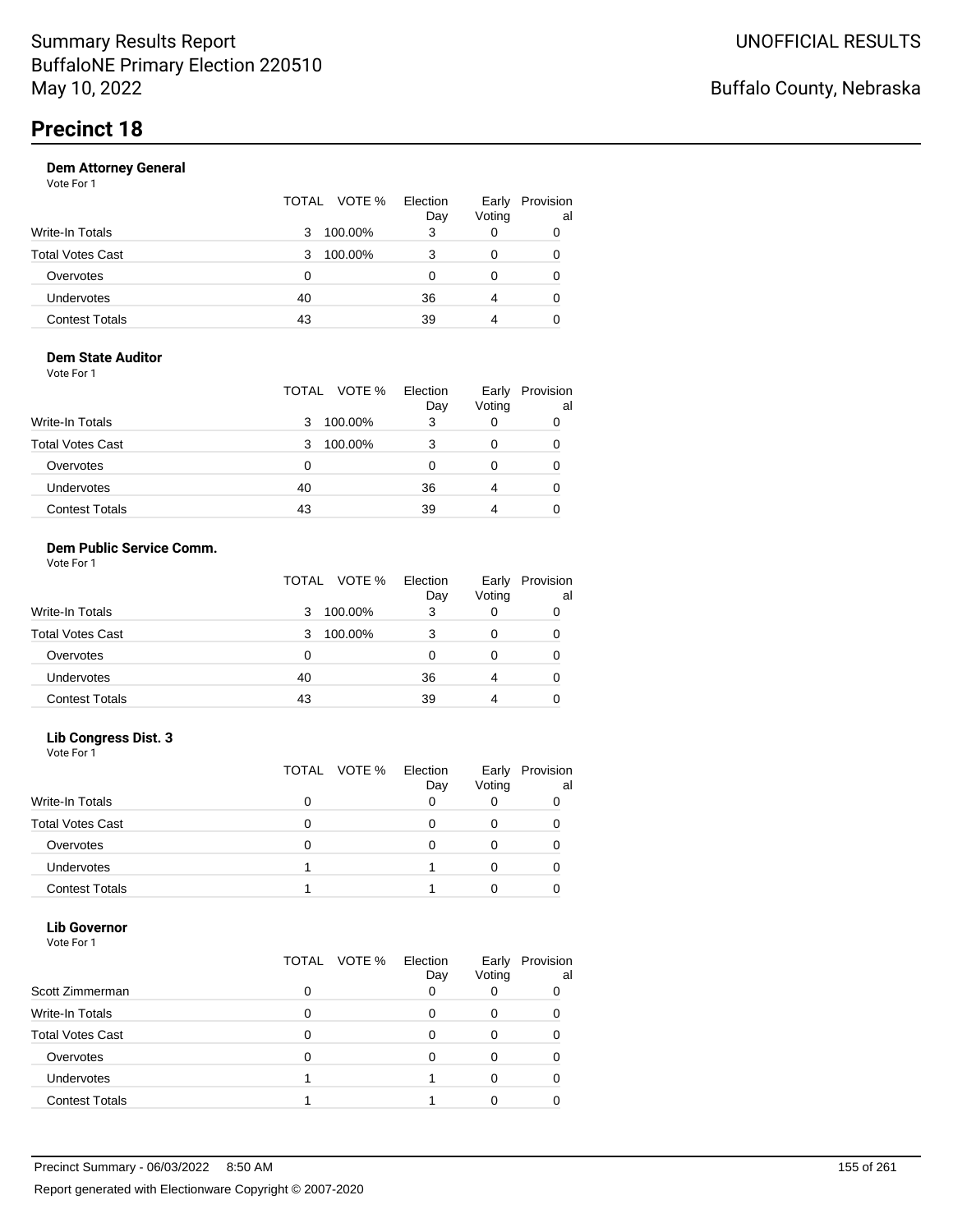#### **Lib Sec. of State**

Vote For 1

|                       |   | TOTAL VOTE % | Election<br>Day | Early<br>Voting | Provision<br>al |
|-----------------------|---|--------------|-----------------|-----------------|-----------------|
| Write-In Totals       | O |              |                 |                 |                 |
| Total Votes Cast      | O |              |                 |                 |                 |
| Overvotes             | O |              |                 |                 |                 |
| Undervotes            |   |              |                 |                 |                 |
| <b>Contest Totals</b> |   |              |                 |                 |                 |

### **Lib State Treasurer**

Vote For 1

|                         | TOTAL VOTE % | Election<br>Day | Early<br>Voting | Provision<br>al |
|-------------------------|--------------|-----------------|-----------------|-----------------|
| Katrina Tomsen          |              |                 |                 |                 |
| <b>Write-In Totals</b>  |              |                 |                 |                 |
| <b>Total Votes Cast</b> |              |                 |                 |                 |
| Overvotes               |              |                 |                 |                 |
| Undervotes              |              |                 |                 |                 |
| <b>Contest Totals</b>   |              |                 |                 |                 |

### **Lib Attorney General**

Vote For 1

|                         |   | TOTAL VOTE % | Election<br>Day | Voting | Early Provision<br>al |
|-------------------------|---|--------------|-----------------|--------|-----------------------|
| Write-In Totals         |   |              |                 |        |                       |
| <b>Total Votes Cast</b> | 0 |              |                 |        |                       |
| Overvotes               | 0 |              |                 |        |                       |
| <b>Undervotes</b>       |   |              |                 |        |                       |
| <b>Contest Totals</b>   |   |              |                 |        |                       |

#### **Lib State Auditor**

Vote For 1

|                         |   | TOTAL VOTE % | Election<br>Day | Early<br>Voting | Provision<br>al |
|-------------------------|---|--------------|-----------------|-----------------|-----------------|
| Gene Siadek             | 0 |              |                 |                 |                 |
| <b>Write-In Totals</b>  | 0 |              |                 |                 |                 |
| <b>Total Votes Cast</b> | 0 |              |                 |                 |                 |
| Overvotes               | 0 |              |                 |                 |                 |
| Undervotes              |   |              |                 |                 |                 |
| <b>Contest Totals</b>   |   |              |                 |                 |                 |

#### **Lib Public Service Comm.**

|                         |   | TOTAL VOTE % | Election<br>Day | Early<br>Voting | Provision<br>al |
|-------------------------|---|--------------|-----------------|-----------------|-----------------|
| <b>Write-In Totals</b>  |   |              |                 |                 |                 |
| <b>Total Votes Cast</b> |   |              |                 |                 |                 |
| Overvotes               | 0 |              |                 |                 |                 |
| Undervotes              |   |              |                 |                 |                 |
| <b>Contest Totals</b>   |   |              |                 |                 |                 |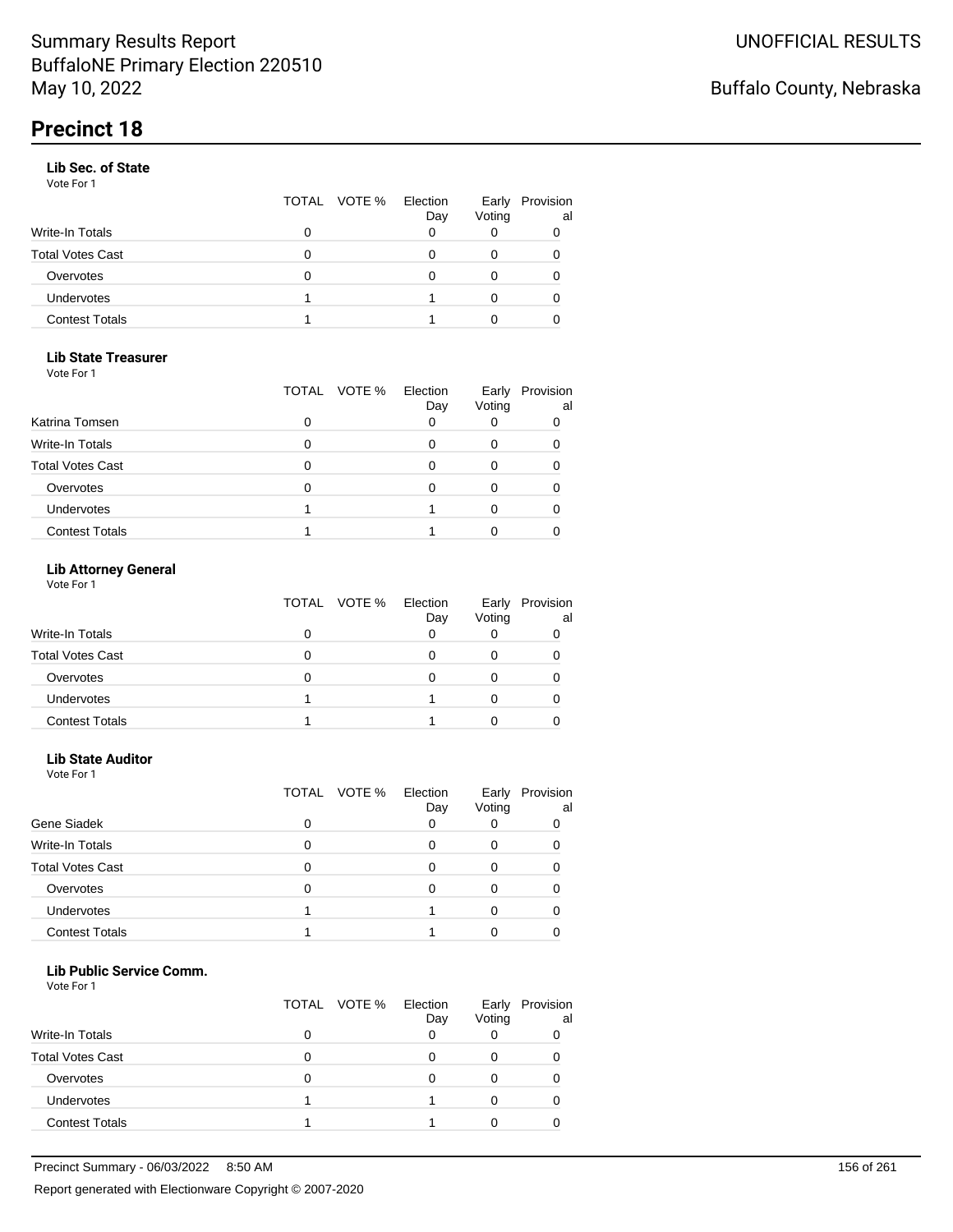|                       | VOTE %<br>TOTAL | Election<br>Day | Early<br>Voting | Provision<br>al |
|-----------------------|-----------------|-----------------|-----------------|-----------------|
| Mark Elworth Jr.      | 0               |                 |                 | 0               |
| Write-In Totals       | O               |                 |                 | 0               |
| Total Votes Cast      | 0               |                 |                 | 0               |
| Overvotes             | 0               |                 |                 |                 |
| Undervotes            | O               |                 |                 |                 |
| <b>Contest Totals</b> | n               |                 |                 |                 |
|                       |                 |                 |                 |                 |

### **Lmn Governor**

Vote For 1

|                         | TOTAL VOTE % | Election<br>Day | Early<br>Voting | Provision<br>al |
|-------------------------|--------------|-----------------|-----------------|-----------------|
| <b>Write-In Totals</b>  |              |                 |                 |                 |
| <b>Total Votes Cast</b> |              |                 |                 |                 |
| Overvotes               |              |                 |                 |                 |
| Undervotes              |              |                 |                 |                 |
| <b>Contest Totals</b>   |              |                 |                 |                 |

#### **Lmn Sec. of State** Vote For 1

|                         | TOTAL VOTE % | Election<br>Day | Voting | Early Provision<br>al |
|-------------------------|--------------|-----------------|--------|-----------------------|
| <b>Write-In Totals</b>  |              |                 |        |                       |
| <b>Total Votes Cast</b> | O            |                 |        |                       |
| Overvotes               | O            |                 |        |                       |
| Undervotes              | Ω            |                 | Ω      |                       |
| <b>Contest Totals</b>   |              |                 |        |                       |

#### **Lmn State Treasurer**

Vote For 1

|                         |   | TOTAL VOTE % | Election<br>Day | Early<br>Voting | Provision<br>al |
|-------------------------|---|--------------|-----------------|-----------------|-----------------|
| <b>Write-In Totals</b>  | 0 |              |                 |                 |                 |
| <b>Total Votes Cast</b> | 0 |              |                 |                 |                 |
| Overvotes               | 0 |              |                 |                 |                 |
| <b>Undervotes</b>       | O |              |                 |                 |                 |
| <b>Contest Totals</b>   |   |              |                 |                 |                 |

#### **Lmn Attorney General**

|                         |   | TOTAL VOTE % | Election<br>Day | Early<br>Voting | Provision<br>al |
|-------------------------|---|--------------|-----------------|-----------------|-----------------|
| Larry Bolinger          |   |              |                 |                 | 0               |
| Write-In Totals         |   |              |                 | O               |                 |
| <b>Total Votes Cast</b> |   |              |                 |                 |                 |
| Overvotes               |   |              |                 |                 |                 |
| Undervotes              | 0 |              |                 |                 |                 |
| <b>Contest Totals</b>   |   |              |                 |                 |                 |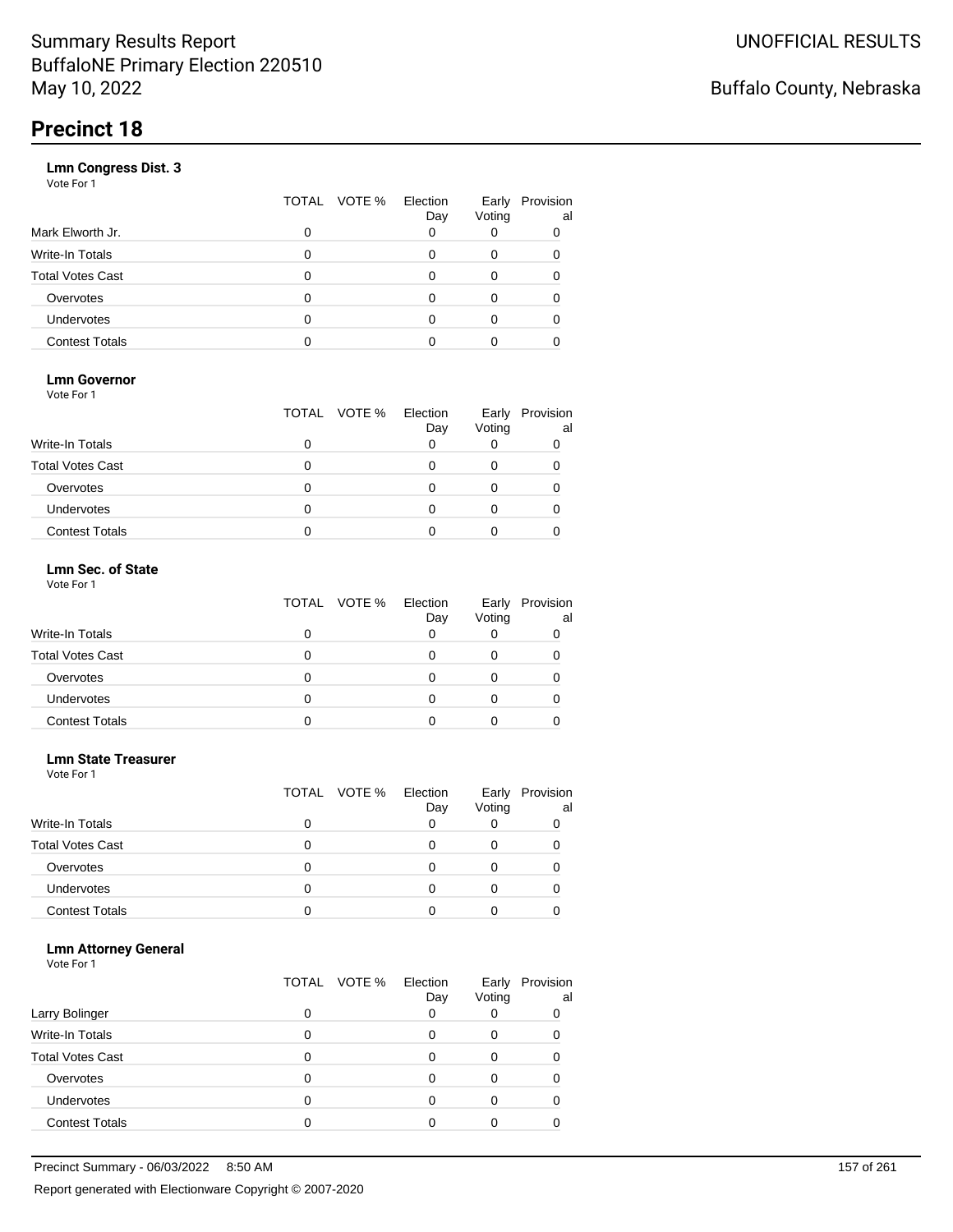#### **Lmn State Auditor**

Vote For 1

|                         | TOTAL | VOTE % Election | Day | Early<br>Voting | Provision<br>al |
|-------------------------|-------|-----------------|-----|-----------------|-----------------|
| L. Leroy Lopez          | 0     |                 |     |                 |                 |
| Write-In Totals         | 0     |                 |     | 0               |                 |
| <b>Total Votes Cast</b> | 0     |                 |     | 0               |                 |
| Overvotes               | 0     |                 |     | 0               |                 |
| Undervotes              | 0     |                 |     |                 |                 |
| <b>Contest Totals</b>   |       |                 |     |                 |                 |

#### **Lmn Public Service Comm.**

Vote For 1

|                         |   | TOTAL VOTE % | Election<br>Day | Early<br>Voting | Provision<br>al |
|-------------------------|---|--------------|-----------------|-----------------|-----------------|
| <b>Write-In Totals</b>  |   |              |                 |                 |                 |
| <b>Total Votes Cast</b> |   |              |                 |                 |                 |
| Overvotes               |   |              |                 |                 |                 |
| <b>Undervotes</b>       | 0 |              |                 |                 |                 |
| <b>Contest Totals</b>   |   |              |                 |                 |                 |

#### **Member of the State Board of Education Dist. 6** Vote For 1

|                         | TOTAL    | VOTE %   | Election<br>Day | Early<br>Voting | Provision<br>al |
|-------------------------|----------|----------|-----------------|-----------------|-----------------|
| Sherry Jones            | 160      | 67.80%   | 146             | 14              | 0               |
| Danielle Helzer         | 76       | 32.20%   | 70              | 6               | 0               |
| <b>Write-In Totals</b>  | $\Omega$ | $0.00\%$ | $\Omega$        | 0               | 0               |
| <b>Total Votes Cast</b> | 236      | 100.00%  | 216             | 20              | 0               |
| Overvotes               | 0        |          | $\Omega$        | $\Omega$        | 0               |
| <b>Undervotes</b>       | 22       |          | 20              | 2               | 0               |
| <b>Contest Totals</b>   | 258      |          | 236             | 22              | 0               |

#### **University of Nebraska Board of Regents Dist. 6** Vote For 1

|                         | TOTAL | VOTE %  | Election<br>Day | Early<br>Voting | Provision<br>al |
|-------------------------|-------|---------|-----------------|-----------------|-----------------|
| Paul R. Kenney          | 102   | 44.16%  | 93              | 9               | 0               |
| Julie Hehnke            | 128   | 55.41%  | 116             | 12              | 0               |
| <b>Write-In Totals</b>  | 1     | 0.43%   |                 | 0               | 0               |
| <b>Total Votes Cast</b> | 231   | 100.00% | 210             | 21              | 0               |
| Overvotes               | 0     |         | 0               | $\Omega$        | 0               |
| Undervotes              | 27    |         | 26              |                 | 0               |
| <b>Contest Totals</b>   | 258   |         | 236             | 22              |                 |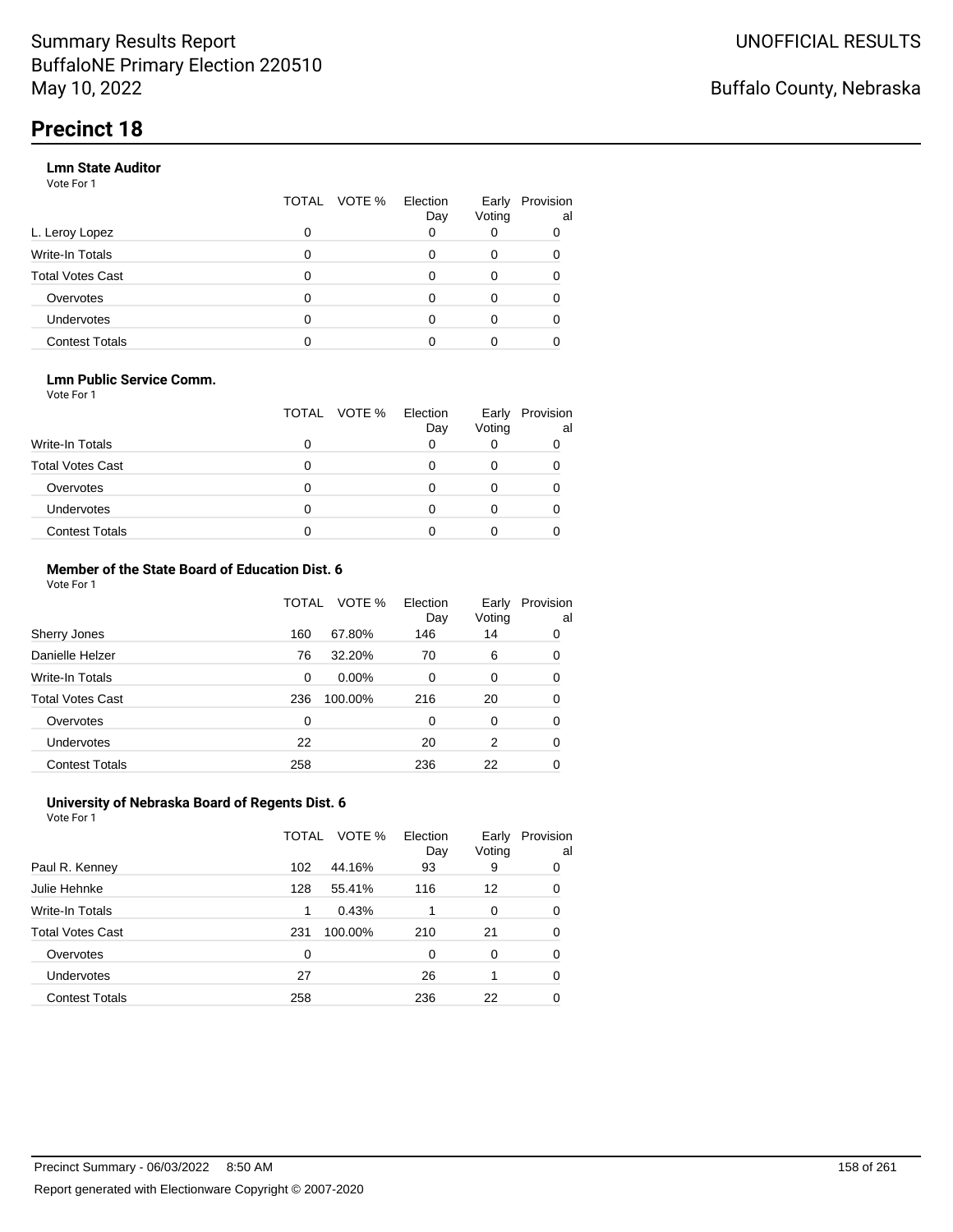## Buffalo County, Nebraska

# **Precinct 19**

| <b>Statistics</b>                                       | <b>TOTAL</b> | Election<br>Day | Early<br>Voting | Provision<br>al |
|---------------------------------------------------------|--------------|-----------------|-----------------|-----------------|
| Registered Voters - Total                               | 705          |                 |                 |                 |
| Registered Voters - Republican Party                    | 534          |                 |                 |                 |
| Registered Voters - Democratic Party                    | 66           |                 |                 |                 |
| Registered Voters - Libertarian Party                   | 5            |                 |                 |                 |
| Registered Voters - Legal Marijuana<br><b>NOW Party</b> | 0            |                 |                 |                 |
| Registered Voters - Nonpartisan                         | 100          |                 |                 |                 |
| <b>Ballots Cast - Total</b>                             | 291          | 256             | 35              | 0               |
| Ballots Cast - Republican Party                         | 254          | 228             | 26              | 0               |
| <b>Ballots Cast - Democratic Party</b>                  | 26           | 17              | 9               | 0               |
| <b>Ballots Cast - Libertarian Party</b>                 | 1            | 1               | 0               | 0               |
| Ballots Cast - Legal Marijuana NOW                      | $\Omega$     | $\Omega$        | $\Omega$        | 0               |
| Ballots Cast - Nonpartisan                              | 10           | 10              | 0               | 0               |
| <b>Ballots Cast - Blank</b>                             | $\Omega$     | 0               | 0               | 0               |
| Voter Turnout - Total                                   | 41.28%       |                 |                 |                 |
| Voter Turnout - Republican Party                        | 47.57%       |                 |                 |                 |
| Voter Turnout - Democratic Party                        | 39.39%       |                 |                 |                 |
| Voter Turnout - Libertarian Party                       | 20.00%       |                 |                 |                 |
| Voter Turnout - Legal Marijuana NOW                     | $0.00\%$     |                 |                 |                 |
| Voter Turnout - Nonpartisan                             | 10.00%       |                 |                 |                 |

#### **Rep Congress Dist. 3**

|                         | TOTAL | VOTE %  | Election<br>Day | Early<br>Voting | Provision<br>al |
|-------------------------|-------|---------|-----------------|-----------------|-----------------|
| Adrian Smith            | 184   | 75.41%  | 166             | 18              | 0               |
| Mike Calhoun            | 59    | 24.18%  | 53              | 6               | 0               |
| Write-In Totals         | 1     | 0.41%   | 0               |                 | 0               |
| <b>Total Votes Cast</b> | 244   | 100.00% | 219             | 25              | 0               |
| Overvotes               | 0     |         | 0               | 0               | 0               |
| Undervotes              | 10    |         | 9               |                 | 0               |
| <b>Contest Totals</b>   | 254   |         | 228             | 26              | 0               |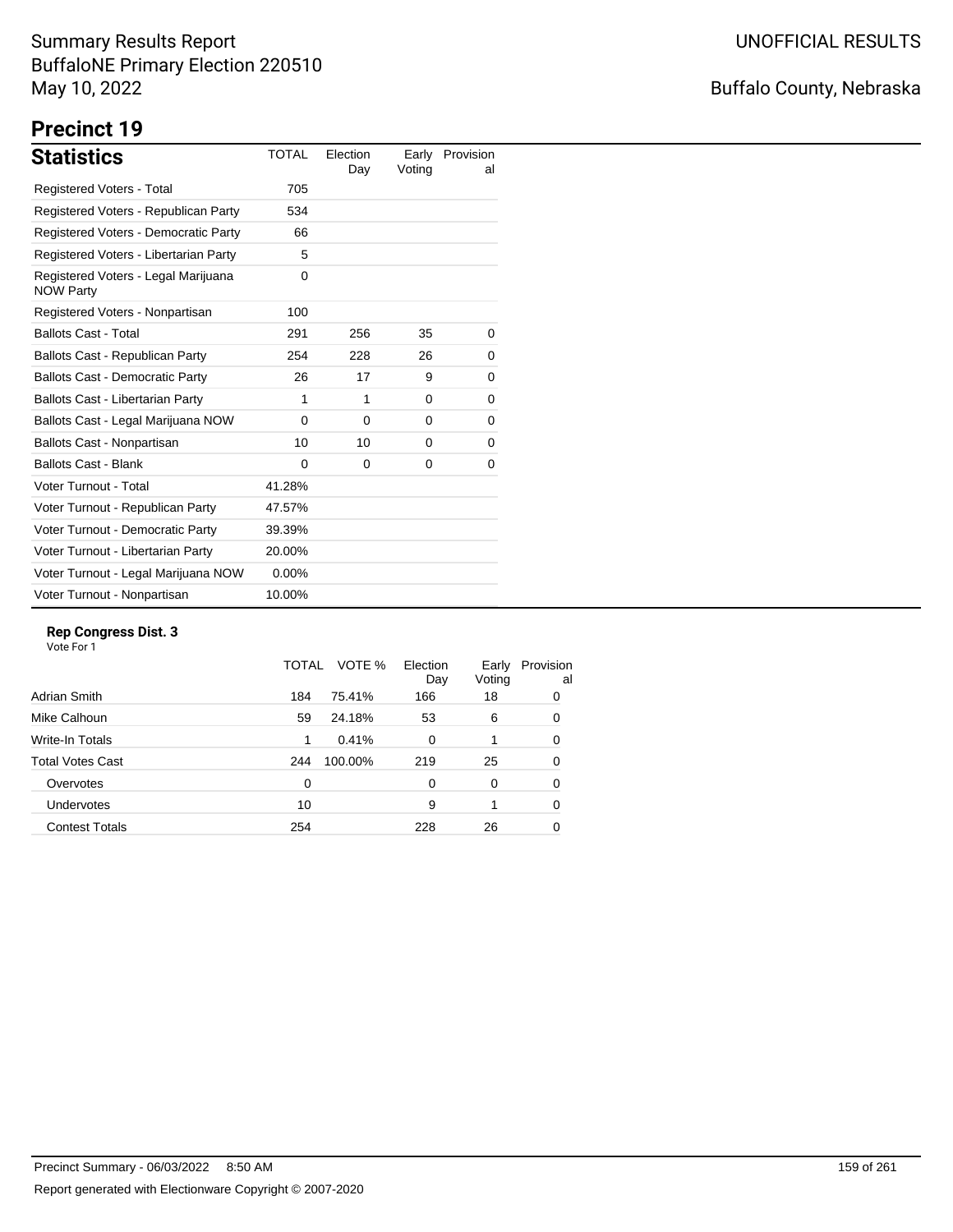## **Precinct 19**

#### **Rep Governor**

Vote For 1

|                         | TOTAL | VOTE %  | Election<br>Day | Early<br>Voting | Provision<br>al |
|-------------------------|-------|---------|-----------------|-----------------|-----------------|
| <b>Michael Connely</b>  | 4     | 1.58%   | 4               | 0               | 0               |
| <b>Brett Lindstrom</b>  | 44    | 17.39%  | 32              | 12              | 0               |
| Donna Nicole Carpenter  | 0     | 0.00%   | 0               | 0               | 0               |
| Lela McNinch            | 1     | 0.40%   |                 | 0               | 0               |
| Theresa Thibodeau       | 21    | 8.30%   | 21              | 0               | 0               |
| Jim Pillen              | 81    | 32.02%  | 73              | 8               | 0               |
| <b>Troy Wentz</b>       | 1     | 0.40%   | 1               | 0               | 0               |
| Charles W. Herbster     | 83    | 32.81%  | 79              | 4               | 0               |
| <b>Breland Ridenour</b> | 17    | 6.72%   | 15              | 2               | 0               |
| Write-In Totals         | 1     | 0.40%   | 1               | 0               | 0               |
| <b>Total Votes Cast</b> | 253   | 100.00% | 227             | 26              | 0               |
| Overvotes               | 0     |         | $\Omega$        | $\Omega$        | 0               |
| <b>Undervotes</b>       | 1     |         | 1               | 0               | 0               |
| <b>Contest Totals</b>   | 254   |         | 228             | 26              | 0               |

### **Rep Sec. of State**

Vote For 1

|                       | TOTAL | VOTE %   | Election<br>Day | Early<br>Voting | Provision<br>al |
|-----------------------|-------|----------|-----------------|-----------------|-----------------|
| Bob Evnen             | 79    | 38.16%   | 71              | 8               | 0               |
| <b>Rex Schroder</b>   | 45    | 21.74%   | 41              | 4               | 0               |
| Robert J. Borer       | 83    | 40.10%   | 76              | 7               | 0               |
| Write-In Totals       | 0     | $0.00\%$ | $\Omega$        | 0               | 0               |
| Total Votes Cast      | 207   | 100.00%  | 188             | 19              | 0               |
| Overvotes             | 0     |          | $\Omega$        | 0               | 0               |
| <b>Undervotes</b>     | 47    |          | 40              | 7               | 0               |
| <b>Contest Totals</b> | 254   |          | 228             | 26              | 0               |
|                       |       |          |                 |                 |                 |

#### **Rep State Treasurer** Vote For 1

|                       | TOTAL | Election<br>VOTE %<br>Day | Early<br>Voting | Provision<br>al |
|-----------------------|-------|---------------------------|-----------------|-----------------|
| John Murante          | 135   | 70.68%<br>120             | 15              | 0               |
| Paul Anderson         | 56    | 29.32%<br>49              |                 | 0               |
| Write-In Totals       | 0     | $0.00\%$<br>$\Omega$      | 0               | 0               |
| Total Votes Cast      | 191   | 100.00%<br>169            | 22              | 0               |
| Overvotes             | 0     | $\Omega$                  | 0               | 0               |
| <b>Undervotes</b>     | 63    | 59                        | 4               | 0               |
| <b>Contest Totals</b> | 254   | 228                       | 26              | 0               |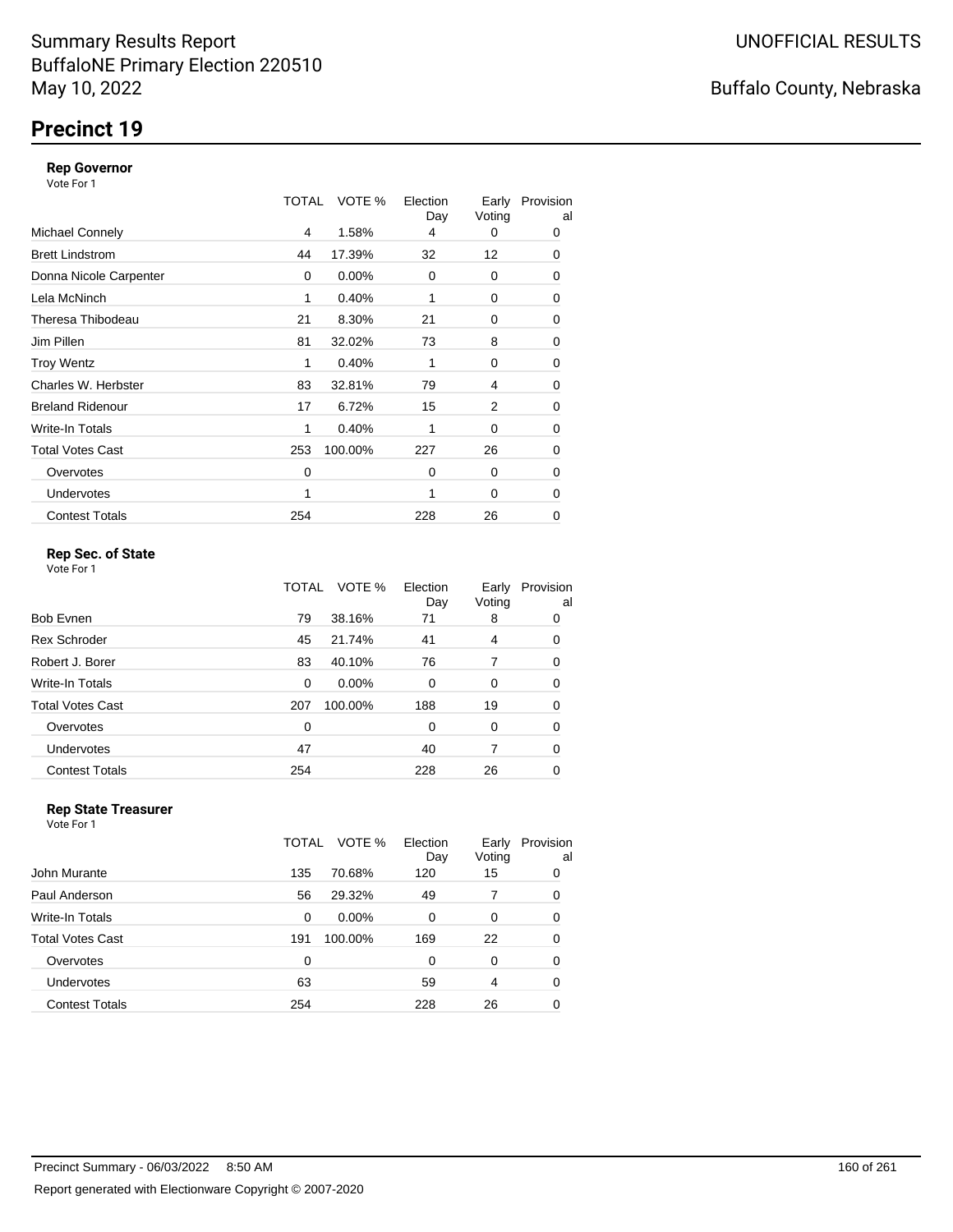|                       | TOTAL | VOTE %   | Election<br>Day | Early<br>Voting | Provision<br>al |
|-----------------------|-------|----------|-----------------|-----------------|-----------------|
| Jennifer Hicks        | 64    | 32.99%   | 61              | 3               | 0               |
| Mike Hilgers          | 130   | 67.01%   | 112             | 18              | 0               |
| Write-In Totals       | 0     | $0.00\%$ | 0               | 0               | 0               |
| Total Votes Cast      | 194   | 100.00%  | 173             | 21              | 0               |
| Overvotes             | 0     |          | 0               | 0               | 0               |
| Undervotes            | 60    |          | 55              | 5               | 0               |
| <b>Contest Totals</b> | 254   |          | 228             | 26              | 0               |
|                       |       |          |                 |                 |                 |

### **Rep State Auditor**

Vote For 1

|                       | TOTAL | VOTE %   | Election<br>Day | Early<br>Voting | Provision<br>al |
|-----------------------|-------|----------|-----------------|-----------------|-----------------|
| Mike Foley            | 152   | 76.77%   | 139             | 13              | 0               |
| Larry Anderson        | 46    | 23.23%   | 40              | 6               | 0               |
| Write-In Totals       | 0     | $0.00\%$ | 0               | 0               | 0               |
| Total Votes Cast      | 198   | 100.00%  | 179             | 19              | 0               |
| Overvotes             | 0     |          | 0               | 0               | 0               |
| <b>Undervotes</b>     | 56    |          | 49              |                 | 0               |
| <b>Contest Totals</b> | 254   |          | 228             | 26              | 0               |

#### **Rep Public Service Comm.**

Vote For 1

|                         | TOTAL | VOTE %   | Election<br>Day | Early<br>Voting | Provision<br>al |
|-------------------------|-------|----------|-----------------|-----------------|-----------------|
| Kevin Stocker           | 70    | 39.11%   | 66              | 4               | 0               |
| Mary Ridder             | 68    | 37.99%   | 56              | 12              | 0               |
| Dakota Delka            | 41    | 22.90%   | 39              | 2               | 0               |
| Write-In Totals         | 0     | $0.00\%$ | 0               | 0               | 0               |
| <b>Total Votes Cast</b> | 179   | 100.00%  | 161             | 18              | 0               |
| Overvotes               | 0     |          | 0               | 0               | 0               |
| Undervotes              | 75    |          | 67              | 8               | 0               |
| <b>Contest Totals</b>   | 254   |          | 228             | 26              | 0               |
|                         |       |          |                 |                 |                 |

### **Rep County Assessor**

|                       | TOTAL | VOTE %   | Election<br>Day | Early<br>Voting | Provision<br>al |
|-----------------------|-------|----------|-----------------|-----------------|-----------------|
| Nora Borer            | 94    | 41.78%   | 82              | 12              | 0               |
| Roy Meusch            | 131   | 58.22%   | 117             | 14              | 0               |
| Write-In Totals       | 0     | $0.00\%$ | 0               | 0               | 0               |
| Total Votes Cast      | 225   | 100.00%  | 199             | 26              | 0               |
| Overvotes             | 0     |          | 0               | $\Omega$        | 0               |
| Undervotes            | 29    |          | 29              | $\Omega$        | 0               |
| <b>Contest Totals</b> | 254   |          | 228             | 26              | 0               |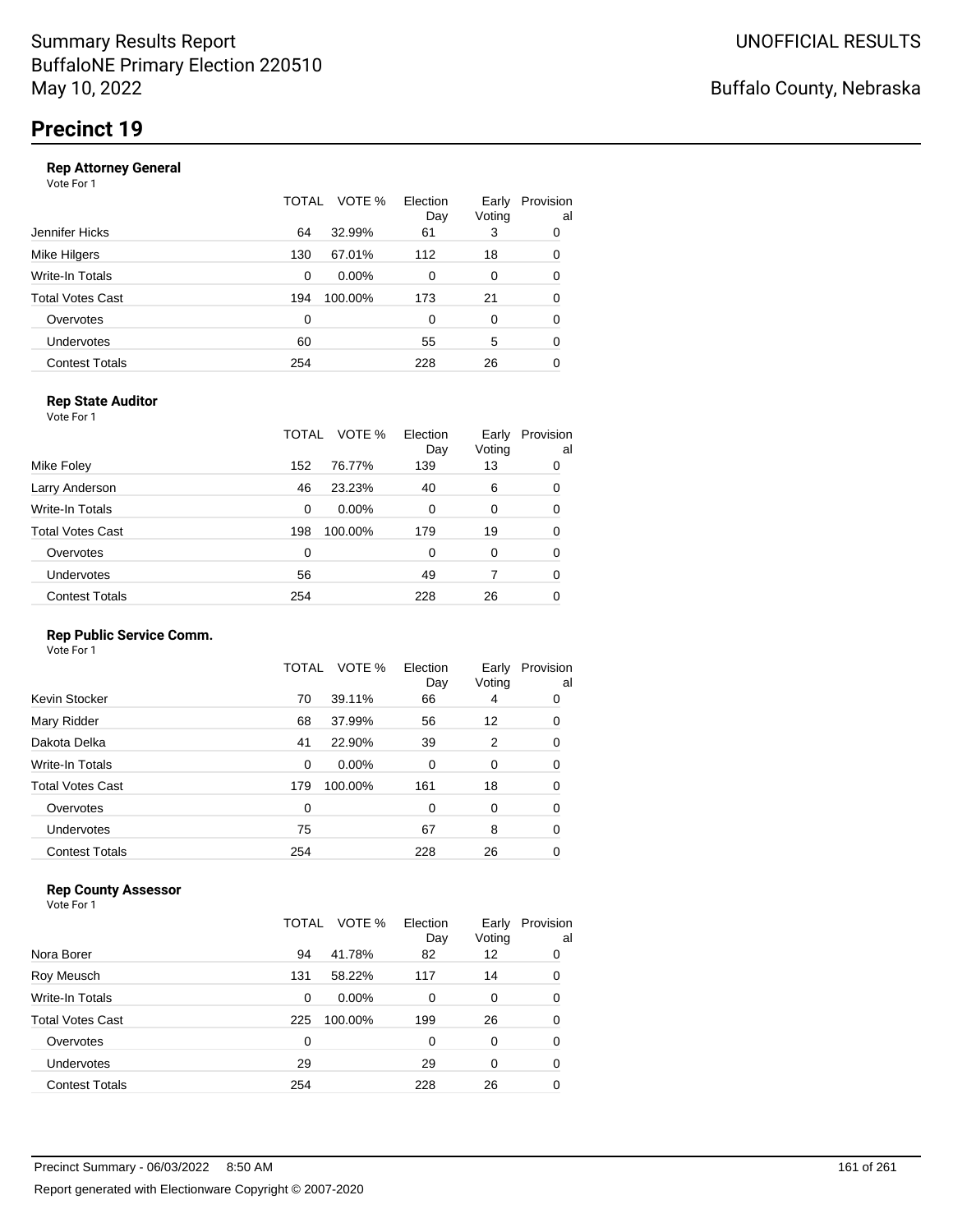|                       |    | TOTAL VOTE % | Election<br>Day | Early<br>Voting | Provision<br>al |
|-----------------------|----|--------------|-----------------|-----------------|-----------------|
| David J. Else         | 12 | 70.59%       | 10              | 2               | 0               |
| Daniel M. Wik         | 5  | 29.41%       | 4               |                 | 0               |
| Write-In Totals       | 0  | $0.00\%$     | $\Omega$        | 0               | 0               |
| Total Votes Cast      | 17 | 100.00%      | 14              | 3               | 0               |
| Overvotes             | 0  |              | $\Omega$        | $\Omega$        | 0               |
| Undervotes            | 9  |              | 3               | 6               | 0               |
| <b>Contest Totals</b> | 26 |              | 17              | 9               |                 |

#### **Dem Governor**

Vote For 1

|                         | TOTAL | VOTE %  | Election<br>Day | Early<br>Voting | Provision<br>al |
|-------------------------|-------|---------|-----------------|-----------------|-----------------|
| Carol Blood             | 21    | 87.50%  | 15              | 6               | 0               |
| Roy A. Harris           | 2     | 8.33%   |                 |                 | 0               |
| Write-In Totals         | 1     | 4.17%   |                 | 0               | 0               |
| <b>Total Votes Cast</b> | 24    | 100.00% | 17              | 7               | 0               |
| Overvotes               | 0     |         | 0               | 0               | 0               |
| Undervotes              | 2     |         | 0               | 2               | 0               |
| <b>Contest Totals</b>   | 26    |         | 17              | 9               |                 |

### **Dem Sec. of State**

Vote For 1

|                         | TOTAL VOTE % | Election<br>Day | Early<br>Voting | Provision<br>al |
|-------------------------|--------------|-----------------|-----------------|-----------------|
| <b>Write-In Totals</b>  | 0            |                 |                 |                 |
| <b>Total Votes Cast</b> | O            |                 |                 |                 |
| Overvotes               | Ω            |                 |                 |                 |
| <b>Undervotes</b>       | 26           | 17              | 9               |                 |
| <b>Contest Totals</b>   | 26           |                 | 9               |                 |

#### **Dem State Treasurer** Vote For 1

|                         | TOTAL VOTE % | Election<br>Day | Early<br>Voting | Provision<br>al |
|-------------------------|--------------|-----------------|-----------------|-----------------|
| <b>Write-In Totals</b>  | O            |                 |                 |                 |
| <b>Total Votes Cast</b> | O            | O               | 0               |                 |
| Overvotes               | O            | 0               |                 |                 |
| <b>Undervotes</b>       | 26           | 17              | 9               |                 |
| <b>Contest Totals</b>   | 26           | 17              | 9               |                 |
|                         |              |                 |                 |                 |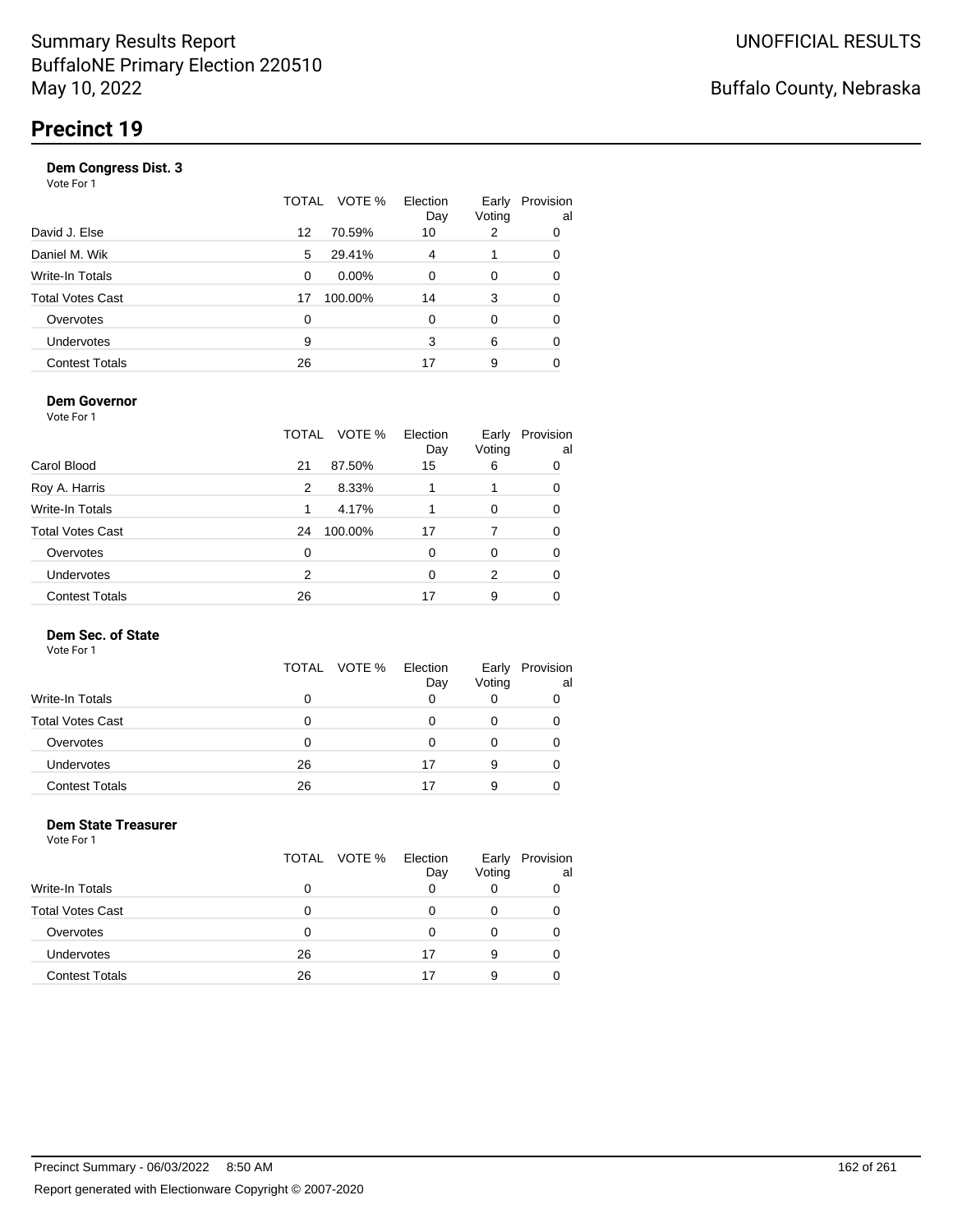|                       |    | TOTAL VOTE % | Election<br>Day | Early<br>Voting | Provision<br>al |
|-----------------------|----|--------------|-----------------|-----------------|-----------------|
| Write-In Totals       | 0  |              |                 | 0               |                 |
| Total Votes Cast      | Ω  |              |                 |                 |                 |
| Overvotes             | 0  |              |                 | O               |                 |
| Undervotes            | 26 |              | 17              | 9               |                 |
| <b>Contest Totals</b> | 26 |              |                 | 9               |                 |

#### **Dem State Auditor** Vote For 1

| 1 J J J J J J J         | TOTAL VOTE % | Election<br>Day | Early<br>Voting | Provision<br>al |
|-------------------------|--------------|-----------------|-----------------|-----------------|
| <b>Write-In Totals</b>  | 0            | Ω               |                 |                 |
| <b>Total Votes Cast</b> | Ω            |                 |                 |                 |
| Overvotes               | Ω            | Ω               |                 |                 |
| <b>Undervotes</b>       | 26           | 17              | 9               |                 |
| <b>Contest Totals</b>   | 26           | 17              | 9               |                 |

### **Dem Public Service Comm.**

| Vote For 1 |  |  |
|------------|--|--|
|            |  |  |

|                         | TOTAL VOTE % | Election<br>Day | Early<br>Voting | Provision<br>al |
|-------------------------|--------------|-----------------|-----------------|-----------------|
| <b>Write-In Totals</b>  |              |                 | 0               |                 |
| <b>Total Votes Cast</b> | 0            | O               |                 |                 |
| Overvotes               | 0            | O               |                 |                 |
| <b>Undervotes</b>       | 26           | 17              | 9               |                 |
| <b>Contest Totals</b>   | 26           |                 | 9               |                 |

### **Lib Congress Dist. 3**

Vote For 1

|                         | TOTAL VOTE % | Election<br>Day | Early<br>Voting | Provision<br>al |
|-------------------------|--------------|-----------------|-----------------|-----------------|
| <b>Write-In Totals</b>  |              |                 |                 |                 |
| <b>Total Votes Cast</b> |              |                 |                 |                 |
| Overvotes               |              |                 |                 |                 |
| <b>Undervotes</b>       |              |                 |                 |                 |
| <b>Contest Totals</b>   |              |                 |                 |                 |

#### **Lib Governor** Vote For 1

| 1 U U U                 |                 |                 |                 |                 |
|-------------------------|-----------------|-----------------|-----------------|-----------------|
|                         | VOTE %<br>TOTAL | Election<br>Day | Early<br>Voting | Provision<br>al |
| Scott Zimmerman         | 100.00%         |                 | 0               |                 |
| <b>Write-In Totals</b>  | $0.00\%$<br>0   | 0               | 0               |                 |
| <b>Total Votes Cast</b> | 100.00%         |                 | 0               |                 |
| Overvotes               | 0               | ი               | 0               |                 |
| Undervotes              | 0               | ი               | 0               |                 |
| <b>Contest Totals</b>   |                 |                 |                 |                 |
|                         |                 |                 |                 |                 |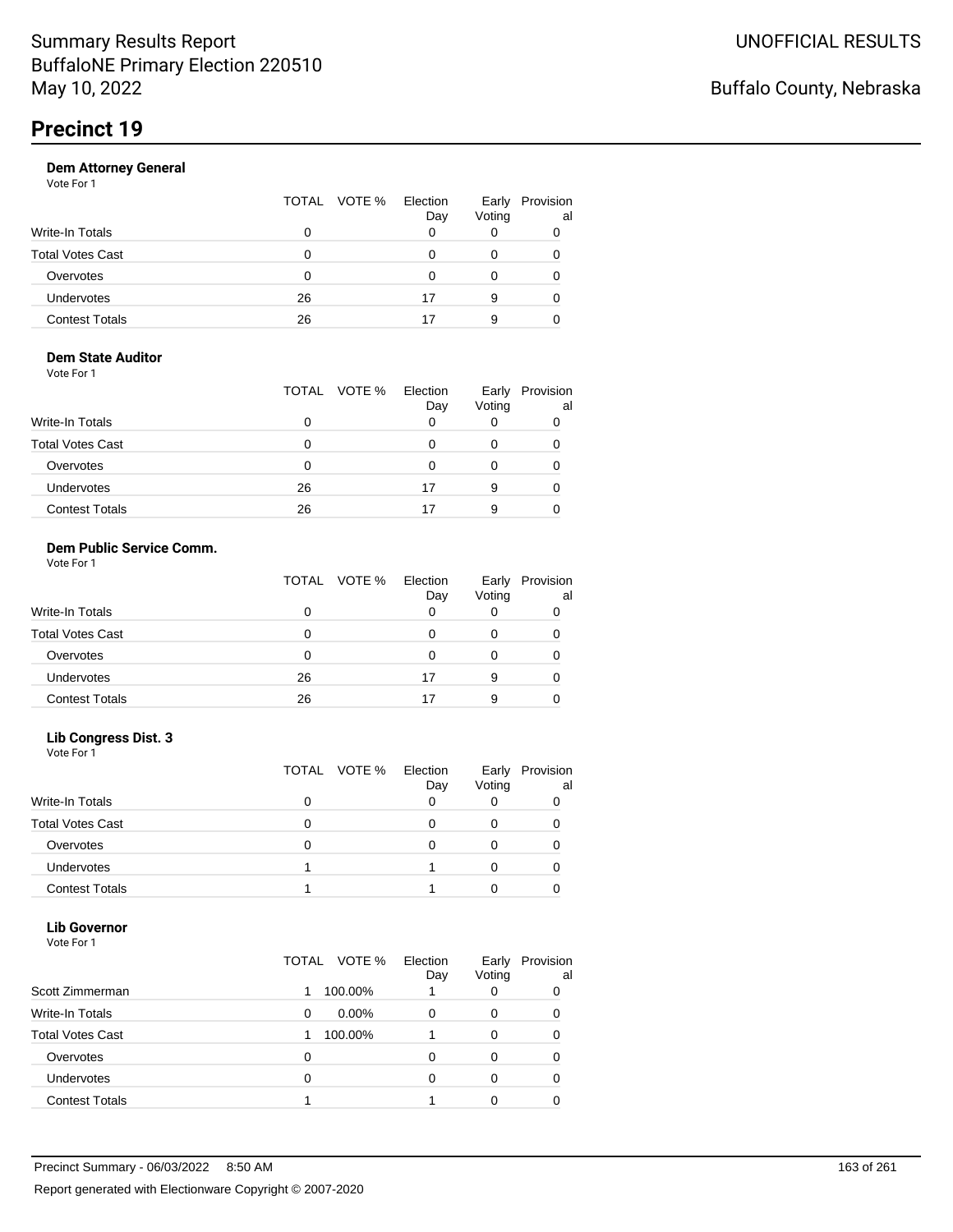#### **Lib Sec. of State**

Vote For 1

|                       |   | TOTAL VOTE % | Election<br>Day | Early<br>Voting | Provision<br>al |
|-----------------------|---|--------------|-----------------|-----------------|-----------------|
| Write-In Totals       |   |              |                 |                 |                 |
| Total Votes Cast      | 0 |              |                 |                 |                 |
| Overvotes             | O |              |                 |                 |                 |
| Undervotes            |   |              |                 |                 | 0               |
| <b>Contest Totals</b> |   |              |                 |                 |                 |

#### **Lib State Treasurer**

Vote For 1

|                         | VOTE %<br>TOTAL | Election<br>Day | Early<br>Voting | Provision<br>al |
|-------------------------|-----------------|-----------------|-----------------|-----------------|
| Katrina Tomsen          | 100.00%         |                 |                 | 0               |
| <b>Write-In Totals</b>  | $0.00\%$<br>0   | 0               |                 | 0               |
| <b>Total Votes Cast</b> | 100.00%         |                 |                 | 0               |
| Overvotes               | Ω               | O               |                 |                 |
| <b>Undervotes</b>       | 0               |                 |                 |                 |
| <b>Contest Totals</b>   |                 |                 |                 |                 |

### **Lib Attorney General**

Vote For 1

|                         | TOTAL VOTE % | Election<br>Day | Early<br>Voting | Provision<br>al |
|-------------------------|--------------|-----------------|-----------------|-----------------|
| Write-In Totals         | 0            |                 |                 |                 |
| <b>Total Votes Cast</b> | 0            |                 |                 |                 |
| Overvotes               | 0            |                 |                 |                 |
| <b>Undervotes</b>       |              |                 |                 |                 |
| <b>Contest Totals</b>   |              |                 |                 |                 |

#### **Lib State Auditor**

Vote For 1

|                         | VOTE %<br>TOTAL | Election<br>Day | Early<br>Voting | Provision<br>al |
|-------------------------|-----------------|-----------------|-----------------|-----------------|
| Gene Siadek             | 100.00%         |                 |                 |                 |
| <b>Write-In Totals</b>  | $0.00\%$<br>0   | 0               | 0               | O               |
| <b>Total Votes Cast</b> | 100.00%         |                 | 0               |                 |
| Overvotes               | 0               | ი               | O               |                 |
| <b>Undervotes</b>       | 0               | 0               |                 |                 |
| <b>Contest Totals</b>   |                 |                 |                 |                 |

#### **Lib Public Service Comm.**

|                         | TOTAL VOTE % | Election<br>Day | Early<br>Voting | Provision<br>al |
|-------------------------|--------------|-----------------|-----------------|-----------------|
| <b>Write-In Totals</b>  |              |                 |                 |                 |
| <b>Total Votes Cast</b> |              |                 |                 |                 |
| Overvotes               |              |                 |                 |                 |
| <b>Undervotes</b>       |              |                 |                 |                 |
| <b>Contest Totals</b>   |              |                 |                 |                 |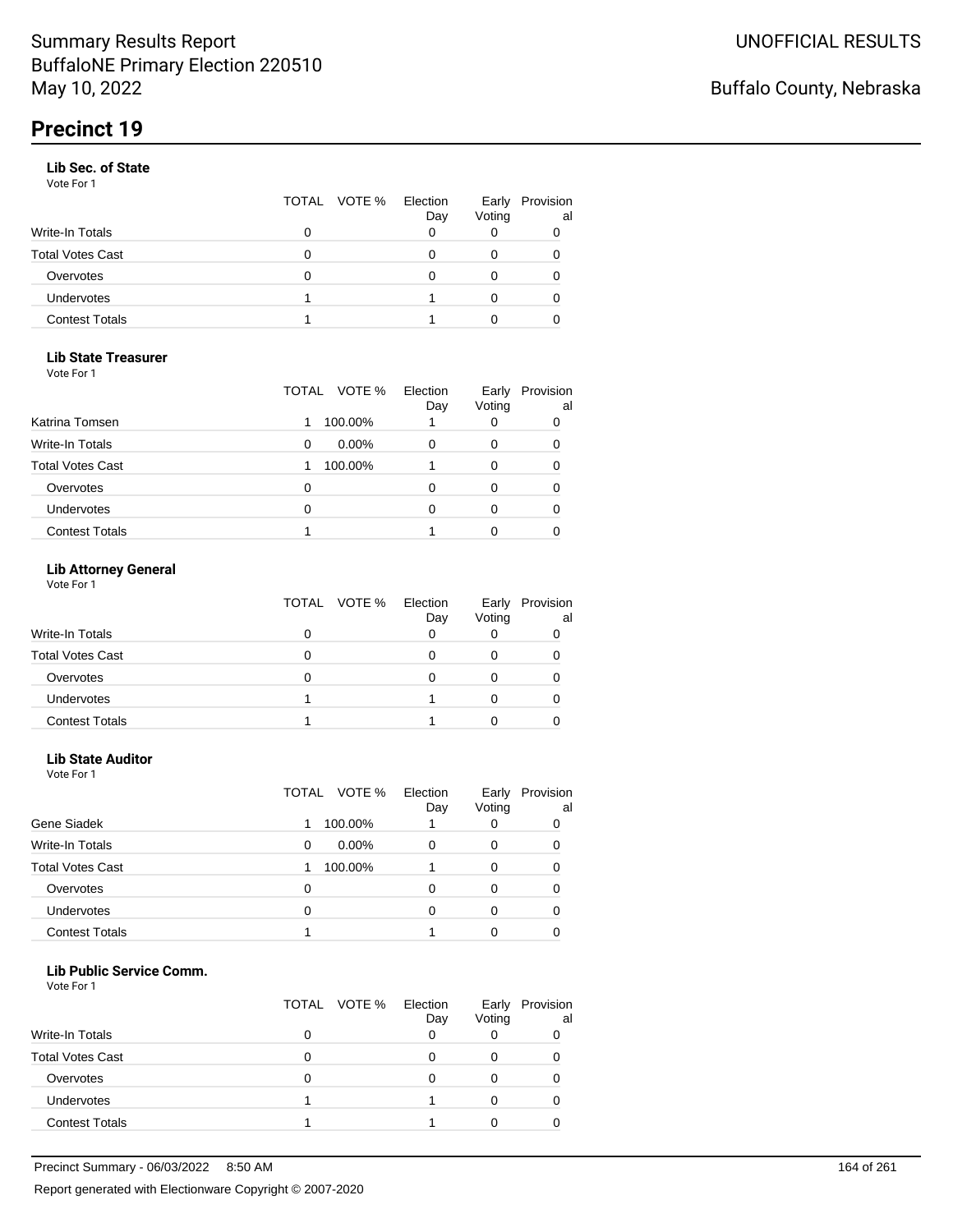|                       | VOTE %<br>TOTAL | Election<br>Day | Early<br>Voting | Provision<br>al |
|-----------------------|-----------------|-----------------|-----------------|-----------------|
| Mark Elworth Jr.      | 0               |                 |                 | 0               |
| Write-In Totals       | O               |                 | 0               | 0               |
| Total Votes Cast      | O               |                 | 0               |                 |
| Overvotes             | 0               |                 | 0               |                 |
| Undervotes            | O               |                 | Ω               |                 |
| <b>Contest Totals</b> |                 |                 |                 |                 |
|                       |                 |                 |                 |                 |

### **Lmn Governor**

Vote For 1

|                         | TOTAL VOTE % | Election<br>Day | Early<br>Voting | Provision<br>al |
|-------------------------|--------------|-----------------|-----------------|-----------------|
| <b>Write-In Totals</b>  |              |                 |                 |                 |
| <b>Total Votes Cast</b> |              |                 |                 |                 |
| Overvotes               |              |                 |                 |                 |
| <b>Undervotes</b>       |              |                 |                 |                 |
| <b>Contest Totals</b>   |              |                 |                 |                 |

#### **Lmn Sec. of State** Vote For 1

|                         | TOTAL VOTE % | Election<br>Day | Early<br>Voting | Provision<br>al |
|-------------------------|--------------|-----------------|-----------------|-----------------|
| <b>Write-In Totals</b>  | 0            |                 |                 |                 |
| <b>Total Votes Cast</b> | 0            |                 |                 |                 |
| Overvotes               | 0            |                 |                 |                 |
| Undervotes              | 0            |                 |                 |                 |
| <b>Contest Totals</b>   |              |                 |                 |                 |

#### **Lmn State Treasurer**

Vote For 1

|                         |   | TOTAL VOTE % | Election<br>Day | Early<br>Voting | Provision<br>al |
|-------------------------|---|--------------|-----------------|-----------------|-----------------|
| <b>Write-In Totals</b>  |   |              |                 |                 |                 |
| <b>Total Votes Cast</b> | O |              |                 |                 |                 |
| Overvotes               | 0 |              | Ω               | O               |                 |
| Undervotes              | O |              |                 |                 |                 |
| <b>Contest Totals</b>   |   |              |                 |                 |                 |

#### **Lmn Attorney General**

|                         |   | TOTAL VOTE % | Election<br>Day | Early<br>Voting | Provision<br>al |
|-------------------------|---|--------------|-----------------|-----------------|-----------------|
| Larry Bolinger          |   |              |                 |                 | 0               |
| Write-In Totals         |   |              |                 | O               |                 |
| <b>Total Votes Cast</b> |   |              |                 |                 |                 |
| Overvotes               |   |              |                 |                 |                 |
| Undervotes              | 0 |              |                 |                 |                 |
| <b>Contest Totals</b>   |   |              |                 |                 |                 |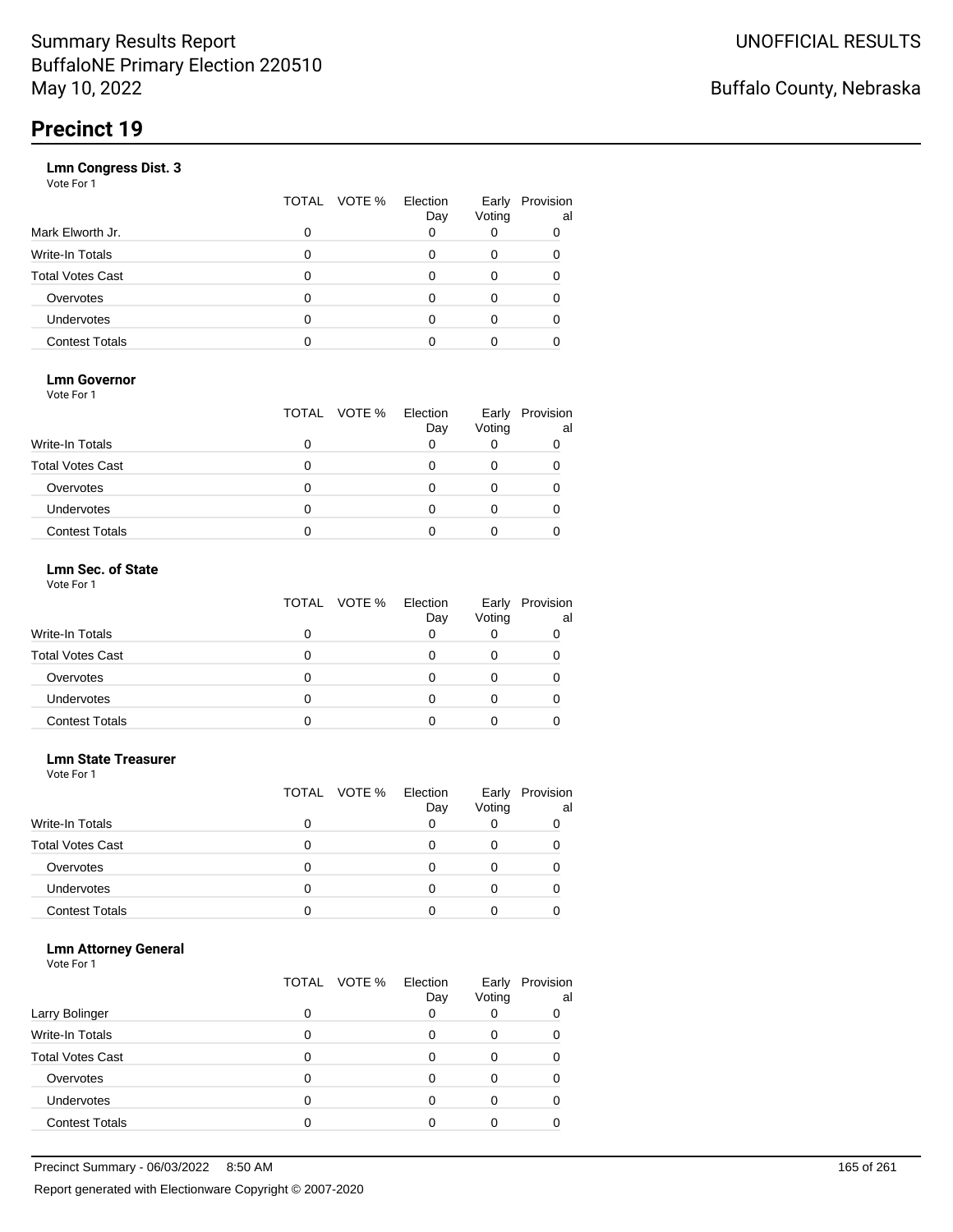#### **Lmn State Auditor**

Vote For 1

|                         | TOTAL | VOTE % Election | Day | Early<br>Voting | Provision<br>al |
|-------------------------|-------|-----------------|-----|-----------------|-----------------|
| L. Leroy Lopez          | 0     |                 |     |                 |                 |
| Write-In Totals         | 0     |                 |     | 0               |                 |
| <b>Total Votes Cast</b> | 0     |                 |     | 0               |                 |
| Overvotes               | 0     |                 |     | 0               |                 |
| Undervotes              | 0     |                 |     |                 |                 |
| <b>Contest Totals</b>   |       |                 |     |                 |                 |

#### **Lmn Public Service Comm.**

Vote For 1

|                         |   | TOTAL VOTE % | Election<br>Day | Early<br>Voting | Provision<br>al |
|-------------------------|---|--------------|-----------------|-----------------|-----------------|
| <b>Write-In Totals</b>  |   |              |                 |                 |                 |
| <b>Total Votes Cast</b> |   |              |                 |                 |                 |
| Overvotes               |   |              |                 |                 |                 |
| <b>Undervotes</b>       | 0 |              |                 |                 |                 |
| <b>Contest Totals</b>   |   |              |                 |                 |                 |

#### **Member of the State Board of Education Dist. 6** Vote For 1

|                         | TOTAL    | VOTE %  | Election<br>Day | Early<br>Voting | Provision<br>al |
|-------------------------|----------|---------|-----------------|-----------------|-----------------|
| Sherry Jones            | 192      | 76.80%  | 174             | 18              | 0               |
| Danielle Helzer         | 57       | 22.80%  | 46              | 11              | 0               |
| <b>Write-In Totals</b>  | 1        | 0.40%   |                 | 0               | 0               |
| <b>Total Votes Cast</b> | 250      | 100.00% | 221             | 29              | 0               |
| Overvotes               | $\Omega$ |         | $\Omega$        | $\Omega$        | 0               |
| <b>Undervotes</b>       | 41       |         | 35              | 6               | 0               |
| <b>Contest Totals</b>   | 291      |         | 256             | 35              | 0               |

#### **University of Nebraska Board of Regents Dist. 6** Vote For 1

|                         | TOTAL | VOTE %  | Election<br>Day | Early<br>Voting | Provision<br>al |
|-------------------------|-------|---------|-----------------|-----------------|-----------------|
| Paul R. Kenney          | 200   | 71.94%  | 180             | 20              | 0               |
| Julie Hehnke            | 78    | 28.06%  | 65              | 13              | 0               |
| <b>Write-In Totals</b>  | 0     | 0.00%   | 0               | 0               | 0               |
| <b>Total Votes Cast</b> | 278   | 100.00% | 245             | 33              | 0               |
| Overvotes               | 0     |         | 0               | $\Omega$        | 0               |
| Undervotes              | 13    |         | 11              | 2               | 0               |
| <b>Contest Totals</b>   | 291   |         | 256             | 35              | 0               |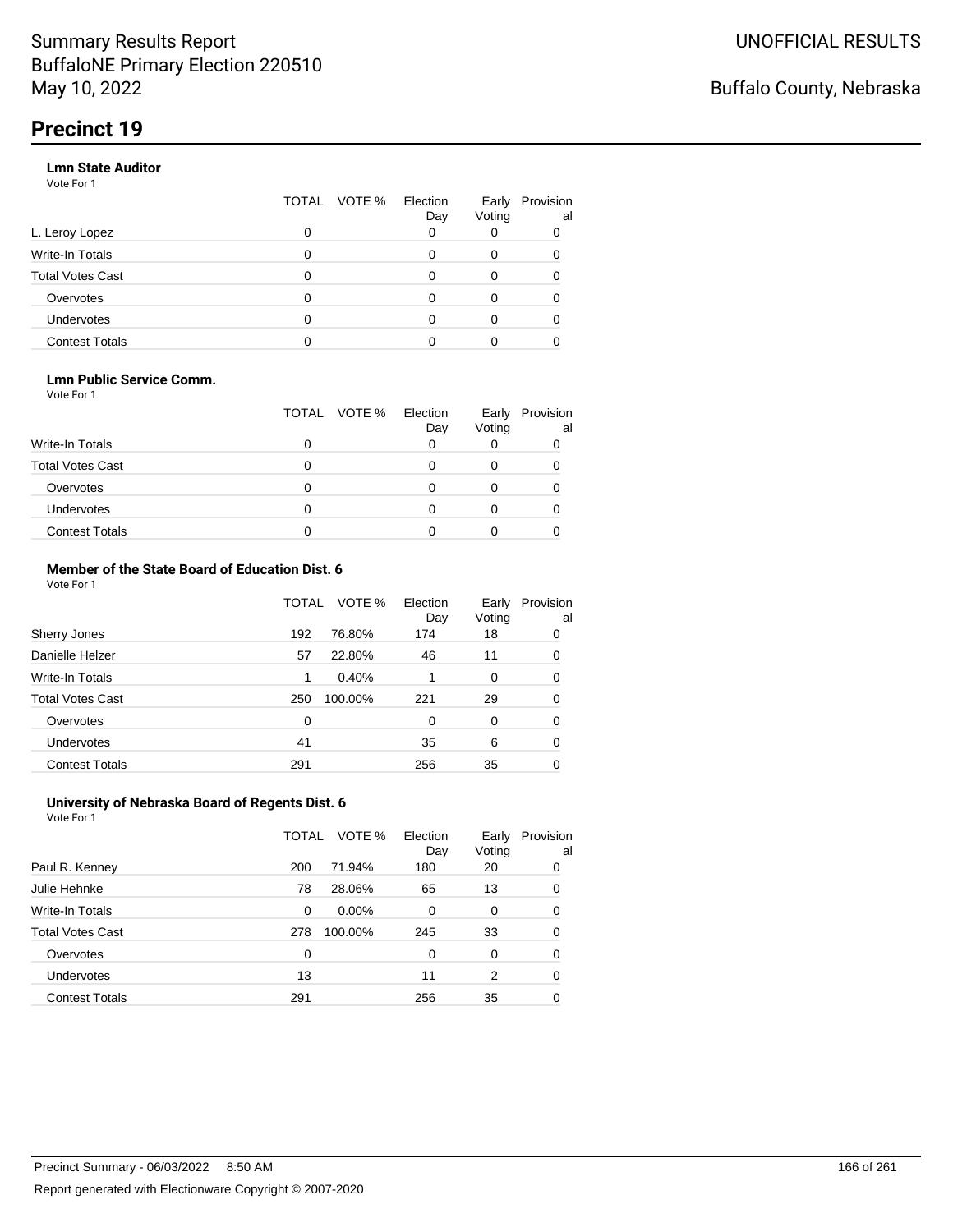### **Elm Creek Public School Dist. 9**

Vote For 3

|                         | TOTAL | VOTE %   | Election<br>Day | Early<br>Voting | Provision<br>al |
|-------------------------|-------|----------|-----------------|-----------------|-----------------|
| Alicia Beavers          | 2     | 3.77%    | 2               | 0               | 0               |
| Cole Brodine            | 11    | 20.75%   | 9               | 2               | 0               |
| Jeffrey J. Meads        | 6     | 11.32%   | 5               | 1               | 0               |
| Marvion Reichert Jr.    | 7     | 13.21%   | 6               | 1               | 0               |
| Jon Reiter              | 10    | 18.87%   | 8               | 2               | 0               |
| Rachel Dallman          | 2     | 3.77%    | 2               | 0               | 0               |
| Hannah Hild             | 15    | 28.30%   | 12              | 3               | 0               |
| Write-In Totals         | 0     | $0.00\%$ | 0               | 0               | 0               |
| <b>Total Votes Cast</b> | 53    | 100.00%  | 44              | 9               | 0               |
| Overvotes               | 0     |          | $\mathbf 0$     | 0               | 0               |
| <b>Undervotes</b>       | 1     |          |                 | 0               | 0               |
| <b>Contest Totals</b>   | 54    |          | 45              | 9               | 0               |

#### **Kearney Public School Dist. 7** Vote For 3

|                         | TOTAL       | VOTE %  | Election<br>Day | Early<br>Voting | Provision<br>al |
|-------------------------|-------------|---------|-----------------|-----------------|-----------------|
| Wendy S. Kreis          | 16          | 10.74%  | 9               |                 | 0               |
| Drew Blessing           | 26          | 17.45%  | 19              | 7               | 0               |
| Derek Meyer             | 12          | 8.05%   | 9               | 3               | 0               |
| Will M. Kirkland        | 7           | 4.70%   | 6               | 1               | 0               |
| Dionne Moore            | 10          | 6.71%   | 5               | 5               | 0               |
| Paul Hazard             | 31          | 20.81%  | 22              | 9               | 0               |
| John D. Icenogle        | 28          | 18.79%  | 20              | 8               | 0               |
| Jacob L. Reiter         | 19          | 12.75%  | 15              | 4               | 0               |
| Write-In Totals         | $\mathbf 0$ | 0.00%   | 0               | 0               | 0               |
| <b>Total Votes Cast</b> | 149         | 100.00% | 105             | 44              | 0               |
| Overvotes               | 0           |         | 0               | 0               | 0               |
| Undervotes              | 25          |         | 21              | 4               | 0               |
| <b>Contest Totals</b>   | 174         |         | 126             | 48              | 0               |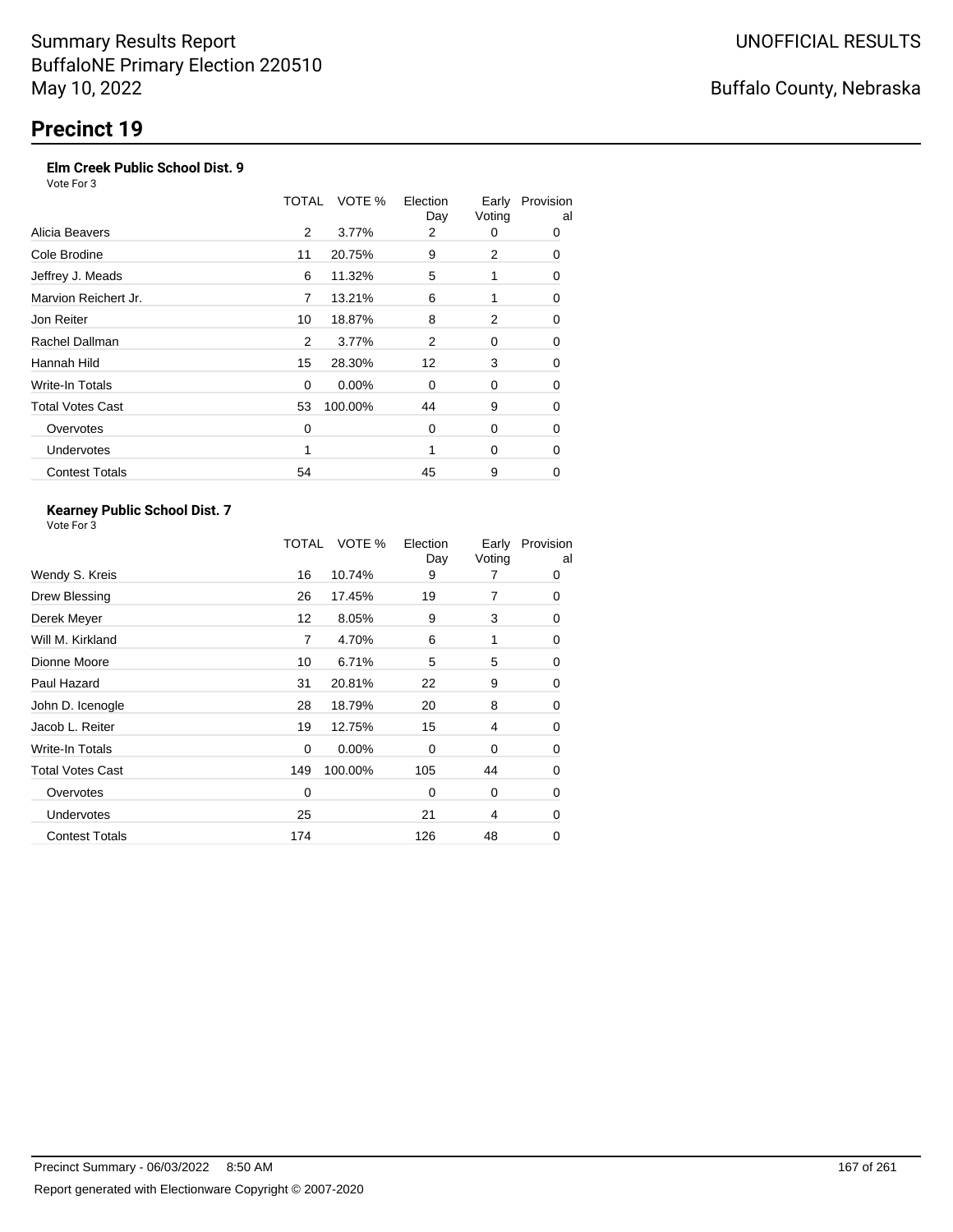## Buffalo County, Nebraska

# **Precinct 20**

| <b>Statistics</b>                                       | <b>TOTAL</b> | Election<br>Day | Early<br>Voting | Provision<br>al |
|---------------------------------------------------------|--------------|-----------------|-----------------|-----------------|
| Registered Voters - Total                               | 886          |                 |                 |                 |
| Registered Voters - Republican Party                    | 649          |                 |                 |                 |
| Registered Voters - Democratic Party                    | 107          |                 |                 |                 |
| Registered Voters - Libertarian Party                   | 5            |                 |                 |                 |
| Registered Voters - Legal Marijuana<br><b>NOW Party</b> | 1            |                 |                 |                 |
| Registered Voters - Nonpartisan                         | 124          |                 |                 |                 |
| <b>Ballots Cast - Total</b>                             | 340          | 297             | 43              | 0               |
| Ballots Cast - Republican Party                         | 296          | 261             | 35              | 0               |
| <b>Ballots Cast - Democratic Party</b>                  | 28           | 21              | 7               | 0               |
| <b>Ballots Cast - Libertarian Party</b>                 | 0            | 0               | 0               | 0               |
| Ballots Cast - Legal Marijuana NOW                      | $\Omega$     | $\Omega$        | $\Omega$        | 0               |
| Ballots Cast - Nonpartisan                              | 16           | 15              | 1               | 0               |
| <b>Ballots Cast - Blank</b>                             | 1            | 1               | 0               | 0               |
| Voter Turnout - Total                                   | 38.37%       |                 |                 |                 |
| Voter Turnout - Republican Party                        | 45.61%       |                 |                 |                 |
| Voter Turnout - Democratic Party                        | 26.17%       |                 |                 |                 |
| Voter Turnout - Libertarian Party                       | $0.00\%$     |                 |                 |                 |
| Voter Turnout - Legal Marijuana NOW                     | 0.00%        |                 |                 |                 |
| Voter Turnout - Nonpartisan                             | 12.90%       |                 |                 |                 |

#### **Rep Congress Dist. 3**

|                       | TOTAL    | VOTE %  | Election<br>Day | Early<br>Voting | Provision<br>al |
|-----------------------|----------|---------|-----------------|-----------------|-----------------|
| Adrian Smith          | 235      | 81.03%  | 207             | 28              | 0               |
| Mike Calhoun          | 54       | 18.62%  | 48              | 6               | 0               |
| Write-In Totals       | 1        | 0.34%   |                 | $\Omega$        | 0               |
| Total Votes Cast      | 290      | 100.00% | 256             | 34              | 0               |
| Overvotes             | $\Omega$ |         | $\Omega$        | $\Omega$        | 0               |
| <b>Undervotes</b>     | 6        |         | 5               |                 | 0               |
| <b>Contest Totals</b> | 296      |         | 261             | 35              | 0               |
|                       |          |         |                 |                 |                 |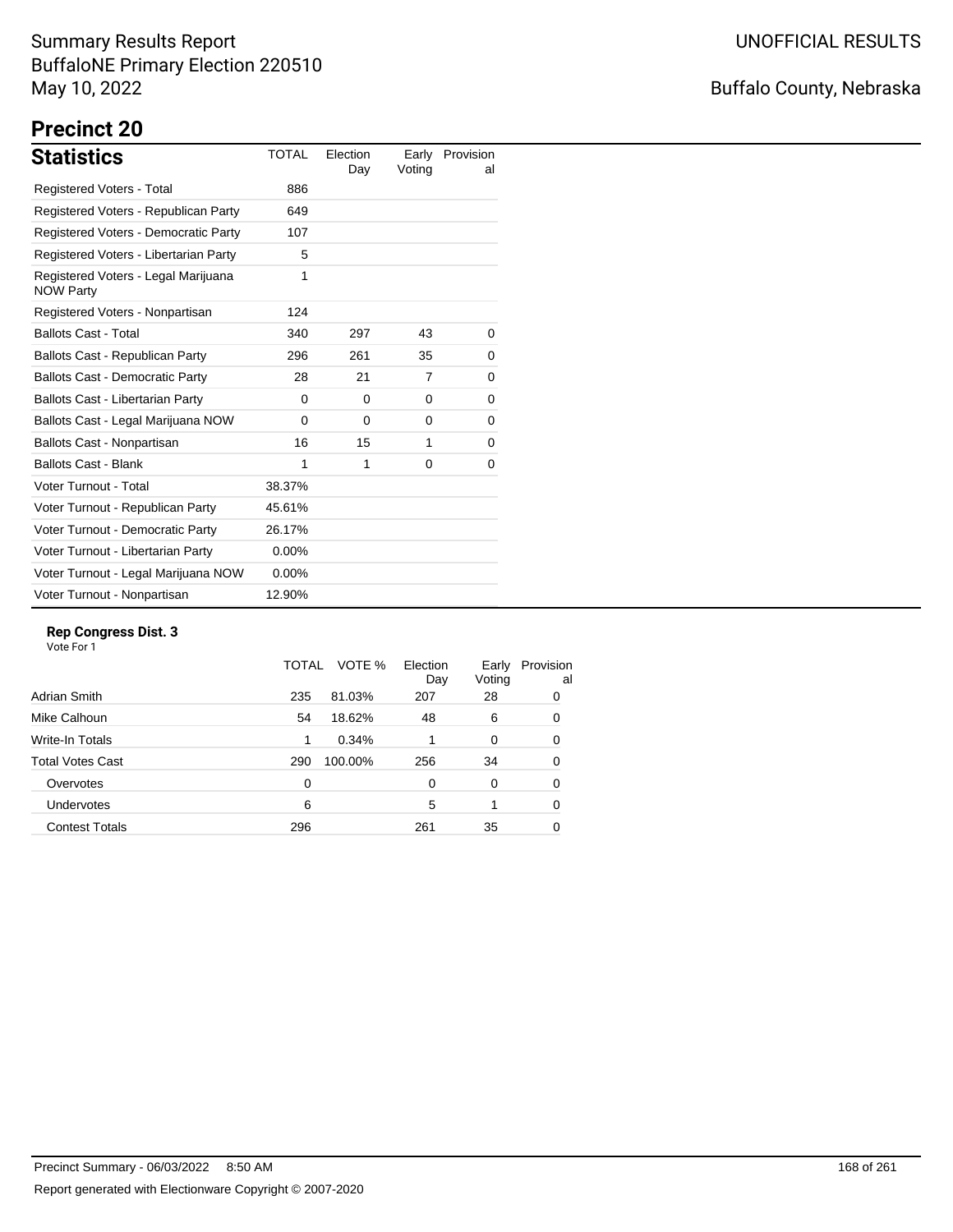## **Precinct 20**

#### **Rep Governor**

Vote For 1

|                         | TOTAL | VOTE %   | Election<br>Day | Early<br>Voting | Provision<br>al |
|-------------------------|-------|----------|-----------------|-----------------|-----------------|
| <b>Michael Connely</b>  | 3     | 1.02%    | 3               | 0               | 0               |
| <b>Brett Lindstrom</b>  | 52    | 17.69%   | 49              | 3               | 0               |
| Donna Nicole Carpenter  | 1     | 0.34%    | 1               | 0               | 0               |
| Lela McNinch            | 0     | 0.00%    | 0               | 0               | 0               |
| Theresa Thibodeau       | 21    | 7.14%    | 19              | 2               | 0               |
| Jim Pillen              | 107   | 36.39%   | 92              | 15              | 0               |
| <b>Troy Wentz</b>       | 0     | $0.00\%$ | $\Omega$        | 0               | 0               |
| Charles W. Herbster     | 100   | 34.01%   | 87              | 13              | 0               |
| <b>Breland Ridenour</b> | 10    | 3.40%    | 9               | 1               | 0               |
| Write-In Totals         | 0     | $0.00\%$ | 0               | 0               | 0               |
| <b>Total Votes Cast</b> | 294   | 100.00%  | 260             | 34              | 0               |
| Overvotes               | 0     |          | $\Omega$        | 0               | 0               |
| <b>Undervotes</b>       | 2     |          | 1               | 1               | $\Omega$        |
| <b>Contest Totals</b>   | 296   |          | 261             | 35              | 0               |

### **Rep Sec. of State**

Vote For 1

|                       | TOTAL | VOTE %   | Election<br>Day | Early<br>Voting | Provision<br>al |
|-----------------------|-------|----------|-----------------|-----------------|-----------------|
| Bob Evnen             | 88    | 36.67%   | 75              | 13              | 0               |
| <b>Rex Schroder</b>   | 56    | 23.33%   | 49              | 7               | 0               |
| Robert J. Borer       | 96    | 40.00%   | 91              | 5               | 0               |
| Write-In Totals       | 0     | $0.00\%$ | $\Omega$        | 0               | 0               |
| Total Votes Cast      | 240   | 100.00%  | 215             | 25              | 0               |
| Overvotes             | 0     |          | $\Omega$        | 0               | 0               |
| Undervotes            | 56    |          | 46              | 10              | 0               |
| <b>Contest Totals</b> | 296   |          | 261             | 35              | 0               |
|                       |       |          |                 |                 |                 |

#### **Rep State Treasurer** Vote For 1

|                       | TOTAL | VOTE %   | Election<br>Day | Early<br>Voting | Provision<br>al |
|-----------------------|-------|----------|-----------------|-----------------|-----------------|
| John Murante          | 136   | 59.65%   | 122             | 14              | 0               |
| Paul Anderson         | 92    | 40.35%   | 83              | 9               | 0               |
| Write-In Totals       | 0     | $0.00\%$ | 0               | 0               | 0               |
| Total Votes Cast      | 228   | 100.00%  | 205             | 23              | 0               |
| Overvotes             | 0     |          | 0               | 0               | 0               |
| <b>Undervotes</b>     | 68    |          | 56              | 12              | 0               |
| <b>Contest Totals</b> | 296   |          | 261             | 35              | 0               |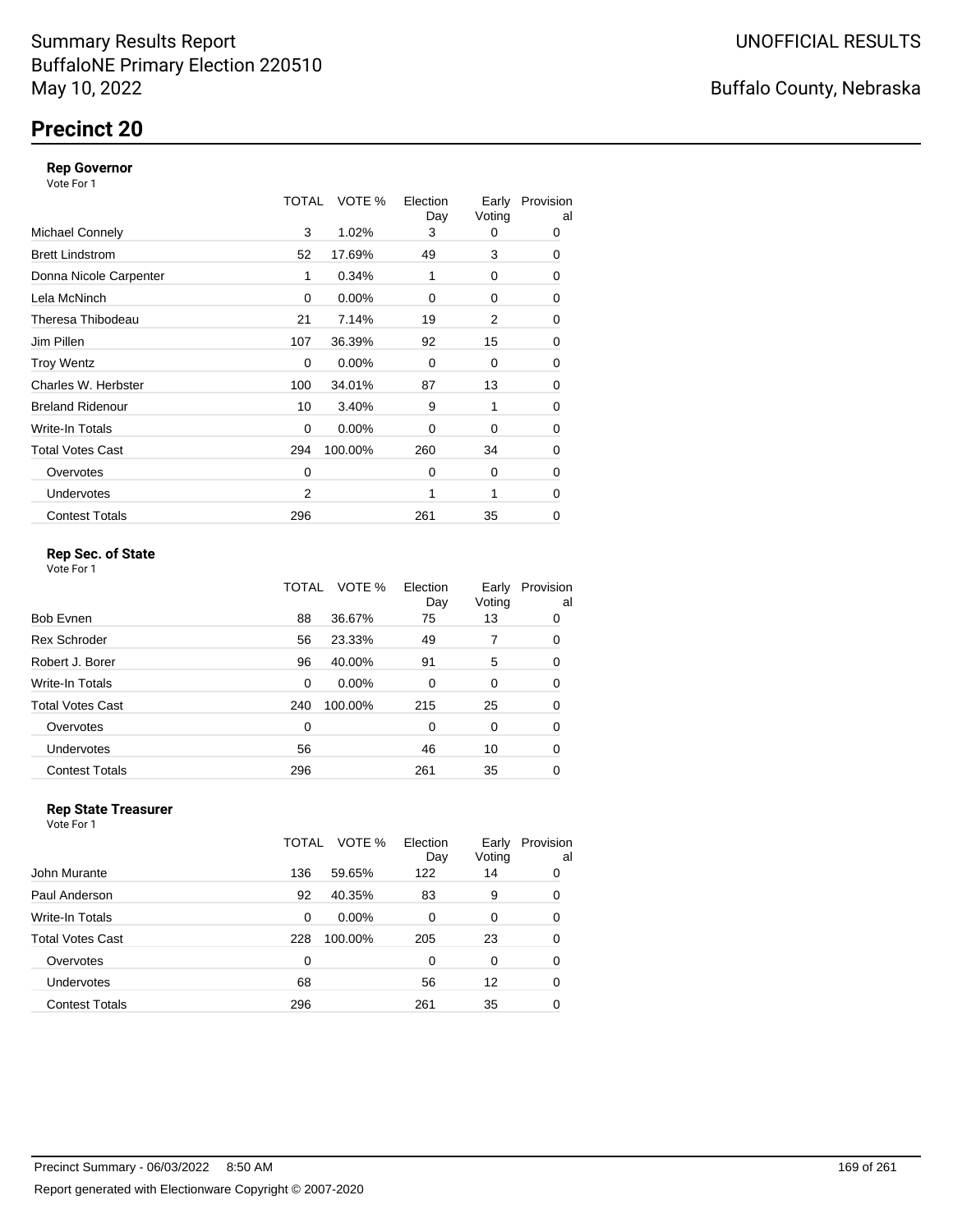|                       | TOTAL | VOTE %   | Election<br>Day | Early<br>Voting | Provision<br>al |
|-----------------------|-------|----------|-----------------|-----------------|-----------------|
| Jennifer Hicks        | 70    | 30.57%   | 63              |                 | 0               |
| Mike Hilgers          | 159   | 69.43%   | 142             | 17              | 0               |
| Write-In Totals       | 0     | $0.00\%$ | 0               | 0               | 0               |
| Total Votes Cast      | 229   | 100.00%  | 205             | 24              | 0               |
| Overvotes             | 0     |          | 0               | 0               | 0               |
| <b>Undervotes</b>     | 67    |          | 56              | 11              | 0               |
| <b>Contest Totals</b> | 296   |          | 261             | 35              | 0               |
|                       |       |          |                 |                 |                 |

### **Rep State Auditor**

Vote For 1

|                         | TOTAL | VOTE %   | Election<br>Day | Early<br>Voting | Provision<br>al |
|-------------------------|-------|----------|-----------------|-----------------|-----------------|
| Mike Foley              | 180   | 76.27%   | 161             | 19              | 0               |
| Larry Anderson          | 56    | 23.73%   | 49              |                 | 0               |
| Write-In Totals         | 0     | $0.00\%$ | 0               | 0               | 0               |
| <b>Total Votes Cast</b> | 236   | 100.00%  | 210             | 26              | 0               |
| Overvotes               | 0     |          | 0               | 0               | 0               |
| Undervotes              | 60    |          | 51              | 9               | 0               |
| <b>Contest Totals</b>   | 296   |          | 261             | 35              | 0               |

#### **Rep Public Service Comm.**

Vote For 1

|                         | TOTAL | VOTE %  | Election<br>Day | Early<br>Voting | Provision<br>al |
|-------------------------|-------|---------|-----------------|-----------------|-----------------|
| Kevin Stocker           | 96    | 47.29%  | 88              | 8               | 0               |
| Mary Ridder             | 70    | 34.48%  | 63              | 7               | 0               |
| Dakota Delka            | 37    | 18.23%  | 32              | 5               | 0               |
| Write-In Totals         | 0     | 0.00%   | 0               | 0               | 0               |
| <b>Total Votes Cast</b> | 203   | 100.00% | 183             | 20              | 0               |
| Overvotes               | 0     |         | 0               | 0               | 0               |
| Undervotes              | 93    |         | 78              | 15              | 0               |
| <b>Contest Totals</b>   | 296   |         | 261             | 35              | 0               |
|                         |       |         |                 |                 |                 |

#### **Rep County Assessor**

Vote For 1

|                       | TOTAL | VOTE %<br>Election<br>Day | Early<br>Voting | Provision<br>al |
|-----------------------|-------|---------------------------|-----------------|-----------------|
| Nora Borer            | 104   | 38.52%<br>97              |                 | 0               |
| Roy Meusch            | 165   | 61.11%<br>145             | 20              | 0               |
| Write-In Totals       | 1     | 0.37%                     | 0               | 0               |
| Total Votes Cast      | 270   | 100.00%<br>243            | 27              | 0               |
| Overvotes             | 0     | 0                         | 0               | 0               |
| <b>Undervotes</b>     | 26    | 18                        | 8               | 0               |
| <b>Contest Totals</b> | 296   | 261                       | 35              | 0               |

Report generated with Electionware Copyright © 2007-2020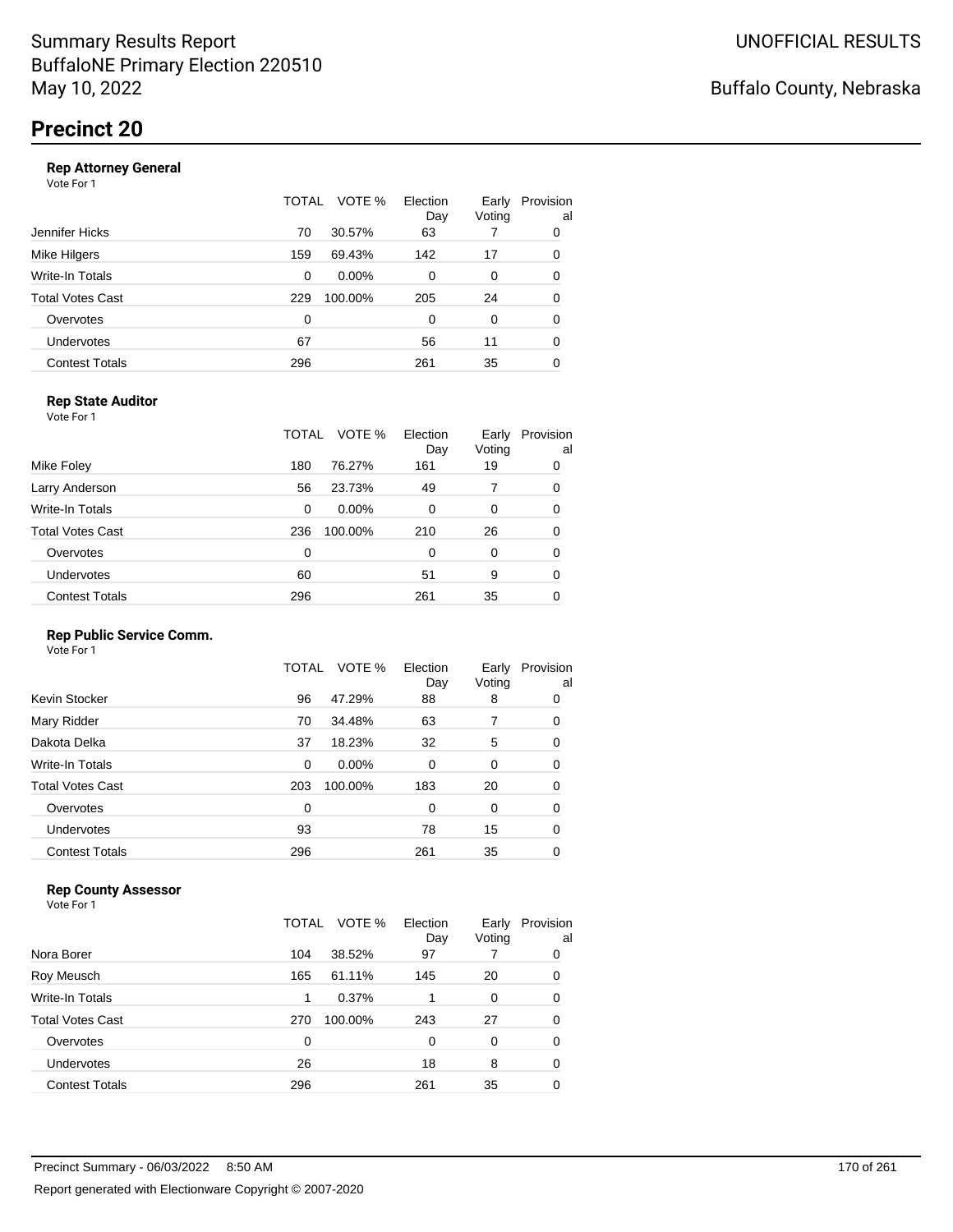| Vote For 1              |          |              |                 |                 |                 |
|-------------------------|----------|--------------|-----------------|-----------------|-----------------|
|                         |          | TOTAL VOTE % | Election<br>Day | Early<br>Voting | Provision<br>al |
| David J. Else           | 8        | 50.00%       | 6               | 2               | 0               |
| Daniel M. Wik           | 7        | 43.75%       | 5               | 2               | 0               |
| Write-In Totals         | 1        | 6.25%        | 1               | 0               | 0               |
| <b>Total Votes Cast</b> | 16       | 100.00%      | 12              | 4               | 0               |
| Overvotes               | $\Omega$ |              | 0               | 0               | 0               |
| Undervotes              | 12       |              | 9               | 3               | 0               |
| <b>Contest Totals</b>   | 28       |              | 21              | 7               | 0               |
|                         |          |              |                 |                 |                 |

#### **Dem Governor**

Vote For 1

|                         | TOTAL | VOTE %  | Election<br>Day | Early<br>Voting | Provision<br>al |
|-------------------------|-------|---------|-----------------|-----------------|-----------------|
| Carol Blood             | 18    | 75.00%  | 13              | 5               | 0               |
| Roy A. Harris           | 5     | 20.83%  | 3               | 2               | 0               |
| Write-In Totals         | 1     | 4.17%   |                 | 0               | 0               |
| <b>Total Votes Cast</b> | 24    | 100.00% | 17              | 7               | 0               |
| Overvotes               | 0     |         | 0               | 0               | 0               |
| Undervotes              | 4     |         | 4               | 0               | 0               |
| <b>Contest Totals</b>   | 28    |         | 21              |                 |                 |

### **Dem Sec. of State**

Vote For 1

|                       | TOTAL VOTE % | Election<br>Day | Early<br>Voting | Provision<br>al |
|-----------------------|--------------|-----------------|-----------------|-----------------|
| Write-In Totals       | 100.00%      |                 | 0               |                 |
| Total Votes Cast      | 100.00%      |                 | 0               |                 |
| Overvotes             | 0            | Ω               | 0               |                 |
| Undervotes            | 27           | 20              |                 |                 |
| <b>Contest Totals</b> | 28           | 21              |                 |                 |

#### **Dem State Treasurer** Vote For 1

|                         | TOTAL VOTE % | Election<br>Day | Early<br>Voting | Provision<br>al |
|-------------------------|--------------|-----------------|-----------------|-----------------|
| <b>Write-In Totals</b>  | 100.00%      |                 | 0               | 0               |
| <b>Total Votes Cast</b> | 100.00%      |                 |                 | 0               |
| Overvotes               | 0            | O               | 0               | 0               |
| <b>Undervotes</b>       | 27           | 20              |                 | 0               |
| <b>Contest Totals</b>   | 28           | 21              |                 | 0               |
|                         |              |                 |                 |                 |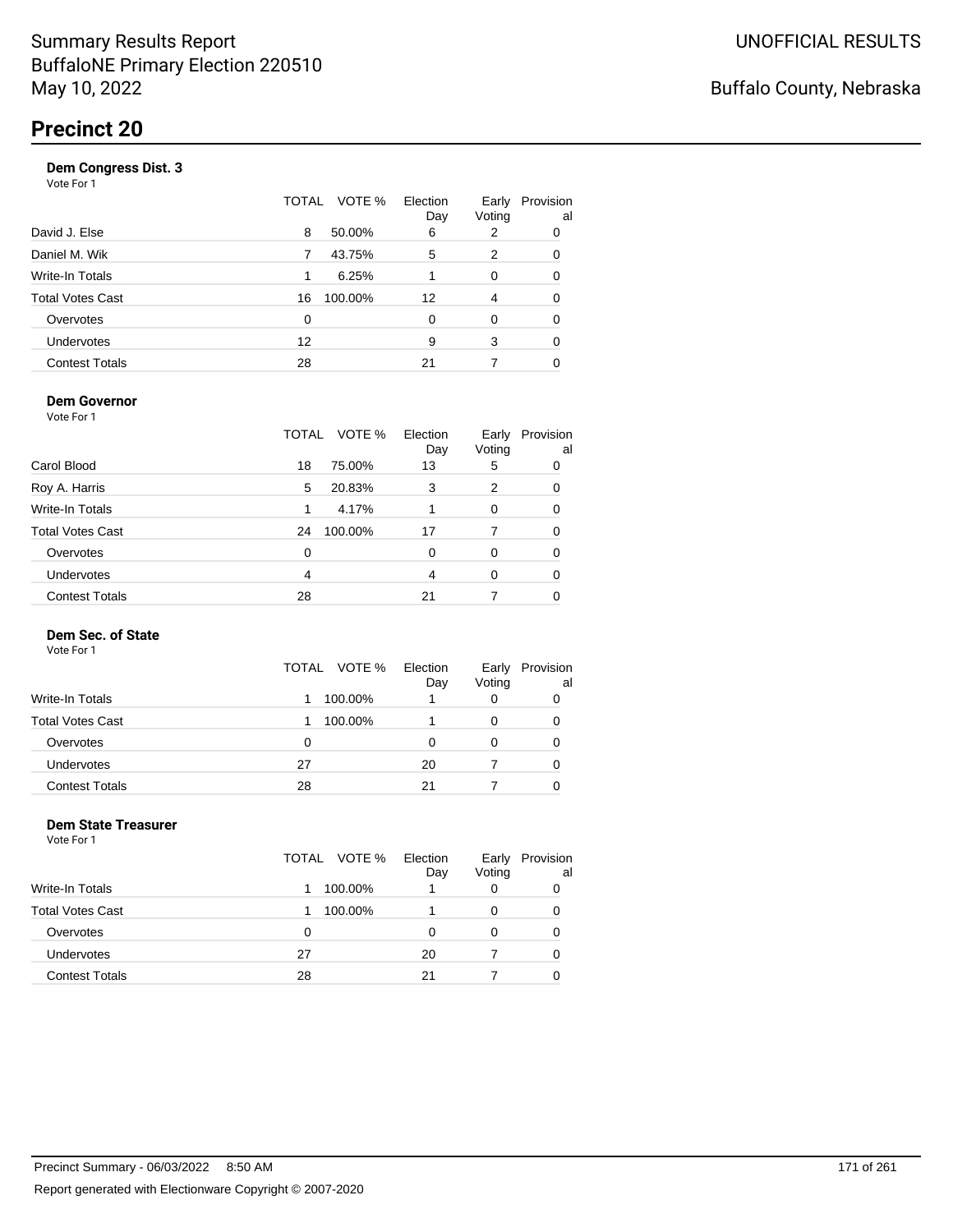|                       | TOTAL VOTE % | Election<br>Day | Early<br>Voting | Provision<br>al |
|-----------------------|--------------|-----------------|-----------------|-----------------|
| Write-In Totals       | 100.00%      |                 | 0               |                 |
| Total Votes Cast      | 100.00%      |                 | 0               | 0               |
| Overvotes             | 0            | Ω               |                 |                 |
| Undervotes            | 27           | 20              |                 | 0               |
| <b>Contest Totals</b> | 28           | 21              |                 |                 |

#### **Dem State Auditor** Vote For 1

|                         | TOTAL VOTE % | Election<br>Day | Early<br>Voting | Provision<br>al |
|-------------------------|--------------|-----------------|-----------------|-----------------|
| <b>Write-In Totals</b>  | 100.00%      |                 | 0               |                 |
| <b>Total Votes Cast</b> | 100.00%      |                 |                 |                 |
| Overvotes               | 0            | O               | O               |                 |
| <b>Undervotes</b>       | 27           | 20              |                 | O               |
| <b>Contest Totals</b>   | 28           | 21              |                 |                 |

#### **Dem Public Service Comm.** Vote For 1

|                         | TOTAL VOTE % | Election<br>Day | Early<br>Voting | Provision<br>al |
|-------------------------|--------------|-----------------|-----------------|-----------------|
| <b>Write-In Totals</b>  | 100.00%      |                 | 0               | 0               |
| <b>Total Votes Cast</b> | 100.00%      |                 | 0               | 0               |
| Overvotes               | 0            | ი               | 0               | 0               |
| <b>Undervotes</b>       | 27           | 20              |                 | 0               |
| <b>Contest Totals</b>   | 28           | 21              |                 | 0               |

#### **Lib Congress Dist. 3**

Vote For 1

|                         | TOTAL VOTE % | Election<br>Day | Early<br>Voting | Provision<br>al |
|-------------------------|--------------|-----------------|-----------------|-----------------|
| <b>Write-In Totals</b>  |              |                 |                 |                 |
| <b>Total Votes Cast</b> |              |                 |                 |                 |
| Overvotes               |              |                 |                 |                 |
| <b>Undervotes</b>       |              |                 |                 |                 |
| <b>Contest Totals</b>   |              |                 |                 |                 |

#### **Lib Governor** Vote For 1

| 1 J J J J J J           | TOTAL | VOTE % | Election | Early  | Provision |
|-------------------------|-------|--------|----------|--------|-----------|
| Scott Zimmerman         | ი     |        | Day      | Voting | al        |
| <b>Write-In Totals</b>  | 0     |        |          |        |           |
| <b>Total Votes Cast</b> | 0     |        |          |        |           |
| Overvotes               | 0     |        |          |        |           |
| <b>Undervotes</b>       | 0     |        |          |        |           |
| <b>Contest Totals</b>   |       |        |          |        |           |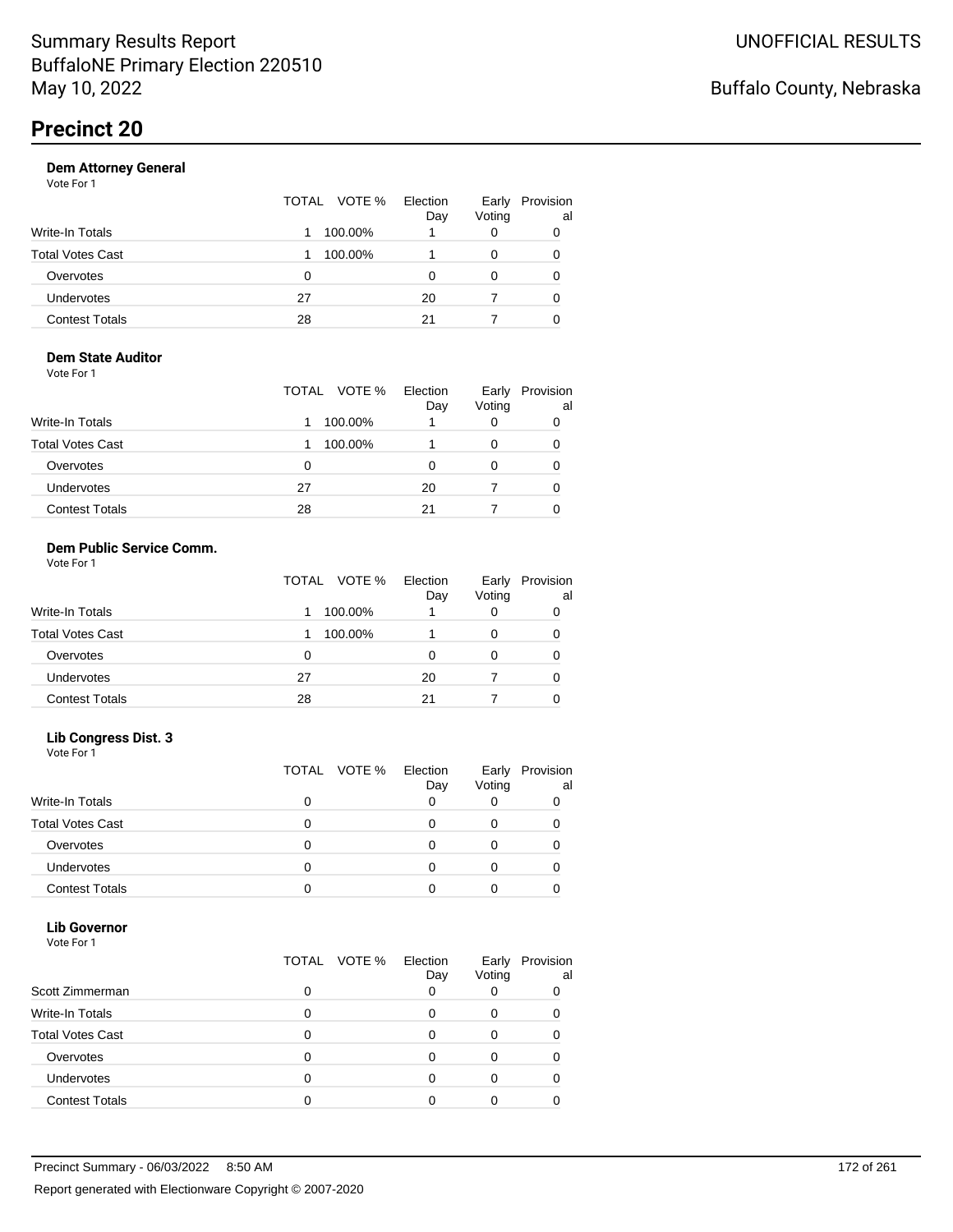#### **Lib Sec. of State**

Vote For 1

|                       |   | TOTAL VOTE % Election | Day | Early<br>Voting | Provision<br>al |
|-----------------------|---|-----------------------|-----|-----------------|-----------------|
| Write-In Totals       |   |                       |     |                 | 0               |
| Total Votes Cast      |   |                       |     |                 |                 |
| Overvotes             | 0 |                       |     |                 |                 |
| Undervotes            | 0 |                       |     | 0               | 0               |
| <b>Contest Totals</b> | O |                       |     |                 |                 |

### **Lib State Treasurer**

Vote For 1

|                         | TOTAL | VOTE % Election<br>Day | Early<br>Voting | Provision<br>al |
|-------------------------|-------|------------------------|-----------------|-----------------|
| Katrina Tomsen          |       |                        |                 |                 |
| <b>Write-In Totals</b>  |       |                        |                 |                 |
| <b>Total Votes Cast</b> |       |                        |                 |                 |
| Overvotes               |       |                        |                 |                 |
| Undervotes              |       |                        |                 |                 |
| <b>Contest Totals</b>   |       |                        |                 |                 |

### **Lib Attorney General**

Vote For 1

|                         | TOTAL VOTE % | Election<br>Day | Early<br>Voting | Provision<br>al |
|-------------------------|--------------|-----------------|-----------------|-----------------|
| Write-In Totals         | 0            |                 |                 |                 |
| <b>Total Votes Cast</b> | 0            |                 |                 |                 |
| Overvotes               | 0            |                 |                 |                 |
| Undervotes              |              |                 |                 |                 |
| <b>Contest Totals</b>   |              |                 |                 |                 |

#### **Lib State Auditor**

Vote For 1

|                         |   | TOTAL VOTE % | Election<br>Day | Early<br>Voting | Provision<br>al |
|-------------------------|---|--------------|-----------------|-----------------|-----------------|
| Gene Siadek             | 0 |              |                 |                 |                 |
| <b>Write-In Totals</b>  | 0 |              |                 |                 |                 |
| <b>Total Votes Cast</b> | 0 |              |                 |                 |                 |
| Overvotes               | 0 |              |                 |                 |                 |
| Undervotes              | 0 |              |                 |                 |                 |
| <b>Contest Totals</b>   |   |              |                 |                 |                 |

#### **Lib Public Service Comm.**

|                         |   | TOTAL VOTE % | Election<br>Day | Early<br>Voting | Provision<br>al |
|-------------------------|---|--------------|-----------------|-----------------|-----------------|
| <b>Write-In Totals</b>  | O |              |                 |                 |                 |
| <b>Total Votes Cast</b> |   |              |                 |                 |                 |
| Overvotes               | Ω |              |                 |                 |                 |
| Undervotes              | 0 |              |                 |                 |                 |
| <b>Contest Totals</b>   | 0 |              |                 |                 |                 |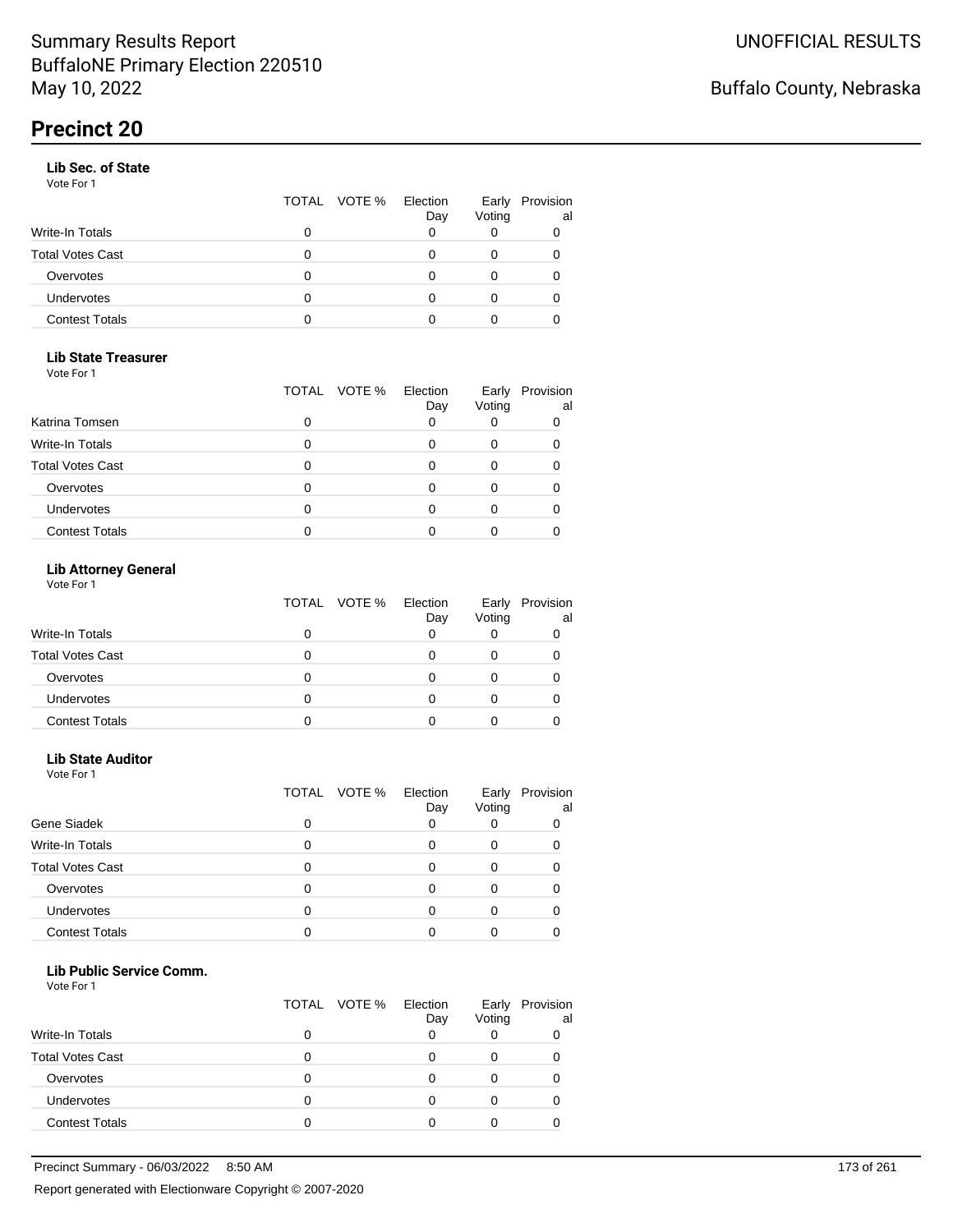|                       | VOTE %<br>TOTAL | Election<br>Day | Early<br>Voting | Provision<br>al |
|-----------------------|-----------------|-----------------|-----------------|-----------------|
| Mark Elworth Jr.      | 0               |                 |                 | 0               |
| Write-In Totals       | O               |                 | 0               | 0               |
| Total Votes Cast      | O               |                 | 0               |                 |
| Overvotes             | 0               |                 | 0               |                 |
| Undervotes            | O               |                 | Ω               |                 |
| <b>Contest Totals</b> |                 |                 |                 |                 |
|                       |                 |                 |                 |                 |

### **Lmn Governor**

Vote For 1

|                         | TOTAL VOTE % Election | Day | Early<br>Voting | Provision<br>al |
|-------------------------|-----------------------|-----|-----------------|-----------------|
| <b>Write-In Totals</b>  |                       |     |                 |                 |
| <b>Total Votes Cast</b> |                       |     |                 |                 |
| Overvotes               |                       |     |                 |                 |
| <b>Undervotes</b>       |                       |     |                 |                 |
| <b>Contest Totals</b>   |                       |     |                 |                 |

#### **Lmn Sec. of State** Vote For 1

|                         | TOTAL VOTE % | Election<br>Day | Early<br>Voting | Provision<br>al |
|-------------------------|--------------|-----------------|-----------------|-----------------|
| <b>Write-In Totals</b>  |              |                 |                 |                 |
| <b>Total Votes Cast</b> | n            |                 |                 |                 |
| Overvotes               | O            |                 |                 |                 |
| Undervotes              | O            |                 |                 | O               |
| <b>Contest Totals</b>   |              |                 |                 |                 |

#### **Lmn State Treasurer**

Vote For 1

|                         |   | TOTAL VOTE % | Election<br>Day | Early<br>Voting | Provision<br>al |
|-------------------------|---|--------------|-----------------|-----------------|-----------------|
| Write-In Totals         |   |              |                 |                 |                 |
| <b>Total Votes Cast</b> | 0 |              |                 |                 |                 |
| Overvotes               | O |              |                 |                 |                 |
| Undervotes              | O |              |                 |                 |                 |
| <b>Contest Totals</b>   |   |              |                 |                 |                 |

#### **Lmn Attorney General**

| Larry Bolinger          | O | TOTAL VOTE % | Election<br>Day | Early<br>Voting | Provision<br>al<br>0 |
|-------------------------|---|--------------|-----------------|-----------------|----------------------|
|                         |   |              |                 |                 |                      |
| <b>Write-In Totals</b>  | 0 |              |                 | Ω               |                      |
| <b>Total Votes Cast</b> |   |              |                 |                 |                      |
| Overvotes               |   |              |                 |                 |                      |
| Undervotes              | 0 |              |                 | Ω               |                      |
| <b>Contest Totals</b>   |   |              |                 |                 |                      |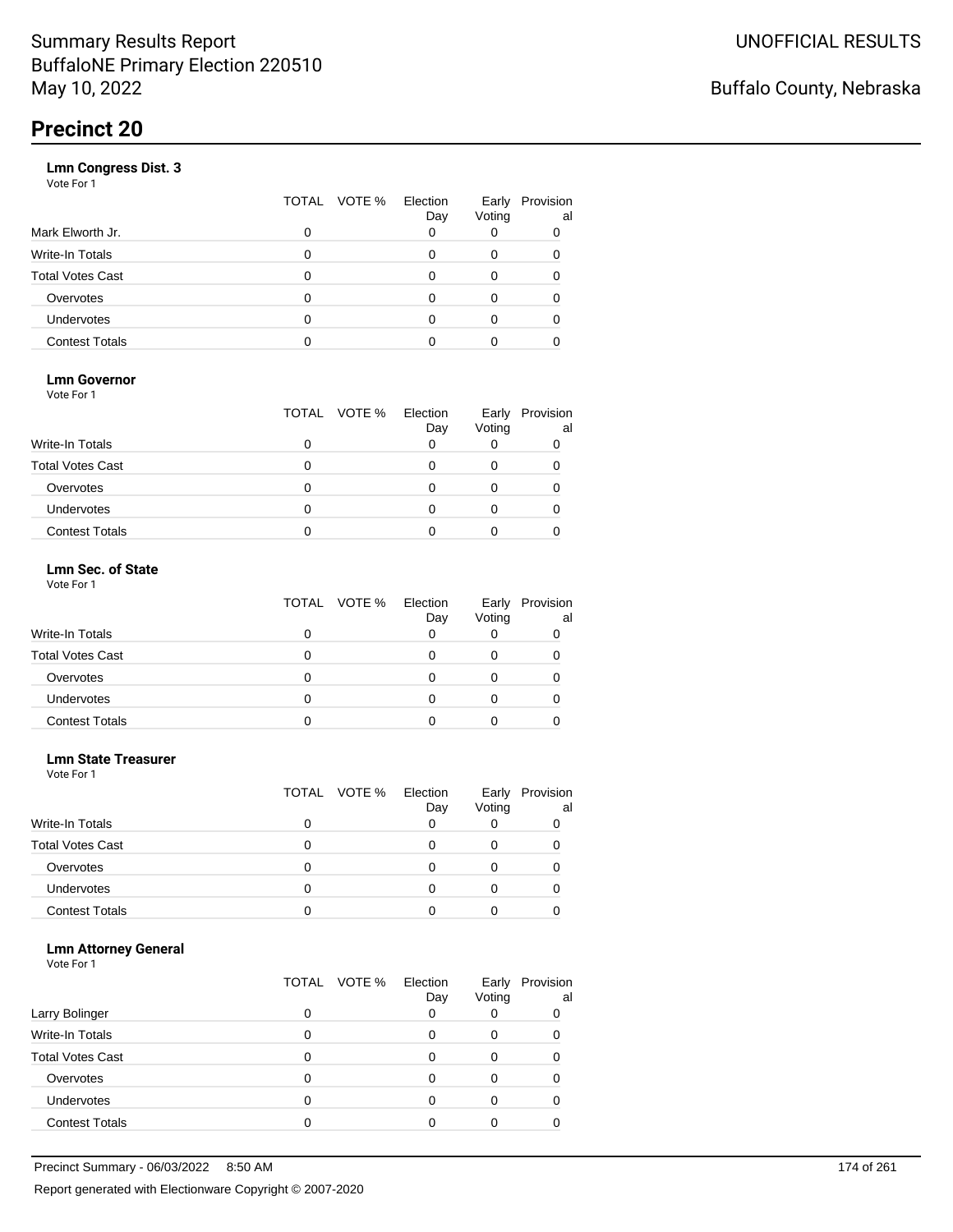#### **Lmn State Auditor**

Vote For 1

|                         | TOTAL | VOTE % Election | Day | Early<br>Voting | Provision<br>al |
|-------------------------|-------|-----------------|-----|-----------------|-----------------|
| L. Leroy Lopez          | 0     |                 |     |                 |                 |
| Write-In Totals         | 0     |                 |     | 0               |                 |
| <b>Total Votes Cast</b> | 0     |                 |     | 0               |                 |
| Overvotes               | 0     |                 |     | 0               |                 |
| Undervotes              | 0     |                 |     |                 |                 |
| <b>Contest Totals</b>   |       |                 |     |                 |                 |

#### **Lmn Public Service Comm.**

Vote For 1

|                         |   | TOTAL VOTE % | Election<br>Day | Early<br>Voting | Provision<br>al |
|-------------------------|---|--------------|-----------------|-----------------|-----------------|
| <b>Write-In Totals</b>  |   |              |                 |                 |                 |
| <b>Total Votes Cast</b> |   |              |                 |                 |                 |
| Overvotes               |   |              |                 |                 |                 |
| <b>Undervotes</b>       | 0 |              |                 |                 |                 |
| <b>Contest Totals</b>   |   |              |                 |                 |                 |

#### **Member of the State Board of Education Dist. 6** Vote For 1

|                         | TOTAL | VOTE %  | Election<br>Day | Early<br>Voting | Provision<br>al |
|-------------------------|-------|---------|-----------------|-----------------|-----------------|
| Sherry Jones            | 201   | 71.53%  | 181             | 20              | 0               |
| Danielle Helzer         | 78    | 27.76%  | 71              | 7               | 0               |
| <b>Write-In Totals</b>  | 2     | 0.71%   | $\Omega$        | 2               | 0               |
| <b>Total Votes Cast</b> | 281   | 100.00% | 252             | 29              | 0               |
| Overvotes               | 0     |         | $\Omega$        | $\Omega$        | 0               |
| <b>Undervotes</b>       | 59    |         | 45              | 14              | 0               |
| <b>Contest Totals</b>   | 340   |         | 297             | 43              | 0               |

#### **University of Nebraska Board of Regents Dist. 6** Vote For 1

|                         | TOTAL | VOTE %  | Election<br>Day | Early<br>Voting | Provision<br>al |
|-------------------------|-------|---------|-----------------|-----------------|-----------------|
| Paul R. Kenney          | 191   | 69.20%  | 164             | 27              | 0               |
| Julie Hehnke            | 84    | 30.43%  | 77              | 7               | 0               |
| <b>Write-In Totals</b>  | 1     | 0.36%   |                 | $\Omega$        | 0               |
| <b>Total Votes Cast</b> | 276   | 100.00% | 242             | 34              | 0               |
| Overvotes               | 0     |         | 0               | 0               | 0               |
| Undervotes              | 64    |         | 55              | 9               | 0               |
| <b>Contest Totals</b>   | 340   |         | 297             | 43              |                 |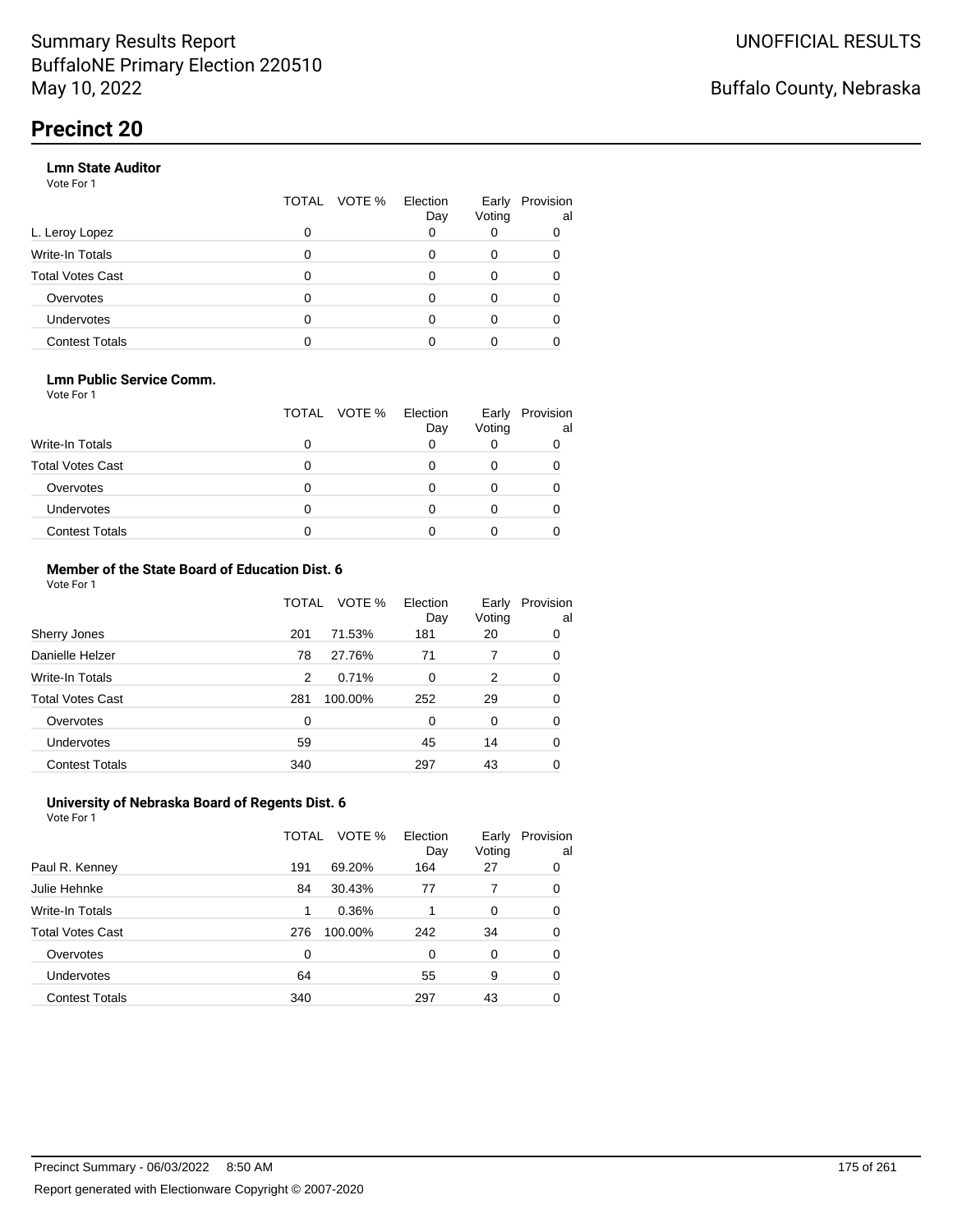### **Kearney Public School Dist. 7**

|                         | TOTAL | VOTE %   | Election<br>Day | Early<br>Voting | Provision<br>al |
|-------------------------|-------|----------|-----------------|-----------------|-----------------|
| Wendy S. Kreis          | 84    | 14.31%   | 79              | 5               | 0               |
| Drew Blessing           | 72    | 12.27%   | 60              | 12              | 0               |
| Derek Meyer             | 65    | 11.07%   | 58              | 7               | 0               |
| Will M. Kirkland        | 39    | 6.64%    | 36              | 3               | 0               |
| Dionne Moore            | 37    | 6.30%    | 31              | 6               | 0               |
| Paul Hazard             | 116   | 19.76%   | 104             | 12              | 0               |
| John D. Icenogle        | 91    | 15.50%   | 80              | 11              | 0               |
| Jacob L. Reiter         | 83    | 14.14%   | 73              | 10              | 0               |
| Write-In Totals         | 0     | $0.00\%$ | 0               | 0               | 0               |
| <b>Total Votes Cast</b> | 587   | 100.00%  | 521             | 66              | 0               |
| Overvotes               | 6     |          | 6               | 0               | 0               |
| <b>Undervotes</b>       | 121   |          | 103             | 18              | 0               |
| <b>Contest Totals</b>   | 714   |          | 630             | 84              | 0               |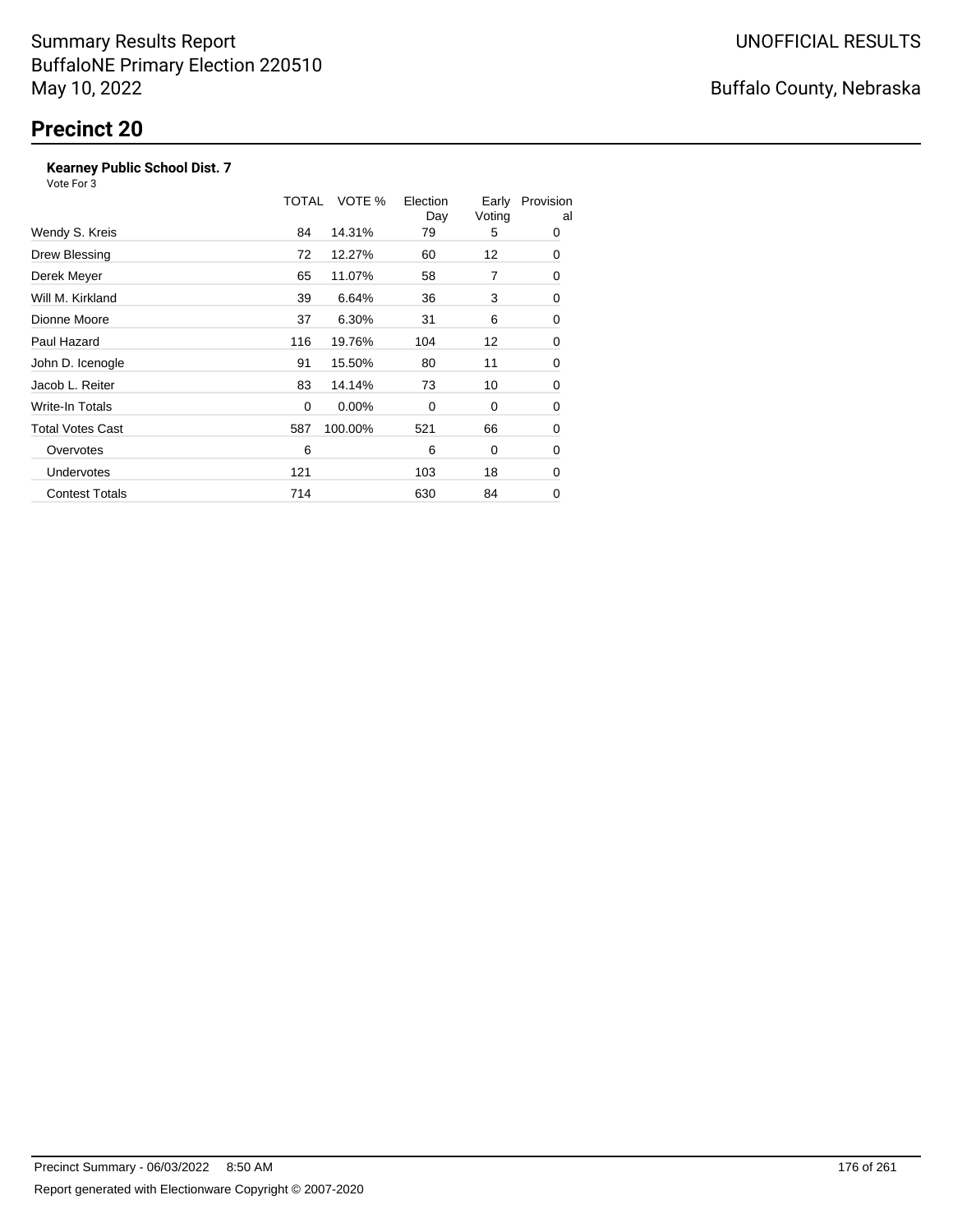## Buffalo County, Nebraska

# **Precinct 21**

| <b>Statistics</b>                                       | <b>TOTAL</b> | Election<br>Day | Early<br>Voting | Provision<br>al |
|---------------------------------------------------------|--------------|-----------------|-----------------|-----------------|
| Registered Voters - Total                               | 448          |                 |                 |                 |
| Registered Voters - Republican Party                    | 321          |                 |                 |                 |
| Registered Voters - Democratic Party                    | 56           |                 |                 |                 |
| Registered Voters - Libertarian Party                   | 8            |                 |                 |                 |
| Registered Voters - Legal Marijuana<br><b>NOW Party</b> | $\Omega$     |                 |                 |                 |
| Registered Voters - Nonpartisan                         | 63           |                 |                 |                 |
| <b>Ballots Cast - Total</b>                             | 146          | 124             | 22              | 0               |
| Ballots Cast - Republican Party                         | 135          | 118             | 17              | 0               |
| <b>Ballots Cast - Democratic Party</b>                  | 8            | 3               | 5               | 0               |
| Ballots Cast - Libertarian Party                        | 0            | 0               | 0               | 0               |
| Ballots Cast - Legal Marijuana NOW                      | $\Omega$     | $\Omega$        | $\Omega$        | 0               |
| Ballots Cast - Nonpartisan                              | 3            | 3               | 0               | 0               |
| <b>Ballots Cast - Blank</b>                             | $\Omega$     | 0               | 0               | 0               |
| Voter Turnout - Total                                   | 32.59%       |                 |                 |                 |
| Voter Turnout - Republican Party                        | 42.06%       |                 |                 |                 |
| Voter Turnout - Democratic Party                        | 14.29%       |                 |                 |                 |
| Voter Turnout - Libertarian Party                       | $0.00\%$     |                 |                 |                 |
| Voter Turnout - Legal Marijuana NOW                     | $0.00\%$     |                 |                 |                 |
| Voter Turnout - Nonpartisan                             | 4.76%        |                 |                 |                 |

### **Rep Congress Dist. 3**

|                       | TOTAL    | VOTE %<br>Election<br>Day | Early<br>Voting | Provision<br>al |
|-----------------------|----------|---------------------------|-----------------|-----------------|
| Adrian Smith          | 107      | 79.85%<br>92              | 15              | 0               |
| Mike Calhoun          | 27       | 20.15%<br>25              | 2               | 0               |
| Write-In Totals       | $\Omega$ | $0.00\%$<br>$\Omega$      | 0               | 0               |
| Total Votes Cast      | 134      | 100.00%<br>117            | 17              | 0               |
| Overvotes             | 0        | 0                         | 0               | 0               |
| <b>Undervotes</b>     |          |                           | 0               | 0               |
| <b>Contest Totals</b> | 135      | 118                       | 17              | 0               |
|                       |          |                           |                 |                 |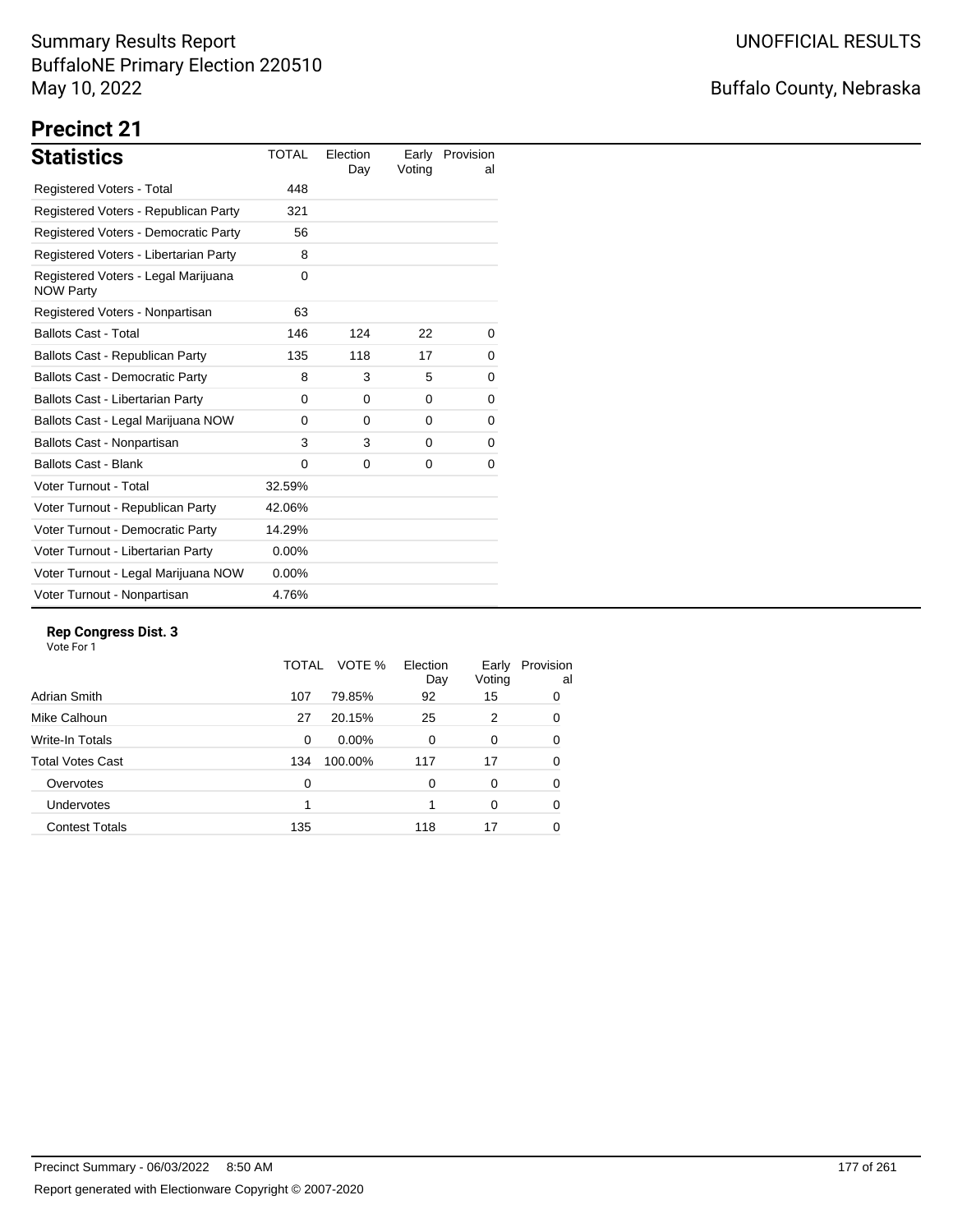## **Precinct 21**

#### **Rep Governor**

Vote For 1

|                         | TOTAL | VOTE %   | Election<br>Day | Early<br>Voting | Provision<br>al |
|-------------------------|-------|----------|-----------------|-----------------|-----------------|
| <b>Michael Connely</b>  | 0     | $0.00\%$ | 0               | 0               | 0               |
| <b>Brett Lindstrom</b>  | 13    | 9.63%    | 13              | 0               | 0               |
| Donna Nicole Carpenter  | 1     | 0.74%    | 1               | 0               | 0               |
| Lela McNinch            | 0     | $0.00\%$ | 0               | 0               | 0               |
| Theresa Thibodeau       | 7     | 5.19%    | 5               | 2               | 0               |
| Jim Pillen              | 52    | 38.52%   | 45              | 7               | 0               |
| <b>Troy Wentz</b>       | 0     | $0.00\%$ | $\Omega$        | 0               | 0               |
| Charles W. Herbster     | 56    | 41.48%   | 48              | 8               | 0               |
| <b>Breland Ridenour</b> | 6     | 4.44%    | 6               | 0               | 0               |
| Write-In Totals         | 0     | $0.00\%$ | 0               | 0               | 0               |
| <b>Total Votes Cast</b> | 135   | 100.00%  | 118             | 17              | 0               |
| Overvotes               | 0     |          | $\Omega$        | 0               | 0               |
| <b>Undervotes</b>       | 0     |          | $\Omega$        | 0               | 0               |
| <b>Contest Totals</b>   | 135   |          | 118             | 17              | 0               |

### **Rep Sec. of State**

Vote For 1

|                         | TOTAL | VOTE %   | Election<br>Day | Early<br>Voting | Provision<br>al |
|-------------------------|-------|----------|-----------------|-----------------|-----------------|
| Bob Evnen               | 58    | 49.15%   | 49              | 9               | 0               |
| <b>Rex Schroder</b>     | 14    | 11.86%   | 11              | 3               | 0               |
| Robert J. Borer         | 46    | 38.98%   | 44              | 2               | 0               |
| Write-In Totals         | 0     | $0.00\%$ | $\Omega$        | 0               | 0               |
| <b>Total Votes Cast</b> | 118   | 100.00%  | 104             | 14              | 0               |
| Overvotes               | 0     |          | 0               | 0               | 0               |
| Undervotes              | 17    |          | 14              | 3               | 0               |
| <b>Contest Totals</b>   | 135   |          | 118             | 17              | 0               |

#### **Rep State Treasurer** Vote For 1

|                       | VOTE %<br>TOTAL | Election<br>Day | Early<br>Voting | Provision<br>al |
|-----------------------|-----------------|-----------------|-----------------|-----------------|
| John Murante          | 76<br>68.47%    | 66              | 10              | 0               |
| Paul Anderson         | 31.53%<br>35    | 30              | 5               | 0               |
| Write-In Totals       | $0.00\%$<br>0   | $\Omega$        | 0               | 0               |
| Total Votes Cast      | 100.00%<br>111  | 96              | 15              | 0               |
| Overvotes             | 0               | $\Omega$        | 0               | 0               |
| <b>Undervotes</b>     | 24              | 22              | 2               | 0               |
| <b>Contest Totals</b> | 135             | 118             | 17              | 0               |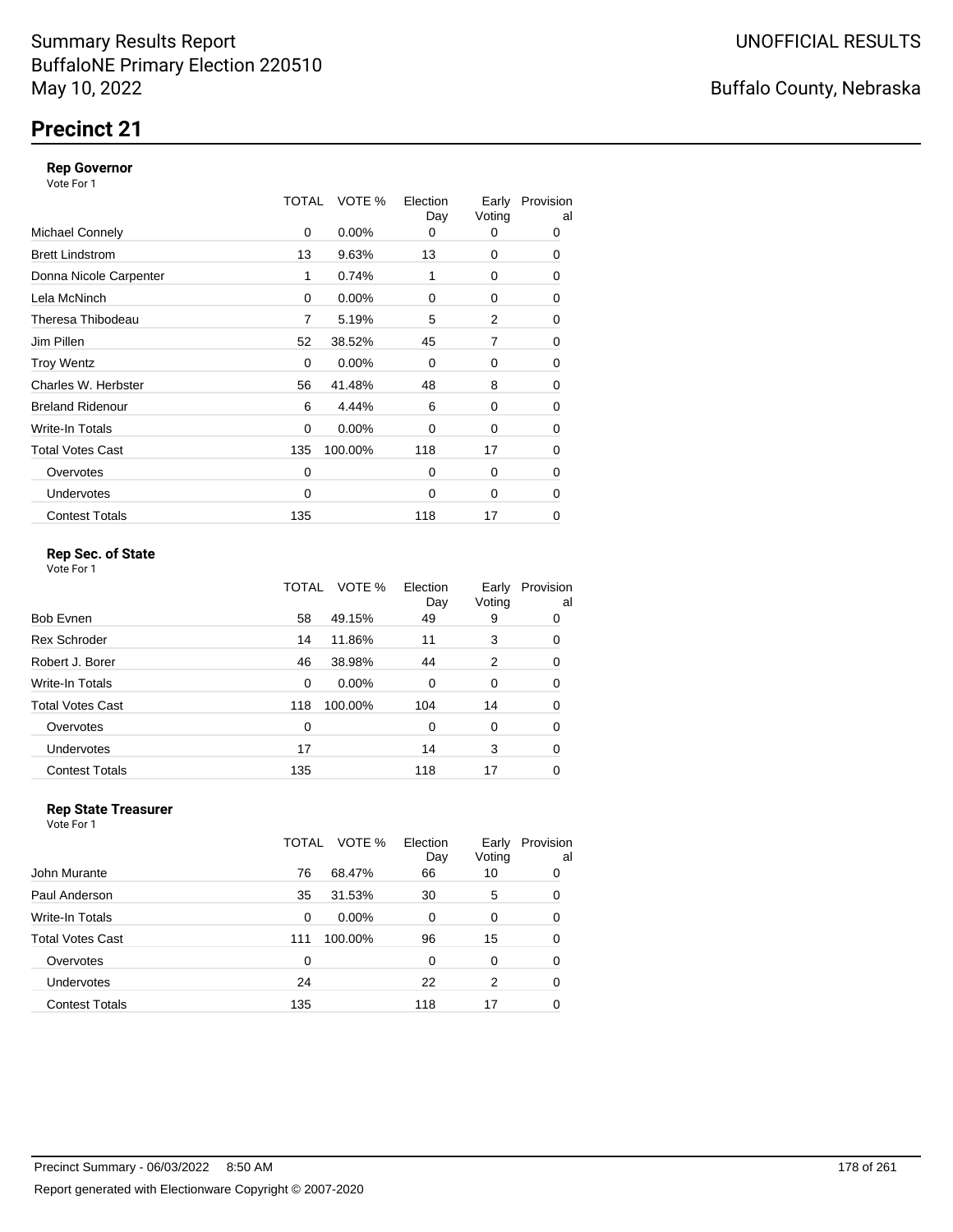#### **Rep Attorney General**

Vote For 1

|                       | VOTE %<br>TOTAL | Election<br>Day | Early<br>Voting | Provision<br>al |
|-----------------------|-----------------|-----------------|-----------------|-----------------|
| Jennifer Hicks        | 33.94%<br>37    | 32              | 5               | 0               |
| Mike Hilgers          | 66.06%<br>72    | 65              |                 | 0               |
| Write-In Totals       | $0.00\%$<br>0   | 0               | $\Omega$        | 0               |
| Total Votes Cast      | 100.00%<br>109  | 97              | 12              | 0               |
| Overvotes             | 0               | $\Omega$        | $\Omega$        | 0               |
| Undervotes            | 26              | 21              | 5               | 0               |
| <b>Contest Totals</b> | 135             | 118             | 17              | 0               |
|                       |                 |                 |                 |                 |

### **Rep State Auditor**

Vote For 1

|                         | TOTAL | VOTE %   | Election<br>Day | Early<br>Voting | Provision<br>al |
|-------------------------|-------|----------|-----------------|-----------------|-----------------|
| Mike Foley              | 94    | 83.93%   | 83              | 11              | 0               |
| Larry Anderson          | 18    | 16.07%   | 16              | 2               | 0               |
| Write-In Totals         | 0     | $0.00\%$ | 0               | 0               | 0               |
| <b>Total Votes Cast</b> | 112   | 100.00%  | 99              | 13              | 0               |
| Overvotes               | 0     |          | 0               | 0               | 0               |
| Undervotes              | 23    |          | 19              | 4               | 0               |
| <b>Contest Totals</b>   | 135   |          | 118             | 17              | 0               |

### **Rep Public Service Comm.**

Vote For 1

|                         | TOTAL | VOTE %   | Election<br>Day | Early<br>Voting | Provision<br>al |
|-------------------------|-------|----------|-----------------|-----------------|-----------------|
| Kevin Stocker           | 51    | 54.26%   | 45              | 6               | 0               |
| Mary Ridder             | 25    | 26.60%   | 23              | 2               | 0               |
| Dakota Delka            | 18    | 19.15%   | 16              | 2               | 0               |
| Write-In Totals         | 0     | $0.00\%$ | 0               | 0               | 0               |
| <b>Total Votes Cast</b> | 94    | 100.00%  | 84              | 10              | 0               |
| Overvotes               | 0     |          | 0               | 0               | 0               |
| Undervotes              | 41    |          | 34              | 7               | 0               |
| <b>Contest Totals</b>   | 135   |          | 118             | 17              | 0               |

### **Rep County Assessor**

|                       | TOTAL | VOTE %   | Election<br>Day | Early<br>Voting | Provision<br>al |
|-----------------------|-------|----------|-----------------|-----------------|-----------------|
| Nora Borer            | 42    | 36.52%   | 39              | 3               | 0               |
| Roy Meusch            | 73    | 63.48%   | 63              | 10              | 0               |
| Write-In Totals       | 0     | $0.00\%$ | 0               | 0               | 0               |
| Total Votes Cast      | 115   | 100.00%  | 102             | 13              | 0               |
| Overvotes             | 0     |          | 0               | $\Omega$        | 0               |
| Undervotes            | 20    |          | 16              | 4               | 0               |
| <b>Contest Totals</b> | 135   |          | 118             | 17              | 0               |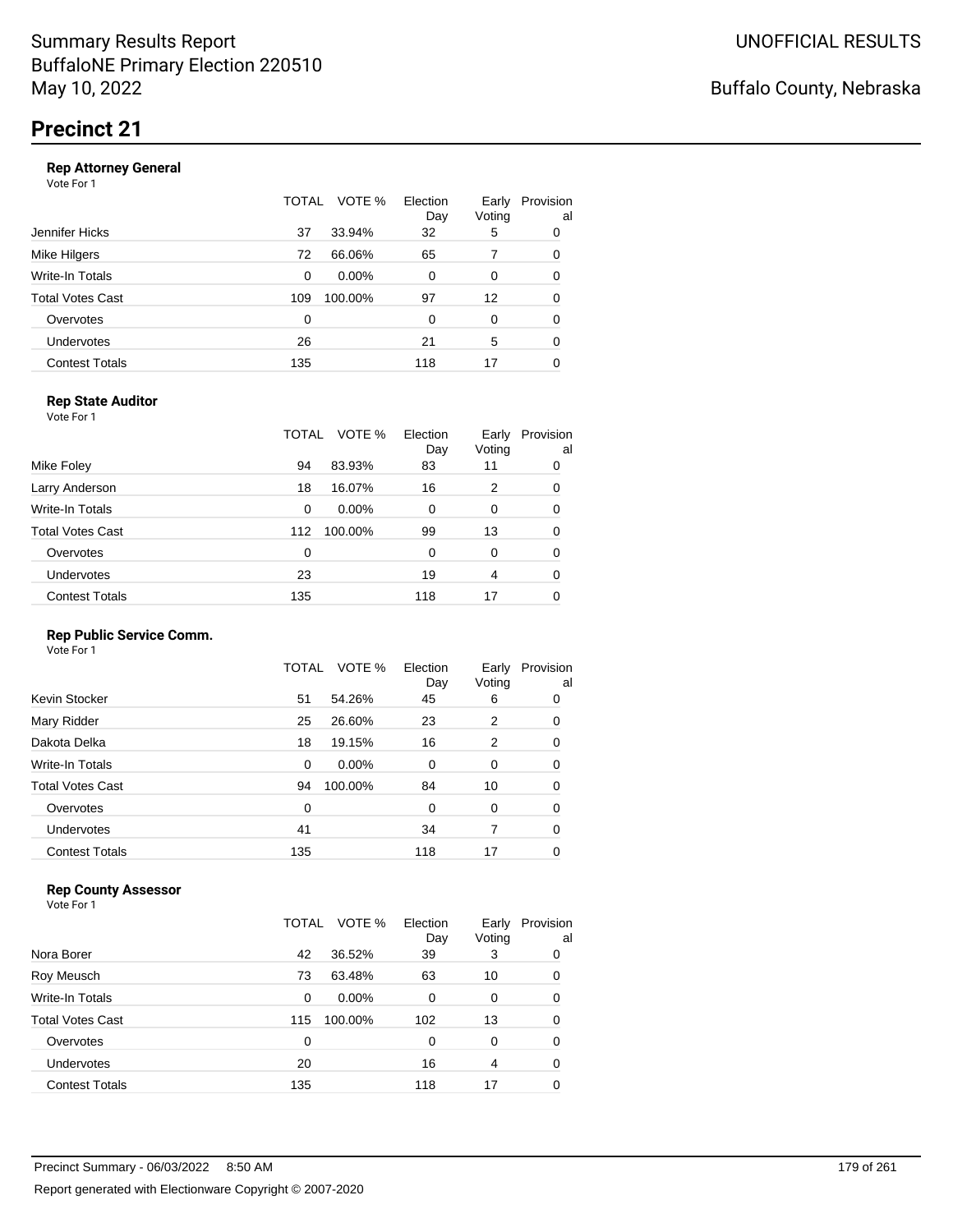#### **Dem Congress Dist. 3**

Vote For 1

|                       | VOTE %<br>TOTAL | Election<br>Day | Early<br>Voting | Provision<br>al |
|-----------------------|-----------------|-----------------|-----------------|-----------------|
| David J. Else         | 57.14%<br>4     |                 | 3               | 0               |
| Daniel M. Wik         | 42.86%<br>3     | 2               |                 | 0               |
| Write-In Totals       | $0.00\%$<br>0   | 0               | 0               |                 |
| Total Votes Cast      | 100.00%<br>7    | 3               | 4               |                 |
| Overvotes             | 0               | $\Omega$        | $\Omega$        |                 |
| Undervotes            |                 | 0               |                 | 0               |
| <b>Contest Totals</b> | 8               | 3               | 5               |                 |
|                       |                 |                 |                 |                 |

#### **Dem Governor**

Vote For 1

|                         | TOTAL | VOTE %   | Election<br>Day | Early<br>Voting | Provision<br>al |
|-------------------------|-------|----------|-----------------|-----------------|-----------------|
| Carol Blood             | 7     | 87.50%   | 2               | 5               | 0               |
| Roy A. Harris           |       | 12.50%   |                 | 0               | 0               |
| Write-In Totals         | 0     | $0.00\%$ | 0               | 0               | 0               |
| <b>Total Votes Cast</b> | 8     | 100.00%  | 3               | 5               | 0               |
| Overvotes               | 0     |          | 0               | 0               | 0               |
| Undervotes              | 0     |          | 0               | 0               | 0               |
| <b>Contest Totals</b>   | 8     |          | 3               | 5               |                 |

### **Dem Sec. of State**

Vote For 1

|                       | TOTAL VOTE % | Election<br>Day | Early<br>Voting | Provision<br>al |
|-----------------------|--------------|-----------------|-----------------|-----------------|
| Write-In Totals       | 100.00%      |                 | 0               |                 |
| Total Votes Cast      | 100.00%      |                 | 0               |                 |
| Overvotes             | $\Omega$     |                 | O               | O               |
| Undervotes            |              |                 | 5               | 0               |
| <b>Contest Totals</b> | 8            |                 | 5               |                 |

#### **Dem State Treasurer** Vote For 1

|                         | TOTAL VOTE % | Election<br>Day | Early<br>Voting | Provision<br>al |
|-------------------------|--------------|-----------------|-----------------|-----------------|
| <b>Write-In Totals</b>  | 100.00%      |                 | O               |                 |
| <b>Total Votes Cast</b> | 100.00%      |                 | 0               |                 |
| Overvotes               | Ω            | Ω               | O               |                 |
| <b>Undervotes</b>       |              | 2               | 5               |                 |
| <b>Contest Totals</b>   | 8            | 3               | 5               |                 |
|                         |              |                 |                 |                 |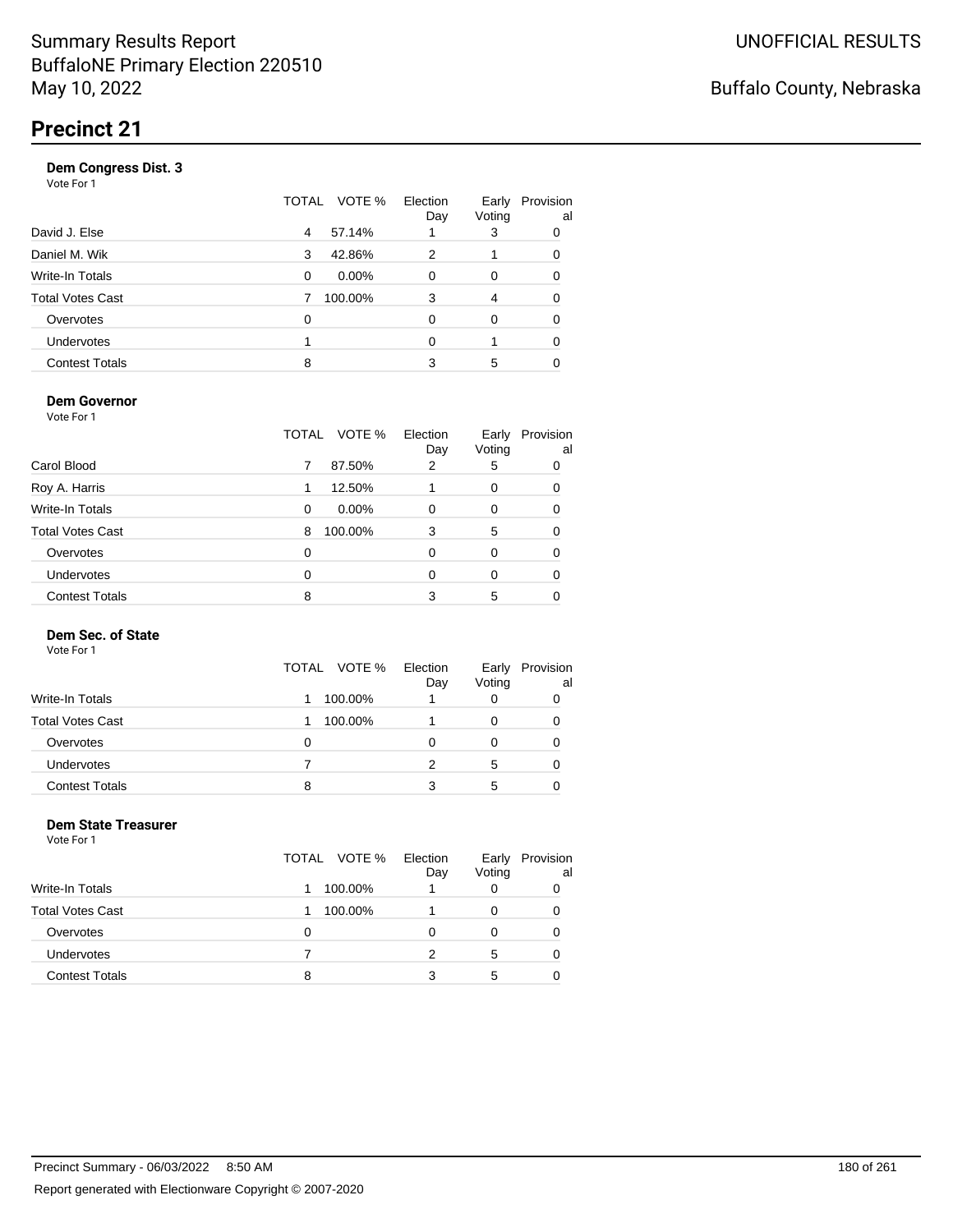|                       | TOTAL VOTE % | Election<br>Day | Early<br>Voting | Provision<br>al |
|-----------------------|--------------|-----------------|-----------------|-----------------|
| Write-In Totals       | 100.00%      |                 |                 |                 |
| Total Votes Cast      | 100.00%      |                 |                 |                 |
| Overvotes             | 0            | Ω               |                 |                 |
| Undervotes            |              | 2               | 5               |                 |
| <b>Contest Totals</b> | 8            | 3               | 5               |                 |

#### **Dem State Auditor** Vote For 1

| VULTUII                 | TOTAL VOTE % | Election<br>Day | Early<br>Voting | Provision<br>al |
|-------------------------|--------------|-----------------|-----------------|-----------------|
|                         |              |                 |                 |                 |
| <b>Write-In Totals</b>  | 100.00%      |                 | O               |                 |
| <b>Total Votes Cast</b> | 100.00%      |                 | O               |                 |
| Overvotes               | Ω            | Ω               |                 |                 |
| <b>Undervotes</b>       |              |                 | 5               |                 |
| <b>Contest Totals</b>   | 8            |                 | 5               |                 |

#### **Dem Public Service Comm.** Vote For 1

|                         | TOTAL VOTE % | Election<br>Day | Early<br>Voting | Provision<br>al |
|-------------------------|--------------|-----------------|-----------------|-----------------|
| Write-In Totals         | 100.00%      |                 | 0               |                 |
| <b>Total Votes Cast</b> | 100.00%      |                 | 0               |                 |
| Overvotes               | 0            |                 | 0               |                 |
| <b>Undervotes</b>       |              | 2               | 5               |                 |
| <b>Contest Totals</b>   | 8            | 3               | 5               |                 |

### **Lib Congress Dist. 3**

Vote For 1

|                         | TOTAL VOTE % | Election<br>Day | Early<br>Voting | Provision<br>al |
|-------------------------|--------------|-----------------|-----------------|-----------------|
| <b>Write-In Totals</b>  |              |                 |                 |                 |
| <b>Total Votes Cast</b> |              |                 |                 |                 |
| Overvotes               |              |                 |                 |                 |
| <b>Undervotes</b>       |              |                 |                 |                 |
| <b>Contest Totals</b>   |              |                 |                 |                 |

#### **Lib Governor** Vote For 1

| <u>VULGIUI</u>          |                 |                 |                 |                 |
|-------------------------|-----------------|-----------------|-----------------|-----------------|
|                         | VOTE %<br>TOTAL | Election<br>Day | Early<br>Voting | Provision<br>al |
| Scott Zimmerman         | O               |                 |                 |                 |
| Write-In Totals         |                 |                 |                 |                 |
| <b>Total Votes Cast</b> |                 |                 |                 |                 |
| Overvotes               |                 |                 |                 |                 |
| <b>Undervotes</b>       |                 |                 |                 |                 |
| <b>Contest Totals</b>   |                 |                 |                 |                 |
|                         |                 |                 |                 |                 |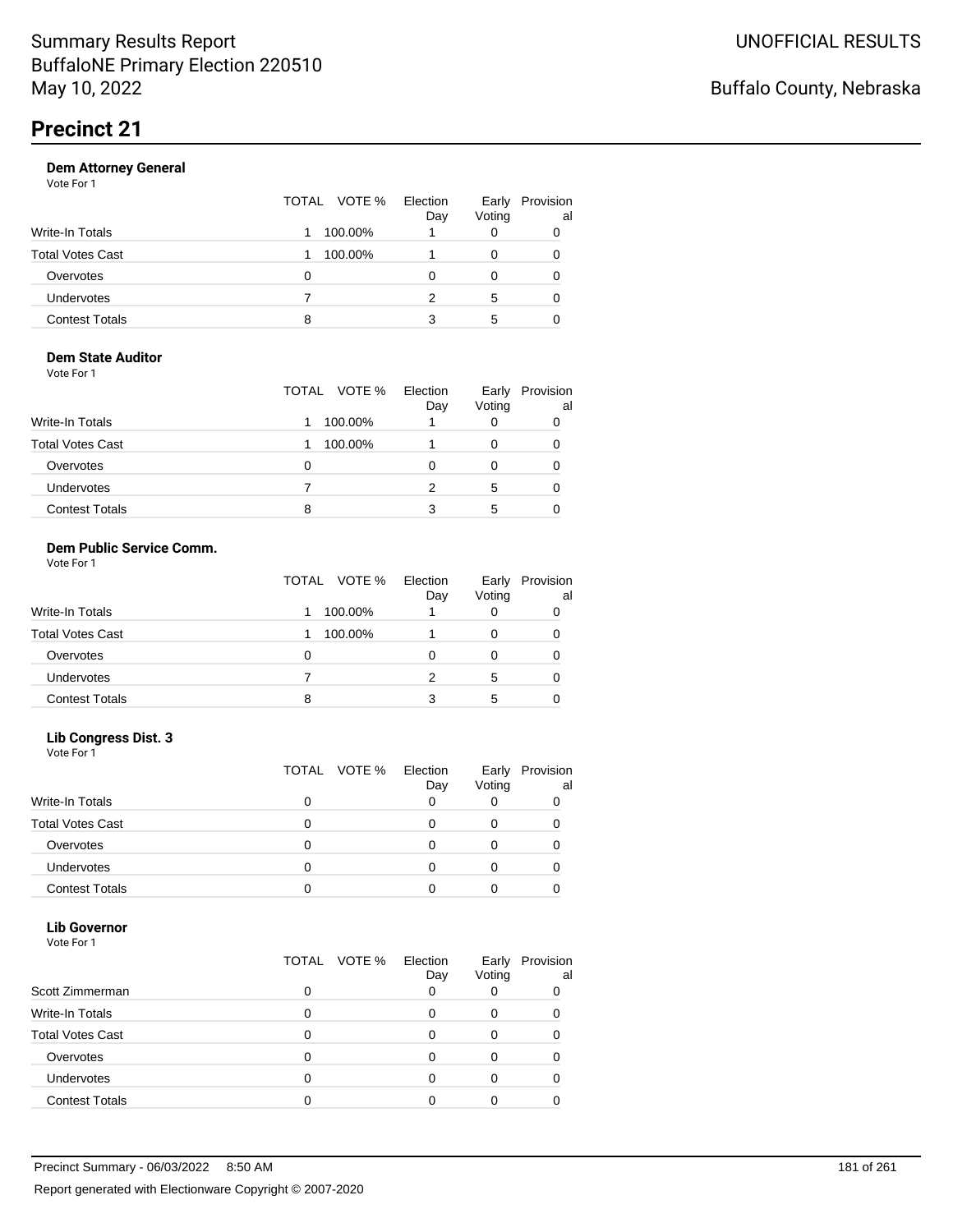### **Lib Sec. of State**

Vote For 1

|                       |   | TOTAL VOTE % | Election<br>Day | Early<br>Voting | Provision<br>al |
|-----------------------|---|--------------|-----------------|-----------------|-----------------|
| Write-In Totals       |   |              |                 |                 |                 |
| Total Votes Cast      | 0 |              |                 |                 |                 |
| Overvotes             | O |              |                 |                 |                 |
| <b>Undervotes</b>     | 0 |              |                 | 0               |                 |
| <b>Contest Totals</b> |   |              |                 |                 |                 |

### **Lib State Treasurer**

Vote For 1

|                         | TOTAL | VOTE % Election<br>Day | Early<br>Voting | Provision<br>al |
|-------------------------|-------|------------------------|-----------------|-----------------|
| Katrina Tomsen          |       |                        |                 |                 |
| <b>Write-In Totals</b>  |       |                        |                 |                 |
| <b>Total Votes Cast</b> |       |                        |                 |                 |
| Overvotes               |       |                        |                 |                 |
| <b>Undervotes</b>       |       |                        |                 |                 |
| <b>Contest Totals</b>   |       |                        |                 |                 |

### **Lib Attorney General**

Vote For 1

|                         | TOTAL VOTE % | Election<br>Day | Early<br>Voting | Provision<br>al |
|-------------------------|--------------|-----------------|-----------------|-----------------|
| Write-In Totals         | 0            |                 |                 |                 |
| <b>Total Votes Cast</b> | 0            |                 |                 |                 |
| Overvotes               | 0            |                 |                 |                 |
| <b>Undervotes</b>       |              |                 |                 |                 |
| <b>Contest Totals</b>   |              |                 |                 |                 |

### **Lib State Auditor**

Vote For 1

|                         | TOTAL | Election<br>VOTE %<br>Day | Early<br>Voting | Provision<br>al |
|-------------------------|-------|---------------------------|-----------------|-----------------|
| Gene Siadek             | 0     |                           |                 |                 |
| Write-In Totals         | 0     |                           |                 |                 |
| <b>Total Votes Cast</b> | 0     |                           |                 |                 |
| Overvotes               | 0     |                           |                 |                 |
| Undervotes              | 0     |                           |                 |                 |
| <b>Contest Totals</b>   |       |                           |                 |                 |

#### **Lib Public Service Comm.**

|                         |   | TOTAL VOTE % | Election<br>Day | Early<br>Voting | Provision<br>al |
|-------------------------|---|--------------|-----------------|-----------------|-----------------|
| <b>Write-In Totals</b>  | O |              |                 |                 |                 |
| <b>Total Votes Cast</b> |   |              |                 |                 |                 |
| Overvotes               | Ω |              |                 |                 |                 |
| Undervotes              | 0 |              |                 |                 |                 |
| <b>Contest Totals</b>   | 0 |              |                 |                 |                 |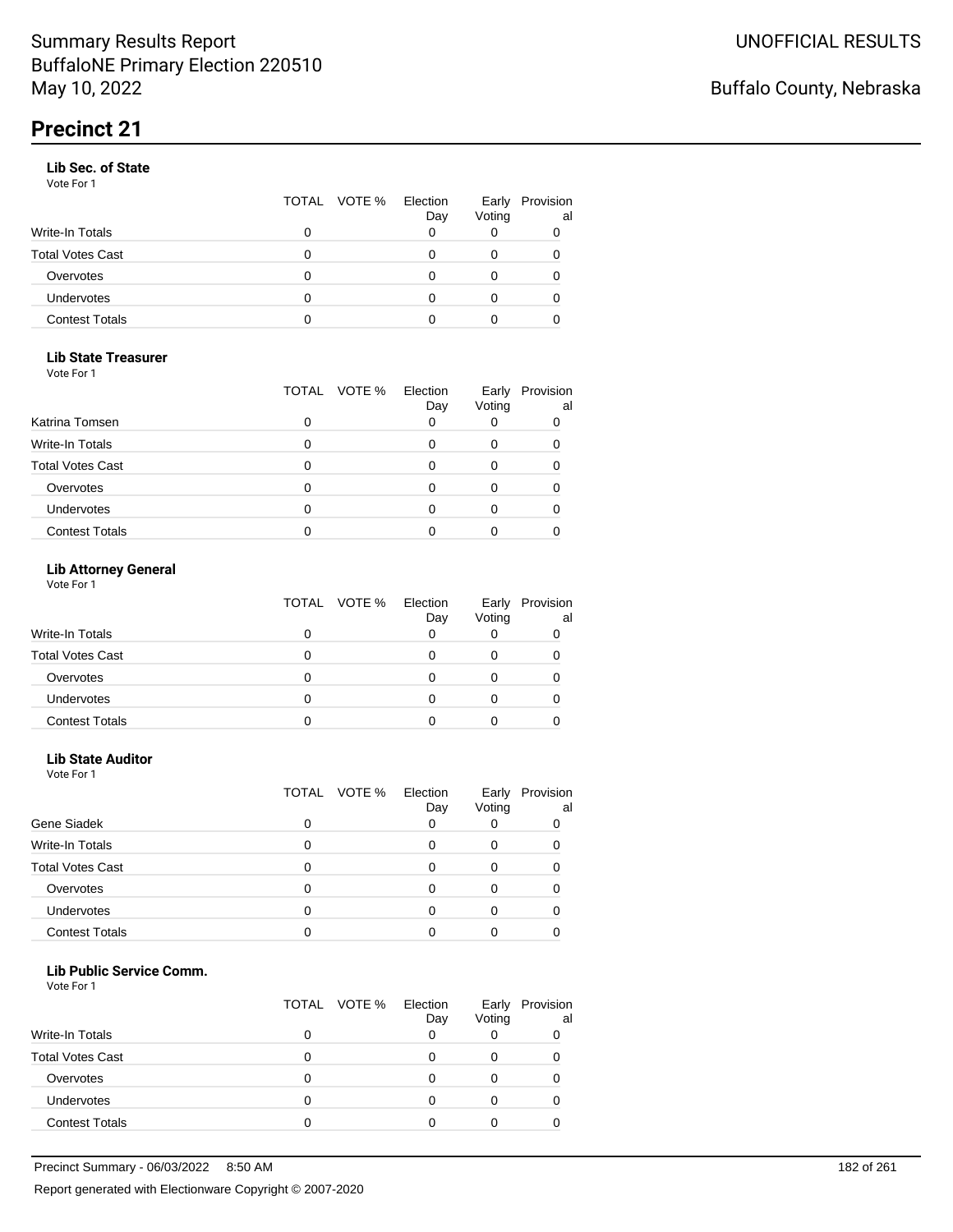|                       | VOTE %<br>TOTAL | Election<br>Day | Early<br>Voting | Provision<br>al |
|-----------------------|-----------------|-----------------|-----------------|-----------------|
| Mark Elworth Jr.      | 0               |                 |                 | 0               |
| Write-In Totals       | O               |                 | 0               | 0               |
| Total Votes Cast      | O               |                 | 0               |                 |
| Overvotes             | 0               |                 | 0               |                 |
| Undervotes            | O               |                 | Ω               |                 |
| <b>Contest Totals</b> |                 |                 |                 |                 |
|                       |                 |                 |                 |                 |

### **Lmn Governor**

Vote For 1

|                         | TOTAL VOTE % | Election<br>Day | Early<br>Voting | Provision<br>al |
|-------------------------|--------------|-----------------|-----------------|-----------------|
| <b>Write-In Totals</b>  |              |                 |                 |                 |
| <b>Total Votes Cast</b> |              |                 |                 |                 |
| Overvotes               |              |                 |                 |                 |
| <b>Undervotes</b>       |              |                 |                 |                 |
| <b>Contest Totals</b>   |              |                 |                 |                 |

#### **Lmn Sec. of State** Vote For 1

|                         | TOTAL VOTE % Election | Day | Early<br>Voting | Provision<br>al |
|-------------------------|-----------------------|-----|-----------------|-----------------|
| <b>Write-In Totals</b>  |                       |     |                 |                 |
| <b>Total Votes Cast</b> |                       |     |                 |                 |
| Overvotes               | Ω                     |     |                 |                 |
| <b>Undervotes</b>       | Ω                     |     |                 |                 |
| <b>Contest Totals</b>   |                       |     |                 |                 |

#### **Lmn State Treasurer**

Vote For 1

|                         |   | TOTAL VOTE % | Election<br>Day | Early<br>Voting | Provision<br>al |
|-------------------------|---|--------------|-----------------|-----------------|-----------------|
| Write-In Totals         |   |              |                 |                 |                 |
| <b>Total Votes Cast</b> |   |              |                 |                 |                 |
| Overvotes               | 0 |              |                 |                 |                 |
| Undervotes              |   |              |                 |                 |                 |
| <b>Contest Totals</b>   |   |              |                 |                 |                 |

### **Lmn Attorney General**

|                         |   | TOTAL VOTE % | Election<br>Day | Early<br>Voting | Provision<br>al |
|-------------------------|---|--------------|-----------------|-----------------|-----------------|
| Larry Bolinger          |   |              |                 |                 | 0               |
| Write-In Totals         |   |              |                 | O               |                 |
| <b>Total Votes Cast</b> |   |              |                 |                 |                 |
| Overvotes               |   |              |                 |                 |                 |
| Undervotes              | 0 |              |                 |                 |                 |
| <b>Contest Totals</b>   |   |              |                 |                 |                 |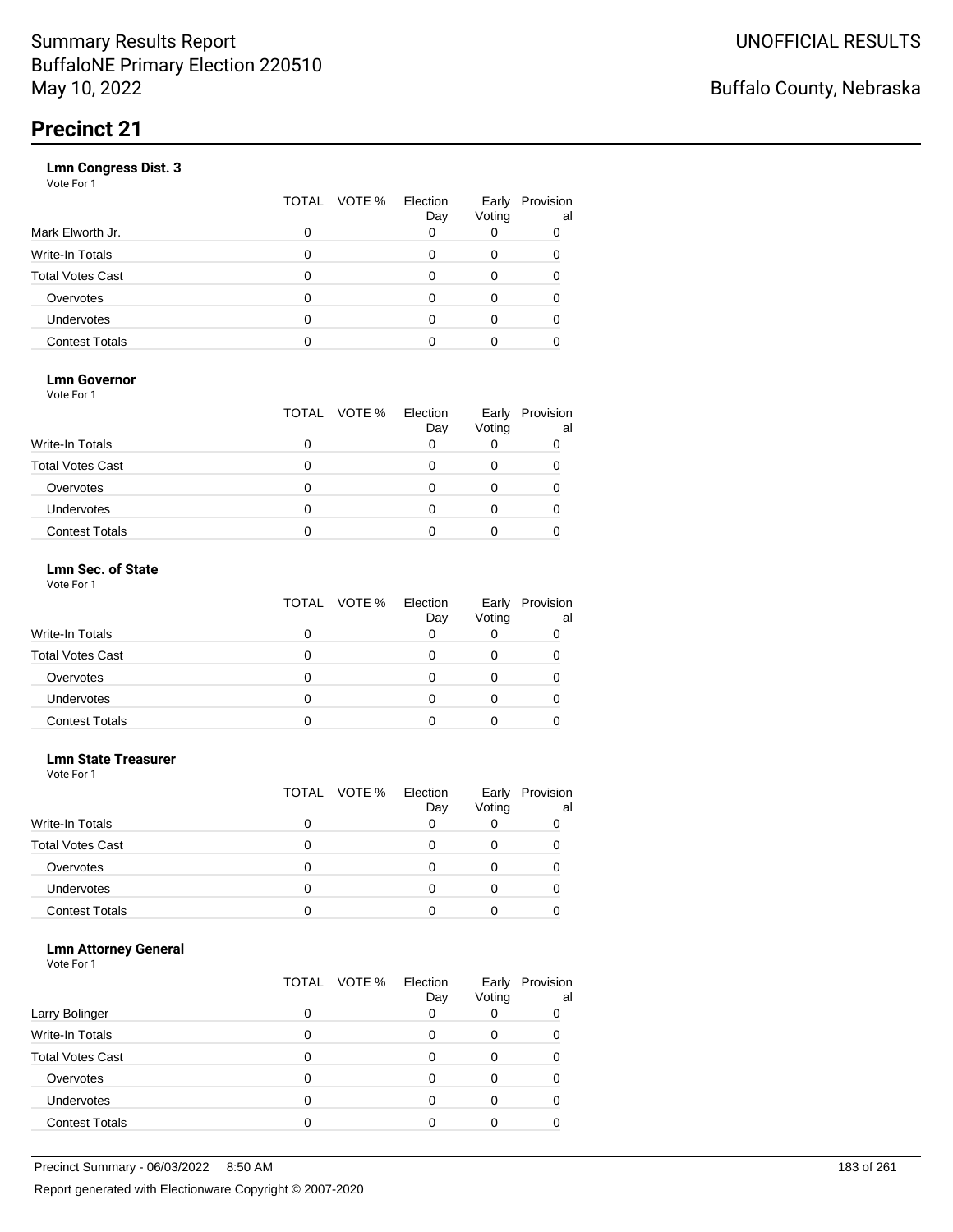### **Lmn State Auditor**

Vote For 1

|                         | TOTAL | VOTE % Election | Day | Early<br>Voting | Provision<br>al |
|-------------------------|-------|-----------------|-----|-----------------|-----------------|
| L. Leroy Lopez          | 0     |                 |     |                 |                 |
| Write-In Totals         | 0     |                 |     | 0               |                 |
| <b>Total Votes Cast</b> | 0     |                 |     | 0               |                 |
| Overvotes               | 0     |                 |     | 0               |                 |
| Undervotes              | 0     |                 |     | 0               |                 |
| <b>Contest Totals</b>   |       |                 |     |                 |                 |

### **Lmn Public Service Comm.**

Vote For 1

|                         |   | TOTAL VOTE % | Election<br>Day | Early<br>Voting | Provision<br>al |
|-------------------------|---|--------------|-----------------|-----------------|-----------------|
| <b>Write-In Totals</b>  |   |              |                 |                 |                 |
| <b>Total Votes Cast</b> |   |              |                 |                 |                 |
| Overvotes               |   |              |                 |                 |                 |
| <b>Undervotes</b>       | 0 |              |                 |                 |                 |
| <b>Contest Totals</b>   |   |              |                 |                 |                 |

#### **Member of the State Board of Education Dist. 6** Vote For 1

|                         | TOTAL    | VOTE %   | Election<br>Day | Early<br>Voting | Provision<br>al |
|-------------------------|----------|----------|-----------------|-----------------|-----------------|
| Sherry Jones            | 89       | 71.20%   | 76              | 13              | 0               |
| Danielle Helzer         | 36       | 28.80%   | 28              | 8               | 0               |
| <b>Write-In Totals</b>  | $\Omega$ | $0.00\%$ | $\Omega$        | $\Omega$        | 0               |
| <b>Total Votes Cast</b> | 125      | 100.00%  | 104             | 21              | 0               |
| Overvotes               | $\Omega$ |          | 0               | $\Omega$        | 0               |
| <b>Undervotes</b>       | 21       |          | 20              |                 | 0               |
| <b>Contest Totals</b>   | 146      |          | 124             | 22              | 0               |

#### **University of Nebraska Board of Regents Dist. 6** Vote For 1

|                         | TOTAL | VOTE %  | Election<br>Day | Early<br>Voting | Provision<br>al |
|-------------------------|-------|---------|-----------------|-----------------|-----------------|
| Paul R. Kenney          | 87    | 69.60%  | 73              | 14              | 0               |
| Julie Hehnke            | 37    | 29.60%  | 32              | 5               | 0               |
| <b>Write-In Totals</b>  | 1     | 0.80%   |                 | $\Omega$        | 0               |
| <b>Total Votes Cast</b> | 125   | 100.00% | 106             | 19              | 0               |
| Overvotes               | 0     |         | 0               | $\Omega$        | 0               |
| <b>Undervotes</b>       | 21    |         | 18              | 3               | 0               |
| <b>Contest Totals</b>   | 146   |         | 124             | 22              |                 |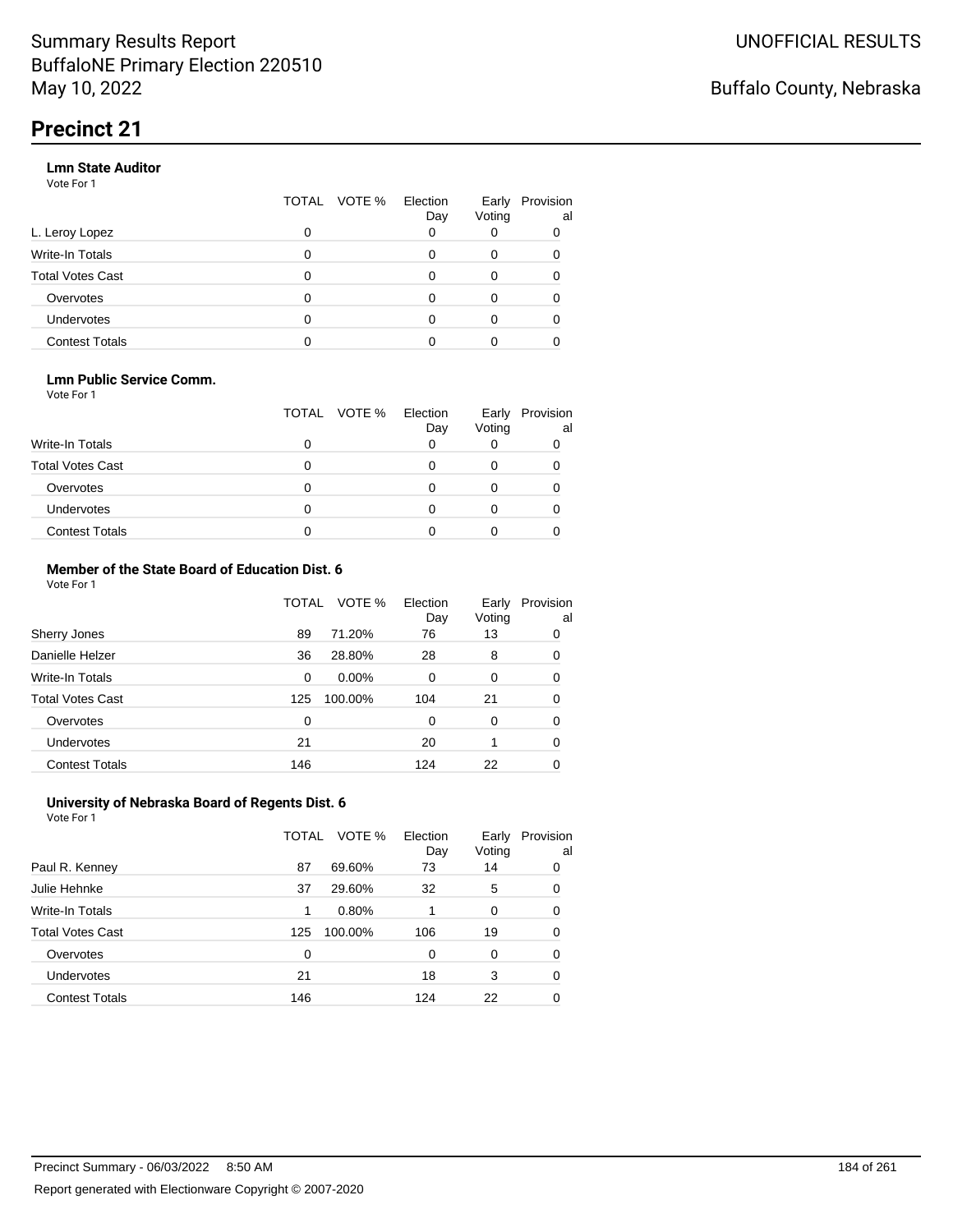# Buffalo County, Nebraska

# **Precinct 22**

| <b>Statistics</b>                                       | <b>TOTAL</b> | Election<br>Day | Early<br>Voting | Provision<br>al |
|---------------------------------------------------------|--------------|-----------------|-----------------|-----------------|
| <b>Registered Voters - Total</b>                        | 1,347        |                 |                 |                 |
| Registered Voters - Republican Party                    | 840          |                 |                 |                 |
| Registered Voters - Democratic Party                    | 259          |                 |                 |                 |
| Registered Voters - Libertarian Party                   | 26           |                 |                 |                 |
| Registered Voters - Legal Marijuana<br><b>NOW Party</b> | 2            |                 |                 |                 |
| Registered Voters - Nonpartisan                         | 220          |                 |                 |                 |
| <b>Ballots Cast - Total</b>                             | 383          | 355             | 28              | 0               |
| Ballots Cast - Republican Party                         | 339          | 317             | 22              | 0               |
| <b>Ballots Cast - Democratic Party</b>                  | 28           | 24              | 4               | 0               |
| Ballots Cast - Libertarian Party                        | 1            | 1               | 0               | 0               |
| Ballots Cast - Legal Marijuana NOW                      | $\Omega$     | $\Omega$        | $\Omega$        | 0               |
| Ballots Cast - Nonpartisan                              | 15           | 13              | 2               | 0               |
| <b>Ballots Cast - Blank</b>                             | 3            | 3               | 0               | 0               |
| Voter Turnout - Total                                   | 28.43%       |                 |                 |                 |
| Voter Turnout - Republican Party                        | 40.36%       |                 |                 |                 |
| Voter Turnout - Democratic Party                        | 10.81%       |                 |                 |                 |
| Voter Turnout - Libertarian Party                       | 3.85%        |                 |                 |                 |
| Voter Turnout - Legal Marijuana NOW                     | $0.00\%$     |                 |                 |                 |
| Voter Turnout - Nonpartisan                             | 6.82%        |                 |                 |                 |

### **Rep Congress Dist. 3**

|          | VOTE %   | Election<br>Day | Early<br>Voting | Provision<br>al |
|----------|----------|-----------------|-----------------|-----------------|
| 262      | 82.65%   | 245             | 17              | 0               |
| 55       | 17.35%   | 53              | 2               | 0               |
| $\Omega$ | $0.00\%$ | $\Omega$        | 0               | 0               |
| 317      | 100.00%  | 298             | 19              | 0               |
| 0        |          | $\Omega$        | $\Omega$        | 0               |
| 22       |          | 19              | 3               | 0               |
| 339      |          | 317             | 22              | 0               |
|          |          | TOTAL           |                 |                 |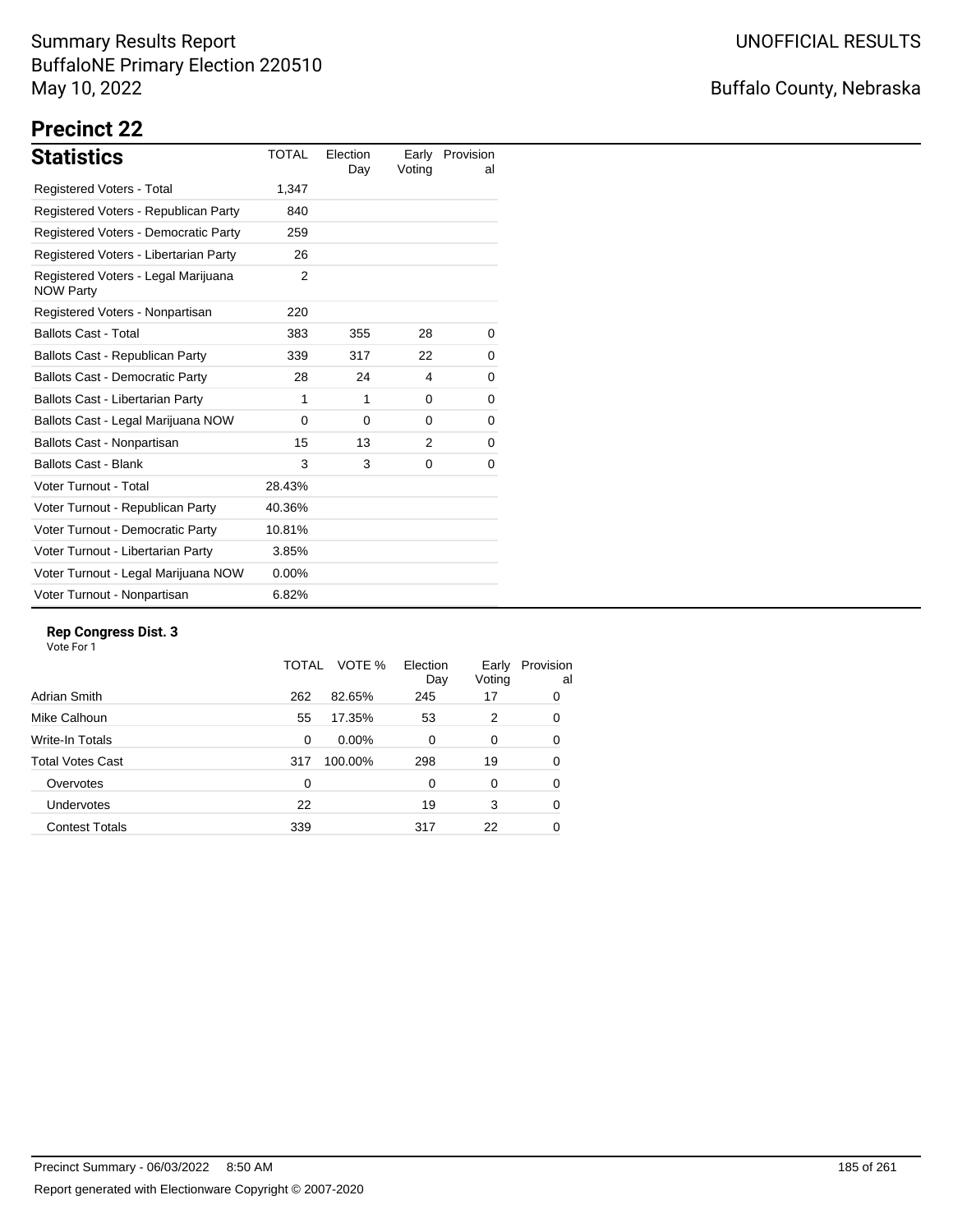# **Precinct 22**

### **Rep Governor**

Vote For 1

|                         | TOTAL | VOTE %   | Election<br>Day | Early<br>Voting | Provision<br>al |
|-------------------------|-------|----------|-----------------|-----------------|-----------------|
| <b>Michael Connely</b>  | 2     | 0.59%    | 2               | 0               | 0               |
| <b>Brett Lindstrom</b>  | 57    | 16.91%   | 51              | 6               | 0               |
| Donna Nicole Carpenter  | 4     | 1.19%    | 4               | 0               | 0               |
| Lela McNinch            | 1     | 0.30%    | 1               | 0               | 0               |
| Theresa Thibodeau       | 25    | 7.42%    | 22              | 3               | 0               |
| Jim Pillen              | 108   | 32.05%   | 100             | 8               | 0               |
| <b>Troy Wentz</b>       | 0     | $0.00\%$ | $\Omega$        | 0               | 0               |
| Charles W. Herbster     | 129   | 38.28%   | 126             | 3               | 0               |
| <b>Breland Ridenour</b> | 11    | 3.26%    | 9               | 2               | 0               |
| Write-In Totals         | 0     | $0.00\%$ | $\Omega$        | 0               | 0               |
| <b>Total Votes Cast</b> | 337   | 100.00%  | 315             | 22              | 0               |
| Overvotes               | 0     |          | $\Omega$        | 0               | 0               |
| <b>Undervotes</b>       | 2     |          | 2               | 0               | 0               |
| <b>Contest Totals</b>   | 339   |          | 317             | 22              | 0               |

### **Rep Sec. of State**

Vote For 1

|                         | TOTAL | VOTE %  | Election<br>Day | Early<br>Voting | Provision<br>al |
|-------------------------|-------|---------|-----------------|-----------------|-----------------|
| <b>Bob Evnen</b>        | 96    | 35.96%  | 92              | 4               | 0               |
| <b>Rex Schroder</b>     | 60    | 22.47%  | 53              | 7               | 0               |
| Robert J. Borer         | 111   | 41.57%  | 105             | 6               | 0               |
| Write-In Totals         | 0     | 0.00%   | $\Omega$        | 0               | 0               |
| <b>Total Votes Cast</b> | 267   | 100.00% | 250             | 17              | 0               |
| Overvotes               | 0     |         | $\Omega$        | 0               | 0               |
| Undervotes              | 72    |         | 67              | 5               | 0               |
| <b>Contest Totals</b>   | 339   |         | 317             | 22              | 0               |

#### **Rep State Treasurer** Vote For 1

|                         | TOTAL | VOTE %   | Election<br>Day | Early<br>Voting | Provision<br>al |
|-------------------------|-------|----------|-----------------|-----------------|-----------------|
| John Murante            | 159   | 61.87%   | 146             | 13              | 0               |
| Paul Anderson           | 98    | 38.13%   | 95              | 3               | 0               |
| Write-In Totals         | 0     | $0.00\%$ | 0               | 0               | $\Omega$        |
| <b>Total Votes Cast</b> | 257   | 100.00%  | 241             | 16              | $\Omega$        |
| Overvotes               |       |          | 0               |                 | 0               |
| <b>Undervotes</b>       | 81    |          | 76              | 5               | 0               |
| <b>Contest Totals</b>   | 339   |          | 317             | 22              |                 |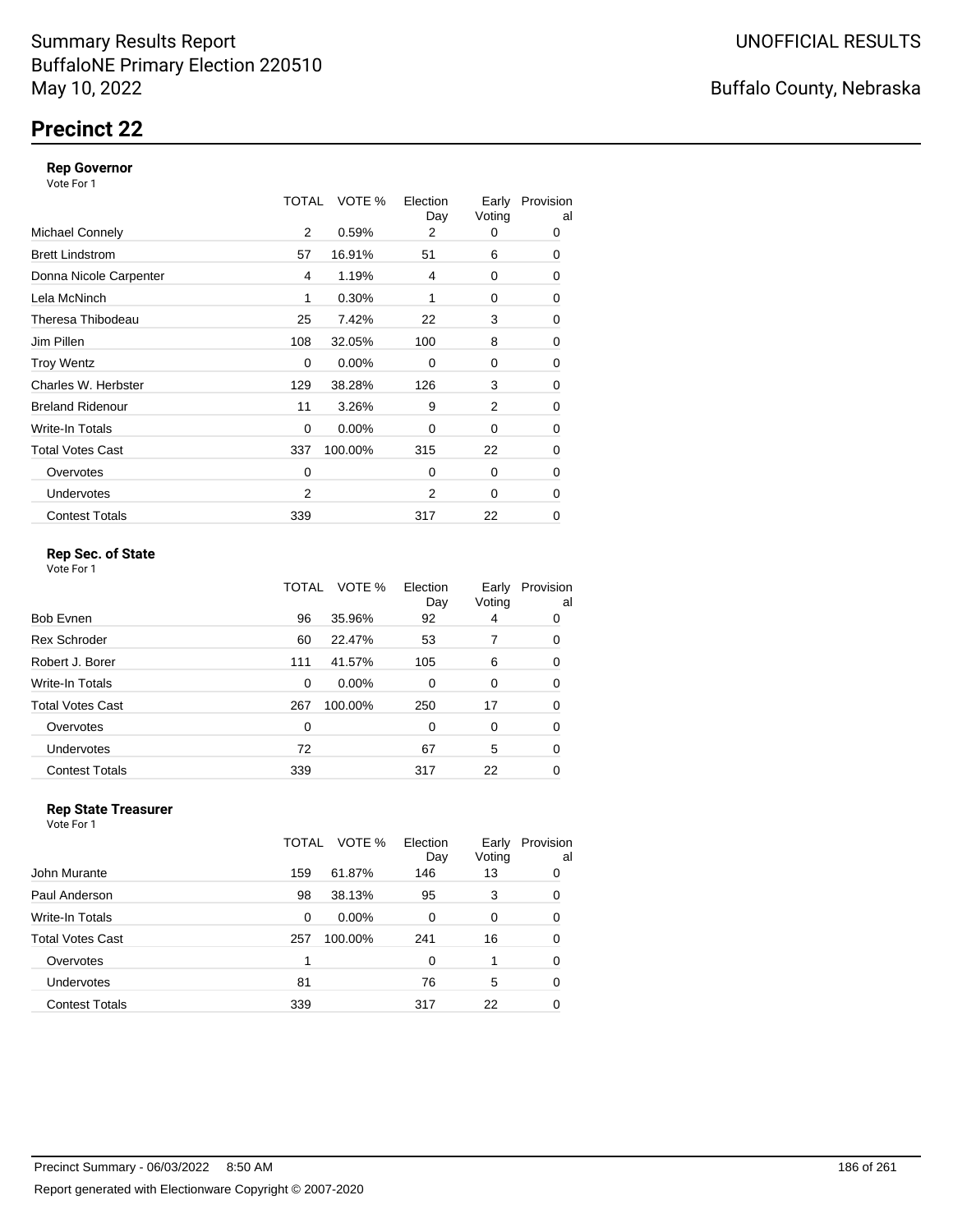|                       | TOTAL | VOTE %  | Election<br>Day | Early<br>Voting | Provision<br>al |
|-----------------------|-------|---------|-----------------|-----------------|-----------------|
| Jennifer Hicks        | 73    | 27.97%  | 69              | 4               | 0               |
| Mike Hilgers          | 188   | 72.03%  | 174             | 14              | 0               |
| Write-In Totals       | 0     | 0.00%   | $\Omega$        | 0               | 0               |
| Total Votes Cast      | 261   | 100.00% | 243             | 18              | 0               |
| Overvotes             | 0     |         | 0               | 0               | 0               |
| <b>Undervotes</b>     | 78    |         | 74              | 4               | 0               |
| <b>Contest Totals</b> | 339   |         | 317             | 22              | 0               |
|                       |       |         |                 |                 |                 |

### **Rep State Auditor**

Vote For 1

|                         | TOTAL | VOTE %  | Election<br>Day | Early<br>Voting | Provision<br>al |
|-------------------------|-------|---------|-----------------|-----------------|-----------------|
| Mike Foley              | 212   | 79.70%  | 199             | 13              | 0               |
| Larry Anderson          | 53    | 19.92%  | 48              | 5               | 0               |
| Write-In Totals         | 1     | 0.38%   |                 | $\Omega$        | 0               |
| <b>Total Votes Cast</b> | 266   | 100.00% | 248             | 18              | 0               |
| Overvotes               | 0     |         | 0               | $\Omega$        | 0               |
| <b>Undervotes</b>       | 73    |         | 69              | 4               | 0               |
| <b>Contest Totals</b>   | 339   |         | 317             | 22              | 0               |

### **Rep Public Service Comm.**

Vote For 1

|                         | TOTAL | VOTE %  | Election<br>Day | Early<br>Voting | Provision<br>al |
|-------------------------|-------|---------|-----------------|-----------------|-----------------|
| Kevin Stocker           | 121   | 50.00%  | 113             | 8               | 0               |
| Mary Ridder             | 76    | 31.40%  | 68              | 8               | 0               |
| Dakota Delka            | 44    | 18.18%  | 41              | 3               | 0               |
| Write-In Totals         | 1     | 0.41%   | 1               | 0               | 0               |
| <b>Total Votes Cast</b> | 242   | 100.00% | 223             | 19              | 0               |
| Overvotes               | 0     |         | 0               | 0               | 0               |
| Undervotes              | 97    |         | 94              | 3               | 0               |
| <b>Contest Totals</b>   | 339   |         | 317             | 22              | 0               |
|                         |       |         |                 |                 |                 |

### **Rep County Board of Commissioners Dist. 1**

Vote For 1

|                       | VOTE %<br>TOTAL | Election<br>Day | Early<br>Voting | Provision<br>al |
|-----------------------|-----------------|-----------------|-----------------|-----------------|
| Ivan H. Klein         | 65.22%<br>210   | 197             | 13              | 0               |
| Steve Faber           | 34.47%<br>111   | 103             | 8               | 0               |
| Write-In Totals       | 0.31%<br>1      |                 | 0               | 0               |
| Total Votes Cast      | 100.00%<br>322  | 301             | 21              | 0               |
| Overvotes             | 0               | 0               | $\Omega$        | 0               |
| Undervotes            | 17              | 16              |                 | 0               |
| <b>Contest Totals</b> | 339             | 317             | 22              | 0               |
|                       |                 |                 |                 |                 |

Buffalo County, Nebraska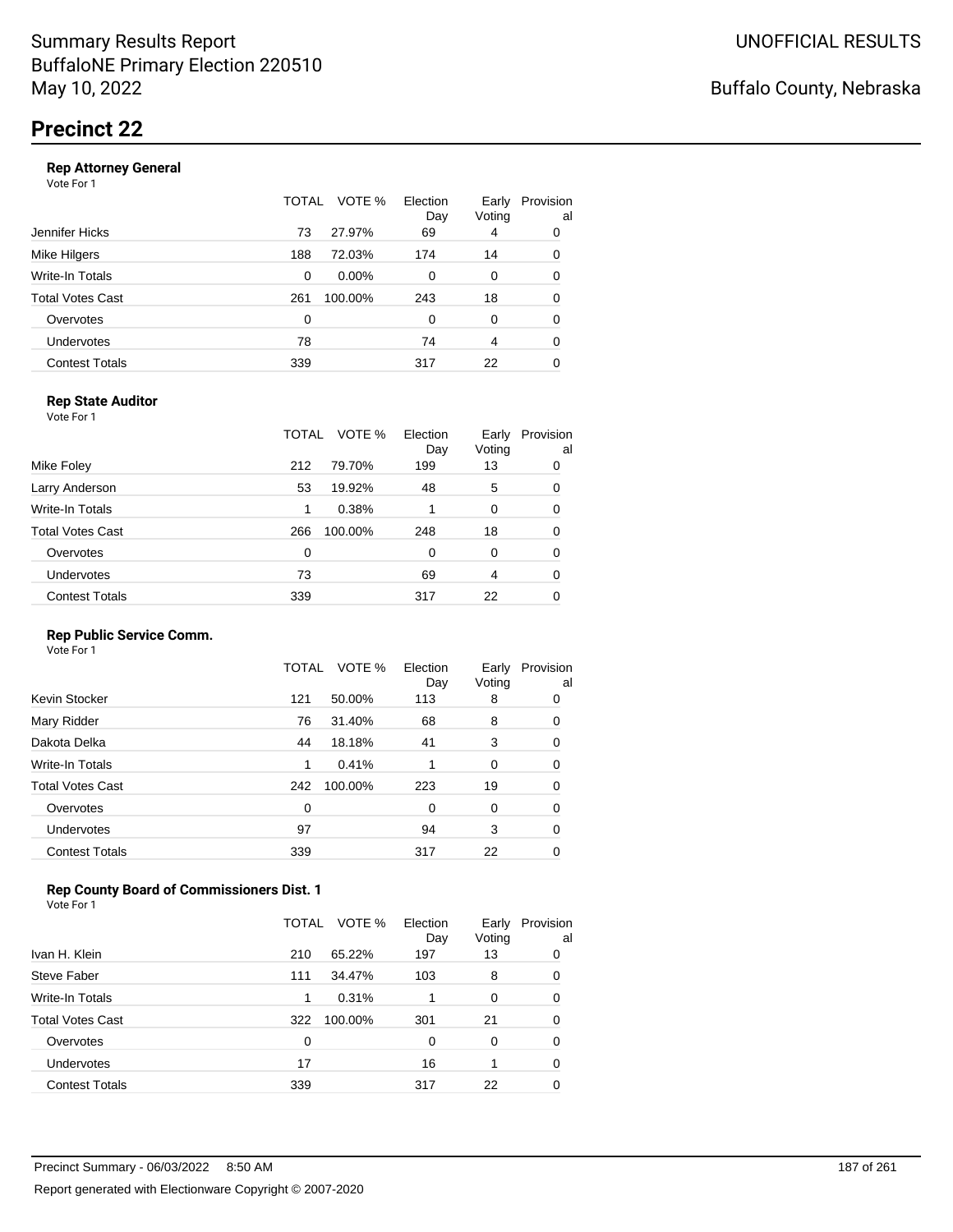|                       | <b>TOTAL</b> | VOTE %   | Election<br>Day | Early<br>Voting | Provision<br>al |
|-----------------------|--------------|----------|-----------------|-----------------|-----------------|
| Nora Borer            | 99           | 33.90%   | 92              |                 | 0               |
| Roy Meusch            | 193          | 66.10%   | 179             | 14              | 0               |
| Write-In Totals       | 0            | $0.00\%$ | 0               | 0               | 0               |
| Total Votes Cast      | 292          | 100.00%  | 271             | 21              | 0               |
| Overvotes             | 0            |          | 0               | 0               | 0               |
| Undervotes            | 47           |          | 46              |                 | 0               |
| <b>Contest Totals</b> | 339          |          | 317             | 22              | 0               |
|                       |              |          |                 |                 |                 |

### **Dem Congress Dist. 3**

Vote For 1

|                         | TOTAL | VOTE %   | Election<br>Day | Early<br>Voting | Provision<br>al |
|-------------------------|-------|----------|-----------------|-----------------|-----------------|
| David J. Else           | 15    | 60.00%   | 12              | 3               | 0               |
| Daniel M. Wik           | 10    | 40.00%   | 9               |                 | 0               |
| Write-In Totals         | 0     | $0.00\%$ | 0               | 0               | 0               |
| <b>Total Votes Cast</b> | 25    | 100.00%  | 21              | 4               | 0               |
| Overvotes               | 0     |          | 0               | $\Omega$        | 0               |
| Undervotes              | 3     |          | 3               | $\Omega$        | 0               |
| <b>Contest Totals</b>   | 28    |          | 24              | 4               | 0               |

### **Dem Governor**

Vote For 1

|                       | TOTAL | VOTE %   | Election<br>Day | Early<br>Voting | Provision<br>al |
|-----------------------|-------|----------|-----------------|-----------------|-----------------|
| Carol Blood           | 22    | 91.67%   | 18              | 4               | 0               |
| Roy A. Harris         | 2     | 8.33%    | 2               | 0               | 0               |
| Write-In Totals       | 0     | $0.00\%$ | $\Omega$        | 0               | 0               |
| Total Votes Cast      | 24    | 100.00%  | 20              | 4               | 0               |
| Overvotes             | 0     |          | 0               | 0               | 0               |
| <b>Undervotes</b>     | 4     |          | 4               | 0               | 0               |
| <b>Contest Totals</b> | 28    |          | 24              | 4               |                 |

#### **Dem Sec. of State**

|                         | TOTAL | VOTE % | Election<br>Day | Early<br>Voting | Provision<br>al |
|-------------------------|-------|--------|-----------------|-----------------|-----------------|
| <b>Write-In Totals</b>  | 0     |        | Ω               |                 |                 |
| <b>Total Votes Cast</b> | O     |        |                 |                 |                 |
| Overvotes               | 0     |        |                 |                 | O               |
| Undervotes              | 28    |        | 24              | 4               | 0               |
| <b>Contest Totals</b>   | 28    |        | 24              |                 |                 |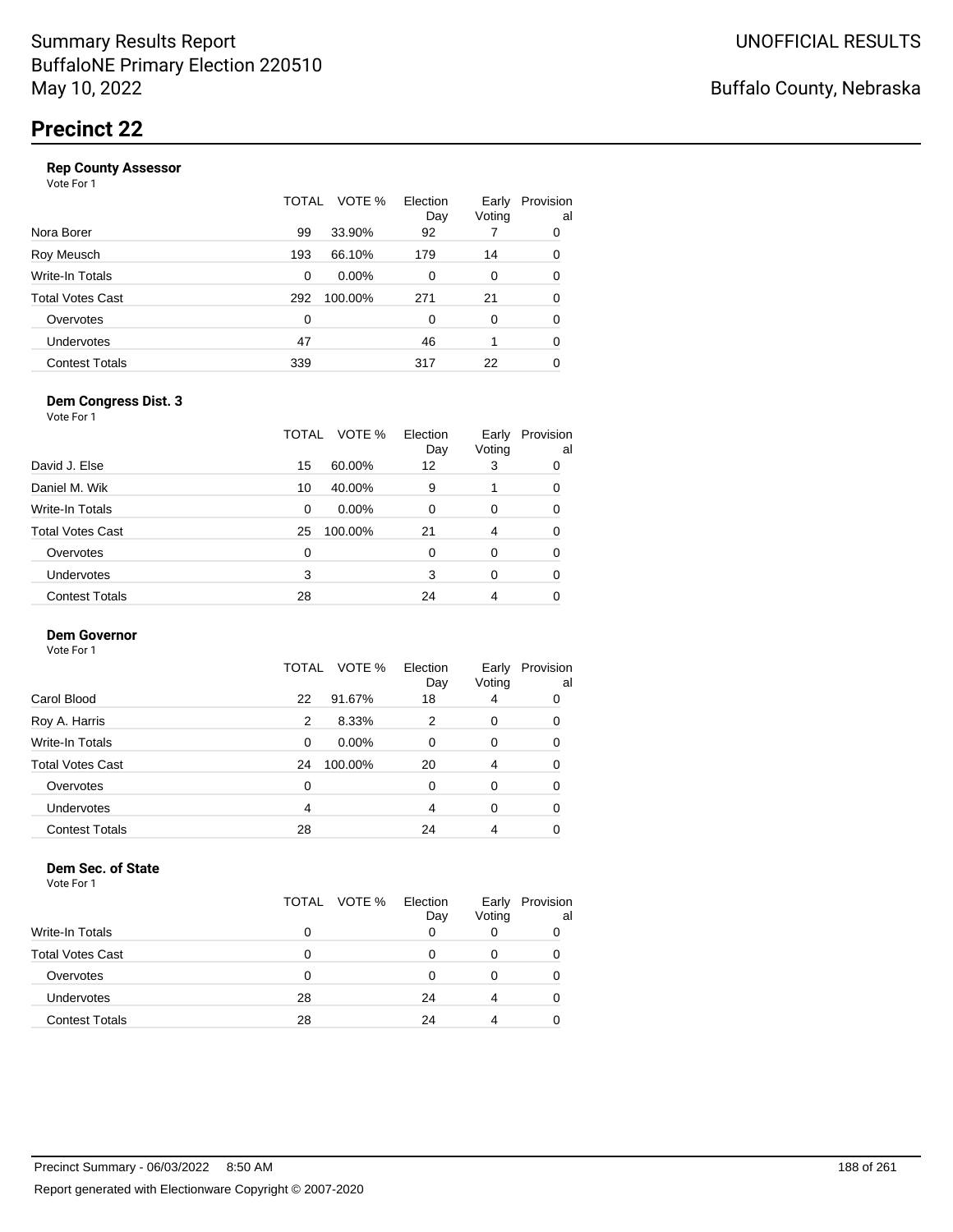Vote For 1

|                       |    | TOTAL VOTE % | Election<br>Day | Early<br>Voting | Provision<br>al |
|-----------------------|----|--------------|-----------------|-----------------|-----------------|
| Write-In Totals       | 0  |              |                 |                 | 0               |
| Total Votes Cast      | Ω  |              |                 |                 |                 |
| Overvotes             | 0  |              |                 |                 |                 |
| Undervotes            | 28 |              | 24              | 4               | 0               |
| <b>Contest Totals</b> | 28 |              | 24              |                 |                 |

#### **Dem Attorney General** Vote For 1

|                         | TOTAL VOTE % | Election<br>Day | Early<br>Voting | Provision<br>al |
|-------------------------|--------------|-----------------|-----------------|-----------------|
| <b>Write-In Totals</b>  |              | 0               | O               |                 |
| <b>Total Votes Cast</b> |              |                 | 0               |                 |
| Overvotes               | O            |                 |                 |                 |
| <b>Undervotes</b>       | 28           | 24              | 4               |                 |
| <b>Contest Totals</b>   | 28           | 24              |                 |                 |

### **Dem State Auditor**

| Vote For 1              |              |                 |                 |                 |
|-------------------------|--------------|-----------------|-----------------|-----------------|
|                         | TOTAL VOTE % | Election<br>Day | Early<br>Voting | Provision<br>al |
| <b>Write-In Totals</b>  |              | 0               | 0               |                 |
| <b>Total Votes Cast</b> |              | U               | 0               |                 |
| Overvotes               |              |                 | 0               |                 |
| Undervotes              | 28           | 24              | 4               |                 |
| <b>Contest Totals</b>   | 28           | 24              |                 |                 |

### **Dem Public Service Comm.**

Vote For 1

|                         | TOTAL VOTE % | Election<br>Day | Early<br>Voting | Provision<br>al |
|-------------------------|--------------|-----------------|-----------------|-----------------|
| Write-In Totals         | 100.00%      |                 |                 |                 |
| <b>Total Votes Cast</b> | 100.00%      |                 |                 |                 |
| Overvotes               | 0            | O               |                 |                 |
| Undervotes              | 27           | 23              | 4               |                 |
| <b>Contest Totals</b>   | 28           | 24              | 4               |                 |

### **Lib Congress Dist. 3**

| .<br>- - -<br>Vote For 1 |              |                 |                 |                 |
|--------------------------|--------------|-----------------|-----------------|-----------------|
|                          | TOTAL VOTE % | Election<br>Day | Early<br>Voting | Provision<br>al |
| <b>Write-In Totals</b>   | 100.00%      |                 |                 | 0               |
| <b>Total Votes Cast</b>  | 100.00%      |                 |                 | 0               |
| Overvotes                | Ω            | n               | 0               | Ω               |
| <b>Undervotes</b>        | 0            | n               |                 | 0               |
| <b>Contest Totals</b>    |              |                 |                 |                 |
|                          |              |                 |                 |                 |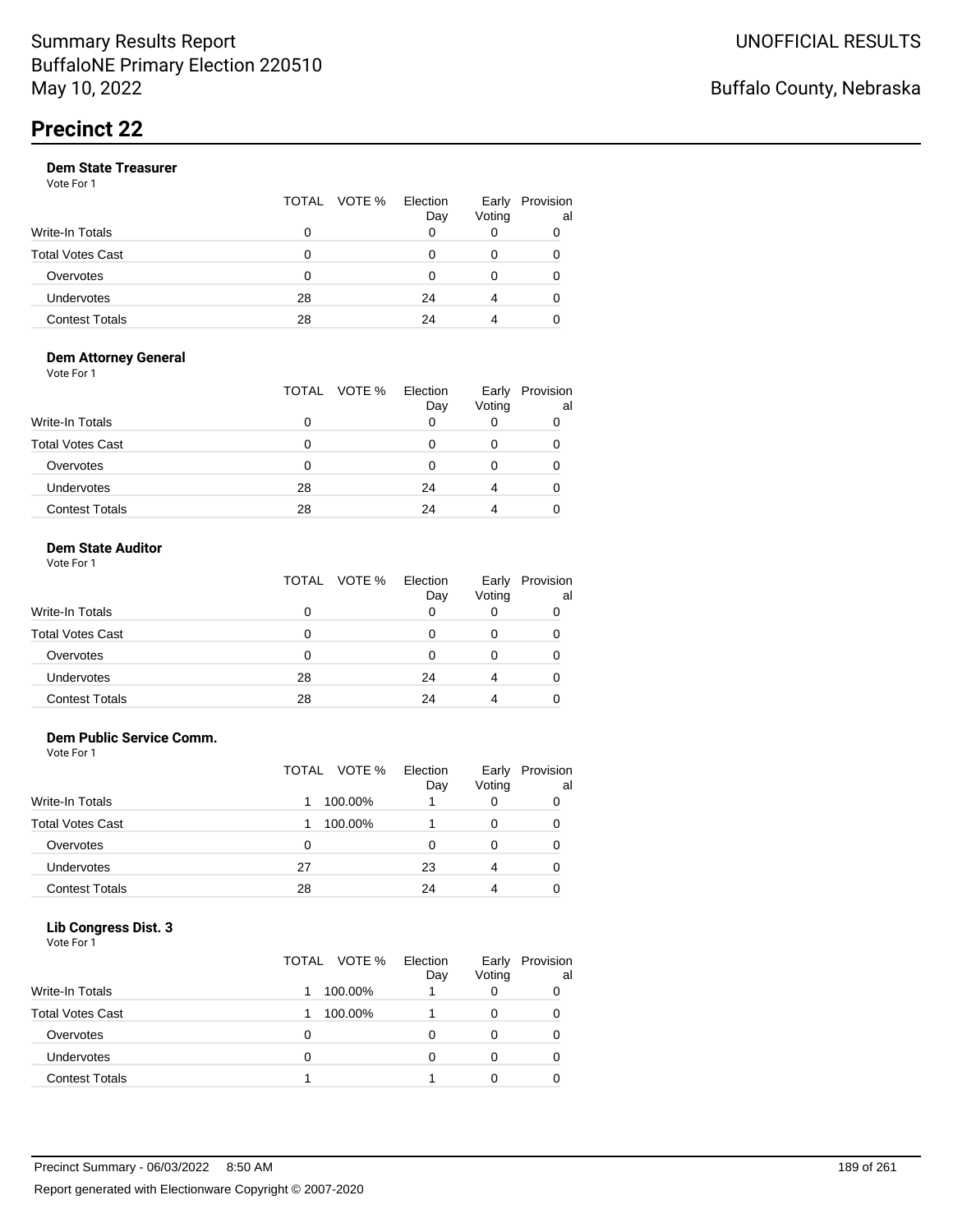### **Lib Governor**

Vote For 1

|                       | TOTAL | VOTE %   | Election<br>Day | Early<br>Voting | Provision<br>al |
|-----------------------|-------|----------|-----------------|-----------------|-----------------|
| Scott Zimmerman       | 0     | $0.00\%$ | 0               | 0               | 0               |
| Write-In Totals       | 1     | 100.00%  |                 | 0               | 0               |
| Total Votes Cast      |       | 100.00%  |                 | 0               | 0               |
| Overvotes             | 0     |          |                 | 0               | 0               |
| <b>Undervotes</b>     | 0     |          | n               | 0               | 0               |
| <b>Contest Totals</b> |       |          |                 | 0               |                 |

### **Lib Sec. of State**

Vote For 1

|                         | TOTAL VOTE % | Election<br>Day | Early<br>Voting | Provision<br>al |
|-------------------------|--------------|-----------------|-----------------|-----------------|
| <b>Write-In Totals</b>  |              |                 |                 |                 |
| <b>Total Votes Cast</b> |              |                 |                 |                 |
| Overvotes               |              |                 |                 |                 |
| <b>Undervotes</b>       |              |                 |                 |                 |
| <b>Contest Totals</b>   |              |                 |                 |                 |

### **Lib State Treasurer**

Vote For 1

|                         | TOTAL VOTE % Election | Day | Early<br>Voting | Provision<br>al |
|-------------------------|-----------------------|-----|-----------------|-----------------|
| Katrina Tomsen          |                       |     |                 |                 |
| Write-In Totals         |                       |     |                 |                 |
| <b>Total Votes Cast</b> |                       |     |                 |                 |
| Overvotes               |                       |     |                 |                 |
| <b>Undervotes</b>       |                       |     |                 |                 |
| <b>Contest Totals</b>   |                       |     |                 |                 |

### **Lib Attorney General**

|                         | TOTAL VOTE % | Election<br>Day | Early<br>Voting | Provision<br>al |
|-------------------------|--------------|-----------------|-----------------|-----------------|
| Write-In Totals         |              |                 |                 |                 |
| <b>Total Votes Cast</b> |              |                 | 0               |                 |
| Overvotes               |              | 0               |                 |                 |
| <b>Undervotes</b>       |              |                 |                 |                 |
| <b>Contest Totals</b>   |              |                 |                 |                 |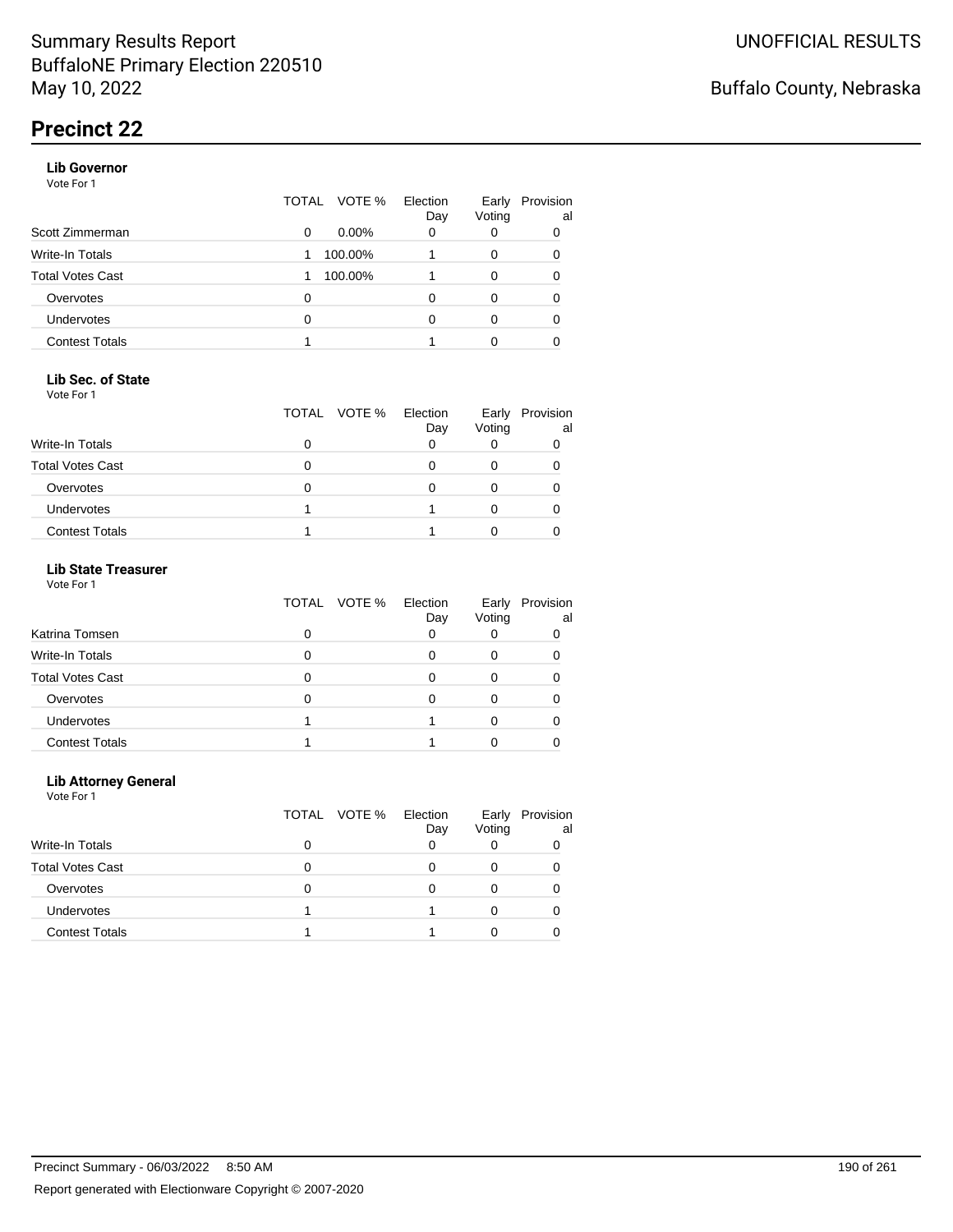### **Lib State Auditor**

Vote For 1

|                       | TOTAL | VOTE % Election | Day | Early<br>Voting | Provision<br>al |
|-----------------------|-------|-----------------|-----|-----------------|-----------------|
| Gene Siadek           | 0     |                 |     |                 |                 |
| Write-In Totals       |       |                 |     |                 |                 |
| Total Votes Cast      |       |                 |     |                 |                 |
| Overvotes             |       |                 |     |                 |                 |
| Undervotes            |       |                 |     |                 |                 |
| <b>Contest Totals</b> |       |                 |     |                 |                 |

### **Lib Public Service Comm.**

Vote For 1

|                         | TOTAL VOTE % | Election<br>Day | Voting | Early Provision<br>al |
|-------------------------|--------------|-----------------|--------|-----------------------|
| <b>Write-In Totals</b>  |              |                 |        |                       |
| <b>Total Votes Cast</b> |              |                 |        |                       |
| Overvotes               |              |                 |        |                       |
| <b>Undervotes</b>       |              |                 |        |                       |
| <b>Contest Totals</b>   |              |                 |        |                       |

### **Lmn Congress Dist. 3**

Vote For 1

|                         | TOTAL VOTE % | Election<br>Day | Early<br>Voting | Provision<br>al |
|-------------------------|--------------|-----------------|-----------------|-----------------|
| Mark Elworth Jr.        |              | 0               |                 |                 |
| Write-In Totals         |              |                 |                 |                 |
| <b>Total Votes Cast</b> |              |                 |                 |                 |
| Overvotes               |              | Ω               |                 |                 |
| Undervotes              |              |                 |                 |                 |
| <b>Contest Totals</b>   |              |                 |                 |                 |

#### **Lmn Governor**

Vote For 1

|                         | TOTAL VOTE % | Election<br>Day | Early<br>Voting | Provision<br>al |
|-------------------------|--------------|-----------------|-----------------|-----------------|
| <b>Write-In Totals</b>  |              |                 |                 |                 |
| <b>Total Votes Cast</b> |              |                 |                 |                 |
| Overvotes               | Ω            |                 |                 |                 |
| Undervotes              | O            |                 |                 |                 |
| <b>Contest Totals</b>   |              |                 |                 |                 |

### **Lmn Sec. of State**

|                         | TOTAL VOTE % Election | Day | Early<br>Voting | Provision<br>al |
|-------------------------|-----------------------|-----|-----------------|-----------------|
| <b>Write-In Totals</b>  |                       |     |                 |                 |
| <b>Total Votes Cast</b> |                       |     |                 |                 |
| Overvotes               |                       |     |                 |                 |
| Undervotes              |                       |     |                 |                 |
| <b>Contest Totals</b>   |                       |     |                 |                 |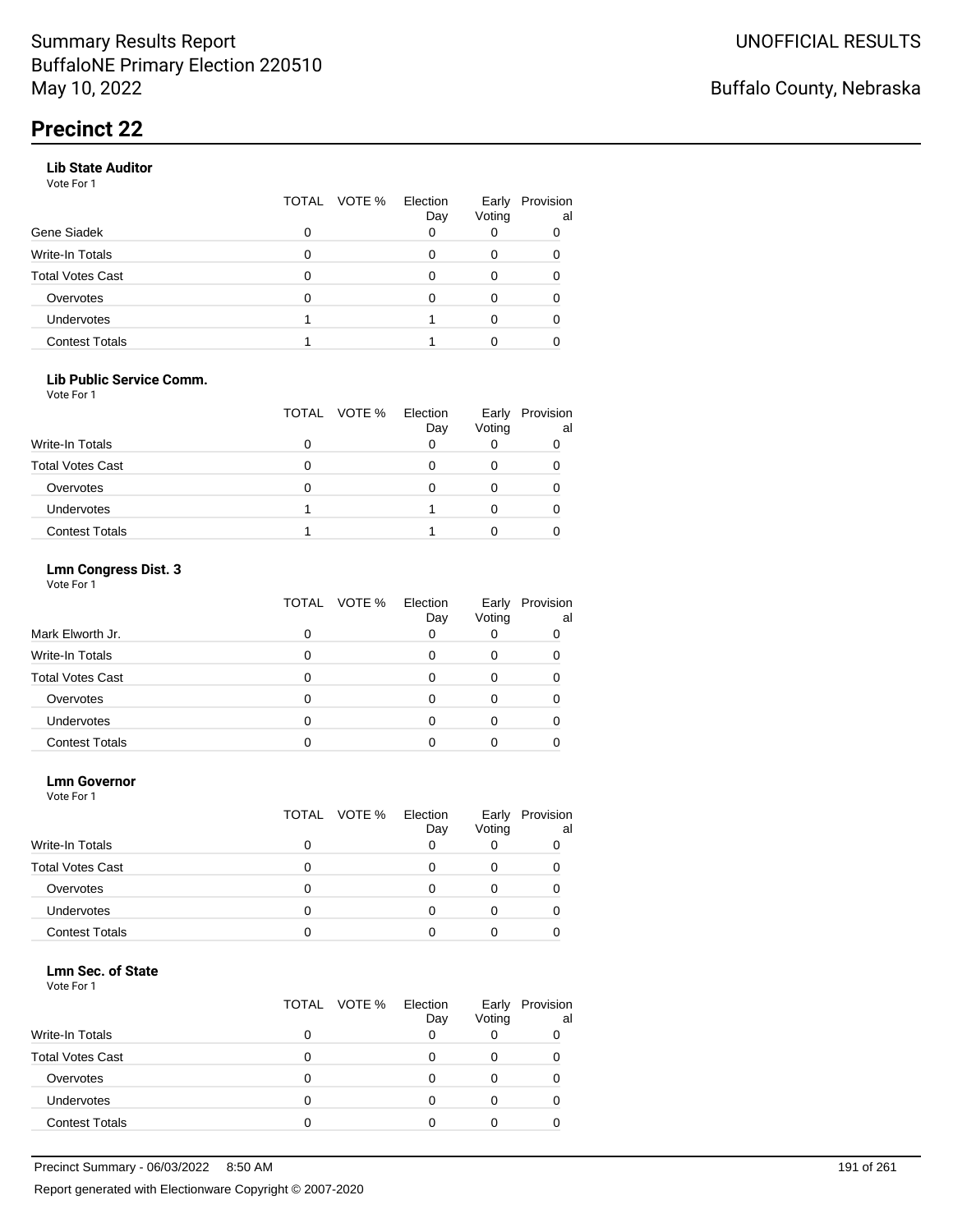|                       |   | TOTAL VOTE % | Election<br>Day | Early<br>Voting | Provision<br>al |
|-----------------------|---|--------------|-----------------|-----------------|-----------------|
| Write-In Totals       | 0 |              |                 |                 |                 |
| Total Votes Cast      | O |              |                 |                 |                 |
| Overvotes             | 0 |              |                 |                 |                 |
| Undervotes            | 0 |              |                 |                 |                 |
| <b>Contest Totals</b> | o |              |                 |                 |                 |

#### **Lmn Attorney General** Vote For 1

|                         | TOTAL | VOTE %<br>Election<br>Day | Early<br>Voting | Provision<br>al |
|-------------------------|-------|---------------------------|-----------------|-----------------|
| Larry Bolinger          | O     |                           |                 |                 |
| <b>Write-In Totals</b>  |       |                           |                 |                 |
| <b>Total Votes Cast</b> |       |                           |                 |                 |
| Overvotes               |       |                           |                 |                 |
| <b>Undervotes</b>       |       |                           |                 |                 |
| <b>Contest Totals</b>   |       |                           |                 |                 |

### **Lmn State Auditor**

| Vote For 1 |  |  |
|------------|--|--|
|------------|--|--|

|                         | TOTAL VOTE % | Election<br>Day | Early<br>Voting | Provision<br>al |
|-------------------------|--------------|-----------------|-----------------|-----------------|
| L. Leroy Lopez          |              |                 |                 | O               |
| Write-In Totals         |              |                 |                 |                 |
| <b>Total Votes Cast</b> |              |                 |                 |                 |
| Overvotes               |              |                 |                 |                 |
| Undervotes              |              |                 |                 |                 |
| <b>Contest Totals</b>   |              |                 |                 |                 |

### **Lmn Public Service Comm.**

|                         |   | TOTAL VOTE % | Election<br>Day | Early<br>Voting | Provision<br>al |
|-------------------------|---|--------------|-----------------|-----------------|-----------------|
| <b>Write-In Totals</b>  | 0 |              |                 |                 |                 |
| <b>Total Votes Cast</b> |   |              |                 |                 |                 |
| Overvotes               | Ω |              |                 |                 |                 |
| <b>Undervotes</b>       |   |              |                 |                 |                 |
| <b>Contest Totals</b>   |   |              |                 |                 |                 |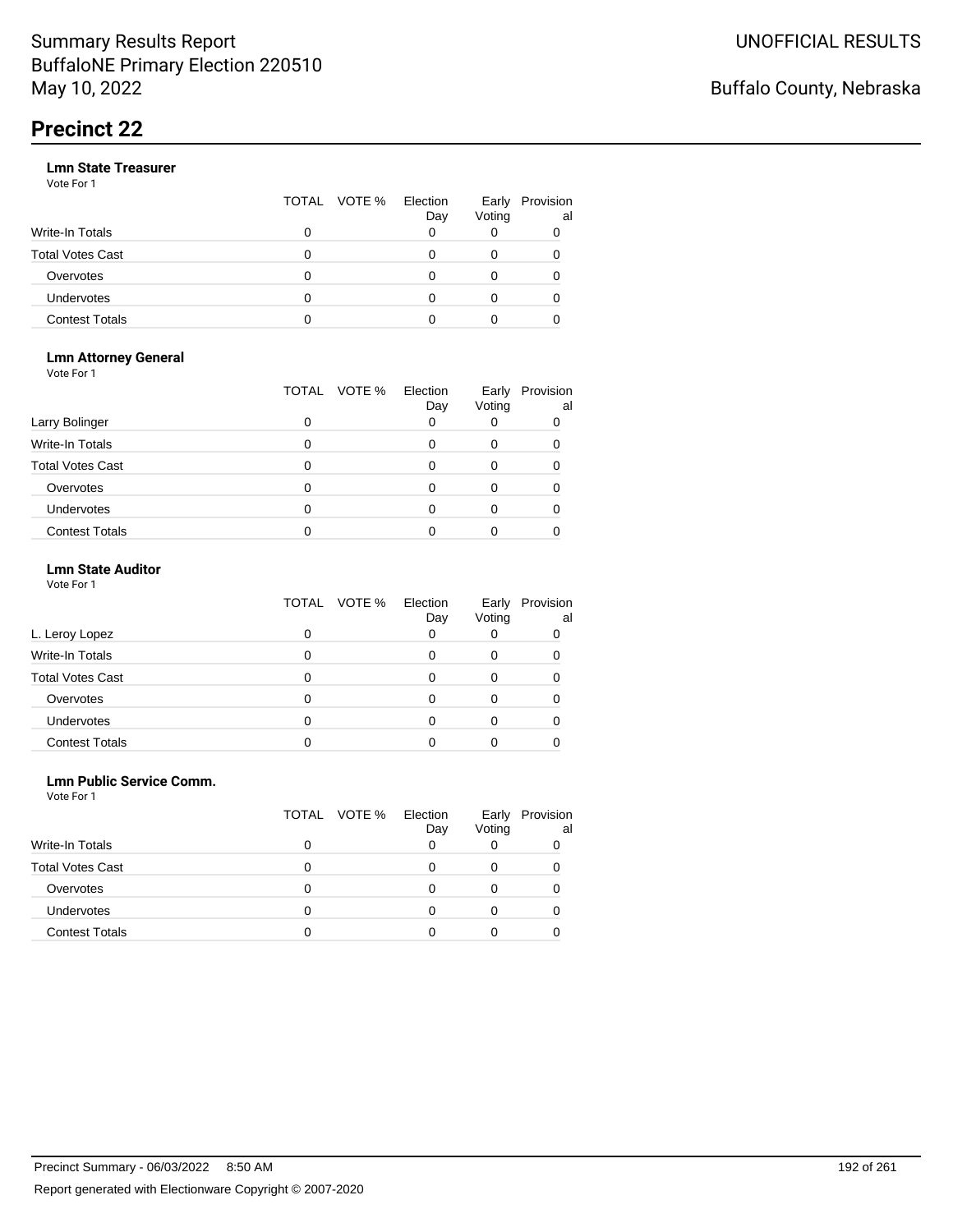#### **Member of the State Board of Education Dist. 6** Vote For 1

|                         | VOTE %<br>TOTAL | Election   | Early        | Provision |
|-------------------------|-----------------|------------|--------------|-----------|
| Sherry Jones            | 233<br>73.50%   | Day<br>213 | Voting<br>20 | al<br>0   |
| Danielle Helzer         | 25.24%<br>80    | 77         | 3            | 0         |
| Write-In Totals         | 1.26%<br>4      | 4          | 0            | 0         |
| <b>Total Votes Cast</b> | 100.00%<br>317  | 294        | 23           | 0         |
| Overvotes               | 0               | 0          | 0            | 0         |
| Undervotes              | 66              | 61         | 5            | 0         |
| <b>Contest Totals</b>   | 383             | 355        | 28           | 0         |

### **University of Nebraska Board of Regents Dist. 6**

|                       | TOTAL | VOTE %   | Election<br>Day | Early<br>Voting | Provision<br>al |
|-----------------------|-------|----------|-----------------|-----------------|-----------------|
| Paul R. Kenney        | 180   | 58.44%   | 166             | 14              | 0               |
| Julie Hehnke          | 128   | 41.56%   | 118             | 10              | 0               |
| Write-In Totals       | 0     | $0.00\%$ | 0               | 0               | 0               |
| Total Votes Cast      | 308   | 100.00%  | 284             | 24              | 0               |
| Overvotes             | 0     |          | 0               | 0               | 0               |
| <b>Undervotes</b>     | 75    |          | 71              | 4               | 0               |
| <b>Contest Totals</b> | 383   |          | 355             | 28              | 0               |
|                       |       |          |                 |                 |                 |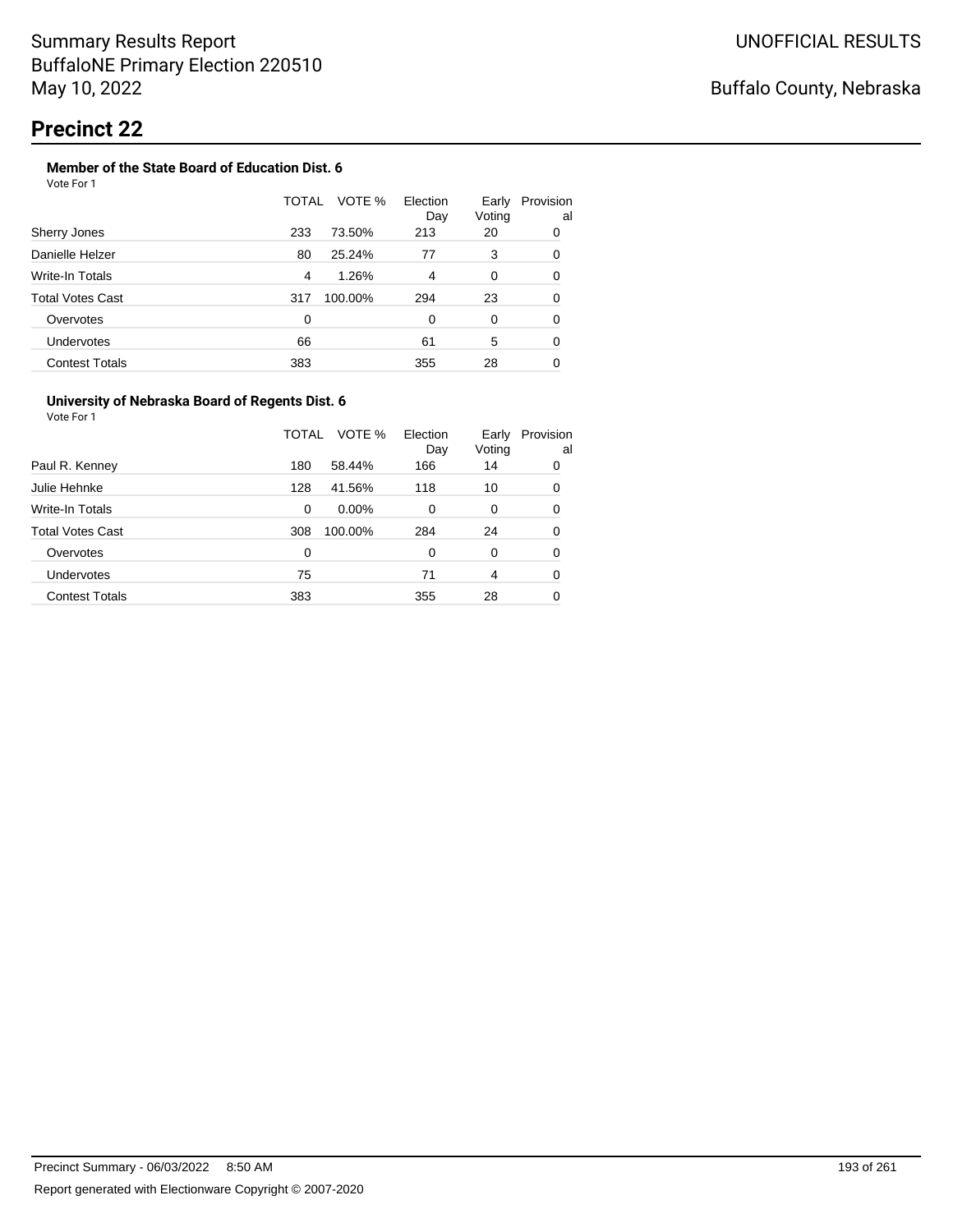# Buffalo County, Nebraska

# **Precinct 23**

| <b>Statistics</b>                                       | <b>TOTAL</b> | Election<br>Day | Early<br>Voting | Provision<br>al |
|---------------------------------------------------------|--------------|-----------------|-----------------|-----------------|
| <b>Registered Voters - Total</b>                        | 824          |                 |                 |                 |
| Registered Voters - Republican Party                    | 504          |                 |                 |                 |
| Registered Voters - Democratic Party                    | 140          |                 |                 |                 |
| Registered Voters - Libertarian Party                   | 10           |                 |                 |                 |
| Registered Voters - Legal Marijuana<br><b>NOW Party</b> | 3            |                 |                 |                 |
| Registered Voters - Nonpartisan                         | 167          |                 |                 |                 |
| <b>Ballots Cast - Total</b>                             | 299          | 272             | 27              | 0               |
| Ballots Cast - Republican Party                         | 222          | 201             | 21              | 0               |
| <b>Ballots Cast - Democratic Party</b>                  | 51           | 47              | 4               | 0               |
| Ballots Cast - Libertarian Party                        | 3            | 3               | 0               | 0               |
| Ballots Cast - Legal Marijuana NOW                      | $\Omega$     | $\Omega$        | $\Omega$        | 0               |
| Ballots Cast - Nonpartisan                              | 23           | 21              | $\mathcal{P}$   | 0               |
| <b>Ballots Cast - Blank</b>                             | 1            | $\Omega$        | 1               | 0               |
| Voter Turnout - Total                                   | 36.29%       |                 |                 |                 |
| Voter Turnout - Republican Party                        | 44.05%       |                 |                 |                 |
| Voter Turnout - Democratic Party                        | 36.43%       |                 |                 |                 |
| Voter Turnout - Libertarian Party                       | 30.00%       |                 |                 |                 |
| Voter Turnout - Legal Marijuana NOW                     | $0.00\%$     |                 |                 |                 |
| Voter Turnout - Nonpartisan                             | 13.77%       |                 |                 |                 |

### **Rep Congress Dist. 3**

|                         | TOTAL    | VOTE %  | Election<br>Day | Early<br>Voting | Provision<br>al |
|-------------------------|----------|---------|-----------------|-----------------|-----------------|
| Adrian Smith            | 170      | 80.19%  | 156             | 14              | 0               |
| Mike Calhoun            | 41       | 19.34%  | 37              | 4               | 0               |
| Write-In Totals         | 1        | 0.47%   | $\Omega$        | 1               | 0               |
| <b>Total Votes Cast</b> | 212      | 100.00% | 193             | 19              | 0               |
| Overvotes               | $\Omega$ |         | $\Omega$        | 0               | 0               |
| Undervotes              | 10       |         | 8               | 2               | 0               |
| <b>Contest Totals</b>   | 222      |         | 201             | 21              | 0               |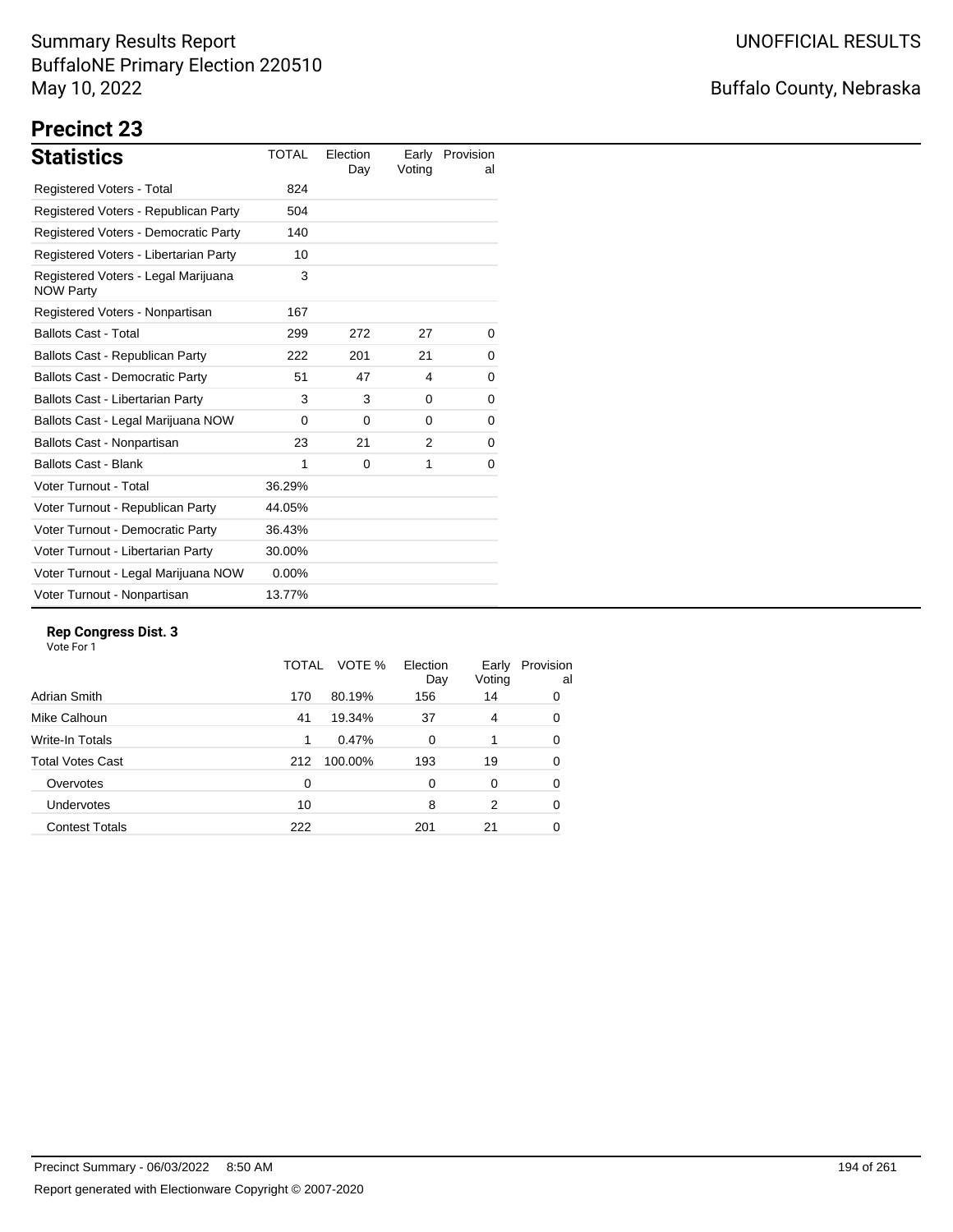# **Precinct 23**

### **Rep Governor**

Vote For 1

|                         | TOTAL | VOTE %  | Election<br>Day | Early<br>Voting | Provision<br>al |
|-------------------------|-------|---------|-----------------|-----------------|-----------------|
| <b>Michael Connely</b>  | 1     | 0.46%   |                 | 0               | 0               |
| <b>Brett Lindstrom</b>  | 36    | 16.59%  | 31              | 5               | 0               |
| Donna Nicole Carpenter  | 4     | 1.84%   | 3               | 1               | 0               |
| Lela McNinch            | 1     | 0.46%   | 1               | 0               | 0               |
| Theresa Thibodeau       | 19    | 8.76%   | 18              | 1               | 0               |
| Jim Pillen              | 66    | 30.41%  | 58              | 8               | 0               |
| <b>Troy Wentz</b>       | 1     | 0.46%   | $\Omega$        | 1               | 0               |
| Charles W. Herbster     | 84    | 38.71%  | 82              | 2               | 0               |
| <b>Breland Ridenour</b> | 4     | 1.84%   | 4               | 0               | 0               |
| Write-In Totals         | 1     | 0.46%   | 0               | 1               | 0               |
| <b>Total Votes Cast</b> | 217   | 100.00% | 198             | 19              | $\mathbf 0$     |
| Overvotes               | 0     |         | 0               | 0               | 0               |
| <b>Undervotes</b>       | 5     |         | 3               | 2               | 0               |
| <b>Contest Totals</b>   | 222   |         | 201             | 21              | 0               |

### **Rep Sec. of State**

Vote For 1

|                         | TOTAL | VOTE %  | Election<br>Day | Early<br>Voting | Provision<br>al |
|-------------------------|-------|---------|-----------------|-----------------|-----------------|
| <b>Bob Evnen</b>        | 45    | 23.81%  | 41              | 4               | 0               |
| <b>Rex Schroder</b>     | 48    | 25.40%  | 45              | 3               | 0               |
| Robert J. Borer         | 94    | 49.74%  | 86              | 8               | 0               |
| Write-In Totals         | 2     | 1.06%   |                 |                 | 0               |
| <b>Total Votes Cast</b> | 189   | 100.00% | 173             | 16              | 0               |
| Overvotes               | 0     |         | 0               | 0               | 0               |
| Undervotes              | 33    |         | 28              | 5               | 0               |
| <b>Contest Totals</b>   | 222   |         | 201             | 21              | 0               |

#### **Rep State Treasurer** Vote For 1

|                       | TOTAL | VOTE %  | Election<br>Day | Early<br>Voting | Provision<br>al |
|-----------------------|-------|---------|-----------------|-----------------|-----------------|
| John Murante          | 119   | 63.30%  | 106             | 13              | 0               |
| Paul Anderson         | 68    | 36.17%  | 62              | 6               | 0               |
| Write-In Totals       |       | 0.53%   | 1               | 0               | 0               |
| Total Votes Cast      | 188   | 100.00% | 169             | 19              | 0               |
| Overvotes             | 0     |         | 0               | 0               | 0               |
| <b>Undervotes</b>     | 34    |         | 32              | 2               | 0               |
| <b>Contest Totals</b> | 222   |         | 201             | 21              | 0               |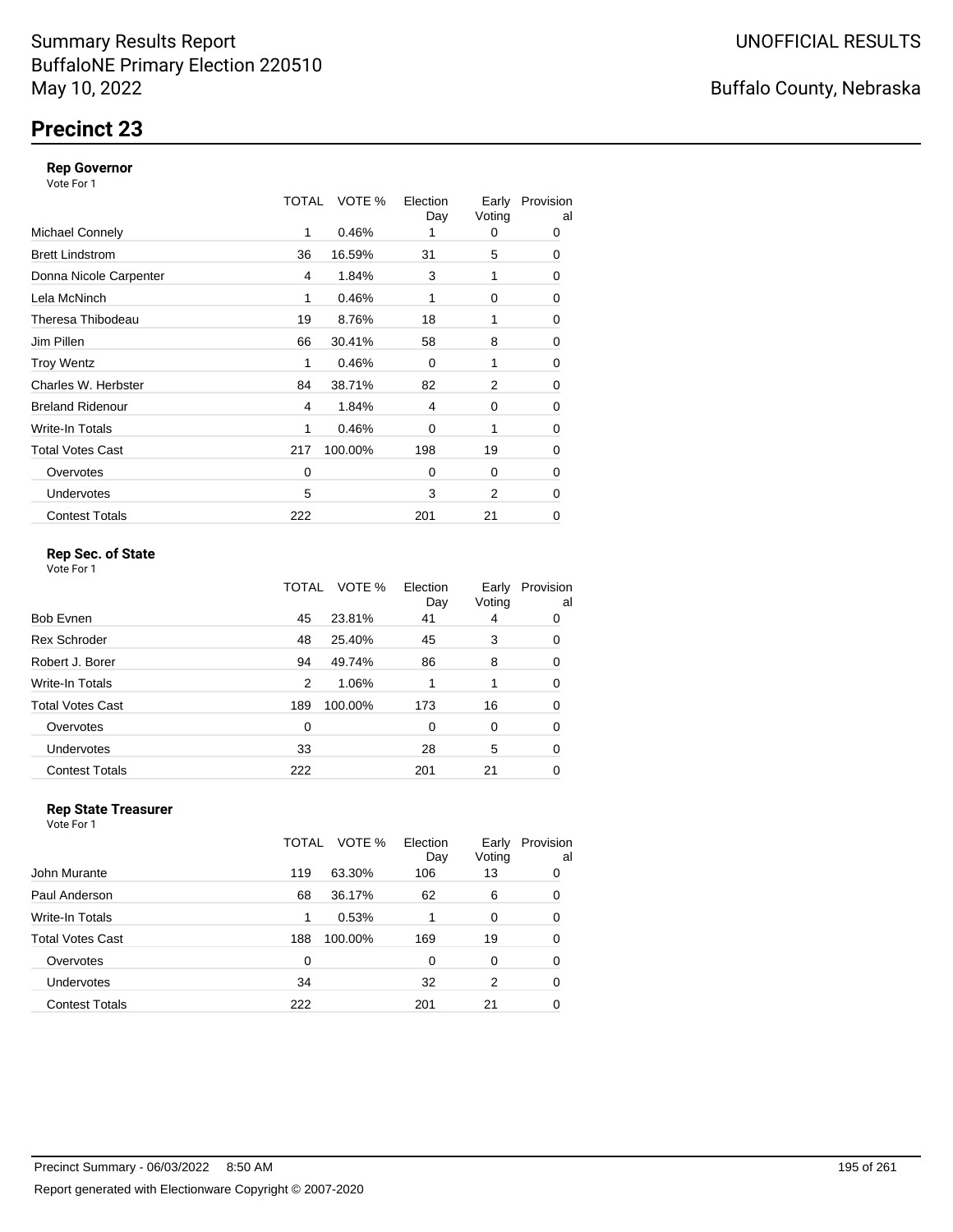|                       | TOTAL | VOTE %   | Election<br>Day | Early<br>Voting | Provision<br>al |
|-----------------------|-------|----------|-----------------|-----------------|-----------------|
| Jennifer Hicks        | 72    | 37.50%   | 60              | 12              | 0               |
| Mike Hilgers          | 120   | 62.50%   | 114             | 6               | 0               |
| Write-In Totals       | 0     | $0.00\%$ | 0               | 0               | 0               |
| Total Votes Cast      | 192   | 100.00%  | 174             | 18              | 0               |
| Overvotes             | 0     |          | 0               | 0               | 0               |
| <b>Undervotes</b>     | 30    |          | 27              | 3               | 0               |
| <b>Contest Totals</b> | 222   |          | 201             | 21              | 0               |

### **Rep State Auditor**

Vote For 1

|                       | TOTAL | VOTE %  | Election<br>Day | Early<br>Voting | Provision<br>al |
|-----------------------|-------|---------|-----------------|-----------------|-----------------|
| Mike Foley            | 127   | 68.28%  | 113             | 14              | 0               |
| Larry Anderson        | 57    | 30.65%  | 54              | 3               | 0               |
| Write-In Totals       | 2     | 1.08%   | 1               |                 | 0               |
| Total Votes Cast      | 186   | 100.00% | 168             | 18              | 0               |
| Overvotes             | 0     |         | 0               | 0               | 0               |
| <b>Undervotes</b>     | 36    |         | 33              | 3               | 0               |
| <b>Contest Totals</b> | 222   |         | 201             | 21              | 0               |

### **Rep Public Service Comm.**

Vote For 1

|                       | TOTAL | VOTE %  | Election<br>Day | Early<br>Voting | Provision<br>al |
|-----------------------|-------|---------|-----------------|-----------------|-----------------|
| Kevin Stocker         | 77    | 44.00%  | 70              |                 | 0               |
| Mary Ridder           | 68    | 38.86%  | 60              | 8               | 0               |
| Dakota Delka          | 28    | 16.00%  | 26              | 2               | 0               |
| Write-In Totals       | 2     | 1.14%   | 1               | 1               | 0               |
| Total Votes Cast      | 175   | 100.00% | 157             | 18              | 0               |
| Overvotes             | 0     |         | 0               | 0               | 0               |
| <b>Undervotes</b>     | 47    |         | 44              | 3               | 0               |
| <b>Contest Totals</b> | 222   |         | 201             | 21              | 0               |
|                       |       |         |                 |                 |                 |

### **Rep County Assessor**

|                       | TOTAL | VOTE %  | Election<br>Day | Early<br>Voting | Provision<br>al |
|-----------------------|-------|---------|-----------------|-----------------|-----------------|
| Nora Borer            | 95    | 46.57%  | 81              | 14              | 0               |
| Roy Meusch            | 108   | 52.94%  | 104             | 4               | 0               |
| Write-In Totals       | 1     | 0.49%   | 0               |                 | 0               |
| Total Votes Cast      | 204   | 100.00% | 185             | 19              | 0               |
| Overvotes             | 0     |         | 0               | $\Omega$        | 0               |
| <b>Undervotes</b>     | 18    |         | 16              | 2               | 0               |
| <b>Contest Totals</b> | 222   |         | 201             | 21              | 0               |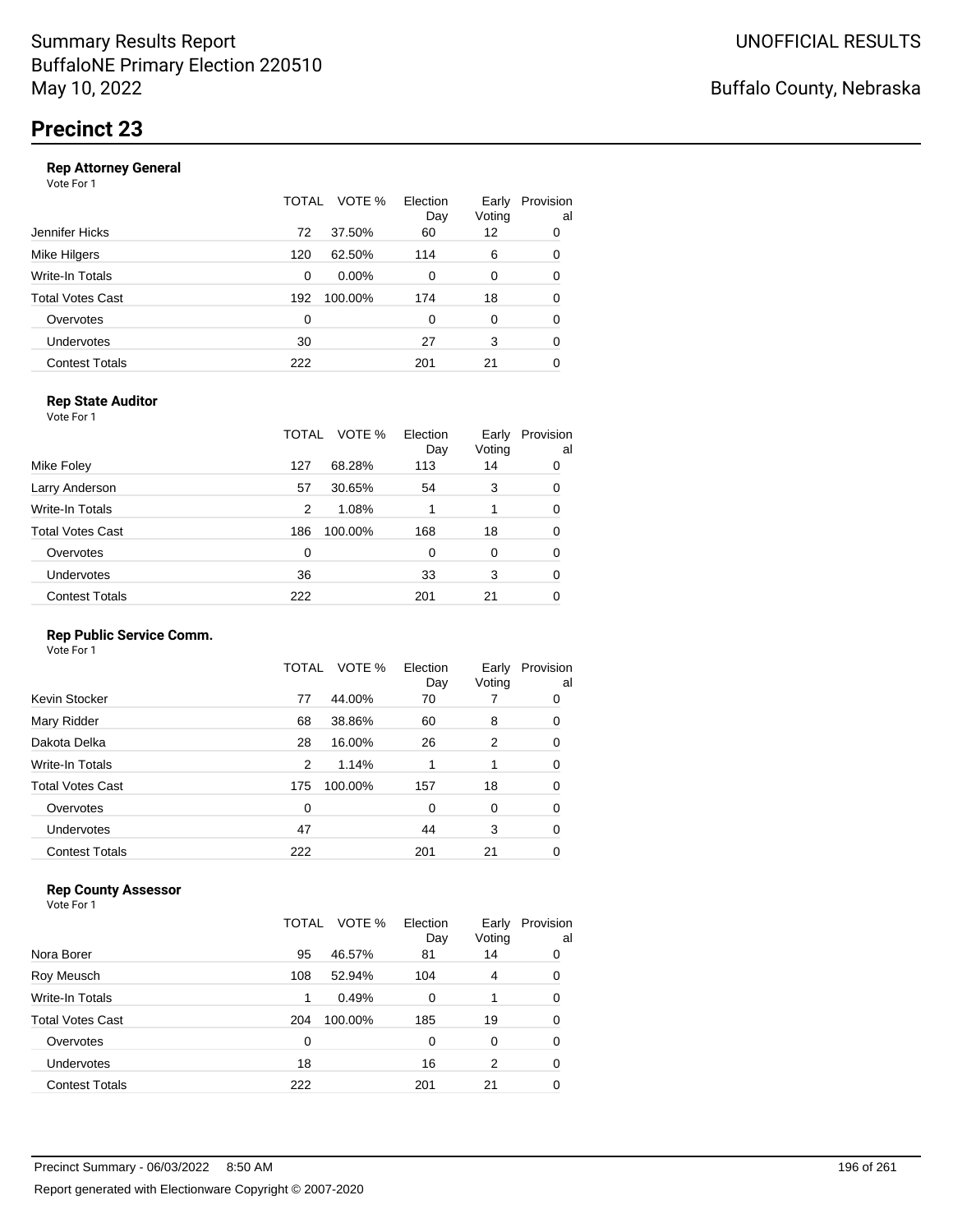| Vote For 1            |       |         |                 |                 |                 |
|-----------------------|-------|---------|-----------------|-----------------|-----------------|
|                       | TOTAL | VOTE %  | Election<br>Day | Early<br>Voting | Provision<br>al |
| David J. Else         | 20    | 54.05%  | 20              | 0               | 0               |
| Daniel M. Wik         | 15    | 40.54%  | 15              | 0               | 0               |
| Write-In Totals       | 2     | 5.41%   | 2               | 0               | 0               |
| Total Votes Cast      | 37    | 100.00% | 37              | 0               | 0               |
| Overvotes             | 0     |         | 0               | $\Omega$        | 0               |
| <b>Undervotes</b>     | 14    |         | 10              | 4               | 0               |
| <b>Contest Totals</b> | 51    |         | 47              | 4               | 0               |
|                       |       |         |                 |                 |                 |

### **Dem Governor**

Vote For 1

|                         | VOTE %<br>TOTAL | Election<br>Day | Early<br>Voting | Provision<br>al |
|-------------------------|-----------------|-----------------|-----------------|-----------------|
| Carol Blood             | 87.50%<br>42    | 39              | 3               | 0               |
| Roy A. Harris           | 10.42%<br>5     | 5               | 0               | 0               |
| Write-In Totals         | 2.08%           |                 | $\Omega$        | 0               |
| <b>Total Votes Cast</b> | 100.00%<br>48   | 45              | 3               | 0               |
| Overvotes               | 0               | $\Omega$        | $\Omega$        | 0               |
| Undervotes              | 3               | 2               |                 | 0               |
| <b>Contest Totals</b>   | 51              | 47              |                 |                 |

### **Dem Sec. of State**

Vote For 1

|                         | VOTE %<br>TOTAL | Election<br>Day | Early<br>Voting | Provision<br>al |
|-------------------------|-----------------|-----------------|-----------------|-----------------|
| <b>Write-In Totals</b>  | 100.00%<br>8    | 8               |                 |                 |
| <b>Total Votes Cast</b> | 100.00%<br>8    | 8               |                 |                 |
| Overvotes               | 0               |                 |                 |                 |
| Undervotes              | 43              | 39              | 4               |                 |
| <b>Contest Totals</b>   | 51              | 47              | 4               |                 |

#### **Dem State Treasurer** Vote For 1

|    |         | Election<br>Day | Early<br>Voting | Provision<br>al |
|----|---------|-----------------|-----------------|-----------------|
| 5  | 100.00% | 5               | 0               |                 |
| 5  | 100.00% | 5               | 0               |                 |
| 0  |         | 0               | 0               | 0               |
| 46 |         | 42              | 4               | 0               |
| 51 |         | 47              | 4               |                 |
|    |         | TOTAL VOTE %    |                 |                 |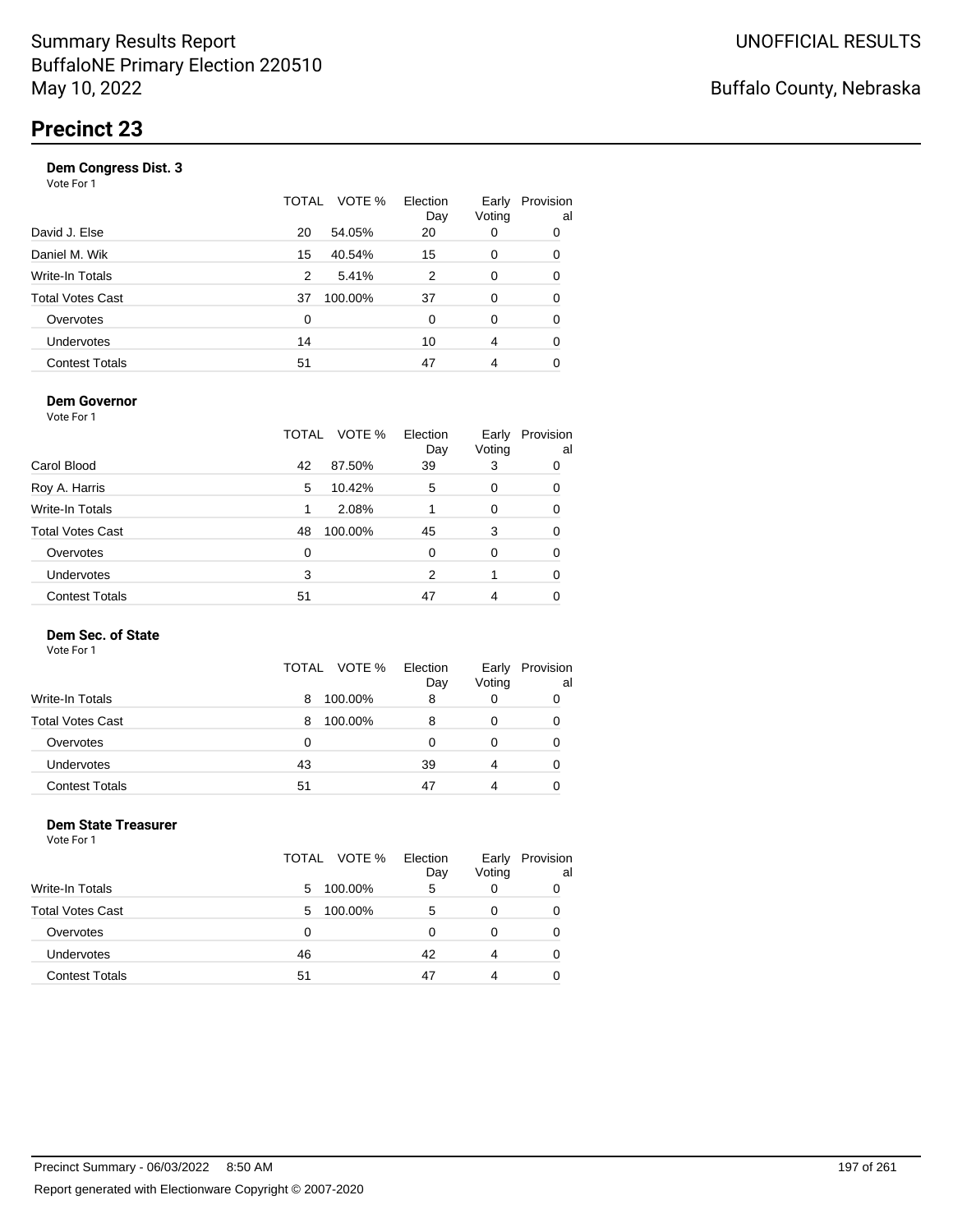|                       | TOTAL VOTE % | Election<br>Day | Early<br>Voting | Provision<br>al |
|-----------------------|--------------|-----------------|-----------------|-----------------|
| Write-In Totals       | 100.00%<br>5 | 5               |                 | 0               |
| Total Votes Cast      | 100.00%<br>5 | 5               |                 | 0               |
| Overvotes             | 0            |                 |                 | 0               |
| <b>Undervotes</b>     | 46           | 42              | 4               | 0               |
| <b>Contest Totals</b> | 51           | 47              | 4               |                 |

#### **Dem State Auditor** Vote For 1

|                         | TOTAL VOTE % | Election<br>Day | Early<br>Voting | Provision<br>al |
|-------------------------|--------------|-----------------|-----------------|-----------------|
| <b>Write-In Totals</b>  | 100.00%<br>5 | 5               |                 |                 |
| <b>Total Votes Cast</b> | 100.00%<br>5 | 5               |                 |                 |
| Overvotes               | 0            | O               | O               |                 |
| <b>Undervotes</b>       | 46           | 42              | 4               |                 |
| <b>Contest Totals</b>   | 51           | 47              | 4               |                 |

#### **Dem Public Service Comm.** Vote For 1

|                         | TOTAL VOTE % | Election<br>Day | Early<br>Voting | Provision<br>al |
|-------------------------|--------------|-----------------|-----------------|-----------------|
| Write-In Totals         | 100.00%<br>5 | 5               | 0               | 0               |
| <b>Total Votes Cast</b> | 100.00%<br>5 | 5               | 0               | 0               |
| Overvotes               | 0            |                 | 0               | 0               |
| <b>Undervotes</b>       | 46           | 42              | 4               | 0               |
| <b>Contest Totals</b>   | 51           | 47              | 4               |                 |

### **Lib Congress Dist. 3**

Vote For 1

|                         |   | TOTAL VOTE % | Election<br>Day | Early<br>Voting | Provision<br>al |
|-------------------------|---|--------------|-----------------|-----------------|-----------------|
| <b>Write-In Totals</b>  |   |              |                 |                 |                 |
| <b>Total Votes Cast</b> |   |              |                 |                 |                 |
| Overvotes               |   |              |                 |                 |                 |
| <b>Undervotes</b>       | 3 |              |                 |                 |                 |
| <b>Contest Totals</b>   | 3 |              |                 |                 |                 |

### **Lib Governor**

| Vote For 1              |                      |                 |                 |                 |
|-------------------------|----------------------|-----------------|-----------------|-----------------|
|                         | TOTAL VOTE %         | Election<br>Day | Early<br>Voting | Provision<br>al |
| Scott Zimmerman         | 3<br>100.00%         | 3               | 0               | 0               |
| Write-In Totals         | $0.00\%$<br>$\Omega$ | 0               | 0               | 0               |
| <b>Total Votes Cast</b> | 100.00%<br>3         | 3               | 0               | 0               |
| Overvotes               | 0                    | $\Omega$        | 0               | ∩               |
| <b>Undervotes</b>       | 0                    | 0               | 0               | 0               |
| <b>Contest Totals</b>   | 3                    | 3               | 0               |                 |
|                         |                      |                 |                 |                 |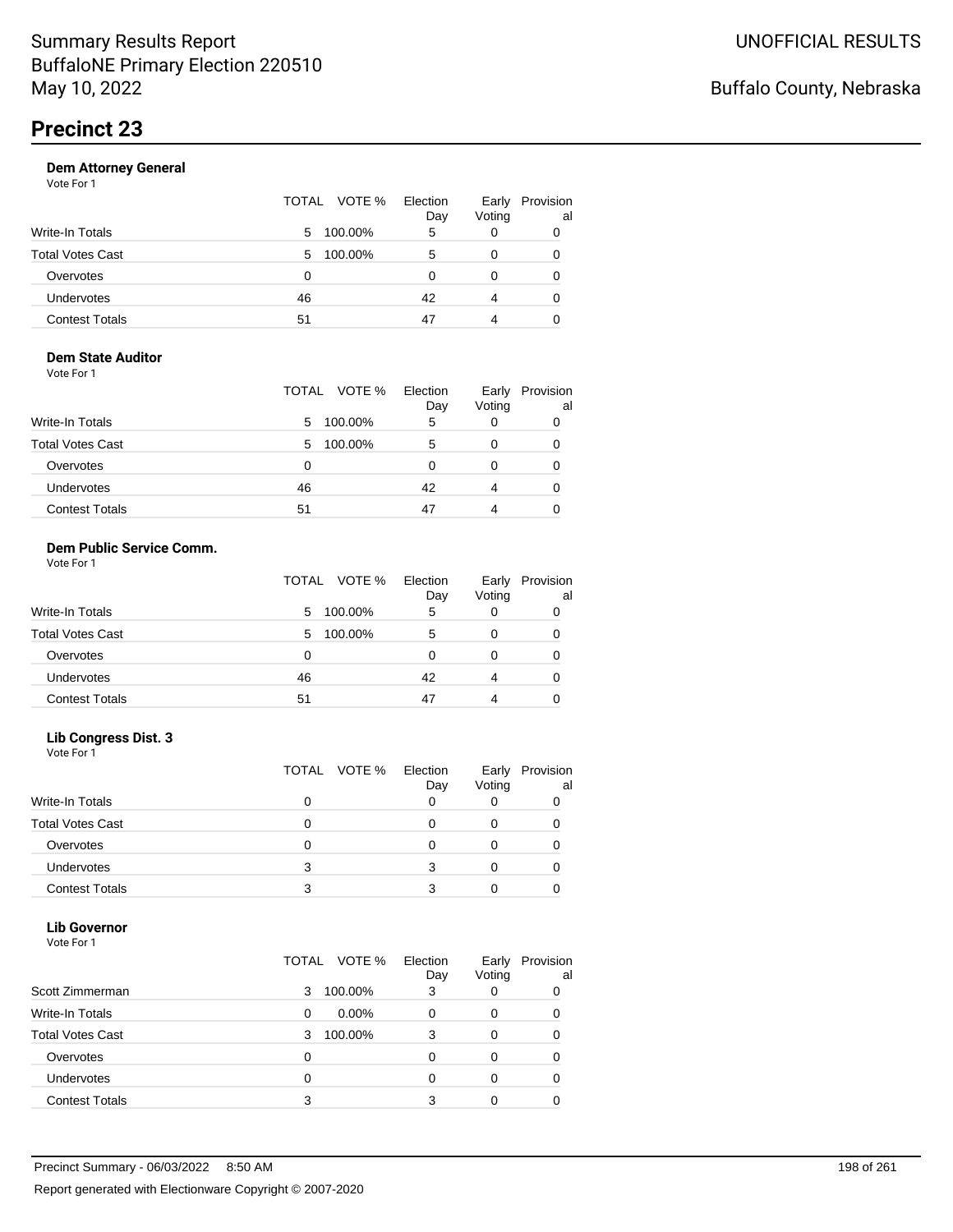### **Lib Sec. of State**

Vote For 1

|                       |   | TOTAL VOTE % Election | Day | Early<br>Voting | Provision<br>al |
|-----------------------|---|-----------------------|-----|-----------------|-----------------|
| Write-In Totals       |   |                       |     |                 |                 |
| Total Votes Cast      |   |                       |     |                 |                 |
| Overvotes             | 0 |                       |     |                 |                 |
| Undervotes            | 3 |                       | 3   | 0               | 0               |
| <b>Contest Totals</b> | 3 |                       |     |                 |                 |

### **Lib State Treasurer**

Vote For 1

|                         | VOTE %<br>TOTAL | Election<br>Day | Early<br>Voting | Provision<br>al |
|-------------------------|-----------------|-----------------|-----------------|-----------------|
| Katrina Tomsen          | 100.00%<br>3    | 3               | 0               | 0               |
| <b>Write-In Totals</b>  | $0.00\%$<br>0   |                 | O               | 0               |
| <b>Total Votes Cast</b> | 100.00%<br>3    | 3               | 0               | 0               |
| Overvotes               | 0               |                 | Ω               | O               |
| Undervotes              | 0               |                 | 0               |                 |
| <b>Contest Totals</b>   | 3               |                 |                 |                 |

### **Lib Attorney General**

|                         |   | TOTAL VOTE % Election | Day | Early<br>Voting | Provision<br>al |
|-------------------------|---|-----------------------|-----|-----------------|-----------------|
| <b>Write-In Totals</b>  |   |                       |     |                 |                 |
| <b>Total Votes Cast</b> |   |                       |     |                 |                 |
| Overvotes               |   |                       |     |                 |                 |
| <b>Undervotes</b>       | 3 |                       |     |                 |                 |
| <b>Contest Totals</b>   |   |                       |     |                 |                 |

### **Lib State Auditor**

Vote For 1

|                         | VOTE %<br>TOTAL | Election<br>Day | Early<br>Voting | Provision<br>al |
|-------------------------|-----------------|-----------------|-----------------|-----------------|
| Gene Siadek             | 100.00%<br>3    | 3               |                 | 0               |
| <b>Write-In Totals</b>  | $0.00\%$<br>0   |                 |                 | 0               |
| <b>Total Votes Cast</b> | 100.00%<br>3    | 3               |                 | 0               |
| Overvotes               | 0               | O               |                 | 0               |
| Undervotes              | 0               |                 |                 | Ω               |
| <b>Contest Totals</b>   | 3               | 3               |                 |                 |

#### **Lib Public Service Comm.**

|                         |   | TOTAL VOTE % | Election<br>Day | Early<br>Voting | Provision<br>al |
|-------------------------|---|--------------|-----------------|-----------------|-----------------|
| <b>Write-In Totals</b>  | O |              |                 |                 |                 |
| <b>Total Votes Cast</b> |   |              |                 |                 |                 |
| Overvotes               | 0 |              |                 |                 |                 |
| <b>Undervotes</b>       | 3 |              | 3               |                 |                 |
| <b>Contest Totals</b>   | 3 |              | ર               |                 |                 |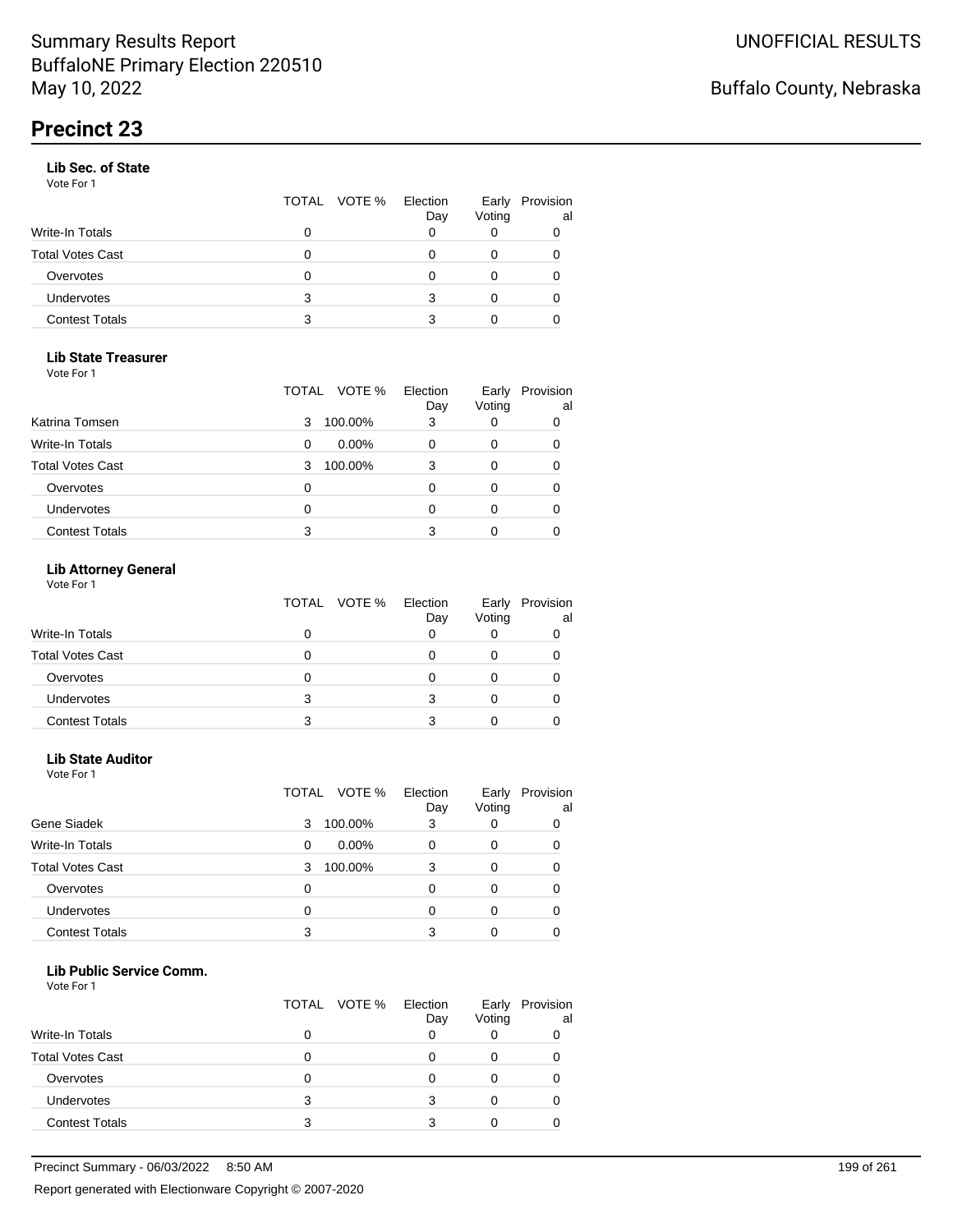|                       | VOTE %<br>TOTAL | Election<br>Day | Early<br>Voting | Provision<br>al |
|-----------------------|-----------------|-----------------|-----------------|-----------------|
| Mark Elworth Jr.      | 0               |                 |                 | 0               |
| Write-In Totals       | O               |                 | 0               | 0               |
| Total Votes Cast      | O               |                 | 0               |                 |
| Overvotes             | 0               |                 | 0               |                 |
| <b>Undervotes</b>     | O               |                 | Ω               |                 |
| <b>Contest Totals</b> |                 |                 |                 |                 |
|                       |                 |                 |                 |                 |

### **Lmn Governor**

Vote For 1

|                         | TOTAL VOTE % Election | Day | Early<br>Voting | Provision<br>al |
|-------------------------|-----------------------|-----|-----------------|-----------------|
| <b>Write-In Totals</b>  |                       |     |                 |                 |
| <b>Total Votes Cast</b> |                       |     |                 |                 |
| Overvotes               |                       |     |                 |                 |
| <b>Undervotes</b>       |                       |     |                 |                 |
| <b>Contest Totals</b>   |                       |     |                 |                 |

#### **Lmn Sec. of State** Vote For 1

|                         | TOTAL VOTE % | Election<br>Day | Voting | Early Provision<br>al |
|-------------------------|--------------|-----------------|--------|-----------------------|
| <b>Write-In Totals</b>  |              |                 |        |                       |
| <b>Total Votes Cast</b> | 0            |                 |        |                       |
| Overvotes               | 0            |                 |        |                       |
| Undervotes              | Ω            |                 |        |                       |
| <b>Contest Totals</b>   |              |                 |        |                       |

#### **Lmn State Treasurer**

Vote For 1

|                         |   | TOTAL VOTE % | Election<br>Day | Early<br>Voting | Provision<br>al |
|-------------------------|---|--------------|-----------------|-----------------|-----------------|
| <b>Write-In Totals</b>  |   |              |                 |                 |                 |
| <b>Total Votes Cast</b> | O |              |                 |                 |                 |
| Overvotes               | 0 |              | Ω               | O               |                 |
| Undervotes              | O |              |                 |                 |                 |
| <b>Contest Totals</b>   |   |              |                 |                 |                 |

### **Lmn Attorney General**

|                         |   | TOTAL VOTE % | Election<br>Day | Early<br>Voting | Provision<br>al |
|-------------------------|---|--------------|-----------------|-----------------|-----------------|
| Larry Bolinger          |   |              |                 |                 | 0               |
| Write-In Totals         |   |              |                 | O               |                 |
| <b>Total Votes Cast</b> |   |              |                 |                 |                 |
| Overvotes               |   |              |                 |                 |                 |
| <b>Undervotes</b>       | 0 |              |                 |                 |                 |
| <b>Contest Totals</b>   |   |              |                 |                 |                 |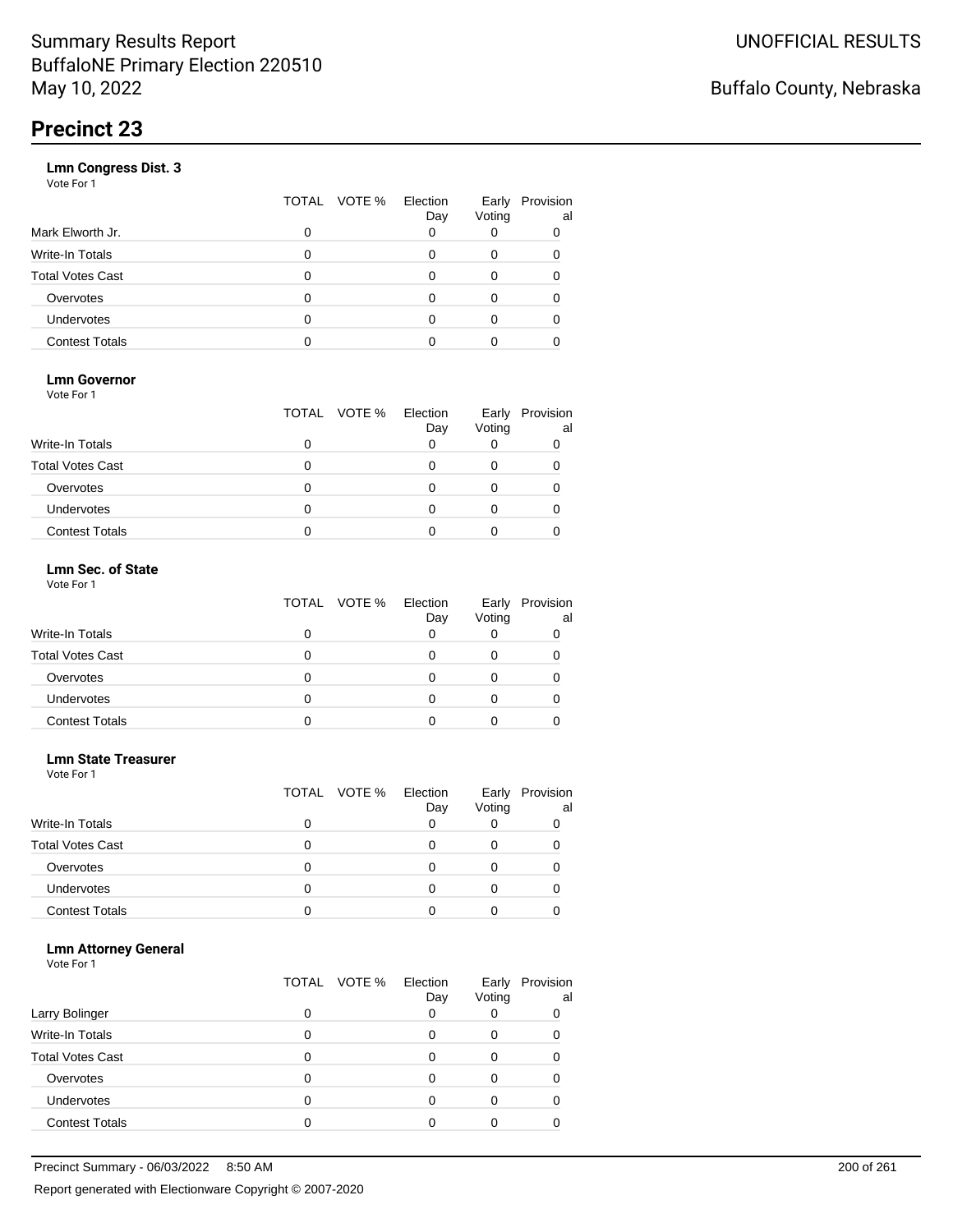### **Lmn State Auditor**

Vote For 1

|                         | TOTAL | VOTE % Election | Day | Early<br>Voting | Provision<br>al |
|-------------------------|-------|-----------------|-----|-----------------|-----------------|
| L. Leroy Lopez          | 0     |                 |     |                 |                 |
| Write-In Totals         | 0     |                 |     | 0               |                 |
| <b>Total Votes Cast</b> | 0     |                 |     | 0               |                 |
| Overvotes               | 0     |                 |     | 0               |                 |
| <b>Undervotes</b>       | 0     |                 |     |                 |                 |
| <b>Contest Totals</b>   |       |                 |     |                 |                 |

### **Lmn Public Service Comm.**

Vote For 1

|                         |   | TOTAL VOTE % | Election<br>Day | Early<br>Voting | Provision<br>al |
|-------------------------|---|--------------|-----------------|-----------------|-----------------|
| <b>Write-In Totals</b>  |   |              |                 |                 |                 |
| <b>Total Votes Cast</b> |   |              |                 |                 |                 |
| Overvotes               |   |              |                 |                 |                 |
| <b>Undervotes</b>       | 0 |              |                 |                 |                 |
| <b>Contest Totals</b>   |   |              |                 |                 |                 |

#### **Member of the State Board of Education Dist. 6** Vote For 1

|                         | TOTAL    | VOTE %  | Election<br>Day | Early<br>Voting | Provision<br>al |
|-------------------------|----------|---------|-----------------|-----------------|-----------------|
| Sherry Jones            | 173      | 67.84%  | 158             | 15              | 0               |
| Danielle Helzer         | 79       | 30.98%  | 71              | 8               | 0               |
| <b>Write-In Totals</b>  | 3        | 1.18%   | 3               | 0               | 0               |
| <b>Total Votes Cast</b> | 255      | 100.00% | 232             | 23              | 0               |
| Overvotes               | $\Omega$ |         | 0               | $\Omega$        | 0               |
| <b>Undervotes</b>       | 44       |         | 40              | 4               | 0               |
| <b>Contest Totals</b>   | 299      |         | 272             | 27              | 0               |

#### **University of Nebraska Board of Regents Dist. 6** Vote For 1

|                         | TOTAL | VOTE %  | Election<br>Day | Early<br>Voting | Provision<br>al |
|-------------------------|-------|---------|-----------------|-----------------|-----------------|
| Paul R. Kenney          | 157   | 62.06%  | 141             | 16              | 0               |
| Julie Hehnke            | 94    | 37.15%  | 88              | 6               | 0               |
| <b>Write-In Totals</b>  | 2     | 0.79%   |                 |                 | 0               |
| <b>Total Votes Cast</b> | 253   | 100.00% | 230             | 23              | 0               |
| Overvotes               | 0     |         | 0               | $\Omega$        | 0               |
| Undervotes              | 46    |         | 42              | 4               | 0               |
| <b>Contest Totals</b>   | 299   |         | 272             | 27              | 0               |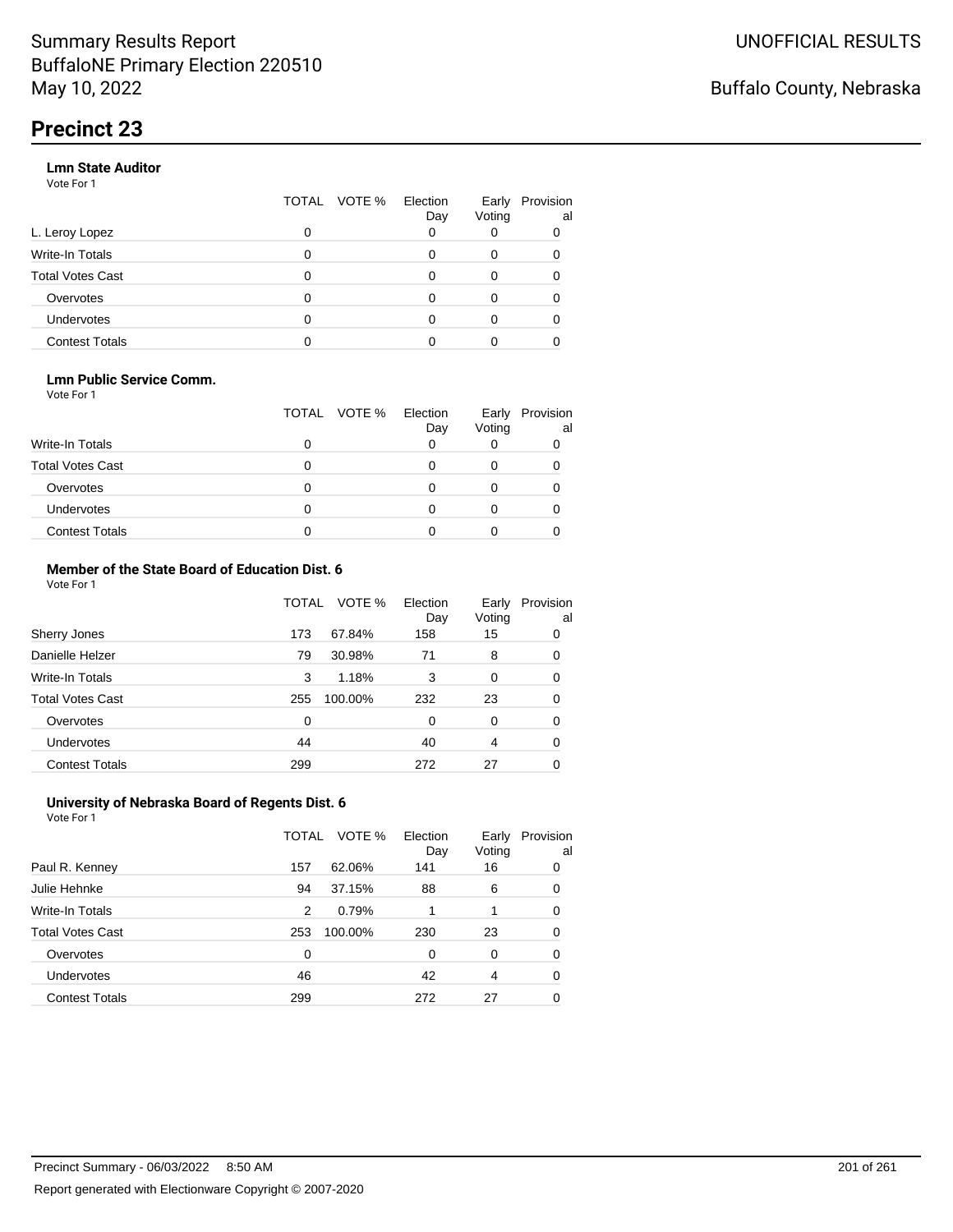### **Kearney Public School Dist. 7**

|                         | TOTAL | VOTE %   | Election<br>Day | Early<br>Voting | Provision<br>al |
|-------------------------|-------|----------|-----------------|-----------------|-----------------|
| Wendy S. Kreis          | 88    | 11.31%   | 79              | 9               | 0               |
| Drew Blessing           | 129   | 16.58%   | 115             | 14              | 0               |
| Derek Meyer             | 86    | 11.05%   | 79              | 7               | 0               |
| Will M. Kirkland        | 89    | 11.44%   | 82              | 7               | 0               |
| Dionne Moore            | 53    | 6.81%    | 46              | 7               | 0               |
| Paul Hazard             | 130   | 16.71%   | 122             | 8               | 0               |
| John D. Icenogle        | 99    | 12.72%   | 88              | 11              | 0               |
| Jacob L. Reiter         | 104   | 13.37%   | 99              | 5               | 0               |
| Write-In Totals         | 0     | $0.00\%$ | 0               | 0               | 0               |
| <b>Total Votes Cast</b> | 778   | 100.00%  | 710             | 68              | 0               |
| Overvotes               | 3     |          | 3               | 0               | 0               |
| <b>Undervotes</b>       | 116   |          | 103             | 13              | 0               |
| <b>Contest Totals</b>   | 897   |          | 816             | 81              | 0               |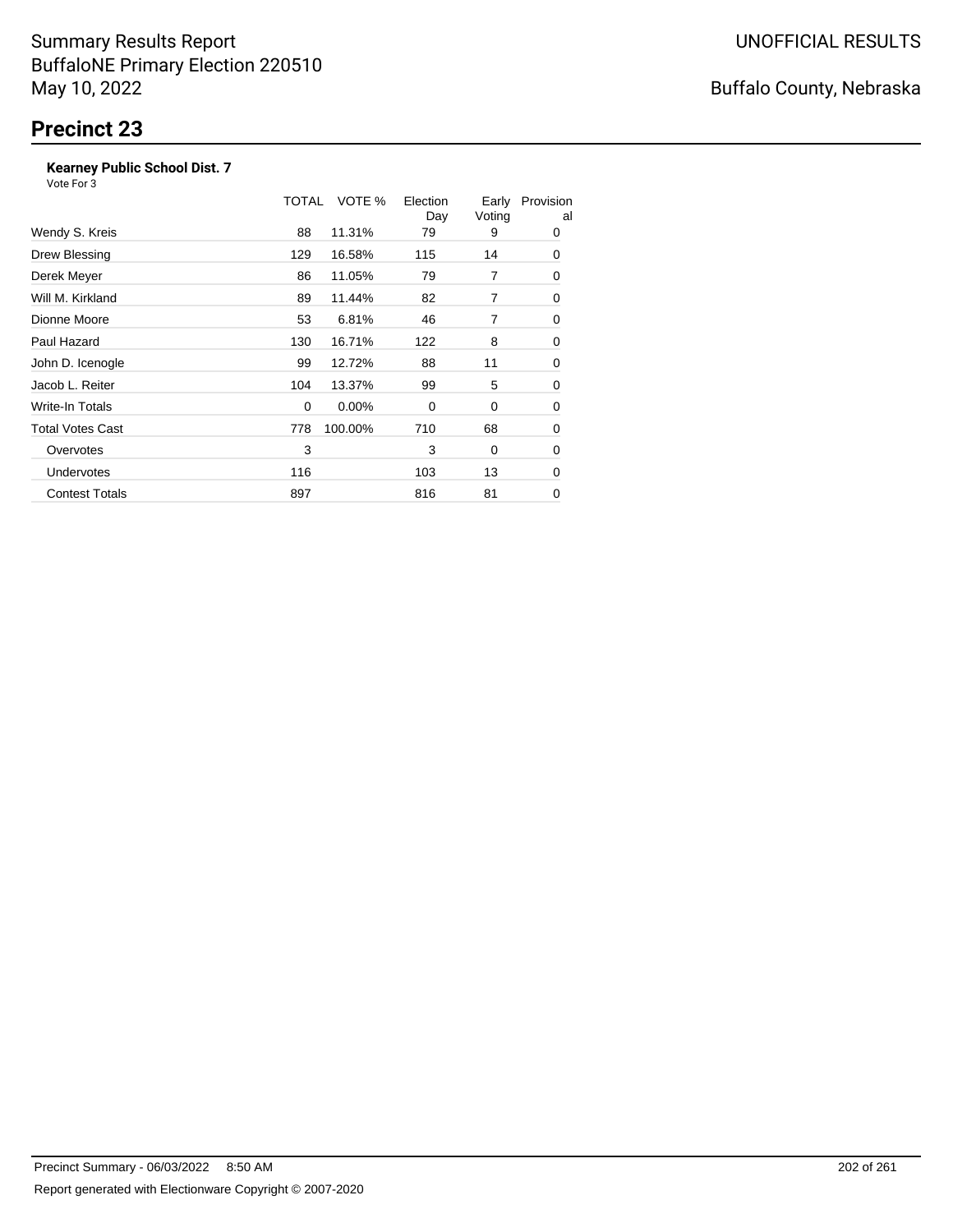# Buffalo County, Nebraska

# **Precinct 24**

| <b>Statistics</b>                                       | <b>TOTAL</b> | Election<br>Day | Earlv<br>Voting | Provision<br>al |
|---------------------------------------------------------|--------------|-----------------|-----------------|-----------------|
| <b>Registered Voters - Total</b>                        | 879          |                 |                 |                 |
| Registered Voters - Republican Party                    | 581          |                 |                 |                 |
| Registered Voters - Democratic Party                    | 112          |                 |                 |                 |
| Registered Voters - Libertarian Party                   | 17           |                 |                 |                 |
| Registered Voters - Legal Marijuana<br><b>NOW Party</b> | 2            |                 |                 |                 |
| Registered Voters - Nonpartisan                         | 167          |                 |                 |                 |
| <b>Ballots Cast - Total</b>                             | 238          | 228             | 10              | 0               |
| Ballots Cast - Republican Party                         | 193          | 186             | 7               | 0               |
| <b>Ballots Cast - Democratic Party</b>                  | 31           | 28              | 3               | 0               |
| <b>Ballots Cast - Libertarian Party</b>                 | 3            | 3               | $\Omega$        | 0               |
| Ballots Cast - Legal Marijuana NOW                      | 1            | 1               | 0               | 0               |
| Ballots Cast - Nonpartisan                              | 10           | 10              | 0               | 0               |
| <b>Ballots Cast - Blank</b>                             | 0            | $\Omega$        | 0               | 0               |
| Voter Turnout - Total                                   | 27.08%       |                 |                 |                 |
| Voter Turnout - Republican Party                        | 33.22%       |                 |                 |                 |
| Voter Turnout - Democratic Party                        | 27.68%       |                 |                 |                 |
| Voter Turnout - Libertarian Party                       | 17.65%       |                 |                 |                 |
| Voter Turnout - Legal Marijuana NOW                     | 50.00%       |                 |                 |                 |
| Voter Turnout - Nonpartisan                             | 5.99%        |                 |                 |                 |

### **Rep Congress Dist. 3**

|                       | TOTAL    | VOTE %   | Election<br>Day | Early<br>Voting | Provision<br>al |
|-----------------------|----------|----------|-----------------|-----------------|-----------------|
| Adrian Smith          | 127      | 70.56%   | 121             | 6               | 0               |
| Mike Calhoun          | 53       | 29.44%   | 52              |                 | 0               |
| Write-In Totals       | $\Omega$ | $0.00\%$ | 0               | $\Omega$        | 0               |
| Total Votes Cast      | 180      | 100.00%  | 173             | 7               | 0               |
| Overvotes             | 0        |          | $\Omega$        | $\Omega$        | 0               |
| <b>Undervotes</b>     | 13       |          | 13              | $\Omega$        | 0               |
| <b>Contest Totals</b> | 193      |          | 186             |                 | 0               |
|                       |          |          |                 |                 |                 |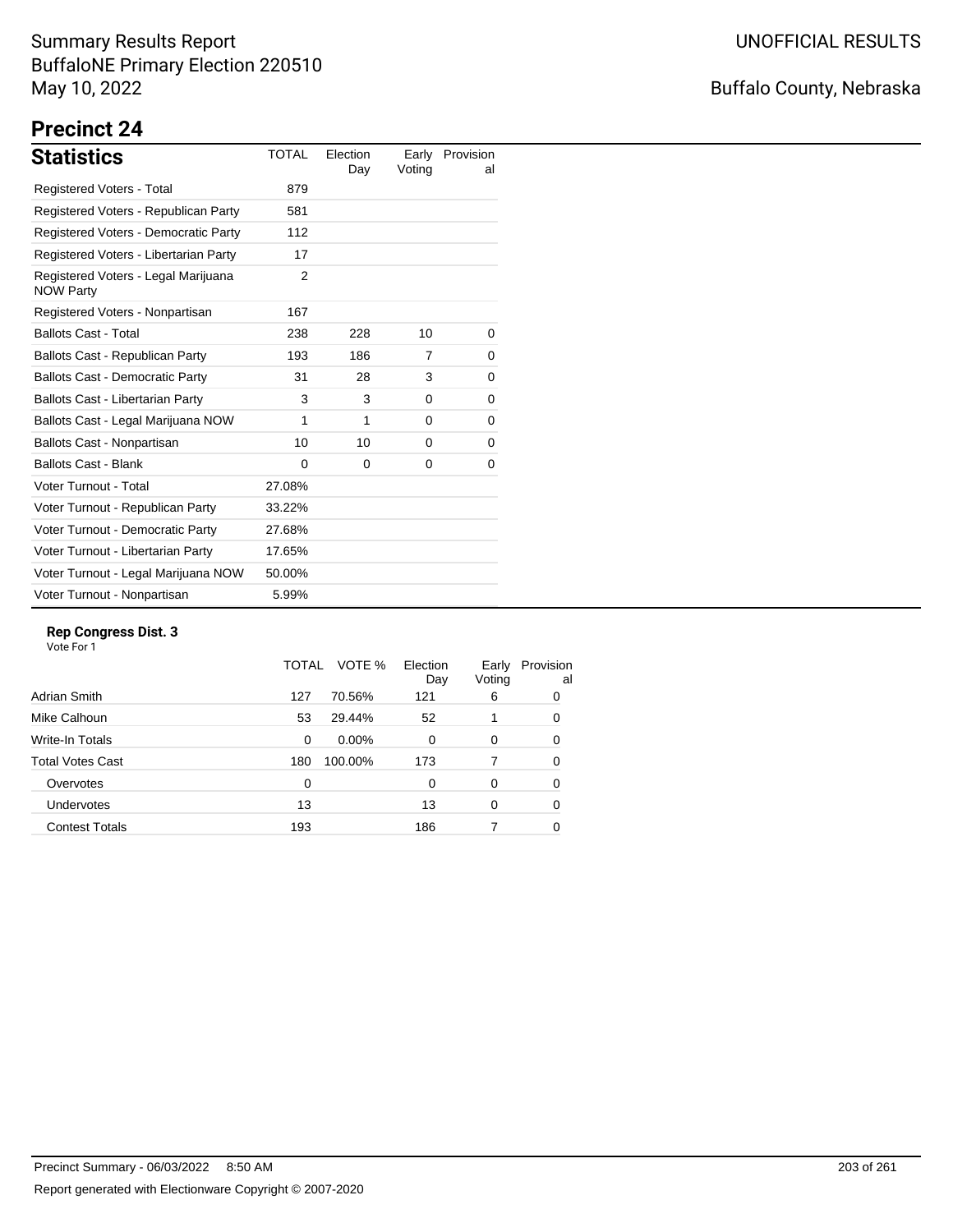# **Precinct 24**

### **Rep Governor**

Vote For 1

|                         | TOTAL | VOTE %   | Election<br>Day | Early<br>Voting | Provision<br>al |
|-------------------------|-------|----------|-----------------|-----------------|-----------------|
| <b>Michael Connely</b>  | 0     | $0.00\%$ | 0               | 0               | 0               |
| <b>Brett Lindstrom</b>  | 33    | 17.37%   | 33              | 0               | 0               |
| Donna Nicole Carpenter  | 2     | 1.05%    | 2               | 0               | 0               |
| Lela McNinch            | 0     | 0.00%    | 0               | 0               | 0               |
| Theresa Thibodeau       | 9     | 4.74%    | 9               | 0               | 0               |
| Jim Pillen              | 69    | 36.32%   | 66              | 3               | 0               |
| <b>Troy Wentz</b>       | 0     | $0.00\%$ | $\Omega$        | 0               | 0               |
| Charles W. Herbster     | 70    | 36.84%   | 66              | 4               | 0               |
| <b>Breland Ridenour</b> | 7     | 3.68%    | 7               | 0               | 0               |
| Write-In Totals         | 0     | $0.00\%$ | 0               | 0               | 0               |
| <b>Total Votes Cast</b> | 190   | 100.00%  | 183             | 7               | 0               |
| Overvotes               | 0     |          | $\Omega$        | 0               | 0               |
| <b>Undervotes</b>       | 3     |          | 3               | 0               | $\Omega$        |
| <b>Contest Totals</b>   | 193   |          | 186             | 7               | 0               |

### **Rep Sec. of State**

Vote For 1

|                         | TOTAL | VOTE %  | Election<br>Day | Early<br>Voting | Provision<br>al |
|-------------------------|-------|---------|-----------------|-----------------|-----------------|
| Bob Evnen               | 59    | 37.58%  | 57              | 2               | 0               |
| <b>Rex Schroder</b>     | 24    | 15.29%  | 24              | 0               | 0               |
| Robert J. Borer         | 73    | 46.50%  | 68              | 5               | 0               |
| Write-In Totals         | 1     | 0.64%   |                 | 0               | 0               |
| <b>Total Votes Cast</b> | 157   | 100.00% | 150             | 7               | 0               |
| Overvotes               | 1     |         |                 | $\Omega$        | 0               |
| <b>Undervotes</b>       | 35    |         | 35              | 0               | 0               |
| <b>Contest Totals</b>   | 193   |         | 186             |                 | 0               |

#### **Rep State Treasurer** Vote For 1

|                       | VOTE %<br>TOTAL | Election<br>Day | Early<br>Voting | Provision<br>al |
|-----------------------|-----------------|-----------------|-----------------|-----------------|
| John Murante          | 76<br>53.15%    | 74              | 2               | 0               |
| Paul Anderson         | 67<br>46.85%    | 63              | 4               | 0               |
| Write-In Totals       | $0.00\%$<br>0   | $\Omega$        | 0               | 0               |
| Total Votes Cast      | 100.00%<br>143  | 137             | 6               | 0               |
| Overvotes             | 0               | 0               | 0               | 0               |
| <b>Undervotes</b>     | 50              | 49              |                 | $\Omega$        |
| <b>Contest Totals</b> | 193             | 186             |                 | 0               |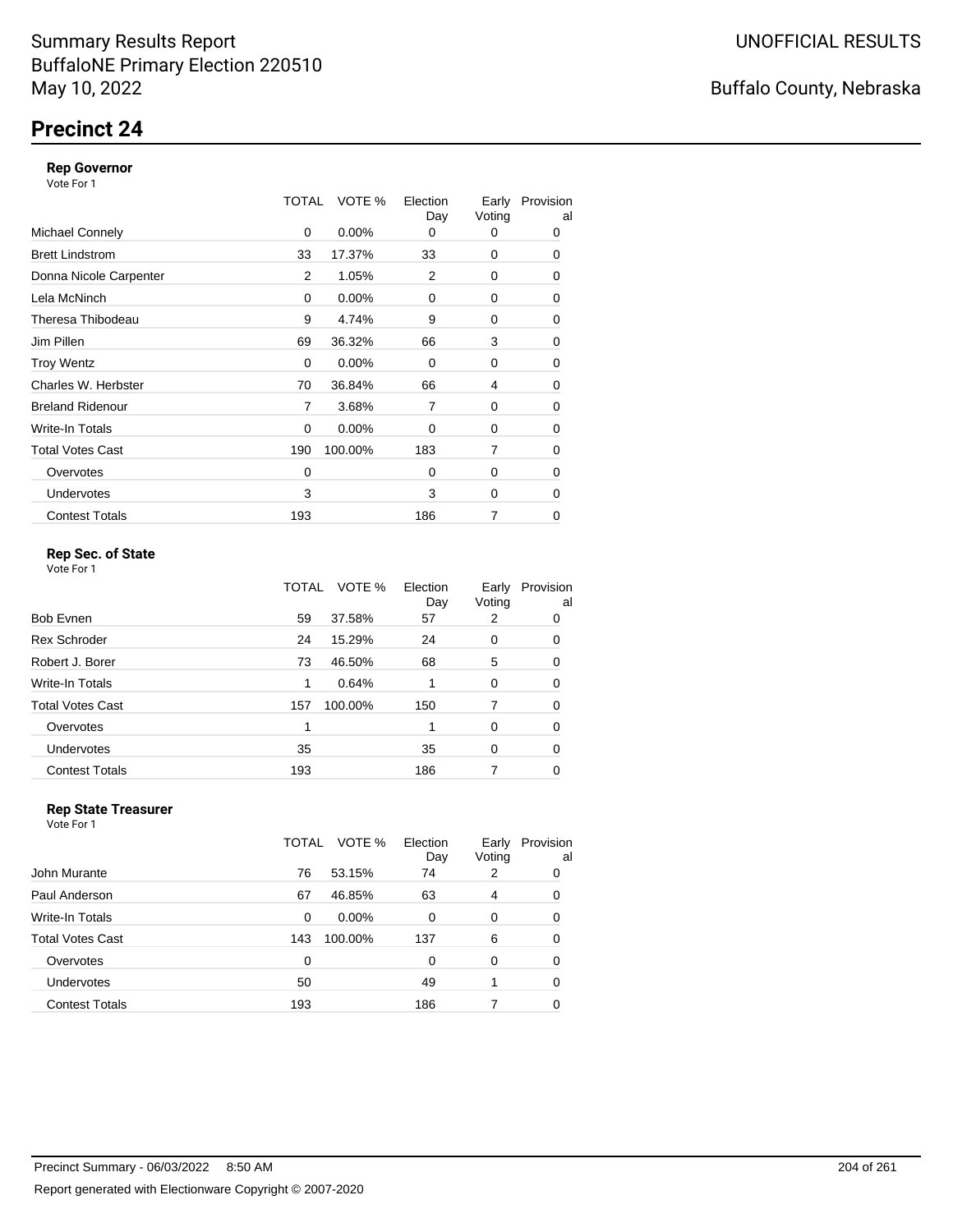|                       | TOTAL | VOTE %   | Election<br>Day | Early<br>Voting | Provision<br>al |
|-----------------------|-------|----------|-----------------|-----------------|-----------------|
| Jennifer Hicks        | 59    | 38.82%   | 56              | 3               | 0               |
| Mike Hilgers          | 93    | 61.18%   | 89              | 4               | 0               |
| Write-In Totals       | 0     | $0.00\%$ | 0               | 0               | 0               |
| Total Votes Cast      | 152   | 100.00%  | 145             | 7               | 0               |
| Overvotes             | 0     |          | $\Omega$        | 0               | 0               |
| <b>Undervotes</b>     | 41    |          | 41              | 0               | 0               |
| <b>Contest Totals</b> | 193   |          | 186             | 7               | 0               |

### **Rep State Auditor**

Vote For 1

|                         | TOTAL | VOTE %   | Election<br>Day | Early<br>Voting | Provision<br>al |
|-------------------------|-------|----------|-----------------|-----------------|-----------------|
| Mike Foley              | 113   | 75.84%   | 108             | 5               | 0               |
| Larry Anderson          | 36    | 24.16%   | 35              |                 | 0               |
| Write-In Totals         | 0     | $0.00\%$ | 0               | 0               | 0               |
| <b>Total Votes Cast</b> | 149   | 100.00%  | 143             | 6               | 0               |
| Overvotes               | 0     |          | 0               | 0               | 0               |
| <b>Undervotes</b>       | 44    |          | 43              |                 | 0               |
| <b>Contest Totals</b>   | 193   |          | 186             |                 | 0               |

### **Rep Public Service Comm.**

Vote For 1

|                         | TOTAL | VOTE %  | Election<br>Day | Early<br>Voting | Provision<br>al |
|-------------------------|-------|---------|-----------------|-----------------|-----------------|
| Kevin Stocker           | 60    | 43.17%  | 55              | 5               | 0               |
| Mary Ridder             | 47    | 33.81%  | 47              | 0               | 0               |
| Dakota Delka            | 32    | 23.02%  | 32              | 0               | 0               |
| Write-In Totals         | 0     | 0.00%   | 0               | 0               | 0               |
| <b>Total Votes Cast</b> | 139   | 100.00% | 134             | 5               | 0               |
| Overvotes               | 0     |         | 0               | 0               | 0               |
| <b>Undervotes</b>       | 54    |         | 52              | 2               | 0               |
| <b>Contest Totals</b>   | 193   |         | 186             | 7               | 0               |
|                         |       |         |                 |                 |                 |

### **Rep County Board of Commissioners Dist. 1**

Vote For 1

|                       | TOTAL | VOTE %   | Election<br>Day | Early<br>Voting | Provision<br>al |
|-----------------------|-------|----------|-----------------|-----------------|-----------------|
| Ivan H. Klein         | 104   | 58.76%   | 100             | 4               | 0               |
| Steve Faber           | 73    | 41.24%   | 71              | 2               | 0               |
| Write-In Totals       | 0     | $0.00\%$ | 0               | 0               | 0               |
| Total Votes Cast      | 177   | 100.00%  | 171             | 6               | 0               |
| Overvotes             | 0     |          | 0               | 0               | 0               |
| <b>Undervotes</b>     | 16    |          | 15              |                 | 0               |
| <b>Contest Totals</b> | 193   |          | 186             |                 | 0               |

Buffalo County, Nebraska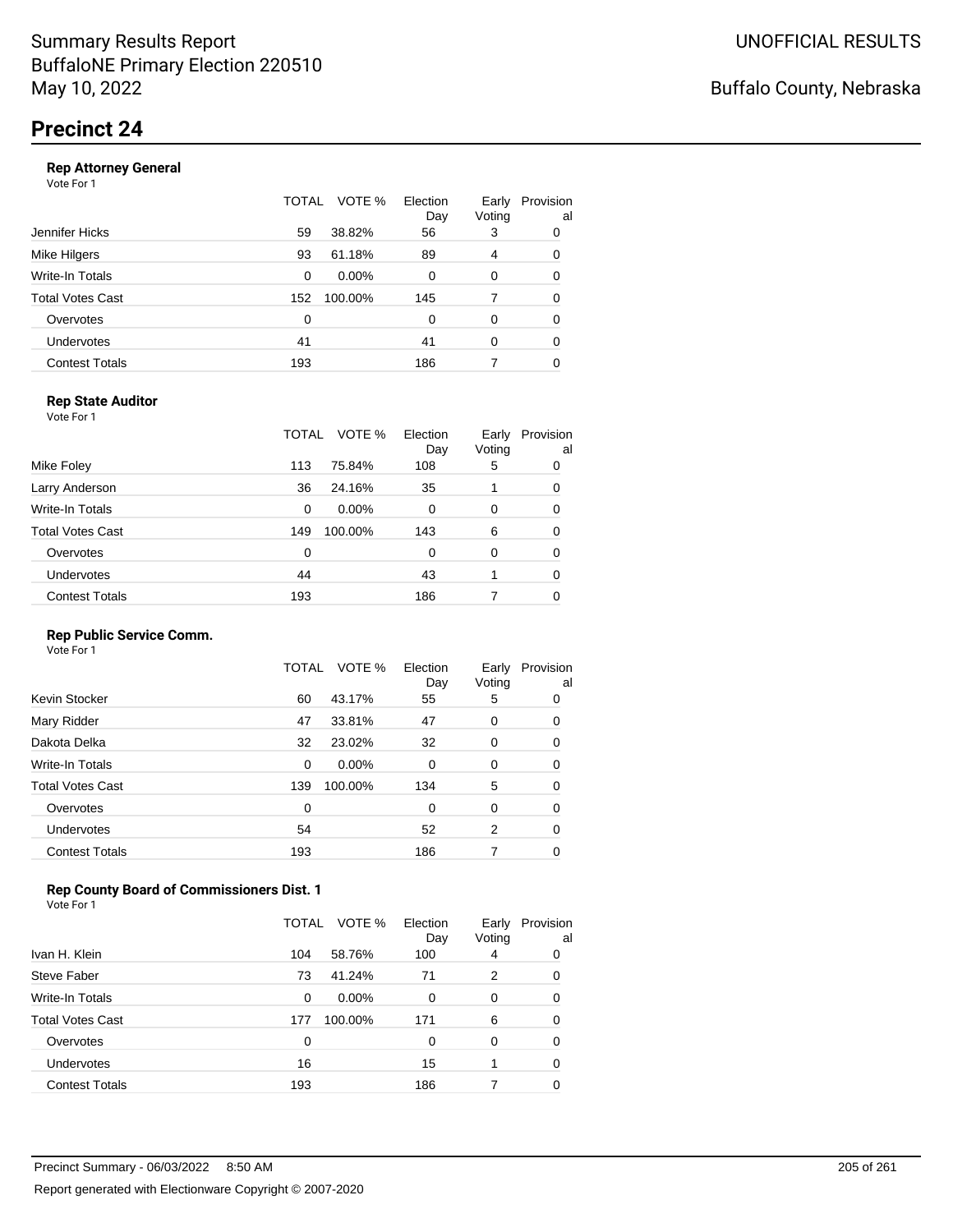|                       | TOTAL | VOTE %  | Election<br>Day | Early<br>Voting | Provision<br>al |
|-----------------------|-------|---------|-----------------|-----------------|-----------------|
| Nora Borer            | 66    | 40.00%  | 65              |                 | 0               |
| Roy Meusch            | 98    | 59.39%  | 92              | 6               | 0               |
| Write-In Totals       | 1     | 0.61%   |                 | 0               | 0               |
| Total Votes Cast      | 165   | 100.00% | 158             | 7               | 0               |
| Overvotes             | 0     |         | 0               | 0               | 0               |
| <b>Undervotes</b>     | 28    |         | 28              | $\Omega$        | 0               |
| <b>Contest Totals</b> | 193   |         | 186             |                 | 0               |
|                       |       |         |                 |                 |                 |

### **Dem Congress Dist. 3**

Vote For 1

|                         | TOTAL | VOTE %   | Election<br>Day | Early<br>Voting | Provision<br>al |
|-------------------------|-------|----------|-----------------|-----------------|-----------------|
| David J. Else           | 14    | 56.00%   | 11              | 3               | 0               |
| Daniel M. Wik           | 11    | 44.00%   | 11              | 0               | 0               |
| Write-In Totals         | 0     | $0.00\%$ | 0               | 0               | 0               |
| <b>Total Votes Cast</b> | 25    | 100.00%  | 22              | 3               | 0               |
| Overvotes               | 0     |          | 0               | $\Omega$        | 0               |
| <b>Undervotes</b>       | 6     |          | 6               | $\Omega$        | 0               |
| <b>Contest Totals</b>   | 31    |          | 28              | 3               | 0               |

### **Dem Governor**

Vote For 1

|                       |    | TOTAL VOTE % | Election<br>Day | Early<br>Voting | Provision<br>al |
|-----------------------|----|--------------|-----------------|-----------------|-----------------|
| Carol Blood           | 25 | 89.29%       | 22              | 3               | 0               |
| Roy A. Harris         | 3  | 10.71%       | 3               | 0               | 0               |
| Write-In Totals       | 0  | $0.00\%$     | 0               | 0               | 0               |
| Total Votes Cast      | 28 | 100.00%      | 25              | 3               | 0               |
| Overvotes             |    |              |                 | 0               | 0               |
| <b>Undervotes</b>     | 2  |              | 2               | 0               | 0               |
| <b>Contest Totals</b> | 31 |              | 28              | 3               | 0               |

#### **Dem Sec. of State**

|                         | TOTAL VOTE % | Election<br>Day | Early<br>Voting | Provision<br>al |
|-------------------------|--------------|-----------------|-----------------|-----------------|
| <b>Write-In Totals</b>  | 100.00%      |                 |                 | 0               |
| <b>Total Votes Cast</b> | 100.00%      |                 |                 | O               |
| Overvotes               | 0            |                 |                 | 0               |
| Undervotes              | 30           | 27              | 3               | 0               |
| <b>Contest Totals</b>   | 31           | 28              | 3               | 0               |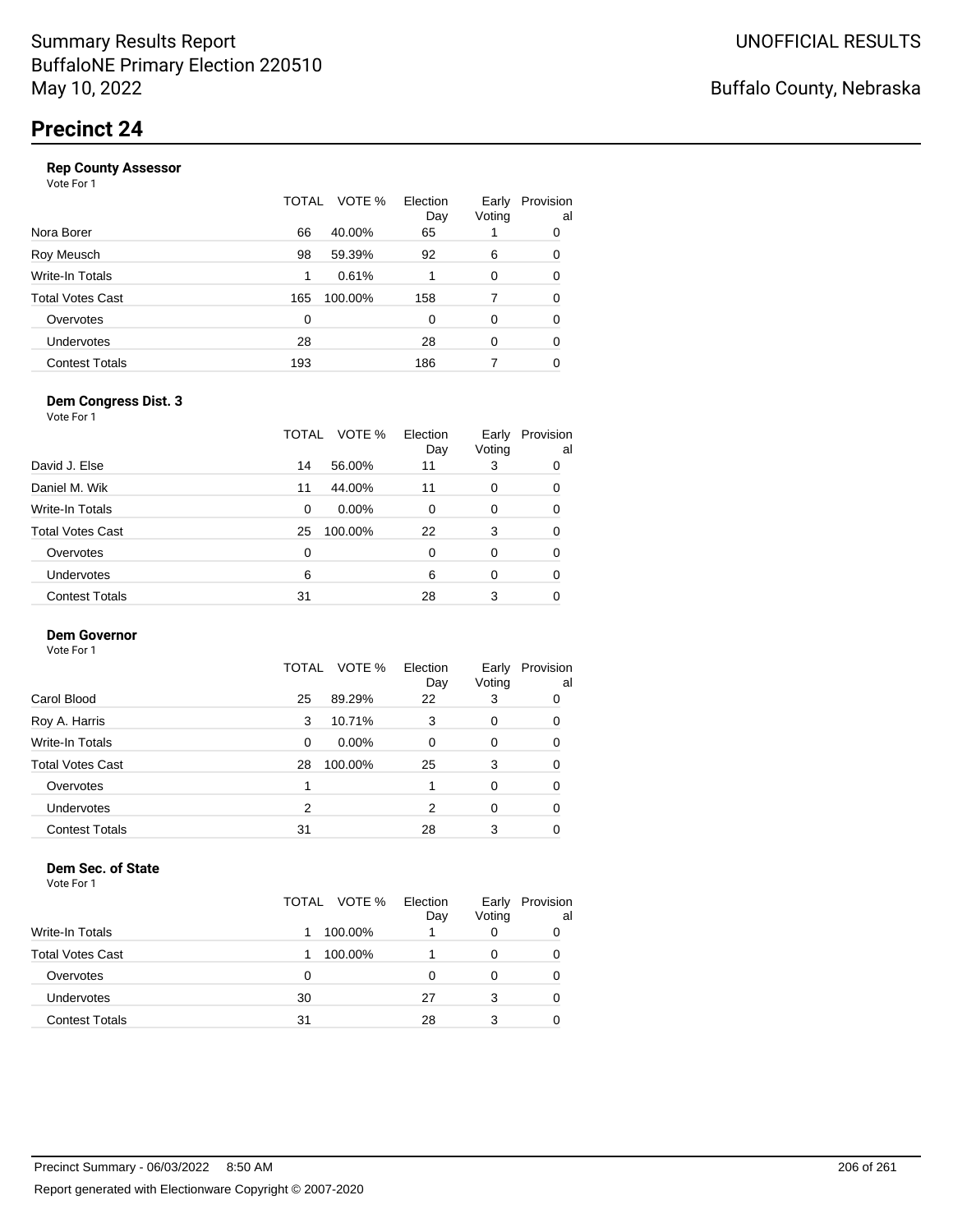|                       | TOTAL VOTE % |         | Election<br>Day | Early<br>Voting | Provision<br>al |
|-----------------------|--------------|---------|-----------------|-----------------|-----------------|
| Write-In Totals       |              | 100.00% |                 | 0               |                 |
| Total Votes Cast      |              | 100.00% |                 | 0               |                 |
| Overvotes             | 0            |         | Ω               | 0               |                 |
| <b>Undervotes</b>     | 30           |         | 27              | 3               | 0               |
| <b>Contest Totals</b> | 31           |         | 28              | 3               |                 |

#### **Dem Attorney General** Vote For 1

|                         | TOTAL VOTE % | Election<br>Day | Early<br>Voting | Provision<br>al |
|-------------------------|--------------|-----------------|-----------------|-----------------|
| <b>Write-In Totals</b>  | 100.00%      |                 |                 | 0               |
| <b>Total Votes Cast</b> | 100.00%      |                 | 0               | 0               |
| Overvotes               | 0            | 0               | 0               | 0               |
| Undervotes              | 30           | 27              | 3               | 0               |
| <b>Contest Totals</b>   | 31           | 28              | 3               | 0               |

#### **Dem State Auditor** Vote For 1

|                         | TOTAL VOTE % | Election<br>Day | Early<br>Voting | Provision<br>al |
|-------------------------|--------------|-----------------|-----------------|-----------------|
| Write-In Totals         | 100.00%      |                 | 0               |                 |
| <b>Total Votes Cast</b> | 100.00%      |                 | O               |                 |
| Overvotes               | 0            | ი               | 0               |                 |
| Undervotes              | 30           | 27              | 3               |                 |
| <b>Contest Totals</b>   | 31           | 28              | 3               |                 |

### **Dem Public Service Comm.**

Vote For 1

|                         | TOTAL VOTE % | Election<br>Day | Early<br>Voting | Provision<br>al |
|-------------------------|--------------|-----------------|-----------------|-----------------|
| <b>Write-In Totals</b>  | 100.00%      |                 |                 |                 |
| <b>Total Votes Cast</b> | 100.00%      |                 |                 |                 |
| Overvotes               | 0            | 0               |                 |                 |
| Undervotes              | 30           | 27              | 3               |                 |
| <b>Contest Totals</b>   | 31           | 28              | 3               |                 |

#### **Lib Congress Dist. 3**

| Vote For 1              | TOTAL VOTE % | Election | Early  | Provision |
|-------------------------|--------------|----------|--------|-----------|
|                         |              | Day      | Voting | al        |
| Write-In Totals         | 0            | o        |        |           |
| <b>Total Votes Cast</b> | 0            |          | 0      |           |
| Overvotes               | O            |          |        |           |
| <b>Undervotes</b>       | 3            | 3        | 0      |           |
| <b>Contest Totals</b>   | 3            |          |        |           |
|                         |              |          |        |           |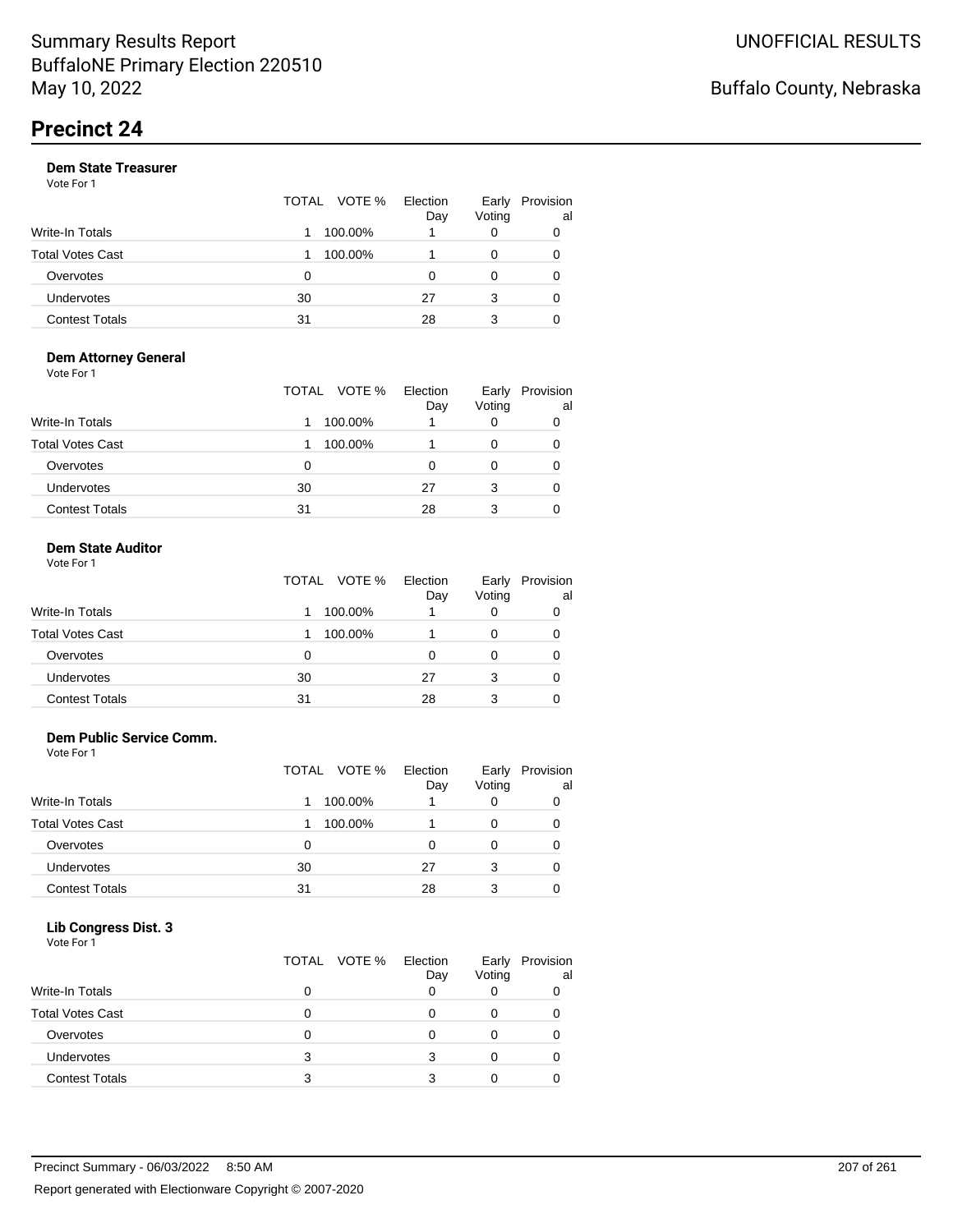### **Lib Governor**

Vote For 1

|                       | TOTAL | VOTE %   | Election<br>Day | Early<br>Voting | Provision<br>al |
|-----------------------|-------|----------|-----------------|-----------------|-----------------|
| Scott Zimmerman       | 2     | 100.00%  | 2               | 0               | 0               |
| Write-In Totals       | 0     | $0.00\%$ | 0               | 0               | 0               |
| Total Votes Cast      | 2     | 100.00%  | 2               | 0               | 0               |
| Overvotes             | 0     |          | 0               | 0               | 0               |
| <b>Undervotes</b>     |       |          |                 | 0               | 0               |
| <b>Contest Totals</b> | 3     |          | 3               | Ω               |                 |

### **Lib Sec. of State**

Vote For 1

|                         |   | TOTAL VOTE % | Election<br>Day | Early<br>Voting | Provision<br>al |
|-------------------------|---|--------------|-----------------|-----------------|-----------------|
| <b>Write-In Totals</b>  |   |              |                 |                 |                 |
| <b>Total Votes Cast</b> |   |              |                 |                 |                 |
| Overvotes               |   |              |                 |                 |                 |
| <b>Undervotes</b>       | 3 |              |                 |                 |                 |
| <b>Contest Totals</b>   |   |              |                 |                 |                 |

### **Lib State Treasurer**

Vote For 1

|                         | VOTE %<br>TOTAL | Election<br>Day | Early<br>Voting | Provision<br>al |
|-------------------------|-----------------|-----------------|-----------------|-----------------|
| Katrina Tomsen          | 100.00%<br>2    | 2               | 0               | 0               |
| <b>Write-In Totals</b>  | $0.00\%$<br>0   | O               | 0               | 0               |
| <b>Total Votes Cast</b> | 100.00%<br>2    | 2               | 0               |                 |
| Overvotes               | 0               | 0               | 0               | 0               |
| Undervotes              |                 |                 |                 | 0               |
| <b>Contest Totals</b>   | 3               |                 |                 |                 |

### **Lib Attorney General**

|                         |   | TOTAL VOTE % | Election<br>Day | Early<br>Voting | Provision<br>al |
|-------------------------|---|--------------|-----------------|-----------------|-----------------|
| Write-In Totals         | 0 |              |                 |                 |                 |
| <b>Total Votes Cast</b> |   |              |                 |                 |                 |
| Overvotes               | 0 |              |                 |                 |                 |
| <b>Undervotes</b>       | 3 |              |                 |                 |                 |
| <b>Contest Totals</b>   | з |              |                 |                 |                 |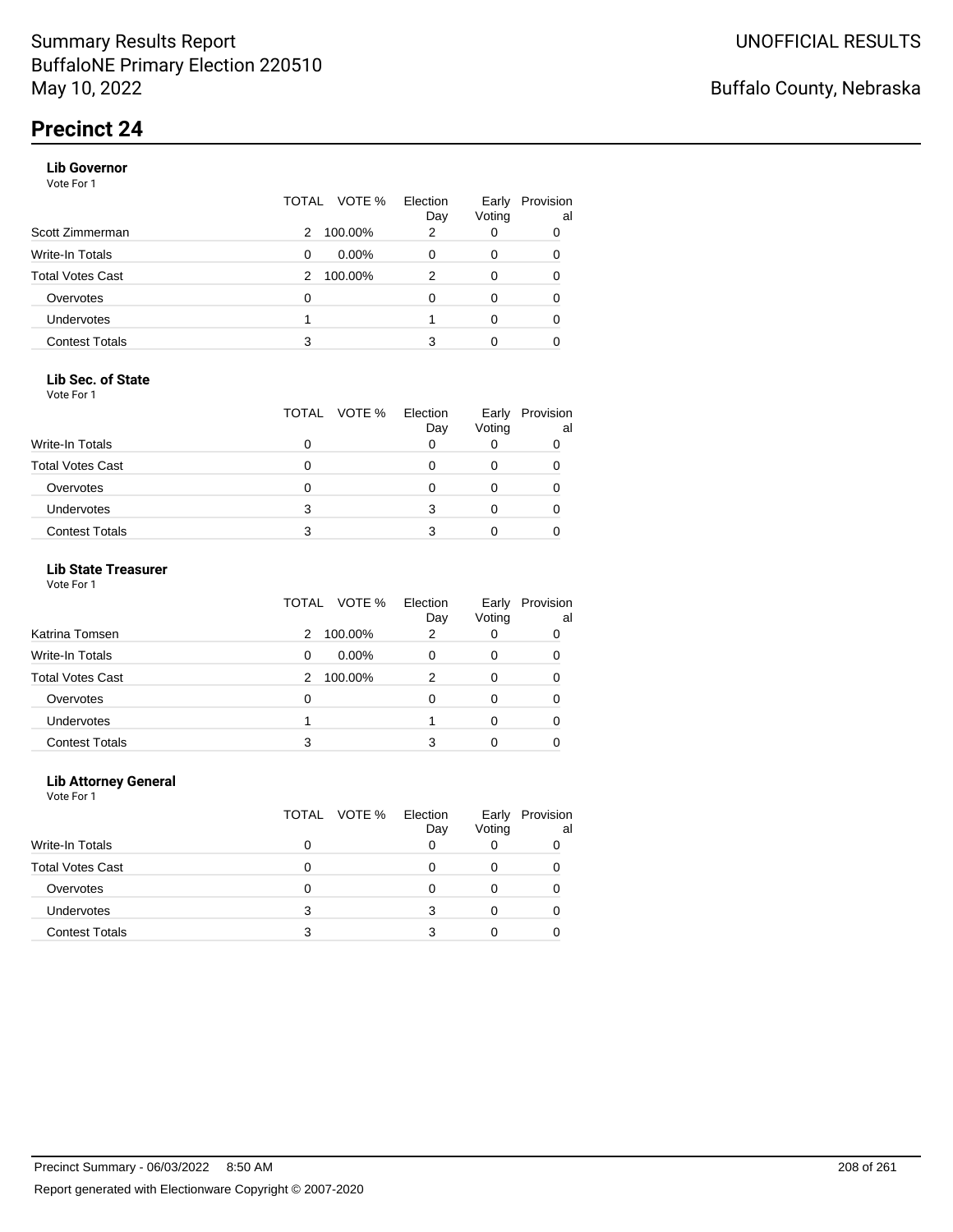### **Lib State Auditor**

Vote For 1

|                       | TOTAL | VOTE %   | Election<br>Day | Early<br>Voting | Provision<br>al |
|-----------------------|-------|----------|-----------------|-----------------|-----------------|
| Gene Siadek           | 3     | 100.00%  | 3               | 0               | 0               |
| Write-In Totals       | 0     | $0.00\%$ | O               | 0               | 0               |
| Total Votes Cast      | 3     | 100.00%  | 3               | 0               |                 |
| Overvotes             | 0     |          |                 | 0               |                 |
| <b>Undervotes</b>     | 0     |          | O               | 0               | 0               |
| <b>Contest Totals</b> | 3     |          | 3               | 0               |                 |

### **Lib Public Service Comm.**

Vote For 1

|                         |   | TOTAL VOTE % | Election<br>Day | Early<br>Voting | Provision<br>al |
|-------------------------|---|--------------|-----------------|-----------------|-----------------|
| Write-In Totals         |   |              |                 |                 |                 |
| <b>Total Votes Cast</b> |   |              |                 |                 |                 |
| Overvotes               |   |              |                 |                 |                 |
| <b>Undervotes</b>       | 3 |              |                 |                 |                 |
| <b>Contest Totals</b>   | 3 |              |                 |                 |                 |

### **Lmn Congress Dist. 3**

Vote For 1

|                         | TOTAL<br>VOTE % | Election<br>Day | Early<br>Voting | Provision<br>al |
|-------------------------|-----------------|-----------------|-----------------|-----------------|
| Mark Elworth Jr.        |                 | 0               |                 |                 |
| Write-In Totals         |                 |                 |                 |                 |
| <b>Total Votes Cast</b> |                 |                 |                 |                 |
| Overvotes               |                 | Ω               |                 |                 |
| <b>Undervotes</b>       |                 |                 |                 |                 |
| <b>Contest Totals</b>   |                 |                 |                 |                 |

#### **Lmn Governor**

Vote For 1

|                         | TOTAL VOTE % Election | Day | Early<br>Voting | Provision<br>al |
|-------------------------|-----------------------|-----|-----------------|-----------------|
| <b>Write-In Totals</b>  | 100.00%               |     |                 | 0               |
| <b>Total Votes Cast</b> | 100.00%               |     |                 | 0               |
| Overvotes               | 0                     |     |                 | 0               |
| Undervotes              | 0                     |     |                 | 0               |
| <b>Contest Totals</b>   |                       |     |                 |                 |

#### **Lmn Sec. of State**

|                         | TOTAL VOTE % | Election<br>Day | Early<br>Voting | Provision<br>al |
|-------------------------|--------------|-----------------|-----------------|-----------------|
| <b>Write-In Totals</b>  | 100.00%      |                 |                 | 0               |
| <b>Total Votes Cast</b> | 100.00%      |                 |                 | 0               |
| Overvotes               | O            |                 |                 | 0               |
| Undervotes              | 0            | O               |                 | O               |
| <b>Contest Totals</b>   |              |                 |                 |                 |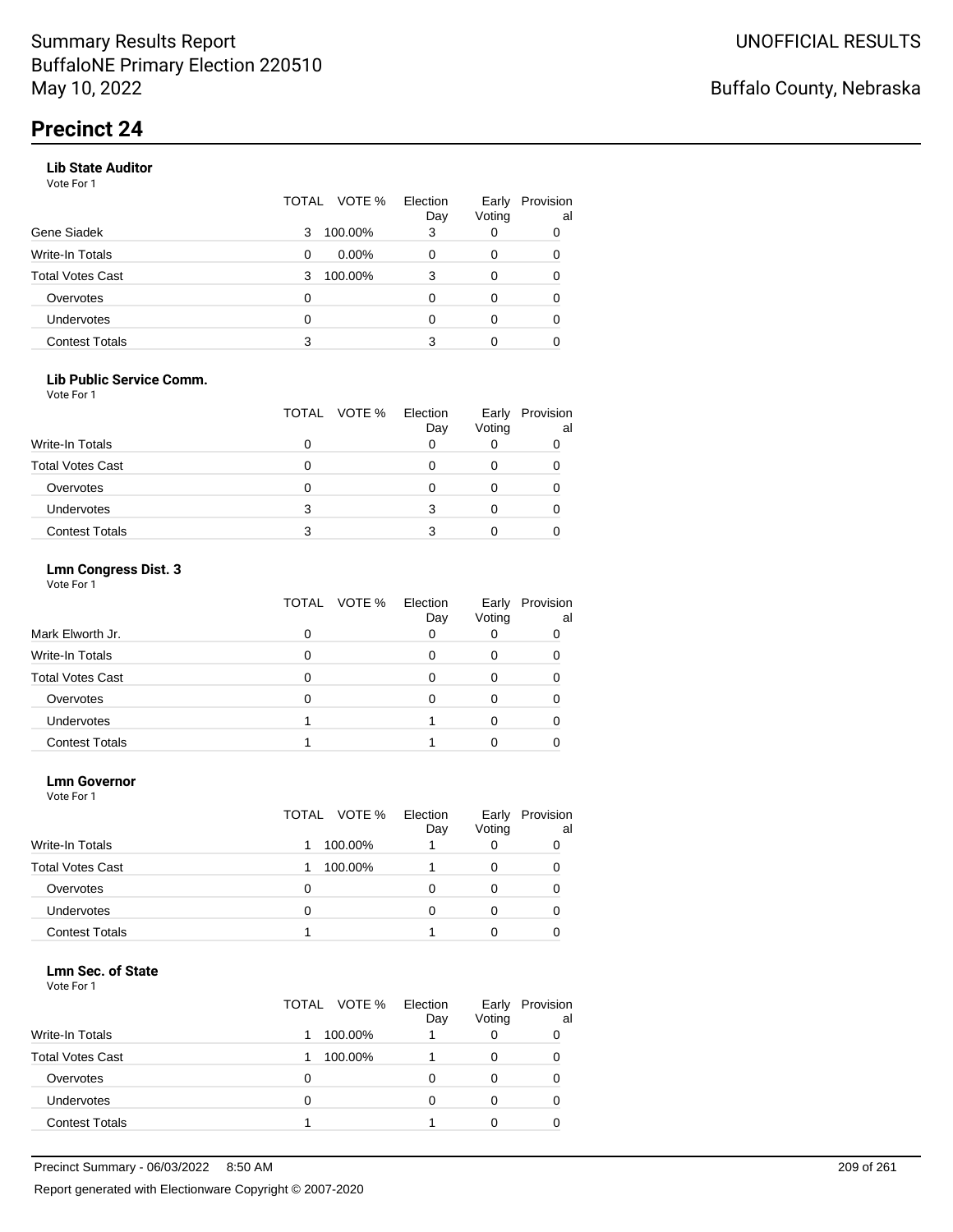|                       |   | TOTAL VOTE % | Election<br>Day | Early<br>Voting | Provision<br>al |
|-----------------------|---|--------------|-----------------|-----------------|-----------------|
| Write-In Totals       | 0 |              |                 |                 |                 |
| Total Votes Cast      | O |              |                 |                 |                 |
| Overvotes             | 0 |              |                 |                 |                 |
| <b>Undervotes</b>     |   |              |                 |                 |                 |
| <b>Contest Totals</b> |   |              |                 |                 |                 |

#### **Lmn Attorney General** Vote For 1

|                         | TOTAL | VOTE %<br>Election<br>Day | Early<br>Voting | Provision<br>al |
|-------------------------|-------|---------------------------|-----------------|-----------------|
| Larry Bolinger          | O     |                           |                 |                 |
| <b>Write-In Totals</b>  |       |                           |                 |                 |
| <b>Total Votes Cast</b> |       |                           |                 |                 |
| Overvotes               |       |                           |                 |                 |
| <b>Undervotes</b>       |       |                           |                 |                 |
| <b>Contest Totals</b>   |       |                           |                 |                 |

### **Lmn State Auditor**

| Vote For 1 |  |  |
|------------|--|--|
|------------|--|--|

|                         | TOTAL VOTE % | Election<br>Day | Early<br>Voting | Provision<br>al |
|-------------------------|--------------|-----------------|-----------------|-----------------|
| L. Leroy Lopez          |              |                 |                 | O               |
| Write-In Totals         |              |                 |                 |                 |
| <b>Total Votes Cast</b> |              |                 |                 |                 |
| Overvotes               |              |                 |                 |                 |
| <b>Undervotes</b>       |              |                 |                 |                 |
| <b>Contest Totals</b>   |              |                 |                 |                 |

### **Lmn Public Service Comm.**

| Vote For 1 |  |  |
|------------|--|--|
|------------|--|--|

|                         | TOTAL VOTE % | Election<br>Day | Early<br>Voting | Provision<br>al |
|-------------------------|--------------|-----------------|-----------------|-----------------|
| <b>Write-In Totals</b>  |              |                 |                 |                 |
| <b>Total Votes Cast</b> | 0            | 0               |                 |                 |
| Overvotes               | O            |                 |                 |                 |
| <b>Undervotes</b>       |              |                 |                 |                 |
| <b>Contest Totals</b>   |              |                 |                 |                 |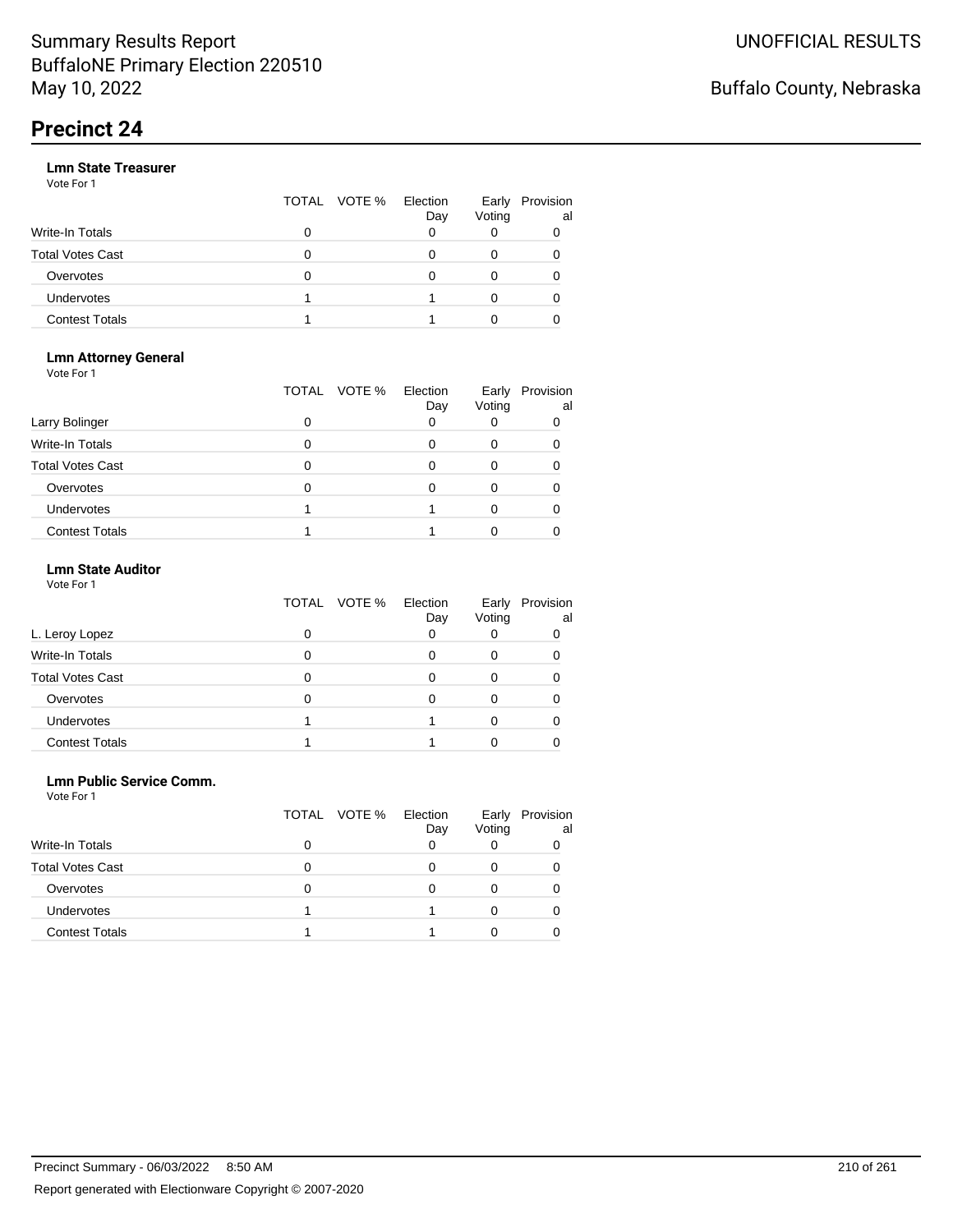#### **Member of the State Board of Education Dist. 6** Vote For 1

|                         | TOTAL | VOTE %  | Election<br>Day | Early<br>Voting | Provision<br>al |
|-------------------------|-------|---------|-----------------|-----------------|-----------------|
| Sherry Jones            | 144   | 71.29%  | 139             | 5               | 0               |
| Danielle Helzer         | 57    | 28.22%  | 52              | 5               | 0               |
| Write-In Totals         | 1     | 0.50%   |                 | $\Omega$        | 0               |
| <b>Total Votes Cast</b> | 202   | 100.00% | 192             | 10              | 0               |
| Overvotes               | 0     |         | 0               | $\Omega$        | 0               |
| Undervotes              | 36    |         | 36              | 0               | 0               |
| <b>Contest Totals</b>   | 238   |         | 228             | 10              | 0               |

### **University of Nebraska Board of Regents Dist. 6**

|                       | VOTE %<br>TOTAL | Election<br>Day | Early<br>Voting | Provision<br>al |
|-----------------------|-----------------|-----------------|-----------------|-----------------|
| Paul R. Kenney        | 87<br>46.52%    | 84              | 3               | 0               |
| Julie Hehnke          | 98<br>52.41%    | 92              | 6               | 0               |
| Write-In Totals       | 1.07%<br>2      | 2               | 0               | 0               |
| Total Votes Cast      | 100.00%<br>187  | 178             | 9               | 0               |
| Overvotes             | $\Omega$        | $\Omega$        | 0               | 0               |
| <b>Undervotes</b>     | 51              | 50              |                 | 0               |
| <b>Contest Totals</b> | 238             | 228             | 10              | 0               |
|                       |                 |                 |                 |                 |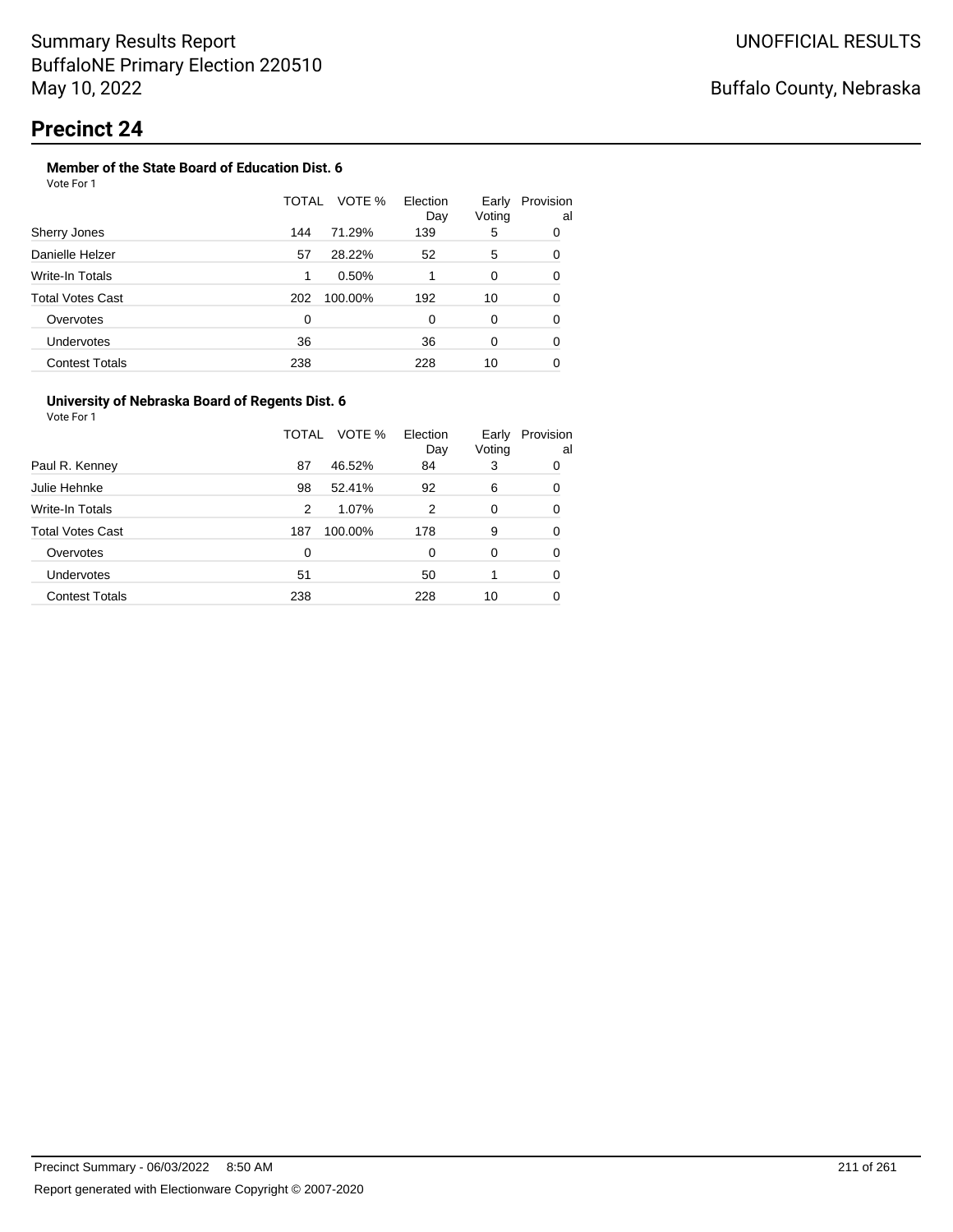# Buffalo County, Nebraska

# **Precinct 25**

| <b>Statistics</b>                                       | <b>TOTAL</b> | Election<br>Day | Early<br>Voting | Provision<br>al |
|---------------------------------------------------------|--------------|-----------------|-----------------|-----------------|
| Registered Voters - Total                               | 550          |                 |                 |                 |
| Registered Voters - Republican Party                    | 355          |                 |                 |                 |
| Registered Voters - Democratic Party                    | 72           |                 |                 |                 |
| Registered Voters - Libertarian Party                   | 8            |                 |                 |                 |
| Registered Voters - Legal Marijuana<br><b>NOW Party</b> | 1            |                 |                 |                 |
| Registered Voters - Nonpartisan                         | 114          |                 |                 |                 |
| <b>Ballots Cast - Total</b>                             | 344          | 315             | 29              | 0               |
| Ballots Cast - Republican Party                         | 275          | 262             | 13              | 0               |
| <b>Ballots Cast - Democratic Party</b>                  | 40           | 28              | 12              | 0               |
| <b>Ballots Cast - Libertarian Party</b>                 | 5            | 4               | 1               | 0               |
| Ballots Cast - Legal Marijuana NOW                      | $\Omega$     | $\Omega$        | $\Omega$        | 0               |
| Ballots Cast - Nonpartisan                              | 24           | 21              | 3               | 0               |
| <b>Ballots Cast - Blank</b>                             | $\Omega$     | 0               | 0               | 0               |
| Voter Turnout - Total                                   | 62.55%       |                 |                 |                 |
| Voter Turnout - Republican Party                        | 77.46%       |                 |                 |                 |
| Voter Turnout - Democratic Party                        | 55.56%       |                 |                 |                 |
| Voter Turnout - Libertarian Party                       | 62.50%       |                 |                 |                 |
| Voter Turnout - Legal Marijuana NOW                     | $0.00\%$     |                 |                 |                 |
| Voter Turnout - Nonpartisan                             | 21.05%       |                 |                 |                 |

### **Rep Congress Dist. 3**

|                       | TOTAL | VOTE %  | Election<br>Day | Early<br>Voting | Provision<br>al |
|-----------------------|-------|---------|-----------------|-----------------|-----------------|
| Adrian Smith          | 188   | 73.73%  | 178             | 10              | 0               |
| Mike Calhoun          | 64    | 25.10%  | 62              | 2               | 0               |
| Write-In Totals       | 3     | 1.18%   | 3               | $\Omega$        | 0               |
| Total Votes Cast      | 255   | 100.00% | 243             | 12              | 0               |
| Overvotes             | 4     |         | 4               | 0               | 0               |
| <b>Undervotes</b>     | 16    |         | 15              |                 | 0               |
| <b>Contest Totals</b> | 275   |         | 262             | 13              | 0               |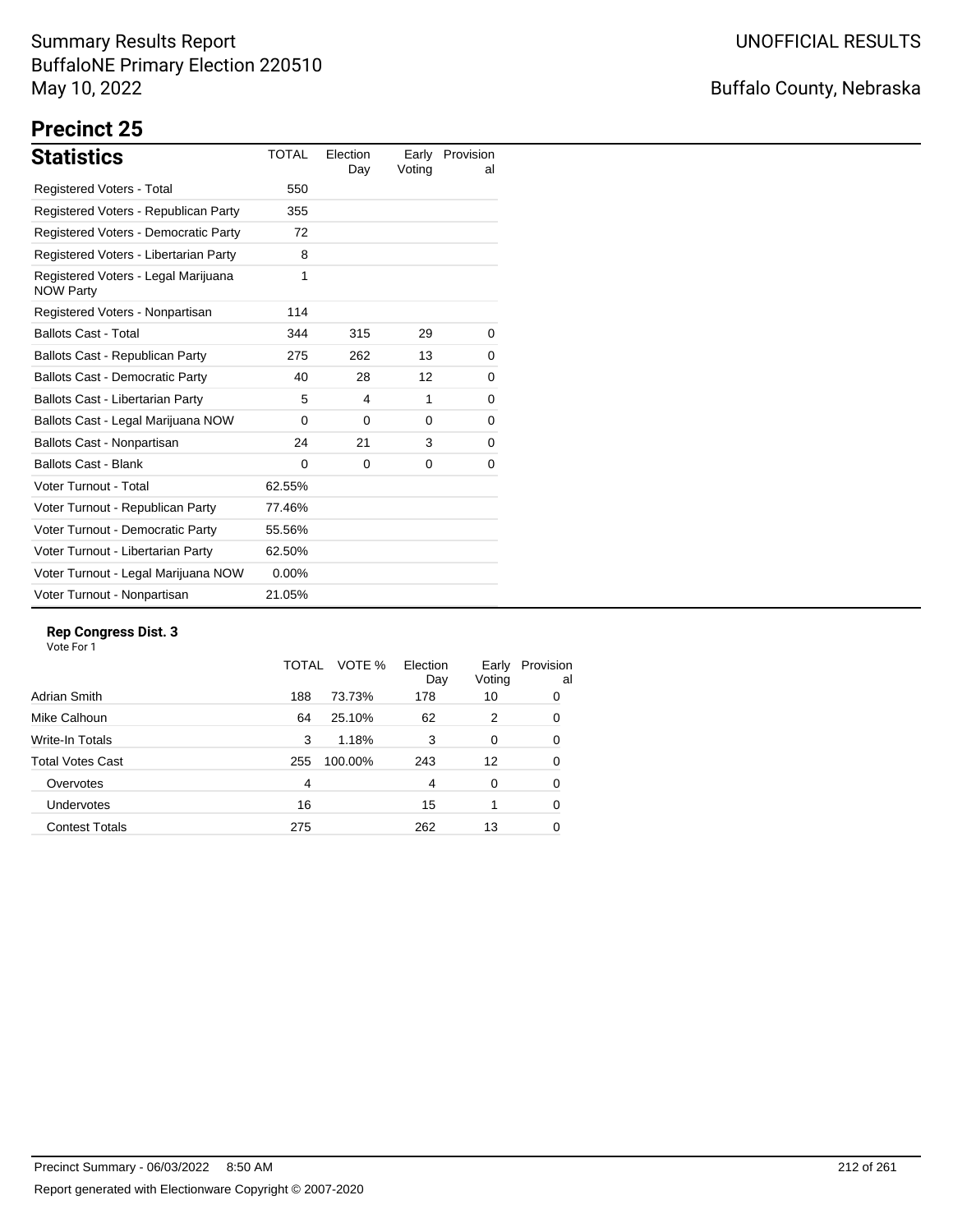# **Precinct 25**

### **Rep Governor**

Vote For 1

|                         | TOTAL | VOTE %   | Election<br>Day | Early<br>Voting | Provision<br>al |
|-------------------------|-------|----------|-----------------|-----------------|-----------------|
| <b>Michael Connely</b>  | 0     | $0.00\%$ | 0               | 0               | 0               |
| <b>Brett Lindstrom</b>  | 46    | 17.62%   | 44              | 2               | 0               |
| Donna Nicole Carpenter  | 1     | 0.38%    | 1               | 0               | 0               |
| Lela McNinch            | 1     | 0.38%    | 1               | 0               | 0               |
| Theresa Thibodeau       | 30    | 11.49%   | 29              | 1               | 0               |
| Jim Pillen              | 84    | 32.18%   | 79              | 5               | 0               |
| <b>Troy Wentz</b>       | 3     | 1.15%    | 3               | 0               | 0               |
| Charles W. Herbster     | 93    | 35.63%   | 88              | 5               | 0               |
| <b>Breland Ridenour</b> | 3     | 1.15%    | 3               | 0               | $\mathbf 0$     |
| Write-In Totals         | 0     | $0.00\%$ | $\Omega$        | 0               | 0               |
| <b>Total Votes Cast</b> | 261   | 100.00%  | 248             | 13              | $\mathbf 0$     |
| Overvotes               | 12    |          | 12              | 0               | 0               |
| <b>Undervotes</b>       | 2     |          | $\overline{2}$  | 0               | 0               |
| <b>Contest Totals</b>   | 275   |          | 262             | 13              | 0               |

### **Rep Sec. of State**

Vote For 1

|                         | TOTAL | VOTE %  | Election<br>Day | Early<br>Voting | Provision<br>al |
|-------------------------|-------|---------|-----------------|-----------------|-----------------|
| <b>Bob Evnen</b>        | 83    | 38.25%  | 78              | 5               | 0               |
| <b>Rex Schroder</b>     | 72    | 33.18%  | 69              | 3               | 0               |
| Robert J. Borer         | 60    | 27.65%  | 56              | 4               | 0               |
| Write-In Totals         | 2     | 0.92%   | 2               | 0               | 0               |
| <b>Total Votes Cast</b> | 217   | 100.00% | 205             | 12              | 0               |
| Overvotes               | 10    |         | 10              | 0               | 0               |
| Undervotes              | 48    |         | 47              |                 | 0               |
| <b>Contest Totals</b>   | 275   |         | 262             | 13              | 0               |

#### **Rep State Treasurer** Vote For 1

|                       | TOTAL | VOTE %  | Election<br>Day | Early<br>Voting | Provision<br>al |
|-----------------------|-------|---------|-----------------|-----------------|-----------------|
| John Murante          | 131   | 60.09%  | 120             | 11              | 0               |
| Paul Anderson         | 84    | 38.53%  | 83              |                 | 0               |
| Write-In Totals       | 3     | 1.38%   | 3               | 0               | 0               |
| Total Votes Cast      | 218   | 100.00% | 206             | 12              | 0               |
| Overvotes             |       |         |                 | 0               | 0               |
| <b>Undervotes</b>     | 56    |         | 55              |                 | 0               |
| <b>Contest Totals</b> | 275   |         | 262             | 13              | 0               |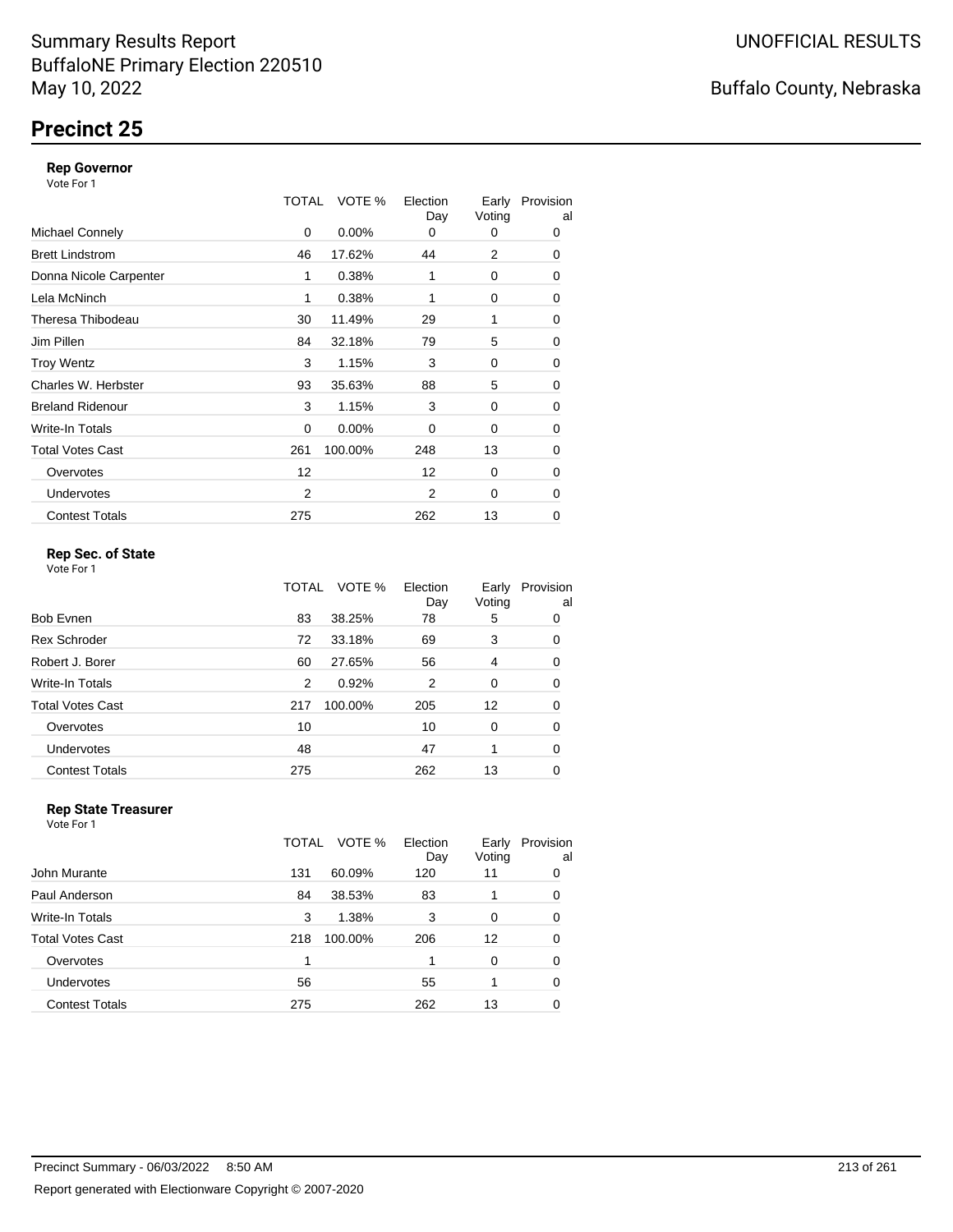| Jennifer Hicks<br>46.73%<br>96<br>100<br>4<br>Mike Hilgers<br>51.87%<br>104<br>111<br>7<br>Write-In Totals<br>3<br>1.40%<br>3<br>0 | Provision<br>al |
|------------------------------------------------------------------------------------------------------------------------------------|-----------------|
|                                                                                                                                    | 0               |
|                                                                                                                                    | 0               |
|                                                                                                                                    | 0               |
| Total Votes Cast<br>100.00%<br>203<br>11<br>214                                                                                    | 0               |
| Overvotes<br>0<br>0<br>$\Omega$                                                                                                    | 0               |
| Undervotes<br>61<br>59<br>2                                                                                                        | 0               |
| <b>Contest Totals</b><br>275<br>262<br>13                                                                                          | 0               |

### **Rep State Auditor**

Vote For 1

|                         | TOTAL | VOTE %  | Election<br>Day | Early<br>Voting | Provision<br>al |
|-------------------------|-------|---------|-----------------|-----------------|-----------------|
| Mike Foley              | 169   | 76.82%  | 161             | 8               | 0               |
| Larry Anderson          | 49    | 22.27%  | 46              | 3               | 0               |
| Write-In Totals         | 2     | 0.91%   | 2               | 0               | 0               |
| <b>Total Votes Cast</b> | 220   | 100.00% | 209             | 11              | 0               |
| Overvotes               | 2     |         | 2               | 0               | 0               |
| <b>Undervotes</b>       | 53    |         | 51              | 2               | 0               |
| <b>Contest Totals</b>   | 275   |         | 262             | 13              | 0               |

### **Rep Public Service Comm.**

Vote For 1

|                         | TOTAL | VOTE %  | Election<br>Day | Early<br>Voting | Provision<br>al |
|-------------------------|-------|---------|-----------------|-----------------|-----------------|
| Kevin Stocker           | 73    | 38.42%  | 69              | 4               | 0               |
| Mary Ridder             | 63    | 33.16%  | 59              | 4               | 0               |
| Dakota Delka            | 51    | 26.84%  | 48              | 3               | 0               |
| Write-In Totals         | 3     | 1.58%   | 3               | 0               | 0               |
| <b>Total Votes Cast</b> | 190   | 100.00% | 179             | 11              | 0               |
| Overvotes               | 14    |         | 14              | 0               | 0               |
| Undervotes              | 71    |         | 69              | 2               | 0               |
| <b>Contest Totals</b>   | 275   |         | 262             | 13              | 0               |
|                         |       |         |                 |                 |                 |

### **Rep County Assessor**

|                       | TOTAL | VOTE %  | Election<br>Day | Early<br>Voting | Provision<br>al |
|-----------------------|-------|---------|-----------------|-----------------|-----------------|
| Nora Borer            | 100   | 44.05%  | 95              | 5               | 0               |
| Roy Meusch            | 124   | 54.63%  | 116             | 8               | 0               |
| Write-In Totals       | 3     | 1.32%   | 3               | 0               | 0               |
| Total Votes Cast      | 227   | 100.00% | 214             | 13              | 0               |
| Overvotes             | 13    |         | 13              | $\Omega$        | 0               |
| Undervotes            | 35    |         | 35              | $\Omega$        | 0               |
| <b>Contest Totals</b> | 275   |         | 262             | 13              | 0               |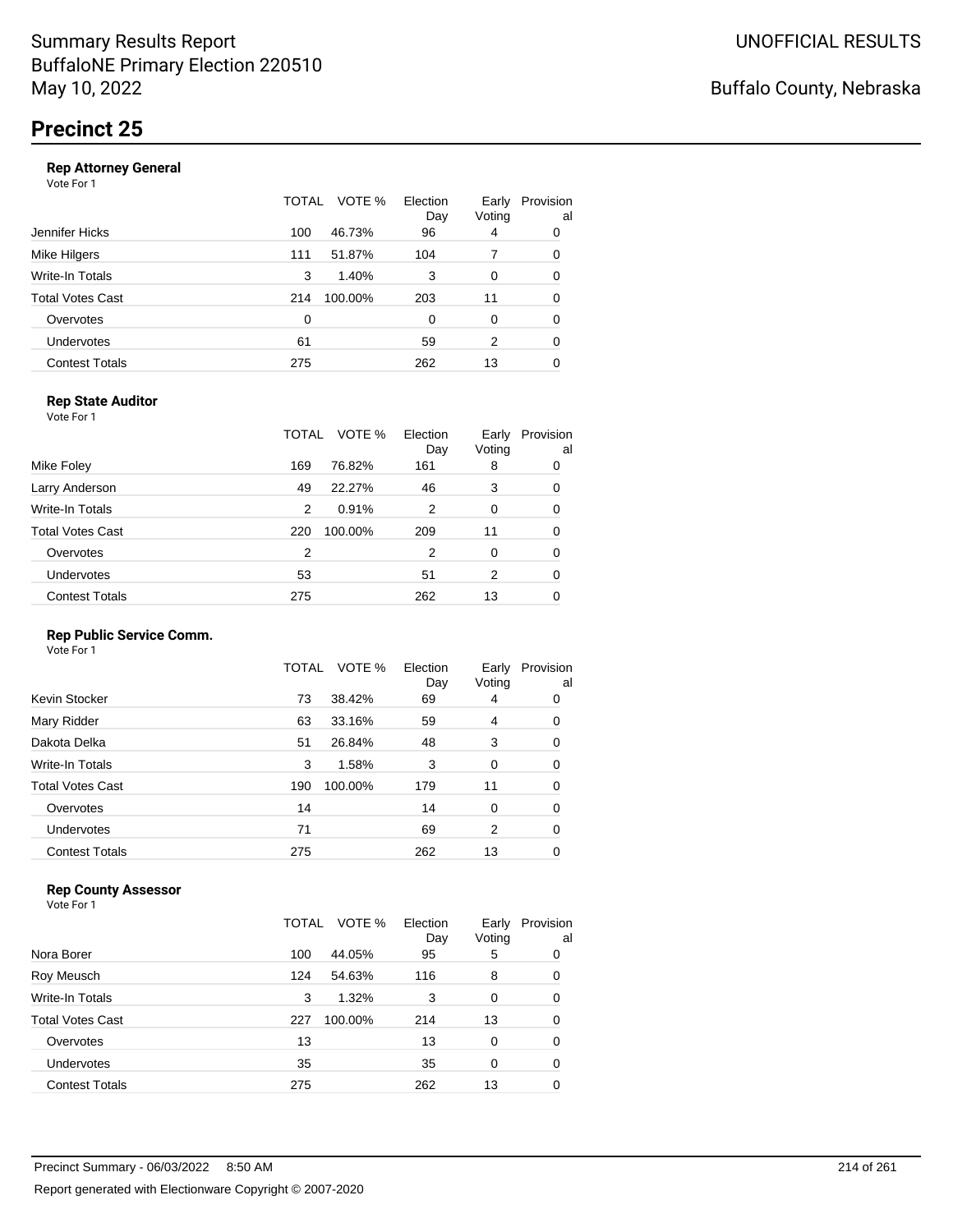|                       | TOTAL | VOTE %  | Election<br>Day | Early<br>Voting | Provision<br>al |
|-----------------------|-------|---------|-----------------|-----------------|-----------------|
| David J. Else         | 19    | 52.78%  | 11              | 8               | 0               |
| Daniel M. Wik         | 17    | 47.22%  | 15              | 2               | 0               |
| Write-In Totals       | 0     | 0.00%   | $\Omega$        | 0               | 0               |
| Total Votes Cast      | 36    | 100.00% | 26              | 10              | 0               |
| Overvotes             | 0     |         | $\Omega$        | $\Omega$        | 0               |
| <b>Undervotes</b>     | 4     |         | 2               | 2               | 0               |
| <b>Contest Totals</b> | 40    |         | 28              | 12              | 0               |
|                       |       |         |                 |                 |                 |

### **Dem Governor**

Vote For 1

|                         | TOTAL | VOTE %  | Election<br>Day | Early<br>Voting | Provision<br>al |
|-------------------------|-------|---------|-----------------|-----------------|-----------------|
| Carol Blood             | 24    | 63.16%  | 18              | 6               | 0               |
| Roy A. Harris           | 12    | 31.58%  | 7               | 5               | 0               |
| Write-In Totals         | 2     | 5.26%   | 2               | 0               | 0               |
| <b>Total Votes Cast</b> | 38    | 100.00% | 27              | 11              | 0               |
| Overvotes               | 0     |         | 0               | 0               | 0               |
| Undervotes              | 2     |         |                 |                 | 0               |
| <b>Contest Totals</b>   | 40    |         | 28              | 12              |                 |

### **Dem Sec. of State**

Vote For 1

|                         |    | TOTAL VOTE % | Election | Early  | Provision |
|-------------------------|----|--------------|----------|--------|-----------|
|                         |    |              | Day      | Voting | al        |
| <b>Write-In Totals</b>  | 2  | 100.00%      | 0        |        |           |
| <b>Total Votes Cast</b> | 2  | 100.00%      | 0        | 2      |           |
| Overvotes               | 0  |              | O        |        |           |
| Undervotes              | 38 |              | 28       | 10     |           |
| <b>Contest Totals</b>   | 40 |              | 28       | 12     |           |

#### **Dem State Treasurer** Vote For 1

|                         | TOTAL VOTE % | Election<br>Day | Early<br>Voting | Provision<br>al |
|-------------------------|--------------|-----------------|-----------------|-----------------|
| <b>Write-In Totals</b>  | 0            |                 |                 |                 |
| <b>Total Votes Cast</b> | 0            | 0               | 0               |                 |
| Overvotes               | Ω            | 0               | O               |                 |
| <b>Undervotes</b>       | 40           | 28              | 12              |                 |
| <b>Contest Totals</b>   | 40           | 28              | 12              |                 |
|                         |              |                 |                 |                 |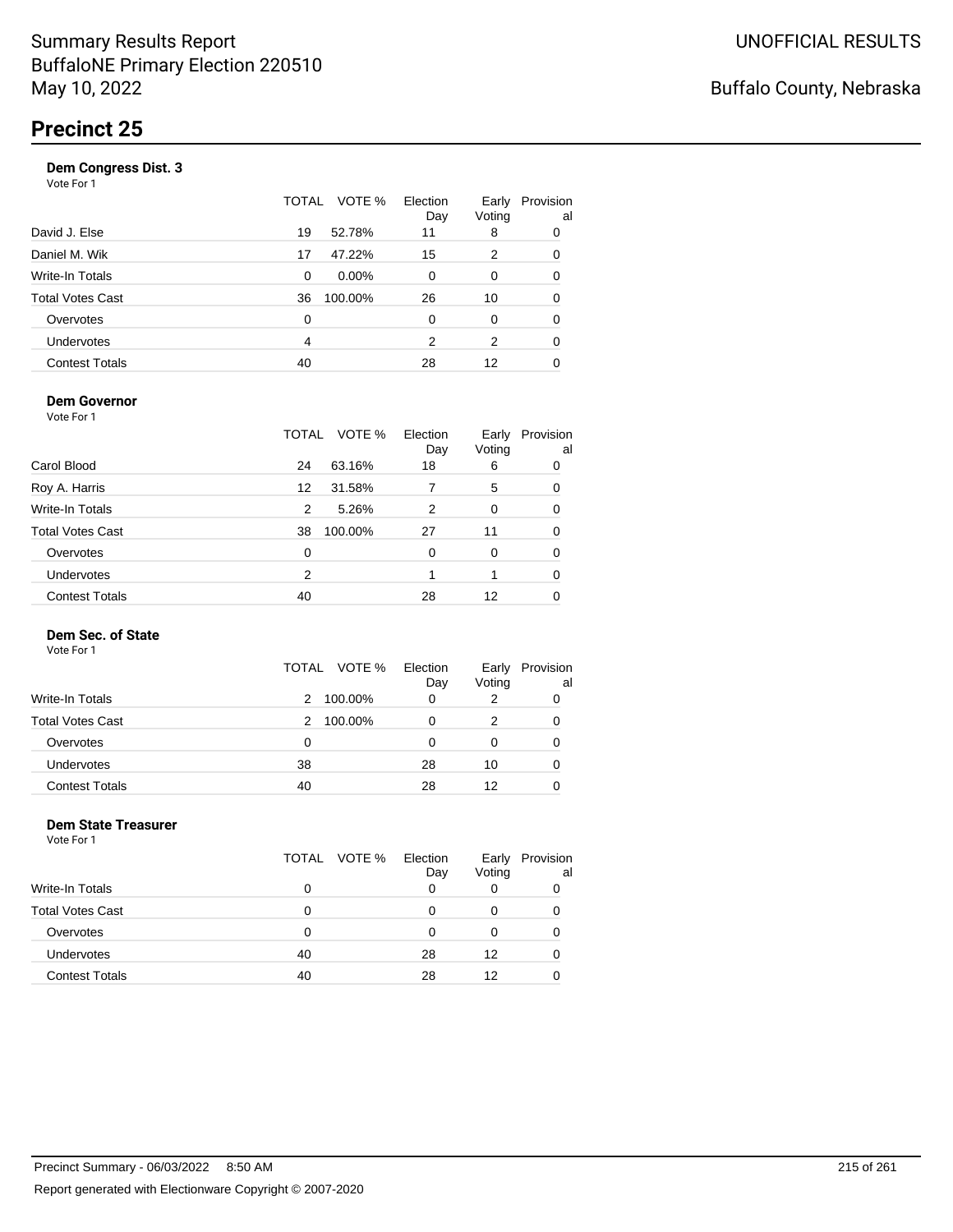| Vote For 1            |                 |                 |                 |                 |
|-----------------------|-----------------|-----------------|-----------------|-----------------|
|                       | VOTE %<br>TOTAL | Election<br>Day | Early<br>Voting | Provision<br>al |
| Write-In Totals       | 0               | 0               | 0               | 0               |
| Total Votes Cast      | 0               | O               | 0               | 0               |
| Overvotes             | 0               |                 | 0               |                 |
| <b>Undervotes</b>     | 40              | 28              | 12              | 0               |
| <b>Contest Totals</b> | 40              | 28              | 12              |                 |
|                       |                 |                 |                 |                 |

#### **Dem State Auditor** Vote For 1

|                         | TOTAL VOTE % | Election<br>Day | Early<br>Voting | Provision<br>al |
|-------------------------|--------------|-----------------|-----------------|-----------------|
| <b>Write-In Totals</b>  | 0            | O               |                 |                 |
| <b>Total Votes Cast</b> | Ω            | O               | 0               |                 |
| Overvotes               | 0            | O               | 0               | 0               |
| Undervotes              | 40           | 28              | 12              | 0               |
| <b>Contest Totals</b>   | 40           | 28              | 12              |                 |

#### **Dem Public Service Comm.** Vote For 1

| VULTUII                 |              |                 |                 |                 |
|-------------------------|--------------|-----------------|-----------------|-----------------|
|                         | TOTAL VOTE % | Election<br>Day | Early<br>Voting | Provision<br>al |
| <b>Write-In Totals</b>  |              |                 |                 | 0               |
| <b>Total Votes Cast</b> |              |                 |                 |                 |
| Overvotes               | ŋ            |                 |                 | 0               |
| Undervotes              | 40           | 28              | 12              | 0               |
| <b>Contest Totals</b>   | 40           | 28              | 12              |                 |
|                         |              |                 |                 |                 |

### **Lib Congress Dist. 3**

Vote For 1

|                         |   | TOTAL VOTE % | Election<br>Day | Early<br>Voting | Provision<br>al |
|-------------------------|---|--------------|-----------------|-----------------|-----------------|
| <b>Write-In Totals</b>  |   |              |                 |                 |                 |
| <b>Total Votes Cast</b> |   |              |                 |                 |                 |
| Overvotes               |   |              |                 |                 |                 |
| <b>Undervotes</b>       | 5 |              |                 |                 |                 |
| <b>Contest Totals</b>   | 5 |              |                 |                 |                 |

### **Lib Governor**

| Vote For 1              |              |                 |                 |                 |
|-------------------------|--------------|-----------------|-----------------|-----------------|
|                         | TOTAL VOTE % | Election<br>Day | Early<br>Voting | Provision<br>al |
| Scott Zimmerman         | 2<br>50.00%  |                 |                 | 0               |
| Write-In Totals         | 2<br>50.00%  | 2               | 0               | ი               |
| <b>Total Votes Cast</b> | 100.00%<br>4 | 3               |                 | 0               |
| Overvotes               | 0            | $\Omega$        | 0               | 0               |
| <b>Undervotes</b>       |              |                 | 0               | 0               |
| <b>Contest Totals</b>   | 5            |                 |                 |                 |
|                         |              |                 |                 |                 |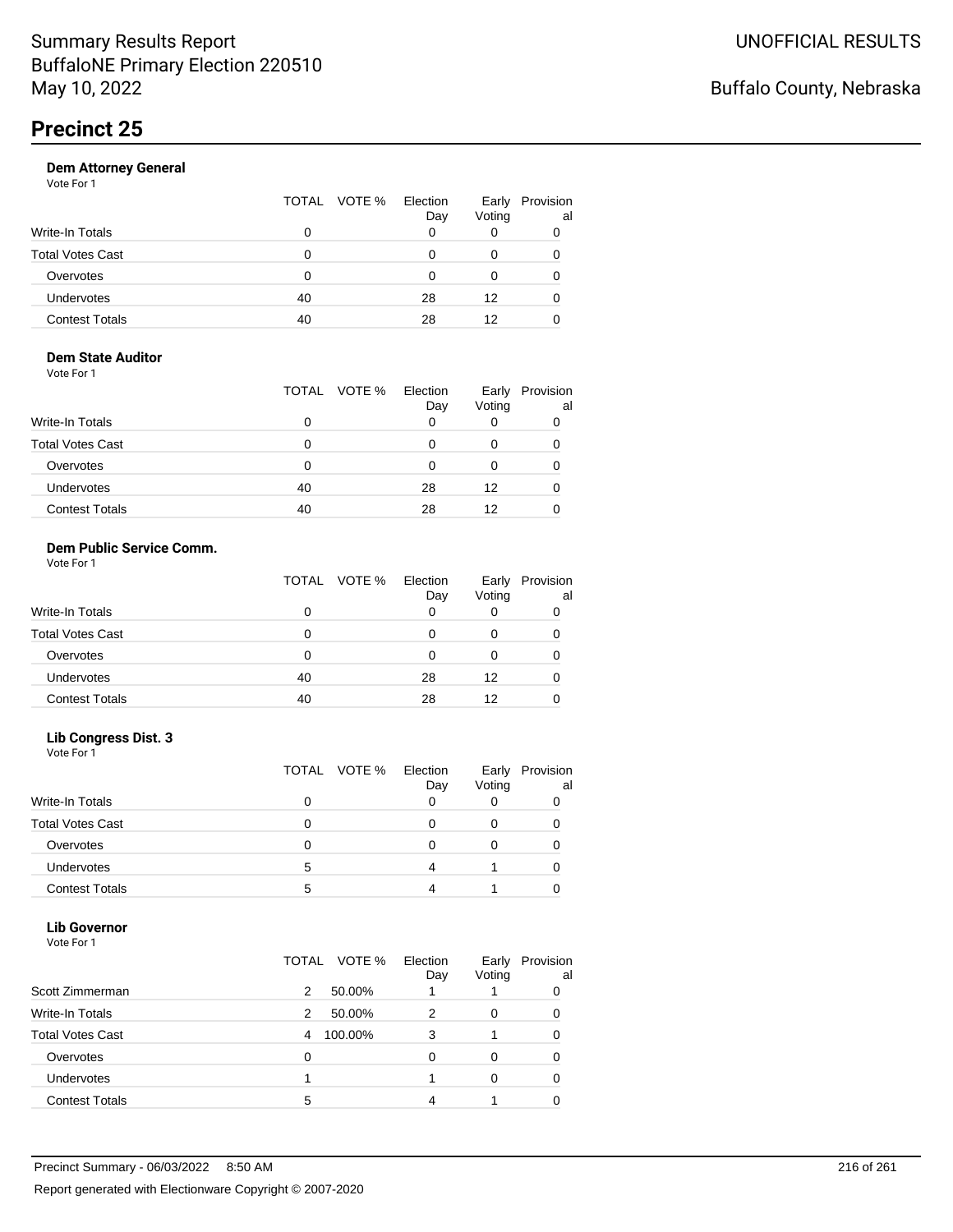#### **Lib Sec. of State**

Vote For 1

|                       |   | TOTAL VOTE % | Election<br>Day | Early<br>Voting | Provision<br>al |
|-----------------------|---|--------------|-----------------|-----------------|-----------------|
| Write-In Totals       |   | 100.00%      |                 |                 |                 |
| Total Votes Cast      |   | 100.00%      |                 |                 | 0               |
| Overvotes             | 0 |              |                 |                 | 0               |
| Undervotes            | 4 |              | 3               |                 | 0               |
| <b>Contest Totals</b> | 5 |              | Δ               |                 |                 |

### **Lib State Treasurer**

Vote For 1

|                         | VOTE %<br>TOTAL | Election<br>Day | Early<br>Voting | Provision<br>al |
|-------------------------|-----------------|-----------------|-----------------|-----------------|
| Katrina Tomsen          | 100.00%<br>3    | 2               |                 | 0               |
| <b>Write-In Totals</b>  | $0.00\%$<br>0   |                 | O               | 0               |
| <b>Total Votes Cast</b> | 100.00%<br>3    |                 |                 | 0               |
| Overvotes               | 0               |                 | Ω               | 0               |
| Undervotes              | 2               | 2               | 0               |                 |
| <b>Contest Totals</b>   | 5               |                 |                 |                 |

### **Lib Attorney General**

|                         |   | TOTAL VOTE % Election | Day | Early<br>Voting | Provision<br>al |
|-------------------------|---|-----------------------|-----|-----------------|-----------------|
| <b>Write-In Totals</b>  | 0 |                       |     |                 |                 |
| <b>Total Votes Cast</b> |   |                       |     |                 |                 |
| Overvotes               |   |                       |     |                 |                 |
| <b>Undervotes</b>       | 5 |                       |     |                 |                 |
| <b>Contest Totals</b>   |   |                       |     |                 |                 |

## **Lib State Auditor**

| Vote For 1 |  |
|------------|--|
|------------|--|

|                         |   | TOTAL VOTE % | Election<br>Day | Early<br>Voting | Provision<br>al |
|-------------------------|---|--------------|-----------------|-----------------|-----------------|
| Gene Siadek             | 3 | 100.00%      | 2               |                 | 0               |
| <b>Write-In Totals</b>  | 0 | $0.00\%$     |                 | 0               | 0               |
| <b>Total Votes Cast</b> | 3 | 100.00%      | 2               |                 | 0               |
| Overvotes               | 0 |              | O               | 0               | 0               |
| <b>Undervotes</b>       | 2 |              | 2               | ∩               | 0               |
| <b>Contest Totals</b>   | 5 |              |                 |                 |                 |

#### **Lib Public Service Comm.**

|                         | TOTAL VOTE % | Election<br>Day | Early<br>Voting | Provision<br>al |
|-------------------------|--------------|-----------------|-----------------|-----------------|
| <b>Write-In Totals</b>  | 100.00%      |                 |                 | 0               |
| <b>Total Votes Cast</b> | 100.00%      |                 |                 | 0               |
| Overvotes               | O            |                 |                 | 0               |
| Undervotes              | 4            | 3               |                 | O               |
| <b>Contest Totals</b>   | 5            |                 |                 |                 |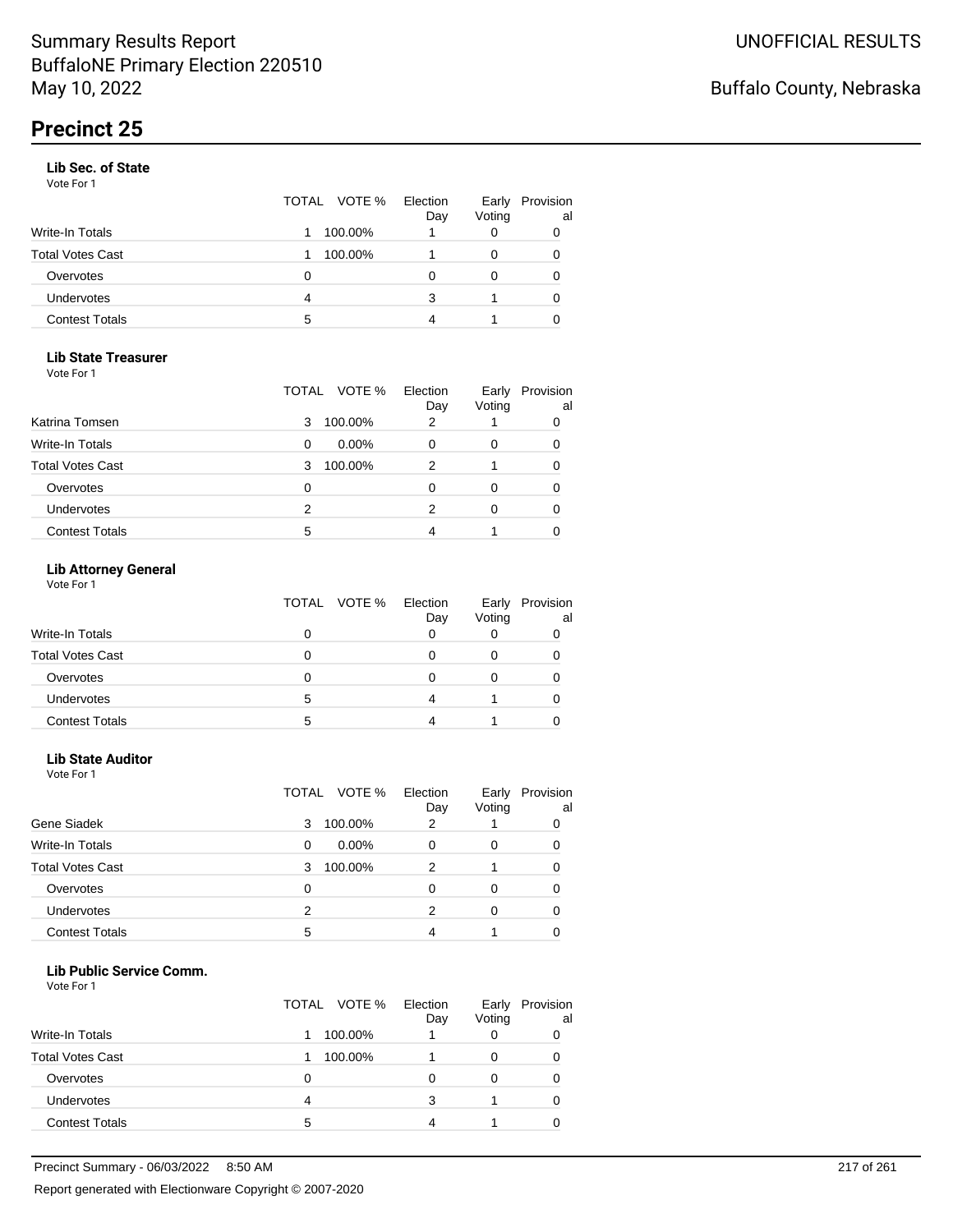|                       | VOTE %<br>TOTAL | Election<br>Day | Early<br>Voting | Provision<br>al |
|-----------------------|-----------------|-----------------|-----------------|-----------------|
| Mark Elworth Jr.      | 0               |                 |                 | 0               |
| Write-In Totals       | O               |                 | 0               | 0               |
| Total Votes Cast      | O               |                 | 0               |                 |
| Overvotes             | 0               |                 | 0               |                 |
| Undervotes            | O               |                 | Ω               |                 |
| <b>Contest Totals</b> |                 |                 |                 |                 |
|                       |                 |                 |                 |                 |

### **Lmn Governor**

Vote For 1

|                         | TOTAL VOTE % | Election<br>Day | Early<br>Voting | Provision<br>al |
|-------------------------|--------------|-----------------|-----------------|-----------------|
| <b>Write-In Totals</b>  |              |                 |                 |                 |
| <b>Total Votes Cast</b> |              |                 |                 |                 |
| Overvotes               |              |                 |                 |                 |
| <b>Undervotes</b>       |              |                 |                 |                 |
| <b>Contest Totals</b>   |              |                 |                 |                 |

#### **Lmn Sec. of State** Vote For 1

|                         | TOTAL VOTE % | Election<br>Day | Early<br>Voting | Provision<br>al |
|-------------------------|--------------|-----------------|-----------------|-----------------|
| <b>Write-In Totals</b>  | 0            |                 |                 |                 |
| <b>Total Votes Cast</b> | 0            |                 |                 |                 |
| Overvotes               | 0            |                 |                 |                 |
| Undervotes              | 0            |                 |                 |                 |
| <b>Contest Totals</b>   |              |                 |                 |                 |

#### **Lmn State Treasurer**

Vote For 1

|                         |   | TOTAL VOTE % | Election<br>Day | Early<br>Voting | Provision<br>al |
|-------------------------|---|--------------|-----------------|-----------------|-----------------|
| <b>Write-In Totals</b>  |   |              |                 |                 |                 |
| <b>Total Votes Cast</b> | O |              |                 |                 |                 |
| Overvotes               | 0 |              |                 |                 |                 |
| Undervotes              | O |              |                 |                 |                 |
| <b>Contest Totals</b>   |   |              |                 |                 |                 |

#### **Lmn Attorney General**

|                         |   | TOTAL VOTE % | Election<br>Day | Early<br>Voting | Provision<br>al |
|-------------------------|---|--------------|-----------------|-----------------|-----------------|
| Larry Bolinger          |   |              |                 |                 | 0               |
| Write-In Totals         |   |              |                 | O               |                 |
| <b>Total Votes Cast</b> |   |              |                 |                 |                 |
| Overvotes               |   |              |                 |                 |                 |
| Undervotes              | 0 |              |                 |                 |                 |
| <b>Contest Totals</b>   |   |              |                 |                 |                 |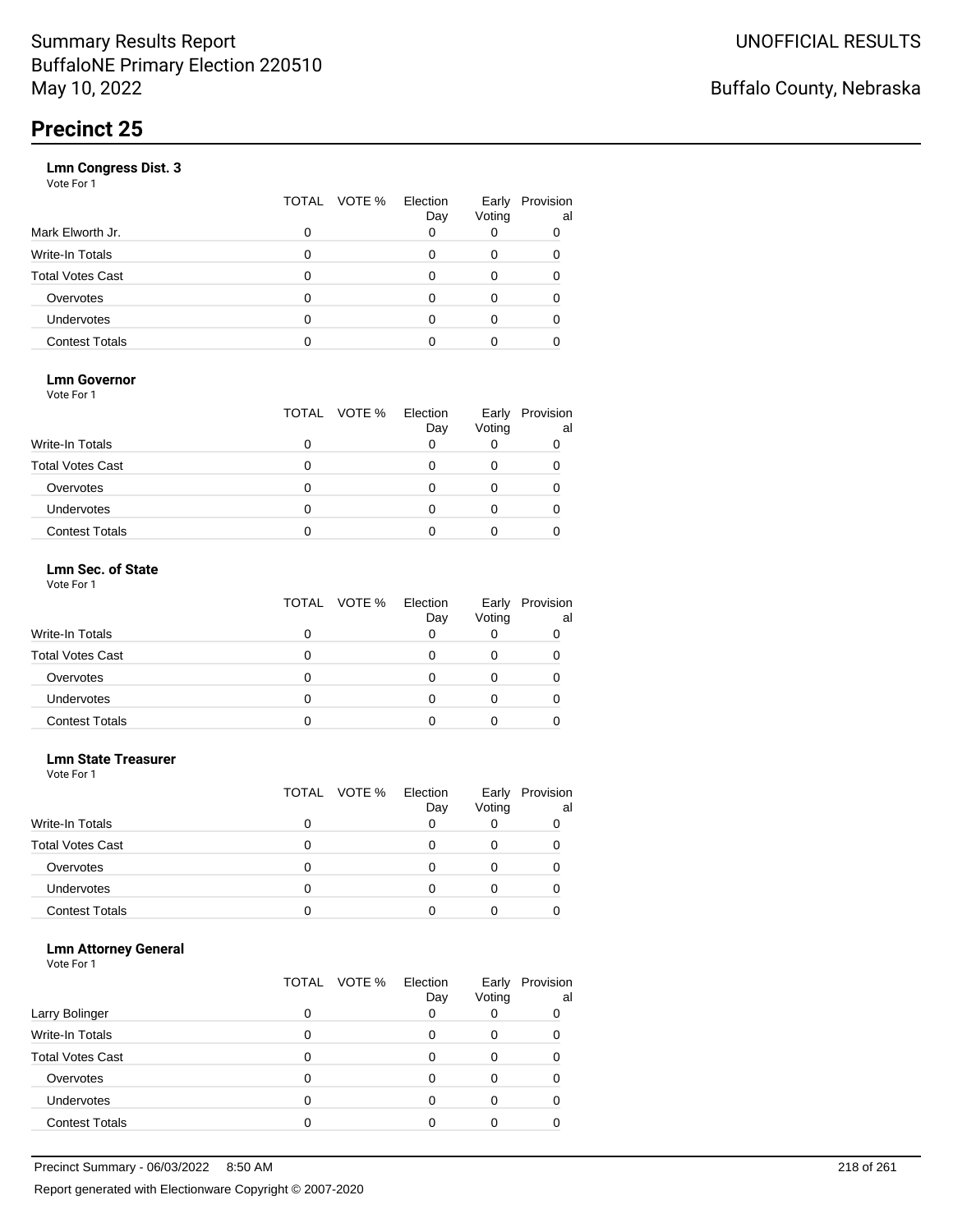#### **Lmn State Auditor**

Vote For 1

|                         | TOTAL | VOTE % | Election<br>Day | Early<br>Voting | Provision<br>al |
|-------------------------|-------|--------|-----------------|-----------------|-----------------|
| L. Leroy Lopez          | 0     |        |                 |                 |                 |
| Write-In Totals         | 0     |        |                 | 0               |                 |
| <b>Total Votes Cast</b> | 0     |        | O               | 0               |                 |
| Overvotes               | 0     |        |                 | 0               |                 |
| Undervotes              | 0     |        |                 | 0               |                 |
| <b>Contest Totals</b>   |       |        |                 |                 |                 |

#### **Lmn Public Service Comm.**

Vote For 1

|                         |   | TOTAL VOTE % | Election<br>Day | Early<br>Voting | Provision<br>al |
|-------------------------|---|--------------|-----------------|-----------------|-----------------|
| <b>Write-In Totals</b>  |   |              |                 |                 |                 |
| <b>Total Votes Cast</b> |   |              |                 |                 |                 |
| Overvotes               |   |              |                 |                 |                 |
| <b>Undervotes</b>       | 0 |              |                 |                 |                 |
| <b>Contest Totals</b>   |   |              |                 |                 |                 |

#### **Member of the State Board of Education Dist. 6** Vote For 1

|                         | TOTAL | VOTE %  | Election<br>Day | Early<br>Voting | Provision<br>al |
|-------------------------|-------|---------|-----------------|-----------------|-----------------|
| Sherry Jones            | 169   | 64.26%  | 154             | 15              | 0               |
| Danielle Helzer         | 89    | 33.84%  | 79              | 10              | 0               |
| <b>Write-In Totals</b>  | 5     | 1.90%   | 5               | 0               | 0               |
| <b>Total Votes Cast</b> | 263   | 100.00% | 238             | 25              | 0               |
| Overvotes               | 6     |         | 6               | $\Omega$        | 0               |
| <b>Undervotes</b>       | 75    |         | 71              | 4               | 0               |
| <b>Contest Totals</b>   | 344   |         | 315             | 29              | 0               |

#### **University of Nebraska Board of Regents Dist. 6** Vote For 1

|                         | TOTAL | VOTE %  | Election<br>Day | Early<br>Voting | Provision<br>al |
|-------------------------|-------|---------|-----------------|-----------------|-----------------|
| Paul R. Kenney          | 197   | 68.17%  | 180             | 17              | 0               |
| Julie Hehnke            | 90    | 31.14%  | 80              | 10              | 0               |
| <b>Write-In Totals</b>  | 2     | 0.69%   | 2               | 0               | 0               |
| <b>Total Votes Cast</b> | 289   | 100.00% | 262             | 27              | 0               |
| Overvotes               | 5     |         | 5               | $\Omega$        | 0               |
| Undervotes              | 50    |         | 48              | 2               | 0               |
| <b>Contest Totals</b>   | 344   |         | 315             | 29              | 0               |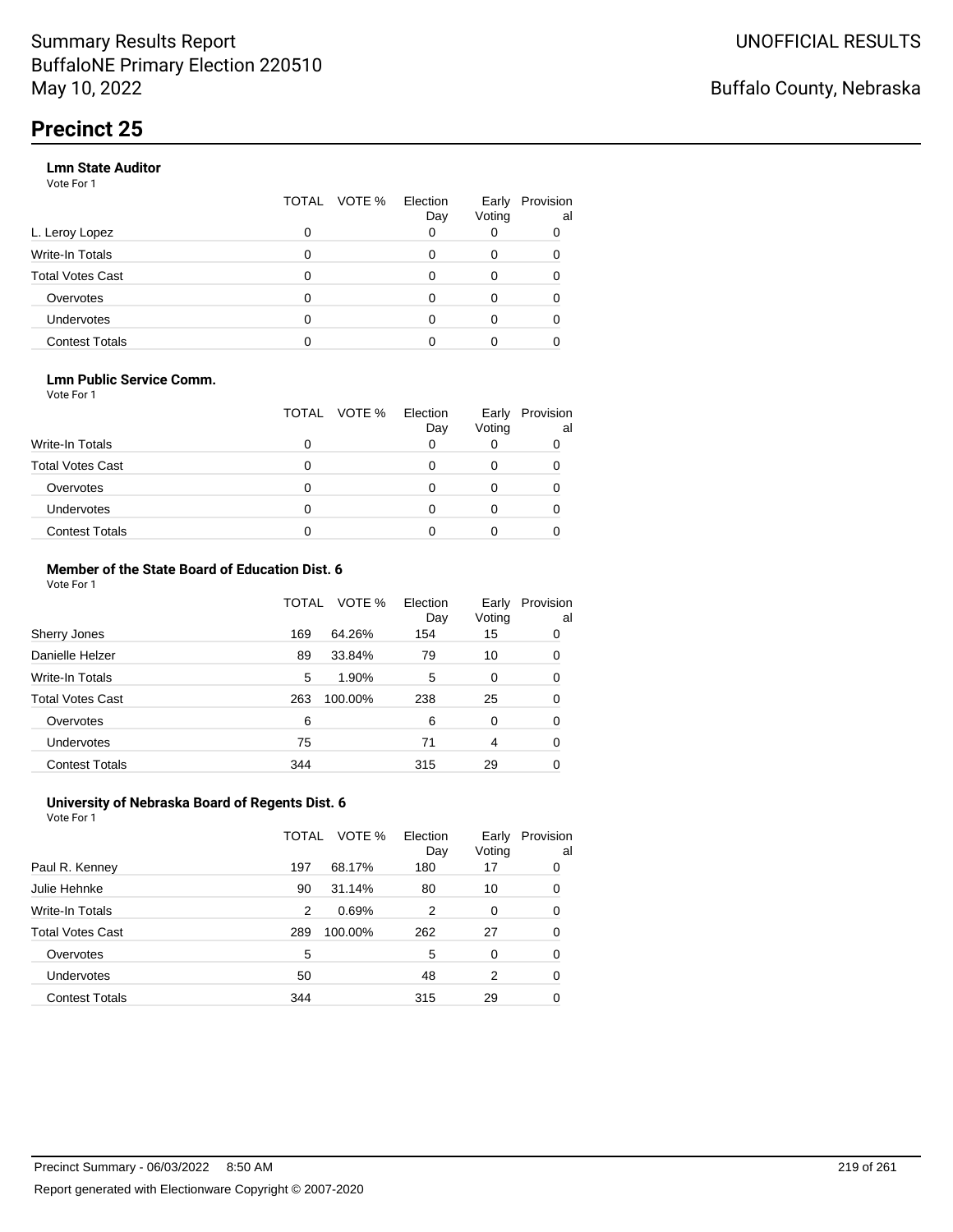### **Elm Creek Public School Dist. 9**

Vote For 3

|                         | TOTAL | VOTE %  | Election<br>Day | Early<br>Voting | Provision<br>al |
|-------------------------|-------|---------|-----------------|-----------------|-----------------|
| Alicia Beavers          | 116   | 12.89%  | 100             | 16              | 0               |
| Cole Brodine            | 126   | 14.00%  | 111             | 15              | 0               |
| Jeffrey J. Meads        | 121   | 13.44%  | 108             | 13              | 0               |
| Marvion Reichert Jr.    | 97    | 10.78%  | 87              | 10              | 0               |
| Jon Reiter              | 89    | 9.89%   | 84              | 5               | 0               |
| Rachel Dallman          | 148   | 16.44%  | 139             | 9               | 0               |
| Hannah Hild             | 199   | 22.11%  | 190             | 9               | 0               |
| Write-In Totals         | 4     | 0.44%   | 4               | 0               | 0               |
| <b>Total Votes Cast</b> | 900   | 100.00% | 823             | 77              | 0               |
| Overvotes               | 0     |         | 0               | 0               | 0               |
| <b>Undervotes</b>       | 132   |         | 122             | 10              | 0               |
| <b>Contest Totals</b>   | 1,032 |         | 945             | 87              | 0               |

## Buffalo County, Nebraska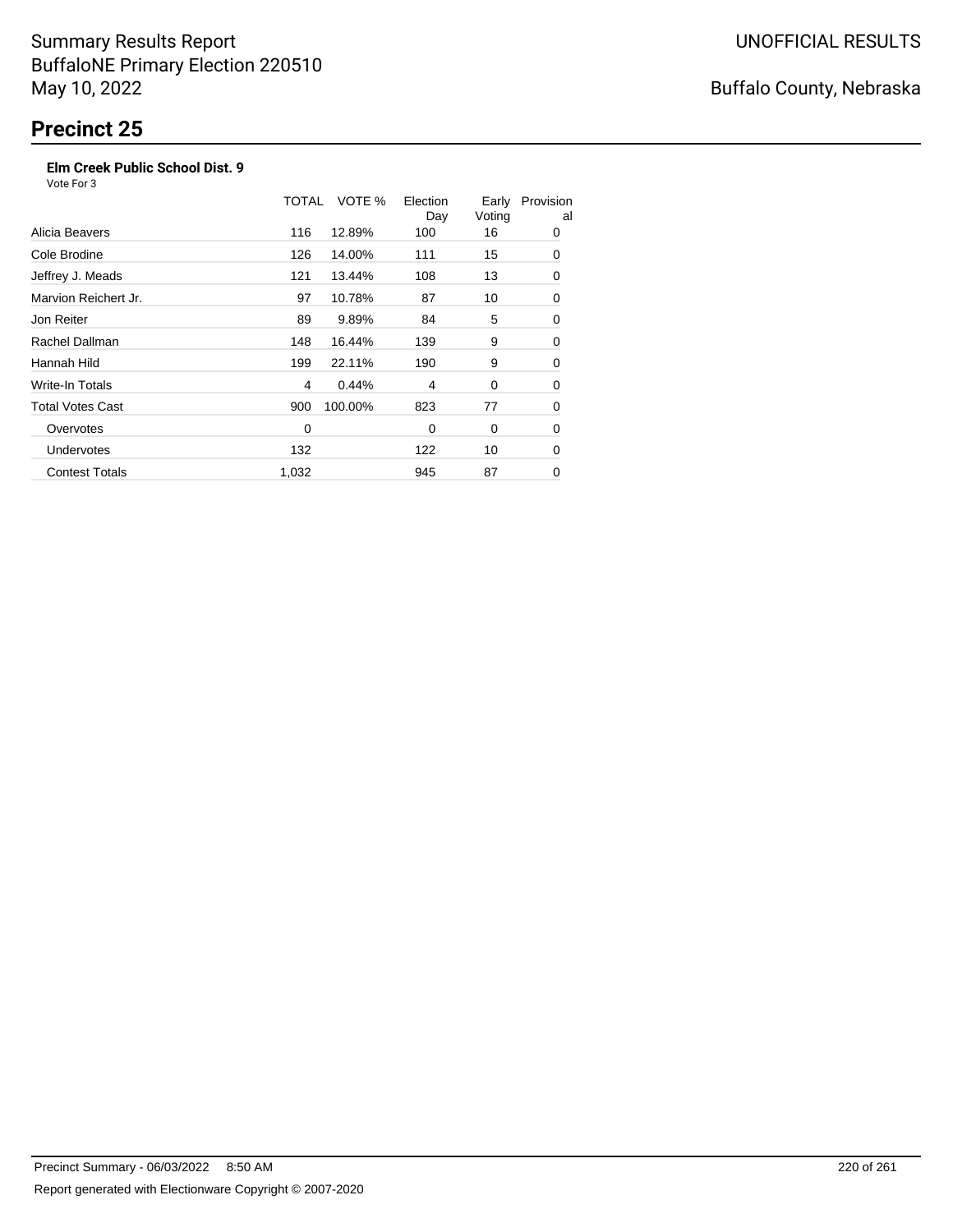## Buffalo County, Nebraska

# **Precinct 26**

| <b>Statistics</b>                                       | <b>TOTAL</b> | Election<br>Day | Early<br>Voting | Provision<br>al |
|---------------------------------------------------------|--------------|-----------------|-----------------|-----------------|
| <b>Registered Voters - Total</b>                        | 857          |                 |                 |                 |
| Registered Voters - Republican Party                    | 550          |                 |                 |                 |
| Registered Voters - Democratic Party                    | 148          |                 |                 |                 |
| Registered Voters - Libertarian Party                   | 10           |                 |                 |                 |
| Registered Voters - Legal Marijuana<br><b>NOW Party</b> | 0            |                 |                 |                 |
| Registered Voters - Nonpartisan                         | 149          |                 |                 |                 |
| <b>Ballots Cast - Total</b>                             | 190          | 167             | 23              | 0               |
| Ballots Cast - Republican Party                         | 152          | 136             | 16              | 0               |
| <b>Ballots Cast - Democratic Party</b>                  | 27           | 20              | 7               | 0               |
| Ballots Cast - Libertarian Party                        | 1            | 1               | 0               | 0               |
| Ballots Cast - Legal Marijuana NOW                      | $\Omega$     | $\Omega$        | $\Omega$        | 0               |
| Ballots Cast - Nonpartisan                              | 10           | 10              | 0               | 0               |
| <b>Ballots Cast - Blank</b>                             | $\Omega$     | $\Omega$        | 0               | 0               |
| Voter Turnout - Total                                   | 22.17%       |                 |                 |                 |
| Voter Turnout - Republican Party                        | 27.64%       |                 |                 |                 |
| Voter Turnout - Democratic Party                        | 18.24%       |                 |                 |                 |
| Voter Turnout - Libertarian Party                       | 10.00%       |                 |                 |                 |
| Voter Turnout - Legal Marijuana NOW                     | $0.00\%$     |                 |                 |                 |
| Voter Turnout - Nonpartisan                             | 6.71%        |                 |                 |                 |

#### **Rep Congress Dist. 3**

|                       | TOTAL    | VOTE %  | Election<br>Day | Early<br>Voting | Provision<br>al |
|-----------------------|----------|---------|-----------------|-----------------|-----------------|
| Adrian Smith          | 118      | 83.10%  | 109             | 9               | 0               |
| Mike Calhoun          | 24       | 16.90%  | 19              | 5               | 0               |
| Write-In Totals       | $\Omega$ | 0.00%   | $\Omega$        | 0               | 0               |
| Total Votes Cast      | 142      | 100.00% | 128             | 14              | 0               |
| Overvotes             | 0        |         | 0               | 0               | 0               |
| <b>Undervotes</b>     | 10       |         | 8               | 2               | 0               |
| <b>Contest Totals</b> | 152      |         | 136             | 16              | 0               |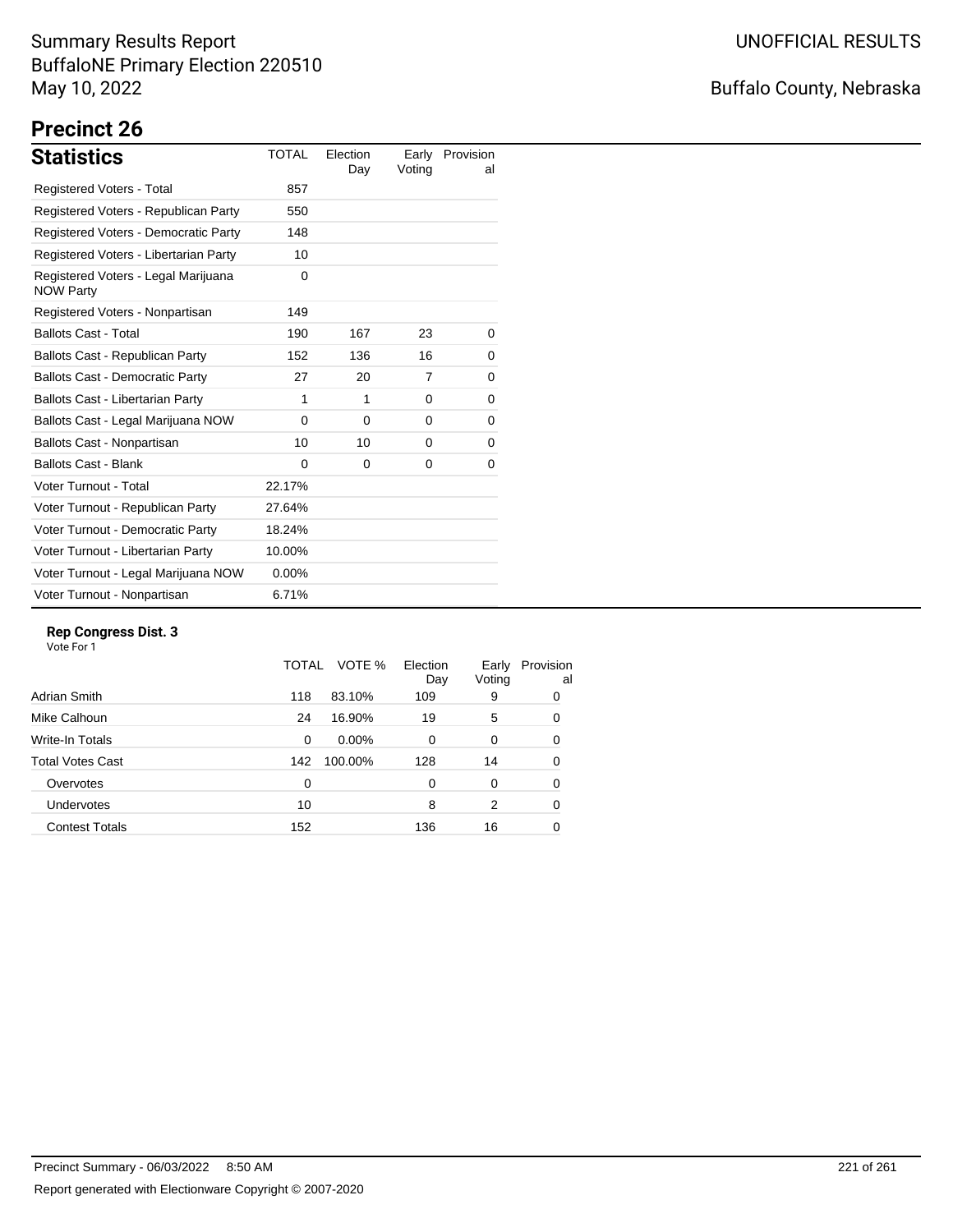## **Precinct 26**

#### **Rep Governor**

Vote For 1

|                         | TOTAL | VOTE %   | Election<br>Day | Early<br>Voting | Provision<br>al |
|-------------------------|-------|----------|-----------------|-----------------|-----------------|
| <b>Michael Connely</b>  | 1     | 0.67%    | 0               |                 | 0               |
| <b>Brett Lindstrom</b>  | 20    | 13.33%   | 14              | 6               | 0               |
| Donna Nicole Carpenter  | 1     | 0.67%    | 1               | 0               | 0               |
| Lela McNinch            | 0     | 0.00%    | 0               | 0               | 0               |
| Theresa Thibodeau       | 12    | 8.00%    | 11              | 1               | 0               |
| Jim Pillen              | 44    | 29.33%   | 41              | 3               | 0               |
| <b>Troy Wentz</b>       | 0     | $0.00\%$ | $\Omega$        | 0               | 0               |
| Charles W. Herbster     | 66    | 44.00%   | 61              | 5               | 0               |
| <b>Breland Ridenour</b> | 6     | 4.00%    | 6               | 0               | 0               |
| Write-In Totals         | 0     | $0.00\%$ | 0               | 0               | 0               |
| <b>Total Votes Cast</b> | 150   | 100.00%  | 134             | 16              | 0               |
| Overvotes               | 0     |          | $\Omega$        | 0               | 0               |
| <b>Undervotes</b>       | 2     |          | $\overline{2}$  | 0               | $\Omega$        |
| <b>Contest Totals</b>   | 152   |          | 136             | 16              | 0               |

### **Rep Sec. of State**

Vote For 1

|                         | TOTAL | VOTE %  | Election<br>Day | Early<br>Voting | Provision<br>al |
|-------------------------|-------|---------|-----------------|-----------------|-----------------|
| <b>Bob Evnen</b>        | 32    | 27.12%  | 31              |                 | 0               |
| <b>Rex Schroder</b>     | 22    | 18.64%  | 21              |                 | 0               |
| Robert J. Borer         | 64    | 54.24%  | 52              | 12              | 0               |
| Write-In Totals         | 0     | 0.00%   | 0               | 0               | 0               |
| <b>Total Votes Cast</b> | 118   | 100.00% | 104             | 14              | 0               |
| Overvotes               | 0     |         | 0               | 0               | 0               |
| Undervotes              | 34    |         | 32              | 2               | 0               |
| <b>Contest Totals</b>   | 152   |         | 136             | 16              | 0               |

#### **Rep State Treasurer** Vote For 1

|                       | TOTAL | VOTE %   | Election<br>Day | Early<br>Voting | Provision<br>al |
|-----------------------|-------|----------|-----------------|-----------------|-----------------|
| John Murante          | 76    | 67.26%   | 66              | 10              | 0               |
| Paul Anderson         | 37    | 32.74%   | 33              | 4               | 0               |
| Write-In Totals       | 0     | $0.00\%$ | 0               | 0               | 0               |
| Total Votes Cast      | 113   | 100.00%  | 99              | 14              | 0               |
| Overvotes             | 0     |          | 0               | 0               | 0               |
| Undervotes            | 39    |          | 37              | 2               | 0               |
| <b>Contest Totals</b> | 152   |          | 136             | 16              | 0               |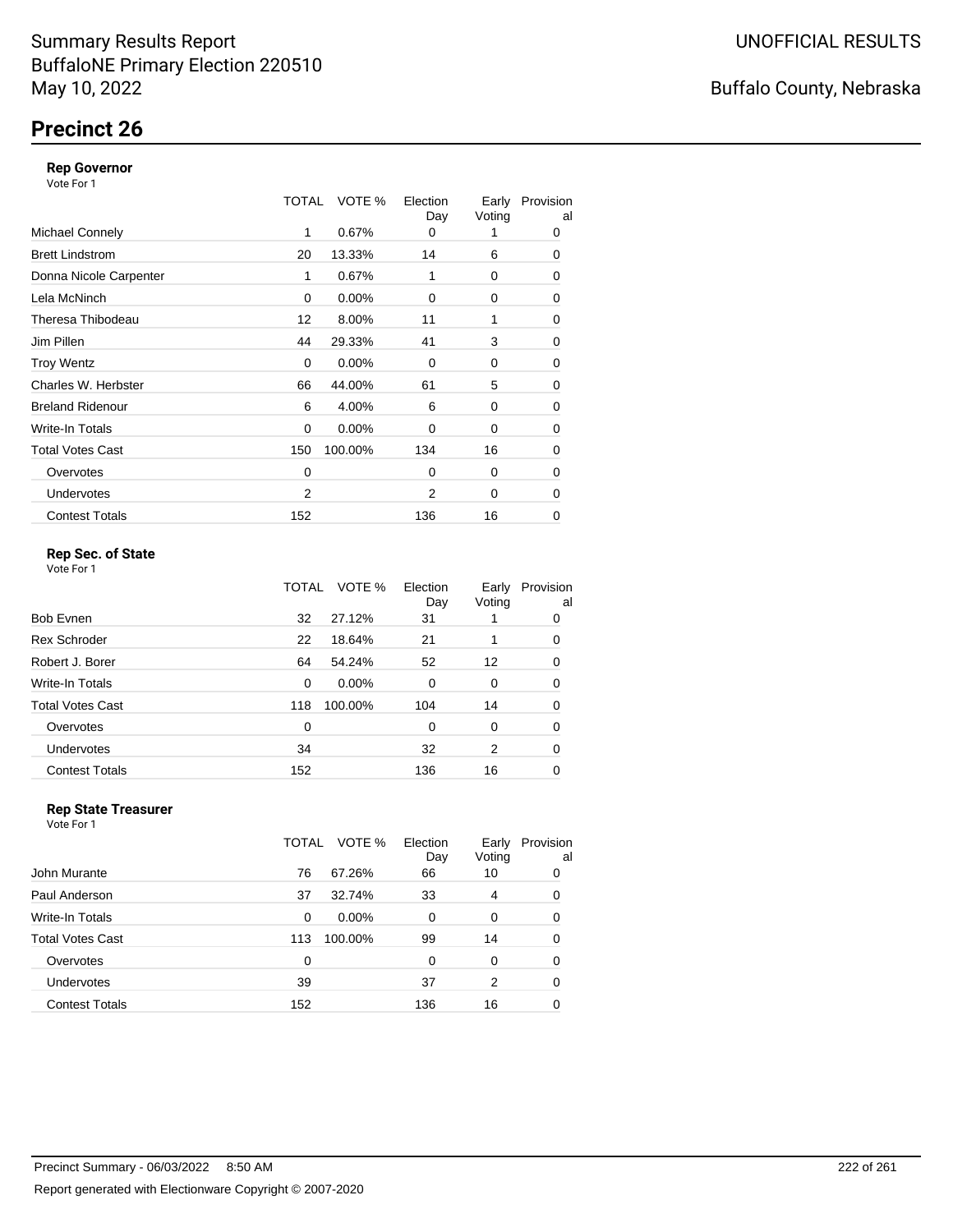|                       | TOTAL | VOTE %   | Election<br>Day | Early<br>Voting | Provision<br>al |
|-----------------------|-------|----------|-----------------|-----------------|-----------------|
| Jennifer Hicks        | 28    | 23.73%   | 22              | 6               | 0               |
| Mike Hilgers          | 90    | 76.27%   | 82              | 8               | 0               |
| Write-In Totals       | 0     | $0.00\%$ | $\Omega$        | 0               | 0               |
| Total Votes Cast      | 118   | 100.00%  | 104             | 14              | 0               |
| Overvotes             | 0     |          | 0               | $\Omega$        | 0               |
| Undervotes            | 34    |          | 32              | 2               | 0               |
| <b>Contest Totals</b> | 152   |          | 136             | 16              | 0               |
|                       |       |          |                 |                 |                 |

### **Rep State Auditor**

Vote For 1

|                         | TOTAL | VOTE %   | Election<br>Day | Early<br>Voting | Provision<br>al |
|-------------------------|-------|----------|-----------------|-----------------|-----------------|
| Mike Foley              | 87    | 76.32%   | 80              |                 | 0               |
| Larry Anderson          | 27    | 23.68%   | 23              | 4               | 0               |
| Write-In Totals         | 0     | $0.00\%$ | 0               | 0               | 0               |
| <b>Total Votes Cast</b> | 114   | 100.00%  | 103             | 11              | 0               |
| Overvotes               | 0     |          | $\Omega$        | O               | 0               |
| <b>Undervotes</b>       | 38    |          | 33              | 5               | 0               |
| <b>Contest Totals</b>   | 152   |          | 136             | 16              | 0               |

#### **Rep Public Service Comm.**

Vote For 1

|                         | TOTAL | VOTE %   | Election<br>Day | Early<br>Voting | Provision<br>al |
|-------------------------|-------|----------|-----------------|-----------------|-----------------|
| Kevin Stocker           | 41    | 39.81%   | 36              | 5               | 0               |
| Mary Ridder             | 28    | 27.18%   | 26              | 2               | 0               |
| Dakota Delka            | 34    | 33.01%   | 27              | 7               | 0               |
| Write-In Totals         | 0     | $0.00\%$ | 0               | 0               | 0               |
| <b>Total Votes Cast</b> | 103   | 100.00%  | 89              | 14              | 0               |
| Overvotes               | 0     |          | 0               | 0               | 0               |
| Undervotes              | 49    |          | 47              | 2               | 0               |
| <b>Contest Totals</b>   | 152   |          | 136             | 16              | 0               |
|                         |       |          |                 |                 |                 |

### **Rep County Assessor**

|                       | TOTAL | VOTE %   | Election<br>Day | Early<br>Voting | Provision<br>al |
|-----------------------|-------|----------|-----------------|-----------------|-----------------|
| Nora Borer            | 48    | 35.29%   | 45              | 3               | 0               |
| Roy Meusch            | 88    | 64.71%   | 76              | 12              | 0               |
| Write-In Totals       | 0     | $0.00\%$ | 0               | 0               | 0               |
| Total Votes Cast      | 136   | 100.00%  | 121             | 15              | 0               |
| Overvotes             | 0     |          | 0               | 0               | 0               |
| Undervotes            | 16    |          | 15              |                 | 0               |
| <b>Contest Totals</b> | 152   |          | 136             | 16              |                 |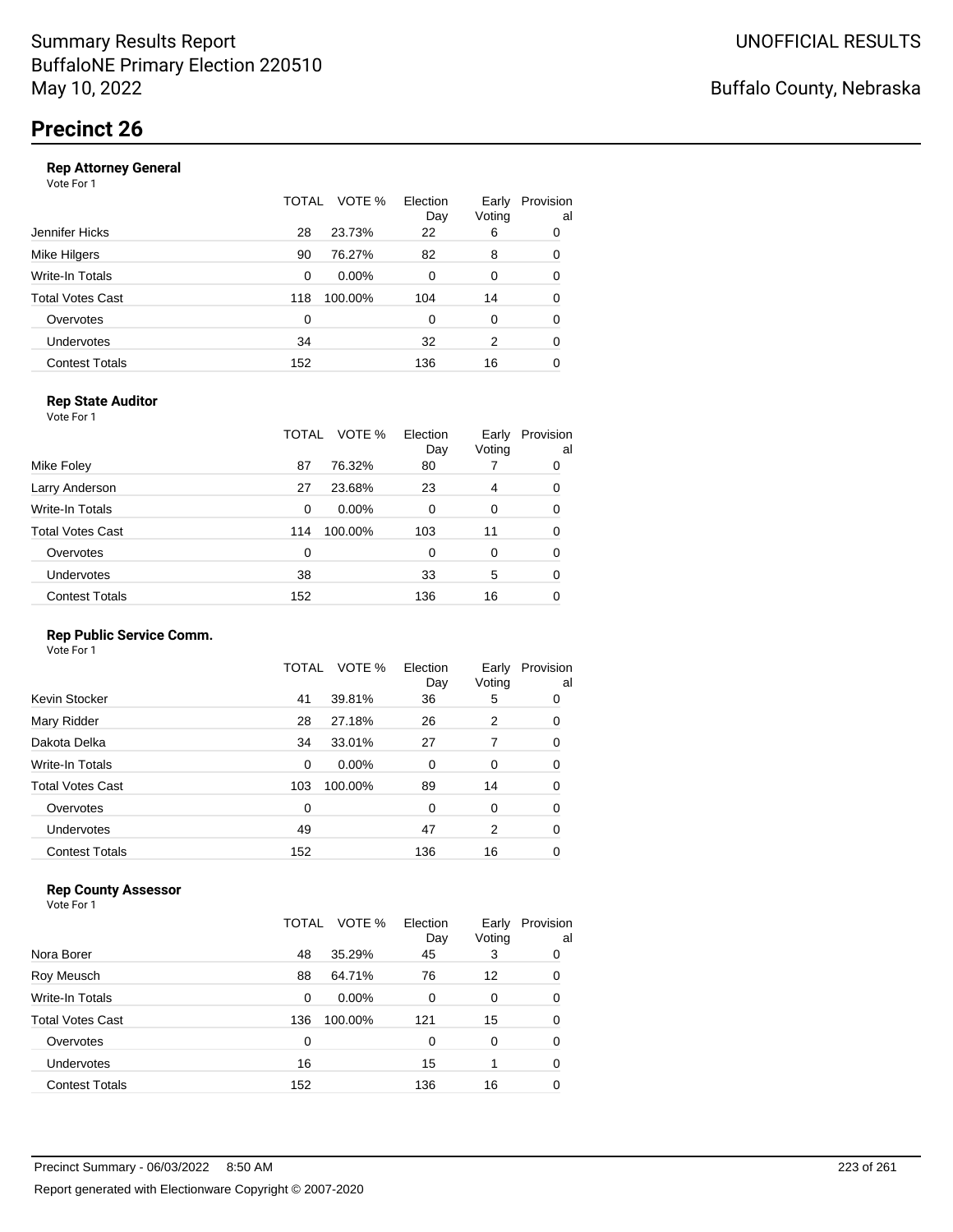| . <del>.</del> <del>.</del> <u>.</u><br>$   -$<br>Vote For 1 |    |              |                 |                 |                 |
|--------------------------------------------------------------|----|--------------|-----------------|-----------------|-----------------|
|                                                              |    | TOTAL VOTE % | Election<br>Day | Early<br>Voting | Provision<br>al |
| David J. Else                                                | 11 | 55.00%       | 5               | 6               | 0               |
| Daniel M. Wik                                                | 9  | 45.00%       | 8               |                 | 0               |
| Write-In Totals                                              | 0  | $0.00\%$     | 0               | 0               | 0               |
| <b>Total Votes Cast</b>                                      | 20 | 100.00%      | 13              |                 | 0               |
| Overvotes                                                    | 0  |              | 0               | $\Omega$        | 0               |
| <b>Undervotes</b>                                            | 7  |              | 7               | 0               | 0               |
| <b>Contest Totals</b>                                        | 27 |              | 20              |                 | 0               |
|                                                              |    |              |                 |                 |                 |

### **Dem Governor**

Vote For 1

|                         | TOTAL | VOTE %   | Election<br>Day | Early<br>Voting | Provision<br>al |
|-------------------------|-------|----------|-----------------|-----------------|-----------------|
| Carol Blood             | 23    | 92.00%   | 16              |                 | 0               |
| Roy A. Harris           | 2     | 8.00%    | 2               | 0               | 0               |
| Write-In Totals         | 0     | $0.00\%$ | 0               | 0               | 0               |
| <b>Total Votes Cast</b> | 25    | 100.00%  | 18              | 7               | 0               |
| Overvotes               | 0     |          | 0               | 0               | 0               |
| <b>Undervotes</b>       | 2     |          | 2               | 0               | 0               |
| <b>Contest Totals</b>   | 27    |          | 20              |                 |                 |

#### **Dem Sec. of State**

Vote For 1

|                         | TOTAL VOTE % | Election<br>Day | Early<br>Voting | Provision<br>al |
|-------------------------|--------------|-----------------|-----------------|-----------------|
| Write-In Totals         | 100.00%<br>3 |                 |                 |                 |
| <b>Total Votes Cast</b> | 100.00%<br>3 |                 |                 |                 |
| Overvotes               | 0            | Ω               |                 |                 |
| Undervotes              | 24           | 19              | 5               |                 |
| <b>Contest Totals</b>   | 27           | 20              |                 |                 |

#### **Dem State Treasurer** Vote For 1

|                         |    | TOTAL VOTE % | Election<br>Day | Early<br>Voting | Provision<br>al |
|-------------------------|----|--------------|-----------------|-----------------|-----------------|
| Write-In Totals         | 3  | 100.00%      |                 | 2               | 0               |
| <b>Total Votes Cast</b> | 3  | 100.00%      |                 | 2               | 0               |
| Overvotes               | 0  |              | 0               | 0               | 0               |
| <b>Undervotes</b>       | 24 |              | 19              | 5               | 0               |
| <b>Contest Totals</b>   | 27 |              | 20              |                 |                 |
|                         |    |              |                 |                 |                 |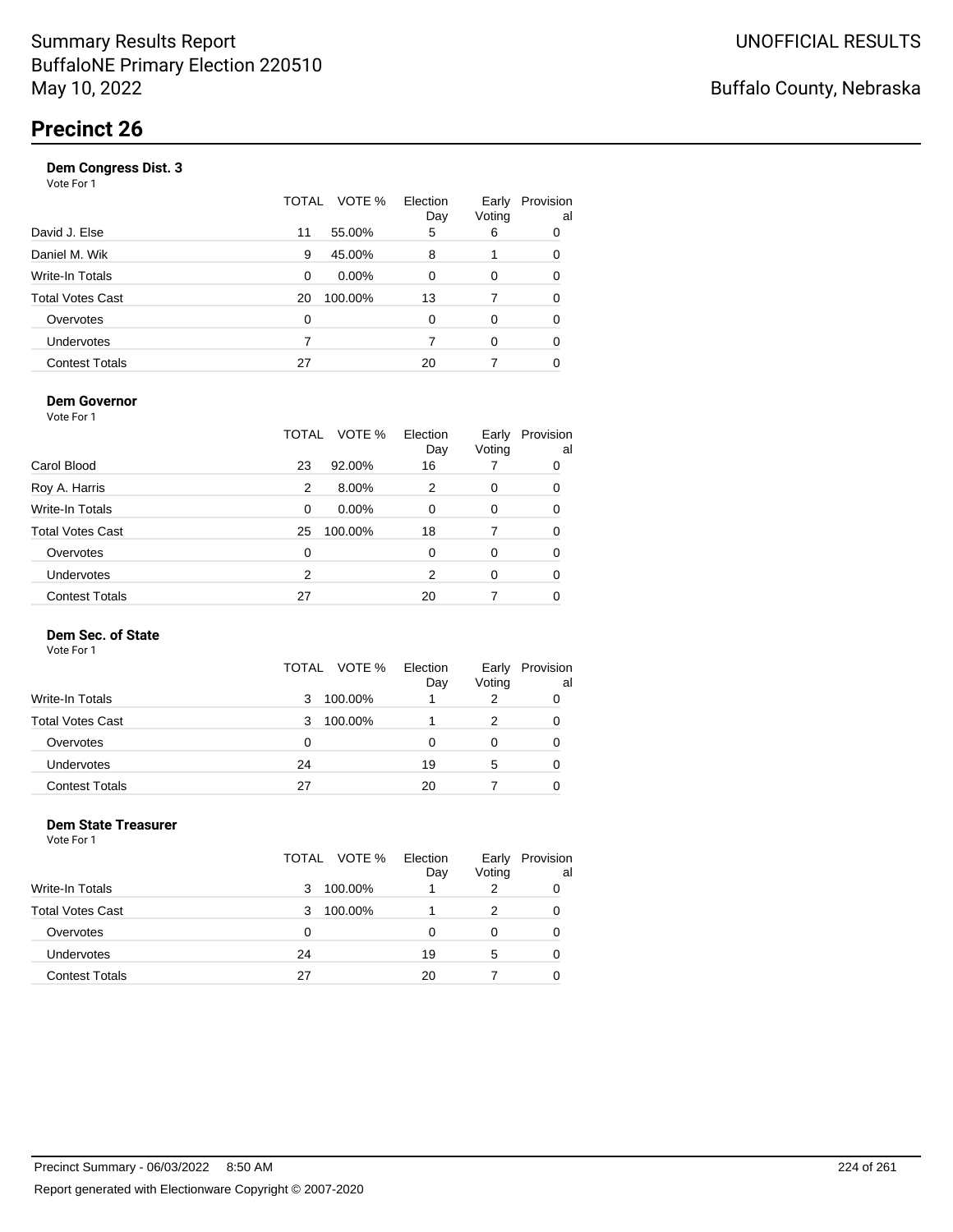|                       |    | TOTAL VOTE % | Election<br>Day | Early<br>Voting | Provision<br>al |
|-----------------------|----|--------------|-----------------|-----------------|-----------------|
| Write-In Totals       | 3  | 100.00%      |                 | 2               | 0               |
| Total Votes Cast      | 3  | 100.00%      |                 |                 | 0               |
| Overvotes             | 0  |              | Ω               | 0               |                 |
| Undervotes            | 24 |              | 19              | 5               | 0               |
| <b>Contest Totals</b> | 27 |              | 20              |                 | 0               |

#### **Dem State Auditor** Vote For 1

|                         | TOTAL VOTE % | Election<br>Day | Early<br>Voting | Provision<br>al |
|-------------------------|--------------|-----------------|-----------------|-----------------|
| <b>Write-In Totals</b>  | 100.00%<br>3 |                 |                 |                 |
| <b>Total Votes Cast</b> | 100.00%<br>3 |                 | 2               | 0               |
| Overvotes               | 0            | Ω               | O               |                 |
| Undervotes              | 24           | 19              | 5               |                 |
| <b>Contest Totals</b>   | 27           | 20              |                 |                 |

#### **Dem Public Service Comm.** Vote For 1

|                         | TOTAL VOTE % | Election<br>Day | Early<br>Voting | Provision<br>al |
|-------------------------|--------------|-----------------|-----------------|-----------------|
| <b>Write-In Totals</b>  | 100.00%<br>2 | 0               | 2               |                 |
| <b>Total Votes Cast</b> | 100.00%<br>2 | 0               | 2               |                 |
| Overvotes               | 0            |                 | 0               |                 |
| <b>Undervotes</b>       | 25           | 20              | 5               |                 |
| <b>Contest Totals</b>   | 27           | 20              |                 |                 |

### **Lib Congress Dist. 3**

Vote For 1

|                         | TOTAL VOTE % | Election<br>Day | Early<br>Voting | Provision<br>al |
|-------------------------|--------------|-----------------|-----------------|-----------------|
| <b>Write-In Totals</b>  |              |                 |                 |                 |
| <b>Total Votes Cast</b> |              |                 |                 |                 |
| Overvotes               |              |                 |                 |                 |
| <b>Undervotes</b>       |              |                 |                 |                 |
| <b>Contest Totals</b>   |              |                 |                 |                 |

#### **Lib Governor** Vote For 1

| .                       |   | TOTAL VOTE % | Election<br>Day | Early<br>Voting | Provision<br>al |
|-------------------------|---|--------------|-----------------|-----------------|-----------------|
| Scott Zimmerman         | ი |              |                 |                 |                 |
| Write-In Totals         | 0 |              |                 |                 |                 |
| <b>Total Votes Cast</b> |   |              |                 |                 |                 |
| Overvotes               |   |              |                 |                 |                 |
| <b>Undervotes</b>       |   |              |                 |                 |                 |
| <b>Contest Totals</b>   |   |              |                 |                 |                 |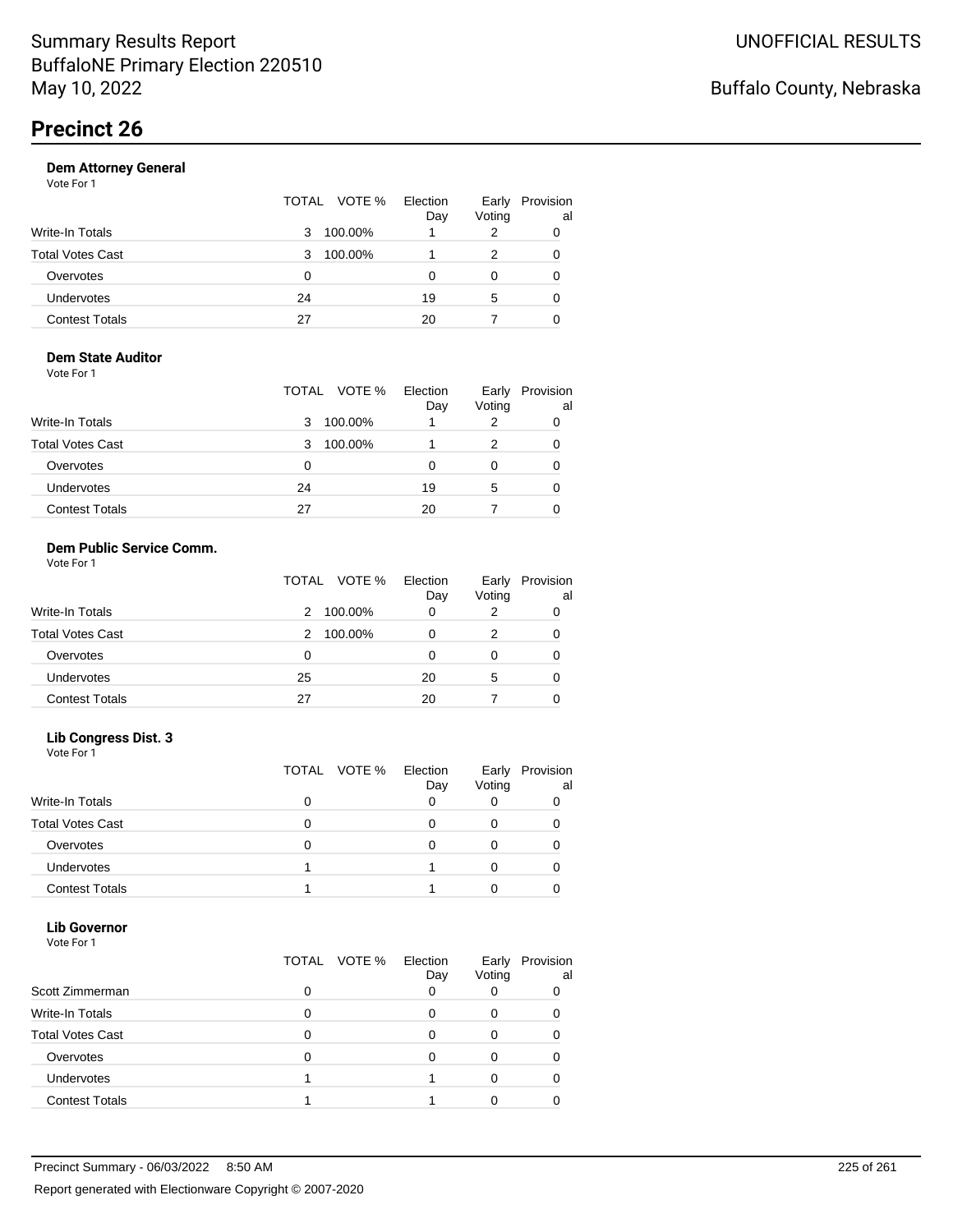#### **Lib Sec. of State**

Vote For 1

|   | Day          | Early<br>Voting | Provision<br>al |
|---|--------------|-----------------|-----------------|
| O |              |                 |                 |
| 0 |              |                 |                 |
| O |              |                 |                 |
|   |              |                 |                 |
|   |              |                 |                 |
|   | TOTAL VOTE % | Election        |                 |

### **Lib State Treasurer**

Vote For 1

|                         | TOTAL | VOTE % Election<br>Day | Early<br>Voting | Provision<br>al |
|-------------------------|-------|------------------------|-----------------|-----------------|
| Katrina Tomsen          | ი     |                        |                 |                 |
| <b>Write-In Totals</b>  | 0     |                        |                 |                 |
| <b>Total Votes Cast</b> |       |                        |                 |                 |
| Overvotes               | O     |                        |                 |                 |
| Undervotes              |       |                        |                 |                 |
| <b>Contest Totals</b>   |       |                        |                 |                 |

### **Lib Attorney General**

Vote For 1

|                         | TOTAL VOTE % | Election<br>Day | Early<br>Voting | Provision<br>al |
|-------------------------|--------------|-----------------|-----------------|-----------------|
| Write-In Totals         | 0            |                 |                 |                 |
| <b>Total Votes Cast</b> | 0            |                 |                 |                 |
| Overvotes               | 0            |                 |                 |                 |
| <b>Undervotes</b>       |              |                 |                 |                 |
| <b>Contest Totals</b>   |              |                 |                 |                 |

#### **Lib State Auditor**

Vote For 1

|                         |   | TOTAL VOTE % | Election<br>Day | Early<br>Voting | Provision<br>al |
|-------------------------|---|--------------|-----------------|-----------------|-----------------|
| Gene Siadek             | 0 |              |                 |                 |                 |
| <b>Write-In Totals</b>  | 0 |              |                 |                 |                 |
| <b>Total Votes Cast</b> | 0 |              |                 |                 |                 |
| Overvotes               | 0 |              |                 |                 |                 |
| Undervotes              |   |              |                 |                 |                 |
| <b>Contest Totals</b>   |   |              |                 |                 |                 |

#### **Lib Public Service Comm.**

|                         | TOTAL VOTE % | Election<br>Day | Early<br>Voting | Provision<br>al |
|-------------------------|--------------|-----------------|-----------------|-----------------|
| <b>Write-In Totals</b>  |              |                 |                 |                 |
| <b>Total Votes Cast</b> |              |                 |                 |                 |
| Overvotes               |              |                 |                 |                 |
| Undervotes              |              |                 |                 |                 |
| <b>Contest Totals</b>   |              |                 |                 |                 |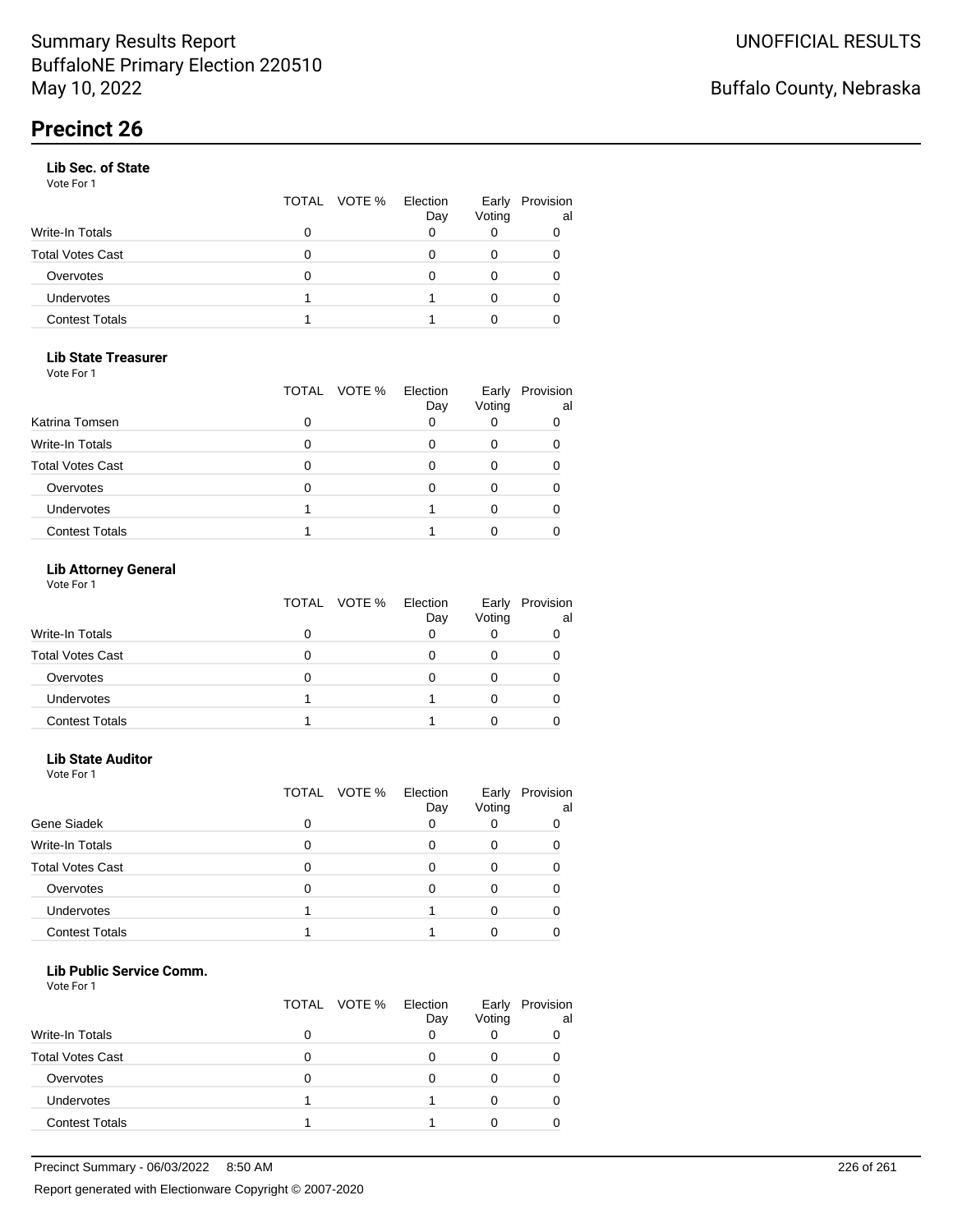|                       | VOTE %<br>TOTAL | Election<br>Day | Early<br>Voting | Provision<br>al |
|-----------------------|-----------------|-----------------|-----------------|-----------------|
| Mark Elworth Jr.      | 0               |                 |                 | 0               |
| Write-In Totals       | 0               |                 | 0               | 0               |
| Total Votes Cast      | 0               |                 | Ω               |                 |
| Overvotes             | 0               |                 | 0               |                 |
| <b>Undervotes</b>     | 0               |                 |                 | Ω               |
| <b>Contest Totals</b> |                 |                 |                 |                 |
|                       |                 |                 |                 |                 |

### **Lmn Governor**

Vote For 1

|                         | TOTAL VOTE % Election | Day | Early<br>Voting | Provision<br>al |
|-------------------------|-----------------------|-----|-----------------|-----------------|
| Write-In Totals         |                       |     |                 |                 |
| <b>Total Votes Cast</b> |                       |     |                 |                 |
| Overvotes               |                       |     |                 |                 |
| <b>Undervotes</b>       |                       |     |                 |                 |
| <b>Contest Totals</b>   |                       |     |                 |                 |

#### **Lmn Sec. of State** Vote For 1

|                         | TOTAL VOTE % | Election<br>Day | Voting | Early Provision<br>al |
|-------------------------|--------------|-----------------|--------|-----------------------|
| <b>Write-In Totals</b>  |              |                 |        |                       |
| <b>Total Votes Cast</b> |              |                 |        |                       |
| Overvotes               | 0            |                 |        |                       |
| Undervotes              |              |                 |        |                       |
| <b>Contest Totals</b>   |              |                 |        |                       |

#### **Lmn State Treasurer**

Vote For 1

|                         | TOTAL VOTE % | Election<br>Day | Early<br>Voting | Provision<br>al |
|-------------------------|--------------|-----------------|-----------------|-----------------|
| <b>Write-In Totals</b>  |              |                 |                 |                 |
| <b>Total Votes Cast</b> |              |                 |                 |                 |
| Overvotes               |              |                 |                 |                 |
| <b>Undervotes</b>       |              |                 |                 |                 |
| <b>Contest Totals</b>   |              |                 |                 |                 |

#### **Lmn Attorney General**

|                         |   | TOTAL VOTE % | Election<br>Day | Early<br>Voting | Provision<br>al |
|-------------------------|---|--------------|-----------------|-----------------|-----------------|
| Larry Bolinger          |   |              |                 |                 | 0               |
| <b>Write-In Totals</b>  |   |              |                 | Ω               |                 |
| <b>Total Votes Cast</b> |   |              |                 |                 |                 |
| Overvotes               | 0 |              |                 | Ω               |                 |
| <b>Undervotes</b>       | 0 |              |                 | Ω               |                 |
| <b>Contest Totals</b>   |   |              |                 |                 |                 |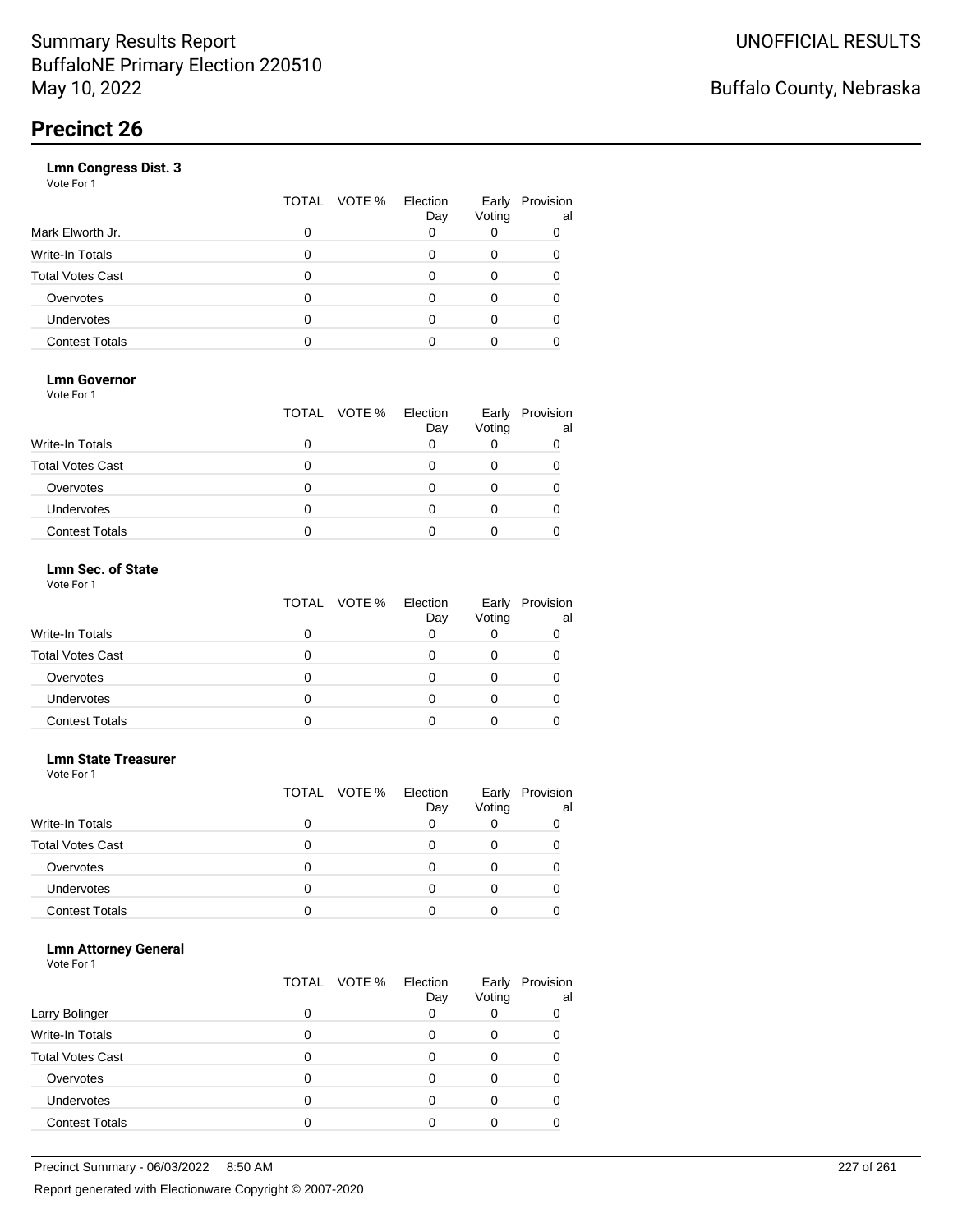#### **Lmn State Auditor**

Vote For 1

|                         | TOTAL | VOTE % Election | Day | Early<br>Voting | Provision<br>al |
|-------------------------|-------|-----------------|-----|-----------------|-----------------|
| L. Leroy Lopez          | 0     |                 | Ω   |                 |                 |
| <b>Write-In Totals</b>  |       |                 | O   | 0               |                 |
| <b>Total Votes Cast</b> | O     |                 |     | 0               |                 |
| Overvotes               | 0     |                 |     | 0               |                 |
| <b>Undervotes</b>       | 0     |                 |     |                 |                 |
| <b>Contest Totals</b>   |       |                 |     |                 |                 |

#### **Lmn Public Service Comm.**

Vote For 1

|                         |   | TOTAL VOTE % | Election<br>Day | Early<br>Voting | Provision<br>al |
|-------------------------|---|--------------|-----------------|-----------------|-----------------|
| <b>Write-In Totals</b>  |   |              |                 |                 |                 |
| <b>Total Votes Cast</b> |   |              |                 |                 |                 |
| Overvotes               |   |              |                 |                 |                 |
| <b>Undervotes</b>       | 0 |              |                 |                 |                 |
| <b>Contest Totals</b>   |   |              |                 |                 |                 |

#### **Member of the State Board of Education Dist. 6** Vote For 1

|                         | TOTAL    | VOTE %   | Election<br>Day | Early<br>Voting | Provision<br>al |
|-------------------------|----------|----------|-----------------|-----------------|-----------------|
| Sherry Jones            | 96       | 68.57%   | 85              | 11              | 0               |
| Danielle Helzer         | 44       | 31.43%   | 35              | 9               | 0               |
| <b>Write-In Totals</b>  | $\Omega$ | $0.00\%$ | $\Omega$        | 0               | 0               |
| <b>Total Votes Cast</b> | 140      | 100.00%  | 120             | 20              | 0               |
| Overvotes               | $\Omega$ |          | $\Omega$        | $\Omega$        | 0               |
| <b>Undervotes</b>       | 50       |          | 47              | 3               | 0               |
| <b>Contest Totals</b>   | 190      |          | 167             | 23              | 0               |

#### **University of Nebraska Board of Regents Dist. 6** Vote For 1

|                         | TOTAL | VOTE %   | Election<br>Day | Early<br>Voting | Provision<br>al |
|-------------------------|-------|----------|-----------------|-----------------|-----------------|
| Paul R. Kenney          | 107   | 70.39%   | 101             | 6               | 0               |
| Julie Hehnke            | 45    | 29.61%   | 33              | 12              | 0               |
| <b>Write-In Totals</b>  | 0     | $0.00\%$ | 0               | 0               | 0               |
| <b>Total Votes Cast</b> | 152   | 100.00%  | 134             | 18              | 0               |
| Overvotes               | 0     |          | 0               | $\Omega$        | 0               |
| Undervotes              | 38    |          | 33              | 5               | 0               |
| <b>Contest Totals</b>   | 190   |          | 167             | 23              | 0               |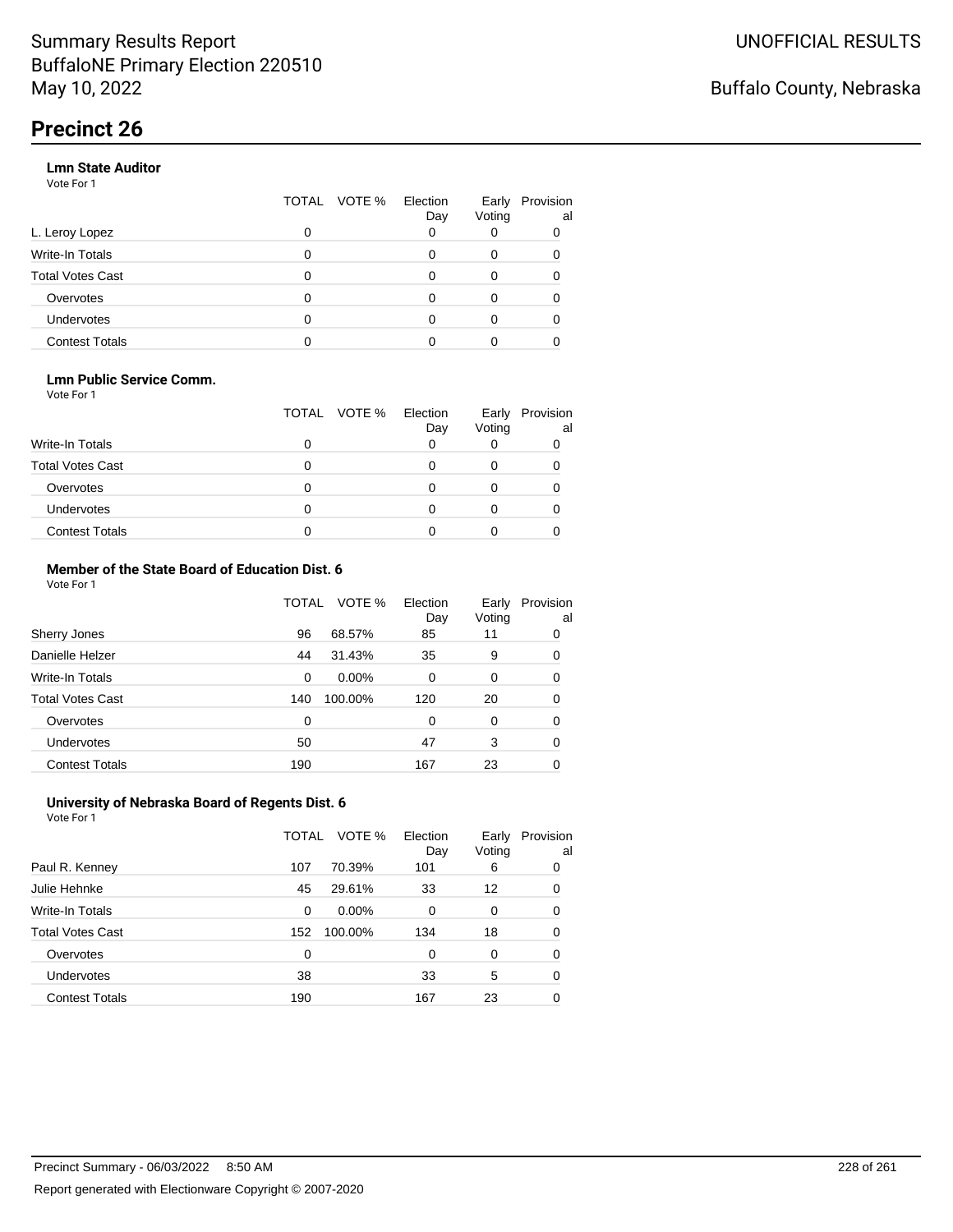### **Elm Creek Public School Dist. 9**

Vote For 3

|                         | TOTAL | VOTE %   | Election<br>Day | Early<br>Voting | Provision<br>al |
|-------------------------|-------|----------|-----------------|-----------------|-----------------|
| Alicia Beavers          | 11    | 10.09%   | 9               | 2               | 0               |
| Cole Brodine            | 25    | 22.94%   | 23              | 2               | 0               |
| Jeffrey J. Meads        | 18    | 16.51%   | 18              | 0               | 0               |
| Marvion Reichert Jr.    | 18    | 16.51%   | 17              | 1               | 0               |
| Jon Reiter              | 16    | 14.68%   | 16              | 0               | 0               |
| Rachel Dallman          | 7     | 6.42%    | 6               | 1               | 0               |
| Hannah Hild             | 14    | 12.84%   | 11              | 3               | 0               |
| Write-In Totals         | 0     | $0.00\%$ | 0               | 0               | 0               |
| <b>Total Votes Cast</b> | 109   | 100.00%  | 100             | 9               | 0               |
| Overvotes               | 3     |          | 3               | 0               | 0               |
| Undervotes              | 47    |          | 47              | 0               | 0               |
| <b>Contest Totals</b>   | 159   |          | 150             | 9               | 0               |

#### **Kearney Public School Dist. 7** Vote For 3

|                         | TOTAL | VOTE %   | Election<br>Day | Early<br>Voting | Provision<br>al |
|-------------------------|-------|----------|-----------------|-----------------|-----------------|
| Wendy S. Kreis          | 31    | 9.94%    | 28              | 3               | 0               |
| Drew Blessing           | 38    | 12.18%   | 32              | 6               | 0               |
| Derek Meyer             | 48    | 15.38%   | 41              | 7               | 0               |
| Will M. Kirkland        | 31    | 9.94%    | 24              | 7               | 0               |
| Dionne Moore            | 21    | 6.73%    | 21              | 0               | 0               |
| Paul Hazard             | 66    | 21.15%   | 58              | 8               | 0               |
| John D. Icenogle        | 38    | 12.18%   | 31              | 7               | 0               |
| Jacob L. Reiter         | 39    | 12.50%   | 30              | 9               | 0               |
| Write-In Totals         | 0     | $0.00\%$ | 0               | 0               | 0               |
| <b>Total Votes Cast</b> | 312   | 100.00%  | 265             | 47              | 0               |
| Overvotes               | 3     |          | 3               | 0               | 0               |
| Undervotes              | 60    |          | 53              | 7               | 0               |
| <b>Contest Totals</b>   | 375   |          | 321             | 54              | 0               |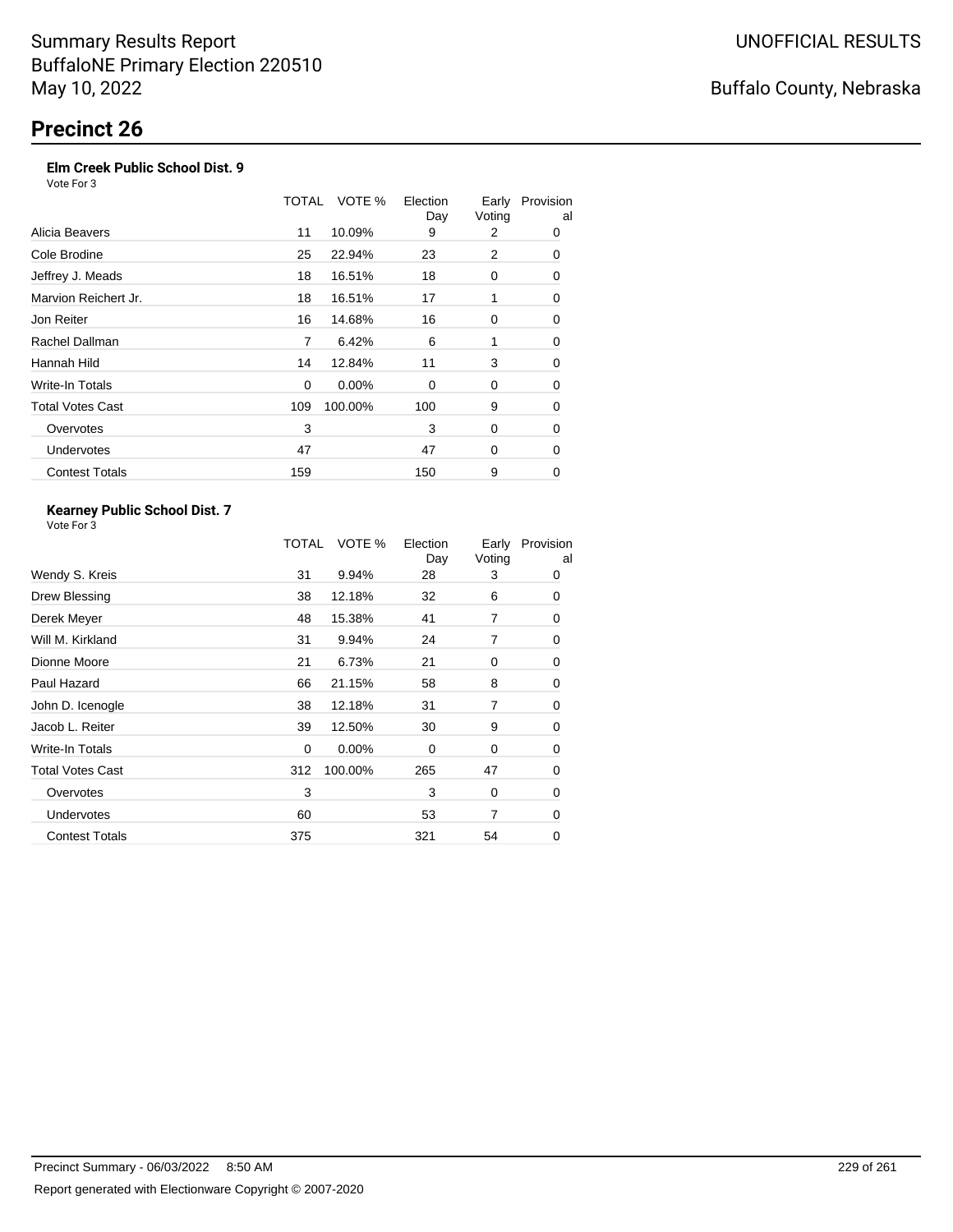## Buffalo County, Nebraska

# **Precinct 27**

| <b>Statistics</b>                                       | <b>TOTAL</b>  | Election<br>Day | Voting   | Early Provision<br>al |
|---------------------------------------------------------|---------------|-----------------|----------|-----------------------|
| Registered Voters - Total                               | 799           |                 |          |                       |
| Registered Voters - Republican Party                    | 581           |                 |          |                       |
| Registered Voters - Democratic Party                    | 97            |                 |          |                       |
| Registered Voters - Libertarian Party                   | 10            |                 |          |                       |
| Registered Voters - Legal Marijuana<br><b>NOW Party</b> | 0             |                 |          |                       |
| Registered Voters - Nonpartisan                         | 111           |                 |          |                       |
| <b>Ballots Cast - Total</b>                             | 319           | 282             | 37       | 0                     |
| Ballots Cast - Republican Party                         | 254           | 226             | 28       | 0                     |
| <b>Ballots Cast - Democratic Party</b>                  | 45            | 39              | 6        | 0                     |
| Ballots Cast - Libertarian Party                        | $\mathcal{P}$ | 2               | $\Omega$ | 0                     |
| Ballots Cast - Legal Marijuana NOW                      | 0             | 0               | 0        | 0                     |
| Ballots Cast - Nonpartisan                              | 18            | 15              | 3        | 0                     |
| <b>Ballots Cast - Blank</b>                             | $\Omega$      | $\Omega$        | $\Omega$ | 0                     |
| Voter Turnout - Total                                   | 39.92%        |                 |          |                       |
| Voter Turnout - Republican Party                        | 43.72%        |                 |          |                       |
| Voter Turnout - Democratic Party                        | 46.39%        |                 |          |                       |
| Voter Turnout - Libertarian Party                       | 20.00%        |                 |          |                       |
| Voter Turnout - Legal Marijuana NOW                     | $0.00\%$      |                 |          |                       |
| Voter Turnout - Nonpartisan                             | 16.22%        |                 |          |                       |

### **Rep Congress Dist. 3**

|                         | TOTAL | VOTE %   | Election<br>Day | Early<br>Voting | Provision<br>al |
|-------------------------|-------|----------|-----------------|-----------------|-----------------|
| Adrian Smith            | 198   | 82.85%   | 178             | 20              | 0               |
| Mike Calhoun            | 41    | 17.15%   | 35              | 6               | 0               |
| Write-In Totals         | 0     | $0.00\%$ | 0               | 0               | 0               |
| <b>Total Votes Cast</b> | 239   | 100.00%  | 213             | 26              | 0               |
| Overvotes               |       |          |                 | 0               | 0               |
| Undervotes              | 14    |          | 12              | 2               | 0               |
| <b>Contest Totals</b>   | 254   |          | 226             | 28              | 0               |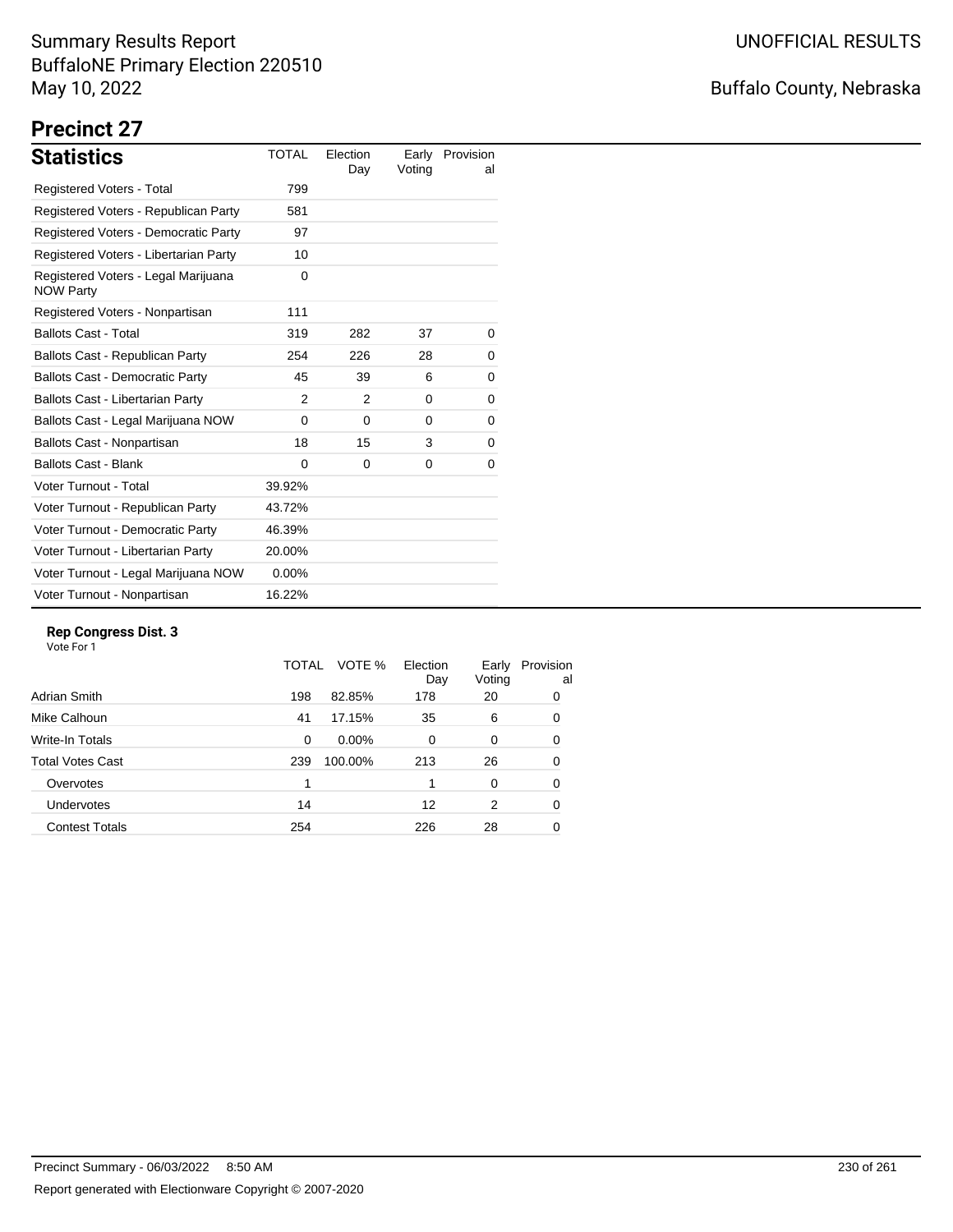## **Precinct 27**

#### **Rep Governor**

Vote For 1

|                         | TOTAL | VOTE %   | Election<br>Day | Early<br>Voting | Provision<br>al |
|-------------------------|-------|----------|-----------------|-----------------|-----------------|
| <b>Michael Connely</b>  | 2     | 0.80%    | 2               | 0               | 0               |
| <b>Brett Lindstrom</b>  | 48    | 19.12%   | 39              | 9               | 0               |
| Donna Nicole Carpenter  | 0     | 0.00%    | $\Omega$        | 0               | 0               |
| Lela McNinch            | 0     | $0.00\%$ | 0               | 0               | 0               |
| Theresa Thibodeau       | 11    | 4.38%    | 9               | 2               | 0               |
| Jim Pillen              | 87    | 34.66%   | 84              | 3               | 0               |
| <b>Troy Wentz</b>       | 0     | 0.00%    | $\Omega$        | 0               | 0               |
| Charles W. Herbster     | 98    | 39.04%   | 85              | 13              | 0               |
| <b>Breland Ridenour</b> | 5     | 1.99%    | 5               | 0               | 0               |
| Write-In Totals         | 0     | 0.00%    | $\Omega$        | 0               | 0               |
| <b>Total Votes Cast</b> | 251   | 100.00%  | 224             | 27              | 0               |
| Overvotes               | 0     |          | $\Omega$        | 0               | 0               |
| <b>Undervotes</b>       | 3     |          | 2               | 1               | 0               |
| <b>Contest Totals</b>   | 254   |          | 226             | 28              | 0               |

### **Rep Sec. of State**

Vote For 1

|                         | TOTAL | VOTE %  | Election<br>Day | Early<br>Voting | Provision<br>al |
|-------------------------|-------|---------|-----------------|-----------------|-----------------|
| <b>Bob Evnen</b>        | 65    | 31.86%  | 55              | 10              | 0               |
| <b>Rex Schroder</b>     | 35    | 17.16%  | 32              | 3               | 0               |
| Robert J. Borer         | 102   | 50.00%  | 94              | 8               | 0               |
| Write-In Totals         | 2     | 0.98%   | 2               | 0               | 0               |
| <b>Total Votes Cast</b> | 204   | 100.00% | 183             | 21              | 0               |
| Overvotes               | 0     |         | 0               | 0               | 0               |
| Undervotes              | 50    |         | 43              | 7               | 0               |
| <b>Contest Totals</b>   | 254   |         | 226             | 28              | 0               |

#### **Rep State Treasurer** Vote For 1

|                       | TOTAL | VOTE %  | Election<br>Day | Early<br>Voting | Provision<br>al |
|-----------------------|-------|---------|-----------------|-----------------|-----------------|
| John Murante          | 127   | 68.28%  | 112             | 15              | 0               |
| Paul Anderson         | 58    | 31.18%  | 53              | 5               | 0               |
| Write-In Totals       | 1     | 0.54%   |                 | 0               | 0               |
| Total Votes Cast      | 186   | 100.00% | 166             | 20              | 0               |
| Overvotes             | 0     |         | 0               | 0               | 0               |
| <b>Undervotes</b>     | 68    |         | 60              | 8               | 0               |
| <b>Contest Totals</b> | 254   |         | 226             | 28              | 0               |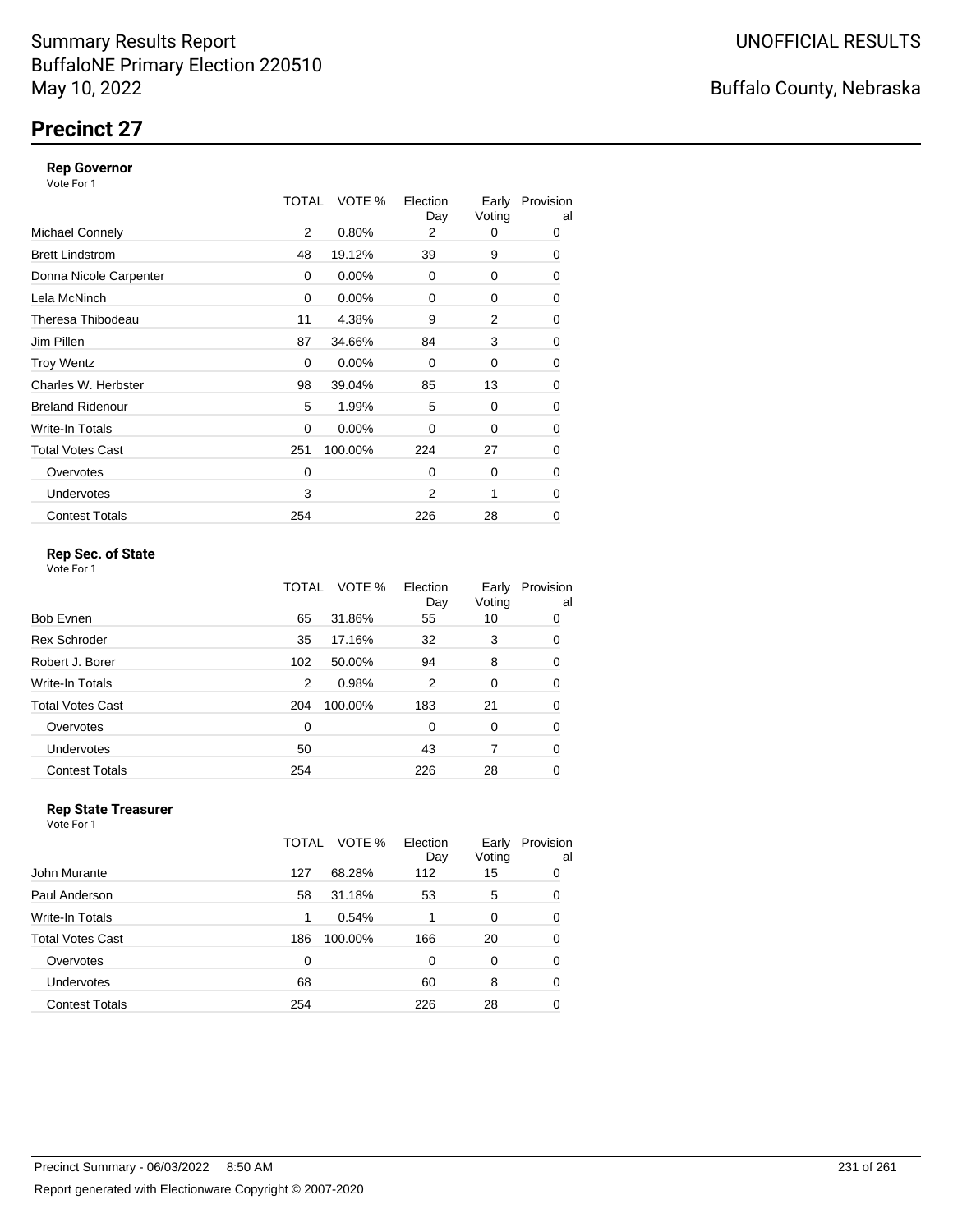|                       | TOTAL | VOTE %  | Election<br>Day | Early<br>Voting | Provision<br>al |
|-----------------------|-------|---------|-----------------|-----------------|-----------------|
| Jennifer Hicks        | 50    | 25.64%  | 46              | 4               | 0               |
| Mike Hilgers          | 144   | 73.85%  | 129             | 15              | 0               |
| Write-In Totals       | 1     | 0.51%   |                 | 0               | 0               |
| Total Votes Cast      | 195   | 100.00% | 176             | 19              | 0               |
| Overvotes             | 0     |         | 0               | 0               | 0               |
| <b>Undervotes</b>     | 59    |         | 50              | 9               | 0               |
| <b>Contest Totals</b> | 254   |         | 226             | 28              | 0               |
|                       |       |         |                 |                 |                 |

### **Rep State Auditor**

Vote For 1

|                       | TOTAL | VOTE %  | Election<br>Day | Early<br>Voting | Provision<br>al |
|-----------------------|-------|---------|-----------------|-----------------|-----------------|
| Mike Foley            | 163   | 78.74%  | 148             | 15              | 0               |
| Larry Anderson        | 43    | 20.77%  | 37              | 6               | 0               |
| Write-In Totals       | 1     | 0.48%   | 1               | 0               | 0               |
| Total Votes Cast      | 207   | 100.00% | 186             | 21              | 0               |
| Overvotes             | 0     |         | 0               | 0               | 0               |
| <b>Undervotes</b>     | 47    |         | 40              |                 | 0               |
| <b>Contest Totals</b> | 254   |         | 226             | 28              | 0               |

#### **Rep Public Service Comm.**

Vote For 1

|                         | TOTAL | VOTE %  | Election<br>Day | Early<br>Voting | Provision<br>al |
|-------------------------|-------|---------|-----------------|-----------------|-----------------|
| Kevin Stocker           | 82    | 51.25%  | 74              | 8               | 0               |
| Mary Ridder             | 53    | 33.12%  | 49              | 4               | 0               |
| Dakota Delka            | 24    | 15.00%  | 22              | 2               | 0               |
| Write-In Totals         | 1     | 0.62%   | 1               | 0               | 0               |
| <b>Total Votes Cast</b> | 160   | 100.00% | 146             | 14              | 0               |
| Overvotes               | 0     |         | 0               | 0               | 0               |
| Undervotes              | 94    |         | 80              | 14              | 0               |
| <b>Contest Totals</b>   | 254   |         | 226             | 28              | 0               |
|                         |       |         |                 |                 |                 |

### **Rep County Assessor**

|                       | TOTAL | VOTE %   | Election<br>Day | Early<br>Voting | Provision<br>al |
|-----------------------|-------|----------|-----------------|-----------------|-----------------|
| Nora Borer            | 91    | 39.91%   | 78              | 13              | 0               |
| Roy Meusch            | 137   | 60.09%   | 123             | 14              | 0               |
| Write-In Totals       | 0     | $0.00\%$ | 0               | 0               | 0               |
| Total Votes Cast      | 228   | 100.00%  | 201             | 27              | 0               |
| Overvotes             | 0     |          | 0               | $\Omega$        | 0               |
| Undervotes            | 26    |          | 25              |                 | 0               |
| <b>Contest Totals</b> | 254   |          | 226             | 28              | 0               |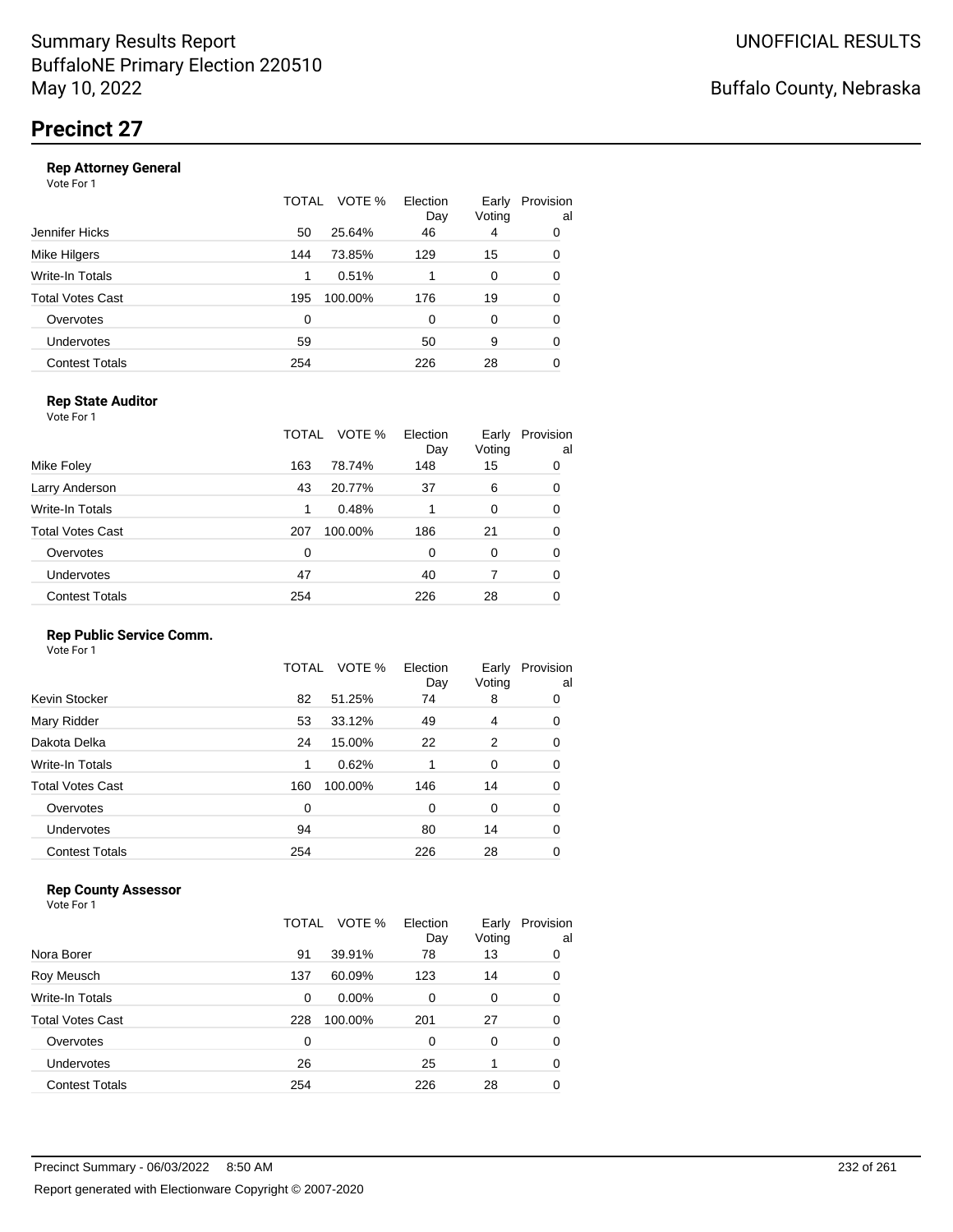| Vote For 1            |       |         |                 |                 |                 |
|-----------------------|-------|---------|-----------------|-----------------|-----------------|
|                       | TOTAL | VOTE %  | Election<br>Day | Early<br>Voting | Provision<br>al |
| David J. Else         | 19    | 55.88%  | 17              | 2               | 0               |
| Daniel M. Wik         | 14    | 41.18%  | 13              |                 | 0               |
| Write-In Totals       | 1     | 2.94%   |                 | 0               | 0               |
| Total Votes Cast      | 34    | 100.00% | 31              | 3               | 0               |
| Overvotes             | 0     |         | $\Omega$        | 0               | 0               |
| Undervotes            | 11    |         | 8               | 3               | 0               |
| <b>Contest Totals</b> | 45    |         | 39              | 6               |                 |
|                       |       |         |                 |                 |                 |

#### **Dem Governor**

Vote For 1

|                         | TOTAL | VOTE %   | Election<br>Day | Early<br>Voting | Provision<br>al |
|-------------------------|-------|----------|-----------------|-----------------|-----------------|
| Carol Blood             | 36    | 87.80%   | 30              | 6               | 0               |
| Roy A. Harris           | 5     | 12.20%   | 5               | 0               | 0               |
| Write-In Totals         | 0     | $0.00\%$ | 0               | 0               | 0               |
| <b>Total Votes Cast</b> | 41    | 100.00%  | 35              | 6               | 0               |
| Overvotes               | 0     |          | 0               | 0               | 0               |
| Undervotes              | 4     |          | 4               | 0               | 0               |
| <b>Contest Totals</b>   | 45    |          | 39              | 6               | 0               |

#### **Dem Sec. of State**

Vote For 1

|                         | TOTAL<br>VOTE % | Election<br>Day | Early<br>Voting | Provision<br>al |
|-------------------------|-----------------|-----------------|-----------------|-----------------|
| Write-In Totals         | 100.00%         |                 |                 |                 |
| <b>Total Votes Cast</b> | 100.00%         |                 |                 |                 |
| Overvotes               | 0               | Ω               |                 |                 |
| Undervotes              | 44              | 38              | 6               |                 |
| <b>Contest Totals</b>   | 45              | 39              | 6               |                 |

#### **Dem State Treasurer** Vote For 1

|                         |    | TOTAL VOTE % | Election<br>Day | Early<br>Voting | Provision<br>al |
|-------------------------|----|--------------|-----------------|-----------------|-----------------|
| <b>Write-In Totals</b>  |    | 100.00%      |                 |                 | 0               |
| <b>Total Votes Cast</b> |    | 100.00%      |                 |                 | 0               |
| Overvotes               | 0  |              | O               | 0               | 0               |
| Undervotes              | 44 |              | 38              | 6               | 0               |
| <b>Contest Totals</b>   | 45 |              | 39              | 6               |                 |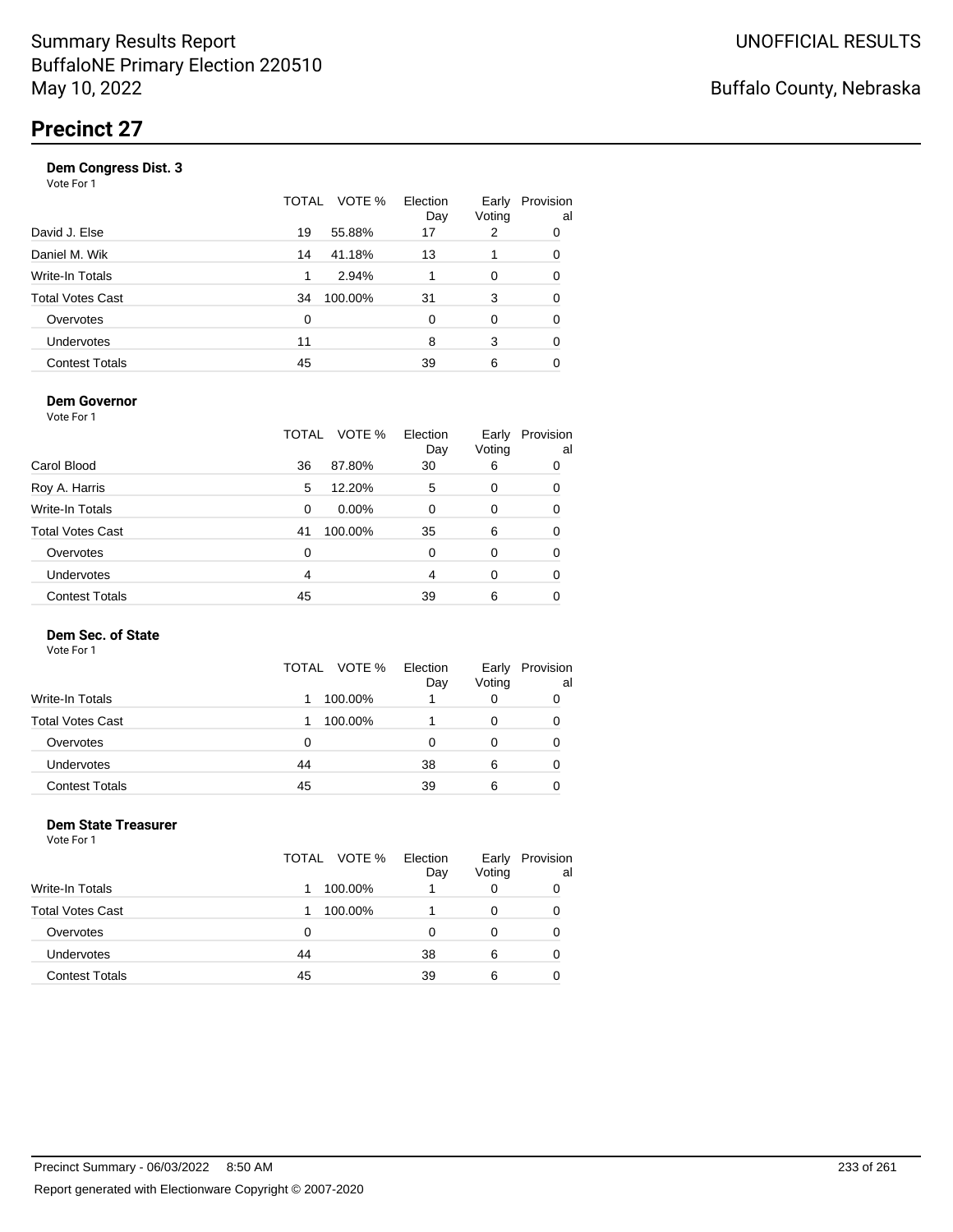| Voting<br>Day                          | al |
|----------------------------------------|----|
| Write-In Totals<br>100.00%             | 0  |
| Total Votes Cast<br>100.00%            | 0  |
| Overvotes<br>0                         | 0  |
| Undervotes<br>38<br>44<br>6            | 0  |
| <b>Contest Totals</b><br>45<br>39<br>6 |    |

#### **Dem State Auditor** Vote For 1

|                         | TOTAL VOTE % | Election<br>Day | Early<br>Voting | Provision<br>al |
|-------------------------|--------------|-----------------|-----------------|-----------------|
| <b>Write-In Totals</b>  | 100.00%      |                 | O               |                 |
| <b>Total Votes Cast</b> | 100.00%      |                 | O               | 0               |
| Overvotes               | 0            | Ω               | O               |                 |
| Undervotes              | 44           | 38              | 6               |                 |
| <b>Contest Totals</b>   | 45           | 39              | 6               |                 |

#### **Dem Public Service Comm.** Vote For 1

|                         | VOTE %<br>TOTAL | Election<br>Day | Early<br>Voting | Provision<br>al |
|-------------------------|-----------------|-----------------|-----------------|-----------------|
| Write-In Totals         | 100.00%         |                 | 0               |                 |
| <b>Total Votes Cast</b> | 100.00%         |                 | 0               |                 |
| Overvotes               | 0               |                 |                 |                 |
| <b>Undervotes</b>       | 44              | 38              | 6               |                 |
| <b>Contest Totals</b>   | 45              | 39              | 6               |                 |

### **Lib Congress Dist. 3**

Vote For 1

|                         |   | TOTAL VOTE % | Election<br>Day | Early<br>Voting | Provision<br>al |
|-------------------------|---|--------------|-----------------|-----------------|-----------------|
| Write-In Totals         |   |              |                 |                 |                 |
| <b>Total Votes Cast</b> |   |              |                 |                 |                 |
| Overvotes               |   |              |                 |                 |                 |
| <b>Undervotes</b>       | 2 |              |                 |                 |                 |
| <b>Contest Totals</b>   |   |              |                 |                 |                 |

### **Lib Governor**

| Vote For 1              |                          |                 |                 |                 |
|-------------------------|--------------------------|-----------------|-----------------|-----------------|
|                         | TOTAL VOTE %             | Election<br>Day | Early<br>Voting | Provision<br>al |
| Scott Zimmerman         | 50.00%<br>1              |                 | 0               | 0               |
| Write-In Totals         | 50.00%<br>1              |                 | 0               | 0               |
| <b>Total Votes Cast</b> | 100.00%<br>$\mathcal{P}$ | 2               | 0               | 0               |
| Overvotes               | 0                        | $\Omega$        | 0               | 0               |
| Undervotes              | 0                        | 0               | 0               | 0               |
| <b>Contest Totals</b>   | 2                        | っ               | 0               |                 |
|                         |                          |                 |                 |                 |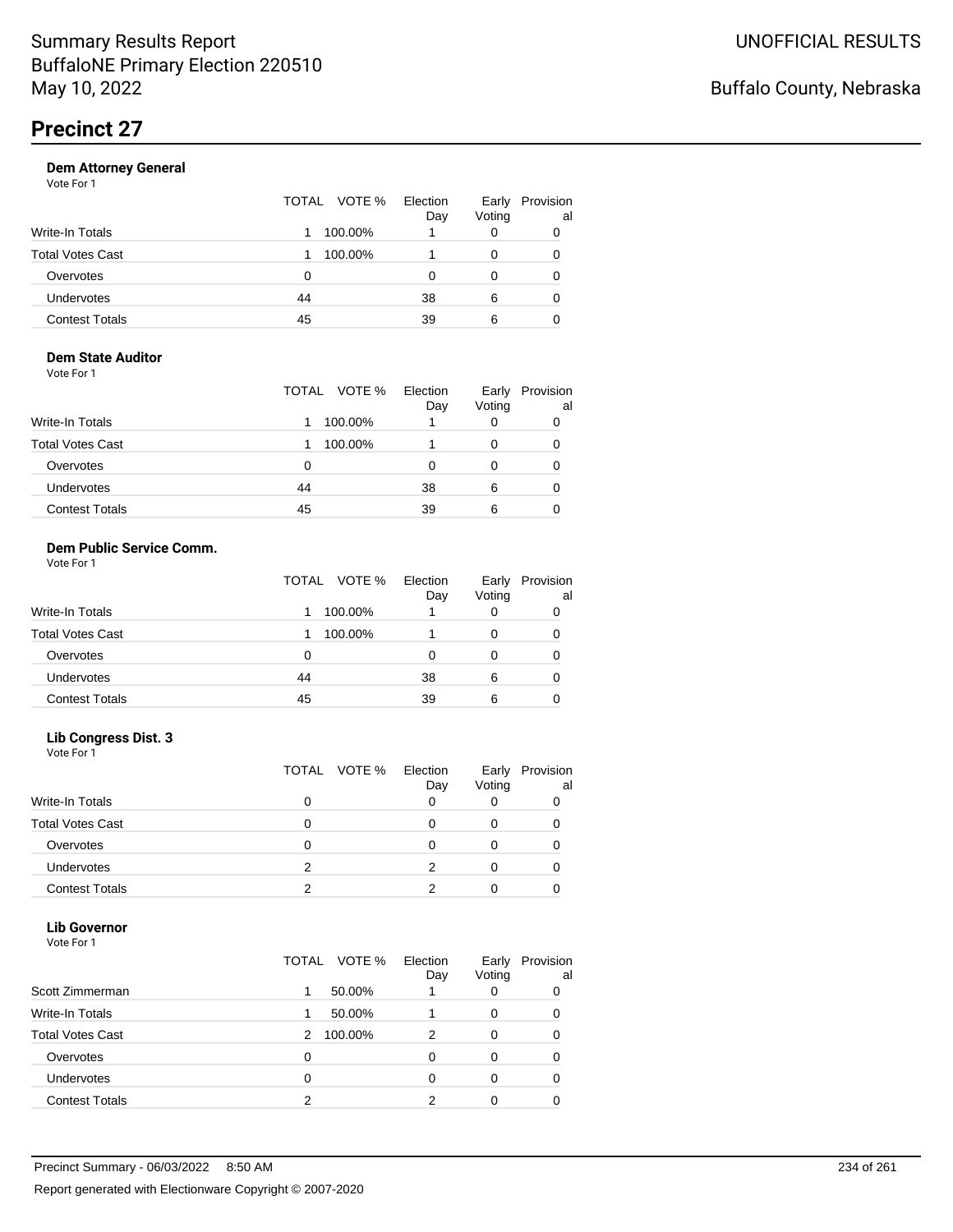#### **Lib Sec. of State**

Vote For 1

|                       |   | TOTAL VOTE % | Election<br>Day | Voting | Early Provision<br>al |
|-----------------------|---|--------------|-----------------|--------|-----------------------|
| Write-In Totals       | 0 |              |                 |        |                       |
| Total Votes Cast      | O |              |                 |        |                       |
| Overvotes             | 0 |              |                 |        |                       |
| Undervotes            | 2 |              |                 |        |                       |
| <b>Contest Totals</b> | 2 |              |                 |        |                       |

### **Lib State Treasurer**

Vote For 1

|                         | TOTAL VOTE %  | Election<br>Day | Early<br>Voting | Provision<br>al |
|-------------------------|---------------|-----------------|-----------------|-----------------|
| Katrina Tomsen          | 100.00%<br>2  | 2               | 0               | 0               |
| <b>Write-In Totals</b>  | $0.00\%$<br>0 |                 | 0               | 0               |
| <b>Total Votes Cast</b> | 100.00%<br>2  |                 | 0               | 0               |
| Overvotes               | 0             |                 | Ω               | 0               |
| Undervotes              | 0             |                 | Ω               |                 |
| <b>Contest Totals</b>   | 2             |                 |                 |                 |

### **Lib Attorney General**

|                         |   | TOTAL VOTE % Election<br>Day | Early<br>Voting | Provision<br>al |
|-------------------------|---|------------------------------|-----------------|-----------------|
| <b>Write-In Totals</b>  |   |                              |                 |                 |
| <b>Total Votes Cast</b> |   |                              |                 |                 |
| Overvotes               |   |                              |                 |                 |
| <b>Undervotes</b>       | 2 |                              |                 |                 |
| <b>Contest Totals</b>   |   |                              |                 |                 |

## **Lib State Auditor**

| Vote For 1 |  |
|------------|--|
|            |  |

|                         | TOTAL   | Election<br>VOTE %<br>Day | Early<br>Voting | Provision<br>al |
|-------------------------|---------|---------------------------|-----------------|-----------------|
| Gene Siadek             | 100.00% |                           | O               | 0               |
| <b>Write-In Totals</b>  | 0       | $0.00\%$<br>0             | 0               | 0               |
| <b>Total Votes Cast</b> | 100.00% |                           | 0               | 0               |
| Overvotes               | 0       |                           | 0               | 0               |
| <b>Undervotes</b>       |         |                           | 0               | 0               |
| <b>Contest Totals</b>   | າ       |                           |                 |                 |

#### **Lib Public Service Comm.**

|                         |   | TOTAL VOTE % | Election<br>Day | Early<br>Voting | Provision<br>al |
|-------------------------|---|--------------|-----------------|-----------------|-----------------|
| <b>Write-In Totals</b>  |   |              |                 |                 |                 |
| <b>Total Votes Cast</b> |   |              |                 |                 |                 |
| Overvotes               |   |              |                 |                 |                 |
| Undervotes              | 2 |              | 2               |                 |                 |
| <b>Contest Totals</b>   | っ |              |                 |                 |                 |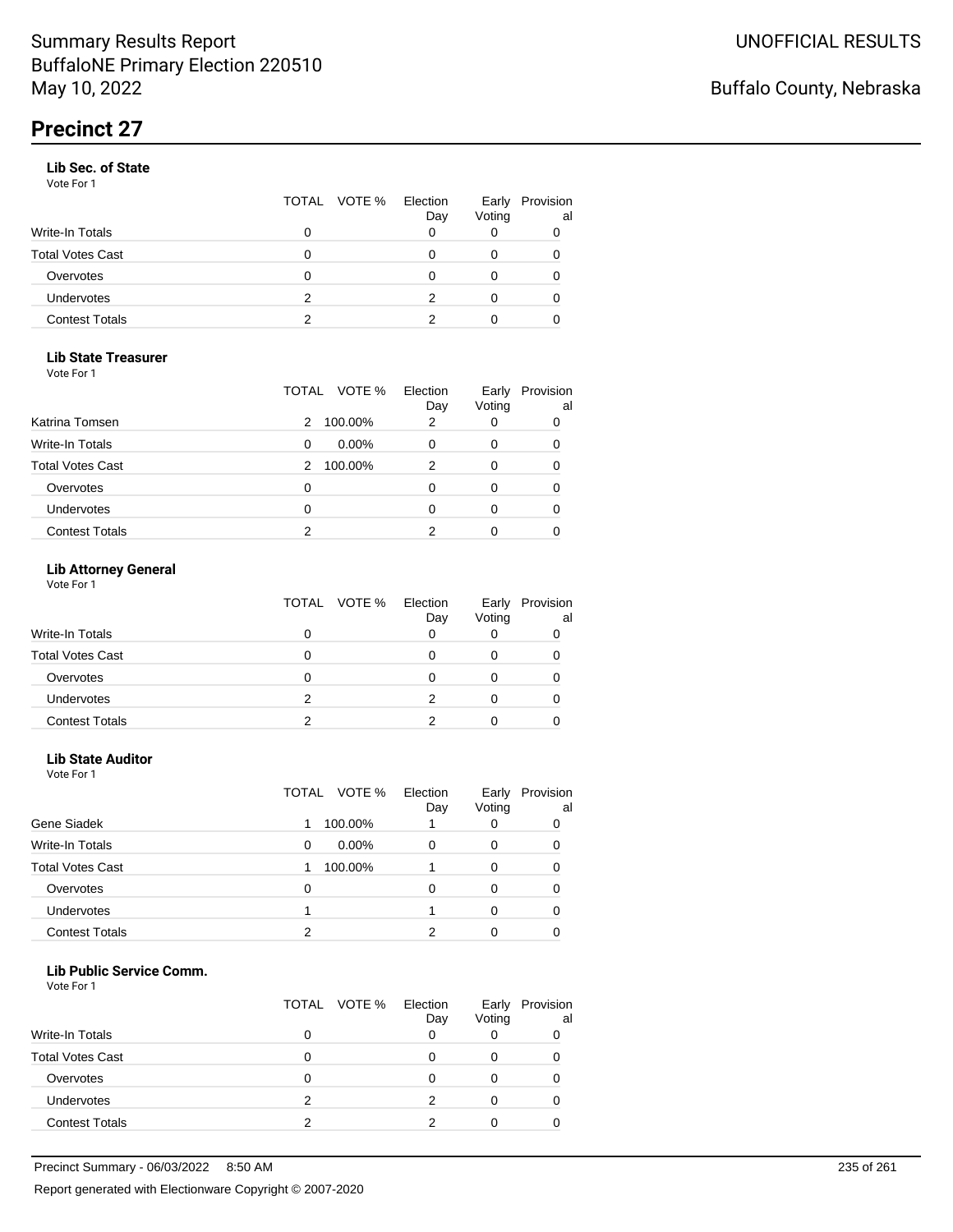|                       | VOTE %<br>TOTAL | Election<br>Day | Early<br>Voting | Provision<br>al |
|-----------------------|-----------------|-----------------|-----------------|-----------------|
| Mark Elworth Jr.      | 0               |                 |                 | 0               |
| Write-In Totals       | O               |                 | 0               | 0               |
| Total Votes Cast      | O               |                 | 0               |                 |
| Overvotes             | 0               |                 | 0               |                 |
| Undervotes            | O               |                 | Ω               |                 |
| <b>Contest Totals</b> |                 |                 |                 |                 |
|                       |                 |                 |                 |                 |

### **Lmn Governor**

Vote For 1

|                         | TOTAL VOTE % Election | Day | Early<br>Voting | Provision<br>al |
|-------------------------|-----------------------|-----|-----------------|-----------------|
| Write-In Totals         |                       |     |                 |                 |
| <b>Total Votes Cast</b> |                       |     |                 |                 |
| Overvotes               |                       |     |                 |                 |
| <b>Undervotes</b>       |                       |     |                 |                 |
| <b>Contest Totals</b>   |                       |     |                 |                 |

#### **Lmn Sec. of State** Vote For 1

|                         | TOTAL VOTE % Election | Day | Early<br>Voting | Provision<br>al |
|-------------------------|-----------------------|-----|-----------------|-----------------|
| <b>Write-In Totals</b>  |                       |     |                 |                 |
| <b>Total Votes Cast</b> |                       |     |                 |                 |
| Overvotes               |                       |     |                 |                 |
| Undervotes              | Ω                     |     |                 |                 |
| <b>Contest Totals</b>   |                       |     |                 |                 |

#### **Lmn State Treasurer**

Vote For 1

|                         |   | TOTAL VOTE % | Election<br>Day | Early<br>Voting | Provision<br>al |
|-------------------------|---|--------------|-----------------|-----------------|-----------------|
| <b>Write-In Totals</b>  |   |              |                 |                 |                 |
| <b>Total Votes Cast</b> | 0 |              |                 |                 |                 |
| Overvotes               | 0 |              |                 |                 |                 |
| <b>Undervotes</b>       | 0 |              |                 |                 |                 |
| <b>Contest Totals</b>   |   |              |                 |                 |                 |

#### **Lmn Attorney General**

|                         |   | TOTAL VOTE % | Election<br>Day | Early<br>Voting | Provision<br>al |
|-------------------------|---|--------------|-----------------|-----------------|-----------------|
| Larry Bolinger          |   |              |                 |                 | 0               |
| <b>Write-In Totals</b>  |   |              |                 | O               |                 |
| <b>Total Votes Cast</b> |   |              |                 |                 |                 |
| Overvotes               |   |              |                 |                 |                 |
| Undervotes              | 0 |              |                 |                 |                 |
| <b>Contest Totals</b>   |   |              |                 |                 |                 |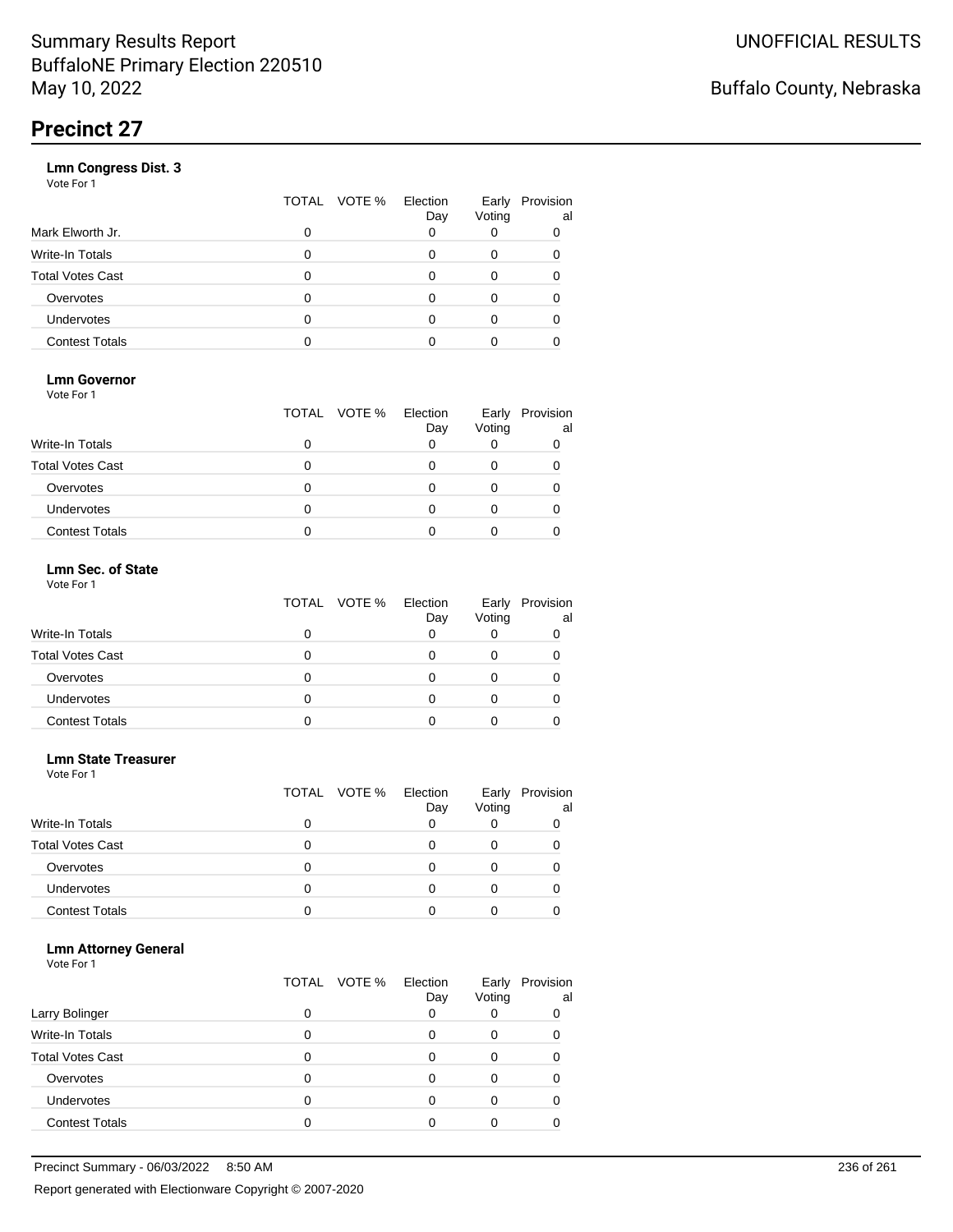#### **Lmn State Auditor**

Vote For 1

|                       | VOTE %<br>TOTAL | Election<br>Day | Early<br>Voting | Provision<br>al |
|-----------------------|-----------------|-----------------|-----------------|-----------------|
| L. Leroy Lopez        | 0               |                 |                 |                 |
| Write-In Totals       | O               |                 | 0               |                 |
| Total Votes Cast      | 0               |                 | 0               |                 |
| Overvotes             | 0               |                 | 0               |                 |
| <b>Undervotes</b>     | O               |                 |                 |                 |
| <b>Contest Totals</b> |                 |                 |                 |                 |
|                       |                 |                 |                 |                 |

#### **Lmn Public Service Comm.**

Vote For 1

|                         |   | TOTAL VOTE % | Election<br>Day | Early<br>Voting | Provision<br>al |
|-------------------------|---|--------------|-----------------|-----------------|-----------------|
| <b>Write-In Totals</b>  |   |              |                 |                 |                 |
| <b>Total Votes Cast</b> |   |              |                 |                 |                 |
| Overvotes               |   |              |                 |                 |                 |
| <b>Undervotes</b>       | 0 |              |                 |                 |                 |
| <b>Contest Totals</b>   |   |              |                 |                 |                 |

#### **Member of the State Board of Education Dist. 6** Vote For 1

|                         | TOTAL    | VOTE %   | Election<br>Day | Early<br>Voting | Provision<br>al |
|-------------------------|----------|----------|-----------------|-----------------|-----------------|
| Sherry Jones            | 172      | 70.78%   | 151             | 21              | 0               |
| Danielle Helzer         | 71       | 29.22%   | 62              | 9               | 0               |
| <b>Write-In Totals</b>  | $\Omega$ | $0.00\%$ | $\Omega$        | 0               | 0               |
| <b>Total Votes Cast</b> | 243      | 100.00%  | 213             | 30              | 0               |
| Overvotes               | $\Omega$ |          | $\Omega$        | $\Omega$        | 0               |
| <b>Undervotes</b>       | 76       |          | 69              | 7               | 0               |
| <b>Contest Totals</b>   | 319      |          | 282             | 37              | 0               |

#### **University of Nebraska Board of Regents Dist. 6** Vote For 1

|                         | TOTAL | VOTE %  | Election<br>Day | Early<br>Voting | Provision<br>al |
|-------------------------|-------|---------|-----------------|-----------------|-----------------|
| Paul R. Kenney          | 171   | 70.08%  | 150             | 21              | 0               |
| Julie Hehnke            | 72    | 29.51%  | 62              | 10              | 0               |
| <b>Write-In Totals</b>  | 1     | 0.41%   |                 | 0               | 0               |
| <b>Total Votes Cast</b> | 244   | 100.00% | 213             | 31              | 0               |
| Overvotes               | 0     |         | 0               | $\Omega$        | 0               |
| Undervotes              | 75    |         | 69              | 6               | 0               |
| <b>Contest Totals</b>   | 319   |         | 282             | 37              | 0               |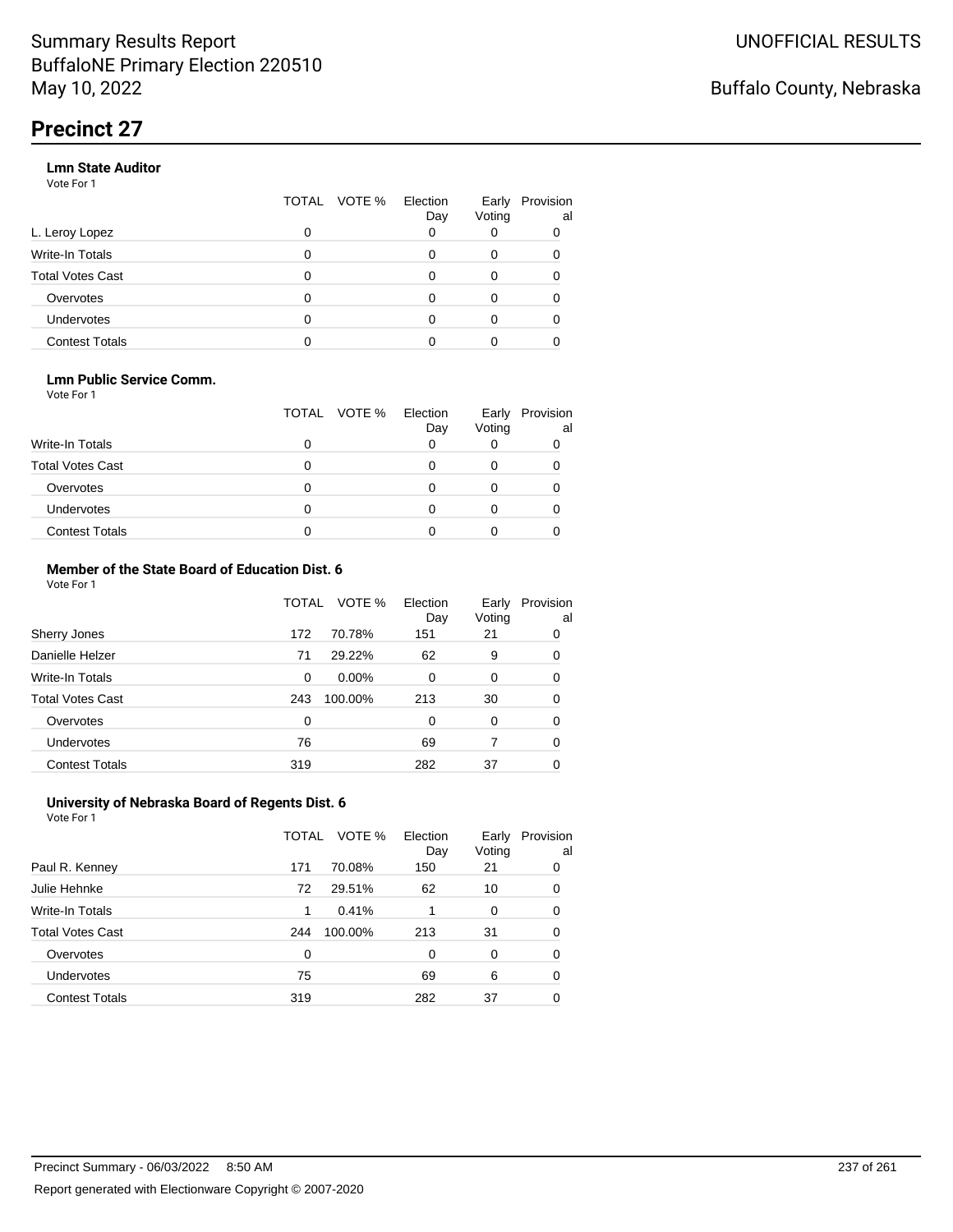### **Kearney Public School Dist. 7**

|                         | TOTAL | VOTE %  | Election<br>Day | Early<br>Voting | Provision<br>al |
|-------------------------|-------|---------|-----------------|-----------------|-----------------|
| Wendy S. Kreis          | 78    | 10.36%  | 70              | 8               | 0               |
| Drew Blessing           | 96    | 12.75%  | 88              | 8               | 0               |
| Derek Meyer             | 108   | 14.34%  | 92              | 16              | 0               |
| Will M. Kirkland        | 60    | 7.97%   | 51              | 9               | 0               |
| Dionne Moore            | 50    | 6.64%   | 42              | 8               | 0               |
| Paul Hazard             | 137   | 18.19%  | 125             | 12              | 0               |
| John D. Icenogle        | 127   | 16.87%  | 115             | 12              | 0               |
| Jacob L. Reiter         | 97    | 12.88%  | 83              | 14              | 0               |
| <b>Write-In Totals</b>  | 0     | 0.00%   | 0               | 0               | 0               |
| <b>Total Votes Cast</b> | 753   | 100.00% | 666             | 87              | 0               |
| Overvotes               | 6     |         | 6               | 0               | 0               |
| Undervotes              | 153   |         | 135             | 18              | 0               |
| <b>Contest Totals</b>   | 912   |         | 807             | 105             | 0               |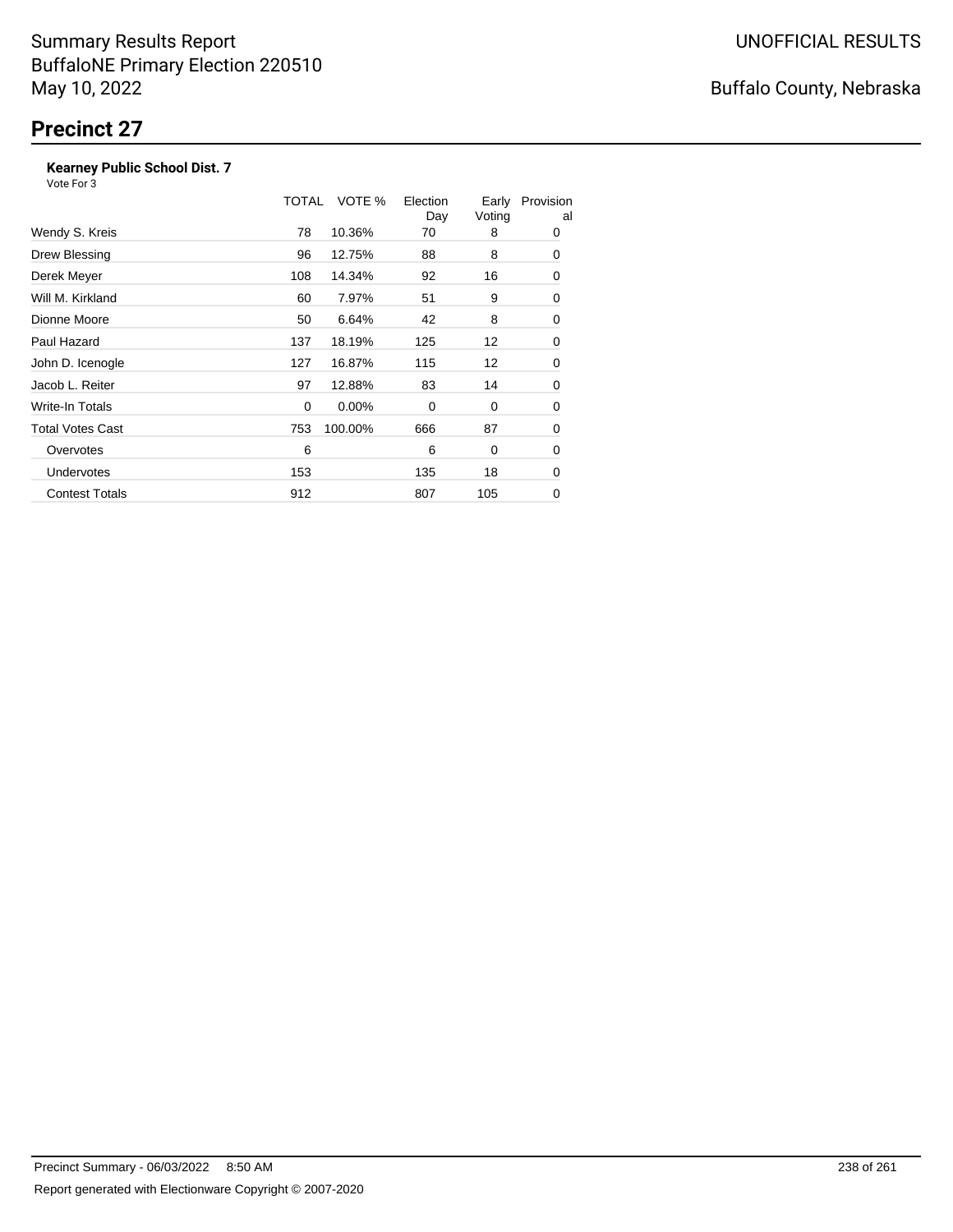## Buffalo County, Nebraska

# **Precinct 28**

| <b>Statistics</b>                                       | <b>TOTAL</b> | Election<br>Day | Early<br>Voting | Provision<br>al |
|---------------------------------------------------------|--------------|-----------------|-----------------|-----------------|
| Registered Voters - Total                               | 1,319        |                 |                 |                 |
| Registered Voters - Republican Party                    | 652          |                 |                 |                 |
| Registered Voters - Democratic Party                    | 319          |                 |                 |                 |
| Registered Voters - Libertarian Party                   | 23           |                 |                 |                 |
| Registered Voters - Legal Marijuana<br><b>NOW Party</b> | 3            |                 |                 |                 |
| Registered Voters - Nonpartisan                         | 322          |                 |                 |                 |
| <b>Ballots Cast - Total</b>                             | 350          | 320             | 28              | 2               |
| Ballots Cast - Republican Party                         | 298          | 271             | 25              | 2               |
| <b>Ballots Cast - Democratic Party</b>                  | 31           | 28              | 3               | 0               |
| <b>Ballots Cast - Libertarian Party</b>                 | 3            | 3               | 0               | 0               |
| Ballots Cast - Legal Marijuana NOW                      | $\Omega$     | $\Omega$        | $\Omega$        | 0               |
| Ballots Cast - Nonpartisan                              | 18           | 18              | 0               | 0               |
| <b>Ballots Cast - Blank</b>                             | 1            | 1               | 0               | 0               |
| Voter Turnout - Total                                   | 26.54%       |                 |                 |                 |
| Voter Turnout - Republican Party                        | 45.71%       |                 |                 |                 |
| Voter Turnout - Democratic Party                        | 9.72%        |                 |                 |                 |
| Voter Turnout - Libertarian Party                       | 13.04%       |                 |                 |                 |
| Voter Turnout - Legal Marijuana NOW                     | 0.00%        |                 |                 |                 |
| Voter Turnout - Nonpartisan                             | 5.59%        |                 |                 |                 |

#### **Rep Congress Dist. 3**

| Adrian Smith<br>80.78%<br>227<br>208<br>17<br>Mike Calhoun<br>53<br>18.86%<br>46 | Provision<br>al |
|----------------------------------------------------------------------------------|-----------------|
|                                                                                  | 2               |
|                                                                                  | 0               |
| Write-In Totals<br>0.36%<br>1<br>0                                               | 0               |
| <b>Total Votes Cast</b><br>281<br>100.00%<br>255<br>24                           | 2               |
| Overvotes<br>0<br>$\Omega$<br>$\Omega$                                           | 0               |
| Undervotes<br>17<br>16                                                           | 0               |
| <b>Contest Totals</b><br>298<br>271<br>25                                        | 2               |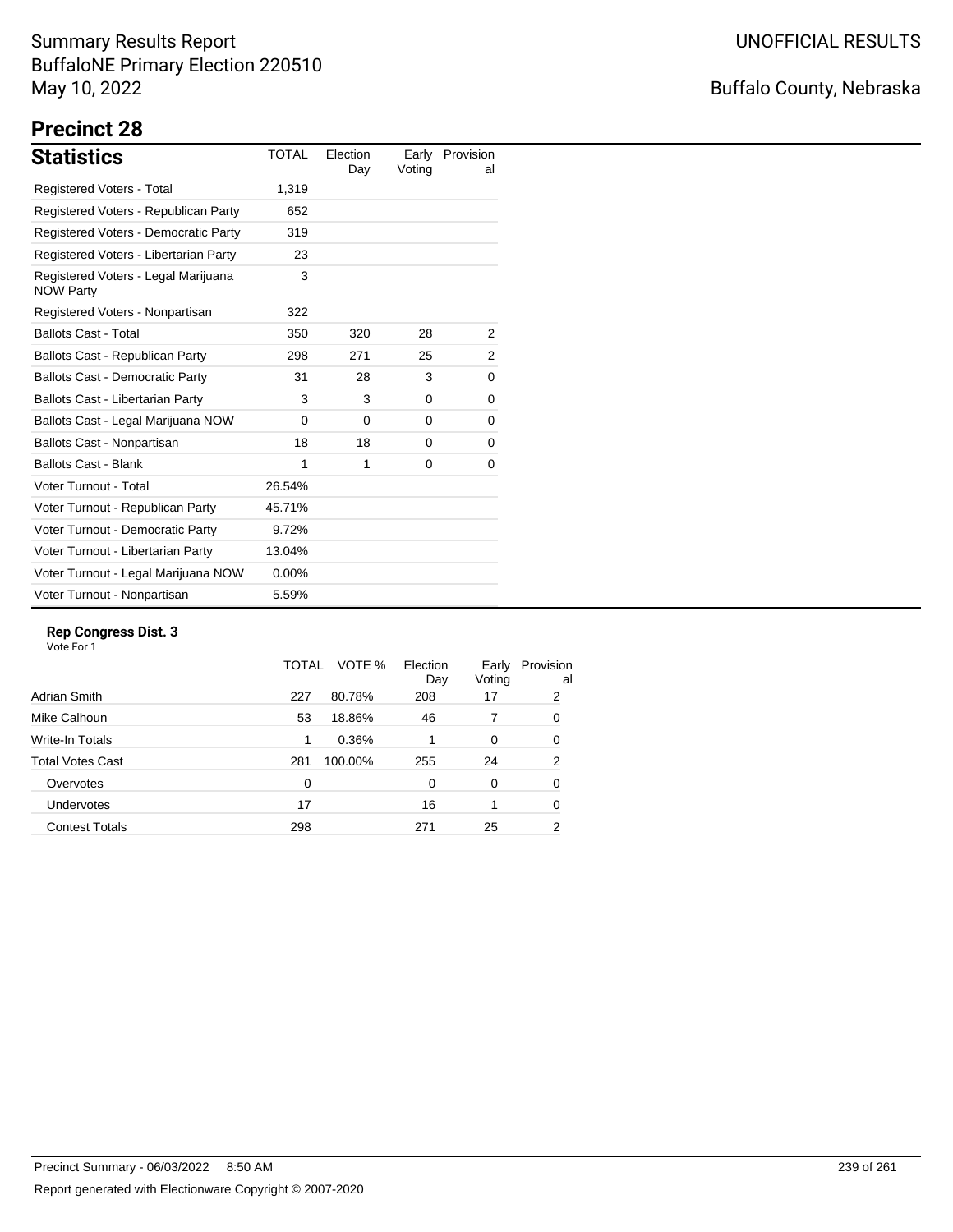## **Precinct 28**

#### **Rep Governor**

Vote For 1

|                         | TOTAL | VOTE %  | Election<br>Day | Early<br>Voting | Provision<br>al |
|-------------------------|-------|---------|-----------------|-----------------|-----------------|
| <b>Michael Connely</b>  | 3     | 1.02%   | 3               | 0               | 0               |
| <b>Brett Lindstrom</b>  | 44    | 14.97%  | 42              | 2               | 0               |
| Donna Nicole Carpenter  | 2     | 0.68%   | 2               | 0               | 0               |
| Lela McNinch            | 1     | 0.34%   |                 | 0               | 0               |
| Theresa Thibodeau       | 19    | 6.46%   | 18              | 1               | 0               |
| Jim Pillen              | 97    | 32.99%  | 89              | 8               | 0               |
| <b>Troy Wentz</b>       | 1     | 0.34%   | 1               | 0               | 0               |
| Charles W. Herbster     | 122   | 41.50%  | 108             | 12              | 2               |
| <b>Breland Ridenour</b> | 4     | 1.36%   | 4               | 0               | 0               |
| Write-In Totals         | 1     | 0.34%   | 1               | 0               | 0               |
| <b>Total Votes Cast</b> | 294   | 100.00% | 269             | 23              | 2               |
| Overvotes               | 0     |         | $\Omega$        | $\Omega$        | 0               |
| <b>Undervotes</b>       | 4     |         | 2               | 2               | 0               |
| <b>Contest Totals</b>   | 298   |         | 271             | 25              | 2               |

### **Rep Sec. of State**

Vote For 1

|                       | TOTAL | VOTE %   | Election<br>Day | Early<br>Voting | Provision<br>al |
|-----------------------|-------|----------|-----------------|-----------------|-----------------|
| Bob Evnen             | 79    | 31.98%   | 65              | 14              | 0               |
| <b>Rex Schroder</b>   | 45    | 18.22%   | 42              | 3               | 0               |
| Robert J. Borer       | 123   | 49.80%   | 117             | 6               | 0               |
| Write-In Totals       | 0     | $0.00\%$ | $\Omega$        | 0               | 0               |
| Total Votes Cast      | 247   | 100.00%  | 224             | 23              | 0               |
| Overvotes             | 0     |          | $\Omega$        | 0               | 0               |
| <b>Undervotes</b>     | 51    |          | 47              | 2               | 2               |
| <b>Contest Totals</b> | 298   |          | 271             | 25              | 2               |
|                       |       |          |                 |                 |                 |

#### **Rep State Treasurer** Vote For 1

|                         | TOTAL | VOTE %  | Election<br>Day | Early<br>Voting | Provision<br>al |
|-------------------------|-------|---------|-----------------|-----------------|-----------------|
| John Murante            | 141   | 61.57%  | 126             | 15              | 0               |
| Paul Anderson           | 87    | 37.99%  | 81              | 6               | 0               |
| Write-In Totals         | 1     | 0.44%   | 1               | 0               | $\Omega$        |
| <b>Total Votes Cast</b> | 229   | 100.00% | 208             | 21              | $\Omega$        |
| Overvotes               | 0     |         | 0               | 0               | 0               |
| <b>Undervotes</b>       | 69    |         | 63              | 4               | 2               |
| <b>Contest Totals</b>   | 298   |         | 271             | 25              | 2               |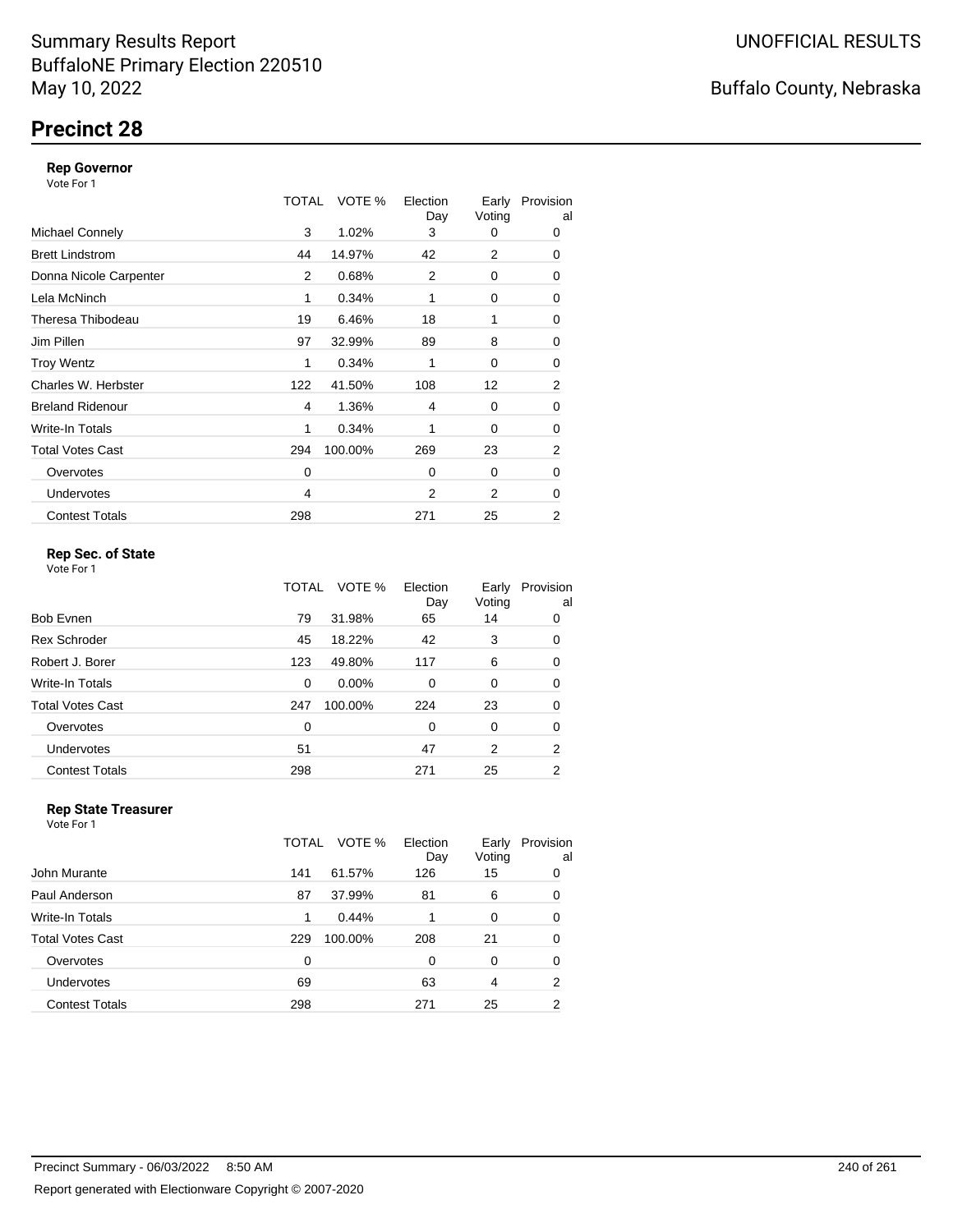|                       | TOTAL | VOTE %  | Election<br>Day | Early<br>Voting | Provision<br>al |
|-----------------------|-------|---------|-----------------|-----------------|-----------------|
| Jennifer Hicks        | 60    | 24.90%  | 57              | 3               | 0               |
| Mike Hilgers          | 180   | 74.69%  | 161             | 18              |                 |
| Write-In Totals       | 1     | 0.41%   |                 | 0               | 0               |
| Total Votes Cast      | 241   | 100.00% | 219             | 21              |                 |
| Overvotes             | 0     |         | 0               | $\Omega$        | 0               |
| Undervotes            | 57    |         | 52              | 4               |                 |
| <b>Contest Totals</b> | 298   |         | 271             | 25              | 2               |
|                       |       |         |                 |                 |                 |

### **Rep State Auditor**

Vote For 1

|                         | TOTAL | VOTE %  | Election<br>Day | Early<br>Voting | Provision<br>al |
|-------------------------|-------|---------|-----------------|-----------------|-----------------|
| Mike Foley              | 173   | 72.69%  | 159             | 14              | 0               |
| Larry Anderson          | 64    | 26.89%  | 57              | 7               | 0               |
| Write-In Totals         | 1     | 0.42%   |                 | 0               | 0               |
| <b>Total Votes Cast</b> | 238   | 100.00% | 217             | 21              | 0               |
| Overvotes               | 0     |         | $\Omega$        | O               | 0               |
| <b>Undervotes</b>       | 60    |         | 54              | 4               | 2               |
| <b>Contest Totals</b>   | 298   |         | 271             | 25              | 2               |

#### **Rep Public Service Comm.**

Vote For 1

|                       | TOTAL | VOTE %   | Election<br>Day | Early<br>Voting | Provision<br>al |
|-----------------------|-------|----------|-----------------|-----------------|-----------------|
| Kevin Stocker         | 110   | 51.40%   | 100             | 10              | 0               |
| Mary Ridder           | 73    | 34.11%   | 67              | 6               | 0               |
| Dakota Delka          | 31    | 14.49%   | 31              | 0               | 0               |
| Write-In Totals       | 0     | $0.00\%$ | 0               | 0               | 0               |
| Total Votes Cast      | 214   | 100.00%  | 198             | 16              | 0               |
| Overvotes             | 0     |          | 0               | 0               | 0               |
| <b>Undervotes</b>     | 84    |          | 73              | 9               | 2               |
| <b>Contest Totals</b> | 298   |          | 271             | 25              | 2               |
|                       |       |          |                 |                 |                 |

### **Rep County Assessor**

|                       | TOTAL | VOTE %   | Election<br>Day | Early<br>Voting | Provision<br>al |
|-----------------------|-------|----------|-----------------|-----------------|-----------------|
| Nora Borer            | 126   | 46.67%   | 117             | 9               | 0               |
| Roy Meusch            | 144   | 53.33%   | 131             | 13              | 0               |
| Write-In Totals       | 0     | $0.00\%$ | 0               | 0               | 0               |
| Total Votes Cast      | 270   | 100.00%  | 248             | 22              | 0               |
| Overvotes             | 1     |          |                 | 0               | 0               |
| Undervotes            | 27    |          | 22              | 3               | 2               |
| <b>Contest Totals</b> | 298   |          | 271             | 25              | 2               |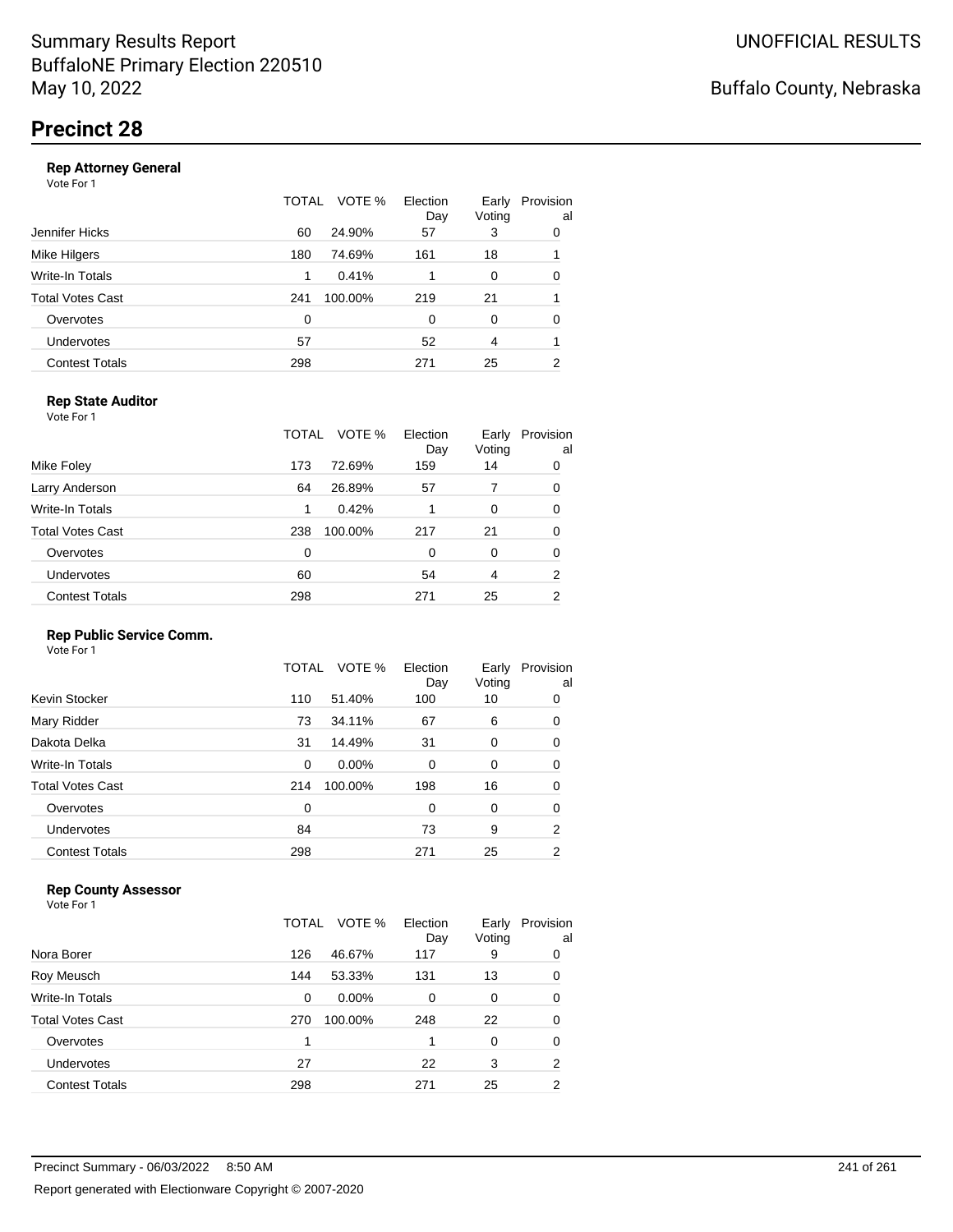| Vote For 1              |               |                 |                 |                 |
|-------------------------|---------------|-----------------|-----------------|-----------------|
|                         | TOTAL VOTE %  | Election<br>Day | Early<br>Voting | Provision<br>al |
| David J. Else           | 44.00%<br>11  | 10              |                 | 0               |
| Daniel M. Wik           | 14<br>56.00%  | 12              | 2               | 0               |
| <b>Write-In Totals</b>  | $0.00\%$<br>0 | $\Omega$        | $\Omega$        | 0               |
| <b>Total Votes Cast</b> | 100.00%<br>25 | 22              | 3               | 0               |
| Overvotes               | 0             | $\Omega$        | $\Omega$        | 0               |
| Undervotes              | 6             | 6               | $\Omega$        | 0               |
| <b>Contest Totals</b>   | 31            | 28              | 3               |                 |
|                         |               |                 |                 |                 |

### **Dem Governor**

Vote For 1

|                         | TOTAL | VOTE %  | Election<br>Day | Early<br>Voting | Provision<br>al |
|-------------------------|-------|---------|-----------------|-----------------|-----------------|
| Carol Blood             | 23    | 85.19%  | 20              | 3               | 0               |
| Roy A. Harris           | 2     | 7.41%   | 2               | 0               | 0               |
| Write-In Totals         | 2     | 7.41%   | 2               | 0               | 0               |
| <b>Total Votes Cast</b> | 27    | 100.00% | 24              | 3               | 0               |
| Overvotes               | 0     |         | 0               | 0               | 0               |
| Undervotes              | 4     |         | 4               | 0               | 0               |
| <b>Contest Totals</b>   | 31    |         | 28              | 3               |                 |

#### **Dem Sec. of State**

Vote For 1

|                         | TOTAL VOTE % | Election<br>Day | Early<br>Voting | Provision<br>al |
|-------------------------|--------------|-----------------|-----------------|-----------------|
| <b>Write-In Totals</b>  | 100.00%<br>2 | 2               |                 |                 |
| <b>Total Votes Cast</b> | 100.00%<br>2 |                 |                 |                 |
| Overvotes               | 0            | O               |                 |                 |
| Undervotes              | 29           | 26              | 3               |                 |
| <b>Contest Totals</b>   | 31           | 28              | 3               |                 |

#### **Dem State Treasurer** Vote For 1

| .                       |    | TOTAL VOTE % | Election<br>Day | Early<br>Voting | Provision<br>al |
|-------------------------|----|--------------|-----------------|-----------------|-----------------|
| <b>Write-In Totals</b>  | 2  | 100.00%      | 2               | 0               | 0               |
| <b>Total Votes Cast</b> | 2  | 100.00%      | 2               | 0               | 0               |
| Overvotes               | 0  |              | 0               | 0               | 0               |
| <b>Undervotes</b>       | 29 |              | 26              | 3               | 0               |
| <b>Contest Totals</b>   | 31 |              | 28              | 3               |                 |
|                         |    |              |                 |                 |                 |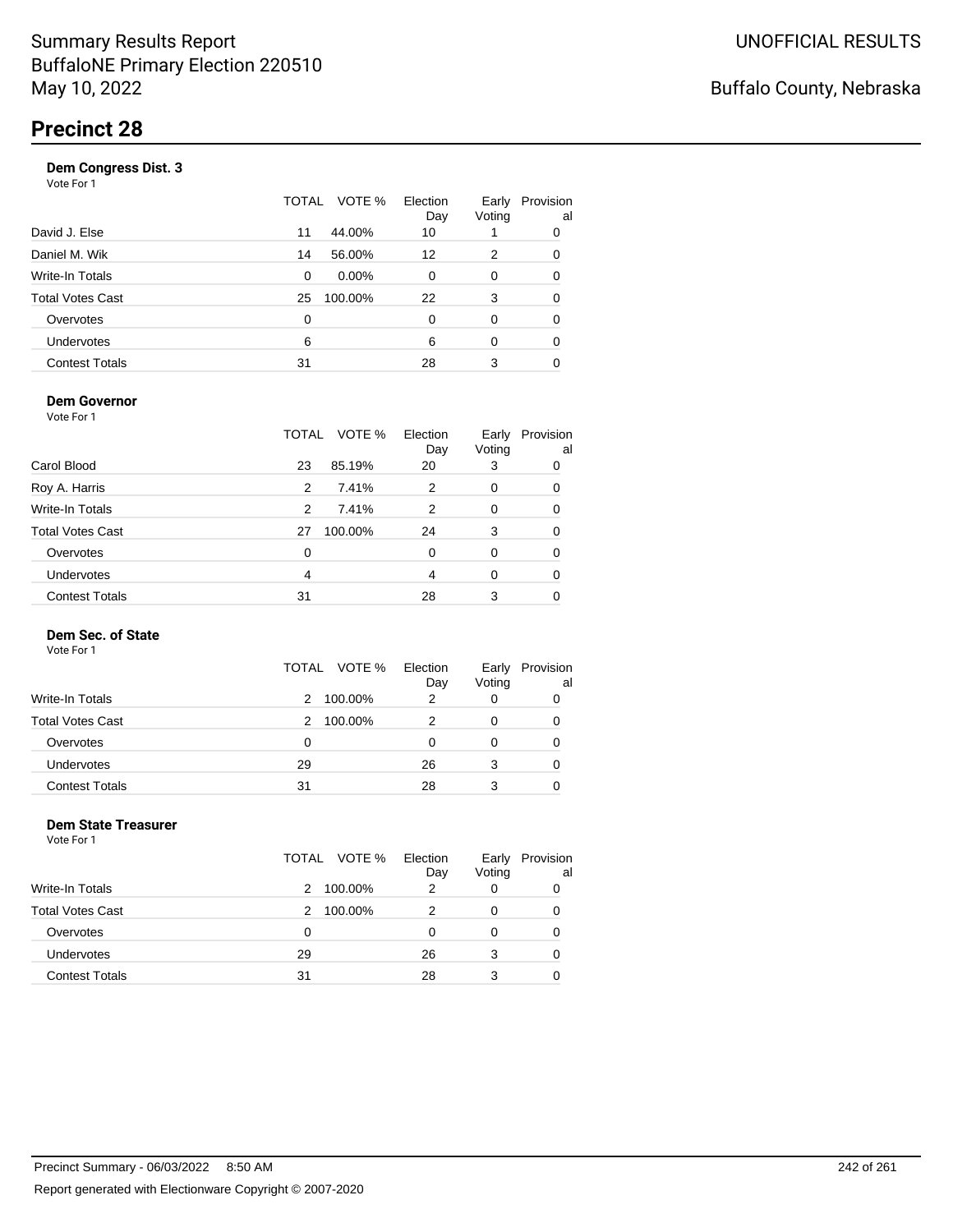|                       |    | TOTAL VOTE % | Election<br>Day | Early<br>Voting | Provision<br>al |
|-----------------------|----|--------------|-----------------|-----------------|-----------------|
| Write-In Totals       | 2  | 100.00%      | 2               |                 | 0               |
| Total Votes Cast      | 2  | 100.00%      |                 |                 | 0               |
| Overvotes             | 0  |              |                 |                 | 0               |
| Undervotes            | 29 |              | 26              | 3               | 0               |
| <b>Contest Totals</b> | 31 |              | 28              | 3               |                 |

#### **Dem State Auditor** Vote For 1

|                         | TOTAL VOTE % | Election<br>Day | Early<br>Voting | Provision<br>al |
|-------------------------|--------------|-----------------|-----------------|-----------------|
| <b>Write-In Totals</b>  | 100.00%<br>2 | 2               |                 |                 |
| <b>Total Votes Cast</b> | 100.00%<br>2 |                 | O               |                 |
| Overvotes               | 0            | 0               | O               |                 |
| Undervotes              | 29           | 26              | 3               |                 |
| <b>Contest Totals</b>   | 31           | 28              | 3               |                 |

#### **Dem Public Service Comm.** Vote For 1

|                         | TOTAL VOTE % | Election<br>Day | Early<br>Voting | Provision<br>al |
|-------------------------|--------------|-----------------|-----------------|-----------------|
| <b>Write-In Totals</b>  | 100.00%<br>2 | 2               |                 |                 |
| <b>Total Votes Cast</b> | 100.00%<br>2 | 2               | 0               |                 |
| Overvotes               | 0            |                 | 0               |                 |
| Undervotes              | 29           | 26              | 3               |                 |
| <b>Contest Totals</b>   | 31           | 28              | 3               |                 |

### **Lib Congress Dist. 3**

Vote For 1

|                         |   | TOTAL VOTE % | Election<br>Day | Early<br>Voting | Provision<br>al |
|-------------------------|---|--------------|-----------------|-----------------|-----------------|
| <b>Write-In Totals</b>  |   | 100.00%      |                 |                 |                 |
| <b>Total Votes Cast</b> |   | 100.00%      |                 |                 |                 |
| Overvotes               | 0 |              |                 |                 |                 |
| <b>Undervotes</b>       | 2 |              |                 |                 |                 |
| <b>Contest Totals</b>   | 3 |              |                 |                 |                 |

#### **Lib Governor** Vote For 1

| .                       | TOTAL VOTE %  | Election<br>Day | Early<br>Voting | Provision<br>al |
|-------------------------|---------------|-----------------|-----------------|-----------------|
| Scott Zimmerman         | 100.00%<br>3  | 3               | 0               | 0               |
| <b>Write-In Totals</b>  | $0.00\%$<br>0 | 0               | 0               | Ω               |
| <b>Total Votes Cast</b> | 100.00%<br>3  | 3               | 0               | 0               |
| Overvotes               | 0             | Ω               |                 |                 |
| <b>Undervotes</b>       | 0             | Ω               | O               | 0               |
| <b>Contest Totals</b>   | 3             |                 |                 |                 |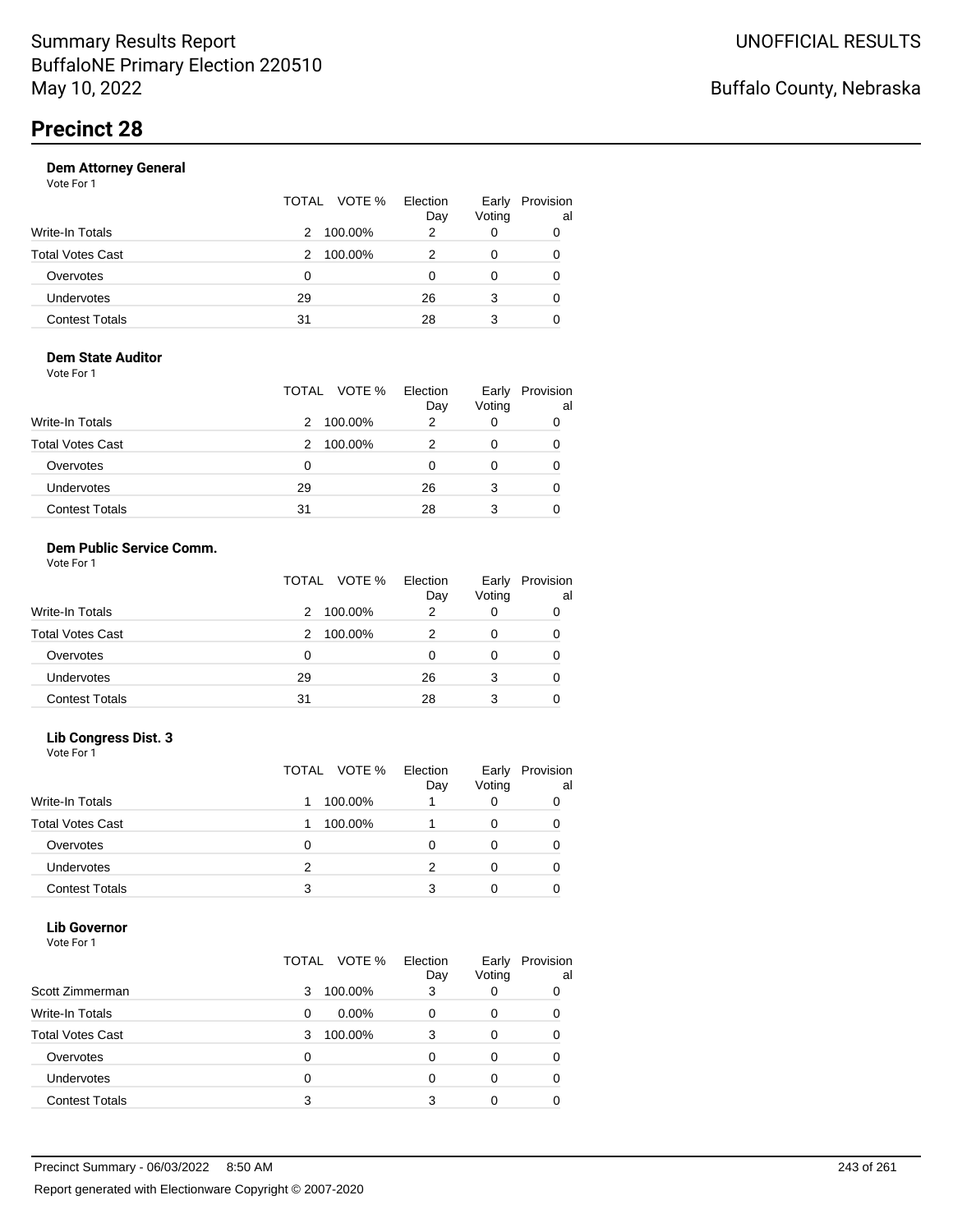#### **Lib Sec. of State**

Vote For 1

|                       |   | TOTAL VOTE % | Election<br>Day | Early<br>Voting | Provision<br>al |
|-----------------------|---|--------------|-----------------|-----------------|-----------------|
| Write-In Totals       |   | 100.00%      |                 |                 |                 |
| Total Votes Cast      |   | 100.00%      |                 |                 | 0               |
| Overvotes             | 0 |              |                 |                 | 0               |
| <b>Undervotes</b>     | 2 |              | 2               | 0               | 0               |
| <b>Contest Totals</b> | 3 |              | 3               |                 |                 |

### **Lib State Treasurer**

Vote For 1

|                         | VOTE %<br>TOTAL | Election<br>Day | Early<br>Voting | Provision<br>al |
|-------------------------|-----------------|-----------------|-----------------|-----------------|
| Katrina Tomsen          | 100.00%<br>3    | 3               | 0               | 0               |
| <b>Write-In Totals</b>  | $0.00\%$<br>0   |                 | O               | 0               |
| <b>Total Votes Cast</b> | 100.00%<br>3    | 3               | 0               | 0               |
| Overvotes               | 0               |                 | Ω               | O               |
| Undervotes              | 0               |                 | 0               |                 |
| <b>Contest Totals</b>   | 3               |                 |                 |                 |

### **Lib Attorney General**

|                         |   | TOTAL VOTE % Election | Day | Early<br>Voting | Provision<br>al |
|-------------------------|---|-----------------------|-----|-----------------|-----------------|
| <b>Write-In Totals</b>  |   | 100.00%               |     |                 |                 |
| <b>Total Votes Cast</b> |   | 100.00%               |     |                 |                 |
| Overvotes               | 0 |                       |     |                 | 0               |
| <b>Undervotes</b>       | 2 |                       |     |                 | 0               |
| <b>Contest Totals</b>   | 3 |                       |     |                 |                 |

#### **Lib State Auditor**

Vote For 1

|                         | VOTE %<br>TOTAL | Election<br>Day | Early<br>Voting | Provision<br>al |
|-------------------------|-----------------|-----------------|-----------------|-----------------|
| Gene Siadek             | 100.00%<br>3    | 3               |                 |                 |
| <b>Write-In Totals</b>  | $0.00\%$<br>0   |                 | 0               |                 |
| <b>Total Votes Cast</b> | 100.00%<br>3    | 3               | 0               |                 |
| Overvotes               | 0               | ი               |                 |                 |
| Undervotes              | 0               |                 |                 |                 |
| <b>Contest Totals</b>   | 3               | 3               |                 |                 |

#### **Lib Public Service Comm.**

|                         |               | TOTAL VOTE % | Election<br>Day | Early<br>Voting | Provision<br>al |
|-------------------------|---------------|--------------|-----------------|-----------------|-----------------|
| <b>Write-In Totals</b>  |               | 100.00%      |                 |                 | 0               |
| <b>Total Votes Cast</b> |               | 100.00%      |                 |                 |                 |
| Overvotes               | O             |              |                 |                 | O               |
| Undervotes              | $\mathcal{P}$ |              | 2               |                 | 0               |
| <b>Contest Totals</b>   | 3             |              | 3               |                 |                 |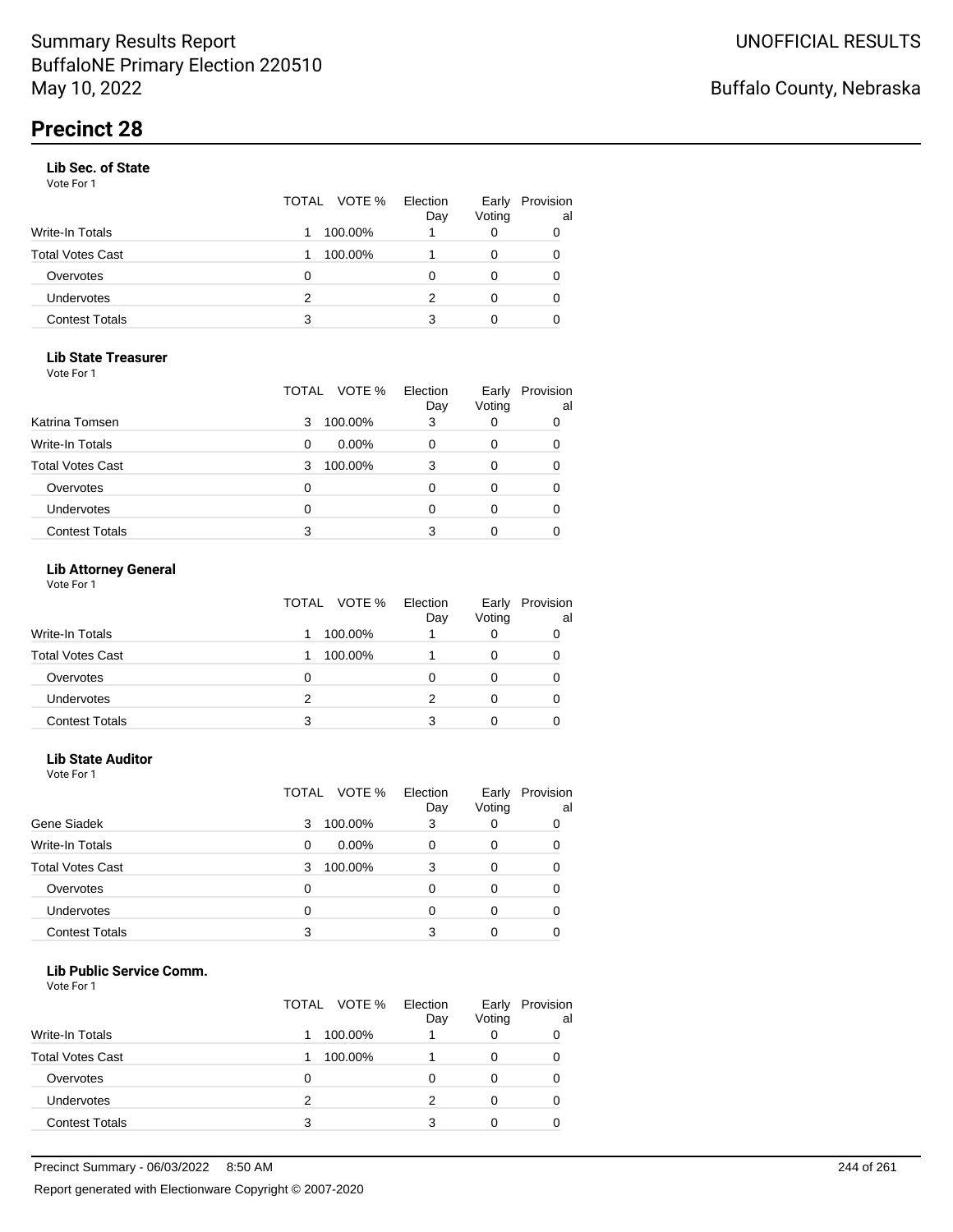|                       | VOTE %<br>TOTAL | Election<br>Day | Early<br>Voting | Provision<br>al |
|-----------------------|-----------------|-----------------|-----------------|-----------------|
| Mark Elworth Jr.      | 0               |                 |                 | 0               |
| Write-In Totals       | O               |                 | 0               | 0               |
| Total Votes Cast      | O               |                 | 0               |                 |
| Overvotes             | 0               |                 | 0               |                 |
| Undervotes            | O               |                 | Ω               |                 |
| <b>Contest Totals</b> |                 |                 |                 |                 |
|                       |                 |                 |                 |                 |

### **Lmn Governor**

Vote For 1

|                         | TOTAL VOTE % Election | Day | Early<br>Voting | Provision<br>al |
|-------------------------|-----------------------|-----|-----------------|-----------------|
| <b>Write-In Totals</b>  |                       |     |                 |                 |
| <b>Total Votes Cast</b> |                       |     |                 |                 |
| Overvotes               |                       |     |                 |                 |
| <b>Undervotes</b>       |                       |     |                 |                 |
| <b>Contest Totals</b>   |                       |     |                 |                 |

#### **Lmn Sec. of State** Vote For 1

|                         | TOTAL VOTE % | Election<br>Day | Voting | Early Provision<br>al |
|-------------------------|--------------|-----------------|--------|-----------------------|
| <b>Write-In Totals</b>  |              |                 |        |                       |
| <b>Total Votes Cast</b> | 0            |                 |        |                       |
| Overvotes               | 0            |                 |        |                       |
| Undervotes              | Ω            |                 |        |                       |
| <b>Contest Totals</b>   |              |                 |        |                       |

#### **Lmn State Treasurer**

Vote For 1

|                         |   | TOTAL VOTE % | Election<br>Day | Early<br>Voting | Provision<br>al |
|-------------------------|---|--------------|-----------------|-----------------|-----------------|
| <b>Write-In Totals</b>  |   |              |                 |                 |                 |
| <b>Total Votes Cast</b> | O |              |                 |                 |                 |
| Overvotes               | 0 |              | Ω               | O               |                 |
| Undervotes              | O |              |                 |                 |                 |
| <b>Contest Totals</b>   |   |              |                 |                 |                 |

#### **Lmn Attorney General**

|                         |   | TOTAL VOTE % | Election<br>Day | Early<br>Voting | Provision<br>al |
|-------------------------|---|--------------|-----------------|-----------------|-----------------|
| Larry Bolinger          |   |              |                 |                 | 0               |
| <b>Write-In Totals</b>  |   |              |                 | O               |                 |
| <b>Total Votes Cast</b> |   |              |                 |                 |                 |
| Overvotes               |   |              |                 |                 |                 |
| Undervotes              | 0 |              |                 |                 |                 |
| <b>Contest Totals</b>   |   |              |                 |                 |                 |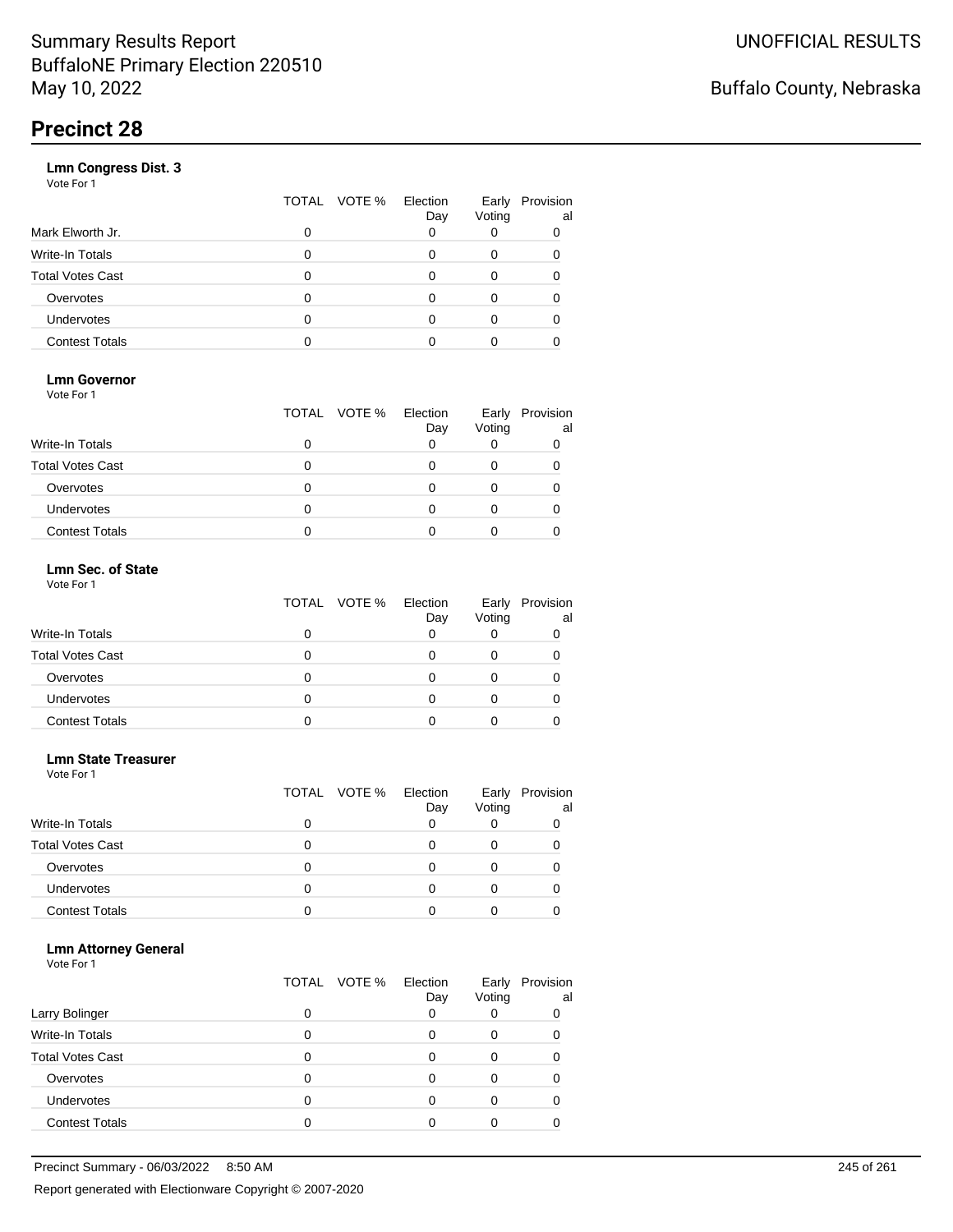#### **Lmn State Auditor**

Vote For 1

|                         | TOTAL | VOTE % Election | Day | Early<br>Voting | Provision<br>al |
|-------------------------|-------|-----------------|-----|-----------------|-----------------|
| L. Leroy Lopez          | 0     |                 |     |                 |                 |
| Write-In Totals         | 0     |                 |     | 0               |                 |
| <b>Total Votes Cast</b> | 0     |                 |     | 0               |                 |
| Overvotes               | 0     |                 |     | 0               |                 |
| Undervotes              | 0     |                 |     |                 |                 |
| <b>Contest Totals</b>   |       |                 |     |                 |                 |

#### **Lmn Public Service Comm.**

Vote For 1

|                         |   | TOTAL VOTE % | Election<br>Day | Early<br>Voting | Provision<br>al |
|-------------------------|---|--------------|-----------------|-----------------|-----------------|
| <b>Write-In Totals</b>  |   |              |                 |                 |                 |
| <b>Total Votes Cast</b> |   |              |                 |                 |                 |
| Overvotes               |   |              |                 |                 |                 |
| <b>Undervotes</b>       | 0 |              |                 |                 |                 |
| <b>Contest Totals</b>   |   |              |                 |                 |                 |

#### **Member of the State Board of Education Dist. 6** Vote For 1

|                         | TOTAL    | VOTE %  | Election<br>Day | Early<br>Voting | Provision<br>al |
|-------------------------|----------|---------|-----------------|-----------------|-----------------|
| Sherry Jones            | 210      | 72.41%  | 193             | 17              | 0               |
| Danielle Helzer         | 79       | 27.24%  | 74              | 5               | 0               |
| <b>Write-In Totals</b>  | 1        | 0.34%   |                 | 0               | 0               |
| <b>Total Votes Cast</b> | 290      | 100.00% | 268             | 22              | 0               |
| Overvotes               | $\Omega$ |         | $\Omega$        | $\Omega$        | 0               |
| <b>Undervotes</b>       | 60       |         | 52              | 6               | $\overline{2}$  |
| <b>Contest Totals</b>   | 350      |         | 320             | 28              | 2               |

#### **University of Nebraska Board of Regents Dist. 6** Vote For 1

|                         | TOTAL | VOTE %   | Election<br>Day | Early<br>Voting | Provision<br>al |
|-------------------------|-------|----------|-----------------|-----------------|-----------------|
| Paul R. Kenney          | 208   | 70.03%   | 195             | 13              | 0               |
| Julie Hehnke            | 89    | 29.97%   | 83              | 6               | 0               |
| <b>Write-In Totals</b>  | 0     | $0.00\%$ | 0               | 0               | 0               |
| <b>Total Votes Cast</b> | 297   | 100.00%  | 278             | 19              | 0               |
| Overvotes               | 0     |          | 0               | $\Omega$        | 0               |
| Undervotes              | 53    |          | 42              | 9               | 2               |
| <b>Contest Totals</b>   | 350   |          | 320             | 28              | 2               |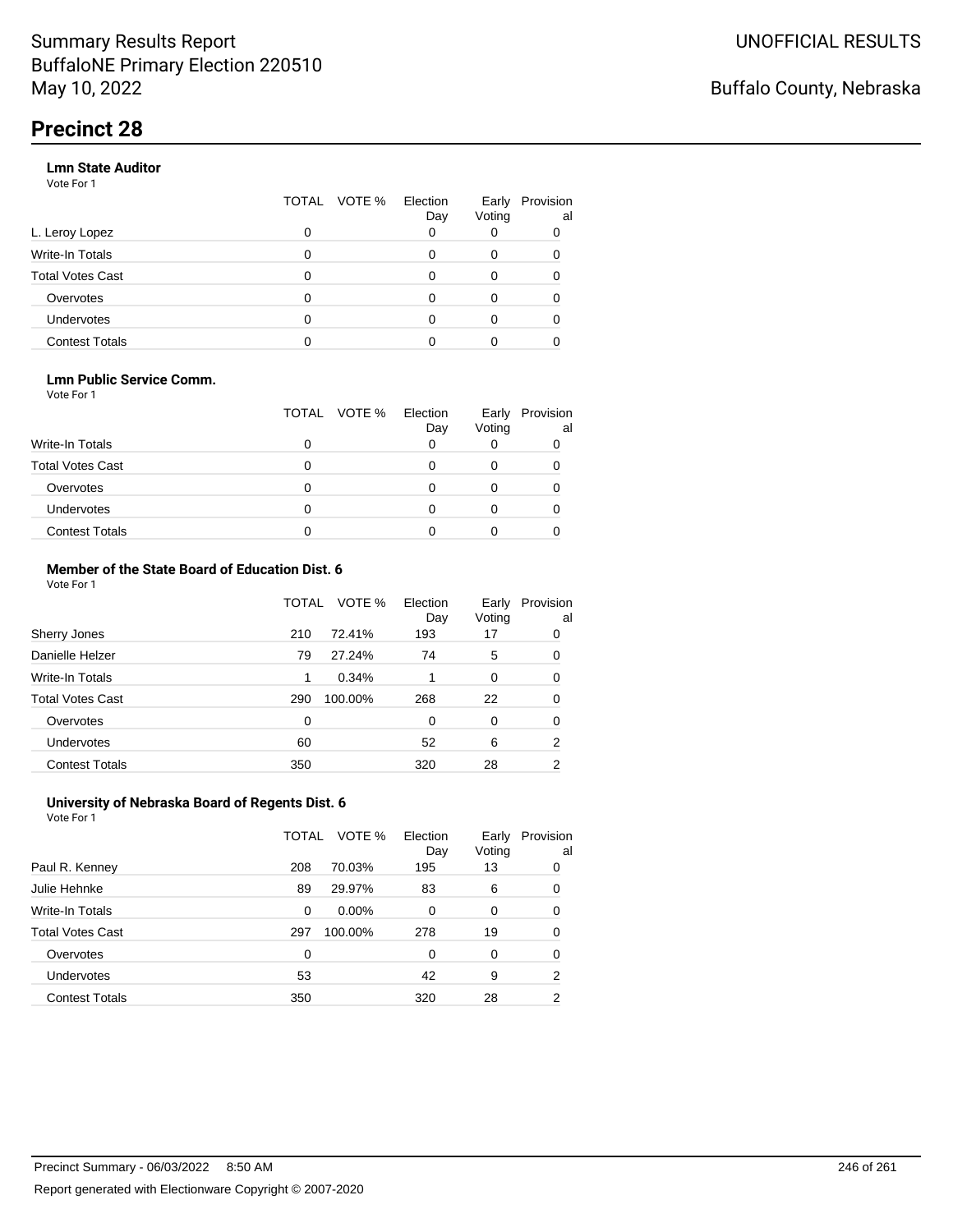### **Kearney Public School Dist. 7**

Vote For 3

|                         | TOTAL | VOTE %   | Election<br>Day | Early<br>Voting | Provision<br>al |
|-------------------------|-------|----------|-----------------|-----------------|-----------------|
| Wendy S. Kreis          | 92    | 12.25%   | 81              | 11              | 0               |
| Drew Blessing           | 87    | 11.58%   | 82              | 5               | 0               |
| Derek Meyer             | 97    | 12.92%   | 91              | 6               | 0               |
| Will M. Kirkland        | 60    | 7.99%    | 57              | 3               | 0               |
| Dionne Moore            | 53    | 7.06%    | 48              | 5               | 0               |
| Paul Hazard             | 163   | 21.70%   | 148             | 15              | 0               |
| John D. Icenogle        | 109   | 14.51%   | 94              | 15              | 0               |
| Jacob L. Reiter         | 90    | 11.98%   | 85              | 5               | 0               |
| <b>Write-In Totals</b>  | 0     | $0.00\%$ | $\Omega$        | 0               | 0               |
| <b>Total Votes Cast</b> | 751   | 100.00%  | 686             | 65              | 0               |
| Overvotes               | 3     |          | 3               | 0               | 0               |
| <b>Undervotes</b>       | 146   |          | 124             | 16              | 6               |
| <b>Contest Totals</b>   | 900   |          | 813             | 81              | 6               |

## Buffalo County, Nebraska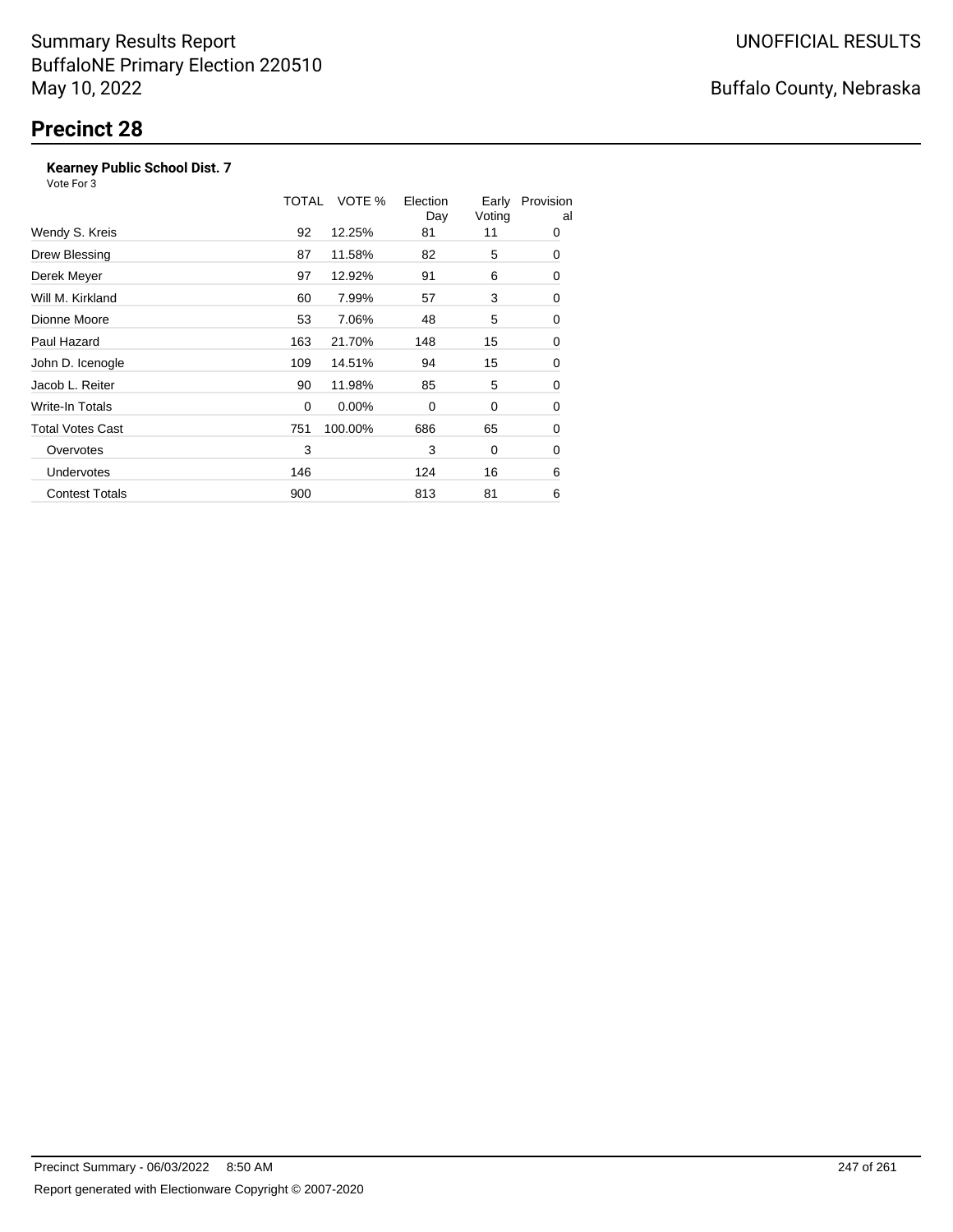## Buffalo County, Nebraska

# **Precinct 29**

| <b>Statistics</b>                                       | TOTAL    | Election<br>Day | Early<br>Voting | Provision<br>al |
|---------------------------------------------------------|----------|-----------------|-----------------|-----------------|
| Registered Voters - Total                               | 1,229    |                 |                 |                 |
| Registered Voters - Republican Party                    | 844      |                 |                 |                 |
| Registered Voters - Democratic Party                    | 168      |                 |                 |                 |
| Registered Voters - Libertarian Party                   | 11       |                 |                 |                 |
| Registered Voters - Legal Marijuana<br><b>NOW Party</b> | 0        |                 |                 |                 |
| Registered Voters - Nonpartisan                         | 206      |                 |                 |                 |
| <b>Ballots Cast - Total</b>                             | 496      | 381             | 112             | 3               |
| Ballots Cast - Republican Party                         | 412      | 334             | 76              | 2               |
| <b>Ballots Cast - Democratic Party</b>                  | 50       | 25              | 24              | 1               |
| Ballots Cast - Libertarian Party                        | 3        | 3               | $\Omega$        | 0               |
| Ballots Cast - Legal Marijuana NOW                      | $\Omega$ | $\Omega$        | 0               | 0               |
| Ballots Cast - Nonpartisan                              | 31       | 19              | 12              | 0               |
| <b>Ballots Cast - Blank</b>                             | 3        | 0               | 3               | 0               |
| Voter Turnout - Total                                   | 40.36%   |                 |                 |                 |
| Voter Turnout - Republican Party                        | 48.82%   |                 |                 |                 |
| Voter Turnout - Democratic Party                        | 29.76%   |                 |                 |                 |
| Voter Turnout - Libertarian Party                       | 27.27%   |                 |                 |                 |
| Voter Turnout - Legal Marijuana NOW                     | $0.00\%$ |                 |                 |                 |
| Voter Turnout - Nonpartisan                             | 15.05%   |                 |                 |                 |

### **Rep Congress Dist. 3**

|                         | TOTAL | VOTE %   | Election<br>Day | Early<br>Voting | Provision<br>al |
|-------------------------|-------|----------|-----------------|-----------------|-----------------|
| Adrian Smith            | 317   | 79.65%   | 263             | 52              | 2               |
| Mike Calhoun            | 81    | 20.35%   | 63              | 18              | 0               |
| Write-In Totals         | 0     | $0.00\%$ | 0               | 0               | 0               |
| <b>Total Votes Cast</b> | 398   | 100.00%  | 326             | 70              | 2               |
| Overvotes               | 0     |          | 0               | $\Omega$        | 0               |
| Undervotes              | 14    |          | 8               | 6               | 0               |
| <b>Contest Totals</b>   | 412   |          | 334             | 76              | 2               |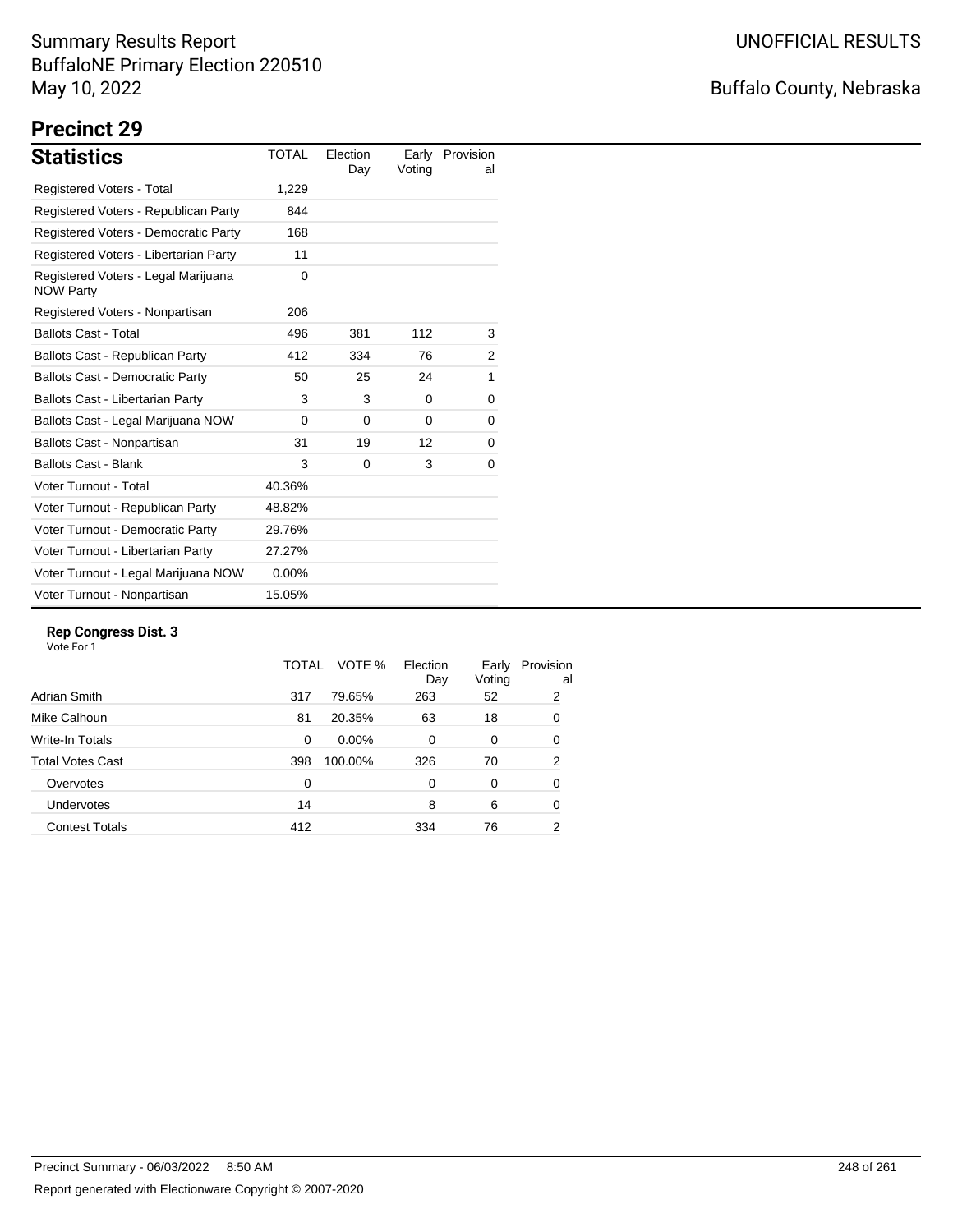## **Precinct 29**

#### **Rep Governor**

Vote For 1

|                         | TOTAL | VOTE %  | Election<br>Day | Early<br>Voting | Provision<br>al |
|-------------------------|-------|---------|-----------------|-----------------|-----------------|
| <b>Michael Connely</b>  | 5     | 1.23%   | 3               | 2               | 0               |
| <b>Brett Lindstrom</b>  | 63    | 15.56%  | 55              | 8               | 0               |
| Donna Nicole Carpenter  | 8     | 1.98%   | 2               | 6               | 0               |
| Lela McNinch            | 0     | 0.00%   | 0               | 0               | 0               |
| Theresa Thibodeau       | 41    | 10.12%  | 31              | 10              | 0               |
| Jim Pillen              | 158   | 39.01%  | 134             | 24              | 0               |
| <b>Troy Wentz</b>       | 1     | 0.25%   | $\Omega$        | 1               | 0               |
| Charles W. Herbster     | 115   | 28.40%  | 97              | 17              | 1               |
| <b>Breland Ridenour</b> | 13    | 3.21%   | 10              | 2               | 1               |
| Write-In Totals         | 1     | 0.25%   | 1               | 0               | 0               |
| <b>Total Votes Cast</b> | 405   | 100.00% | 333             | 70              | $\overline{2}$  |
| Overvotes               | 0     |         | 0               | 0               | 0               |
| <b>Undervotes</b>       | 7     |         | 1               | 6               | 0               |
| <b>Contest Totals</b>   | 412   |         | 334             | 76              | 2               |

### **Rep Sec. of State**

Vote For 1

|                       | TOTAL | VOTE %   | Election<br>Day | Early<br>Voting | Provision<br>al |
|-----------------------|-------|----------|-----------------|-----------------|-----------------|
| Bob Evnen             | 100   | 29.41%   | 81              | 19              | 0               |
| Rex Schroder          | 97    | 28.53%   | 80              | 16              |                 |
| Robert J. Borer       | 143   | 42.06%   | 116             | 26              | 1               |
| Write-In Totals       | 0     | $0.00\%$ | $\Omega$        | 0               | 0               |
| Total Votes Cast      | 340   | 100.00%  | 277             | 61              | 2               |
| Overvotes             | 0     |          | $\Omega$        | 0               | 0               |
| Undervotes            | 72    |          | 57              | 15              | 0               |
| <b>Contest Totals</b> | 412   |          | 334             | 76              | 2               |
|                       |       |          |                 |                 |                 |

#### **Rep State Treasurer** Vote For 1

|                       | TOTAL | VOTE %  | Election<br>Day | Early<br>Voting | Provision<br>al |
|-----------------------|-------|---------|-----------------|-----------------|-----------------|
| John Murante          | 217   | 66.98%  | 182             | 34              |                 |
| Paul Anderson         | 106   | 32.72%  | 81              | 25              | 0               |
| Write-In Totals       |       | 0.31%   |                 | 0               | 0               |
| Total Votes Cast      | 324   | 100.00% | 264             | 59              |                 |
| Overvotes             | 0     |         | 0               | 0               | 0               |
| <b>Undervotes</b>     | 88    |         | 70              | 17              |                 |
| <b>Contest Totals</b> | 412   |         | 334             | 76              | 2               |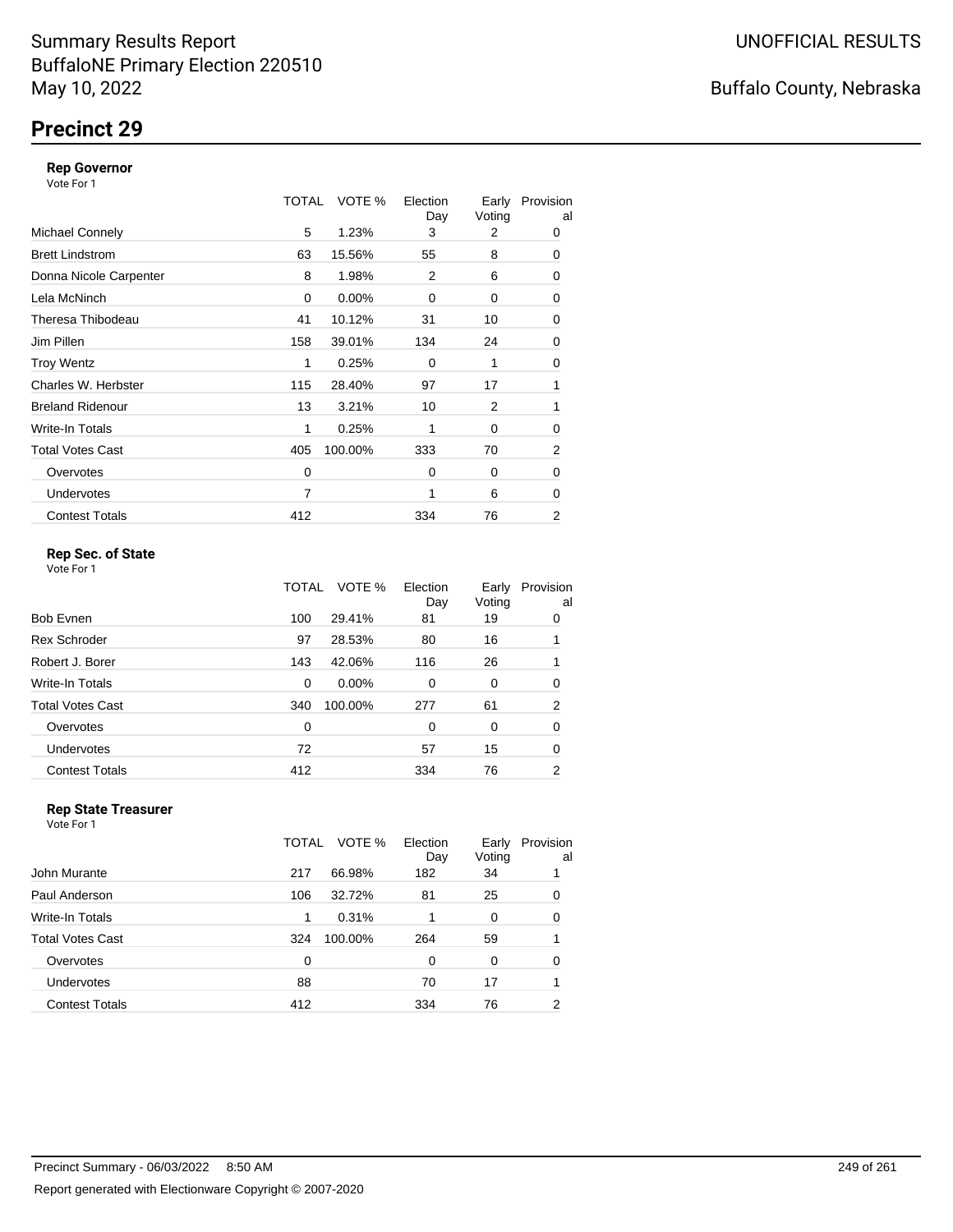|                       | <b>TOTAL</b> | VOTE %<br>Election<br>Day | Early<br>Voting | Provision<br>al |
|-----------------------|--------------|---------------------------|-----------------|-----------------|
| Jennifer Hicks        | 120          | 36.25%<br>98              | 22              | 0               |
| Mike Hilgers          | 211          | 63.75%<br>173             | 37              |                 |
| Write-In Totals       | 0            | $0.00\%$<br>$\Omega$      | 0               | 0               |
| Total Votes Cast      | 331          | 100.00%<br>271            | 59              |                 |
| Overvotes             | 0            | $\Omega$                  | 0               | 0               |
| <b>Undervotes</b>     | 81           | 63                        | 17              |                 |
| <b>Contest Totals</b> | 412          | 334                       | 76              | 2               |
|                       |              |                           |                 |                 |

### **Rep State Auditor**

Vote For 1

|                       | TOTAL | VOTE %   | Election<br>Day | Early<br>Voting | Provision<br>al |
|-----------------------|-------|----------|-----------------|-----------------|-----------------|
| Mike Foley            | 272   | 80.24%   | 234             | 37              |                 |
| Larry Anderson        | 67    | 19.76%   | 45              | 22              | 0               |
| Write-In Totals       | 0     | $0.00\%$ | 0               | 0               | 0               |
| Total Votes Cast      | 339   | 100.00%  | 279             | 59              |                 |
| Overvotes             | 0     |          | 0               | 0               | 0               |
| <b>Undervotes</b>     | 73    |          | 55              | 17              |                 |
| <b>Contest Totals</b> | 412   |          | 334             | 76              | 2               |

#### **Rep Public Service Comm.**

Vote For 1

|                         | TOTAL | VOTE %   | Election<br>Day | Early<br>Voting | Provision<br>al |
|-------------------------|-------|----------|-----------------|-----------------|-----------------|
| Kevin Stocker           | 126   | 43.15%   | 103             | 22              |                 |
| Mary Ridder             | 110   | 37.67%   | 93              | 17              | 0               |
| Dakota Delka            | 56    | 19.18%   | 41              | 15              | 0               |
| Write-In Totals         | 0     | $0.00\%$ | 0               | 0               | 0               |
| <b>Total Votes Cast</b> | 292   | 100.00%  | 237             | 54              |                 |
| Overvotes               | 0     |          | 0               | 0               | 0               |
| <b>Undervotes</b>       | 120   |          | 97              | 22              |                 |
| <b>Contest Totals</b>   | 412   |          | 334             | 76              | 2               |
|                         |       |          |                 |                 |                 |

### **Rep County Board of Commissioners Dist. 1**

|                       | TOTAL | VOTE %   | Election<br>Day | Early<br>Voting | Provision<br>al |
|-----------------------|-------|----------|-----------------|-----------------|-----------------|
| Ivan H. Klein         | 55    | 60.44%   | 32              | 23              | 0               |
| Steve Faber           | 36    | 39.56%   | 22              | 14              | 0               |
| Write-In Totals       | 0     | $0.00\%$ | 0               | 0               | 0               |
| Total Votes Cast      | 91    | 100.00%  | 54              | 37              | 0               |
| Overvotes             | 0     |          | 0               | $\Omega$        | 0               |
| Undervotes            | 25    |          | 13              | 11              |                 |
| <b>Contest Totals</b> | 116   |          | 67              | 48              |                 |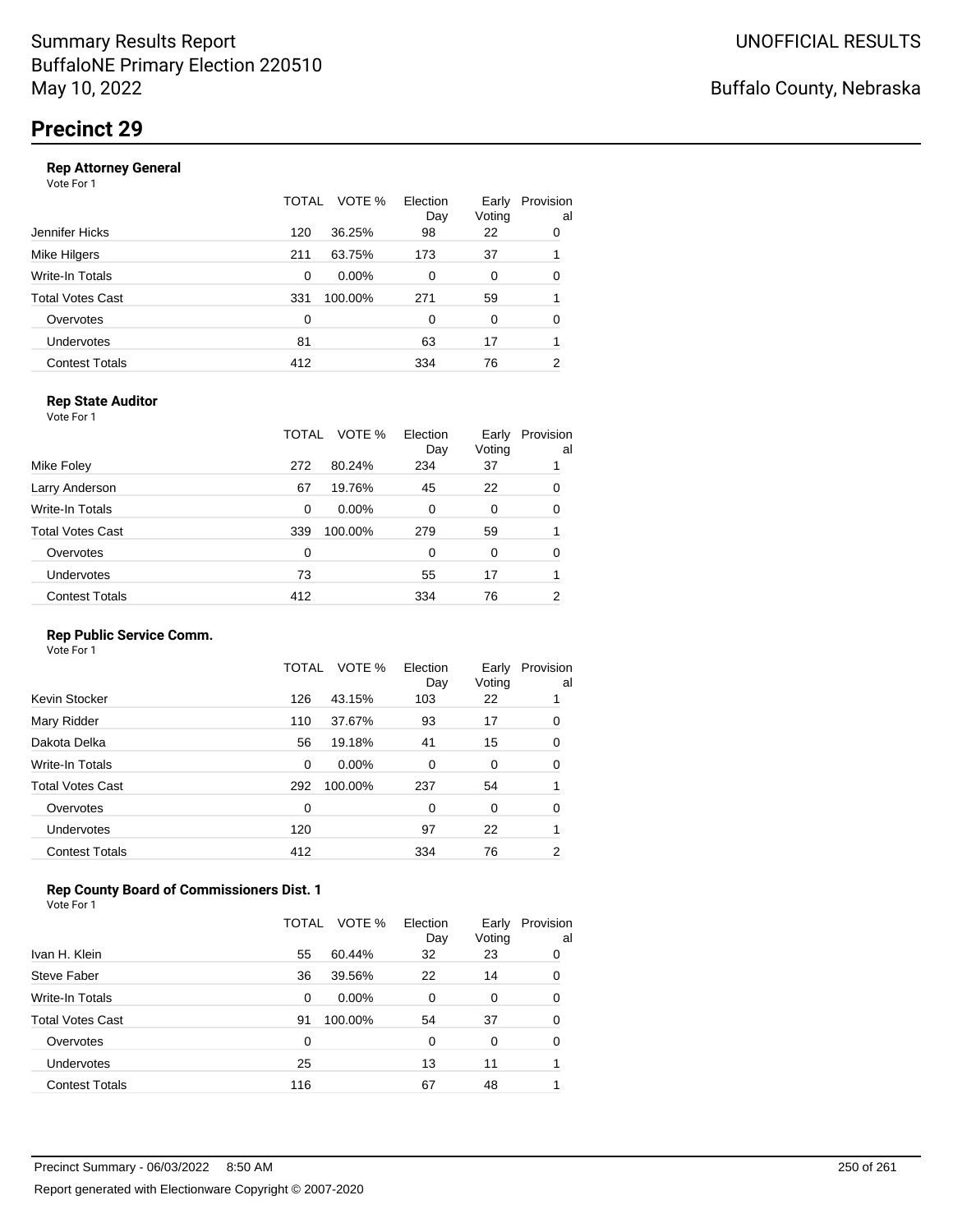|                       | TOTAL | VOTE %   | Election<br>Day | Early<br>Voting | Provision<br>al |
|-----------------------|-------|----------|-----------------|-----------------|-----------------|
| Nora Borer            | 134   | 35.36%   | 109             | 25              | 0               |
| Roy Meusch            | 245   | 64.64%   | 203             | 40              | 2               |
| Write-In Totals       | 0     | $0.00\%$ | 0               | 0               | 0               |
| Total Votes Cast      | 379   | 100.00%  | 312             | 65              | 2               |
| Overvotes             | 0     |          | 0               | 0               | 0               |
| <b>Undervotes</b>     | 33    |          | 22              | 11              | 0               |
| <b>Contest Totals</b> | 412   |          | 334             | 76              | 2               |

#### **Dem Congress Dist. 3**

Vote For 1

|                         | TOTAL | VOTE %   | Election<br>Day | Early<br>Voting | Provision<br>al |
|-------------------------|-------|----------|-----------------|-----------------|-----------------|
| David J. Else           | 15    | 38.46%   |                 |                 |                 |
| Daniel M. Wik           | 24    | 61.54%   | 12              | 12              | 0               |
| Write-In Totals         | 0     | $0.00\%$ | 0               | 0               | 0               |
| <b>Total Votes Cast</b> | 39    | 100.00%  | 19              | 19              |                 |
| Overvotes               | 0     |          | 0               | 0               | 0               |
| <b>Undervotes</b>       | 11    |          | 6               | 5               | 0               |
| <b>Contest Totals</b>   | 50    |          | 25              | 24              |                 |

### **Dem Governor**

Vote For 1

|                       | TOTAL VOTE %  | Election<br>Day | Early<br>Voting | Provision<br>al |
|-----------------------|---------------|-----------------|-----------------|-----------------|
| Carol Blood           | 71.11%<br>32  | 17              | 14              |                 |
| Roy A. Harris         | 28.89%<br>13  | 6               | 7               | 0               |
| Write-In Totals       | $0.00\%$<br>0 | 0               | 0               | 0               |
| Total Votes Cast      | 100.00%<br>45 | 23              | 21              |                 |
| Overvotes             | 0             | 0               | 0               | 0               |
| <b>Undervotes</b>     | 5             | 2               | 3               | 0               |
| <b>Contest Totals</b> | 50            | 25              | 24              |                 |

#### **Dem Sec. of State**

|                         | TOTAL | VOTE % | Election<br>Day | Early<br>Voting | Provision<br>al |
|-------------------------|-------|--------|-----------------|-----------------|-----------------|
| <b>Write-In Totals</b>  | 0     |        | 0               |                 | O               |
| <b>Total Votes Cast</b> | O     |        |                 |                 | 0               |
| Overvotes               | 0     |        | O               |                 | 0               |
| Undervotes              | 50    |        | 25              | 24              |                 |
| Contest Totals          | 50    |        | 25              | 24              |                 |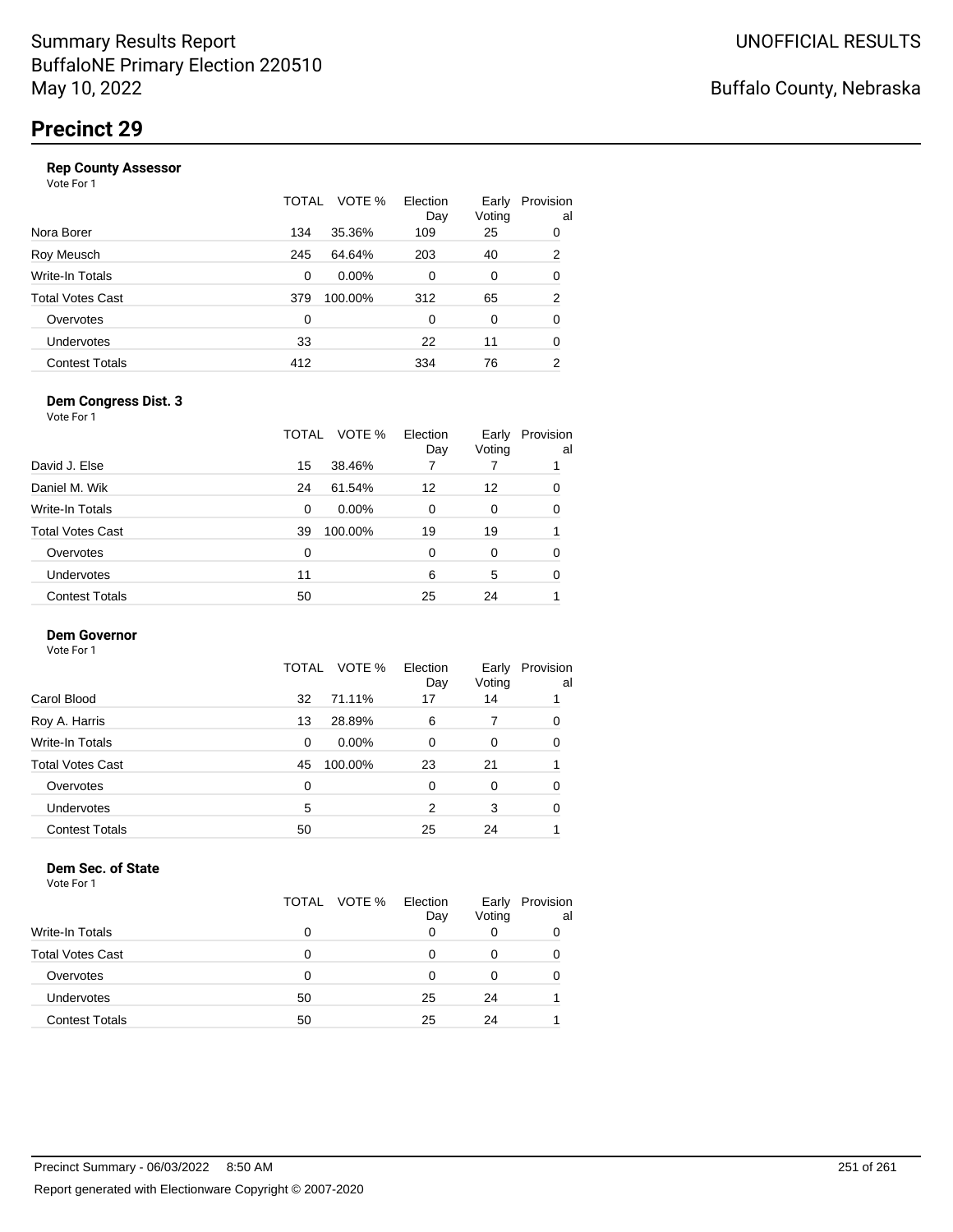| TOTAL VOTE % |                 |                 |                 |
|--------------|-----------------|-----------------|-----------------|
|              | Election<br>Day | Early<br>Voting | Provision<br>al |
| 0            | 0               |                 |                 |
| 0            | ი               | 0               | 0               |
| ∩            | ი               | O               | ∩               |
| 50           | 25              | 24              |                 |
| 50           | 25              | 24              |                 |
|              |                 |                 |                 |

#### **Dem Attorney General** Vote For 1

|                         | VOTE %<br>TOTAL | Election<br>Day | Early<br>Voting | Provision<br>al |
|-------------------------|-----------------|-----------------|-----------------|-----------------|
| Write-In Totals         | 0               | 0               | O               | 0               |
| <b>Total Votes Cast</b> | 0               |                 | 0               |                 |
| Overvotes               | 0               | 0               | 0               | 0               |
| Undervotes              | 50              | 25              | 24              |                 |
| <b>Contest Totals</b>   | 50              | 25              | 24              |                 |

### **Dem State Auditor**

| Vote For 1 |  |
|------------|--|
|            |  |

|                         |    | TOTAL VOTE % Election | Day | Early<br>Voting | Provision<br>al |
|-------------------------|----|-----------------------|-----|-----------------|-----------------|
| <b>Write-In Totals</b>  | 0  |                       |     |                 |                 |
| <b>Total Votes Cast</b> | 0  |                       |     |                 |                 |
| Overvotes               | Ω  |                       |     |                 |                 |
| <b>Undervotes</b>       | 50 |                       | 25  | 24              |                 |
| <b>Contest Totals</b>   | 50 |                       | 25  | 24              |                 |

#### **Dem Public Service Comm.**

Vote For 1

|                         | TOTAL | VOTE % | Election<br>Day | Early<br>Voting | Provision<br>al |
|-------------------------|-------|--------|-----------------|-----------------|-----------------|
| Write-In Totals         | 0     |        |                 |                 |                 |
| <b>Total Votes Cast</b> | 0     |        |                 |                 |                 |
| Overvotes               | 0     |        |                 |                 |                 |
| Undervotes              | 50    |        | 25              | 24              |                 |
| <b>Contest Totals</b>   | 50    |        | 25              | 24              |                 |

### **Lib Congress Dist. 3**

| Vote For 1              |              |                 |        |                       |
|-------------------------|--------------|-----------------|--------|-----------------------|
|                         | TOTAL VOTE % | Election<br>Day | Voting | Early Provision<br>al |
| Write-In Totals         | ŋ            |                 |        |                       |
| <b>Total Votes Cast</b> |              |                 | 0      |                       |
| Overvotes               |              |                 | 0      |                       |
| Undervotes              | 3            |                 |        |                       |
| <b>Contest Totals</b>   |              |                 |        |                       |
|                         |              |                 |        |                       |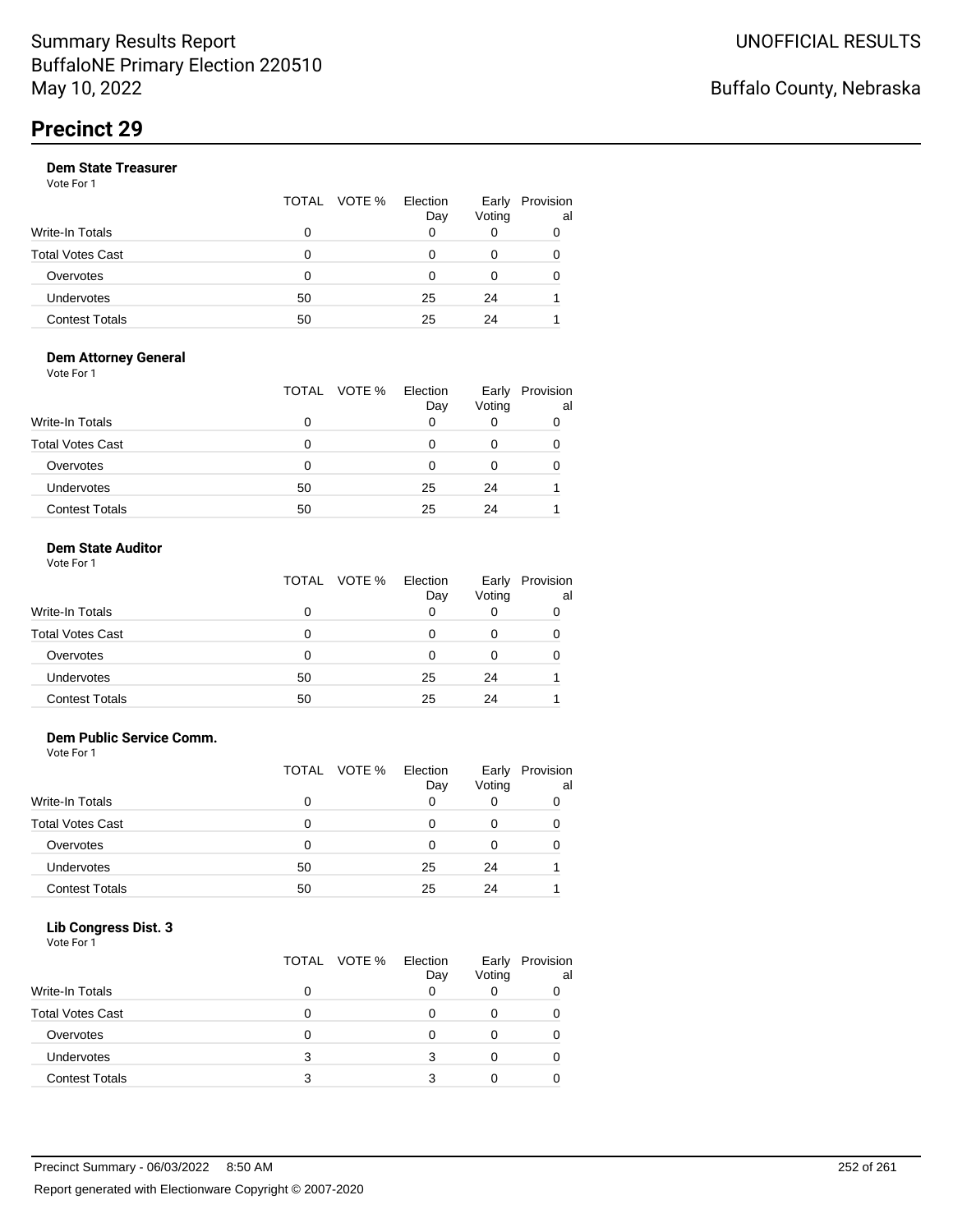# **Precinct 29**

#### **Lib Governor**

Vote For 1

|                       | VOTE %<br>TOTAL | Election<br>Day | Early<br>Voting | Provision<br>al |
|-----------------------|-----------------|-----------------|-----------------|-----------------|
| Scott Zimmerman       | 33.33%          |                 | 0               | 0               |
| Write-In Totals       | 66.67%<br>2     |                 | 0               | 0               |
| Total Votes Cast      | 100.00%<br>3    | 3               | 0               | 0               |
| Overvotes             | 0               |                 | 0               | 0               |
| <b>Undervotes</b>     | 0               |                 | 0               | 0               |
| <b>Contest Totals</b> | 3               | 3               | 0               |                 |

#### **Lib Sec. of State**

Vote For 1

|                         |   | TOTAL VOTE % | Election<br>Day | Early<br>Voting | Provision<br>al |
|-------------------------|---|--------------|-----------------|-----------------|-----------------|
| <b>Write-In Totals</b>  |   |              |                 |                 |                 |
| <b>Total Votes Cast</b> |   |              |                 |                 |                 |
| Overvotes               |   |              |                 |                 |                 |
| <b>Undervotes</b>       | 3 |              |                 |                 |                 |
| <b>Contest Totals</b>   |   |              |                 |                 |                 |

## **Lib State Treasurer**

Vote For 1

|                         | VOTE %<br>TOTAL | Election<br>Day | Early<br>Voting | Provision<br>al |
|-------------------------|-----------------|-----------------|-----------------|-----------------|
| Katrina Tomsen          | 100.00%         |                 | 0               | 0               |
| <b>Write-In Totals</b>  | $0.00\%$<br>0   | O               | 0               | 0               |
| <b>Total Votes Cast</b> | 100.00%         |                 | 0               |                 |
| Overvotes               | 0               | 0               | 0               | 0               |
| Undervotes              | 2               | 2               |                 | 0               |
| <b>Contest Totals</b>   | 3               |                 |                 |                 |

#### **Lib Attorney General**

|                         |   | TOTAL VOTE % | Election<br>Day | Early<br>Voting | Provision<br>al |
|-------------------------|---|--------------|-----------------|-----------------|-----------------|
| Write-In Totals         | 0 |              |                 |                 |                 |
| <b>Total Votes Cast</b> |   |              |                 |                 |                 |
| Overvotes               | 0 |              |                 |                 |                 |
| <b>Undervotes</b>       | 3 |              |                 |                 |                 |
| <b>Contest Totals</b>   | з |              |                 |                 |                 |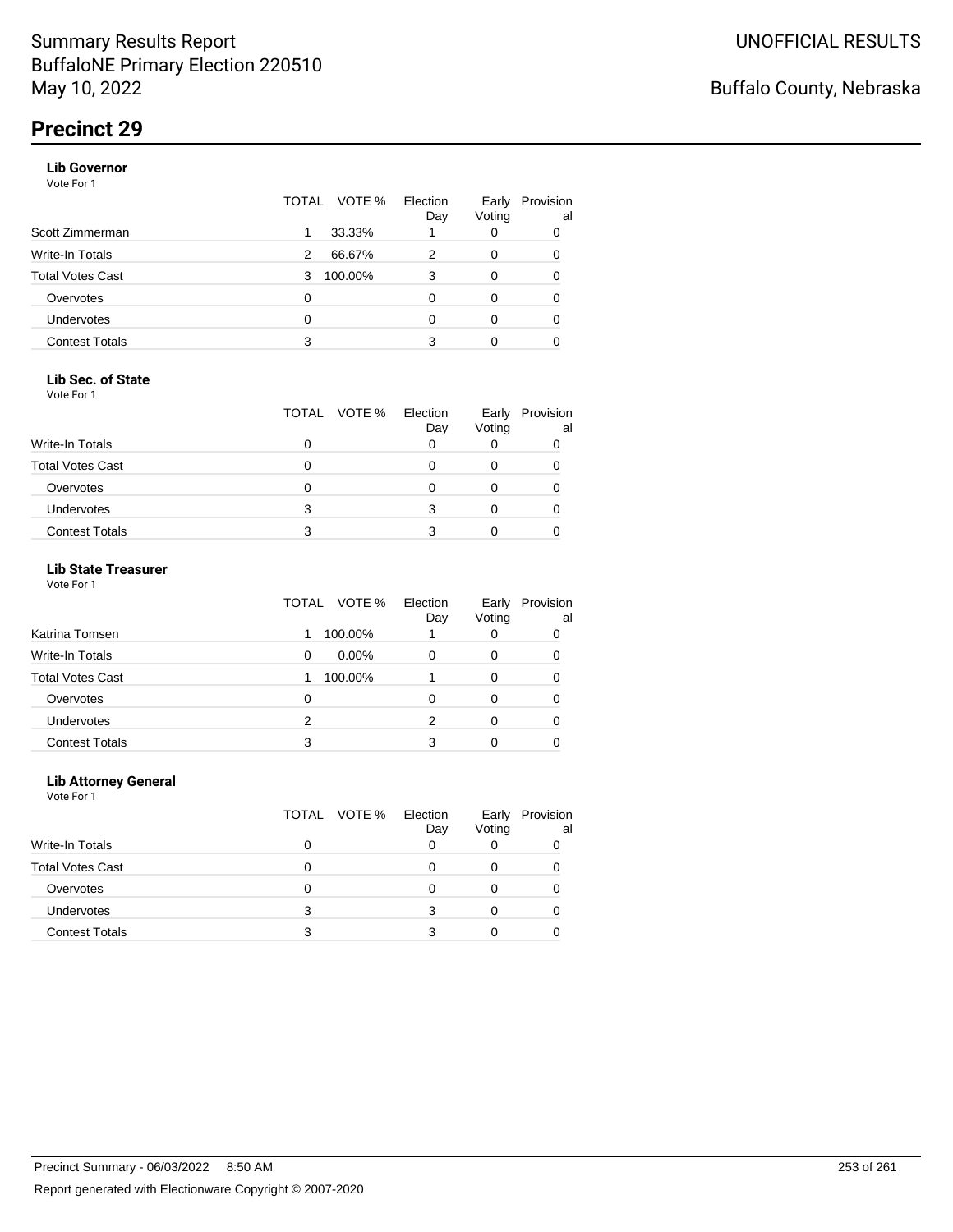# **Precinct 29**

#### **Lib State Auditor**

Vote For 1

|                       | TOTAL | VOTE %   | Election<br>Day | Early<br>Voting | Provision<br>al |
|-----------------------|-------|----------|-----------------|-----------------|-----------------|
| Gene Siadek           |       | 100.00%  |                 | 0               | 0               |
| Write-In Totals       | 0     | $0.00\%$ | O               | 0               | 0               |
| Total Votes Cast      |       | 100.00%  |                 | 0               |                 |
| Overvotes             | 0     |          |                 | 0               |                 |
| <b>Undervotes</b>     | 2     |          | 2               | 0               |                 |
| <b>Contest Totals</b> | 3     |          | 3               | 0               |                 |

#### **Lib Public Service Comm.**

Vote For 1

|                         |   | TOTAL VOTE % | Election<br>Day | Early<br>Voting | Provision<br>al |
|-------------------------|---|--------------|-----------------|-----------------|-----------------|
| Write-In Totals         |   |              |                 |                 |                 |
| <b>Total Votes Cast</b> |   |              |                 |                 |                 |
| Overvotes               |   |              |                 |                 |                 |
| <b>Undervotes</b>       | 3 |              |                 |                 |                 |
| <b>Contest Totals</b>   | 3 |              |                 |                 |                 |

## **Lmn Congress Dist. 3**

Vote For 1

|                         | TOTAL<br>VOTE % | Election<br>Day | Early<br>Voting | Provision<br>al |
|-------------------------|-----------------|-----------------|-----------------|-----------------|
| Mark Elworth Jr.        |                 | 0               |                 |                 |
| Write-In Totals         |                 |                 |                 |                 |
| <b>Total Votes Cast</b> |                 |                 |                 |                 |
| Overvotes               |                 | Ω               |                 |                 |
| <b>Undervotes</b>       |                 |                 |                 |                 |
| <b>Contest Totals</b>   |                 |                 |                 |                 |

#### **Lmn Governor**

Vote For 1

|                         | TOTAL VOTE % | Election<br>Day | Early<br>Voting | Provision<br>al |
|-------------------------|--------------|-----------------|-----------------|-----------------|
| <b>Write-In Totals</b>  |              |                 |                 |                 |
| <b>Total Votes Cast</b> |              |                 |                 |                 |
| Overvotes               | Ω            |                 |                 |                 |
| Undervotes              | O            |                 |                 |                 |
| <b>Contest Totals</b>   |              |                 |                 |                 |

#### **Lmn Sec. of State**

|                         | TOTAL VOTE % Election | Day | Early<br>Voting | Provision<br>al |
|-------------------------|-----------------------|-----|-----------------|-----------------|
| <b>Write-In Totals</b>  |                       |     |                 |                 |
| <b>Total Votes Cast</b> |                       |     |                 |                 |
| Overvotes               |                       |     |                 |                 |
| <b>Undervotes</b>       |                       |     |                 |                 |
| <b>Contest Totals</b>   |                       |     |                 |                 |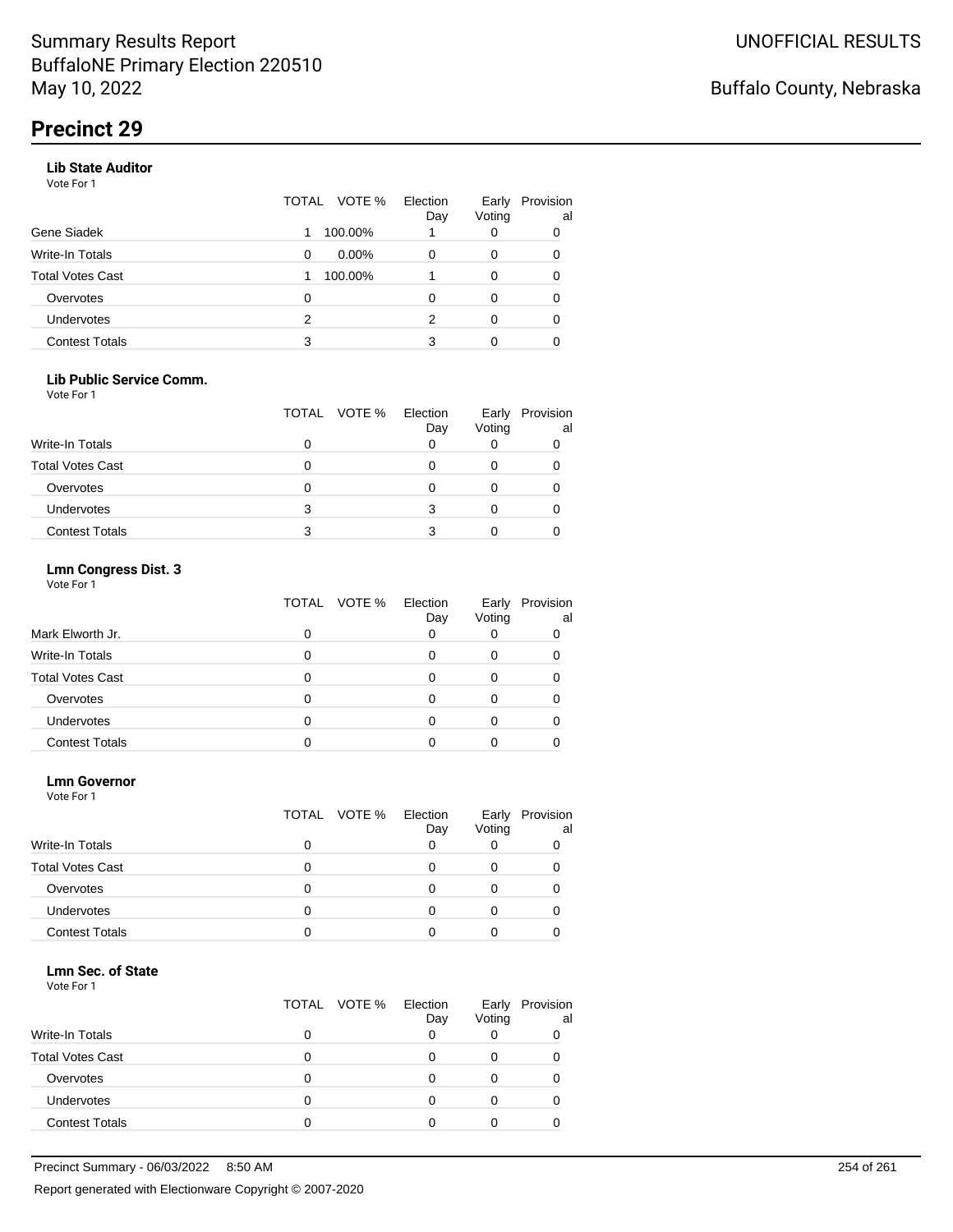# **Precinct 29**

|                       |   | TOTAL VOTE % | Election<br>Day | Early<br>Voting | Provision<br>al |
|-----------------------|---|--------------|-----------------|-----------------|-----------------|
| Write-In Totals       | 0 |              |                 |                 |                 |
| Total Votes Cast      | O |              |                 |                 |                 |
| Overvotes             | 0 |              |                 |                 |                 |
| <b>Undervotes</b>     | 0 |              |                 |                 |                 |
| <b>Contest Totals</b> | o |              |                 |                 |                 |

#### **Lmn Attorney General** Vote For 1

|                         | TOTAL | VOTE %<br>Election<br>Day | Early<br>Voting | Provision<br>al |
|-------------------------|-------|---------------------------|-----------------|-----------------|
| Larry Bolinger          | O     |                           |                 |                 |
| <b>Write-In Totals</b>  |       |                           |                 |                 |
| <b>Total Votes Cast</b> |       |                           |                 |                 |
| Overvotes               |       |                           |                 |                 |
| <b>Undervotes</b>       |       |                           |                 |                 |
| <b>Contest Totals</b>   |       |                           |                 |                 |

## **Lmn State Auditor**

| Vote For 1 |  |  |
|------------|--|--|
|------------|--|--|

|                         | TOTAL VOTE % | Election<br>Day | Early<br>Voting | Provision<br>al |
|-------------------------|--------------|-----------------|-----------------|-----------------|
| L. Leroy Lopez          |              |                 |                 | O               |
| Write-In Totals         |              |                 |                 |                 |
| <b>Total Votes Cast</b> |              |                 |                 |                 |
| Overvotes               |              |                 |                 |                 |
| <b>Undervotes</b>       |              |                 |                 |                 |
| <b>Contest Totals</b>   |              |                 |                 |                 |

#### **Lmn Public Service Comm.**

|                         |   | TOTAL VOTE % | Election<br>Day | Early<br>Voting | Provision<br>al |
|-------------------------|---|--------------|-----------------|-----------------|-----------------|
| <b>Write-In Totals</b>  | 0 |              |                 |                 |                 |
| <b>Total Votes Cast</b> |   |              |                 |                 |                 |
| Overvotes               | Ω |              |                 |                 |                 |
| <b>Undervotes</b>       |   |              |                 |                 |                 |
| <b>Contest Totals</b>   |   |              |                 |                 |                 |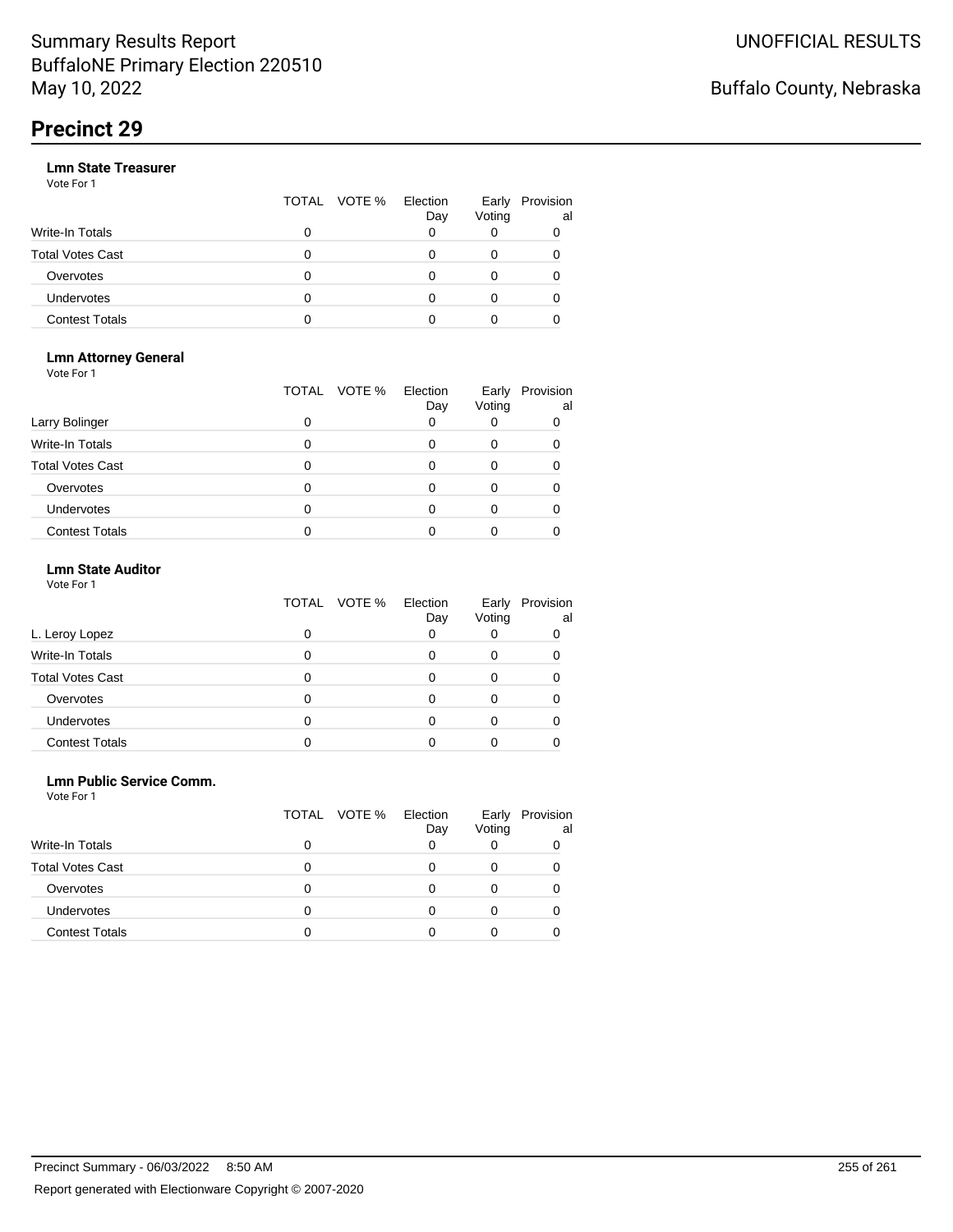## **Precinct 29**

## **Member of the State Board of Education Dist. 6**

| VOTE %<br>TOTAL<br>Election<br>Early<br>Voting<br>Day<br>298<br>73.95%<br>234<br>2<br>Sherry Jones<br>62<br>Danielle Helzer<br>105<br>26.05%<br>24<br>80<br>1<br>Write-In Totals<br>$0.00\%$<br>$\Omega$<br>0<br>0<br>0<br><b>Total Votes Cast</b><br>3<br>86<br>100.00%<br>314<br>403<br>1<br>0<br>Overvotes<br>$\Omega$<br>1<br>Undervotes<br>66<br>26<br>0<br>92<br>3<br><b>Contest Totals</b><br>496<br>381<br>112 | Vote For 1 |  |  |                |
|------------------------------------------------------------------------------------------------------------------------------------------------------------------------------------------------------------------------------------------------------------------------------------------------------------------------------------------------------------------------------------------------------------------------|------------|--|--|----------------|
|                                                                                                                                                                                                                                                                                                                                                                                                                        |            |  |  | Provision<br>a |
|                                                                                                                                                                                                                                                                                                                                                                                                                        |            |  |  |                |
|                                                                                                                                                                                                                                                                                                                                                                                                                        |            |  |  |                |
|                                                                                                                                                                                                                                                                                                                                                                                                                        |            |  |  |                |
|                                                                                                                                                                                                                                                                                                                                                                                                                        |            |  |  |                |
|                                                                                                                                                                                                                                                                                                                                                                                                                        |            |  |  |                |
|                                                                                                                                                                                                                                                                                                                                                                                                                        |            |  |  |                |
|                                                                                                                                                                                                                                                                                                                                                                                                                        |            |  |  |                |

#### **University of Nebraska Board of Regents Dist. 6**

Vote For 1

|                       | TOTAL | VOTE %   | Election<br>Day | Early<br>Voting | Provision<br>al |
|-----------------------|-------|----------|-----------------|-----------------|-----------------|
| Paul R. Kenney        | 259   | 64.27%   | 218             | 40              |                 |
| Julie Hehnke          | 144   | 35.73%   | 100             | 43              |                 |
| Write-In Totals       | 0     | $0.00\%$ | 0               | 0               | 0               |
| Total Votes Cast      | 403   | 100.00%  | 318             | 83              | 2               |
| Overvotes             | 0     |          | 0               | 0               | 0               |
| <b>Undervotes</b>     | 93    |          | 63              | 29              |                 |
| <b>Contest Totals</b> | 496   |          | 381             | 112             | 3               |
|                       |       |          |                 |                 |                 |

## **Kearney Public School Dist. 7**

| Wendy S. Kreis<br>158<br>13.23%<br>119<br>38<br>1<br>182<br>Drew Blessing<br>15.24%<br>146<br>35<br>1<br>Derek Meyer<br>125<br>10.47%<br>96<br>28<br>1<br>Will M. Kirkland<br>27<br>112<br>9.38%<br>85<br>Dionne Moore<br>105<br>8.79%<br>70<br>35<br>Paul Hazard<br>204<br>17.09%<br>169<br>34<br>1<br>John D. Icenogle<br>207<br>17.34%<br>163<br>43<br>1<br>Jacob L. Reiter<br>100<br>8.38%<br>22<br>77<br>1<br>Write-In Totals<br>0.08%<br>1<br>$\Omega$<br>1<br><b>Total Votes Cast</b><br>263<br>1,194<br>100.00%<br>925<br>9<br>9<br>Overvotes<br>0<br>73<br><b>Undervotes</b><br>234<br>161<br><b>Contest Totals</b><br>1,437<br>1,095<br>336 | TOTAL | VOTE % | Election<br>Day | Early<br>Voting | Provision<br>al |
|-------------------------------------------------------------------------------------------------------------------------------------------------------------------------------------------------------------------------------------------------------------------------------------------------------------------------------------------------------------------------------------------------------------------------------------------------------------------------------------------------------------------------------------------------------------------------------------------------------------------------------------------------------|-------|--------|-----------------|-----------------|-----------------|
|                                                                                                                                                                                                                                                                                                                                                                                                                                                                                                                                                                                                                                                       |       |        |                 |                 |                 |
|                                                                                                                                                                                                                                                                                                                                                                                                                                                                                                                                                                                                                                                       |       |        |                 |                 |                 |
|                                                                                                                                                                                                                                                                                                                                                                                                                                                                                                                                                                                                                                                       |       |        |                 |                 |                 |
|                                                                                                                                                                                                                                                                                                                                                                                                                                                                                                                                                                                                                                                       |       |        |                 |                 | 0               |
|                                                                                                                                                                                                                                                                                                                                                                                                                                                                                                                                                                                                                                                       |       |        |                 |                 | 0               |
|                                                                                                                                                                                                                                                                                                                                                                                                                                                                                                                                                                                                                                                       |       |        |                 |                 |                 |
|                                                                                                                                                                                                                                                                                                                                                                                                                                                                                                                                                                                                                                                       |       |        |                 |                 |                 |
|                                                                                                                                                                                                                                                                                                                                                                                                                                                                                                                                                                                                                                                       |       |        |                 |                 |                 |
|                                                                                                                                                                                                                                                                                                                                                                                                                                                                                                                                                                                                                                                       |       |        |                 |                 | 0               |
|                                                                                                                                                                                                                                                                                                                                                                                                                                                                                                                                                                                                                                                       |       |        |                 |                 | 6               |
|                                                                                                                                                                                                                                                                                                                                                                                                                                                                                                                                                                                                                                                       |       |        |                 |                 | 0               |
|                                                                                                                                                                                                                                                                                                                                                                                                                                                                                                                                                                                                                                                       |       |        |                 |                 | 0               |
|                                                                                                                                                                                                                                                                                                                                                                                                                                                                                                                                                                                                                                                       |       |        |                 |                 | 6               |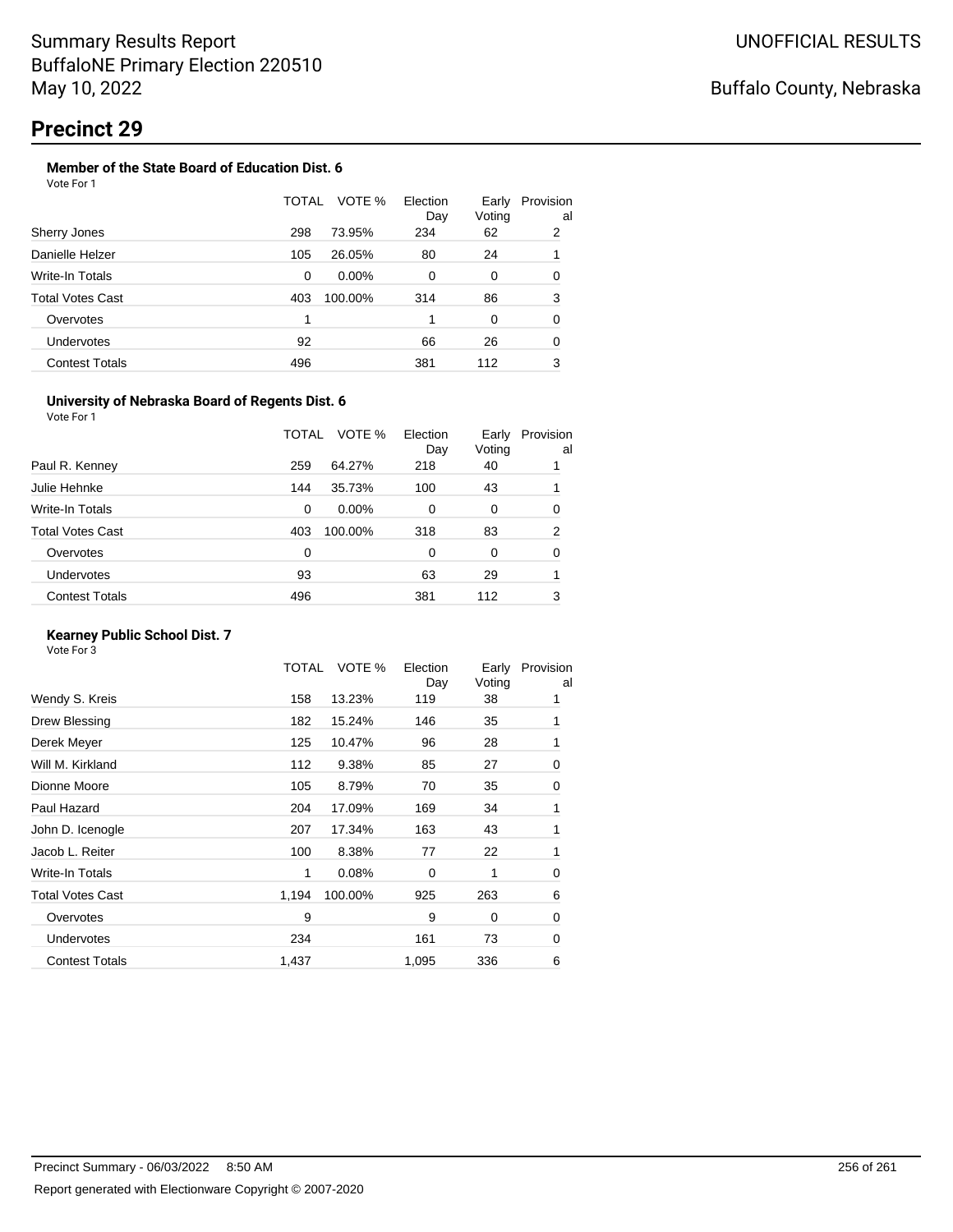## Summary Results Report BuffaloNE Primary Election 220510 May 10, 2022

# Buffalo County, Nebraska

# **NonPartisan-Partisan**

| <b>Statistics</b>                                       | <b>TOTAL</b> | Election<br>Day | Earlv<br>Voting | Provision<br>al |
|---------------------------------------------------------|--------------|-----------------|-----------------|-----------------|
| Registered Voters - Total                               | 0            |                 |                 |                 |
| Registered Voters - Republican Party                    | 0            |                 |                 |                 |
| Registered Voters - Democratic Party                    | 0            |                 |                 |                 |
| Registered Voters - Libertarian Party                   | $\Omega$     |                 |                 |                 |
| Registered Voters - Legal Marijuana<br><b>NOW Party</b> | $\Omega$     |                 |                 |                 |
| Registered Voters - Nonpartisan                         | 0            |                 |                 |                 |
| <b>Ballots Cast - Total</b>                             | $\Omega$     | $\Omega$        | 0               | 0               |
| Ballots Cast - Republican Party                         | 0            | $\Omega$        | $\Omega$        | 0               |
| <b>Ballots Cast - Democratic Party</b>                  | 0            | $\Omega$        | 0               | 0               |
| Ballots Cast - Libertarian Party                        | 0            | $\Omega$        | 0               | 0               |
| Ballots Cast - Legal Marijuana NOW                      | $\Omega$     | $\Omega$        | $\Omega$        | 0               |
| Ballots Cast - Nonpartisan                              | 0            | $\Omega$        | 0               | 0               |
| <b>Ballots Cast - Blank</b>                             | 5            | 4               | 1               | $\Omega$        |
| Voter Turnout - Total                                   | $0.00\%$     |                 |                 |                 |
| Voter Turnout - Republican Party                        | $0.00\%$     |                 |                 |                 |
| Voter Turnout - Democratic Party                        | $0.00\%$     |                 |                 |                 |
| Voter Turnout - Libertarian Party                       | $0.00\%$     |                 |                 |                 |
| Voter Turnout - Legal Marijuana NOW                     | $0.00\%$     |                 |                 |                 |
| Voter Turnout - Nonpartisan                             | $0.00\%$     |                 |                 |                 |

#### **Rep Congress Dist. 3**

Vote For 1

|                         | VOTE %<br>TOTAL | Election<br>Day | Early<br>Voting | Provision<br>al |
|-------------------------|-----------------|-----------------|-----------------|-----------------|
| Adrian Smith            | 64.14%<br>93    | 69              | 24              | 0               |
| Mike Calhoun            | 34.48%<br>50    | 38              | 12              | 0               |
| <b>Write-In Totals</b>  | 1.38%<br>2      |                 |                 | 0               |
| <b>Total Votes Cast</b> | 100.00%<br>145  | 108             | 37              | 0               |
| Overvotes               | 0               | 0               | 0               | 0               |
| <b>Undervotes</b>       | 3               | 3               | 0               | 0               |
| <b>Contest Totals</b>   | 148             | 111             | 37              | 0               |

## **Dem Congress Dist. 3**

|                         | VOTE %<br>TOTAL      | Election<br>Day | Early<br>Voting | Provision<br>al |
|-------------------------|----------------------|-----------------|-----------------|-----------------|
| David J. Else           | 47.37%<br>18         | 13              | 4               |                 |
| Daniel M. Wik           | 52.63%<br>20         | 10              | 10              | 0               |
| <b>Write-In Totals</b>  | $0.00\%$<br>$\Omega$ | $\Omega$        | $\Omega$        | 0               |
| <b>Total Votes Cast</b> | 100.00%<br>38        | 23              | 14              |                 |
| Overvotes               | 0                    | 0               | 0               | 0               |
| Undervotes              | 8                    | 5               | 3               | 0               |
| <b>Contest Totals</b>   | 46                   | 28              |                 |                 |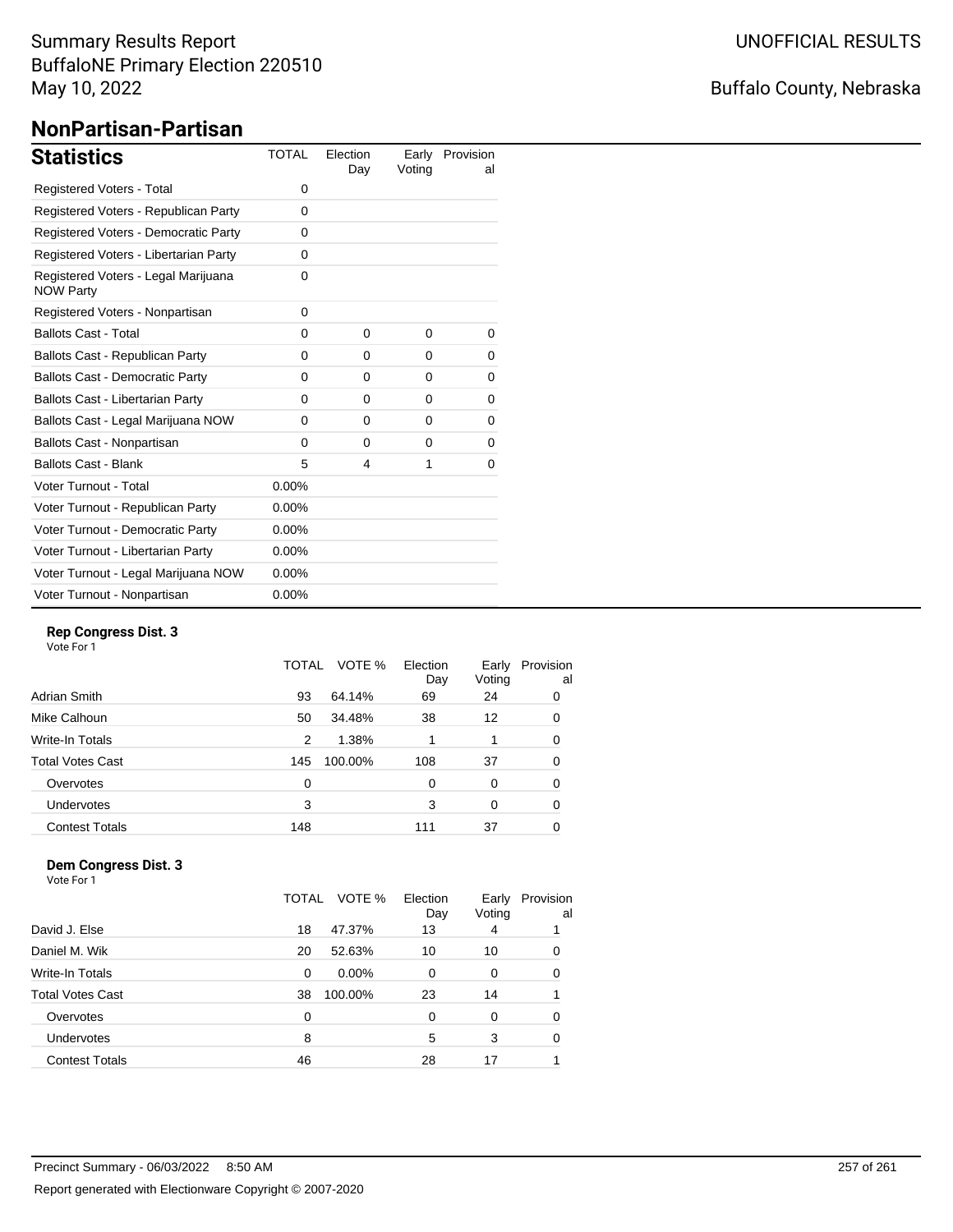# **NonPartisan-Partisan**

## **Dem Governor**

Vote For 1

|                       | TOTAL | VOTE %  | Election<br>Day | Early<br>Voting | Provision<br>al |
|-----------------------|-------|---------|-----------------|-----------------|-----------------|
| Carol Blood           | 40    | 90.91%  | 23              | 16              |                 |
| Roy A. Harris         | 3     | 6.82%   | 3               | 0               | 0               |
| Write-In Totals       | 1     | 2.27%   |                 | 0               | 0               |
| Total Votes Cast      | 44    | 100.00% | 27              | 16              |                 |
| Overvotes             | 0     |         | $\Omega$        | 0               | 0               |
| <b>Undervotes</b>     | 2     |         |                 |                 | $\Omega$        |
| <b>Contest Totals</b> | 46    |         | 28              | 17              |                 |

#### **Dem Sec. of State**

Vote For 1

|                       | TOTAL VOTE % | Election<br>Day | Early<br>Voting | Provision<br>al |
|-----------------------|--------------|-----------------|-----------------|-----------------|
| Write-In Totals       | 100.00%<br>4 | 3               |                 |                 |
| Total Votes Cast      | 100.00%<br>4 | 3               |                 | 0               |
| Overvotes             |              | 0               | 0               | 0               |
| Undervotes            | 42           | 25              | 16              |                 |
| <b>Contest Totals</b> | 46           | 28              |                 |                 |

#### **Dem State Treasurer**

Vote For 1

|                         |    | TOTAL VOTE % | Election<br>Day | Early<br>Voting | Provision<br>al |
|-------------------------|----|--------------|-----------------|-----------------|-----------------|
| Write-In Totals         | 2  | 100.00%      |                 |                 | 0               |
| <b>Total Votes Cast</b> | 2  | 100.00%      |                 |                 | 0               |
| Overvotes               | 0  |              |                 | 0               | 0               |
| Undervotes              | 44 |              | 27              | 16              |                 |
| <b>Contest Totals</b>   | 46 |              | 28              | 17              |                 |

#### **Dem Attorney General**

Vote For 1

|                         | TOTAL<br>VOTE % | Election<br>Day | Early<br>Voting | Provision<br>al |
|-------------------------|-----------------|-----------------|-----------------|-----------------|
| Write-In Totals         | 100.00%<br>2    |                 |                 | 0               |
| <b>Total Votes Cast</b> | 100.00%<br>2    |                 |                 | 0               |
| Overvotes               | 0               |                 | 0               | 0               |
| Undervotes              | 44              | 27              | 16              |                 |
| <b>Contest Totals</b>   | 46              | 28              | 17              |                 |

#### **Dem State Auditor**

|                         | TOTAL VOTE % | Election<br>Day | Early<br>Voting | Provision<br>al |
|-------------------------|--------------|-----------------|-----------------|-----------------|
| <b>Write-In Totals</b>  | 2            | 100.00%         |                 |                 |
| <b>Total Votes Cast</b> | 2            | 100.00%         |                 |                 |
| Overvotes               | 0            | O               |                 |                 |
| Undervotes              | 44           | 27              | 16              |                 |
| <b>Contest Totals</b>   | 46           | 28              | 17              |                 |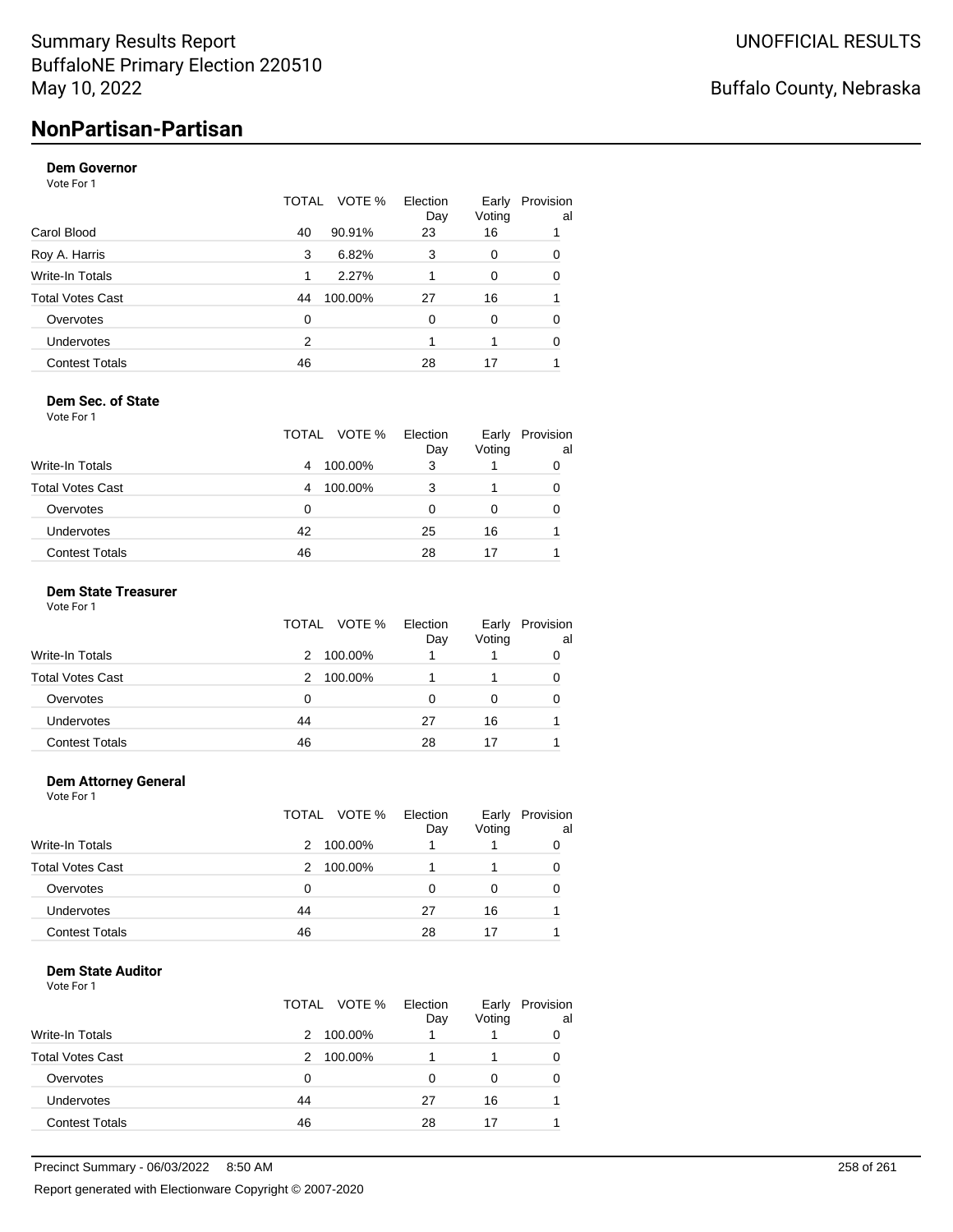#### **Dem Public Service Comm.**

Vote For 1

|                         | TOTAL | VOTE %  | Election<br>Day | Early<br>Voting | Provision<br>al |
|-------------------------|-------|---------|-----------------|-----------------|-----------------|
| Write-In Totals         |       | 100.00% |                 |                 | 0               |
| <b>Total Votes Cast</b> |       | 100.00% |                 | 0               | 0               |
| Overvotes               | 0     |         | 0               | 0               | 0               |
| Undervotes              | 45    |         | 27              | 17              |                 |
| <b>Contest Totals</b>   | 46    |         | 28              | 17              |                 |

#### **Lib Congress Dist. 3** Vote For 1

|                         | TOTAL VOTE % | Election<br>Day | Early<br>Voting | Provision<br>al |
|-------------------------|--------------|-----------------|-----------------|-----------------|
| Write-In Totals         | 100.00%<br>2 |                 |                 |                 |
| <b>Total Votes Cast</b> | 100.00%<br>2 |                 |                 | 0               |
| Overvotes               | 0            |                 | 0               | 0               |
| <b>Undervotes</b>       | 4            | з               |                 | 0               |
| <b>Contest Totals</b>   | 6            |                 |                 |                 |

### **Lib Governor**

| Vote For 1 |  |  |
|------------|--|--|
|------------|--|--|

|                         | VOTE %<br>TOTAL | Election<br>Day | Early<br>Voting | Provision<br>al |
|-------------------------|-----------------|-----------------|-----------------|-----------------|
| Scott Zimmerman         | 80.00%<br>4     | 3               |                 |                 |
| <b>Write-In Totals</b>  | 20.00%<br>1     | 0               |                 |                 |
| <b>Total Votes Cast</b> | 100.00%<br>5    | 3               | 2               |                 |
| Overvotes               | 0               | O               | 0               |                 |
| Undervotes              |                 |                 | 0               |                 |
| <b>Contest Totals</b>   | 6               |                 |                 |                 |

#### **Lib Sec. of State**

| Vote For 1 |  |  |
|------------|--|--|
|------------|--|--|

|                         |   | TOTAL VOTE % | Election<br>Day | Early<br>Voting | Provision<br>al |
|-------------------------|---|--------------|-----------------|-----------------|-----------------|
| <b>Write-In Totals</b>  |   | 100.00%      | 0               |                 |                 |
| <b>Total Votes Cast</b> |   | 100.00%      | Ω               |                 |                 |
| Overvotes               | Ω |              | Ω               |                 |                 |
| Undervotes              | 5 |              |                 |                 |                 |
| <b>Contest Totals</b>   | 6 |              |                 |                 |                 |

#### **Lib State Treasurer**

|                         | TOTAL | VOTE %<br>Election<br>Day | Early<br>Voting | Provision<br>al |
|-------------------------|-------|---------------------------|-----------------|-----------------|
| Katrina Tomsen          | 6     | 100.00%<br>4              | 2               | 0               |
| <b>Write-In Totals</b>  | 0     | $0.00\%$<br>0             | 0               | 0               |
| <b>Total Votes Cast</b> | 6     | 100.00%<br>4              | 2               | 0               |
| Overvotes               | 0     | 0                         | 0               | 0               |
| Undervotes              | 0     | 0                         | Ω               | 0               |
| <b>Contest Totals</b>   | 6     |                           | າ               |                 |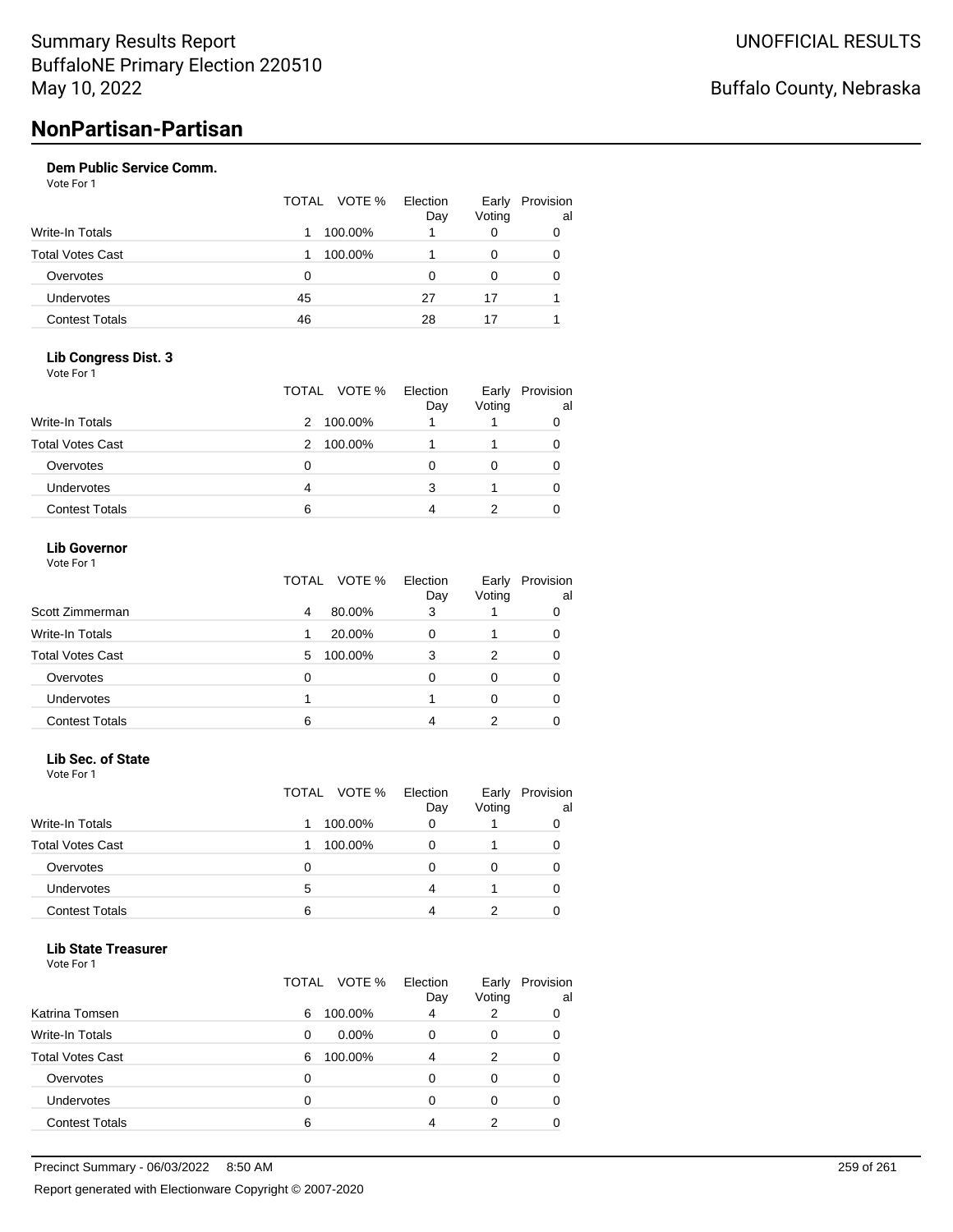# **NonPartisan-Partisan**

#### **Lib Attorney General**

Vote For 1

|                         |   | TOTAL VOTE % | Election<br>Day | Early<br>Voting | Provision<br>al |
|-------------------------|---|--------------|-----------------|-----------------|-----------------|
| Write-In Totals         |   | 100.00%      |                 |                 |                 |
| <b>Total Votes Cast</b> |   | 100.00%      |                 |                 |                 |
| Overvotes               | Ω |              |                 |                 |                 |
| Undervotes              | 5 |              |                 |                 |                 |
| <b>Contest Totals</b>   | 6 |              |                 |                 |                 |

#### **Lib State Auditor**

Vote For 1

|                         | TOTAL | VOTE %   | Election<br>Day | Early<br>Voting | Provision<br>al |
|-------------------------|-------|----------|-----------------|-----------------|-----------------|
| Gene Siadek             | 6     | 100.00%  | 4               | 2               | 0               |
| Write-In Totals         | 0     | $0.00\%$ |                 | 0               | 0               |
| <b>Total Votes Cast</b> | 6     | 100.00%  |                 | 2               | 0               |
| Overvotes               | 0     |          |                 | 0               | 0               |
| Undervotes              | 0     |          |                 | 0               | 0               |
| <b>Contest Totals</b>   | 6     |          |                 |                 |                 |

#### **Lib Public Service Comm.**

Vote For 1

|                         | TOTAL VOTE % | Election<br>Day | Early<br>Voting | Provision<br>al |
|-------------------------|--------------|-----------------|-----------------|-----------------|
| Write-In Totals         | 100.00%      |                 |                 |                 |
| <b>Total Votes Cast</b> | 100.00%      |                 |                 |                 |
| Overvotes               | 0            |                 |                 |                 |
| <b>Undervotes</b>       | 5            | 4               |                 | 0               |
| <b>Contest Totals</b>   | 6            |                 |                 |                 |

# **Lmn Congress Dist. 3**

| Vote For 1 |  |
|------------|--|
|------------|--|

|                         | VOTE %<br>TOTAL | Election<br>Day | Early<br>Voting | Provision<br>al |
|-------------------------|-----------------|-----------------|-----------------|-----------------|
| Mark Elworth Jr.        | 75.00%<br>6     | 5               |                 | 0               |
| <b>Write-In Totals</b>  | 25.00%<br>2     | 2               | 0               | 0               |
| <b>Total Votes Cast</b> | 100.00%<br>8    |                 |                 | 0               |
| Overvotes               | 0               |                 | 0               | 0               |
| <b>Undervotes</b>       | 0               |                 | O               | 0               |
| <b>Contest Totals</b>   | 8               |                 |                 |                 |

#### **Lmn Governor**

|                         | TOTAL VOTE % |         | Election<br>Day | Early<br>Voting | Provision<br>al |
|-------------------------|--------------|---------|-----------------|-----------------|-----------------|
| <b>Write-In Totals</b>  | 4            | 100.00% | 4               |                 |                 |
| <b>Total Votes Cast</b> | 4            | 100.00% | Δ               |                 | 0               |
| Overvotes               | O            |         |                 |                 |                 |
| Undervotes              | 4            |         | з               |                 | 0               |
| <b>Contest Totals</b>   | 8            |         |                 |                 |                 |